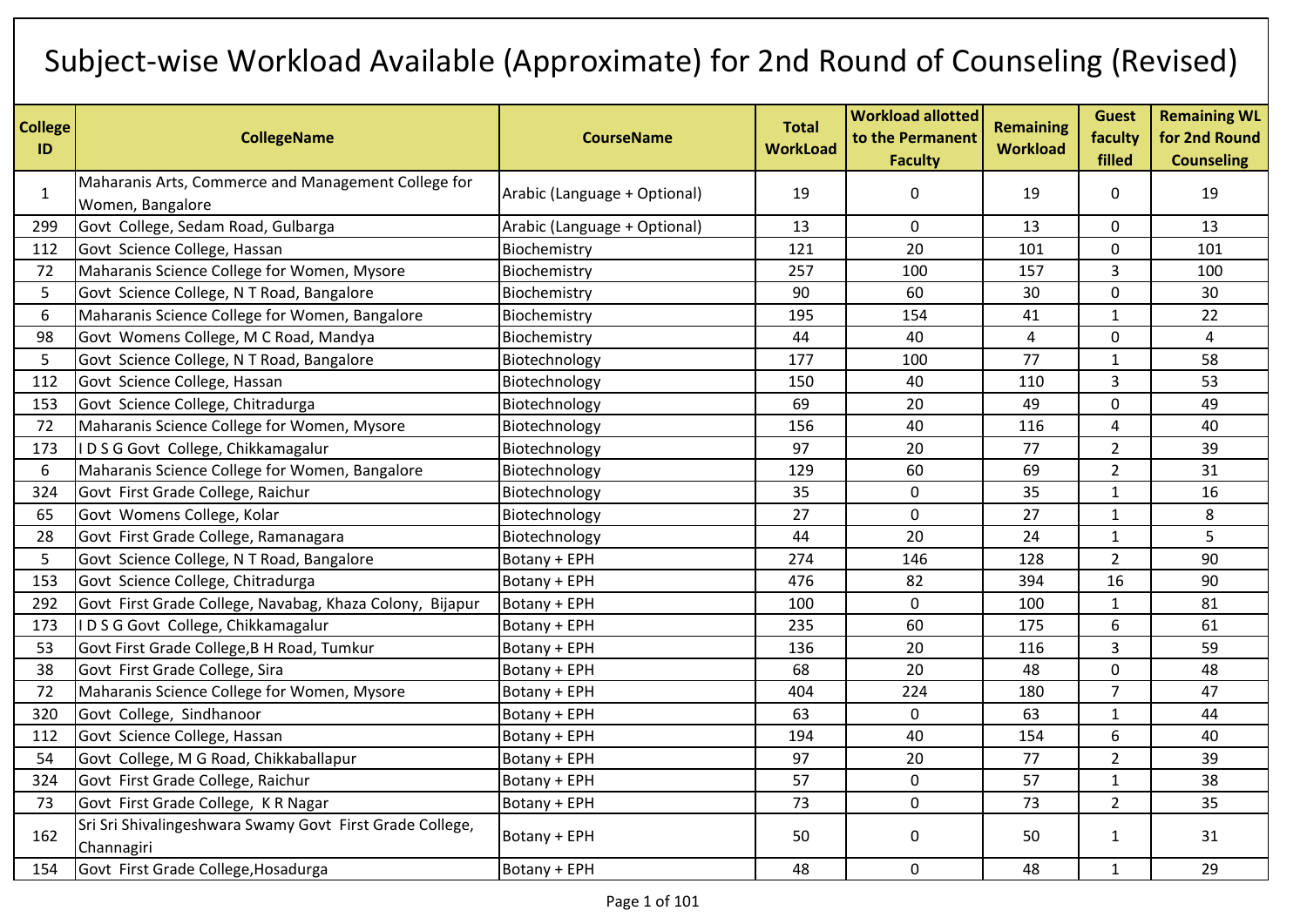| <b>College</b><br>ID | <b>CollegeName</b>                                                                  | <b>CourseName</b> | <b>Total</b><br><b>WorkLoad</b> | <b>Workload allotted</b><br>to the Permanent<br><b>Faculty</b> | <b>Remaining</b><br><b>Workload</b> | <b>Guest</b><br>faculty<br>filled | <b>Remaining WL</b><br>for 2nd Round<br><b>Counseling</b> |
|----------------------|-------------------------------------------------------------------------------------|-------------------|---------------------------------|----------------------------------------------------------------|-------------------------------------|-----------------------------------|-----------------------------------------------------------|
| 55                   | Govt Boys College, Chintamani                                                       | Botany + EPH      | 28                              | 0                                                              | 28                                  | 0                                 | 28                                                        |
| 316                  | Govt First Grade College, Gurumitkal, Yadgir Tq                                     | Botany + EPH      | 26                              | $\mathbf 0$                                                    | 26                                  | 0                                 | 26                                                        |
| 347                  | Govt First Grade College, Hospet                                                    | Botany + EPH      | 45                              | $\pmb{0}$                                                      | 45                                  | 1                                 | 26                                                        |
| 226                  | Sree Siddeshwara Govt College, Nargund                                              | Botany + EPH      | 25                              | 0                                                              | 25                                  | 0                                 | 25                                                        |
| 56                   | Govt Womens College, Chintamani                                                     | Botany + EPH      | 61                              | 0                                                              | 61                                  | $\overline{2}$                    | 23                                                        |
| 63                   | Govt Boys College, Kolar                                                            | Botany + EPH      | 80                              | 20                                                             | 60                                  | $\overline{2}$                    | 22                                                        |
| 97                   | Govt College, Mandya                                                                | Botany + EPH      | 65                              | 26                                                             | 39                                  | 1                                 | 20                                                        |
| 186                  | Govt First Grade College, Uppinangadi, (Puttur Tq)                                  | Botany + EPH      | 20                              | 0                                                              | 20                                  | $\mathbf 0$                       | 20                                                        |
| 350                  | Government Commerce and Management College,<br>Anantpur Road, Bellary City          | Botany + EPH      | 20                              | 0                                                              | 20                                  | 0                                 | 20                                                        |
| 24                   | Govt First Grade College, Hoskote                                                   | Botany + EPH      | 19                              | 0                                                              | 19                                  | 0                                 | 19                                                        |
| 352                  | Govt First Grade College, Bidar                                                     | Botany + EPH      | 57                              | 0                                                              | 57                                  | $\overline{2}$                    | 19                                                        |
| 41                   | Smt & Sri Y E Rangaiah Shetty, Govt First Grade College,<br>Pavagada                | Botany + EPH      | 35                              | 0                                                              | 35                                  | 1                                 | 16                                                        |
| 98                   | Govt Womens College, M C Road, Mandya                                               | Botany + EPH      | 93                              | 20                                                             | 73                                  | 3                                 | 16                                                        |
| 31                   | Govt First Grade College, Channapatna                                               | Botany + EPH      | 91                              | 0                                                              | 91                                  | 4                                 | 15                                                        |
| 152                  | H P C C Govt College, Challakere                                                    | Botany + EPH      | 91                              | 20                                                             | 71                                  | 3                                 | 14                                                        |
| 165                  | Govt First Grade College, MCC B Block, Davanagere                                   | Botany + EPH      | 165                             | 0                                                              | 165                                 | 8                                 | 13                                                        |
| 166                  | Govt First Grade Womens College, Davanagere                                         | Botany + EPH      | 12                              | 0                                                              | 12                                  | $\mathbf 0$                       | 12                                                        |
| 315                  | Govt First Grade College, Yadgiri                                                   | Botany + EPH      | 11                              | 0                                                              | 11                                  | 0                                 | 11                                                        |
| 138                  | Sir M Vishweshwaraiah Govt Science College,<br>Bommanakatte, Bhadravathi            | Botany + EPH      | 49                              | 20                                                             | 29                                  | 1                                 | 10                                                        |
| 147                  | Govt First Grade College, Shimoga                                                   | Botany + EPH      | 66                              | 0                                                              | 66                                  | 3                                 | 9                                                         |
| 295                  | Govt First Grade College, Muddebihal                                                | Botany + EPH      | 27                              | 0                                                              | 27                                  | $\mathbf{1}$                      | 8                                                         |
| 156                  | Vedavathi Govt First Grade College, Hiriyur                                         | Botany + EPH      | 45                              | 0                                                              | 45                                  | $\overline{2}$                    | $\overline{7}$                                            |
| 340                  | Smt Saraladevi Satheshchandra Agarwal Govt First Grade<br>College, S N Pet, Bellary | Botany + EPH      | 45                              | 0                                                              | 45                                  | $\overline{2}$                    | $\overline{7}$                                            |
| 909                  | Residential Govt first grade College Ramanagar                                      | Botany + EPH      | 26                              | 0                                                              | 26                                  | 1                                 | $\overline{7}$                                            |
| 90                   | Sri Mahadeveshwara College, Kollegal                                                | Botany + EPH      | 26                              | 20                                                             | 6                                   | 0                                 | 6                                                         |
| 145                  | Smt Indiragandhi Govt First Grade College for Women,<br>Sagar                       | Botany + EPH      | 63                              | 0                                                              | 63                                  | 3                                 | 6                                                         |
| 16                   | Govt First Grade College, Yelahanka, Bangalore                                      | Botany + EPH      | 83                              | 40                                                             | 43                                  | $\overline{2}$                    | 5                                                         |
| 247                  | Govt Arts & Science College, Karwar                                                 | Botany + EPH      | 82                              | 20                                                             | 62                                  | 3                                 | 5                                                         |
| 197                  | Govt First Grade College, Mangalore Carstreet, Mangalore                            | Botany + EPH      | 43                              | 20                                                             | 23                                  | $\mathbf{1}$                      | 4                                                         |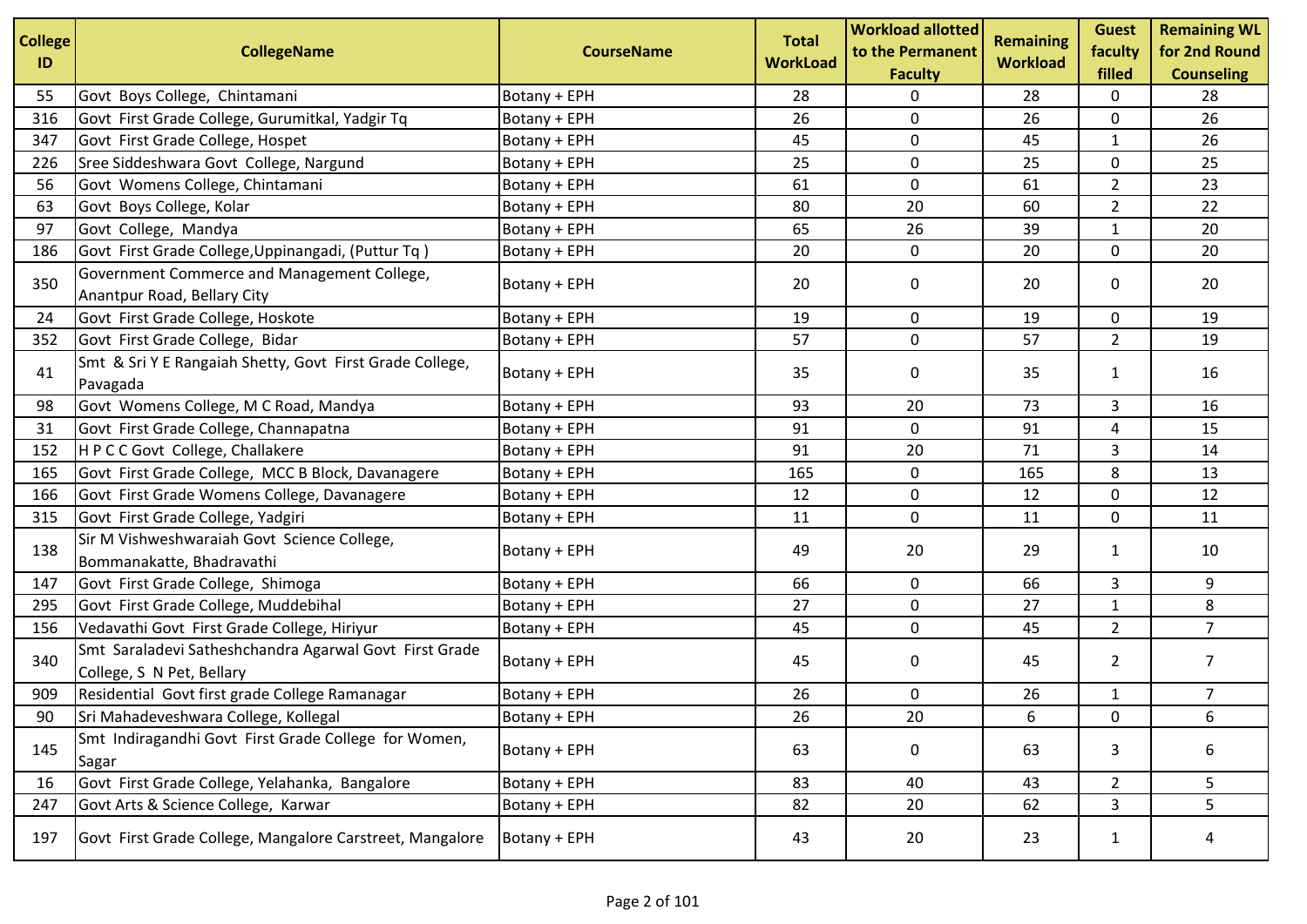| <b>College</b><br>ID | <b>CollegeName</b>                                                            | <b>CourseName</b>         | <b>Total</b><br><b>WorkLoad</b> | <b>Workload allotted</b><br>to the Permanent<br><b>Faculty</b> | <b>Remaining</b><br><b>Workload</b> | <b>Guest</b><br>faculty<br>filled | <b>Remaining WL</b><br>for 2nd Round<br><b>Counseling</b> |
|----------------------|-------------------------------------------------------------------------------|---------------------------|---------------------------------|----------------------------------------------------------------|-------------------------------------|-----------------------------------|-----------------------------------------------------------|
| 3                    | Govt R C College of Commerce & Management, Bangalore                          | <b>Business Managemen</b> | 208                             | 32                                                             | 176                                 | 6                                 | 86                                                        |
| 204                  | Govt First Grade College, Karkala                                             | <b>Business Managemen</b> | 142                             | 64                                                             | 78                                  | 0                                 | 78                                                        |
| 154                  | Govt First Grade College, Hosadurga                                           | <b>Business Managemen</b> | 69                              | 0                                                              | 69                                  | 0                                 | 69                                                        |
| 191                  | Govt First Grade College, Vamadapadavu, (Bantwala Tq)                         | <b>Business Managemen</b> | 67                              | 0                                                              | 67                                  | 0                                 | 67                                                        |
| 196                  | Govt First Grade College, Sullya                                              | <b>Business Managemen</b> | 67                              | 0                                                              | 67                                  | 0                                 | 67                                                        |
| 161                  | Vani Vilas Sugar Factory Education Trust College, Hiriyur                     | () Business Managemen     | 65                              | 0                                                              | 65                                  | 0                                 | 65                                                        |
| 19                   | Govt First Grade College, Varthur, Bangalore East                             | <b>Business Managemen</b> | 63                              | 0                                                              | 63                                  | 0                                 | 63                                                        |
| 173                  | IDSG Govt College, Chikkamagalur                                              | <b>Business Managemen</b> | 62                              | 0                                                              | 62                                  | 0                                 | 62                                                        |
| 98                   | Govt Womens College, M C Road, Mandya                                         | <b>Business Managemen</b> | 60                              | 0                                                              | 60                                  | 0                                 | 60                                                        |
| 253                  | Govt First Grade College, Satyagraha Smarak Bhavan<br><b>Building, Ankola</b> | <b>Business Managemen</b> | 60                              | 0                                                              | 60                                  | 0                                 | 60                                                        |
| 145                  | Smt Indiragandhi Govt First Grade College for Women,<br>Sagar                 | <b>Business Managemen</b> | 59                              | 0                                                              | 59                                  | 0                                 | 59                                                        |
| 216                  | Govt First Grade College, Virajpet                                            | <b>Business Managemen</b> | 71                              | 16                                                             | 55                                  | 0                                 | 55                                                        |
| 91                   | Govt First Grade College, Hanur, (Kollegal Tq)                                | <b>Business Managemen</b> | 69                              | $\mathbf 0$                                                    | 69                                  | $\mathbf{1}$                      | 54                                                        |
| 16                   | Govt First Grade College, Yelahanka, Bangalore                                | <b>Business Managemen</b> | 88                              | 20                                                             | 68                                  | 1                                 | 53                                                        |
| 76                   | Govt First Grade College, Heggadadevanakote                                   | <b>Business Managemen</b> | 69                              | 16                                                             | 53                                  | 0                                 | 53                                                        |
| 119                  | Govt First Grade College, Sakaleshpura                                        | <b>Business Managemen</b> | 66                              | 0                                                              | 66                                  | 1                                 | 51                                                        |
| 142                  | Sir M Vishweshwaraiah Govt Arts & Commerce College,<br>New Town, Bhadravathi  | <b>Business Managemen</b> | 57                              | 12                                                             | 45                                  | 0                                 | 45                                                        |
| 410                  | Maharanis Commerce and Management College for<br>Women, JLB Road, Mysore      | <b>Business Managemen</b> | 221                             | 102                                                            | 119                                 | 5                                 | 44                                                        |
| 141                  | Govt First Grade College, Soraba                                              | <b>Business Managemen</b> | 59                              | 16                                                             | 43                                  | 0                                 | 43                                                        |
| 144                  | Govt First Grade College, Holehonnur, (Badravathi Tq)                         | <b>Business Managemen</b> | 59                              | 16                                                             | 43                                  | 0                                 | 43                                                        |
| 148                  | Govt First Grade College, Thirthahalli                                        | <b>Business Managemen</b> | 59                              | 16                                                             | 43                                  | 0                                 | 43                                                        |
| 73                   | Govt First Grade College, KR Nagar                                            | <b>Business Managemen</b> | 72                              | 16                                                             | 56                                  | $\mathbf{1}$                      | 41                                                        |
| 90                   | Sri Mahadeveshwara College, Kollegal                                          | <b>Business Managemen</b> | 72                              | 16                                                             | 56                                  | 1                                 | 41                                                        |
| 186                  | Govt First Grade College, Uppinangadi, (Puttur Tq)                            | <b>Business Managemen</b> | 71                              | 0                                                              | 71                                  | $\overline{2}$                    | 41                                                        |
| 247                  | Govt Arts & Science College, Karwar                                           | <b>Business Managemen</b> | 57                              | 16                                                             | 41                                  | 0                                 | 41                                                        |
| 130                  | Govt First Grade College, Udaypura, Chennarayapatna Tq                        | <b>Business Managemen</b> | 71                              | 16                                                             | 55                                  | 1                                 | 40                                                        |
| 265                  | Govt First Grade College, Khanapura                                           | <b>Business Managemen</b> | 56                              | 16                                                             | 40                                  | 0                                 | 40                                                        |
| 105                  | Govt First Grade College, Nagamangala                                         | <b>Business Managemen</b> | 69                              | 0                                                              | 69                                  | $\overline{2}$                    | 39                                                        |
| 81                   | Govt First Grade College, Saligrama, K R Nagar Tq                             | <b>Business Managemen</b> | 69                              | 32                                                             | 37                                  | 0                                 | 37                                                        |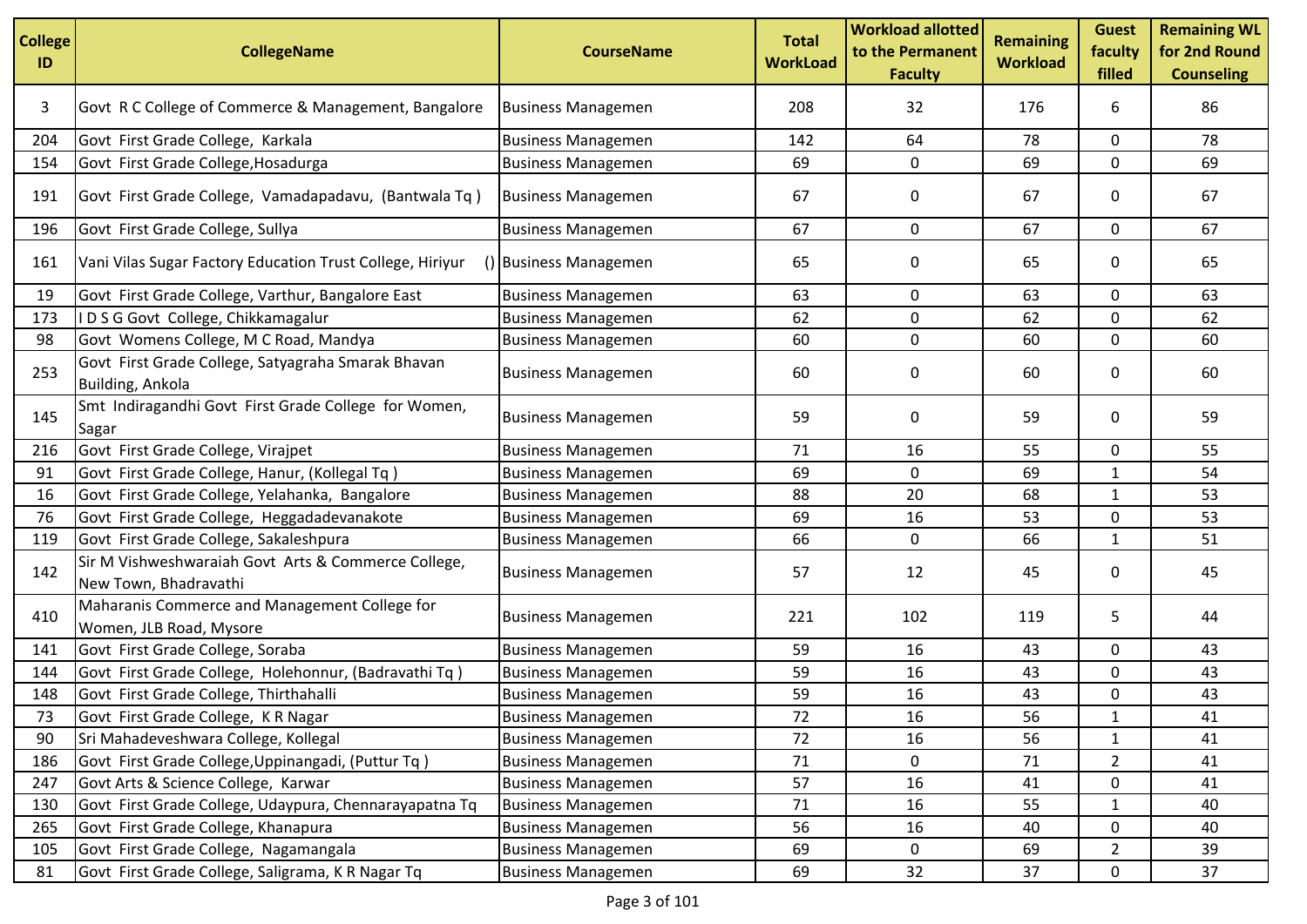| <b>College</b><br>ID | <b>CollegeName</b>                                                                   | <b>CourseName</b>         | <b>Total</b><br><b>WorkLoad</b> | <b>Workload allotted</b><br>to the Permanent<br><b>Faculty</b> | <b>Remaining</b><br><b>Workload</b> | <b>Guest</b><br>faculty<br>filled | <b>Remaining WL</b><br>for 2nd Round<br><b>Counseling</b> |
|----------------------|--------------------------------------------------------------------------------------|---------------------------|---------------------------------|----------------------------------------------------------------|-------------------------------------|-----------------------------------|-----------------------------------------------------------|
| 118                  | H D Devegowda Govt First Grade College, Padavalahippe,<br>Holenarasipura Tq          | <b>Business Managemen</b> | 69                              | 32                                                             | 37                                  | 0                                 | 37                                                        |
| 203                  | Govt First Grade College, Byndoor, (Kundapur Tq)                                     | <b>Business Managemen</b> | 67                              | 16                                                             | 51                                  | $\mathbf{1}$                      | 36                                                        |
| 20                   | Govt First Grade College, Kadugodi, Bangalore East                                   | <b>Business Managemen</b> | 64                              | 0                                                              | 64                                  | $\overline{2}$                    | 34                                                        |
| 23                   | Govt First Grade College, Vijaypura Road, Devanahalli                                | <b>Business Managemen</b> | 63                              | 16                                                             | 47                                  | $\mathbf{1}$                      | 32                                                        |
| 189                  | Govt First Grade College, Haleangadi (Mangalore Tq)                                  | <b>Business Managemen</b> | 64                              | 32                                                             | 32                                  | $\mathbf 0$                       | 32                                                        |
| 18                   | Govt First Grade College, Kengeri, Bangalore                                         | <b>Business Managemen</b> | 63                              | 32                                                             | 31                                  | 0                                 | 31                                                        |
| 39                   | Govt First Grade College, Kunigal                                                    | <b>Business Managemen</b> | 61                              | $\mathbf 0$                                                    | 61                                  | $\overline{2}$                    | 31                                                        |
| 64                   | Govt College, Mulbagal                                                               | <b>Business Managemen</b> | 61                              | 0                                                              | 61                                  | $\overline{2}$                    | 31                                                        |
| 208                  | Smt Rukmini Shedthi Memorial National Govt First Grade<br>College, Barkur (Udupi Tq) | <b>Business Managemen</b> | 67                              | 36                                                             | 31                                  | 0                                 | 31                                                        |
| 8                    | Govt First Grade College, Vijayanagar, Bangalore                                     | <b>Business Managemen</b> | 123                             | 48                                                             | 75                                  | 3                                 | 30                                                        |
| 69                   | Govt First Grade College, rd cross BEO campus<br>Robersonpet, K G F, Bangarpet Tq    | <b>Business Managemen</b> | 60                              | 0                                                              | 60                                  | $\overline{2}$                    | 30                                                        |
| 168                  | Govt First Grade College, Harihara                                                   | <b>Business Managemen</b> | 45                              | 0                                                              | 45                                  | $\mathbf{1}$                      | 30                                                        |
| 9                    | Govt First Grade College, K R Puram, Bangalore                                       | <b>Business Managemen</b> | 75                              | 16                                                             | 59                                  | $\overline{2}$                    | 29                                                        |
| 48                   | Govt First Grade College, Tiptur                                                     | <b>Business Managemen</b> | 66                              | 8                                                              | 58                                  | $\overline{2}$                    | 28                                                        |
| 176                  | Govt First Grade College, Narasimarajapura                                           | <b>Business Managemen</b> | 59                              | 16                                                             | 43                                  | $\mathbf{1}$                      | 28                                                        |
| 131                  | Govt First Grade College, Baanavara, Arasikere Tq                                    | <b>Business Managemen</b> | 72                              | 16                                                             | 56                                  | $\overline{2}$                    | 26                                                        |
| 78                   | Govt First Grade College, Kuvempu Nagar, Mysore                                      | <b>Business Managemen</b> | 115                             | 0                                                              | 115                                 | 6                                 | 25                                                        |
| 187                  | Govt First Grade College, Belthangadi                                                | <b>Business Managemen</b> | 71                              | 32                                                             | 39                                  | $\mathbf{1}$                      | 24                                                        |
| 257                  | Govt First Grade College, Siddapura                                                  | <b>Business Managemen</b> | 24                              | $\mathbf 0$                                                    | 24                                  | 0                                 | 24                                                        |
| 270                  | Govt First Grade College, Raibag                                                     | <b>Business Managemen</b> | 40                              | 16                                                             | 24                                  | 0                                 | 24                                                        |
| 346                  | Govt First Grade College, Sandur                                                     | <b>Business Managemen</b> | 56                              | 32                                                             | 24                                  | 0                                 | 24                                                        |
| 360                  | Govt First Grade College, Byrapura                                                   | <b>Business Managemen</b> | 54                              | 0                                                              | 54                                  | 2                                 | 24                                                        |
| 97                   | Govt College, Mandya                                                                 | <b>Business Managemen</b> | 68                              | $\mathbf 0$                                                    | 68                                  | 3                                 | 23                                                        |
| 199                  | Govt First Grade College, Punjalakatte, Belthangadi Tq                               | <b>Business Managemen</b> | 71                              | 48                                                             | 23                                  | 0                                 | 23                                                        |
| 24                   | Govt First Grade College, Hoskote                                                    | <b>Business Managemen</b> | 37                              | 0                                                              | 37                                  | $\mathbf{1}$                      | 22                                                        |
| 213                  | Govt First Grade College, Kushalanagar, Somwarpet Tq                                 | <b>Business Managemen</b> | 22                              | 0                                                              | 22                                  | 0                                 | 22                                                        |
| 2                    | Govt Arts College, Dr B R Ambedkar Veedhi, Bangalore                                 | <b>Business Managemen</b> | 66                              | 0                                                              | 66                                  | 3                                 | 21                                                        |
| 77                   | Govt First Grade College, Periyapatna                                                | <b>Business Managemen</b> | 36                              | $\mathbf 0$                                                    | 36                                  | $\mathbf{1}$                      | 21                                                        |
| 88                   | Govt First Grade College, Hullahalli, Nanjangud Tq                                   | <b>Business Managemen</b> | 52                              | 16                                                             | 36                                  | $\mathbf{1}$                      | 21                                                        |
| 107                  | Govt First Grade College, Bharathinagara, Maddur Tq                                  | <b>Business Managemen</b> | 37                              | 16                                                             | 21                                  | 0                                 | 21                                                        |
| 198                  | Govt First Grade College for Women, Mangalore                                        | <b>Business Managemen</b> | 68                              | 32                                                             | 36                                  | $\mathbf{1}$                      | 21                                                        |
| 215                  | Govt First Grade College, Madikere                                                   | <b>Business Managemen</b> | 67                              | 16                                                             | 51                                  | $\overline{2}$                    | 21                                                        |
| 280                  | Govt First Grade College(Women), Jamakhandi                                          | <b>Business Managemen</b> | 67                              | 16                                                             | 51                                  | $\overline{2}$                    | 21                                                        |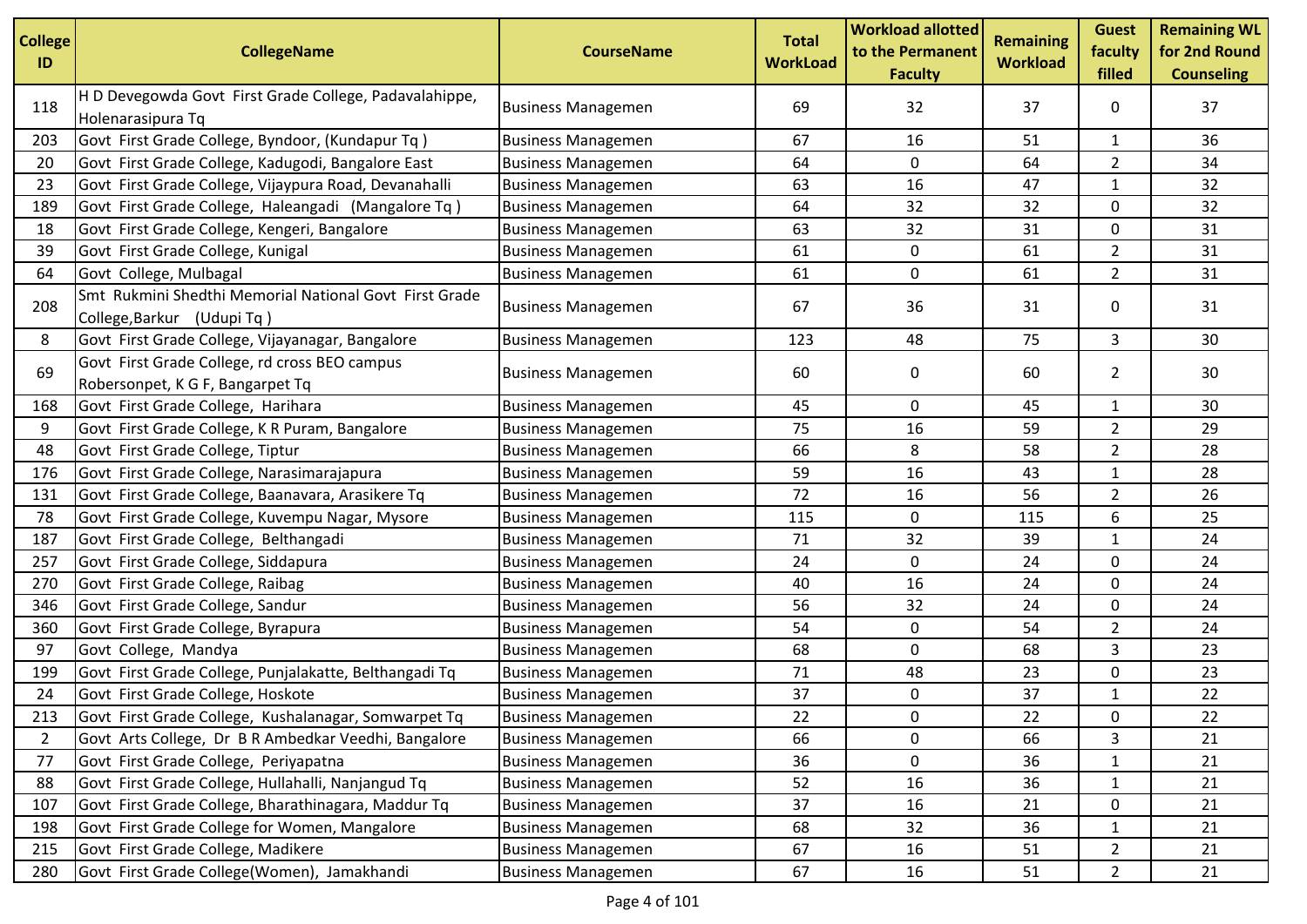| <b>College</b><br>ID | <b>CollegeName</b>                                                                  | <b>CourseName</b>         | <b>Total</b><br><b>WorkLoad</b> | <b>Workload allotted</b><br>to the Permanent<br><b>Faculty</b> | <b>Remaining</b><br><b>Workload</b> | <b>Guest</b><br>faculty<br>filled | <b>Remaining WL</b><br>for 2nd Round<br><b>Counseling</b> |
|----------------------|-------------------------------------------------------------------------------------|---------------------------|---------------------------------|----------------------------------------------------------------|-------------------------------------|-----------------------------------|-----------------------------------------------------------|
| 87                   | Govt First Grade College, Siddartha Layout, Mysore                                  | <b>Business Managemen</b> | 81                              | 16                                                             | 65                                  | 3                                 | 20                                                        |
| 156                  | Vedavathi Govt First Grade College, Hiriyur                                         | <b>Business Managemen</b> | 65                              | $\mathbf 0$                                                    | 65                                  | 3                                 | 20                                                        |
| 172                  | Govt First Grade College, Basavapatna, Channagiri Tq                                | <b>Business Managemen</b> | 35                              | $\pmb{0}$                                                      | 35                                  | $\mathbf{1}$                      | 20                                                        |
| 53                   | Govt First Grade College, B H Road, Tumkur                                          | <b>Business Managemen</b> | 90                              | 41                                                             | 49                                  | $\overline{2}$                    | 19                                                        |
| 56                   | Govt Womens College, Chintamani                                                     | <b>Business Managemen</b> | 63                              | $\pmb{0}$                                                      | 63                                  | 3                                 | 18                                                        |
| 113                  | Govt Arts College, Hassan                                                           | <b>Business Managemen</b> | 78                              | 16                                                             | 62                                  | 3                                 | 17                                                        |
| 205                  | Govt First Grade College, Shankarnarayan, (Kundapur Tq)                             | <b>Business Managemen</b> | 64                              | 32                                                             | 32                                  | $\mathbf{1}$                      | 17                                                        |
| 38                   | Govt First Grade College, Sira                                                      | <b>Business Managemen</b> | 61                              | 0                                                              | 61                                  | 3                                 | 16                                                        |
| 174                  | Govt First Grade College, Koppa                                                     | <b>Business Managemen</b> | 62                              | 16                                                             | 46                                  | $\overline{2}$                    | 16                                                        |
| 179                  | Govt First Grade College, Kadur                                                     | <b>Business Managemen</b> | 55                              | 24                                                             | 31                                  | $\mathbf{1}$                      | 16                                                        |
| 206                  | Govt First Grade College, Kaapu, (Udupi Tq)                                         | <b>Business Managemen</b> | 37                              | 21                                                             | 16                                  | 0                                 | 16                                                        |
| 14                   | Govt First Grade College, Peenya, I stage, Bangalore                                | <b>Business Managemen</b> | 15                              | 0                                                              | 15                                  | 0                                 | 15                                                        |
| 83                   | Govt First Grade College, Ooty Road, Nanjangudu                                     | <b>Business Managemen</b> | 74                              | 59                                                             | 15                                  | 0                                 | 15                                                        |
| 111                  | Govt First Grade College for Women, K R Pet                                         | <b>Business Managemen</b> | 46                              | 16                                                             | 30                                  | $\mathbf{1}$                      | 15                                                        |
| 292                  | Govt First Grade College, Navabag, Khaza Colony, Bijapur                            | <b>Business Managemen</b> | 61                              | 16                                                             | 45                                  | $\overline{2}$                    | 15                                                        |
| 59                   | Govt First Grade College, Gowribidanur                                              | <b>Business Managemen</b> | 60                              | 16                                                             | 44                                  | $\overline{2}$                    | 14                                                        |
| 79                   | Govt First Grade College, Bannur (T N Pura Tq)                                      | <b>Business Managemen</b> | 60                              | 16                                                             | 44                                  | $\overline{2}$                    | 14                                                        |
| 116                  | Govt First Grade College, Holenarasepura                                            | <b>Business Managemen</b> | 45                              | 16                                                             | 29                                  | $\mathbf{1}$                      | 14                                                        |
| 150                  | Govt First Grade College, Shiralakoppa, Shikaripura Tq:                             | <b>Business Managemen</b> | 44                              | 0                                                              | 44                                  | $\overline{2}$                    | 14                                                        |
| 201                  | Govt First Grade College, Kaniyur, Puttur Tq                                        | <b>Business Managemen</b> | 14                              | $\pmb{0}$                                                      | 14                                  | 0                                 | 14                                                        |
| 207                  | Govt First Grade College, Thenkanidiyur, Udupi                                      | <b>Business Managemen</b> | 18                              | 4                                                              | 14                                  | 0                                 | 14                                                        |
| 256                  | Govt First Grade College, Sirsi                                                     | <b>Business Managemen</b> | 60                              | 16                                                             | 44                                  | $\overline{2}$                    | 14                                                        |
| 317                  | Govt First Grade College, Shahapur                                                  | <b>Business Managemen</b> | 45                              | 16                                                             | 29                                  | $\mathbf{1}$                      | 14                                                        |
| 140                  | Govt First Grade College, Hosanagara                                                | <b>Business Managemen</b> | 59                              | 16                                                             | 43                                  | $\overline{2}$                    | 13                                                        |
| 300                  | Govt First Grade College, Jewargi                                                   | <b>Business Managemen</b> | 59                              | 16                                                             | 43                                  | $\overline{2}$                    | 13                                                        |
| 66                   | Govt First Grade College, SULIKUNTE ROAD, Bangarpet                                 | <b>Business Managemen</b> | 12                              | 0                                                              | 12                                  | 0                                 | 12                                                        |
| 221                  | Govt First Grade College, Vidyabhavan Campus, Near LIC<br>Main Branch, Dharwad      | <b>Business Managemen</b> | 57                              | 0                                                              | 57                                  | 3                                 | 12                                                        |
| 306                  | Govt First Grade College, Chincholi                                                 | <b>Business Managemen</b> | 12                              | 0                                                              | 12                                  | 0                                 | 12                                                        |
| 331                  | Govt First Grade College, Koppal                                                    | <b>Business Managemen</b> | 12                              | $\mathbf 0$                                                    | 12                                  | 0                                 | 12                                                        |
| 340                  | Smt Saraladevi Satheshchandra Agarwal Govt First Grade<br>College, S N Pet, Bellary | <b>Business Managemen</b> | 59                              | 32                                                             | 27                                  | $\mathbf{1}$                      | 12                                                        |
| 908                  | Govt First Grade College for Women, Gandada Koti, Hassan                            | <b>Business Managemen</b> | 72                              | 0                                                              | 72                                  | 4                                 | 12                                                        |
| 74                   | Sri D Devaraj urs Govt First Grade College, Hunsur                                  | <b>Business Managemen</b> | 69                              | 13                                                             | 56                                  | 3                                 | 11                                                        |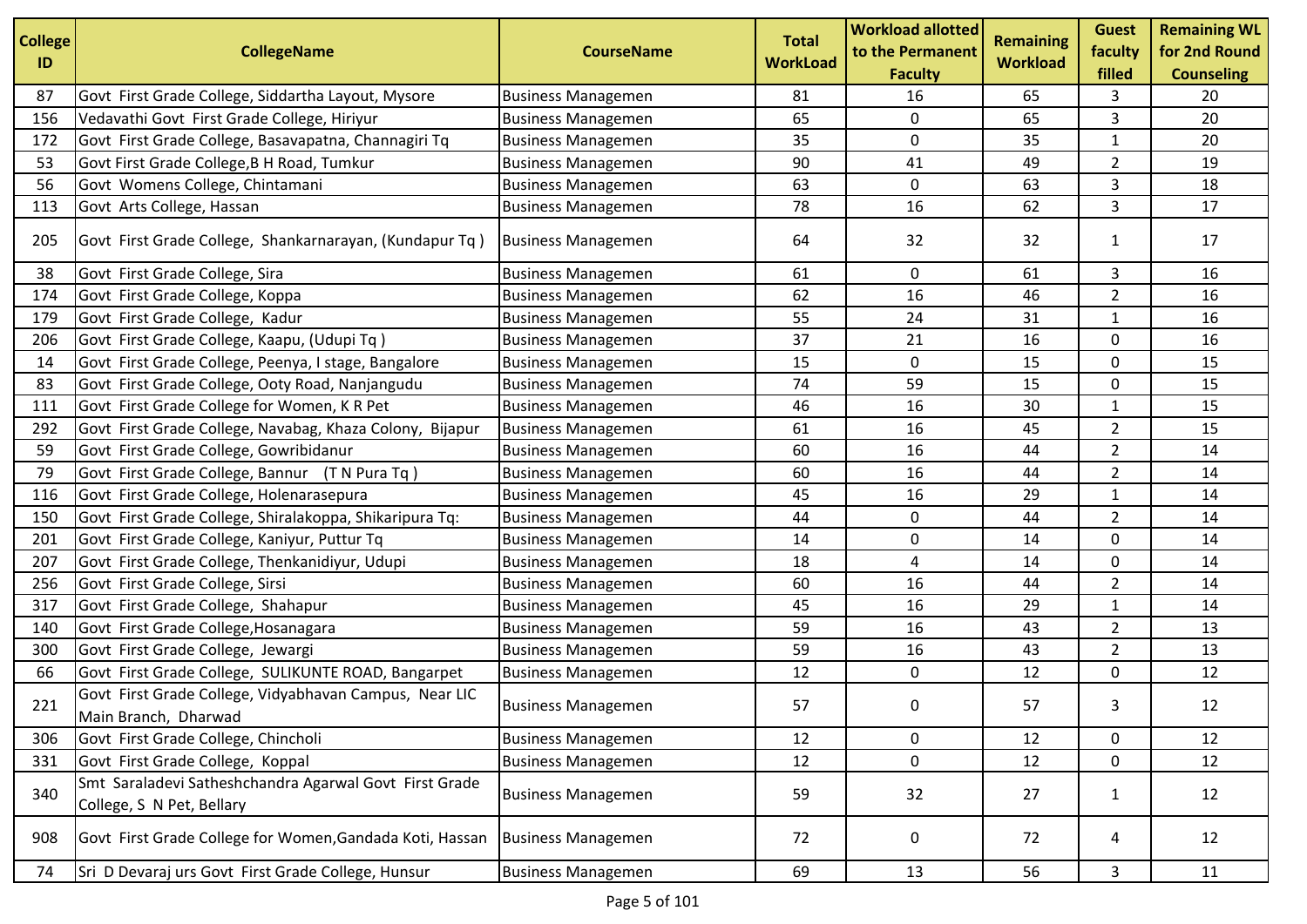| <b>College</b><br>ID | <b>CollegeName</b>                                                                         | <b>CourseName</b>         | <b>Total</b><br><b>WorkLoad</b> | <b>Workload allotted</b><br>to the Permanent<br><b>Faculty</b> | <b>Remaining</b><br><b>Workload</b> | <b>Guest</b><br>faculty<br>filled | <b>Remaining WL</b><br>for 2nd Round<br><b>Counseling</b> |
|----------------------|--------------------------------------------------------------------------------------------|---------------------------|---------------------------------|----------------------------------------------------------------|-------------------------------------|-----------------------------------|-----------------------------------------------------------|
| 94                   | Govt First Grade College, N A P COLONY MYSOREOOTY<br>ROAD, Gundlupet                       | <b>Business Managemen</b> | 72                              | 16                                                             | 56                                  | 3                                 | 11                                                        |
| 147                  | Govt First Grade College, Shimoga                                                          | <b>Business Managemen</b> | 56                              | $\mathbf 0$                                                    | 56                                  | 3                                 | 11                                                        |
| 209                  | Dr G Shankar Govt Women First Grade College & PG Centre<br>Ajjarakadu, Udupi (Udupi Dist)  | <b>Business Managemen</b> | 65                              | 39                                                             | 26                                  | 1                                 | 11                                                        |
| 84                   | Govt First Grade College, T Narasipura                                                     | <b>Business Managemen</b> | 72                              | 32                                                             | 40                                  | $\overline{2}$                    | 10                                                        |
| 26                   | Govt First Grade College, Nelamangala                                                      | <b>Business Managemen</b> | 9                               | 0                                                              | 9                                   | 0                                 | 9                                                         |
| 92                   | Govt First Grade College, Chamarajnagar                                                    | <b>Business Managemen</b> | 69                              | 0                                                              | 69                                  | 4                                 | 9                                                         |
| 151                  | Govt Arts College, Chitradurga                                                             | <b>Business Managemen</b> | 69                              | 0                                                              | 69                                  | 4                                 | 9                                                         |
| 89                   | Govt First Grade College for Women, KR Nagar                                               | <b>Business Managemen</b> | 69                              | 16                                                             | 53                                  | 3                                 | 8                                                         |
| 106                  | Govt First Grade College, Pandavapura                                                      | <b>Business Managemen</b> | 69                              | 16                                                             | 53                                  | 3                                 | 8                                                         |
| 117                  | Govt First Grade Womens College, Holenarasipura                                            | <b>Business Managemen</b> | 69                              | 16                                                             | 53                                  | 3                                 | 8                                                         |
| 277                  | Sri Shripadbhod Swamiji Govt First Grade College,<br>Moodalagi, Gokak Tq                   | <b>Business Managemen</b> | 54                              | 16                                                             | 38                                  | $\overline{2}$                    | 8                                                         |
| 100                  | Govt First Grade College, K R Pet                                                          | <b>Business Managemen</b> | 69                              | 32                                                             | 37                                  | $\overline{2}$                    | $7^{\circ}$                                               |
| 124                  | Govt First Grade College, Channarayapatna                                                  | <b>Business Managemen</b> | 69                              | 32                                                             | 37                                  | $\overline{2}$                    | $\overline{7}$                                            |
| 13                   | Govt First Grade College, Malleshwaram, Bangalore                                          | <b>Business Managemen</b> | 66                              | 0                                                              | 66                                  | 4                                 | 6                                                         |
| 17                   | Govt First Grade College, Hosur Road, Sarjapur                                             | <b>Business Managemen</b> | 36                              | 0                                                              | 36                                  | $\overline{2}$                    | 6                                                         |
| 255                  | Govt First Grade College, TMC Old Building, Bhatkala                                       | <b>Business Managemen</b> | 17                              | 11                                                             | 6                                   | $\mathsf{O}$                      | 6                                                         |
| 264                  | Govt First Grade College, Hukkeri                                                          | <b>Business Managemen</b> | 53                              | 32                                                             | 21                                  | 1                                 | 6                                                         |
| 102                  | Govt First Grade College for Women, Maddur                                                 | <b>Business Managemen</b> | 69                              | 19                                                             | 50                                  | 3                                 | 5                                                         |
| 211                  | Govt First Grade College, Kundapura                                                        | <b>Business Managemen</b> | 65                              | $\mathbf 0$                                                    | 65                                  | 4                                 | 5                                                         |
| 362                  | Govt First Grade College, Sagar                                                            | <b>Business Managemen</b> | 65                              | 0                                                              | 65                                  | 4                                 | 5                                                         |
| 11                   | Govt First Grade College, Rajajinagar, Bangalore                                           | <b>Business Managemen</b> | 36                              | 32                                                             | 4                                   | 0                                 | 4                                                         |
| 34                   | Govt First Grade College, Kanakapura                                                       | <b>Business Managemen</b> | 64                              | 0                                                              | 64                                  | 4                                 | 4                                                         |
| 188                  | Govt First Grade College, Bettampadi, (Puttur Tq)                                          | <b>Business Managemen</b> | 67                              | 48                                                             | 19                                  | $\mathbf{1}$                      | 4                                                         |
| 197                  | Govt First Grade College, Mangalore Carstreet, Mangalore                                   | <b>Business Managemen</b> | 76                              | 27                                                             | 49                                  | 3                                 | 4                                                         |
| 54                   | Govt College, M G Road, Chikkaballapur                                                     | Chemistry                 | 292                             | 40                                                             | 252                                 | $\overline{2}$                    | 214                                                       |
| 292                  | Govt First Grade College, Navabag, Khaza Colony, Bijapur                                   | Chemistry                 | 234                             | 44                                                             | 190                                 | 3                                 | 133                                                       |
| 56                   | Govt Womens College, Chintamani                                                            | Chemistry                 | 348                             | 60                                                             | 288                                 | 9                                 | 117                                                       |
| 331                  | Govt First Grade College, Koppal                                                           | Chemistry                 | 171                             | $\mathbf 0$                                                    | 171                                 | 3                                 | 114                                                       |
| 324                  | Govt First Grade College, Raichur                                                          | Chemistry                 | 133                             | 20                                                             | 113                                 | $\mathbf{1}$                      | 94                                                        |
| 65                   | Govt Womens College, Kolar                                                                 | Chemistry                 | 276                             | 60                                                             | 216                                 | $\overline{7}$                    | 83                                                        |
| 209                  | Dr G Shankar Govt Women First Grade College & PG Centre,<br>Ajjarakadu, Udupi (Udupi Dist) | Chemistry                 | 193                             | 40                                                             | 153                                 | 4                                 | 77                                                        |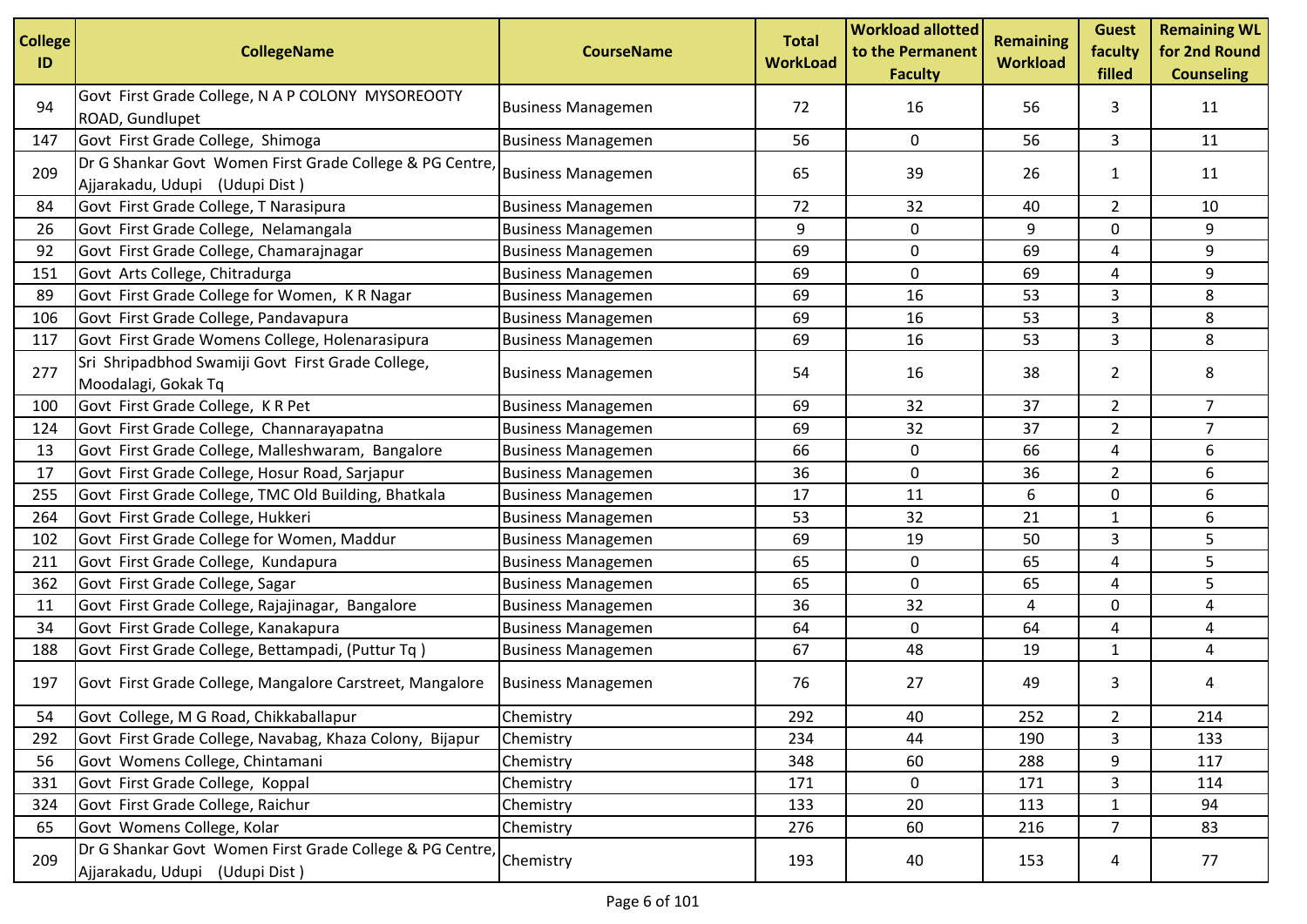| <b>College</b><br>ID | <b>CollegeName</b>                                                                  | <b>CourseName</b> | <b>Total</b><br><b>WorkLoad</b> | <b>Workload allotted</b><br>to the Permanent<br><b>Faculty</b> | <b>Remaining</b><br><b>Workload</b> | <b>Guest</b><br>faculty<br>filled | <b>Remaining WL</b><br>for 2nd Round<br><b>Counseling</b> |
|----------------------|-------------------------------------------------------------------------------------|-------------------|---------------------------------|----------------------------------------------------------------|-------------------------------------|-----------------------------------|-----------------------------------------------------------|
| 138                  | Sir M Vishweshwaraiah Govt Science College,<br>Bommanakatte, Bhadravathi            | Chemistry         | 179                             | 46                                                             | 133                                 | 3                                 | 76                                                        |
| 295                  | Govt First Grade College, Muddebihal                                                | Chemistry         | 111                             | 20                                                             | 91                                  | $\mathbf{1}$                      | 72                                                        |
| 347                  | Govt First Grade College, Hospet                                                    | Chemistry         | 128                             | 0                                                              | 128                                 | 3                                 | 71                                                        |
| 320                  | Govt College, Sindhanoor                                                            | Chemistry         | 125                             | 20                                                             | 105                                 | $\overline{2}$                    | 67                                                        |
| 53                   | Govt First Grade College, B H Road, Tumkur                                          | Chemistry         | 280                             | 44                                                             | 236                                 | 9                                 | 65                                                        |
| 72                   | Maharanis Science College for Women, Mysore                                         | Chemistry         | 654                             | 306                                                            | 348                                 | 15                                | 63                                                        |
| 270                  | Govt First Grade College, Raibag                                                    | Chemistry         | 80                              | $\mathbf 0$                                                    | 80                                  | $\mathbf{1}$                      | 61                                                        |
| 89                   | Govt First Grade College for Women, K R Nagar                                       | Chemistry         | 115                             | 0                                                              | 115                                 | 3                                 | 58                                                        |
| 340                  | Smt Saraladevi Satheshchandra Agarwal Govt First Grade<br>College, S N Pet, Bellary | Chemistry         | 166                             | 0                                                              | 166                                 | 6                                 | 52                                                        |
| 346                  | Govt First Grade College, Sandur                                                    | Chemistry         | 52                              | 0                                                              | 52                                  | 0                                 | 52                                                        |
| 165                  | Govt First Grade College, MCC B Block, Davanagere                                   | Chemistry         | 324                             | 26                                                             | 298                                 | 13                                | 51                                                        |
| 283                  | Govt First Grade College, Navangar, Bagalkot Sector No,<br>Old Zp, Bagalkot         | Chemistry         | 145                             | 0                                                              | 145                                 | 5                                 | 50                                                        |
| 256                  | Govt First Grade College, Sirsi                                                     | Chemistry         | 120                             | 20                                                             | 100                                 | 3                                 | 43                                                        |
| 343                  | Govt First Grade College, Siraguppa                                                 | Chemistry         | 42                              | 0                                                              | 42                                  | 0                                 | 42                                                        |
| 248                  | Govt First Grade College, Haliyal                                                   | Chemistry         | 41                              | 0                                                              | 41                                  | 0                                 | 41                                                        |
| 63                   | Govt Boys College, Kolar                                                            | Chemistry         | 139                             | 23                                                             | 116                                 | 4                                 | 40                                                        |
| 392                  | Govt First Grade College for Women, Koppal                                          | Chemistry         | 40                              | 0                                                              | 40                                  | 0                                 | 40                                                        |
| 6                    | Maharanis Science College for Women, Bangalore                                      | Chemistry         | 397                             | 207                                                            | 190                                 | 8                                 | 38                                                        |
| 393                  | Govt First Grade College for Women, Raichur                                         | Chemistry         | 38                              | 0                                                              | 38                                  | 0                                 | 38                                                        |
| 48                   | Govt First Grade College, Tiptur                                                    | Chemistry         | 148                             | 0                                                              | 148                                 | 6                                 | 34                                                        |
| 344                  | Govt First Grade College, Kurugod                                                   | Chemistry         | 34                              | 0                                                              | 34                                  | 0                                 | 34                                                        |
| 112                  | Govt Science College, Hassan                                                        | Chemistry         | 496                             | 140                                                            | 356                                 | 17                                | 33                                                        |
| 221                  | Govt First Grade College, Vidyabhavan Campus, Near LIC<br>Main Branch, Dharwad      | Chemistry         | 110                             | 20                                                             | 90                                  | 3                                 | 33                                                        |
| 5                    | Govt Science College, N T Road, Bangalore                                           | Chemistry         | 370                             | 186                                                            | 184                                 | 8                                 | 32                                                        |
| 79                   | Govt First Grade College, Bannur (T N Pura Tq)                                      | Chemistry         | 32                              | 0                                                              | 32                                  | $\mathbf 0$                       | 32                                                        |
| 197                  | Govt First Grade College, Mangalore Carstreet, Mangalore                            | Chemistry         | 90                              | 20                                                             | 70                                  | $\overline{2}$                    | 32                                                        |
| 269                  | Govt First Grade College, Chikkodi                                                  | Chemistry         | 51                              | $\mathbf 0$                                                    | 51                                  | $\mathbf{1}$                      | 32                                                        |
| 64                   | Govt College, Mulbagal                                                              | Chemistry         | 67                              | 17                                                             | 50                                  | 1                                 | 31                                                        |
| 13                   | Govt First Grade College, Malleshwaram, Bangalore                                   | Chemistry         | 28                              | 0                                                              | 28                                  | 0                                 | 28                                                        |
| 42                   | Govt First Grade College, Koratagere                                                | Chemistry         | 28                              | 0                                                              | 28                                  | 0                                 | 28                                                        |
| 83                   | Govt First Grade College, Ooty Road, Nanjangudu                                     | Chemistry         | 66                              | $\mathbf 0$                                                    | 66                                  | $\overline{2}$                    | 28                                                        |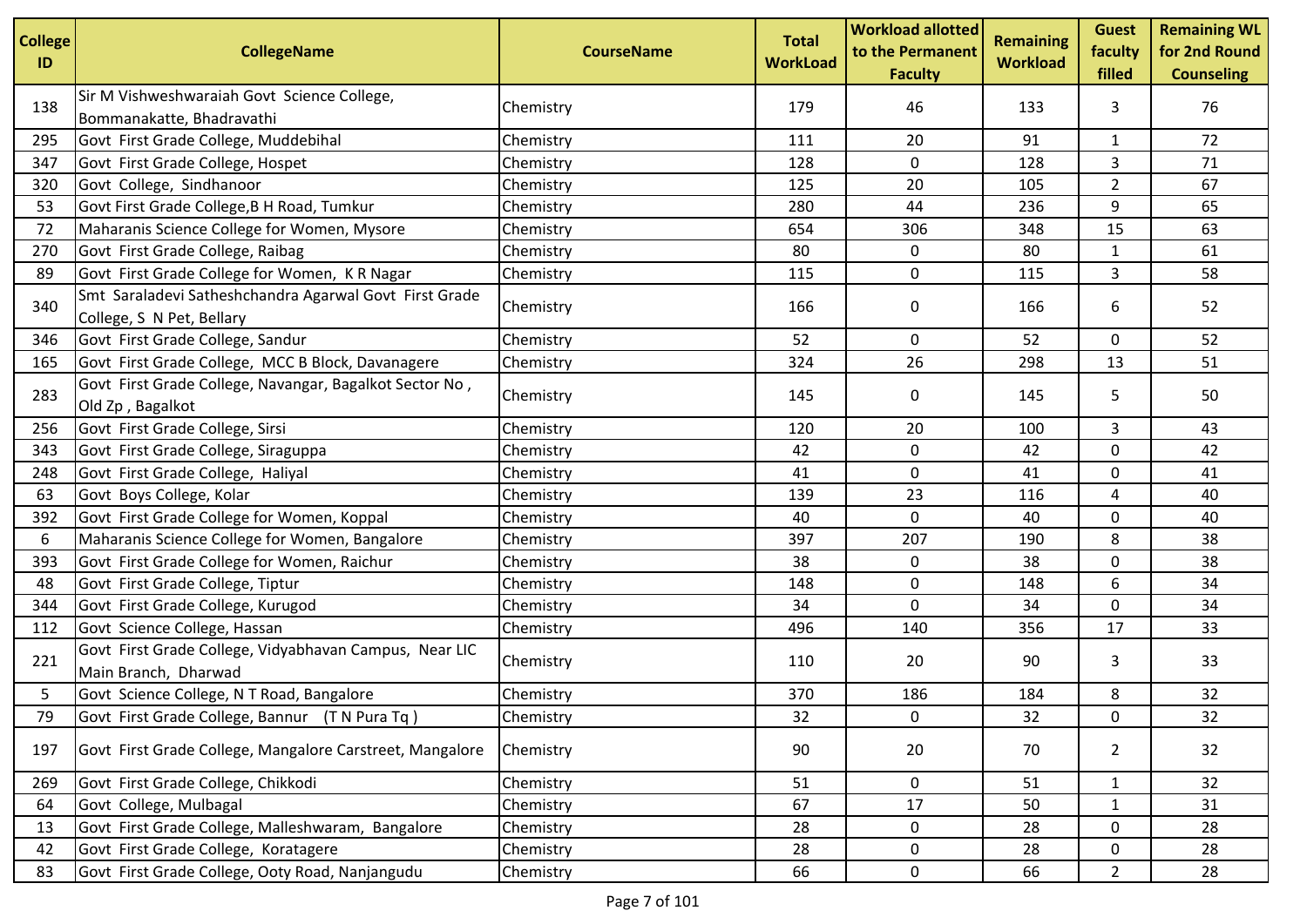| <b>College</b><br>ID | <b>CollegeName</b>                                                                           | <b>CourseName</b> | <b>Total</b><br><b>WorkLoad</b> | <b>Workload allotted</b><br>to the Permanent | <b>Remaining</b><br><b>Workload</b> | <b>Guest</b><br>faculty<br>filled | <b>Remaining WL</b><br>for 2nd Round |
|----------------------|----------------------------------------------------------------------------------------------|-------------------|---------------------------------|----------------------------------------------|-------------------------------------|-----------------------------------|--------------------------------------|
| 147                  | Govt First Grade College, Shimoga                                                            | Chemistry         | 124                             | <b>Faculty</b><br>20                         | 104                                 | 4                                 | <b>Counseling</b><br>28              |
| 152                  | H P C C Govt College, Challakere                                                             | Chemistry         | 163                             | 40                                           | 123                                 | 5                                 | 28                                   |
| 207                  | Govt First Grade College, Thenkanidiyur, Udupi                                               | Chemistry         | 28                              | 0                                            | 28                                  | 0                                 | 28                                   |
| 268                  | Smt IS Yadawad Govt First Grade College, Ramadurga                                           | Chemistry         | 66                              | 0                                            | 66                                  | $\overline{2}$                    | 28                                   |
| 159                  | Govt First Grade College, Holalkere                                                          | Chemistry         | 46                              | 0                                            | 46                                  | $\mathbf{1}$                      | 27                                   |
| 24                   | Govt First Grade College, Hoskote                                                            | Chemistry         | 45                              | $\pmb{0}$                                    | 45                                  | $\mathbf{1}$                      | 26                                   |
| 68                   | Govt First Grade College, Malur                                                              | Chemistry         | 44                              | 0                                            | 44                                  | 1                                 | 25                                   |
| 350                  | Government Commerce and Management College,<br>Anantpur Road, Bellary City                   | Chemistry         | 24                              | 0                                            | 24                                  | 0                                 | 24                                   |
| 153                  | Govt Science College, Chitradurga                                                            | Chemistry         | 728                             | 135                                          | 593                                 | 30                                | 23                                   |
| 57                   | Govt First Grade College, Shidlaghatta                                                       | Chemistry         | 22                              | 0                                            | 22                                  | $\mathbf 0$                       | 22                                   |
| 208                  | Smt Rukmini Shedthi Memorial National Govt First Grade<br>College, Barkur (Udupi Tq)         | Chemistry         | 22                              | 0                                            | 22                                  | 0                                 | 22                                   |
| 73                   | Govt First Grade College, K R Nagar                                                          | Chemistry         | 137                             | 40                                           | 97                                  | 4                                 | 21                                   |
| 102                  | Govt First Grade College for Women, Maddur                                                   | Chemistry         | 21                              | 0                                            | 21                                  | 0                                 | 21                                   |
| 174                  | Govt First Grade College, Koppa                                                              | Chemistry         | 40                              | 0                                            | 40                                  | $\mathbf{1}$                      | 21                                   |
| 74                   | Sri D Devaraj urs Govt First Grade College, Hunsur                                           | Chemistry         | 78                              | 20                                           | 58                                  | $\overline{2}$                    | 20                                   |
| 243                  | Govt First Grade College, Hanagal                                                            | Chemistry         | 20                              | $\mathbf 0$                                  | 20                                  | 0                                 | 20                                   |
| 145                  | Smt Indiragandhi Govt First Grade College for Women,<br>Sagar                                | Chemistry         | 153                             | 20                                           | 133                                 | 6                                 | 19                                   |
| 166                  | Govt First Grade Womens College, Davanagere                                                  | Chemistry         | 57                              | 0                                            | 57                                  | $\overline{2}$                    | 19                                   |
| 220                  | Govt First Grade College, Rajanagar, Hubli                                                   | Chemistry         | 76                              | 0                                            | 76                                  | 3                                 | 19                                   |
| 226                  | Sree Siddeshwara Govt College, Nargund                                                       | Chemistry         | 96                              | 20                                           | 76                                  | 3                                 | 19                                   |
| 254                  | Govt First Grade College, Honnavara                                                          | Chemistry         | 57                              | 0                                            | 57                                  | $\overline{2}$                    | 19                                   |
| 267                  | Govt First Grade College, Gokak                                                              | Chemistry         | 96                              | 20                                           | 76                                  | 3                                 | 19                                   |
| 399                  | Govt First Grade College for Women, Bijapur                                                  | Chemistry         | 76                              | 0                                            | 76                                  | 3                                 | 19                                   |
| 341                  | Gangavathi Venkataramanashetty Padmavathamma Govt<br>First Grade College, Hagaribommanahalli | Chemistry         | 113                             | 0                                            | 113                                 | 5                                 | 18                                   |
| 362                  | Govt First Grade College, Sagar                                                              | Chemistry         | 37                              | 0                                            | 37                                  | 1                                 | 18                                   |
| 150                  | Govt First Grade College, Shiralakoppa, Shikaripura Tq:                                      | Chemistry         | 36                              | 0                                            | 36                                  | 1                                 | 17                                   |
| 170                  | Govt First Grade College, Jagalur                                                            | Chemistry         | 36                              | 0                                            | 36                                  | $\mathbf{1}$                      | 17                                   |
| 240                  | Govt First Grade College, Ranebennur                                                         | Chemistry         | 74                              | $\pmb{0}$                                    | 74                                  | 3                                 | 17                                   |
| 330                  | Sri Kolli Nageshwar Rao Govt First Grade College,<br>Gangavathi                              | Chemistry         | 161                             | 11                                           | 150                                 | 7                                 | 17                                   |
| 78                   | Govt First Grade College, Kuvempu Nagar, Mysore                                              | Chemistry         | 74                              | 20                                           | 54                                  | $\overline{2}$                    | 16                                   |
| 98                   | Govt Womens College, M C Road, Mandya                                                        | Chemistry         | 173                             | 100                                          | 73                                  | 3                                 | 16                                   |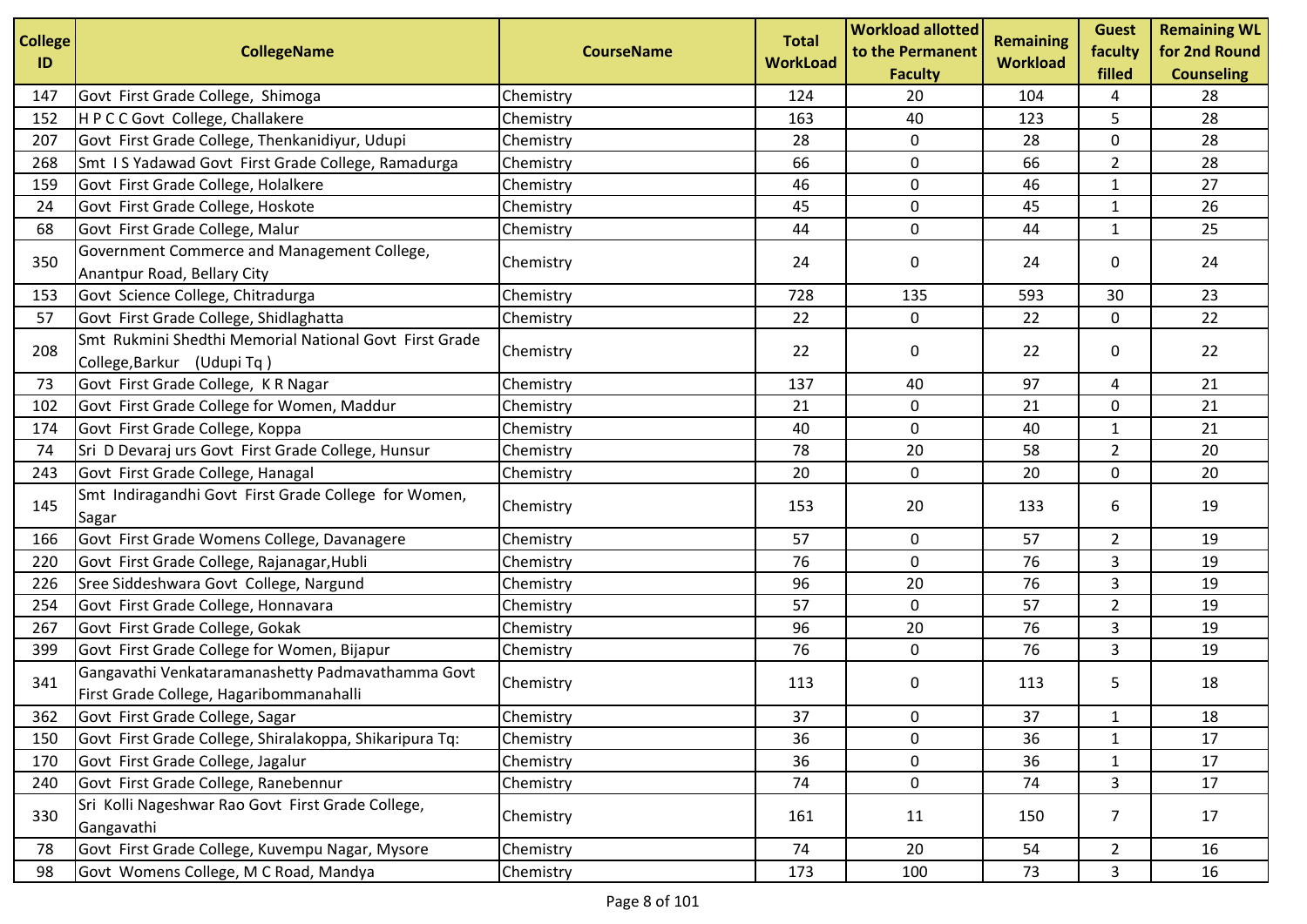| <b>College</b> |                                                                                        |                   | <b>Total</b>    | <b>Workload allotted</b>           | <b>Remaining</b> | <b>Guest</b>      | <b>Remaining WL</b>                |
|----------------|----------------------------------------------------------------------------------------|-------------------|-----------------|------------------------------------|------------------|-------------------|------------------------------------|
| ID             | <b>CollegeName</b>                                                                     | <b>CourseName</b> | <b>WorkLoad</b> | to the Permanent<br><b>Faculty</b> | <b>Workload</b>  | faculty<br>filled | for 2nd Round<br><b>Counseling</b> |
| 316            | Govt First Grade College, Gurumitkal, Yadgir Tq                                        | Chemistry         | 35              | 0                                  | 35               | 1                 | 16                                 |
| 80             | Govt First Grade Womens College, Vijayanagara, Mysore                                  | Chemistry         | 54              | 20                                 | 34               | $\mathbf{1}$      | 15                                 |
| 299            | Govt College, Sedam Road, Gulbarga                                                     | Chemistry         | 171             | 80                                 | 91               | 4                 | 15                                 |
| 140            | Govt First Grade College, Hosanagara                                                   | Chemistry         | 33              | 0                                  | 33               | 1                 | 14                                 |
| 317            | Govt First Grade College, Shahapur                                                     | Chemistry         | 172             | 44                                 | 128              | 6                 | 14                                 |
| 179            | Govt First Grade College, Kadur                                                        | Chemistry         | 72              | 40                                 | 32               | $\mathbf{1}$      | 13                                 |
|                | Govt First Grade College, Kodambal Road, Chitaguppa,                                   |                   |                 |                                    |                  |                   |                                    |
| 357            | Humnabaad Tq:                                                                          | Chemistry         | 32              | 0                                  | 32               | $\mathbf{1}$      | 13                                 |
| 31             | Govt First Grade College, Channapatna                                                  | Chemistry         | 223             | 40                                 | 183              | 9                 | 12                                 |
| 44             | Govt First Grade College, Chikkanaikanahalli                                           | Chemistry         | 12              | $\mathbf 0$                        | 12               | 0                 | 12                                 |
| 59             | Govt First Grade College, Gowribidanur                                                 | Chemistry         | 12              | $\pmb{0}$                          | 12               | $\mathbf 0$       | 12                                 |
| 302            | Govt First Grade College, Sedam                                                        | Chemistry         | 69              | 0                                  | 69               | 3                 | 12                                 |
| 315            | Govt First Grade College, Yadgiri                                                      | Chemistry         | 69              | $\mathbf 0$                        | 69               | 3                 | 12                                 |
| 348            | Smt Rudramba M P Prakash Govt First Grade College,<br>Huvinahadagali                   | Chemistry         | 70              | 20                                 | 50               | $\overline{2}$    | 12                                 |
| 23             | Govt First Grade College, Vijaypura Road, Devanahalli                                  | Chemistry         | 30              | 0                                  | 30               | $\mathbf{1}$      | 11                                 |
| 84             | Govt First Grade College, T Narasipura                                                 | Chemistry         | 30              | 0                                  | 30               | $\mathbf{1}$      | 11                                 |
| 141            | Govt First Grade College, Soraba                                                       | Chemistry         | 30              | 0                                  | 30               | $\mathbf{1}$      | 11                                 |
| 168            | Govt First Grade College, Harihara                                                     | Chemistry         | 49              | $\pmb{0}$                          | 49               | $\overline{2}$    | 11                                 |
| 227            | Sri Benkappa Shankrappa Simhasanad Govt First Grade<br>College, Gajendragada, (Ron Tq) | Chemistry         | 49              | 0                                  | 49               | $\overline{2}$    | 11                                 |
| 156            | Vedavathi Govt First Grade College, Hiriyur                                            | Chemistry         | 86              | 0                                  | 86               | 4                 | 10                                 |
| 300            | Govt First Grade College, Jewargi                                                      | Chemistry         | 48              | 0                                  | 48               | $\overline{2}$    | 10                                 |
| 183            | Govt First Grade College, Birur, Kadur Tq                                              | Chemistry         | 28              | $\pmb{0}$                          | 28               | $\mathbf{1}$      | 9                                  |
| 8              | Govt First Grade College, Vijayanagar, Bangalore                                       | Chemistry         | 124             | 40                                 | 84               | 4                 | 8                                  |
| 9              | Govt First Grade College, K R Puram, Bangalore                                         | Chemistry         | 87              | 60                                 | 27               | $\mathbf{1}$      | 8                                  |
| 128            | Govt Home Science College for Women, Holenarasipura                                    | Chemistry         | 8               | 0                                  | 8                | 0                 | 8                                  |
| 294            | Govt First Grade College, Basavanabagewadi                                             | Chemistry         | 8               | $\pmb{0}$                          | 8                | 0                 | 8                                  |
| 116            | Govt First Grade College, Holenarasepura                                               | Chemistry         | 26              | $\mathbf 0$                        | 26               | $\mathbf{1}$      | $\overline{7}$                     |
| 100            | Govt First Grade College, KR Pet                                                       | Chemistry         | 82              | 0                                  | 82               | 4                 | 6                                  |
| 275            | Govt First Grade College, Pashchapura, Hukkeri Tq                                      | Chemistry         | 45              | 20                                 | 25               | $\mathbf{1}$      | 6                                  |
| 32             | Govt First Grade College, Magadi                                                       | Chemistry         | 43              | $\pmb{0}$                          | 43               | $\overline{2}$    | 5                                  |
| 148            | Govt First Grade College, Thirthahalli                                                 | Chemistry         | 43              | 0                                  | 43               | $\overline{2}$    | 5                                  |
| 328            | Govt First Grade College, Yelburga                                                     | Chemistry         | 82              | 20                                 | 62               | 3                 | 5                                  |
| 251            | Govt First Grade College, Kumta                                                        | Chemistry         | 61              | $\mathbf 0$                        | 61               | 3                 | 4                                  |
| 303            | Govt First Grade College, Afzalpur                                                     | Chemistry         | 61              | $\mathbf 0$                        | 61               | 3                 | 4                                  |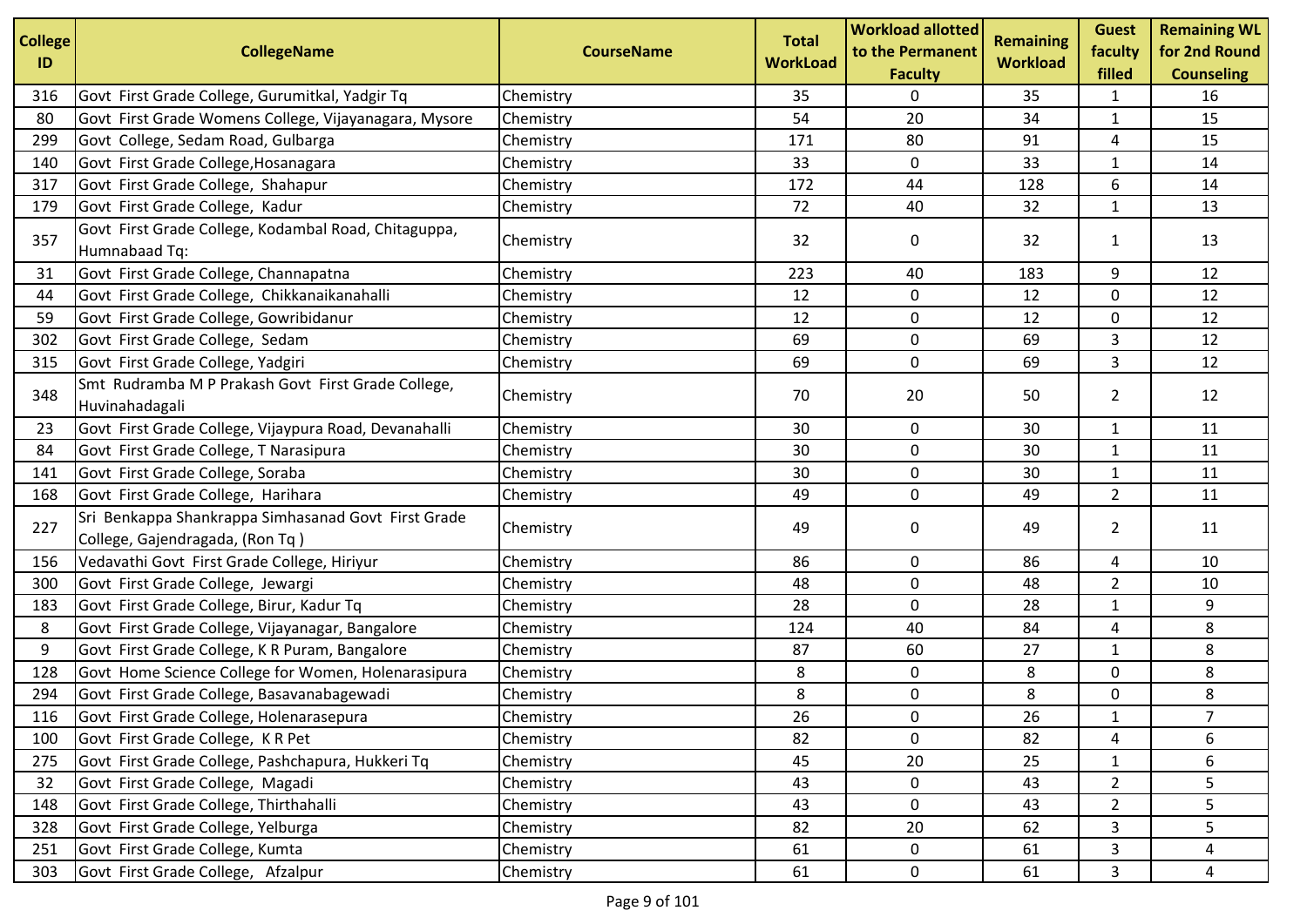| <b>College</b><br>ID | <b>CollegeName</b>                                                                     | <b>CourseName</b> | <b>Total</b><br><b>WorkLoad</b> | <b>Workload allotted</b><br>to the Permanent<br><b>Faculty</b> | <b>Remaining</b><br><b>Workload</b> | <b>Guest</b><br>faculty<br>filled | <b>Remaining WL</b><br>for 2nd Round<br><b>Counseling</b> |
|----------------------|----------------------------------------------------------------------------------------|-------------------|---------------------------------|----------------------------------------------------------------|-------------------------------------|-----------------------------------|-----------------------------------------------------------|
| 3                    | Govt R C College of Commerce & Management, Bangalore                                   | Commerce          | 746                             | 358                                                            | 388                                 | 17                                | 133                                                       |
| 173                  | IDSG Govt College, Chikkamagalur                                                       | Commerce          | 281                             | 64                                                             | 217                                 | 8                                 | 97                                                        |
| 8                    | Govt First Grade College, Vijayanagar, Bangalore                                       | Commerce          | 386                             | 208                                                            | 178                                 | 6                                 | 88                                                        |
| 69                   | Govt First Grade College, rd cross BEO campus<br>Robersonpet, K G F, Bangarpet Tq      | Commerce          | 315                             | 144                                                            | 171                                 | 6                                 | 81                                                        |
| 410                  | Maharanis Commerce and Management College for<br>Women, JLB Road, Mysore               | Commerce          | 742                             | 400                                                            | 342                                 | 18                                | 72                                                        |
| 268                  | Smt IS Yadawad Govt First Grade College, Ramadurga                                     | Commerce          | 161                             | 64                                                             | 97                                  | $\overline{2}$                    | 67                                                        |
| 151                  | Govt Arts College, Chitradurga                                                         | Commerce          | 367                             | 64                                                             | 303                                 | 16                                | 63                                                        |
| 65                   | Govt Womens College, Kolar                                                             | Commerce          | 338                             | 224                                                            | 114                                 | 4                                 | 54                                                        |
| 56                   | Govt Womens College, Chintamani                                                        | Commerce          | 251                             | 48                                                             | 203                                 | 10                                | 53                                                        |
| 390                  | Govt First Grade College for Women, Bellary                                            | Commerce          | 66                              | 0                                                              | 66                                  | $\mathbf{1}$                      | 51                                                        |
| 16                   | Govt First Grade College, Yelahanka, Bangalore                                         | Commerce          | 409                             | 92                                                             | 317                                 | 18                                | 47                                                        |
| 145                  | Smt Indiragandhi Govt First Grade College for Women,<br>Sagar                          | Commerce          | 289                             | 64                                                             | 225                                 | 12                                | 45                                                        |
| 201                  | Govt First Grade College, Kaniyur, Puttur Tq                                           | Commerce          | 65                              | 6                                                              | 59                                  | 1                                 | 44                                                        |
| 249                  | Govt First Grade College, Mundgod                                                      | Commerce          | 142                             | 38                                                             | 104                                 | 4                                 | 44                                                        |
| 344                  | Govt First Grade College, Kurugod                                                      | Commerce          | 80                              | 6                                                              | 74                                  | $\overline{2}$                    | 44                                                        |
| 54                   | Govt College, M G Road, Chikkaballapur                                                 | Commerce          | 199                             | 128                                                            | 71                                  | $\overline{2}$                    | 41                                                        |
| 283                  | Govt First Grade College, Navangar, Bagalkot Sector No,<br>Old Zp, Bagalkot            | Commerce          | 116                             | 0                                                              | 116                                 | 5                                 | 41                                                        |
| 78                   | Govt First Grade College, Kuvempu Nagar, Mysore                                        | Commerce          | 210                             | 80                                                             | 130                                 | 6                                 | 40                                                        |
| 226                  | Sree Siddeshwara Govt College, Nargund                                                 | Commerce          | 134                             | 64                                                             | 70                                  | $\overline{2}$                    | 40                                                        |
| 318                  | Govt First Grade College, Surapura                                                     | Commerce          | 100                             | 32                                                             | 68                                  | $\overline{2}$                    | 38                                                        |
| 331                  | Govt First Grade College, Koppal                                                       | Commerce          | 120                             | 22                                                             | 98                                  | 4                                 | 38                                                        |
| 247                  | Govt Arts & Science College, Karwar                                                    | Commerce          | 130                             | 48                                                             | 82                                  | 3                                 | 37                                                        |
| 279                  | Sri Rudragowda Patil Govt First Grade College, Bilgi                                   | Commerce          | 112                             | 16                                                             | 96                                  | 4                                 | 36                                                        |
| 319                  | Govt First Grade College, Kembhavi, Shorapur Tq                                        | Commerce          | 52                              | 16                                                             | 36                                  | 0                                 | 36                                                        |
| 214                  | Govt First Grade College, Napoklu, Madikeri Tq                                         | Commerce          | 67                              | 32                                                             | 35                                  | 0                                 | 35                                                        |
| 252                  | Govt First Grade College, Joida                                                        | Commerce          | 50                              | 0                                                              | 50                                  | $\mathbf{1}$                      | 35                                                        |
| 411                  | Govt First Grade College, Kanyana, Bantwala Tq                                         | Commerce          | 65                              | 0                                                              | 65                                  | $\overline{a}$                    | 35                                                        |
| 59                   | Govt First Grade College, Gowribidanur                                                 | Commerce          | 189                             | 80                                                             | 109                                 | 5                                 | 34                                                        |
| 127                  | Govt Home Science College for Women, N E Basic School,<br>Rangoli Halla, Hassan (CoED) | Commerce          | 64                              | 0                                                              | 64                                  | $\overline{2}$                    | 34                                                        |
| 165                  | Govt First Grade College, MCC B Block, Davanagere                                      | Commerce          | 376                             | 192                                                            | 184                                 | 10                                | 34                                                        |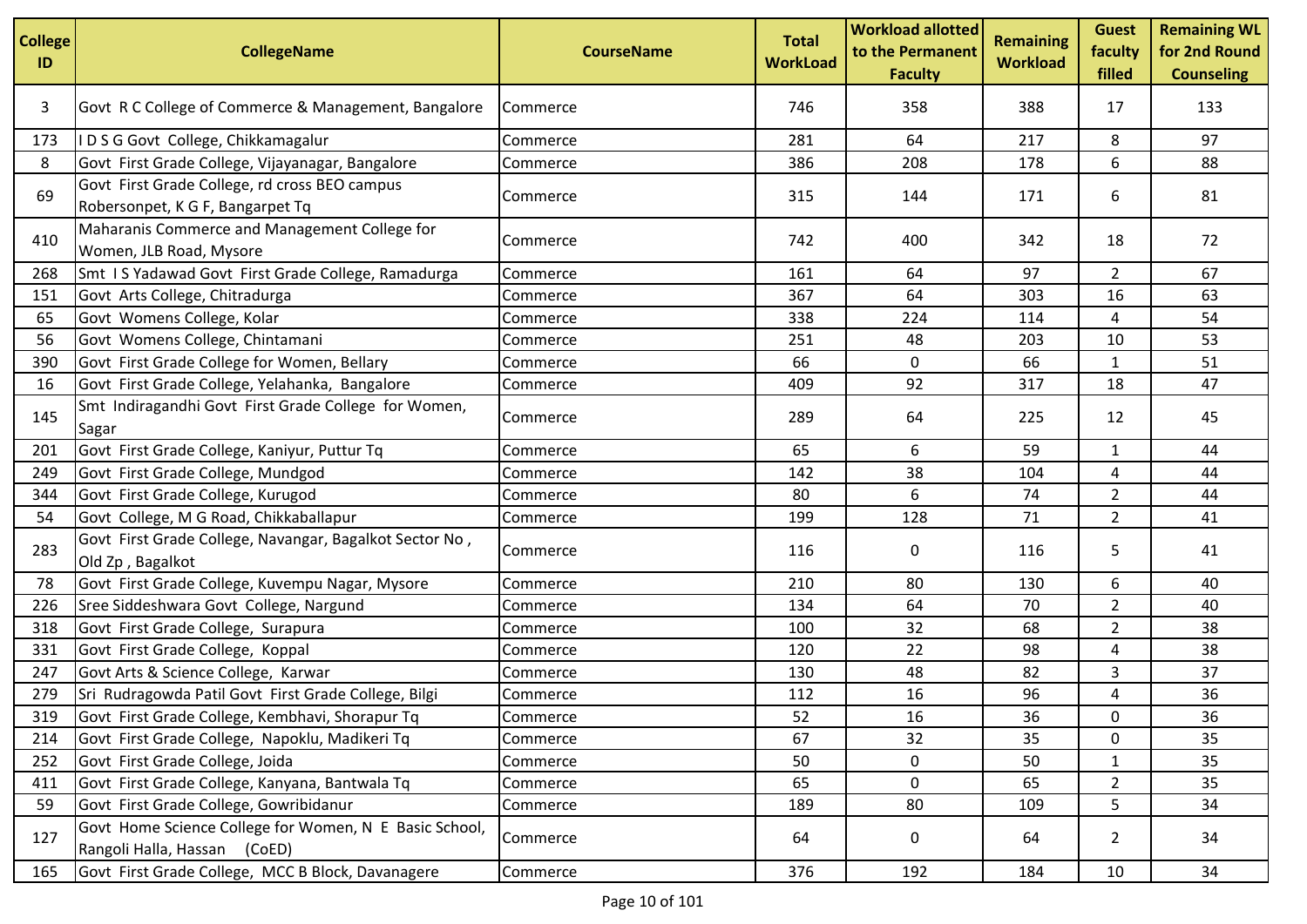| <b>College</b><br>ID | <b>CollegeName</b>                                                                           | <b>CourseName</b> | <b>Total</b><br><b>WorkLoad</b> | <b>Workload allotted</b><br>to the Permanent<br><b>Faculty</b> | <b>Remaining</b><br><b>Workload</b> | <b>Guest</b><br>faculty<br>filled | <b>Remaining WL</b><br>for 2nd Round<br><b>Counseling</b> |
|----------------------|----------------------------------------------------------------------------------------------|-------------------|---------------------------------|----------------------------------------------------------------|-------------------------------------|-----------------------------------|-----------------------------------------------------------|
| 351                  | Govt First Grade College, Moka, Bellary                                                      | Commerce          | 50                              | 16                                                             | 34                                  | 0                                 | 34                                                        |
| 910                  | Govt First Grade Women college Yadahalli Mudhol Tq<br><b>Bagalkot District</b>               | Commerce          | 64                              | 0                                                              | 64                                  | $\overline{2}$                    | 34                                                        |
| 10                   | Lalbahadur Sastry Govt Arts, Science and Commerce<br>College, R T Nagar, Bangalore           | Commerce          | 174                             | 96                                                             | 78                                  | 3                                 | 33                                                        |
| 53                   | Govt First Grade College, B H Road, Tumkur                                                   | Commerce          | 383                             | 125                                                            | 258                                 | 15                                | 33                                                        |
| 256                  | Govt First Grade College, Sirsi                                                              | Commerce          | 246                             | 48                                                             | 198                                 | 11                                | 33                                                        |
| 317                  | Govt First Grade College, Shahapur                                                           | Commerce          | 124                             | 16                                                             | 108                                 | 5                                 | 33                                                        |
| 45                   | B M S Govt First Grade College, Huliyar<br>(Chikkanaikanahalli Tq)                           | Commerce          | 64                              | 32                                                             | 32                                  | 0                                 | 32                                                        |
| 341                  | Gangavathi Venkataramanashetty Padmavathamma Govt<br>First Grade College, Hagaribommanahalli | Commerce          | 110                             | 48                                                             | 62                                  | $\overline{2}$                    | 32                                                        |
| 912                  | Residential Govt First Grade College, Mudnal, Yadgir Dt                                      | Commerce          | 53                              | 6                                                              | 47                                  | $\mathbf{1}$                      | 32                                                        |
| 64                   | Govt College, Mulbagal                                                                       | Commerce          | 122                             | 16                                                             | 106                                 | 5                                 | 31                                                        |
| 98                   | Govt Womens College, M C Road, Mandya                                                        | Commerce          | 315                             | 134                                                            | 181                                 | 10                                | 31                                                        |
| 323                  | Devanampriya Ashoka Govt Frist Grade College, Maski                                          | Commerce          | 99                              | 38                                                             | 61                                  | $\overline{2}$                    | 31                                                        |
| 340                  | Smt Saraladevi Satheshchandra Agarwal Govt First Grade<br>College, S N Pet, Bellary          | Commerce          | 291                             | 80                                                             | 211                                 | 12                                | 31                                                        |
| 408                  | Govt First Grade College for Women, Sindhanur, Raichur                                       | Commerce          | 61                              | $\mathbf 0$                                                    | 61                                  | $\overline{2}$                    | 31                                                        |
| 22                   | Govt First Grade College, Doddaballapura                                                     | Commerce          | 191                             | 86                                                             | 105                                 | 5                                 | 30                                                        |
| 237                  | Govt First Grade College, Akkialur, (Hanagal Tq)                                             | Commerce          | 97                              | 22                                                             | 75                                  | 3                                 | 30                                                        |
| 322                  | Sri Shankarappa Murigappa Khenda Govt First Grade<br>College, Devdurga                       | Commerce          | 29                              | 0                                                              | 29                                  | 0                                 | 29                                                        |
| 916                  | Residential Govt First Grade College, Kavithala, Manvi Tq<br><b>Raichur Dist</b>             | Commerce          | 29                              | 0                                                              | 29                                  | 0                                 | 29                                                        |
| 25                   | Govt First Grade College, Sulebele, Hoskote Tq                                               | Commerce          | 62                              | 34                                                             | 28                                  | 0                                 | 28                                                        |
| 48                   | Govt First Grade College, Tiptur                                                             | Commerce          | 282                             | 104                                                            | 178                                 | 10                                | 28                                                        |
| 11                   | Govt First Grade College, Rajajinagar, Bangalore                                             | Commerce          | 139                             | 112                                                            | 27                                  | 0                                 | 27                                                        |
| 169                  | Govt First Grade College, Harapanahalli                                                      | Commerce          | 75                              | 48                                                             | 27                                  | 0                                 | 27                                                        |
| 179                  | Govt First Grade College, Kadur                                                              | Commerce          | 175                             | 88                                                             | 87                                  | 4                                 | 27                                                        |
| 66                   | Govt First Grade College, SULIKUNTE ROAD, Bangarpet                                          | Commerce          | 212                             | 96                                                             | 116                                 | 6                                 | 26                                                        |
| 67                   | Govt First Grade College, Srinivasapura                                                      | Commerce          | 104                             | 48                                                             | 56                                  | $\overline{2}$                    | 26                                                        |
| 74                   | Sri D Devaraj urs Govt First Grade College, Hunsur                                           | Commerce          | 184                             | 83                                                             | 101                                 | 5                                 | 26                                                        |
| 288                  | Govt First Grade College, Lokapur, Mudhol Ta                                                 | Commerce          | 58                              | 32                                                             | 26                                  | 0                                 | 26                                                        |
| 404                  | Govt First Grade College for Women, Chickmagalur                                             | Commerce          | 92                              | 6                                                              | 86                                  | 4                                 | 26                                                        |
| 23                   | Govt First Grade College, Vijaypura Road, Devanahalli                                        | Commerce          | 183                             | 128                                                            | 55                                  | $\overline{2}$                    | 25                                                        |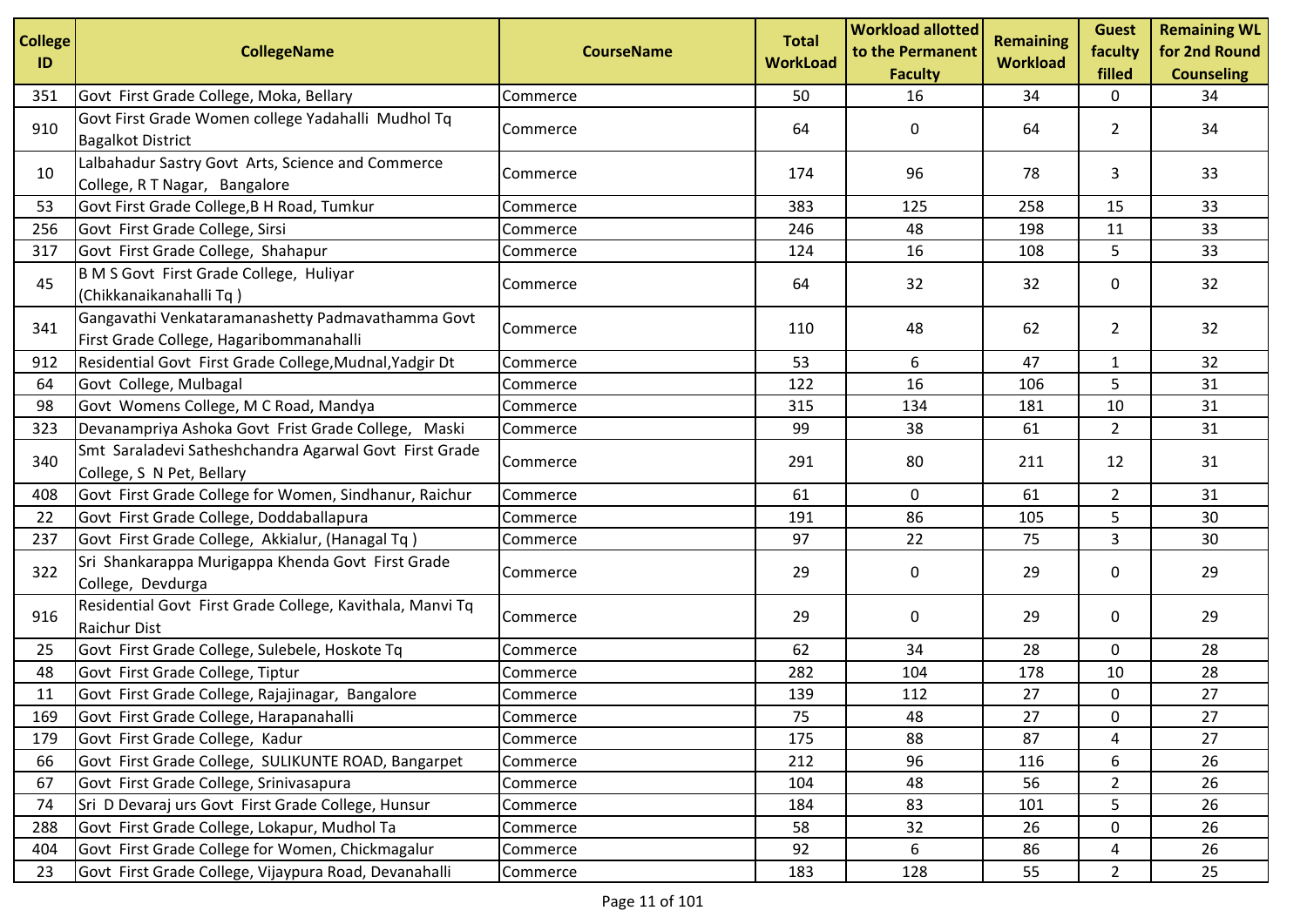| <b>College</b> |                                                                                            |                   | <b>Total</b>    | <b>Workload allotted</b> | <b>Remaining</b> | <b>Guest</b>   | <b>Remaining WL</b> |
|----------------|--------------------------------------------------------------------------------------------|-------------------|-----------------|--------------------------|------------------|----------------|---------------------|
| ID             | <b>CollegeName</b>                                                                         | <b>CourseName</b> | <b>WorkLoad</b> | to the Permanent         | <b>Workload</b>  | faculty        | for 2nd Round       |
|                |                                                                                            |                   |                 | <b>Faculty</b>           |                  | filled         | <b>Counseling</b>   |
| 102            | Govt First Grade College for Women, Maddur                                                 | Commerce          | 136             | 51                       | 85               | 4              | 25                  |
| 124            | Govt First Grade College, Channarayapatna                                                  | Commerce          | 131             | 16                       | 115              | 6              | 25                  |
| 211            | Govt First Grade College, Kundapura                                                        | Commerce          | 331             | 96                       | 235              | 14             | 25                  |
| 34             | Govt First Grade College, Kanakapura                                                       | Commerce          | 131             | 32                       | 99               | 5              | 24                  |
| 186            | Govt First Grade College, Uppinangadi, (Puttur Tq)                                         | Commerce          | 198             | 54                       | 144              | 8              | 24                  |
| 205            | Govt First Grade College, Shankarnarayan, (Kundapur Tq)                                    | Commerce          | 175             | 32                       | 143              | 8              | 23                  |
| 240            | Govt First Grade College, Ranebennur                                                       | Commerce          | 134             | 96                       | 38               | $\mathbf{1}$   | 23                  |
| 412            | Govt First Grade College, Turuvihal, Sindhanur Tq                                          | Commerce          | 29              | 6                        | 23               | 0              | 23                  |
| $\overline{2}$ | Govt Arts College, Dr B R Ambedkar Veedhi, Bangalore                                       | Commerce          | 161             | 64                       | 97               | 5              | 22                  |
| 19             | Govt First Grade College, Varthur, Bangalore East                                          | Commerce          | 116             | 64                       | 52               | $\overline{2}$ | 22                  |
| 20             | Govt First Grade College, Kadugodi, Bangalore East                                         | Commerce          | 69              | 32                       | 37               | $\mathbf{1}$   | 22                  |
| 197            | Govt First Grade College, Mangalore Carstreet, Mangalore                                   | Commerce          | 323             | 106                      | 217              | 13             | 22                  |
| 231            | Govt First Grade College, (Mun School Campus), Gadag                                       | Commerce          | 96              | 44                       | 52               | $\overline{2}$ | 22                  |
| 918            | Residential Govt First Grade College, Devagiri, Haveri                                     | Commerce          | 52              | 0                        | 52               | $\overline{2}$ | 22                  |
| 73             | Govt First Grade College, KR Nagar                                                         | Commerce          | 235             | 64                       | 171              | 10             | 21                  |
| 221            | Govt First Grade College, Vidyabhavan Campus, Near LIC<br>Main Branch, Dharwad             | Commerce          | 237             | 96                       | 141              | 8              | 21                  |
| 248            | Govt First Grade College, Haliyal                                                          | Commerce          | 159             | 48                       | 111              | 6              | 21                  |
| 280            | Govt First Grade College(Women), Jamakhandi                                                | Commerce          | 128             | 32                       | 96               | 5              | 21                  |
| 361            | Govt First Grade College, Dhandeli                                                         | Commerce          | 68              | 32                       | 36               | $\mathbf{1}$   | 21                  |
| 70             | Govt First Grade College, Bangaru Tirupati, Hulkur Village,<br>Bangarpet                   | Commerce          | 58              | 38                       | 20               | 0              | 20                  |
| 129            | Govt First Grade College, Hirisaave, Chennarayapatna Tq                                    | Commerce          | 67              | 32                       | 35               | $\mathbf{1}$   | 20                  |
| 267            | Govt First Grade College, Gokak                                                            | Commerce          | 119             | 39                       | 80               | 4              | 20                  |
| 310            | Govt First Grade College for Women, Jewargi Colony,<br>Gulbarga                            | Commerce          | 151             | 101                      | 50               | $\overline{2}$ | 20                  |
| 335            | Chilukuri Nageshwar rao Govt First Grade College,<br>Sriramanagara, Gangavathi Tq          | Commerce          | 56              | 6                        | 50               | $\overline{2}$ | 20                  |
| 338            | Govt First Grade College, Kanakagiri, Gangavathi Tq                                        | Commerce          | 52              | 32                       | 20               | 0              | 20                  |
| 80             | Govt First Grade Womens College, Vijayanagara, Mysore                                      | Commerce          | 112             | 48                       | 64               | 3              | 19                  |
| 209            | Dr G Shankar Govt Women First Grade College & PG Centre,<br>Ajjarakadu, Udupi (Udupi Dist) | Commerce          | 378             | 89                       | 289              | 18             | 19                  |
| 299            | Govt College, Sedam Road, Gulbarga                                                         | Commerce          | 145             | 96                       | 49               | $\overline{2}$ | 19                  |
| 316            | Govt First Grade College, Gurumitkal, Yadgir Tq                                            | Commerce          | 51              | 32                       | 19               | 0              | 19                  |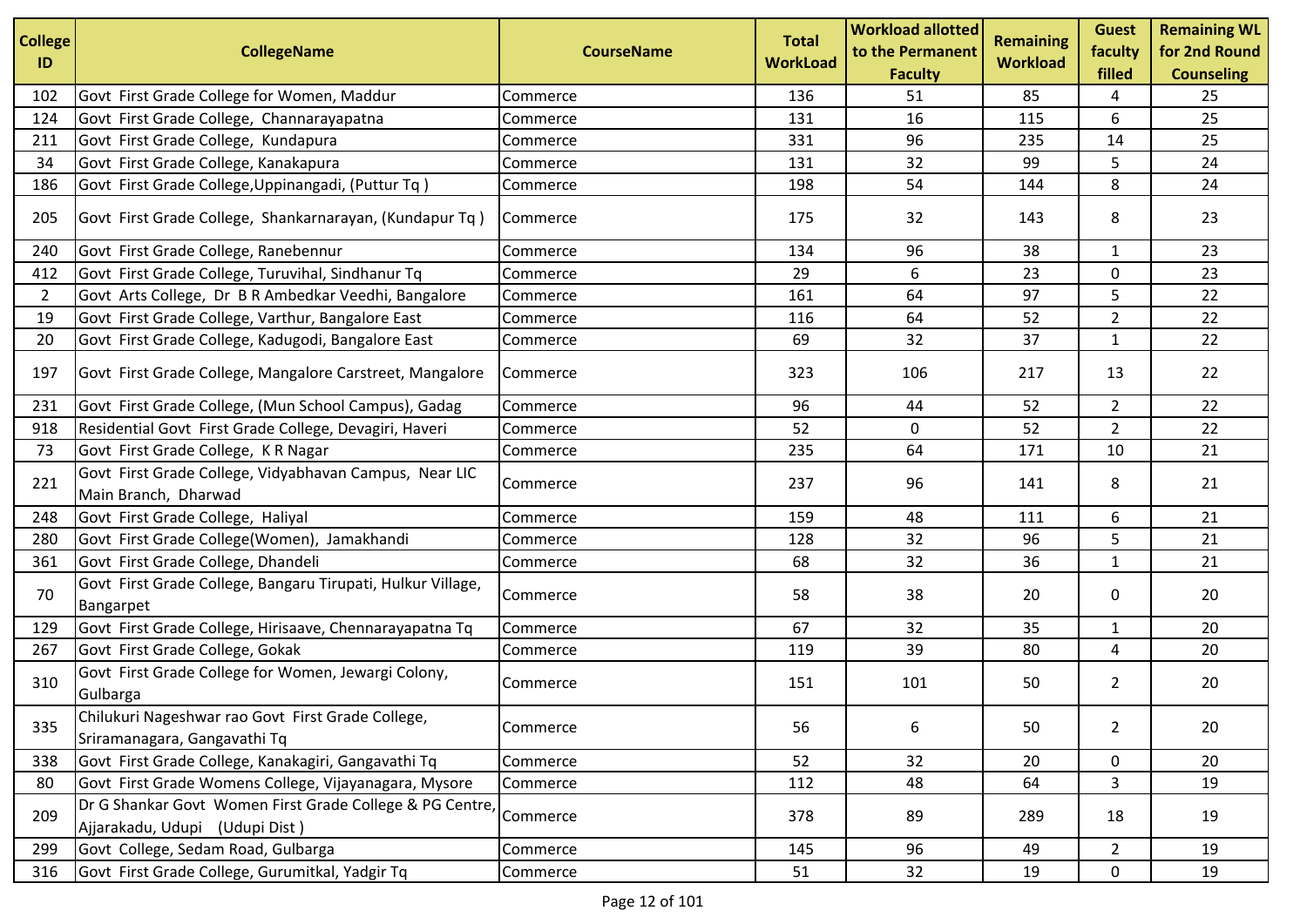| <b>College</b> |                                                                  |                   | <b>Total</b>    | <b>Workload allotted</b>           | Remaining       | <b>Guest</b>      | <b>Remaining WL</b>                |
|----------------|------------------------------------------------------------------|-------------------|-----------------|------------------------------------|-----------------|-------------------|------------------------------------|
| ID             | <b>CollegeName</b>                                               | <b>CourseName</b> | <b>WorkLoad</b> | to the Permanent<br><b>Faculty</b> | <b>Workload</b> | faculty<br>filled | for 2nd Round<br><b>Counseling</b> |
| 327            | Govt First Grade College, Mudgal, Lingasagur Tq                  | Commerce          | 51              | 32                                 | 19              | 0                 | 19                                 |
| 355            | Govt First Grade College, Bhalki                                 | Commerce          | 55              | 6                                  | 49              | $\overline{2}$    | 19                                 |
| 219            | Govt First Grade College, Gudageri, (Kundagol Tq)                | Commerce          | 48              | $\mathbf 0$                        | 48              | $\overline{2}$    | 18                                 |
| 264            | Govt First Grade College, Hukkeri                                | Commerce          | 71              | 38                                 | 33              | $\mathbf{1}$      | 18                                 |
| 278            | Govt First Grade College, Yaragatti, Saundatti Tq                | Commerce          | 55              | 22                                 | 33              | $\mathbf{1}$      | 18                                 |
| 406            | Govt First Grade College for Women, Chamarajapet,<br>Bangalore   | Commerce          | 55              | 22                                 | 33              | $\mathbf{1}$      | 18                                 |
| 83             | Govt First Grade College, Ooty Road, Nanjangudu                  | Commerce          | 221             | 69                                 | 152             | 9                 | 17                                 |
| 188            | Govt First Grade College, Bettampadi, (Puttur Tq)                | Commerce          | 64              | 32                                 | 32              | $\mathbf{1}$      | 17                                 |
| 301            | Govt First Grade College, Chittapura                             | Commerce          | 64              | 32                                 | 32              | $\mathbf{1}$      | 17                                 |
| 325            | Govt First Grade College, Lingasagur                             | Commerce          | 49              | 32                                 | 17              | $\pmb{0}$         | 17                                 |
| 379            | Govt First Grade College, Tavarageri, Kushtagi Tq                | Commerce          | 48              | 16                                 | 32              | 1                 | 17                                 |
| 121            | Y D D Govt First Grade College, Belur                            | Commerce          | 184             | 48                                 | 136             | 8                 | 16                                 |
| 178            | Govt First Grade College, Panchanahalli (Kodur Tq)               | Commerce          | 31              | 0                                  | 31              | $\mathbf{1}$      | 16                                 |
| 330            | Sri Kolli Nageshwar Rao Govt First Grade College,<br>Gangavathi  | Commerce          | 140             | 64                                 | 76              | 4                 | 16                                 |
| 343            | Govt First Grade College, Siraguppa                              | Commerce          | 98              | 22                                 | 76              | 4                 | 16                                 |
| 362            | Govt First Grade College, Sagar                                  | Commerce          | 93              | 32                                 | 61              | 3                 | 16                                 |
| 392            | Govt First Grade College for Women, Koppal                       | Commerce          | 63              | 32                                 | 31              | $\mathbf{1}$      | 16                                 |
| 394            | Govt First Grade College for Women, Yadgir                       | Commerce          | 63              | 32                                 | 31              | $\mathbf{1}$      | 16                                 |
| 5              | Govt Science College, N T Road, Bangalore                        | Commerce          | 15              | $\mathbf 0$                        | 15              | 0                 | 15                                 |
| 7              | Dr S Gopalraju Govt First Grade College, Anekal                  | Commerce          | 126             | 96                                 | 30              | $\mathbf{1}$      | 15                                 |
| 24             | Govt First Grade College, Hoskote                                | Commerce          | 191             | 86                                 | 105             | 6                 | 15                                 |
| 26             | Govt First Grade College, Nelamangala                            | Commerce          | 116             | 86                                 | 30              | $\mathbf{1}$      | 15                                 |
| 168            | Govt First Grade College, Harihara                               | Commerce          | 155             | 80                                 | 75              | 4                 | 15                                 |
| 218            | Govt First Grade College, Vidyanagar, Alnavar<br>(Dharwad<br>Tq) | Commerce          | 47              | 32                                 | 15              | 0                 | 15                                 |
| 241            | Govt First Grade College, Byadagi                                | Commerce          | 62              | 32                                 | 30              | $\mathbf{1}$      | 15                                 |
| 326            | Govt First Grade College, Jalahalli Devdurga Tq                  | Commerce          | 15              | 0                                  | 15              | 0                 | 15                                 |
| 364            | Govt first grade college CS Pura, Gubbi Taluk                    | Commerce          | 62              | 32                                 | 30              | 1                 | 15                                 |
| 42             | Govt First Grade College, Koratagere                             | Commerce          | 139             | 80                                 | 59              | 3                 | 14                                 |
| 128            | Govt Home Science College for Women, Holenarasipura              | Commerce          | 120             | 16                                 | 104             | 6                 | 14                                 |
| 176            | Govt First Grade College, Narasimarajapura                       | Commerce          | 108             | 64                                 | 44              | $\overline{2}$    | 14                                 |
| 223            | Govt First Grade College, Kalgatagi                              | Commerce          | 66              | 22                                 | 44              | $\overline{2}$    | 14                                 |
| 254            | Govt First Grade College, Honnavara                              | Commerce          | 173             | 54                                 | 119             | $\overline{7}$    | 14                                 |
| 298            | Govt First Grade College, Mamadapura, Bijapura                   | Commerce          | 20              | 6                                  | 14              | 0                 | 14                                 |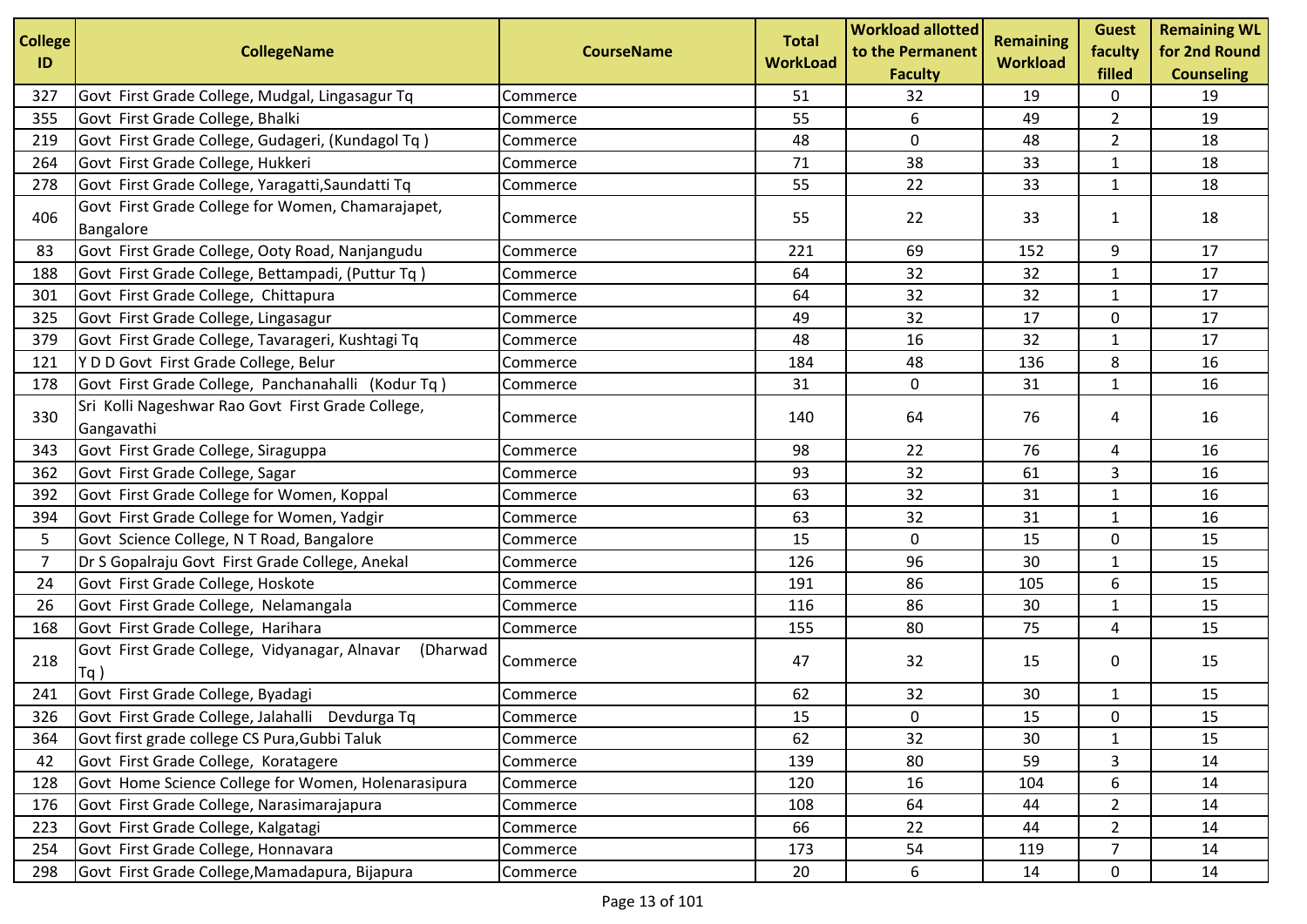| <b>College</b> | <b>CollegeName</b>                                               | <b>CourseName</b> | <b>Total</b>    | <b>Workload allotted</b><br>to the Permanent | <b>Remaining</b> | <b>Guest</b><br>faculty | <b>Remaining WL</b><br>for 2nd Round |
|----------------|------------------------------------------------------------------|-------------------|-----------------|----------------------------------------------|------------------|-------------------------|--------------------------------------|
| ID             |                                                                  |                   | <b>WorkLoad</b> | <b>Faculty</b>                               | <b>Workload</b>  | filled                  | <b>Counseling</b>                    |
| 305            | Govt First Grade College, Aland                                  | Commerce          | 51              | 22                                           | 29               | 1                       | 14                                   |
| 345            | Govt First Grade College, Takkalakote, Kurugod Tq:               | Commerce          | 51              | 22                                           | 29               | 1                       | 14                                   |
| 913            | Residential Govt First Grade College, Haalahalli, Bidar Dt       | Commerce          | 29              | $\mathbf 0$                                  | 29               | 1                       | 14                                   |
| 92             | Govt First Grade College, Chamarajnagar                          | Commerce          | 88              | 0                                            | 88               | 5                       | 13                                   |
| 111            | Govt First Grade College for Women, K R Pet                      | Commerce          | 137             | 64                                           | 73               | 4                       | 13                                   |
| 146            | Govt First Grade College, Bhadravathi                            | Commerce          | 61              | 48                                           | 13               | 0                       | 13                                   |
| 175            | D S Bele Gowda Govt First Grade College, Mudigere                | Commerce          | 65              | 22                                           | 43               | $\overline{2}$          | 13                                   |
| 198            | Govt First Grade College for Women, Mangalore                    | Commerce          | 130             | 102                                          | 28               | $\mathbf{1}$            | 13                                   |
| 273            | Govt First Grade College, Kittur, Bylahongala Tq:                | Commerce          | 61              | 48                                           | 13               | 0                       | 13                                   |
| 303            | Govt First Grade College, Afzalpur                               | Commerce          | 28              | 0                                            | 28               | $\mathbf{1}$            | 13                                   |
| 306            | Govt First Grade College, Chincholi                              | Commerce          | 65              | 22                                           | 43               | $\overline{2}$          | 13                                   |
| 359            | Govt First Grade College, Hulsooru, Basavakalyana Tq             | Commerce          | 104             | 16                                           | 88               | 5                       | 13                                   |
| 18             | Govt First Grade College, Kengeri, Bangalore                     | Commerce          | 76              | 64                                           | 12               | 0                       | 12                                   |
| 50             | Govt First Grade College, Bukkapatna, Sira Tq                    | Commerce          | 59              | 32                                           | 27               | 1                       | 12                                   |
| 87             | Govt First Grade College, Siddartha Layout, Mysore               | Commerce          | 146             | 44                                           | 102              | 6                       | 12                                   |
| 167            | Govt First Grade College, Honnali                                | Commerce          | 140             | 38                                           | 102              | 6                       | 12                                   |
| 220            | Govt First Grade College, Rajanagar, Hubli                       | Commerce          | 97              | 70                                           | 27               | 1                       | 12                                   |
| 243            | Govt First Grade College, Hanagal                                | Commerce          | 119             | 32                                           | 87               | 5                       | 12                                   |
| 285            | Govt First Grade College, Badami                                 | Commerce          | 58              | 16                                           | 42               | $\overline{2}$          | 12                                   |
| 304            | Govt First Grade College, Kamalapur                              | Commerce          | 104             | 32                                           | 72               | 4                       | 12                                   |
| 324            | Govt First Grade College, Raichur                                | Commerce          | 152             | 80                                           | 72               | 4                       | 12                                   |
| 332            | Govt First Grade College, Hosabandi Aralapura, Koppal Tq:        | Commerce          | 28              | 16                                           | 12               | 0                       | 12                                   |
| 337            | Govt First Grade College, Irkalgada, Koppal Tq                   | Commerce          | 48              | 6                                            | 42               | $\overline{2}$          | 12                                   |
| 358            | Govt First Grade College, Mannahalli, Bidar Tq                   | Commerce          | 57              | 0                                            | 57               | 3                       | 12                                   |
| 388            | Govt First Grade College for Women, Chitradurga                  | Commerce          | 140             | 38                                           | 102              | 6                       | 12                                   |
| 116            | Govt First Grade College, Holenarasepura                         | Commerce          | 137             | 96                                           | 41               | $\overline{2}$          | 11                                   |
| 133            | Govt First Grade College, Mosalehosalli, Hassan Tq               | Commerce          | 117             | 16                                           | 101              | 6                       | 11                                   |
| 401            | Govt First Grade College for Women, Gadag                        | Commerce          | 74              | 48                                           | 26               | $\mathbf{1}$            | 11                                   |
| 101            | Govt First Grade College, Malavalli                              | Commerce          | 70              | 0                                            | 70               | 4                       | 10                                   |
| 125            | Govt First Grade College, Alur                                   | Commerce          | 71              | 16                                           | 55               | 3                       | 10                                   |
| 152            | HPCC Govt College, Challakere                                    | Commerce          | 268             | 48                                           | 220              | 14                      | 10                                   |
| 187            | Govt First Grade College, Belthangadi                            | Commerce          | 135             | 80                                           | 55               | 3                       | 10                                   |
| 272            | Somavva C Angadi Govt First Grade College, K K Koppa,<br>Belgaum | Commerce          | 58              | 48                                           | 10               | 0                       | 10                                   |
| 378            | Govt First Grade College, Hunasagi, Surupura Tq                  | Commerce          | 56              | 16                                           | 40               | $\overline{2}$          | 10                                   |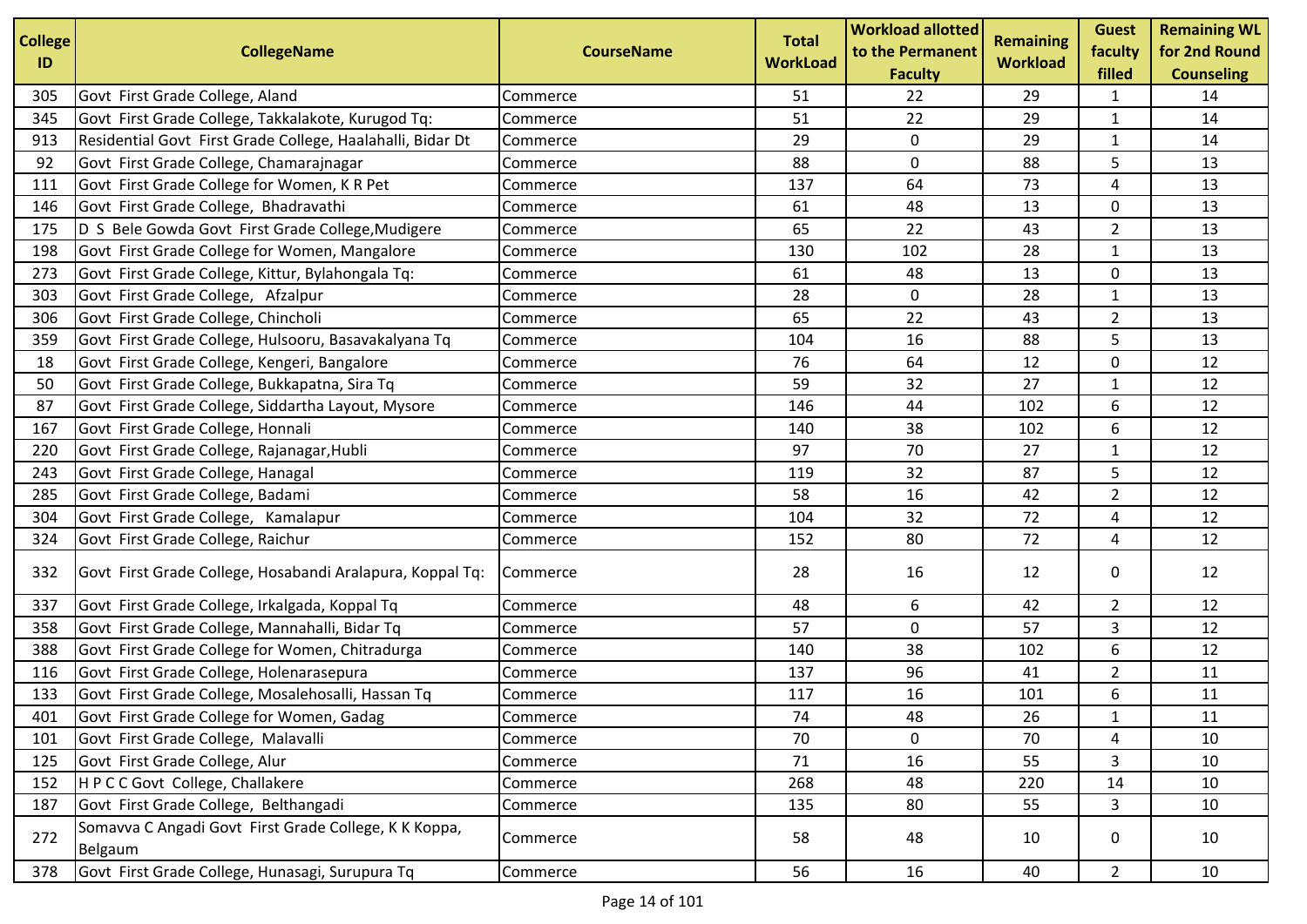| <b>College</b><br>ID | <b>CollegeName</b>                                                          | <b>CourseName</b> | <b>Total</b><br><b>WorkLoad</b> | <b>Workload allotted</b><br>to the Permanent<br><b>Faculty</b> | <b>Remaining</b><br><b>Workload</b> | <b>Guest</b><br>faculty<br>filled | <b>Remaining WL</b><br>for 2nd Round<br><b>Counseling</b> |
|----------------------|-----------------------------------------------------------------------------|-------------------|---------------------------------|----------------------------------------------------------------|-------------------------------------|-----------------------------------|-----------------------------------------------------------|
| 386                  | Govt First Grade College, Rampura, Bagalkote Tq                             | Commerce          | 57                              | 32                                                             | 25                                  | 1                                 | 10                                                        |
| 12                   | Govt First Grade College, Jayanagar, Bangalore                              | Commerce          | 65                              | 56                                                             | 9                                   | 0                                 | 9                                                         |
| 57                   | Govt First Grade College, Shidlaghatta                                      | Commerce          | 115                             | 16                                                             | 99                                  | 6                                 | 9                                                         |
| 118                  | H D Devegowda Govt First Grade College, Padavalahippe,<br>Holenarasipura Tq | Commerce          | 117                             | 48                                                             | 69                                  | 4                                 | 9                                                         |
| 163                  | Sri Basaveshwara Govt First Grade College, Mayakonda                        | Commerce          | 70                              | 16                                                             | 54                                  | 3                                 | 9                                                         |
| 184                  | Govt First Grade College, Yagati, Kadur Tq                                  | Commerce          | 45                              | 6                                                              | 39                                  | $\overline{2}$                    | 9                                                         |
| 236                  | Lalithadevi Gurusiddappa Singhura Govt First Grade<br>College, Savannur     | Commerce          | 62                              | 38                                                             | 24                                  | $\mathbf{1}$                      | 9                                                         |
| 277                  | Sri Shripadbhod Swamiji Govt First Grade College,<br>Moodalagi, Gokak Tq    | Commerce          | 56                              | 32                                                             | 24                                  | $\mathbf{1}$                      | 9                                                         |
| 356                  | Govt First Grade College, Humnabaad                                         | Commerce          | 104                             | 80                                                             | 24                                  | $\mathbf{1}$                      | 9                                                         |
| 383                  | Govt First Grade College, Managuli, Basavana Bagewadi Tq                    | Commerce          | 55                              | 16                                                             | 39                                  | $\overline{2}$                    | 9                                                         |
| 79                   | Govt First Grade College, Bannur (T N Pura Tq)                              | Commerce          | 131                             | 48                                                             | 83                                  | 5                                 | 8                                                         |
| 89                   | Govt First Grade College for Women, KR Nagar                                | Commerce          | 117                             | 64                                                             | 53                                  | 3                                 | 8                                                         |
| 171                  | Govt First Grade College, Sante Bennur, Channagiri Tq                       | Commerce          | 70                              | 32                                                             | 38                                  | $\overline{2}$                    | 8                                                         |
| 174                  | Govt First Grade College, Koppa                                             | Commerce          | 164                             | 96                                                             | 68                                  | 4                                 | 8                                                         |
| 261                  | Govt First Grade College, Ainapura, (Athani Tq)                             | Commerce          | 55                              | 32                                                             | 23                                  | $\mathbf{1}$                      | 8                                                         |
| 265                  | Govt First Grade College, Khanapura                                         | Commerce          | 70                              | 32                                                             | 38                                  | $\overline{2}$                    | 8                                                         |
| 269                  | Govt First Grade College, Chikkodi                                          | Commerce          | 55                              | 32                                                             | 23                                  | $\mathbf{1}$                      | 8                                                         |
| 270                  | Govt First Grade College, Raibag                                            | Commerce          | 101                             | 48                                                             | 53                                  | 3                                 | 8                                                         |
| 307                  | Govt First Grade College, Kalagi, Chittapura Tq:                            | Commerce          | 60                              | 22                                                             | 38                                  | $\overline{2}$                    | 8                                                         |
| 342                  | Govt First Grade College, Kampli, (Hospet Tq)                               | Commerce          | 69                              | 16                                                             | 53                                  | 3                                 | 8                                                         |
| 367                  | Govt First Grade College Basavanagudi                                       | Commerce          | 38                              | 0                                                              | 38                                  | $\overline{2}$                    | 8                                                         |
| 376                  | Govt First Grade College, Ayanur, Shimoga Tq                                | Commerce          | 61                              | 38                                                             | 23                                  | $\mathbf{1}$                      | 8                                                         |
| 400                  | Govt First Grade College for Women, Dharwad                                 | Commerce          | 62                              | 54                                                             | 8                                   | $\mathbf 0$                       | 8                                                         |
| 409                  | Govt First Grade College for Women, Puttur, Dakshina<br>Kannada             | Commerce          | 131                             | 48                                                             | 83                                  | 5                                 | 8                                                         |
| 28                   | Govt First Grade College, Ramanagara                                        | Commerce          | 178                             | 96                                                             | 82                                  | 5                                 | 7                                                         |
| 88                   | Govt First Grade College, Hullahalli, Nanjangud Tq                          | Commerce          | 70                              | 48                                                             | 22                                  | $\mathbf{1}$                      | $\overline{7}$                                            |
| 155                  | Govt First Grade College, Molkalmuru                                        | Commerce          | 70                              | 48                                                             | 22                                  | $\mathbf{1}$                      | $\overline{7}$                                            |
| 225                  | Govt First Grade College, Annigeri, Navalgund Tq                            | Commerce          | 55                              | 48                                                             | 7                                   | 0                                 | $\overline{7}$                                            |
| 246                  | Govt First Grade College, Thiluvalli, Hangal Tq                             | Commerce          | 53                              | 16                                                             | 37                                  | $\overline{2}$                    | 7                                                         |
| 370                  | Govt First Grade College, Bettadapura, Periyapattana, Tq                    | Commerce          | 70                              | 48                                                             | 22                                  | $\mathbf{1}$                      | $\overline{7}$                                            |
| 375                  | Govt First Grade College Nippani, Belagum Dist                              | Commerce          | 38                              | 16                                                             | 22                                  | $\mathbf{1}$                      | $\overline{7}$                                            |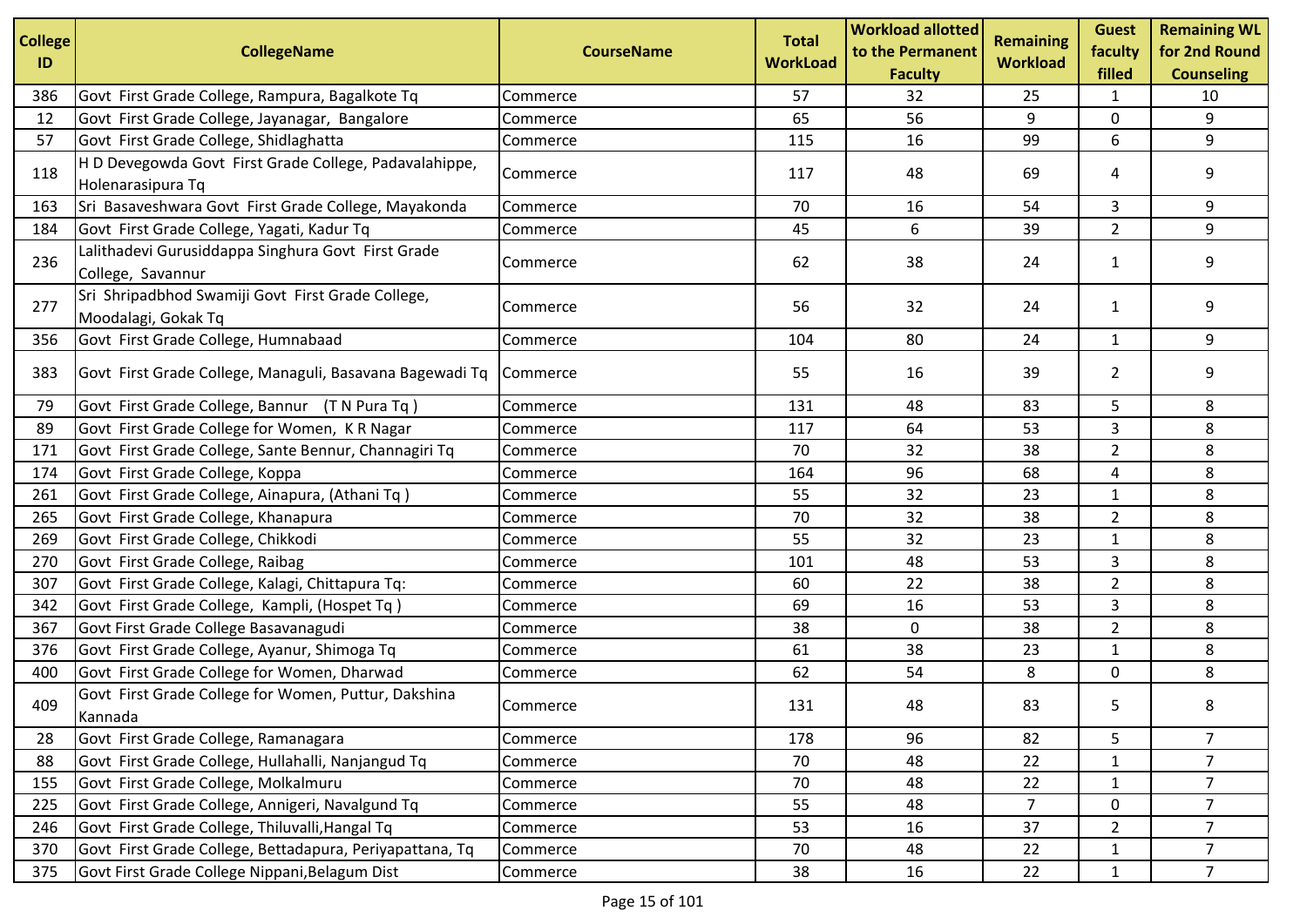| <b>College</b><br>ID | <b>CollegeName</b>                                                     | <b>CourseName</b>                       | <b>Total</b><br><b>WorkLoad</b> | <b>Workload allotted</b><br>to the Permanent<br><b>Faculty</b> | Remaining<br><b>Workload</b> | <b>Guest</b><br>faculty<br>filled | <b>Remaining WL</b><br>for 2nd Round<br><b>Counseling</b> |
|----------------------|------------------------------------------------------------------------|-----------------------------------------|---------------------------------|----------------------------------------------------------------|------------------------------|-----------------------------------|-----------------------------------------------------------|
| 382                  | Govt First Grade College, Kerur, Badami Tq                             | Commerce                                | 55                              | 48                                                             | 7                            | 0                                 | 7                                                         |
| 31                   | Govt First Grade College, Channapatna                                  | Commerce                                | 328                             | 112                                                            | 216                          | 14                                | 6                                                         |
| 85                   | Govt First Grade College, Hanagodu, Hunsur Tq                          | Commerce                                | 67                              | 16                                                             | 51                           | 3                                 | 6                                                         |
| 114                  | Govt First Grade College for Women, NEAR STADIUM, M G<br>ROAD, Hassan  | Commerce                                | 300                             | 144                                                            | 156                          | 10                                | 6                                                         |
| 123                  | Govt First Grade College, Gandasi, (Arasikere Tq)                      | Commerce                                | 67                              | 16                                                             | 51                           | 3                                 | 6                                                         |
| 162                  | Sri Sri Shivalingeshwara Swamy Govt First Grade College,<br>Channagiri | Commerce                                | 203                             | 32                                                             | 171                          | 11                                | 6                                                         |
| 164                  | Govt First Grade College, Nyamathi, (Honnali Tq)                       | Commerce                                | 67                              | 16                                                             | 51                           | 3                                 | 6                                                         |
| 199                  | Govt First Grade College, Punjalakatte, Belthangadi Tq                 | Commerce                                | 70                              | 64                                                             | 6                            | 0                                 | 6                                                         |
| 224                  | Govt First Grade College, Kundagol                                     | Commerce                                | 54                              | 48                                                             | 6                            | 0                                 | 6                                                         |
| 229                  | Sree Jagadguru Fakireshwara Govt First Grade College,<br>Shirahatti    | Commerce                                | 53                              | 32                                                             | 21                           | $\mathbf{1}$                      | 6                                                         |
| 230                  | Govt First Grade College, Mundargi                                     | Commerce                                | 51                              | 0                                                              | 51                           | 3                                 | 6                                                         |
| 320                  | Govt College, Sindhanoor                                               | Commerce                                | 162                             | 96                                                             | 66                           | 4                                 | 6                                                         |
| 328                  | Govt First Grade College, Yelburga                                     | Commerce                                | 52                              | 16                                                             | 36                           | $\overline{2}$                    | 6                                                         |
| 349                  | Govt First Grade College, Mariyammanahalli, Hospet Tq                  | Commerce                                | 52                              | 16                                                             | 36                           | $\overline{2}$                    | 6                                                         |
| 374                  | Govt First Grade College, Mudipu, Bantwala Tq                          | Commerce                                | 86                              | 80                                                             | 6                            | 0                                 | 6                                                         |
| 380                  | Govt First Grade College, Shiriwara, Manvi Tq                          | Commerce                                | 59                              | 38                                                             | 21                           | $\mathbf{1}$                      | 6                                                         |
| 55                   | Govt Boys College, Chintamani                                          | Commerce                                | 178                             | 38                                                             | 140                          | 9                                 | 5                                                         |
| 122                  | Govt First Grade College, Jawagal, (Arasikere Tq)                      | Commerce                                | 67                              | 32                                                             | 35                           | $\overline{2}$                    | 5                                                         |
| 166                  | Govt First Grade Womens College, Davanagere                            | Commerce                                | 175                             | 80                                                             | 95                           | 6                                 | 5                                                         |
| 287                  | Govt First Grade College, Ilkal, Hungund Tq:                           | Commerce                                | 56                              | 6                                                              | 50                           | 3                                 | 5                                                         |
| 347                  | Govt First Grade College, Hospet                                       | Commerce                                | 204                             | 64                                                             | 140                          | 9                                 | 5                                                         |
| 352                  | Govt First Grade College, Bidar                                        | Commerce                                | 103                             | 38                                                             | 65                           | 4                                 | 5                                                         |
| 403                  | Govt First Grade College for Women, Karwar                             | Commerce                                | 65                              | 0                                                              | 65                           | 4                                 | 5                                                         |
| 119                  | Govt First Grade College, Sakaleshpura                                 | Commerce                                | 67                              | 48                                                             | 19                           | $\mathbf{1}$                      | 4                                                         |
| 242                  | Smt G B Ankalkoti, Govt First Grade College, Shiggav                   | Commerce                                | 102                             | 38                                                             | 64                           | 4                                 | 4                                                         |
| 284                  | Govt First Grade College, Mudhol                                       | Commerce                                | 55                              | 6                                                              | 49                           | 3                                 | 4                                                         |
| 372                  | Govt First Grade College Harugeri, Belagum Dist                        | Commerce                                | 34                              | 0                                                              | 34                           | $\overline{2}$                    | 4                                                         |
| 384                  | Govt First Grade College, Julaki, Indi Tq                              | Commerce                                | 56                              | 22                                                             | 34                           | $\overline{2}$                    | 4                                                         |
| 9                    | Govt First Grade College, K R Puram, Bangalore                         | Computer Science + Comp.<br>Fundamental | 320                             | 60                                                             | 260                          | 3                                 | 203                                                       |
| 197                  | Govt First Grade College, Mangalore Carstreet, Mangalore               | Computer Science + Comp.<br>Fundamental | 341                             | 47                                                             | 294                          | $\overline{7}$                    | 161                                                       |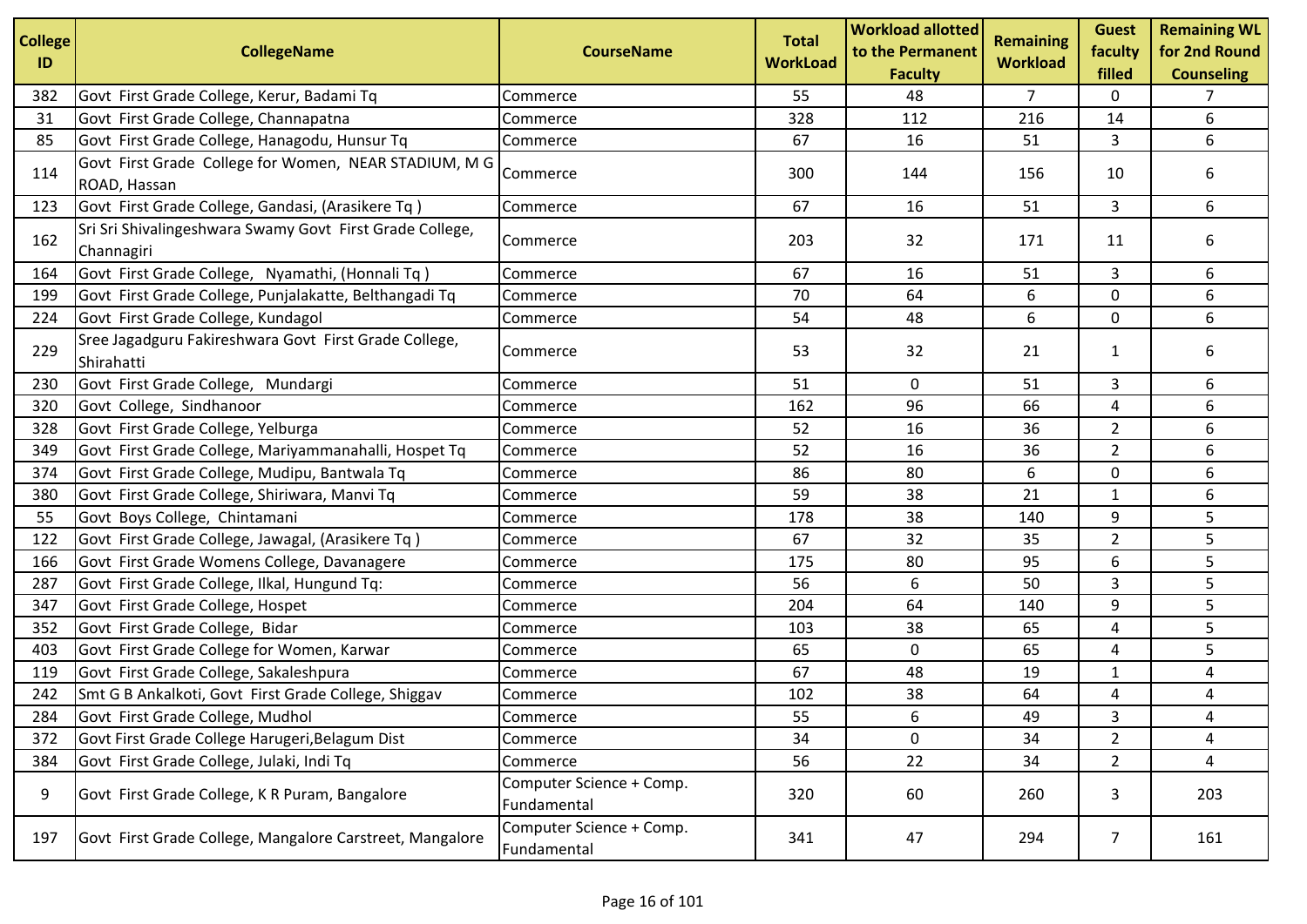| <b>College</b><br>ID | <b>CollegeName</b>                                                                         | <b>CourseName</b>                       | <b>Total</b><br><b>WorkLoad</b> | <b>Workload allotted</b><br>to the Permanent<br><b>Faculty</b> | <b>Remaining</b><br><b>Workload</b> | <b>Guest</b><br>faculty<br>filled | <b>Remaining WL</b><br>for 2nd Round<br><b>Counseling</b> |
|----------------------|--------------------------------------------------------------------------------------------|-----------------------------------------|---------------------------------|----------------------------------------------------------------|-------------------------------------|-----------------------------------|-----------------------------------------------------------|
| 4                    | Smt V H D Central Institute of Home Science College for<br>Women, Bangalore                | Computer Science + Comp.<br>Fundamental | 326                             | 60                                                             | 266                                 | 6                                 | 152                                                       |
| 97                   | Govt College, Mandya                                                                       | Computer Science + Comp.<br>Fundamental | 450                             | 60                                                             | 390                                 | 14                                | 124                                                       |
| 53                   | Govt First Grade College, B H Road, Tumkur                                                 | Computer Science + Comp.<br>Fundamental | 474                             | 60                                                             | 414                                 | 16                                | 110                                                       |
| 173                  | I D S G Govt College, Chikkamagalur                                                        | Computer Science + Comp.<br>Fundamental | 185                             | 0                                                              | 185                                 | 4                                 | 109                                                       |
| 209                  | Dr G Shankar Govt Women First Grade College & PG Centre,<br>Ajjarakadu, Udupi (Udupi Dist) | Computer Science + Comp.<br>Fundamental | 233                             | 60                                                             | 173                                 | 4                                 | 97                                                        |
| 48                   | Govt First Grade College, Tiptur                                                           | Computer Science + Comp.<br>Fundamental | 345                             | 40                                                             | 305                                 | 11                                | 96                                                        |
| 65                   | Govt Womens College, Kolar                                                                 | Computer Science + Comp.<br>Fundamental | 174                             | 40                                                             | 134                                 | $\overline{2}$                    | 96                                                        |
| 362                  | Govt First Grade College, Sagar                                                            | Computer Science + Comp.<br>Fundamental | 87                              | 0                                                              | 87                                  | 0                                 | 87                                                        |
| 6                    | Maharanis Science College for Women, Bangalore                                             | Computer Science + Comp.<br>Fundamental | 317                             | 100                                                            | 217                                 | $\overline{7}$                    | 84                                                        |
| 148                  | Govt First Grade College, Thirthahalli                                                     | Computer Science + Comp.<br>Fundamental | 195                             | 20                                                             | 175                                 | 5                                 | 80                                                        |
| 63                   | Govt Boys College, Kolar                                                                   | Computer Science + Comp.<br>Fundamental | 150                             | 20                                                             | 130                                 | 3                                 | 73                                                        |
| 8                    | Govt First Grade College, Vijayanagar, Bangalore                                           | Computer Science + Comp.<br>Fundamental | 299                             | 60                                                             | 239                                 | 9                                 | 68                                                        |
| 10                   | Lalbahadur Sastry Govt Arts, Science and Commerce<br>College, R T Nagar, Bangalore         | Computer Science + Comp.<br>Fundamental | 127                             | 40                                                             | 87                                  | $\mathbf{1}$                      | 68                                                        |
| 54                   | Govt College, M G Road, Chikkaballapur                                                     | Computer Science + Comp.<br>Fundamental | 178                             | 20                                                             | 158                                 | 5                                 | 63                                                        |
| 56                   | Govt Womens College, Chintamani                                                            | Computer Science + Comp.<br>Fundamental | 80                              | $\mathbf 0$                                                    | 80                                  | $\mathbf{1}$                      | 61                                                        |
| 147                  | Govt First Grade College, Shimoga                                                          | Computer Science + Comp.<br>Fundamental | 349                             | 60                                                             | 289                                 | 12                                | 61                                                        |
| 64                   | Govt College, Mulbagal                                                                     | Computer Science + Comp.<br>Fundamental | 58                              | 0                                                              | 58                                  | 0                                 | 58                                                        |
| 5                    | Govt Science College, N T Road, Bangalore                                                  | Computer Science + Comp.<br>Fundamental | 323                             | 133                                                            | 190                                 | $\overline{7}$                    | 57                                                        |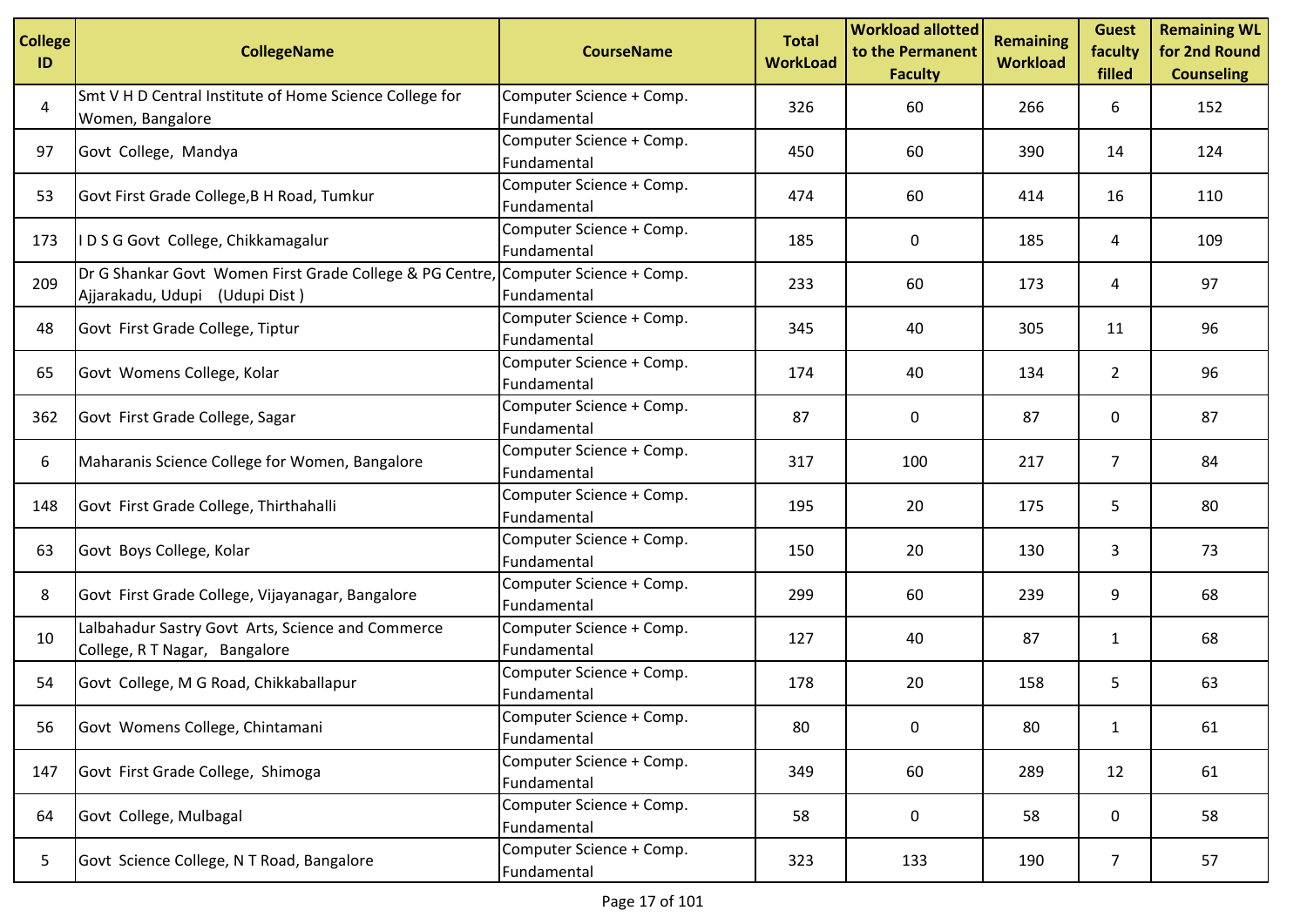| <b>College</b><br>ID | <b>CollegeName</b>                                                                             | <b>CourseName</b>                       | <b>Total</b><br><b>WorkLoad</b> | <b>Workload allotted</b><br>to the Permanent<br><b>Faculty</b> | <b>Remaining</b><br><b>Workload</b> | <b>Guest</b><br>faculty<br>filled | <b>Remaining WL</b><br>for 2nd Round<br><b>Counseling</b> |
|----------------------|------------------------------------------------------------------------------------------------|-----------------------------------------|---------------------------------|----------------------------------------------------------------|-------------------------------------|-----------------------------------|-----------------------------------------------------------|
| 299                  | Govt College, Sedam Road, Gulbarga                                                             | Computer Science + Comp.<br>Fundamental | 199                             | 104                                                            | 95                                  | $\mathbf{2}$                      | 57                                                        |
| 59                   | Govt First Grade College, Gowribidanur                                                         | Computer Science + Comp.<br>Fundamental | 76                              | 20                                                             | 56                                  | 0                                 | 56                                                        |
| 141                  | Govt First Grade College, Soraba                                                               | Computer Science + Comp.<br>Fundamental | 110                             | 40                                                             | 70                                  | $\mathbf{1}$                      | 51                                                        |
| 66                   | Govt First Grade College, SULIKUNTE ROAD, Bangarpet                                            | Computer Science + Comp.<br>Fundamental | 70                              | 20                                                             | 50                                  | 0                                 | 50                                                        |
| 145                  | Smt Indiragandhi Govt First Grade College for Women,<br>Sagar                                  | Computer Science + Comp.<br>Fundamental | 278                             | 0                                                              | 278                                 | 12                                | 50                                                        |
| 367                  | Govt First Grade College Basavanagudi                                                          | Computer Science + Comp.<br>Fundamental | 49                              | 0                                                              | 49                                  | 0                                 | 49                                                        |
| 117                  | Govt First Grade Womens College, Holenarasipura                                                | Computer Science + Comp.<br>Fundamental | 139                             | 0                                                              | 139                                 | 5                                 | 44                                                        |
| 207                  | Govt First Grade College, Thenkanidiyur, Udupi                                                 | Computer Science + Comp.<br>Fundamental | 176                             | 20                                                             | 156                                 | 6                                 | 42                                                        |
| 237                  | Govt First Grade College, Akkialur, (Hanagal Tq)                                               | Computer Science + Comp.<br>Fundamental | 40                              | 0                                                              | 40                                  | 0                                 | 40                                                        |
| 114                  | Govt First Grade College for Women, NEAR STADIUM, M G Computer Science + Comp.<br>ROAD, Hassan | Fundamental                             | 241                             | 13                                                             | 228                                 | 10                                | 38                                                        |
| 356                  | Govt First Grade College, Humnabaad                                                            | Computer Science + Comp.<br>Fundamental | 155                             | 60                                                             | 95                                  | 3                                 | 38                                                        |
| 17                   | Govt First Grade College, Hosur Road, Sarjapur                                                 | Computer Science + Comp.<br>Fundamental | 55                              | 0                                                              | 55                                  | $\mathbf{1}$                      | 36                                                        |
| 69                   | Govt First Grade College, rd cross BEO campus<br>Robersonpet, K G F, Bangarpet Tq              | Computer Science + Comp.<br>Fundamental | 74                              | 20                                                             | 54                                  | 1                                 | 35                                                        |
| 46                   | Govt First Grade College, Madhugiri                                                            | Computer Science + Comp.<br>Fundamental | 93                              | 40                                                             | 53                                  | $\mathbf{1}$                      | 34                                                        |
| 22                   | Govt First Grade College, Doddaballapura                                                       | Computer Science + Comp.<br>Fundamental | 33                              | $\mathbf 0$                                                    | 33                                  | $\mathbf 0$                       | 33                                                        |
| 3                    | Govt R C College of Commerce & Management, Bangalore                                           | Computer Science + Comp.<br>Fundamental | 51                              | 0                                                              | 51                                  | $\mathbf{1}$                      | 32                                                        |
| 87                   | Govt First Grade College, Siddartha Layout, Mysore                                             | Computer Science + Comp.<br>Fundamental | 52                              | 20                                                             | 32                                  | 0                                 | 32                                                        |
| 84                   | Govt First Grade College, T Narasipura                                                         | Computer Science + Comp.<br>Fundamental | 69                              | 20                                                             | 49                                  | $\mathbf{1}$                      | 30 <sup>°</sup>                                           |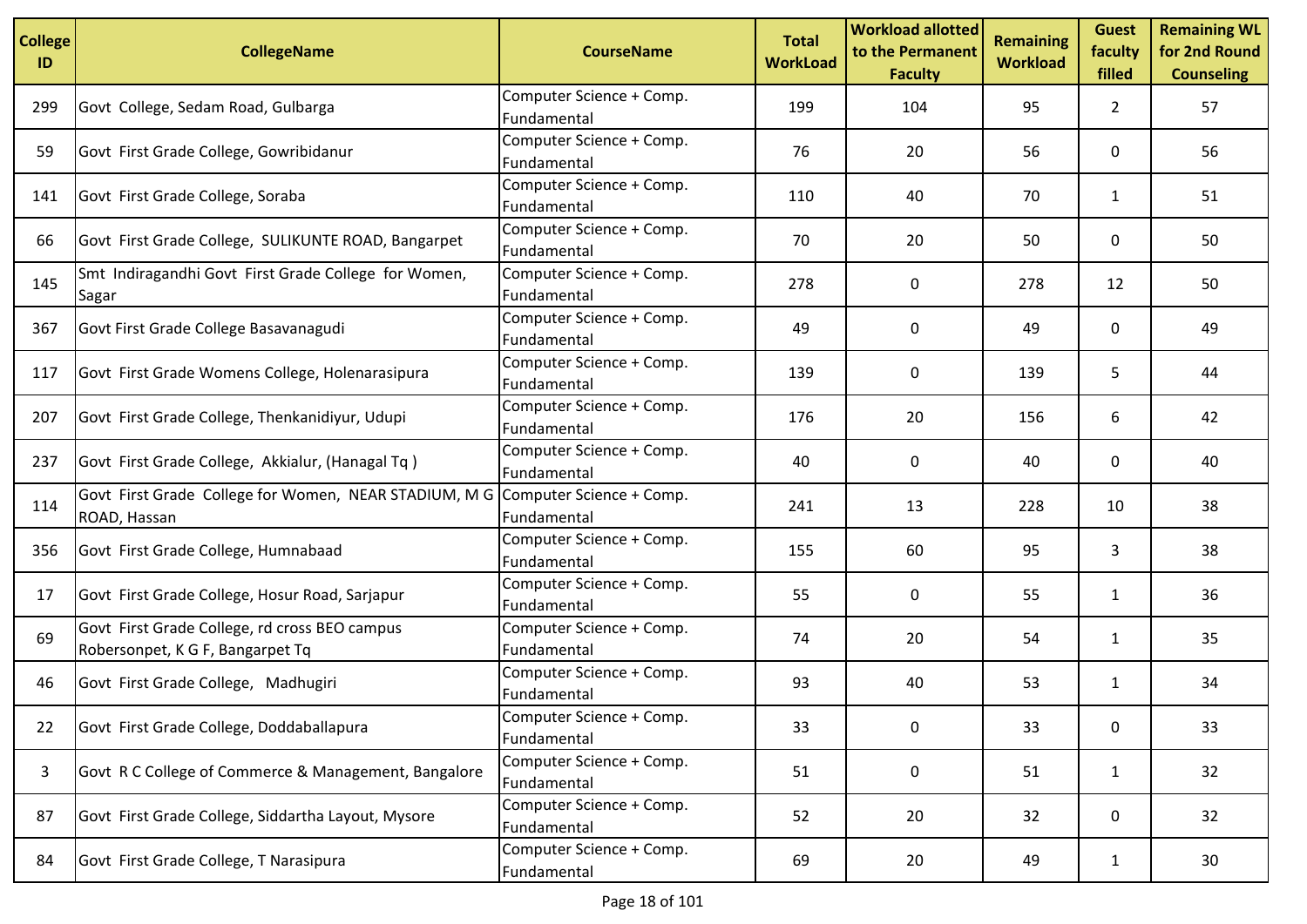| <b>College</b><br>ID | <b>CollegeName</b>                                                                  | <b>CourseName</b>                       | <b>Total</b><br><b>WorkLoad</b> | <b>Workload allotted</b><br>to the Permanent<br><b>Faculty</b> | <b>Remaining</b><br><b>Workload</b> | <b>Guest</b><br>faculty<br>filled | <b>Remaining WL</b><br>for 2nd Round<br><b>Counseling</b> |
|----------------------|-------------------------------------------------------------------------------------|-----------------------------------------|---------------------------------|----------------------------------------------------------------|-------------------------------------|-----------------------------------|-----------------------------------------------------------|
| 68                   | Govt First Grade College, Malur                                                     | Computer Science + Comp.<br>Fundamental | 68                              | 20                                                             | 48                                  | 1                                 | 29                                                        |
| 139                  | Govt First Grade College, Shikaripura                                               | Computer Science + Comp.<br>Fundamental | 183                             | 40                                                             | 143                                 | 6                                 | 29                                                        |
| 264                  | Govt First Grade College, Hukkeri                                                   | Computer Science + Comp.<br>Fundamental | 67                              | $\mathbf{0}$                                                   | 67                                  | $\overline{2}$                    | 29                                                        |
| 371                  | Govt First Grade College T Dasarahalli, Bengaluru                                   | Computer Science + Comp.<br>Fundamental | 47                              | 0                                                              | 47                                  | 1                                 | 28                                                        |
| 179                  | Govt First Grade College, Kadur                                                     | Computer Science + Comp.<br>Fundamental | 162                             | 40                                                             | 122                                 | 5                                 | 27                                                        |
| 295                  | Govt First Grade College, Muddebihal                                                | Computer Science + Comp.<br>Fundamental | 84                              | 0                                                              | 84                                  | 3                                 | 27                                                        |
| 19                   | Govt First Grade College, Varthur, Bangalore East                                   | Computer Science + Comp.<br>Fundamental | 46                              | 20                                                             | 26                                  | 0                                 | 26                                                        |
| 292                  | Govt First Grade College, Navabag, Khaza Colony, Bijapur                            | Computer Science + Comp.<br>Fundamental | 105                             | 60                                                             | 45                                  | $\mathbf{1}$                      | 26                                                        |
| 72                   | Maharanis Science College for Women, Mysore                                         | Computer Science + Comp.<br>Fundamental | 349                             | 210                                                            | 139                                 | 6                                 | 25                                                        |
| 132                  | Govt First Grade College Domlur, Bengaluru Dist                                     | Computer Science + Comp.<br>Fundamental | 25                              | 0                                                              | 25                                  | 0                                 | 25                                                        |
| 154                  | Govt First Grade College, Hosadurga                                                 | Computer Science + Comp.<br>Fundamental | 42                              | $\Omega$                                                       | 42                                  | $\mathbf{1}$                      | 23                                                        |
| 265                  | Govt First Grade College, Khanapura                                                 | Computer Science + Comp.<br>Fundamental | 81                              | 20                                                             | 61                                  | $\overline{2}$                    | 23                                                        |
| 23                   | Govt First Grade College, Vijaypura Road, Devanahalli                               | Computer Science + Comp.<br>Fundamental | 22                              | 0                                                              | 22                                  | 0                                 | 22                                                        |
| 149                  | Govt First Grade College, Rippanpet, Hosanagara Tq                                  | Computer Science + Comp.<br>Fundamental | 42                              | 20                                                             | 22                                  | 0                                 | 22                                                        |
| 317                  | Govt First Grade College, Shahapur                                                  | Computer Science + Comp.<br>Fundamental | 42                              | 20                                                             | 22                                  | 0                                 | 22                                                        |
| 320                  | Govt College, Sindhanoor                                                            | Computer Science + Comp.<br>Fundamental | 156                             | 20                                                             | 136                                 | 6                                 | 22                                                        |
| 340                  | Smt Saraladevi Satheshchandra Agarwal Govt First Grade<br>College, S N Pet, Bellary | Computer Science + Comp.<br>Fundamental | 254                             | 80                                                             | 174                                 | 8                                 | 22                                                        |
| $\overline{2}$       | Govt Arts College, Dr B R Ambedkar Veedhi, Bangalore                                | Computer Science + Comp.<br>Fundamental | 21                              | 0                                                              | 21                                  | 0                                 | 21                                                        |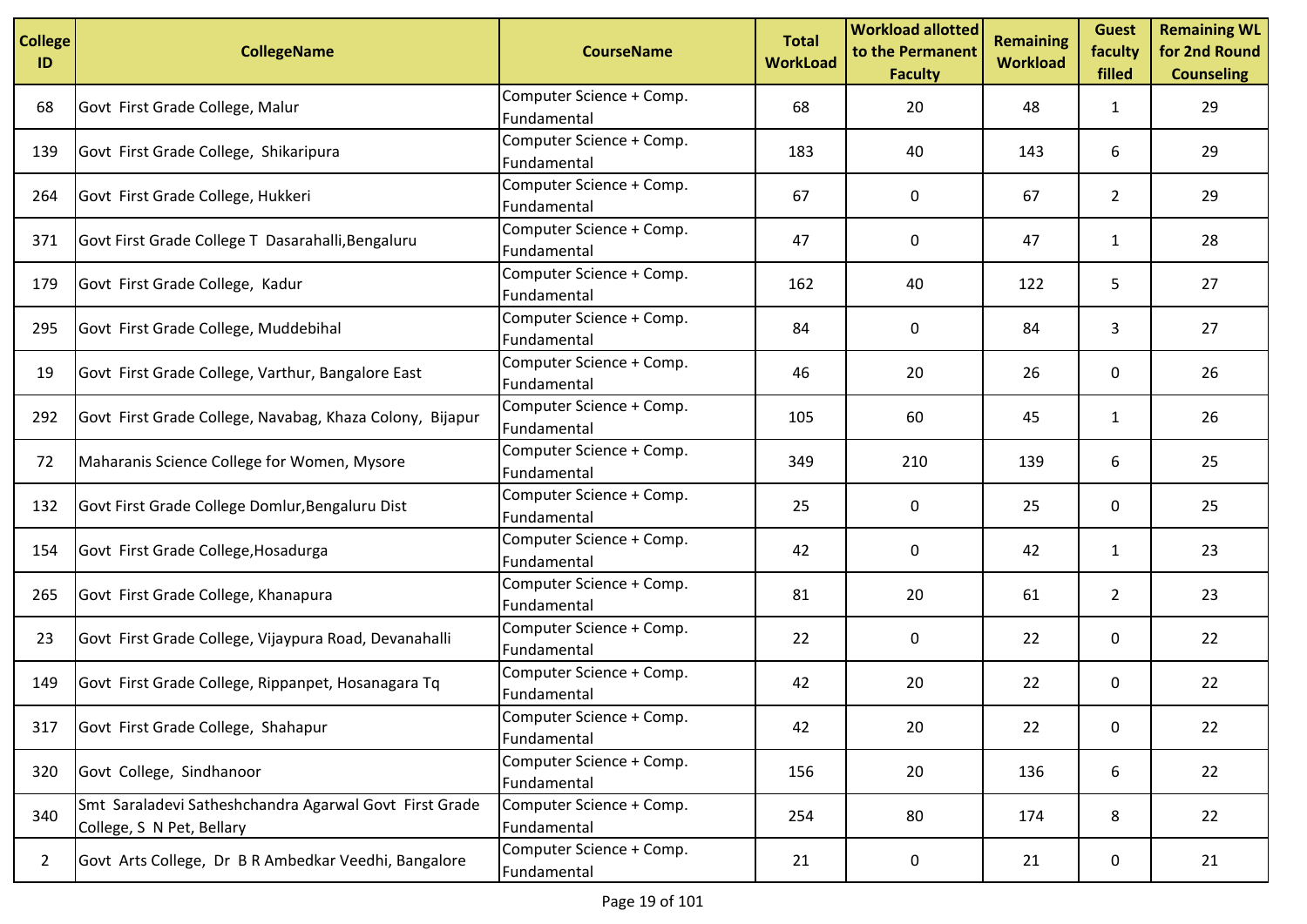| <b>College</b><br>ID | <b>CollegeName</b>                                                          | <b>CourseName</b>                       | <b>Total</b><br><b>WorkLoad</b> | <b>Workload allotted</b><br>to the Permanent<br><b>Faculty</b> | <b>Remaining</b><br><b>Workload</b> | <b>Guest</b><br>faculty<br>filled | <b>Remaining WL</b><br>for 2nd Round<br><b>Counseling</b> |
|----------------------|-----------------------------------------------------------------------------|-----------------------------------------|---------------------------------|----------------------------------------------------------------|-------------------------------------|-----------------------------------|-----------------------------------------------------------|
| 26                   | Govt First Grade College, Nelamangala                                       | Computer Science + Comp.<br>Fundamental | 41                              | 20                                                             | 21                                  | 0                                 | 21                                                        |
| 282                  | Govt First Grade College, Savalagi, Jamakhandi Tq                           | Computer Science + Comp.<br>Fundamental | 20                              | 0                                                              | 20                                  | 0                                 | 20                                                        |
| 287                  | Govt First Grade College, Ilkal, Hungund Tq:                                | Computer Science + Comp.<br>Fundamental | 20                              | 0                                                              | 20                                  | 0                                 | 20                                                        |
| 397                  | Govt First Grade College for Women, Bagalkote                               | Computer Science + Comp.<br>Fundamental | 20                              | 0                                                              | 20                                  | 0                                 | 20                                                        |
| 347                  | Govt First Grade College, Hospet                                            | Computer Science + Comp.<br>Fundamental | 114                             | 0                                                              | 114                                 | 5                                 | 19                                                        |
| 384                  | Govt First Grade College, Julaki, Indi Tq                                   | Computer Science + Comp.<br>Fundamental | 19                              | 0                                                              | 19                                  | 0                                 | 19                                                        |
| 393                  | Govt First Grade College for Women, Raichur                                 | Computer Science + Comp.<br>Fundamental | 39                              | 20                                                             | 19                                  | 0                                 | 19                                                        |
| 398                  | Govt First Grade College for Women, Belgaum                                 | Computer Science + Comp.<br>Fundamental | 19                              | 0                                                              | 19                                  | $\mathbf{0}$                      | 19                                                        |
| 11                   | Govt First Grade College, Rajajinagar, Bangalore                            | Computer Science + Comp.<br>Fundamental | 18                              | 0                                                              | 18                                  | 0                                 | 18                                                        |
| 14                   | Govt First Grade College, Peenya, I stage, Bangalore                        | Computer Science + Comp.<br>Fundamental | 18                              | 0                                                              | 18                                  | 0                                 | 18                                                        |
| 118                  | H D Devegowda Govt First Grade College, Padavalahippe,<br>Holenarasipura Tq | Computer Science + Comp.<br>Fundamental | 37                              | 0                                                              | 37                                  | 1                                 | 18                                                        |
| 198                  | Govt First Grade College for Women, Mangalore                               | Computer Science + Comp.<br>Fundamental | 94                              | 0                                                              | 94                                  | 4                                 | 18                                                        |
| 271                  | Govt First Grade College, H B C Colony, Athani                              | Computer Science + Comp.<br>Fundamental | 95                              | 20                                                             | 75                                  | 3                                 | 18                                                        |
| 13                   | Govt First Grade College, Malleshwaram, Bangalore                           | Computer Science + Comp.<br>Fundamental | 75                              | 20                                                             | 55                                  | $\overline{2}$                    | 17                                                        |
| 226                  | Sree Siddeshwara Govt College, Nargund                                      | Computer Science + Comp.<br>Fundamental | 36                              | 0                                                              | 36                                  | $\mathbf{1}$                      | 17                                                        |
| 358                  | Govt First Grade College, Mannahalli, Bidar Tq                              | Computer Science + Comp.<br>Fundamental | 42                              | 6                                                              | 36                                  | $\mathbf{1}$                      | 17                                                        |
| 47                   | Govt First Grade College, Hebbur, Kunigal Tq, Tumkur Dt                     | Computer Science + Comp.<br>Fundamental | 16                              | 0                                                              | 16                                  | 0                                 | 16                                                        |
| 213                  | Govt First Grade College, Kushalanagar, Somwarpet Tq                        | Computer Science + Comp.<br>Fundamental | 92                              | 0                                                              | 92                                  | 4                                 | 16                                                        |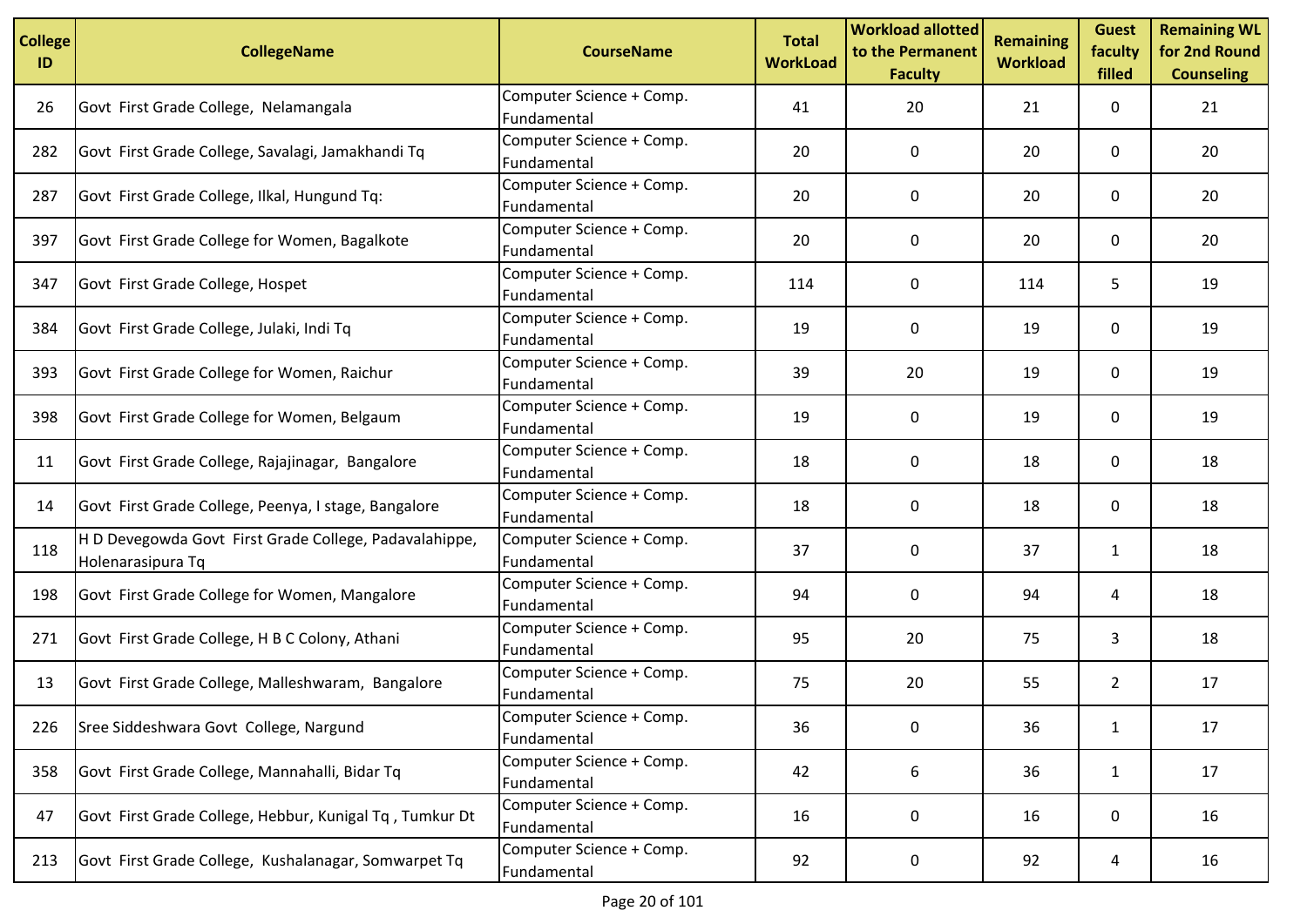| <b>College</b><br>ID | <b>CollegeName</b>                                                                        | <b>CourseName</b>                       | <b>Total</b><br><b>WorkLoad</b> | <b>Workload allotted</b><br>to the Permanent<br><b>Faculty</b> | <b>Remaining</b><br><b>Workload</b> | <b>Guest</b><br>faculty<br>filled | <b>Remaining WL</b><br>for 2nd Round<br><b>Counseling</b> |
|----------------------|-------------------------------------------------------------------------------------------|-----------------------------------------|---------------------------------|----------------------------------------------------------------|-------------------------------------|-----------------------------------|-----------------------------------------------------------|
| 231                  | Govt First Grade College, (Mun School Campus), Gadag                                      | Computer Science + Comp.<br>Fundamental | 35                              | 0                                                              | 35                                  | 1                                 | 16                                                        |
| 266                  | Sri K M Mamani Govt First Grade College, Soudatti                                         | Computer Science + Comp.<br>Fundamental | 16                              | 0                                                              | 16                                  | 0                                 | 16                                                        |
| 49                   | Govt First Grade College, Dandinashivara, Turuvekere Tq                                   | Computer Science + Comp.<br>Fundamental | 54                              | 20                                                             | 34                                  | $\mathbf{1}$                      | 15                                                        |
| 67                   | Govt First Grade College, Srinivasapura                                                   | Computer Science + Comp.<br>Fundamental | 15                              | 0                                                              | 15                                  | 0                                 | 15                                                        |
| 90                   | Sri Mahadeveshwara College, Kollegal                                                      | Computer Science + Comp.<br>Fundamental | 34                              | 0                                                              | 34                                  | $\mathbf{1}$                      | 15                                                        |
| 127                  | Govt Home Science College for Women, N E Basic School,<br>Rangoli Halla, Hassan<br>(CoED) | Computer Science + Comp.<br>Fundamental | 148                             | 0                                                              | 148                                 | $\overline{7}$                    | 15                                                        |
| 138                  | Sir M Vishweshwaraiah Govt Science College,<br>Bommanakatte, Bhadravathi                  | Computer Science + Comp.<br>Fundamental | 171                             | 80                                                             | 91                                  | 4                                 | 15                                                        |
| 196                  | Govt First Grade College, Sullya                                                          | Computer Science + Comp.<br>Fundamental | 35                              | 20                                                             | 15                                  | 0                                 | 15                                                        |
| 239                  | Govt First Grade College, Haveri                                                          | Computer Science + Comp.<br>Fundamental | 34                              | 0                                                              | 34                                  | $\mathbf{1}$                      | 15                                                        |
| 324                  | Govt First Grade College, Raichur                                                         | Computer Science + Comp.<br>Fundamental | 287                             | 120                                                            | 167                                 | 8                                 | 15                                                        |
| 910                  | Govt First Grade Women college Yadahalli Mudhol Tq<br><b>Bagalkot District</b>            | Computer Science + Comp.<br>Fundamental | 15                              | 0                                                              | 15                                  | 0                                 | 15                                                        |
| 74                   | Sri D Devaraj urs Govt First Grade College, Hunsur                                        | Computer Science + Comp.<br>Fundamental | 54                              | 40                                                             | 14                                  | 0                                 | 14                                                        |
| 100                  | Govt First Grade College, K R Pet                                                         | Computer Science + Comp.<br>Fundamental | 14                              | 0                                                              | 14                                  | 0                                 | 14                                                        |
| 161                  | Vani Vilas Sugar Factory Education Trust College, Hiriyur                                 | Computer Science + Comp.<br>Fundamental | 14                              | 0                                                              | 14                                  | 0                                 | 14                                                        |
| 211                  | Govt First Grade College, Kundapura                                                       | Computer Science + Comp.<br>Fundamental | 52                              | $\mathbf 0$                                                    | 52                                  | $\overline{2}$                    | 14                                                        |
| 267                  | Govt First Grade College, Gokak                                                           | Computer Science + Comp.<br>Fundamental | 128                             | 0                                                              | 128                                 | 6                                 | 14                                                        |
| 16                   | Govt First Grade College, Yelahanka, Bangalore                                            | Computer Science + Comp.<br>Fundamental | 92                              | 60                                                             | 32                                  | $\mathbf{1}$                      | 13                                                        |
| 73                   | Govt First Grade College, K R Nagar                                                       | Computer Science + Comp.<br>Fundamental | 13                              | 0                                                              | 13                                  | 0                                 | 13                                                        |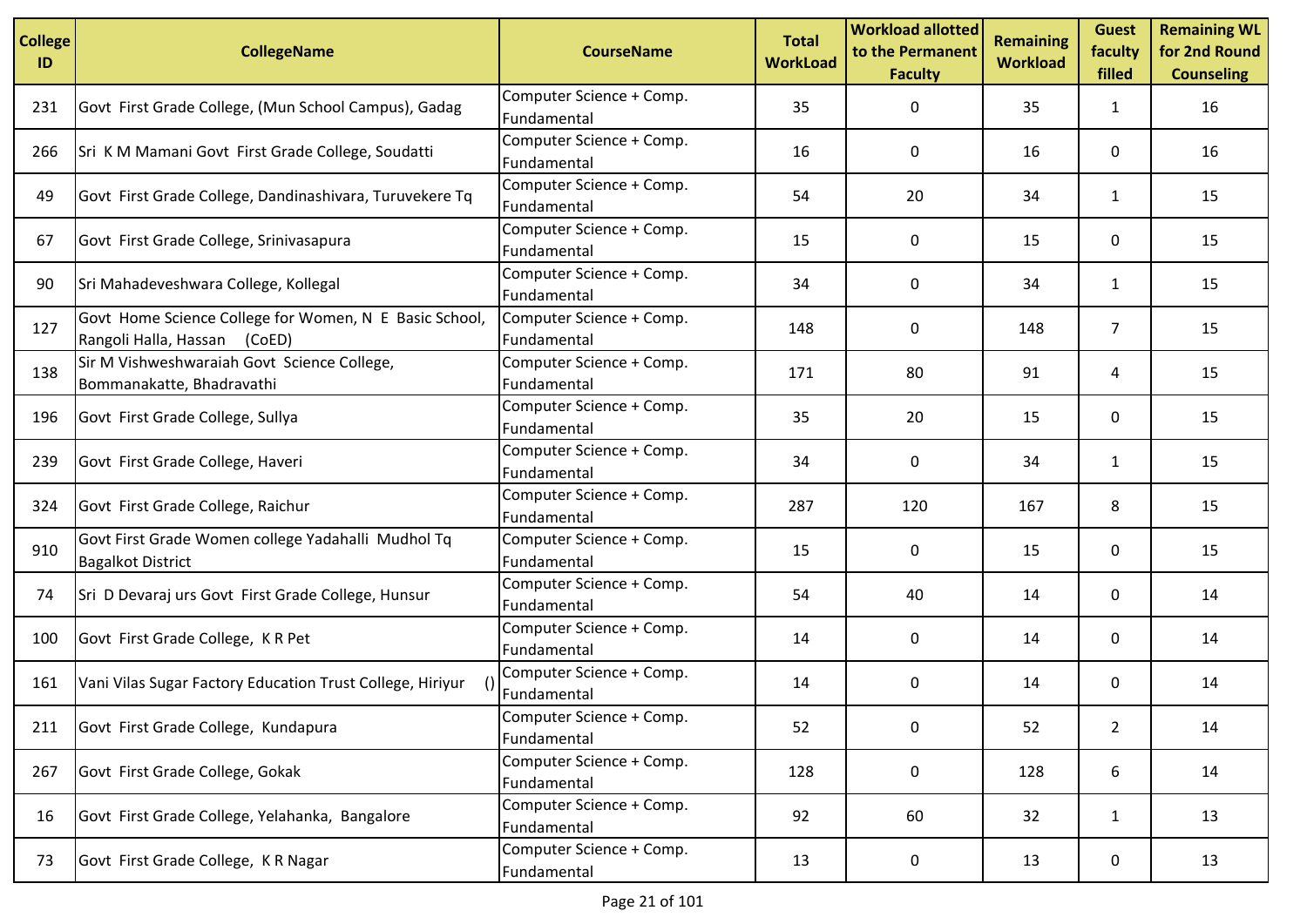| <b>College</b><br>ID | <b>CollegeName</b>                                                                   | <b>CourseName</b>                       | <b>Total</b><br><b>WorkLoad</b> | <b>Workload allotted</b><br>to the Permanent<br><b>Faculty</b> | <b>Remaining</b><br><b>Workload</b> | <b>Guest</b><br>faculty<br>filled | <b>Remaining WL</b><br>for 2nd Round<br><b>Counseling</b> |
|----------------------|--------------------------------------------------------------------------------------|-----------------------------------------|---------------------------------|----------------------------------------------------------------|-------------------------------------|-----------------------------------|-----------------------------------------------------------|
| 92                   | Govt First Grade College, Chamarajnagar                                              | Computer Science + Comp.<br>Fundamental | 32                              | 0                                                              | 32                                  | $\mathbf{1}$                      | 13                                                        |
| 169                  | Govt First Grade College, Harapanahalli                                              | Computer Science + Comp.<br>Fundamental | 71                              | 20                                                             | 51                                  | $\overline{2}$                    | 13                                                        |
| 390                  | Govt First Grade College for Women, Bellary                                          | Computer Science + Comp.<br>Fundamental | 13                              | 0                                                              | 13                                  | 0                                 | 13                                                        |
| 142                  | Sir M Vishweshwaraiah Govt Arts & Commerce College,<br>New Town, Bhadravathi         | Computer Science + Comp.<br>Fundamental | 12                              | 0                                                              | 12                                  | 0                                 | 12                                                        |
| 208                  | Smt Rukmini Shedthi Memorial National Govt First Grade<br>College, Barkur (Udupi Tq) | Computer Science + Comp.<br>Fundamental | 150                             | 100                                                            | 50                                  | $\overline{2}$                    | 12                                                        |
| 235                  | Govt First Grade College, Hirekerur                                                  | Computer Science + Comp.<br>Fundamental | 51                              | 20                                                             | 31                                  | $\mathbf{1}$                      | 12                                                        |
| 284                  | Govt First Grade College, Mudhol                                                     | Computer Science + Comp.<br>Fundamental | 12                              | 0                                                              | 12                                  | 0                                 | 12                                                        |
| 334                  | Govt First Grade College, Alavandi, Koppal Tq                                        | Computer Science + Comp.<br>Fundamental | 12                              | 0                                                              | 12                                  | 0                                 | 12                                                        |
| 102                  | Govt First Grade College for Women, Maddur                                           | Computer Science + Comp.<br>Fundamental | 108                             | 40                                                             | 68                                  | 3                                 | 11                                                        |
| 150                  | Govt First Grade College, Shiralakoppa, Shikaripura Tq:                              | Computer Science + Comp.<br>Fundamental | 11                              | 0                                                              | 11                                  | 0                                 | 11                                                        |
| 243                  | Govt First Grade College, Hanagal                                                    | Computer Science + Comp.<br>Fundamental | 50                              | 20                                                             | 30                                  | 1                                 | 11                                                        |
| 280                  | Govt First Grade College(Women), Jamakhandi                                          | Computer Science + Comp.<br>Fundamental | 165                             | 40                                                             | 125                                 | 6                                 | 11                                                        |
| 318                  | Govt First Grade College, Surapura                                                   | Computer Science + Comp.<br>Fundamental | 50                              | 20                                                             | 30                                  | 1                                 | 11                                                        |
| 912                  | Residential Govt First Grade College, Mudnal, Yadgir Dt                              | Computer Science + Comp.<br>Fundamental | 30                              | 0                                                              | 30                                  | $\mathbf{1}$                      | 11                                                        |
| 119                  | Govt First Grade College, Sakaleshpura                                               | Computer Science + Comp.<br>Fundamental | 10                              | $\mathbf 0$                                                    | $10\,$                              | 0                                 | 10                                                        |
| 156                  | Vedavathi Govt First Grade College, Hiriyur                                          | Computer Science + Comp.<br>Fundamental | 68                              | 20                                                             | 48                                  | $2^{\circ}$                       | 10                                                        |
| 159                  | Govt First Grade College, Holalkere                                                  | Computer Science + Comp.<br>Fundamental | 10                              | 0                                                              | 10                                  | 0                                 | 10                                                        |
| 162                  | Sri Sri Shivalingeshwara Swamy Govt First Grade College,<br>Channagiri               | Computer Science + Comp.<br>Fundamental | 48                              | 0                                                              | 48                                  | $\overline{2}$                    | 10                                                        |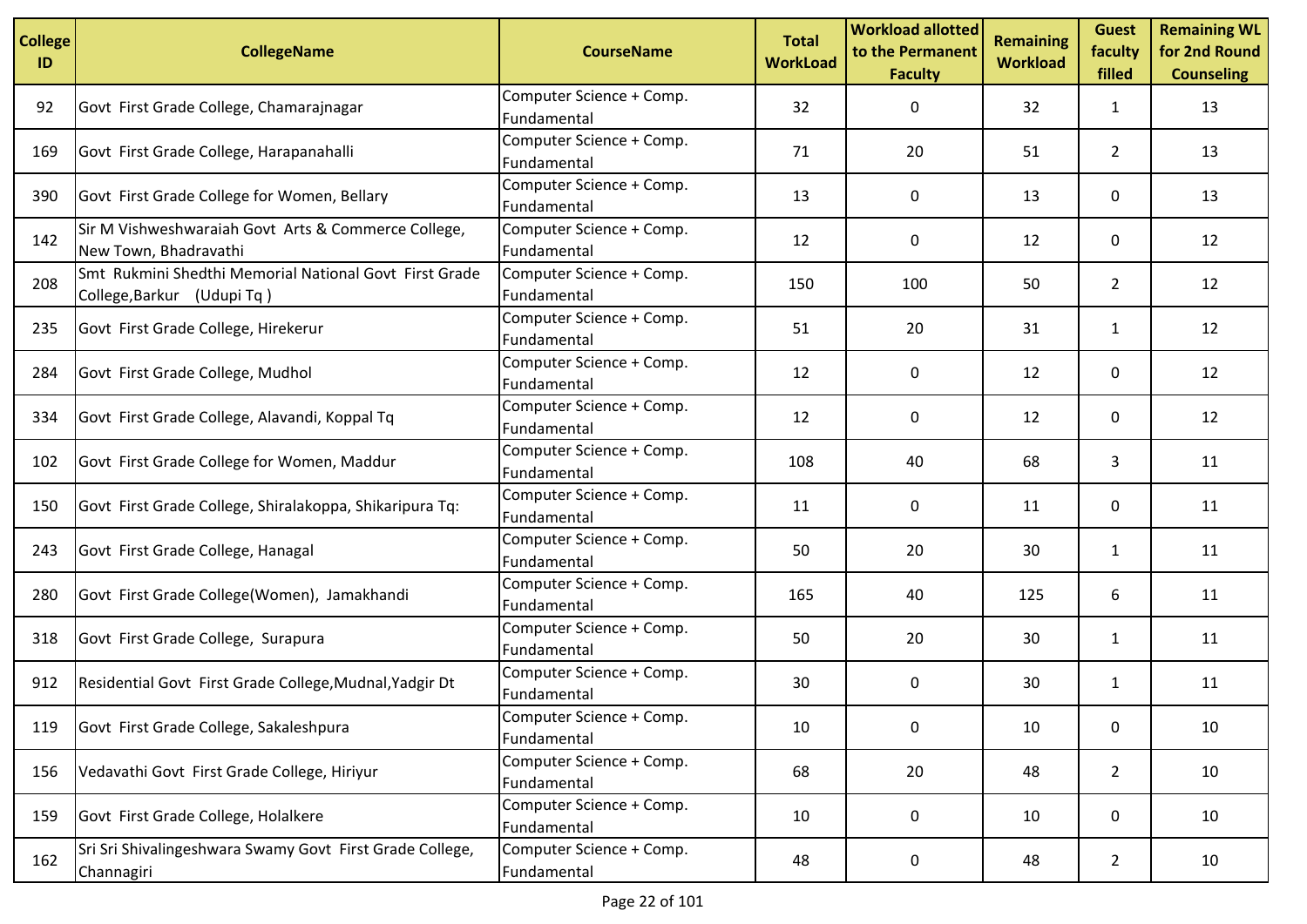| <b>College</b><br>ID | <b>CollegeName</b>                                       | <b>CourseName</b>                       | <b>Total</b><br><b>WorkLoad</b> | <b>Workload allotted</b><br>to the Permanent<br><b>Faculty</b> | <b>Remaining</b><br><b>Workload</b> | <b>Guest</b><br>faculty<br>filled | <b>Remaining WL</b><br>for 2nd Round<br><b>Counseling</b> |
|----------------------|----------------------------------------------------------|-----------------------------------------|---------------------------------|----------------------------------------------------------------|-------------------------------------|-----------------------------------|-----------------------------------------------------------|
| 170                  | Govt First Grade College, Jagalur                        | Computer Science + Comp.<br>Fundamental | 30                              | 20                                                             | 10                                  | 0                                 | 10                                                        |
| 246                  | Govt First Grade College, Thiluvalli, Hangal Tq          | Computer Science + Comp.<br>Fundamental | 10                              | 0                                                              | 10                                  | 0                                 | 10                                                        |
| 312                  | Govt First Grade College, Madana hipparaga, Aland Tq     | Computer Science + Comp.<br>Fundamental | 29                              | 0                                                              | 29                                  | $\mathbf{1}$                      | 10                                                        |
| 346                  | Govt First Grade College, Sandur                         | Computer Science + Comp.<br>Fundamental | 67                              | 0                                                              | 67                                  | 3                                 | 10                                                        |
| 15                   | Govt First Grade College, Frazer Town, Bangalore         | Computer Science + Comp.<br>Fundamental | 9                               | 0                                                              | 9                                   | 0                                 | 9                                                         |
| 29                   | Govt First Grade Womens College, Ramangara               | Computer Science + Comp.<br>Fundamental | 9                               | 0                                                              | 9                                   | 0                                 | 9                                                         |
| 121                  | IY D D Govt First Grade College, Belur                   | Computer Science + Comp.<br>Fundamental | 9                               | 0                                                              | 9                                   | 0                                 | 9                                                         |
| 153                  | Govt Science College, Chitradurga                        | Computer Science + Comp.<br>Fundamental | 242                             | 24                                                             | 218                                 | 11                                | 9                                                         |
| 165                  | Govt First Grade College, MCC B Block, Davanagere        | Computer Science + Comp.<br>Fundamental | 123                             | 0                                                              | 123                                 | 6                                 | 9                                                         |
| 171                  | Govt First Grade College, Sante Bennur, Channagiri Tq    | Computer Science + Comp.<br>Fundamental | 9                               | 0                                                              | 9                                   | 0                                 | 9                                                         |
| 234                  | Govt First Grade College, Naregal, Ron Tq                | Computer Science + Comp.<br>Fundamental | 48                              | 20                                                             | 28                                  | $\mathbf{1}$                      | 9                                                         |
| 285                  | Govt First Grade College, Badami                         | Computer Science + Comp.<br>Fundamental | 9                               | 0                                                              | 9                                   | 0                                 | 9                                                         |
| 405                  | Govt First Grade College for Women, Pavagada, Tumkur Tq  | Computer Science + Comp.<br>Fundamental | 29                              | 20                                                             | 9                                   | 0                                 | 9                                                         |
| 908                  | Govt First Grade College for Women, Gandada Koti, Hassan | Computer Science + Comp.<br>Fundamental | 28                              | 0                                                              | 28                                  | $\mathbf{1}$                      | 9                                                         |
| $\overline{7}$       | Dr S Gopalraju Govt First Grade College, Anekal          | Computer Science + Comp.<br>Fundamental | 8                               | 0                                                              | 8                                   | $\mathbf 0$                       | 8                                                         |
| 50                   | Govt First Grade College, Bukkapatna, Sira Tq            | Computer Science + Comp.<br>Fundamental | 8                               | 0                                                              | 8                                   | 0                                 | 8                                                         |
| 52                   | Govt First Grade College, Badavanahalli, Madhugiri Tq    | Computer Science + Comp.<br>Fundamental | 8                               | 0                                                              | 8                                   | 0                                 | 8                                                         |
| 89                   | Govt First Grade College for Women, KR Nagar             | Computer Science + Comp.<br>Fundamental | 8                               | 0                                                              | 8                                   | 0                                 | 8                                                         |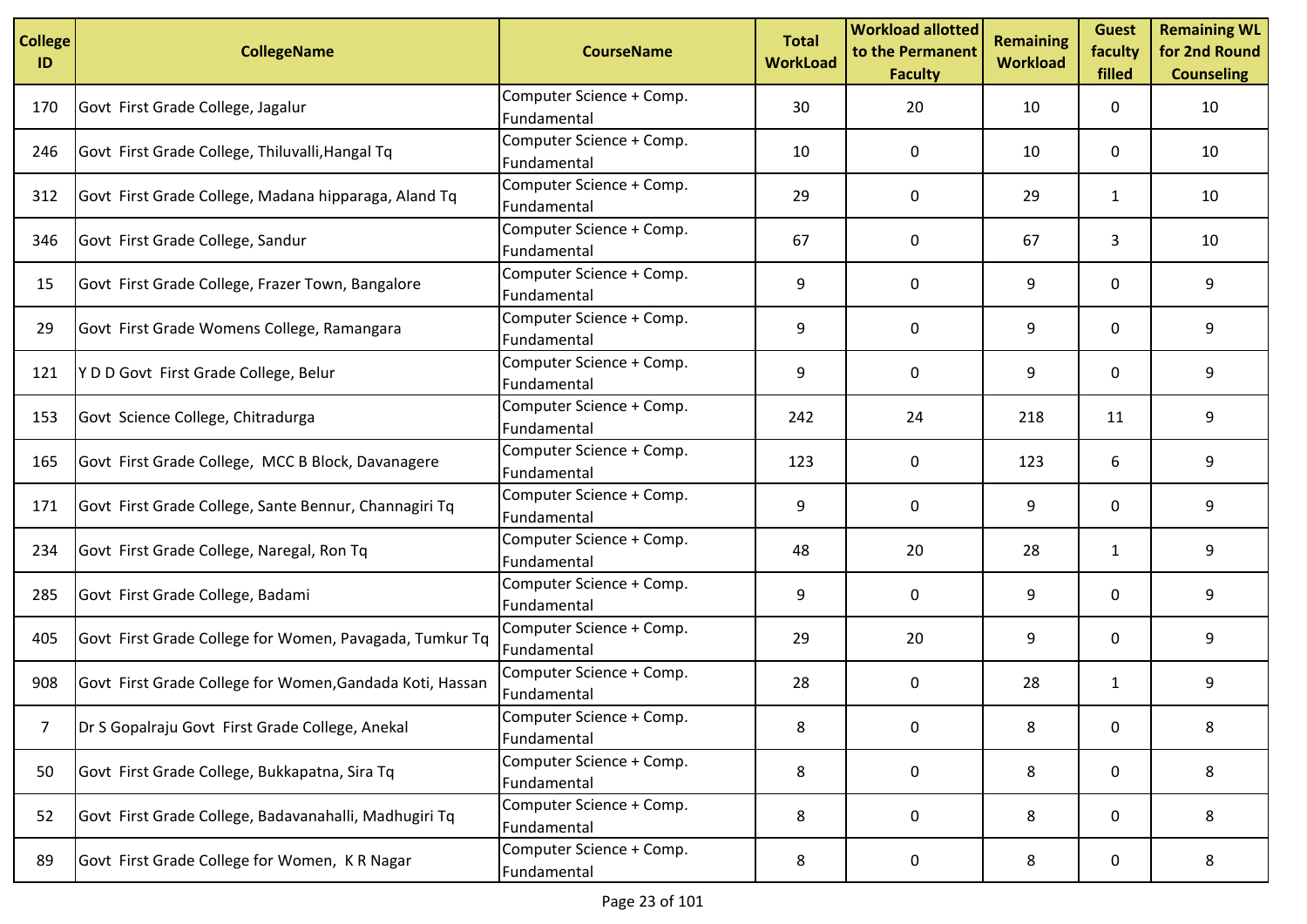| <b>College</b><br>ID | <b>CollegeName</b>                                                     | <b>CourseName</b>                       | <b>Total</b><br><b>WorkLoad</b> | <b>Workload allotted</b><br>to the Permanent<br><b>Faculty</b> | <b>Remaining</b><br><b>Workload</b> | <b>Guest</b><br>faculty<br>filled | <b>Remaining WL</b><br>for 2nd Round<br><b>Counseling</b> |
|----------------------|------------------------------------------------------------------------|-----------------------------------------|---------------------------------|----------------------------------------------------------------|-------------------------------------|-----------------------------------|-----------------------------------------------------------|
| 116                  | Govt First Grade College, Holenarasepura                               | Computer Science + Comp.<br>Fundamental | 8                               | 0                                                              | 8                                   | 0                                 | 8                                                         |
| 140                  | Govt First Grade College, Hosanagara                                   | Computer Science + Comp.<br>Fundamental | 8                               | 0                                                              | 8                                   | 0                                 | 8                                                         |
| 174                  | Govt First Grade College, Koppa                                        | Computer Science + Comp.<br>Fundamental | 8                               | 0                                                              | 8                                   | 0                                 | 8                                                         |
| 205                  | Govt First Grade College, Shankarnarayan, (Kundapur Tq)                | Computer Science + Comp.<br>Fundamental | 8                               | 0                                                              | 8                                   | 0                                 | 8                                                         |
| 279                  | Sri Rudragowda Patil Govt First Grade College, Bilgi                   | Computer Science + Comp.<br>Fundamental | 8                               | 0                                                              | 8                                   | 0                                 | 8                                                         |
| 365                  | Govt First Grade College, Mangalore, Yalburga Tq                       | Computer Science + Comp.<br>Fundamental | 8                               | $\Omega$                                                       | 8                                   | $\mathbf{0}$                      | 8                                                         |
| 404                  | Govt First Grade College for Women, Chickmagalur                       | Computer Science + Comp.<br>Fundamental | 8                               | 0                                                              | 8                                   | 0                                 | 8                                                         |
| 918                  | Residential Govt First Grade College, Devagiri, Haveri                 | Computer Science + Comp.<br>Fundamental | 8                               | 0                                                              | 8                                   | $\mathbf{0}$                      | 8                                                         |
| 41                   | Smt & Sri Y E Rangaiah Shetty, Govt First Grade College,<br>Pavagada   | Computer Science + Comp.<br>Fundamental | 65                              | 20                                                             | 45                                  | $\overline{2}$                    | $\overline{7}$                                            |
| 75                   | Maharans Arts College for Women, JLB Road, Mysore                      | Computer Science + Comp.<br>Fundamental | 121                             | 0                                                              | 121                                 | 6                                 | $\overline{7}$                                            |
| 76                   | Govt First Grade College, Heggadadevanakote                            | Computer Science + Comp.<br>Fundamental | $\overline{7}$                  | 0                                                              | $\overline{7}$                      | 0                                 | $\overline{7}$                                            |
| 94                   | Govt First Grade College, N A P COLONY MYSOREOOTY<br>ROAD, Gundlupet   | Computer Science + Comp.<br>Fundamental | 65                              | 20                                                             | 45                                  | $\overline{2}$                    | $\overline{7}$                                            |
| 233                  | Sri R N Deshpande Govt First Grade College, Mulagunda,<br>Mundaragi Tq | Computer Science + Comp.<br>Fundamental | 7                               | 0                                                              | 7                                   | 0                                 | $\overline{7}$                                            |
| 269                  | Govt First Grade College, Chikkodi                                     | Computer Science + Comp.<br>Fundamental | 46                              | 20                                                             | 26                                  | $\mathbf{1}$                      | $\overline{7}$                                            |
| 289                  | Govt First Grade College, Hunnur, Jamakhandi Tq                        | Computer Science + Comp.<br>Fundamental | 26                              | $\mathbf 0$                                                    | 26                                  | $\mathbf{1}$                      | 7                                                         |
| 12                   | Govt First Grade College, Jayanagar, Bangalore                         | Computer Science + Comp.<br>Fundamental | 6                               | 0                                                              | 6                                   | 0                                 | 6                                                         |
| 25                   | Govt First Grade College, Sulebele, Hoskote Tq                         | Computer Science + Comp.<br>Fundamental | 6                               | 0                                                              | 6                                   | 0                                 | 6                                                         |
| 27                   | Govt First Grade College, Thyamagondglu, Nelamangala Tq                | Computer Science + Comp.<br>Fundamental | 6                               | 0                                                              | 6                                   | 0                                 | 6                                                         |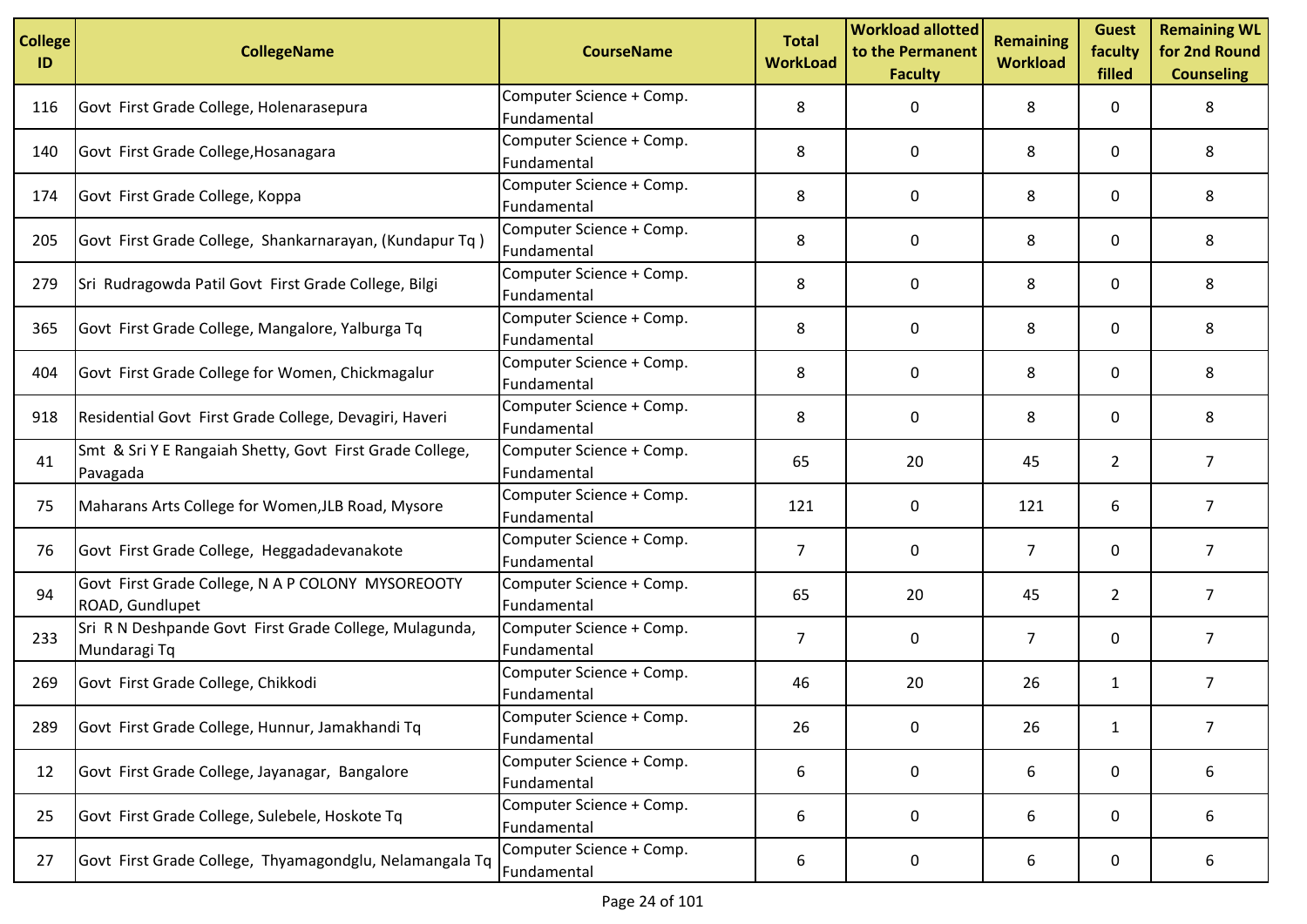| <b>College</b><br>ID | <b>CollegeName</b>                                                                     | <b>CourseName</b>                       | <b>Total</b><br><b>WorkLoad</b> | <b>Workload allotted</b><br>to the Permanent<br><b>Faculty</b> | <b>Remaining</b><br><b>Workload</b> | <b>Guest</b><br>faculty<br>filled | <b>Remaining WL</b><br>for 2nd Round<br><b>Counseling</b> |
|----------------------|----------------------------------------------------------------------------------------|-----------------------------------------|---------------------------------|----------------------------------------------------------------|-------------------------------------|-----------------------------------|-----------------------------------------------------------|
| 32                   | Govt First Grade College, Magadi                                                       | Computer Science + Comp.<br>Fundamental | 45                              | 20                                                             | 25                                  | 1                                 | 6                                                         |
| 33                   | Neelamma Kudur K A Sathyanarayana Setty Govt First<br>Grade College, Kudur (Magadi Tq) | Computer Science + Comp.<br>Fundamental | 6                               | 0                                                              | 6                                   | 0                                 | 6                                                         |
| 35                   | Govt First Grade College, Harohalli, Kanakapura Tq                                     | Computer Science + Comp.<br>Fundamental | 6                               | 0                                                              | 6                                   | 0                                 | 6                                                         |
| 51                   | Government First Grade College Bellavi, Tumkur Dist                                    | Computer Science + Comp.<br>Fundamental | 6                               | 0                                                              | 6                                   | 0                                 | 6                                                         |
| 57                   | Govt First Grade College, Shidlaghatta                                                 | Computer Science + Comp.<br>Fundamental | 6                               | 0                                                              | 6                                   | 0                                 | 6                                                         |
| 61                   | Govt First Grade College, Vemagal, Chinthamani Tq                                      | Computer Science + Comp.<br>Fundamental | 6                               | $\mathbf{0}$                                                   | 6                                   | 0                                 | 6                                                         |
| 70                   | Govt First Grade College, Bangaru Tirupati, Hulkur Village,<br>Bangarpet               | Computer Science + Comp.<br>Fundamental | 6                               | 0                                                              | 6                                   | 0                                 | 6                                                         |
| 93                   | Govt First Grade College, Yelandur                                                     | Computer Science + Comp.<br>Fundamental | 6                               | 0                                                              | 6                                   | $\mathbf{0}$                      | 6                                                         |
| 108                  | Govt First Grade College, K R Sagara, Srirangapatna Tq                                 | Computer Science + Comp.<br>Fundamental | 6                               | 0                                                              | 6                                   | 0                                 | 6                                                         |
| 130                  | Govt First Grade College, Udaypura, Chennarayapatna Tq                                 | Computer Science + Comp.<br>Fundamental | 6                               | 0                                                              | 6                                   | 0                                 | 6                                                         |
| 143                  | Govt First Grade College, Anavatti, (Soraba Tq)                                        | Computer Science + Comp.<br>Fundamental | 6                               | $\mathbf 0$                                                    | 6                                   | 0                                 | 6                                                         |
| 144                  | Govt First Grade College, Holehonnur, (Badravathi Tq)                                  | Computer Science + Comp.<br>Fundamental | 6                               | 0                                                              | 6                                   | 0                                 | 6                                                         |
| 164                  | Govt First Grade College, Nyamathi, (Honnali Tq)                                       | Computer Science + Comp.<br>Fundamental | 16                              | 10                                                             | 6                                   | 0                                 | 6                                                         |
| 166                  | Govt First Grade Womens College, Davanagere                                            | Computer Science + Comp.<br>Fundamental | 54                              | 10                                                             | 44                                  | $\overline{2}$                    | 6                                                         |
| 172                  | Govt First Grade College, Basavapatna, Channagiri Tq                                   | Computer Science + Comp.<br>Fundamental | 6                               | 0                                                              | 6                                   | 0                                 | 6                                                         |
| 177                  | Govt First Grade College, Ajjampura, (Tarikere Tq)                                     | Computer Science + Comp.<br>Fundamental | 6                               | 0                                                              | 6                                   | 0                                 | 6                                                         |
| 252                  | Govt First Grade College, Joida                                                        | Computer Science + Comp.<br>Fundamental | 6                               | 0                                                              | 6                                   | 0                                 | 6                                                         |
| 263                  | Govt First Grade College, Sadalaga (Chikkodi Tq)                                       | Computer Science + Comp.<br>Fundamental | 25                              | 0                                                              | 25                                  | $\mathbf{1}$                      | 6                                                         |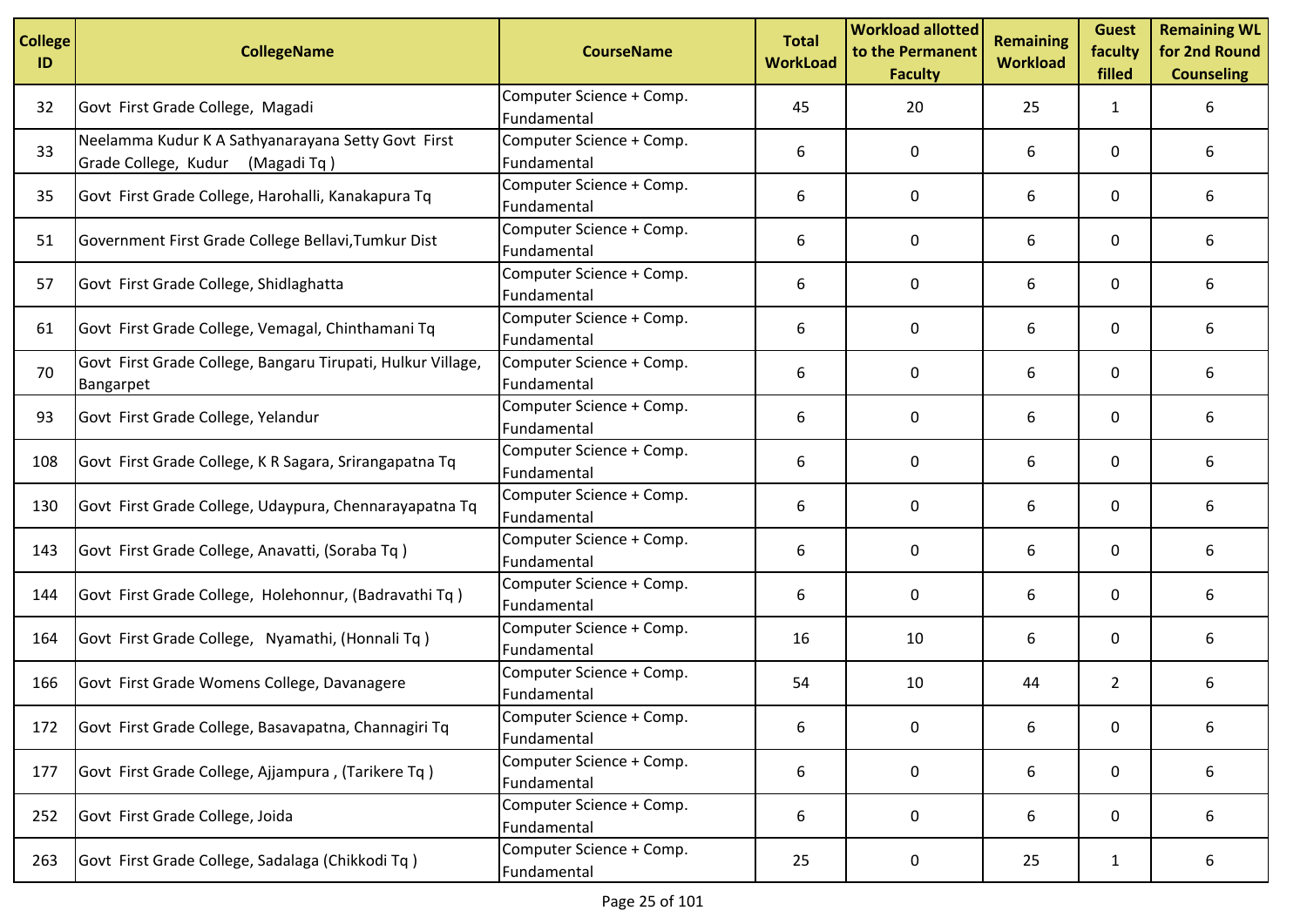| <b>College</b><br>ID | <b>CollegeName</b>                                                           | <b>CourseName</b>                       | <b>Total</b><br><b>WorkLoad</b> | <b>Workload allotted</b><br>to the Permanent<br><b>Faculty</b> | <b>Remaining</b><br><b>Workload</b> | <b>Guest</b><br>faculty<br>filled | <b>Remaining WL</b><br>for 2nd Round<br><b>Counseling</b> |
|----------------------|------------------------------------------------------------------------------|-----------------------------------------|---------------------------------|----------------------------------------------------------------|-------------------------------------|-----------------------------------|-----------------------------------------------------------|
| 298                  | Govt First Grade College, Mamadapura, Bijapura                               | Computer Science + Comp.<br>Fundamental | 12                              | 6                                                              | 6                                   | 0                                 | 6                                                         |
| 306                  | Govt First Grade College, Chincholi                                          | Computer Science + Comp.<br>Fundamental | 6                               | 0                                                              | 6                                   | 0                                 | 6                                                         |
| 368                  | Govt First Grade College, Saragur, HD Kote, Tq                               | Computer Science + Comp.<br>Fundamental | 6                               | 0                                                              | 6                                   | 0                                 | 6                                                         |
| 375                  | Govt First Grade College Nippani, Belagum Dist                               | Computer Science + Comp.<br>Fundamental | 6                               | 0                                                              | 6                                   | 0                                 | 6                                                         |
| 380                  | Govt First Grade College, Shiriwara, Manvi Tq                                | Computer Science + Comp.<br>Fundamental | 6                               | 0                                                              | 6                                   | 0                                 | 6                                                         |
| 388                  | Govt First Grade College for Women, Chitradurga                              | Computer Science + Comp.<br>Fundamental | 6                               | $\Omega$                                                       | 6                                   | $\mathbf{0}$                      | 6                                                         |
| 407                  | Govt First Grade College for Women, Doddapallapur,<br><b>Bangalore Rural</b> | Computer Science + Comp.<br>Fundamental | 6                               | 0                                                              | 6                                   | 0                                 | 6                                                         |
| 45                   | B M S Govt First Grade College, Huliyar<br>(Chikkanaikanahalli Tq)           | Computer Science + Comp.<br>Fundamental | 5                               | 0                                                              | 5                                   | $\mathbf{0}$                      | 5                                                         |
| 55                   | Govt Boys College, Chintamani                                                | Computer Science + Comp.<br>Fundamental | 24                              | 0                                                              | 24                                  | $\mathbf{1}$                      | 5                                                         |
| 123                  | Govt First Grade College, Gandasi, (Arasikere Tq)                            | Computer Science + Comp.<br>Fundamental | 5                               | 0                                                              | 5                                   | 0                                 | 5                                                         |
| 228                  | Govt First Grade College, Guledagudda Badami Tq                              | Computer Science + Comp.<br>Fundamental | 5                               | 0                                                              | 5                                   | 0                                 | 5                                                         |
| 353                  | Govt First Grade College, Aurad                                              | Computer Science + Comp.<br>Fundamental | 82                              | 20                                                             | 62                                  | 3                                 | 5                                                         |
| 387                  | Govt First Grade College for Women, Tumkur                                   | Computer Science + Comp.<br>Fundamental | 139                             | 20                                                             | 119                                 | 6                                 | 5                                                         |
| 124                  | Govt First Grade College, Channarayapatna                                    | Computer Science + Comp.<br>Fundamental | 62                              | 20                                                             | 42                                  | $\overline{2}$                    | 4                                                         |
| 163                  | Sri Basaveshwara Govt First Grade College, Mayakonda                         | Computer Science + Comp.<br>Fundamental | 4                               | 0                                                              | 4                                   | 0                                 | 4                                                         |
| 180                  | Govt First Grade College, Sringeri                                           | Computer Science + Comp.<br>Fundamental | 4                               | 0                                                              | 4                                   | 0                                 | 4                                                         |
| 182                  | Govt First Grade College, Kalasa, Sringeri Tq                                | Computer Science + Comp.<br>Fundamental | 4                               | 0                                                              | 4                                   | 0                                 | 4                                                         |
| 183                  | Govt First Grade College, Birur, Kadur Tq                                    | Computer Science + Comp.<br>Fundamental | 4                               | 0                                                              | 4                                   | 0                                 | 4                                                         |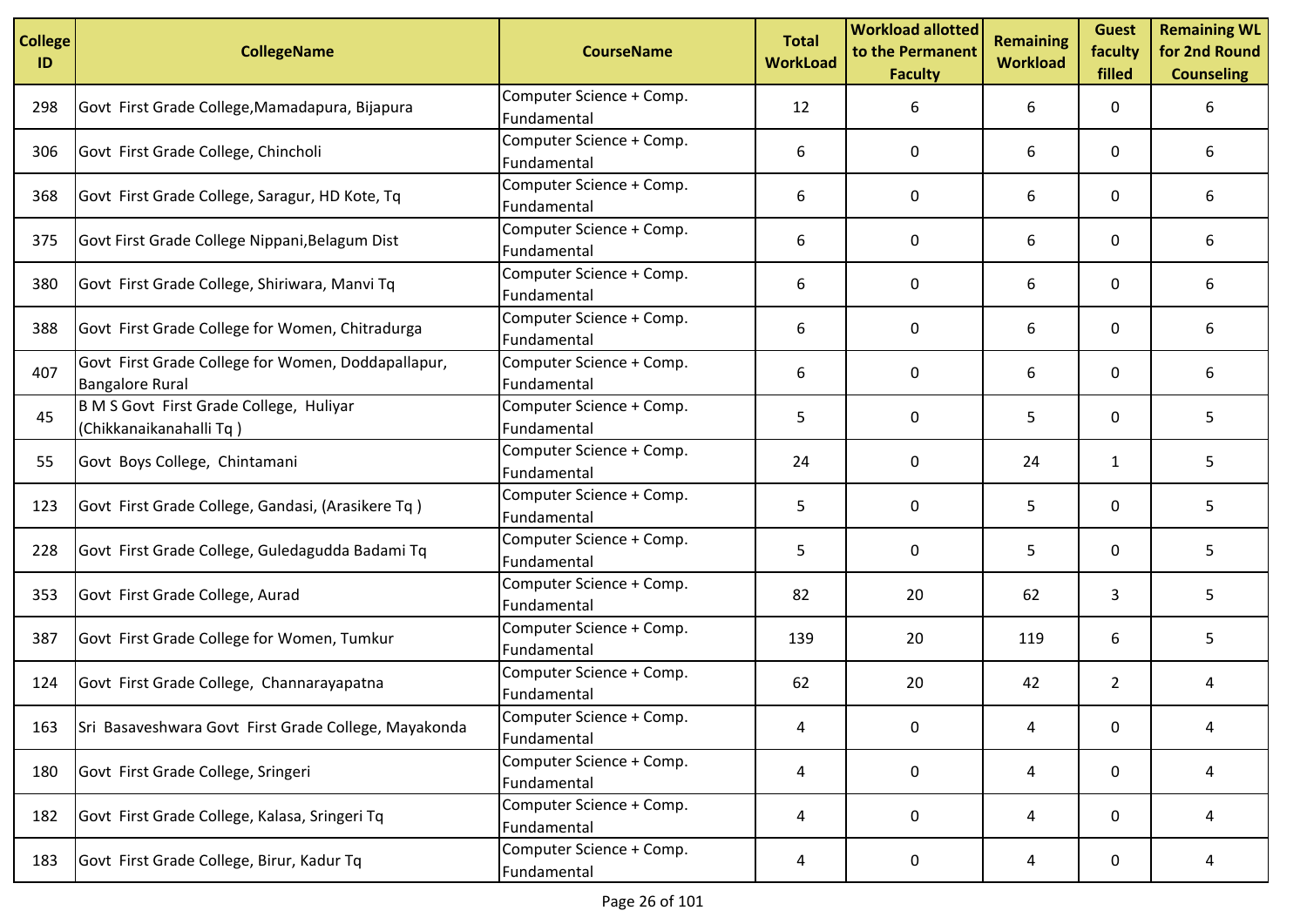| <b>College</b><br>ID | <b>CollegeName</b>                                                                           | <b>CourseName</b>                                | <b>Total</b><br><b>WorkLoad</b> | <b>Workload allotted</b><br>to the Permanent<br><b>Faculty</b> | <b>Remaining</b><br><b>Workload</b> | <b>Guest</b><br>faculty<br>filled | <b>Remaining WL</b><br>for 2nd Round<br><b>Counseling</b> |
|----------------------|----------------------------------------------------------------------------------------------|--------------------------------------------------|---------------------------------|----------------------------------------------------------------|-------------------------------------|-----------------------------------|-----------------------------------------------------------|
| 184                  | Govt First Grade College, Yagati, Kadur Tq                                                   | Computer Science + Comp.<br>Fundamental          | 4                               | 0                                                              | 4                                   | 0                                 | 4                                                         |
| 185                  | Govt First Grade College, Sakarayapatna, Kadur Tq:                                           | Computer Science + Comp.<br>Fundamental          | 4                               | 0                                                              | 4                                   | 0                                 | 4                                                         |
| 195                  | Govt First Grade College, Puttur                                                             | Computer Science + Comp.<br>Fundamental          | 4                               | 0                                                              | 4                                   | 0                                 | 4                                                         |
| 300                  | Govt First Grade College, Jewargi                                                            | Computer Science + Comp.<br>Fundamental          | 42                              | 0                                                              | 42                                  | $\overline{2}$                    | 4                                                         |
| 372                  | Govt First Grade College Harugeri, Belagum Dist                                              | Computer Science + Comp.<br>Fundamental          | 4                               | 0                                                              | 4                                   | 0                                 | 4                                                         |
| 376                  | Govt First Grade College, Ayanur, Shimoga Tq                                                 | Computer Science + Comp.<br>Fundamental          | 4                               | 0                                                              | 4                                   | 0                                 | 4                                                         |
| 389                  | Govt First Grade College for Women, Shimoga                                                  | Computer Science + Comp.<br>Fundamental          | 4                               | 0                                                              | 4                                   | 0                                 | 4                                                         |
| 923                  | Residential Govt First Grade College, THALABALA, Koppal<br>Dist                              | Computer Science + Comp.<br>Fundamental          | 4                               | 0                                                              | 4                                   | 0                                 | 4                                                         |
| 237                  | Govt First Grade College, Akkialur, (Hanagal Tq)                                             | Criminology                                      | 37                              | 0                                                              | 37                                  | 1                                 | 22                                                        |
| 292                  | Govt First Grade College, Navabag, Khaza Colony, Bijapur                                     | Criminology                                      | 59                              | 40                                                             | 19                                  | 0                                 | 19                                                        |
| 75                   | Maharans Arts College for Women, JLB Road, Mysore                                            | Criminology                                      | 32                              | 0                                                              | 32                                  | $\mathbf{1}$                      | 17                                                        |
| 161                  | Vani Vilas Sugar Factory Education Trust College, Hiriyur                                    | () Criminology                                   | 46                              | 0                                                              | 46                                  | $\overline{2}$                    | 16                                                        |
| 127                  | Govt Home Science College for Women, N E Basic School,<br>Rangoli Halla, Hassan<br>(CoED)    | Criminology                                      | 41                              | 0                                                              | 41                                  | $\overline{2}$                    | 11                                                        |
| 226                  | Sree Siddeshwara Govt College, Nargund                                                       | Criminology                                      | 45                              | 20                                                             | 25                                  | $\mathbf{1}$                      | 10                                                        |
| 97                   | Govt College, Mandya                                                                         | Criminology                                      | 35                              | 0                                                              | 35                                  | $\overline{2}$                    | 5                                                         |
| 151                  | Govt Arts College, Chitradurga                                                               | Criminology                                      | 40                              | 20                                                             | 20                                  | $\mathbf{1}$                      | 5                                                         |
| 341                  | Gangavathi Venkataramanashetty Padmavathamma Govt<br>First Grade College, Hagaribommanahalli | Economics + Cooperation + Banking<br>and Finance | 90                              | 16                                                             | 74                                  | $\overline{2}$                    | 44                                                        |
| 344                  | Govt First Grade College, Kurugod                                                            | Economics + Cooperation + Banking<br>and Finance | 43                              | $\mathbf 0$                                                    | 43                                  | 0                                 | 43                                                        |
| 350                  | Government Commerce and Management College,<br>Anantpur Road, Bellary City                   | Economics + Cooperation + Banking<br>and Finance | 72                              | 0                                                              | 72                                  | $2^{\circ}$                       | 42                                                        |
| 173                  | IDSG Govt College, Chikkamagalur                                                             | Economics + Cooperation + Banking<br>and Finance | 108                             | 38                                                             | 70                                  | $\overline{2}$                    | 40                                                        |
| 910                  | Govt First Grade Women college Yadahalli Mudhol Tq<br><b>Bagalkot District</b>               | Economics + Cooperation + Banking<br>and Finance | 36                              | 0                                                              | 36                                  | 0                                 | 36                                                        |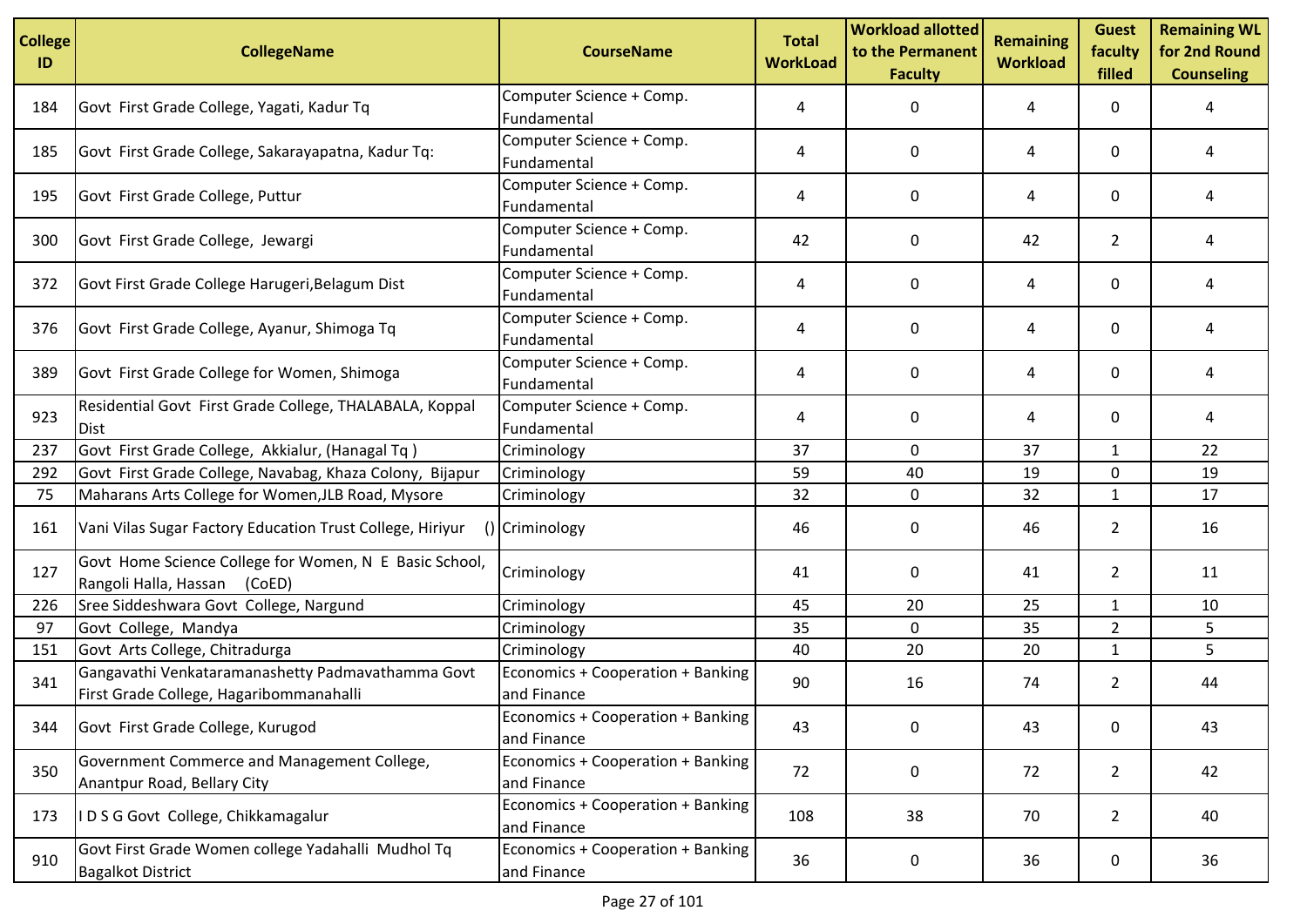| <b>College</b><br>ID | <b>CollegeName</b>                                                             | <b>CourseName</b>                                | <b>Total</b><br><b>WorkLoad</b> | <b>Workload allotted</b><br>to the Permanent<br><b>Faculty</b> | <b>Remaining</b><br><b>Workload</b> | <b>Guest</b><br>faculty<br>filled | <b>Remaining WL</b><br>for 2nd Round<br><b>Counseling</b> |
|----------------------|--------------------------------------------------------------------------------|--------------------------------------------------|---------------------------------|----------------------------------------------------------------|-------------------------------------|-----------------------------------|-----------------------------------------------------------|
| 347                  | Govt First Grade College, Hospet                                               | Economics + Cooperation + Banking<br>and Finance | 62                              | 0                                                              | 62                                  | $\mathbf{2}$                      | 32                                                        |
| 271                  | Govt First Grade College, H B C Colony, Athani                                 | Economics + Cooperation + Banking<br>and Finance | 91                              | 0                                                              | 91                                  | 4                                 | 31                                                        |
| 394                  | Govt First Grade College for Women, Yadgir                                     | Economics + Cooperation + Banking<br>and Finance | 37                              | 6                                                              | 31                                  | 0                                 | 31                                                        |
| 97                   | Govt College, Mandya                                                           | Economics + Cooperation + Banking<br>and Finance | 155                             | 80                                                             | 75                                  | 3                                 | 30                                                        |
| 304                  | Govt First Grade College, Kamalapur                                            | Economics + Cooperation + Banking<br>and Finance | 77                              | 32                                                             | 45                                  | $\mathbf{1}$                      | 30                                                        |
| 391                  | Govt First Grade College for Women, Bidar                                      | Economics + Cooperation + Banking<br>and Finance | 34                              | 6                                                              | 28                                  | 0                                 | 28                                                        |
| 318                  | Govt First Grade College, Surapura                                             | Economics + Cooperation + Banking<br>and Finance | 49                              | 22                                                             | 27                                  | 0                                 | 27                                                        |
| 221                  | Govt First Grade College, Vidyabhavan Campus, Near LIC<br>Main Branch, Dharwad | Economics + Cooperation + Banking<br>and Finance | 88                              | 32                                                             | 56                                  | $\overline{2}$                    | 26                                                        |
| 228                  | Govt First Grade College, Guledagudda Badami Tq                                | Economics + Cooperation + Banking<br>and Finance | 26                              | 0                                                              | 26                                  | 0                                 | 26                                                        |
| 333                  | Govt First Grade College, Hitnala, Koppal Tq                                   | Economics + Cooperation + Banking<br>and Finance | 26                              | 0                                                              | 26                                  | 0                                 | 26                                                        |
| 287                  | Govt First Grade College, Ilkal, Hungund Tq:                                   | Economics + Cooperation + Banking<br>and Finance | 25                              | 0                                                              | 25                                  | 0                                 | 25                                                        |
| 356                  | Govt First Grade College, Humnabaad                                            | Economics + Cooperation + Banking<br>and Finance | 71                              | 16                                                             | 55                                  | $\overline{2}$                    | 25                                                        |
| 923                  | Residential Govt First Grade College, THALABALA, Koppal<br><b>Dist</b>         | Economics + Cooperation + Banking<br>and Finance | 25                              | 0                                                              | 25                                  | 0                                 | 25                                                        |
| 8                    | Govt First Grade College, Vijayanagar, Bangalore                               | Economics + Cooperation + Banking<br>and Finance | 88                              | 64                                                             | 24                                  | 0                                 | 24                                                        |
| 290                  | Govt First Grade College, Kaladagi, Bagalkot Tq                                | Economics + Cooperation + Banking<br>and Finance | 24                              | $\mathbf 0$                                                    | 24                                  | 0                                 | 24                                                        |
| 31                   | Govt First Grade College, Channapatna                                          | Economics + Cooperation + Banking<br>and Finance | 182                             | 144                                                            | 38                                  | $\mathbf{1}$                      | 23                                                        |
| 224                  | Govt First Grade College, Kundagol                                             | Economics + Cooperation + Banking<br>and Finance | 38                              | 0                                                              | 38                                  | 1                                 | 23                                                        |
| 401                  | Govt First Grade College for Women, Gadag                                      | Economics + Cooperation + Banking<br>and Finance | 37                              | 0                                                              | 37                                  | $\mathbf{1}$                      | 22                                                        |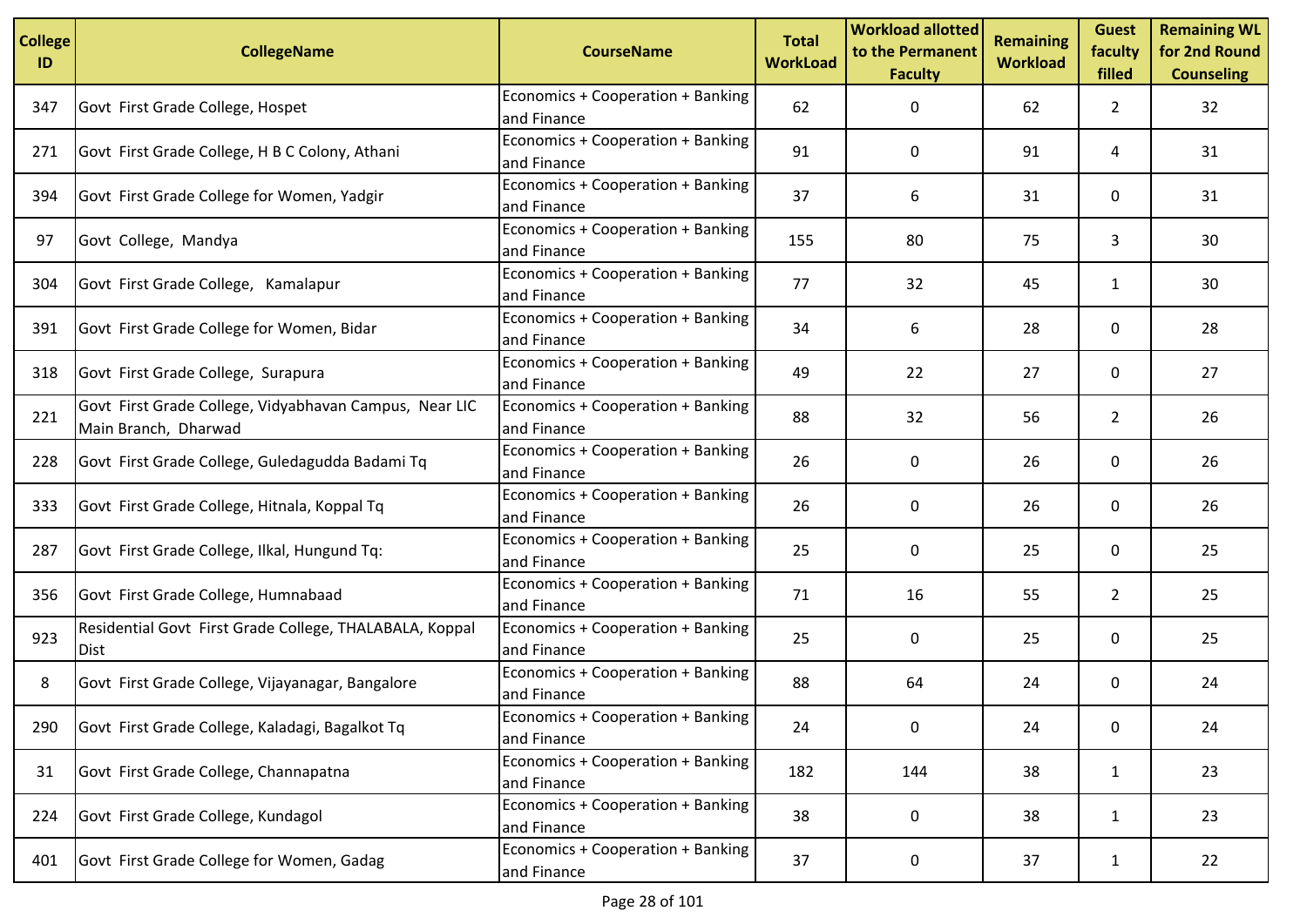| <b>College</b><br>ID | <b>CollegeName</b>                                                                | <b>CourseName</b>                                | <b>Total</b><br><b>WorkLoad</b> | <b>Workload allotted</b><br>to the Permanent<br><b>Faculty</b> | <b>Remaining</b><br><b>Workload</b> | <b>Guest</b><br>faculty<br>filled | <b>Remaining WL</b><br>for 2nd Round<br><b>Counseling</b> |
|----------------------|-----------------------------------------------------------------------------------|--------------------------------------------------|---------------------------------|----------------------------------------------------------------|-------------------------------------|-----------------------------------|-----------------------------------------------------------|
| 65                   | Govt Womens College, Kolar                                                        | Economics + Cooperation + Banking<br>and Finance | 104                             | 83                                                             | 21                                  | 0                                 | 21                                                        |
| 358                  | Govt First Grade College, Mannahalli, Bidar Tq                                    | Economics + Cooperation + Banking<br>and Finance | 21                              | 0                                                              | 21                                  | 0                                 | 21                                                        |
| 229                  | Sree Jagadguru Fakireshwara Govt First Grade College,<br>Shirahatti               | Economics + Cooperation + Banking<br>and Finance | 35                              | 0                                                              | 35                                  | $\mathbf{1}$                      | 20                                                        |
| 218                  | Govt First Grade College, Vidyanagar, Alnavar<br>(Dharwad<br> Tq                  | Economics + Cooperation + Banking<br>and Finance | 34                              | 0                                                              | 34                                  | 1                                 | 19                                                        |
| 335                  | Chilukuri Nageshwar rao Govt First Grade College,<br>Sriramanagara, Gangavathi Tq | Economics + Cooperation + Banking<br>and Finance | 19                              | 0                                                              | 19                                  | 0                                 | 19                                                        |
| 37                   | Govt Law College, Ramanagar                                                       | Economics + Cooperation + Banking<br>and Finance | 18                              | 0                                                              | 18                                  | 0                                 | 18                                                        |
| 212                  | Govt First Grade College, Kota padukere, Udupi                                    | Economics + Cooperation + Banking<br>and Finance | 33                              | 0                                                              | 33                                  | $\mathbf{1}$                      | 18                                                        |
| 398                  | Govt First Grade College for Women, Belgaum                                       | Economics + Cooperation + Banking<br>and Finance | 34                              | 16                                                             | 18                                  | 0                                 | 18                                                        |
| 916                  | Residential Govt First Grade College, Kavithala, Manvi Tq<br>Raichur Dist         | Economics + Cooperation + Banking<br>and Finance | 18                              | 0                                                              | 18                                  | 0                                 | 18                                                        |
| 219                  | Govt First Grade College, Gudageri, (Kundagol Tq)                                 | Economics + Cooperation + Banking<br>and Finance | 32                              | 0                                                              | 32                                  | $\mathbf{1}$                      | 17                                                        |
| 359                  | Govt First Grade College, Hulsooru, Basavakalyana Tq                              | Economics + Cooperation + Banking<br>and Finance | 17                              | 0                                                              | 17                                  | 0                                 | 17                                                        |
| 5                    | Govt Science College, N T Road, Bangalore                                         | Economics + Cooperation + Banking<br>and Finance | 16                              | 0                                                              | 16                                  | 0                                 | 16                                                        |
| 6                    | Maharanis Science College for Women, Bangalore                                    | Economics + Cooperation + Banking<br>and Finance | 31                              | 15                                                             | 16                                  | 0                                 | 16                                                        |
| 155                  | Govt First Grade College, Molkalmuru                                              | Economics + Cooperation + Banking<br>and Finance | 22                              | 6                                                              | 16                                  | 0                                 | 16                                                        |
| 178                  | Govt First Grade College, Panchanahalli (Kodur Tq)                                | Economics + Cooperation + Banking<br>and Finance | 16                              | $\mathbf 0$                                                    | 16                                  | 0                                 | 16                                                        |
| 244                  | Govt First Grade College, Sunkalbidari, Ranebennur Tq                             | Economics + Cooperation + Banking<br>and Finance | 32                              | 16                                                             | 16                                  | 0                                 | 16                                                        |
| 249                  | Govt First Grade College, Mundgod                                                 | Economics + Cooperation + Banking<br>and Finance | 46                              | 0                                                              | 46                                  | $\overline{2}$                    | 16                                                        |
| 339                  | Govt First Grade College, Kudligi                                                 | Economics + Cooperation + Banking<br>and Finance | 39                              | 8                                                              | 31                                  | $\mathbf{1}$                      | 16                                                        |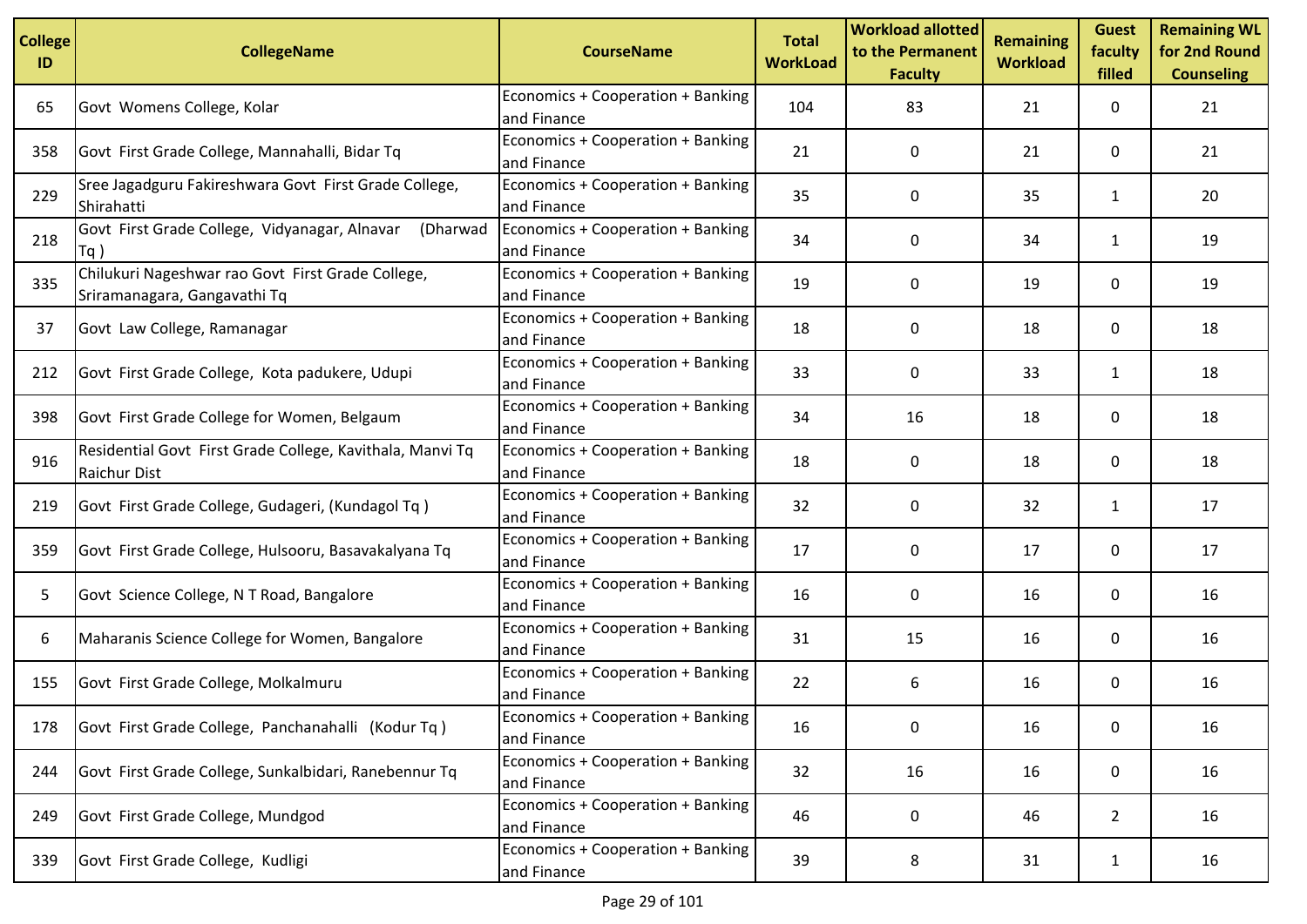| <b>College</b><br>ID | <b>CollegeName</b>                                      | <b>CourseName</b>                                | <b>Total</b><br><b>WorkLoad</b> | <b>Workload allotted</b><br>to the Permanent<br><b>Faculty</b> | <b>Remaining</b><br><b>Workload</b> | <b>Guest</b><br>faculty<br>filled | <b>Remaining WL</b><br>for 2nd Round<br><b>Counseling</b> |
|----------------------|---------------------------------------------------------|--------------------------------------------------|---------------------------------|----------------------------------------------------------------|-------------------------------------|-----------------------------------|-----------------------------------------------------------|
| 352                  | Govt First Grade College, Bidar                         | Economics + Cooperation + Banking<br>and Finance | 78                              | 32                                                             | 46                                  | $\overline{2}$                    | 16                                                        |
| 912                  | Residential Govt First Grade College, Mudnal, Yadgir Dt | Economics + Cooperation + Banking<br>and Finance | 31                              | 0                                                              | 31                                  | $\mathbf{1}$                      | 16                                                        |
| 16                   | Govt First Grade College, Yelahanka, Bangalore          | Economics + Cooperation + Banking<br>and Finance | 143                             | 128                                                            | 15                                  | 0                                 | 15                                                        |
| 216                  | Govt First Grade College, Virajpet                      | Economics + Cooperation + Banking<br>and Finance | 52                              | 22                                                             | 30                                  | $\mathbf{1}$                      | 15                                                        |
| 231                  | Govt First Grade College, (Mun School Campus), Gadag    | Economics + Cooperation + Banking<br>and Finance | 75                              | 0                                                              | 75                                  | 4                                 | 15                                                        |
| 265                  | Govt First Grade College, Khanapura                     | Economics + Cooperation + Banking<br>and Finance | 30                              | $\Omega$                                                       | 30                                  | $\mathbf{1}$                      | 15                                                        |
| 282                  | Govt First Grade College, Savalagi, Jamakhandi Tq       | Economics + Cooperation + Banking<br>and Finance | 30                              | 0                                                              | 30                                  | $\mathbf{1}$                      | 15                                                        |
| 285                  | Govt First Grade College, Badami                        | Economics + Cooperation + Banking<br>and Finance | 30                              | $\Omega$                                                       | 30                                  | $\mathbf{1}$                      | 15                                                        |
| 312                  | Govt First Grade College, Madana hipparaga, Aland Tq    | Economics + Cooperation + Banking<br>and Finance | 21                              | 6                                                              | 15                                  | 0                                 | 15                                                        |
| 325                  | Govt First Grade College, Lingasagur                    | Economics + Cooperation + Banking<br>and Finance | 46                              | 16                                                             | 30                                  | $\mathbf{1}$                      | 15                                                        |
| 331                  | Govt First Grade College, Koppal                        | Economics + Cooperation + Banking<br>and Finance | 61                              | 16                                                             | 45                                  | $\overline{2}$                    | 15                                                        |
| 266                  | Sri K M Mamani Govt First Grade College, Soudatti       | Economics + Cooperation + Banking<br>and Finance | 30                              | 16                                                             | 14                                  | 0                                 | 14                                                        |
| 324                  | Govt First Grade College, Raichur                       | Economics + Cooperation + Banking<br>and Finance | 45                              | 16                                                             | 29                                  | 1                                 | 14                                                        |
| 288                  | Govt First Grade College, Lokapur, Mudhol Ta            | Economics + Cooperation + Banking<br>and Finance | 28                              | 0                                                              | 28                                  | $\mathbf{1}$                      | 13                                                        |
| 296                  | Govt First Grade College, Indi                          | Economics + Cooperation + Banking<br>and Finance | 28                              | $\pmb{0}$                                                      | 28                                  | $\mathbf{1}$                      | 13                                                        |
| 328                  | Govt First Grade College, Yelburga                      | Economics + Cooperation + Banking<br>and Finance | 44                              | 16                                                             | 28                                  | $\mathbf{1}$                      | 13                                                        |
| 386                  | Govt First Grade College, Rampura, Bagalkote Tq         | Economics + Cooperation + Banking<br>and Finance | 28                              | 0                                                              | 28                                  | 1                                 | 13                                                        |
| 18                   | Govt First Grade College, Kengeri, Bangalore            | Economics + Cooperation + Banking<br>and Finance | 28                              | 16                                                             | 12                                  | 0                                 | 12                                                        |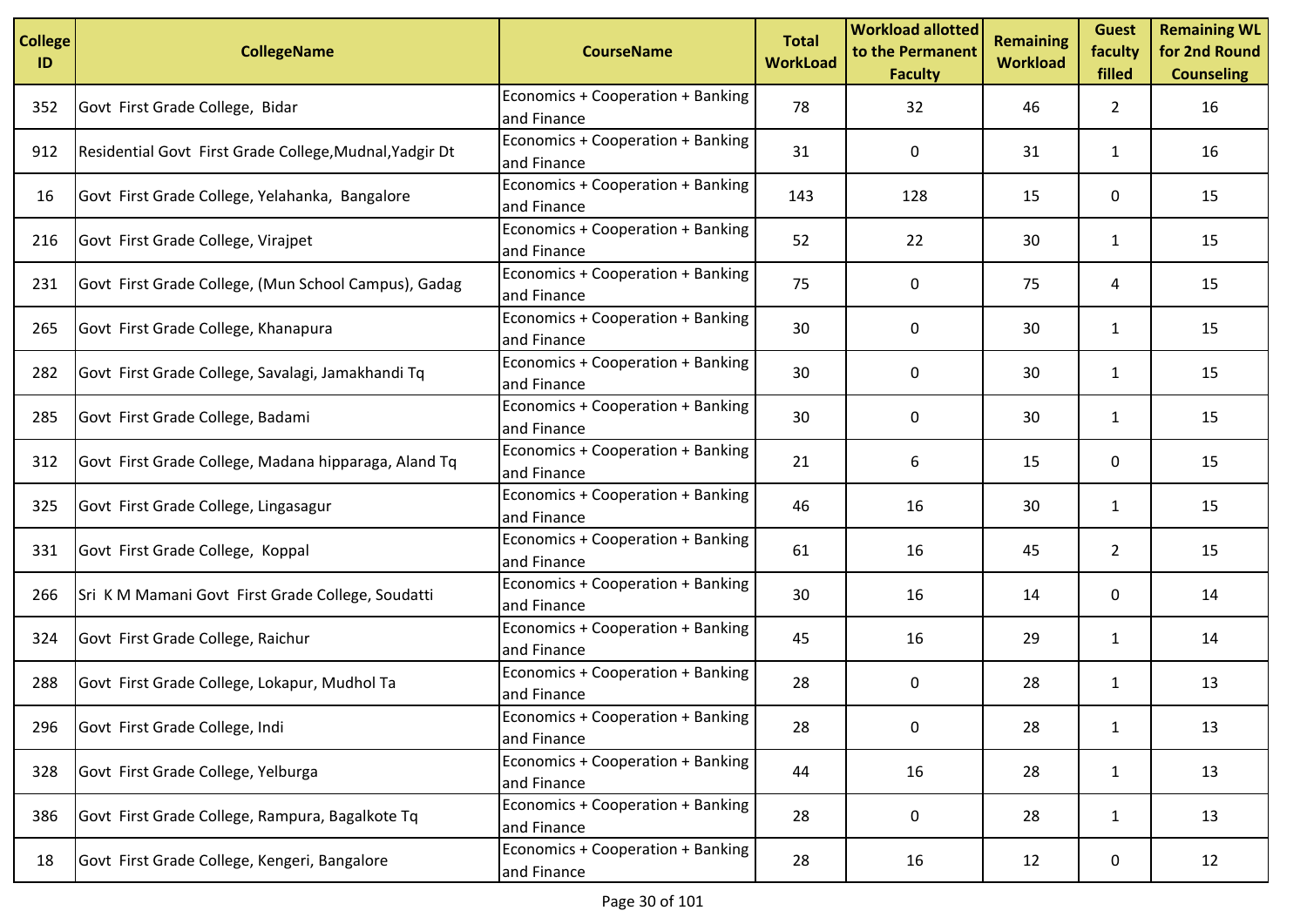| <b>College</b><br>ID | <b>CollegeName</b>                                                    | <b>CourseName</b>                                | <b>Total</b><br><b>WorkLoad</b> | <b>Workload allotted</b><br>to the Permanent<br><b>Faculty</b> | <b>Remaining</b><br><b>Workload</b> | <b>Guest</b><br>faculty<br>filled | <b>Remaining WL</b><br>for 2nd Round<br><b>Counseling</b> |
|----------------------|-----------------------------------------------------------------------|--------------------------------------------------|---------------------------------|----------------------------------------------------------------|-------------------------------------|-----------------------------------|-----------------------------------------------------------|
| 23                   | Govt First Grade College, Vijaypura Road, Devanahalli                 | Economics + Cooperation + Banking<br>and Finance | 28                              | 16                                                             | 12                                  | 0                                 | 12                                                        |
| 257                  | Govt First Grade College, Siddapura                                   | Economics + Cooperation + Banking<br>and Finance | 48                              | 6                                                              | 42                                  | $\overline{2}$                    | 12                                                        |
| 294                  | Govt First Grade College, Basavanabagewadi                            | Economics + Cooperation + Banking<br>and Finance | 28                              | 16                                                             | 12                                  | 0                                 | 12                                                        |
| 295                  | Govt First Grade College, Muddebihal                                  | Economics + Cooperation + Banking<br>and Finance | 27                              | 0                                                              | 27                                  | $\mathbf{1}$                      | 12                                                        |
| 169                  | Govt First Grade College, Harapanahalli                               | Economics + Cooperation + Banking<br>and Finance | 93                              | 22                                                             | 71                                  | 4                                 | 11                                                        |
| 402                  | Govt First Grade College for Women, Haveri                            | Economics + Cooperation + Banking<br>and Finance | 41                              | 0                                                              | 41                                  | $\overline{2}$                    | 11                                                        |
| 54                   | Govt College, M G Road, Chikkaballapur                                | Economics + Cooperation + Banking<br>and Finance | 57                              | 32                                                             | 25                                  | $\mathbf{1}$                      | 10                                                        |
| 154                  | Govt First Grade College, Hosadurga                                   | Economics + Cooperation + Banking<br>and Finance | 25                              | $\Omega$                                                       | 25                                  | $\mathbf{1}$                      | 10                                                        |
| 201                  | Govt First Grade College, Kaniyur, Puttur Tq                          | Economics + Cooperation + Banking<br>and Finance | 26                              | 16                                                             | 10                                  | 0                                 | 10                                                        |
| 9                    | Govt First Grade College, K R Puram, Bangalore                        | Economics + Cooperation + Banking<br>and Finance | 94                              | 70                                                             | 24                                  | $\mathbf{1}$                      | 9                                                         |
| 22                   | Govt First Grade College, Doddaballapura                              | Economics + Cooperation + Banking<br>and Finance | 40                              | 31                                                             | 9                                   | 0                                 | 9                                                         |
| 57                   | Govt First Grade College, Shidlaghatta                                | Economics + Cooperation + Banking<br>and Finance | 25                              | 16                                                             | 9                                   | 0                                 | 9                                                         |
| 59                   | Govt First Grade College, Gowribidanur                                | Economics + Cooperation + Banking<br>and Finance | 63                              | 54                                                             | 9                                   | 0                                 | 9                                                         |
| 63                   | Govt Boys College, Kolar                                              | Economics + Cooperation + Banking<br>and Finance | 40                              | 31                                                             | 9                                   | 0                                 | 9                                                         |
| 164                  | Govt First Grade College, Nyamathi, (Honnali Tq)                      | Economics + Cooperation + Banking<br>and Finance | 25                              | 16                                                             | 9                                   | 0                                 | 9                                                         |
| 171                  | Govt First Grade College, Sante Bennur, Channagiri Tq                 | Economics + Cooperation + Banking<br>and Finance | 25                              | 16                                                             | 9                                   | 0                                 | 9                                                         |
| 190                  | Dr K Shivram Karanth Govt First Grade College, Bellare,<br>(Sulya Tq) | Economics + Cooperation + Banking<br>and Finance | 31                              | 22                                                             | 9                                   | 0                                 | 9                                                         |
| 230                  | Govt First Grade College, Mundargi                                    | Economics + Cooperation + Banking<br>and Finance | 54                              | 0                                                              | 54                                  | 3                                 | 9                                                         |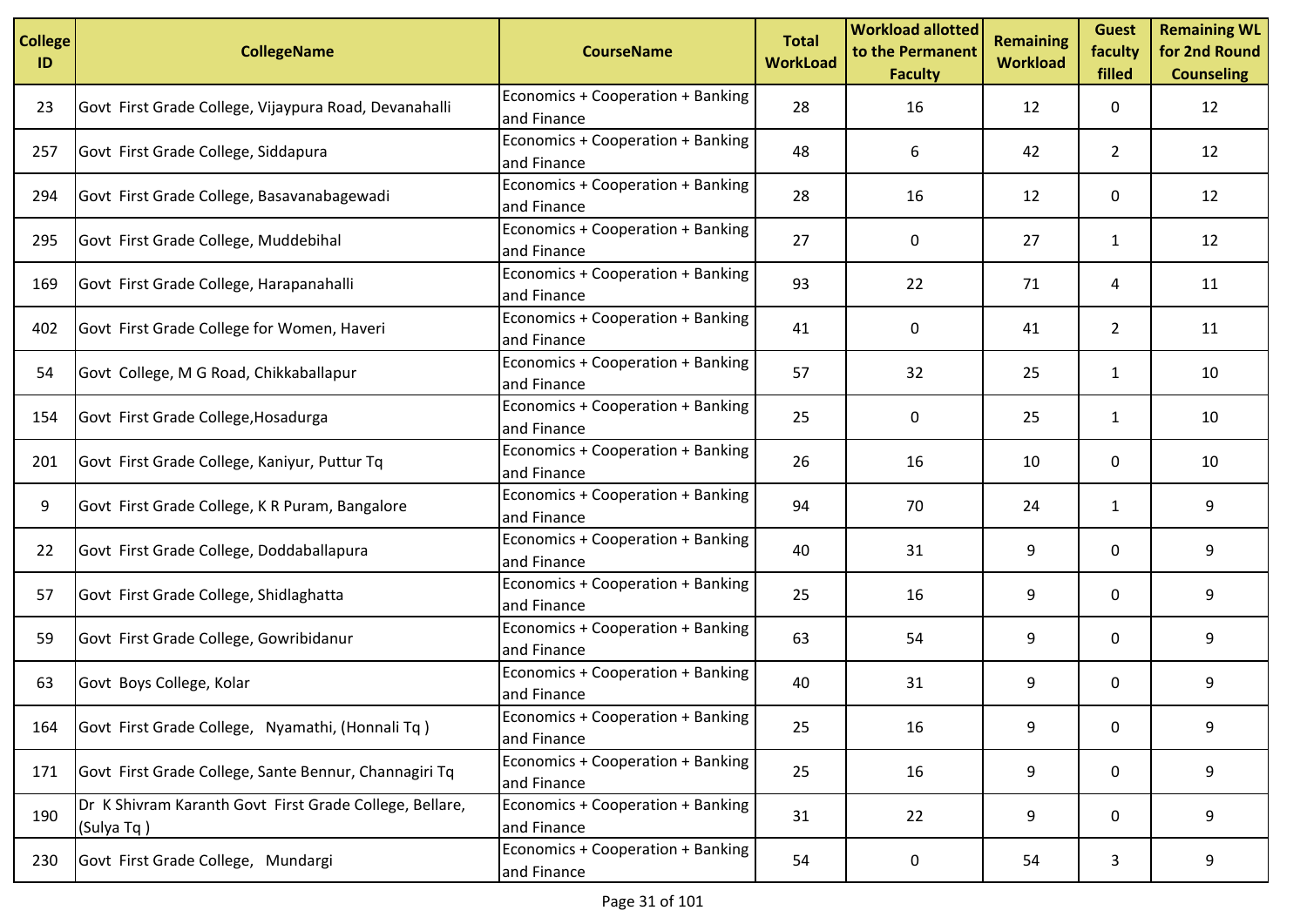| <b>College</b><br>ID | <b>CollegeName</b>                                                                                                   | <b>CourseName</b>                                | <b>Total</b><br><b>WorkLoad</b> | <b>Workload allotted</b><br>to the Permanent<br><b>Faculty</b> | <b>Remaining</b><br><b>Workload</b> | <b>Guest</b><br>faculty<br>filled | <b>Remaining WL</b><br>for 2nd Round<br><b>Counseling</b> |
|----------------------|----------------------------------------------------------------------------------------------------------------------|--------------------------------------------------|---------------------------------|----------------------------------------------------------------|-------------------------------------|-----------------------------------|-----------------------------------------------------------|
| 239                  | Govt First Grade College, Haveri                                                                                     | Economics + Cooperation + Banking<br>and Finance | 138                             | 54                                                             | 84                                  | 5                                 | 9                                                         |
| 279                  | Sri Rudragowda Patil Govt First Grade College, Bilgi                                                                 | Economics + Cooperation + Banking<br>and Finance | 24                              | 0                                                              | 24                                  | $\mathbf{1}$                      | 9                                                         |
| 302                  | Govt First Grade College, Sedam                                                                                      | Economics + Cooperation + Banking<br>and Finance | 92                              | 38                                                             | 54                                  | 3                                 | 9                                                         |
| 351                  | Govt First Grade College, Moka, Bellary                                                                              | Economics + Cooperation + Banking<br>and Finance | 25                              | 16                                                             | 9                                   | 0                                 | 9                                                         |
| 355                  | Govt First Grade College, Bhalki                                                                                     | Economics + Cooperation + Banking<br>and Finance | 25                              | 16                                                             | 9                                   | 0                                 | 9                                                         |
| 404                  | Govt First Grade College for Women, Chickmagalur                                                                     | Economics + Cooperation + Banking<br>and Finance | 25                              | 16                                                             | 9                                   | 0                                 | 9                                                         |
| 915                  | Residential Govt First Grade College, Adalageri, Mudhebihal Economics + Cooperation + Banking<br>Tq, Vijayapura Dist | and Finance                                      | 9                               | 0                                                              | 9                                   | 0                                 | 9                                                         |
| 21                   | Govt First Grade College, Hesserghatta, Bangalore                                                                    | Economics + Cooperation + Banking<br>and Finance | 24                              | 16                                                             | 8                                   | 0                                 | 8                                                         |
| 24                   | Govt First Grade College, Hoskote                                                                                    | Economics + Cooperation + Banking<br>and Finance | 40                              | 32                                                             | 8                                   | 0                                 | 8                                                         |
| 47                   | Govt First Grade College, Hebbur, Kunigal Tq, Tumkur Dt                                                              | Economics + Cooperation + Banking<br>and Finance | 24                              | 16                                                             | 8                                   | 0                                 | 8                                                         |
| 66                   | Govt First Grade College, SULIKUNTE ROAD, Bangarpet                                                                  | Economics + Cooperation + Banking<br>and Finance | 56                              | 48                                                             | 8                                   | 0                                 | 8                                                         |
| 88                   | Govt First Grade College, Hullahalli, Nanjangud Tq                                                                   | Economics + Cooperation + Banking<br>and Finance | 23                              | 0                                                              | 23                                  | $\mathbf{1}$                      | 8                                                         |
| 191                  | Govt First Grade College, Vamadapadavu, (Bantwala Tq)                                                                | Economics + Cooperation + Banking<br>and Finance | 29                              | 6                                                              | 23                                  | 1                                 | 8                                                         |
| 308                  | Govt First Grade College, Karjagi, Afzalpura Tq:                                                                     | Economics + Cooperation + Banking<br>and Finance | 23                              | 0                                                              | 23                                  | $\mathbf{1}$                      | 8                                                         |
| 345                  | Govt First Grade College, Takkalakote, Kurugod Tq:                                                                   | Economics + Cooperation + Banking<br>and Finance | 26                              | 18                                                             | 8                                   | 0                                 | 8                                                         |
| 346                  | Govt First Grade College, Sandur                                                                                     | Economics + Cooperation + Banking<br>and Finance | 39                              | 16                                                             | 23                                  | 1                                 | 8                                                         |
| 368                  | Govt First Grade College, Saragur, HD Kote, Tq                                                                       | Economics + Cooperation + Banking<br>and Finance | 23                              | 0                                                              | 23                                  | 1                                 | 8                                                         |
| 395                  | Govt First Grade College for Women, Chamarajanagar                                                                   | Economics + Cooperation + Banking<br>and Finance | 23                              | 0                                                              | 23                                  | $\mathbf{1}$                      | 8                                                         |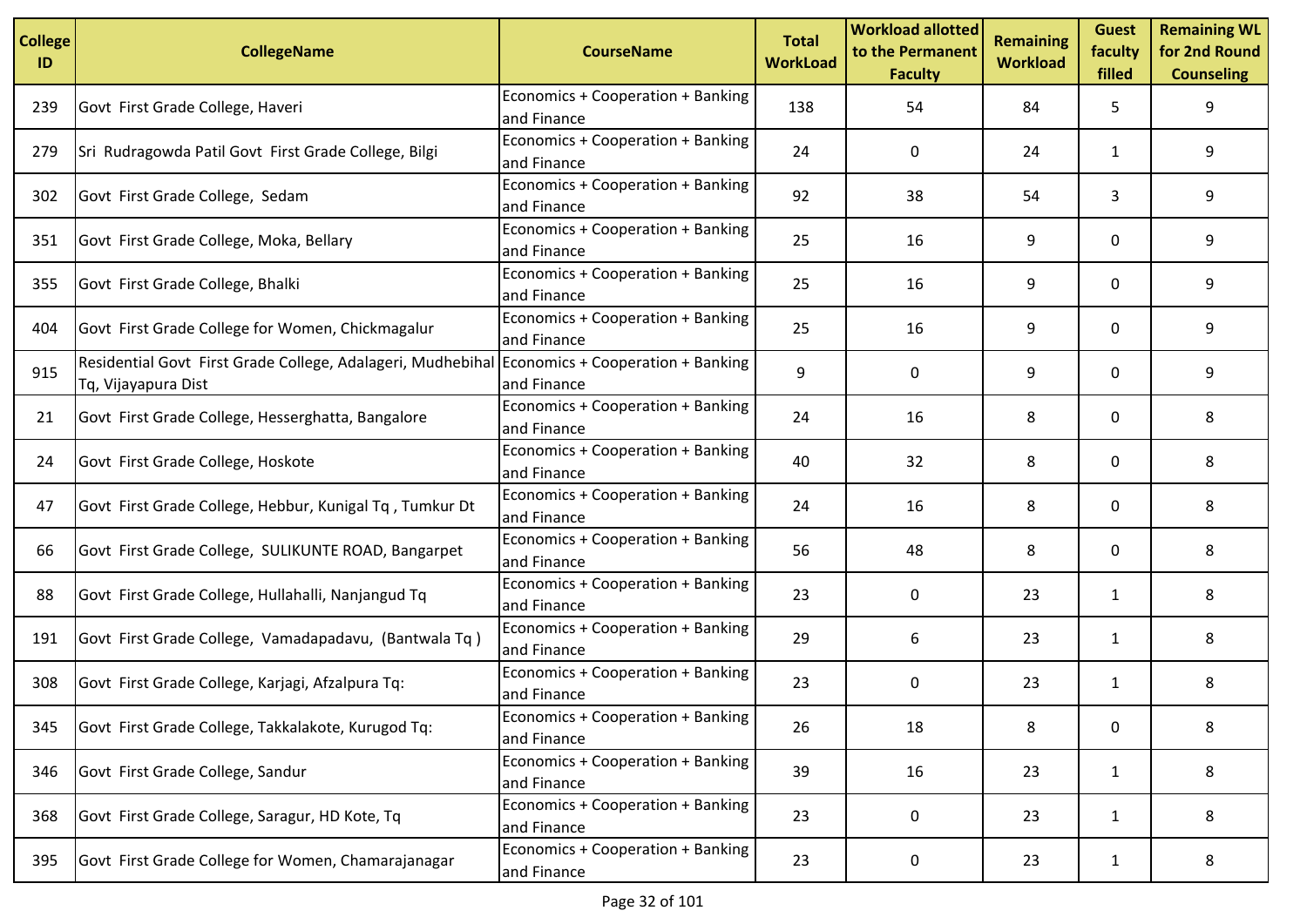| <b>College</b><br>ID | <b>CollegeName</b>                                              | <b>CourseName</b>                                | <b>Total</b><br><b>WorkLoad</b> | <b>Workload allotted</b><br>to the Permanent<br><b>Faculty</b> | <b>Remaining</b><br><b>Workload</b> | <b>Guest</b><br>faculty<br>filled | <b>Remaining WL</b><br>for 2nd Round<br><b>Counseling</b> |
|----------------------|-----------------------------------------------------------------|--------------------------------------------------|---------------------------------|----------------------------------------------------------------|-------------------------------------|-----------------------------------|-----------------------------------------------------------|
| 405                  | Govt First Grade College for Women, Pavagada, Tumkur Tq         | Economics + Cooperation + Banking<br>and Finance | 24                              | 16                                                             | 8                                   | 0                                 | 8                                                         |
| 412                  | Govt First Grade College, Turuvihal, Sindhanur Tq               | Economics + Cooperation + Banking<br>and Finance | 23                              | 0                                                              | 23                                  | $\mathbf{1}$                      | 8                                                         |
| 64                   | Govt College, Mulbagal                                          | Economics + Cooperation + Banking<br>and Finance | 70                              | 48                                                             | 22                                  | $\mathbf{1}$                      | $\overline{7}$                                            |
| 75                   | Maharans Arts College for Women, JLB Road, Mysore               | Economics + Cooperation + Banking<br>and Finance | 194                             | 187                                                            | $\overline{7}$                      | 0                                 | $\overline{7}$                                            |
| 90                   | Sri Mahadeveshwara College, Kollegal                            | Economics + Cooperation + Banking<br>and Finance | 23                              | 16                                                             | 7                                   | 0                                 | $\overline{7}$                                            |
| 98                   | Govt Womens College, M C Road, Mandya                           | Economics + Cooperation + Banking<br>and Finance | 102                             | 80                                                             | 22                                  | $\mathbf{1}$                      | $\overline{7}$                                            |
| 103                  | Govt First Grade College, Koppa, Maddur Tq,                     | Economics + Cooperation + Banking<br>and Finance | 23                              | 16                                                             | $\overline{7}$                      | 0                                 | $\overline{7}$                                            |
| 149                  | Govt First Grade College, Rippanpet, Hosanagara Tq              | Economics + Cooperation + Banking<br>and Finance | 28                              | 6                                                              | 22                                  | $\mathbf{1}$                      | $\overline{7}$                                            |
| 170                  | Govt First Grade College, Jagalur                               | Economics + Cooperation + Banking<br>and Finance | 22                              | 0                                                              | 22                                  | $\mathbf{1}$                      | $\overline{7}$                                            |
| 260                  | Govt First Grade College, Nesergi, (Bailhongal Tq)              | Economics + Cooperation + Banking<br>and Finance | $\overline{7}$                  | 0                                                              | 7                                   | 0                                 | $\overline{7}$                                            |
| 313                  | Govt First Grade College, Sulepet, Chincholi Tq                 | Economics + Cooperation + Banking<br>and Finance | 23                              | 16                                                             | $\overline{7}$                      | $\mathbf{0}$                      | $\overline{7}$                                            |
| 317                  | Govt First Grade College, Shahapur                              | Economics + Cooperation + Banking<br>and Finance | 43                              | 6                                                              | 37                                  | $\overline{2}$                    | $\overline{7}$                                            |
| 330                  | Sri Kolli Nageshwar Rao Govt First Grade College,<br>Gangavathi | Economics + Cooperation + Banking<br>and Finance | 83                              | 16                                                             | 67                                  | 4                                 | $\overline{7}$                                            |
| 369                  | Govt First Grade College, Talakadu, T narasipura Tq             | Economics + Cooperation + Banking<br>and Finance | 23                              | 16                                                             | 7                                   | 0                                 | $\overline{7}$                                            |
| 392                  | Govt First Grade College for Women, Koppal                      | Economics + Cooperation + Banking<br>and Finance | 37                              | 0                                                              | 37                                  | $\overline{2}$                    | 7                                                         |
| 397                  | Govt First Grade College for Women, Bagalkote                   | Economics + Cooperation + Banking<br>and Finance | 37                              | 0                                                              | 37                                  | $2^{\circ}$                       | $\overline{7}$                                            |
| 411                  | Govt First Grade College, Kanyana, Bantwala Tq                  | Economics + Cooperation + Banking<br>and Finance | 22                              | 0                                                              | 22                                  | $\mathbf{1}$                      | $\overline{7}$                                            |
| 908                  | Govt First Grade College for Women, Gandada Koti, Hassan        | Economics + Cooperation + Banking<br>and Finance | 23                              | 16                                                             | $\overline{7}$                      | 0                                 | 7                                                         |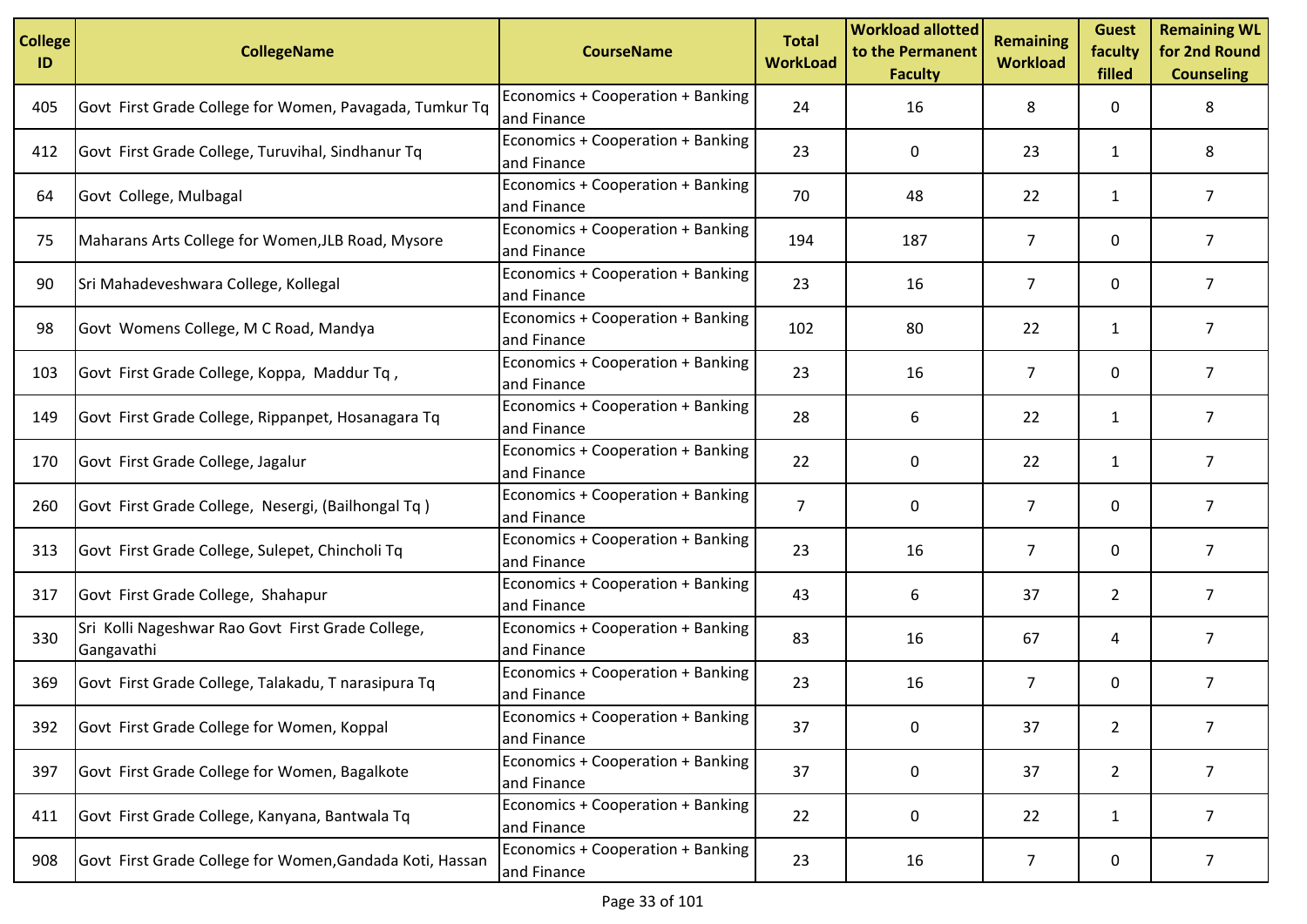| <b>College</b><br>ID | <b>CollegeName</b>                                                                     | <b>CourseName</b>                                | <b>Total</b><br><b>WorkLoad</b> | <b>Workload allotted</b><br>to the Permanent<br><b>Faculty</b> | <b>Remaining</b><br><b>Workload</b> | <b>Guest</b><br>faculty<br>filled | <b>Remaining WL</b><br>for 2nd Round<br><b>Counseling</b> |
|----------------------|----------------------------------------------------------------------------------------|--------------------------------------------------|---------------------------------|----------------------------------------------------------------|-------------------------------------|-----------------------------------|-----------------------------------------------------------|
| 918                  | Residential Govt First Grade College, Devagiri, Haveri                                 | Economics + Cooperation + Banking<br>and Finance | 38                              | 16                                                             | 22                                  | 1                                 | 7                                                         |
| 2                    | Govt Arts College, Dr B R Ambedkar Veedhi, Bangalore                                   | Economics + Cooperation + Banking<br>and Finance | 99                              | 93                                                             | 6                                   | 0                                 | 6                                                         |
| 33                   | Neelamma Kudur K A Sathyanarayana Setty Govt First<br>Grade College, Kudur (Magadi Tq) | Economics + Cooperation + Banking<br>and Finance | 22                              | 16                                                             | 6                                   | 0                                 | 6                                                         |
| 58                   | Govt First Grade College, Gudibande                                                    | Economics + Cooperation + Banking<br>and Finance | 22                              | 16                                                             | 6                                   | 0                                 | 6                                                         |
| 144                  | Govt First Grade College, Holehonnur, (Badravathi Tq)                                  | Economics + Cooperation + Banking<br>and Finance | 22                              | 16                                                             | 6                                   | 0                                 | 6                                                         |
| 214                  | Govt First Grade College, Napoklu, Madikeri Tq                                         | Economics + Cooperation + Banking<br>and Finance | 21                              | 0                                                              | 21                                  | $\mathbf{1}$                      | 6                                                         |
| 348                  | Smt Rudramba M P Prakash Govt First Grade College,<br>Huvinahadagali                   | Economics + Cooperation + Banking<br>and Finance | 37                              | 16                                                             | 21                                  | 1                                 | 6                                                         |
| 387                  | Govt First Grade College for Women, Tumkur                                             | Economics + Cooperation + Banking<br>and Finance | 27                              | 6                                                              | 21                                  | $\mathbf{1}$                      | 6                                                         |
| 49                   | Govt First Grade College, Dandinashivara, Turuvekere Tq                                | Economics + Cooperation + Banking<br>and Finance | 21                              | 16                                                             | 5                                   | 0                                 | 5                                                         |
| 52                   | Govt First Grade College, Badavanahalli, Madhugiri Tq                                  | Economics + Cooperation + Banking<br>and Finance | 21                              | 16                                                             | 5                                   | 0                                 | 5                                                         |
| 68                   | Govt First Grade College, Malur                                                        | Economics + Cooperation + Banking<br>and Finance | 85                              | 80                                                             | 5                                   | 0                                 | 5                                                         |
| 217                  | B T Channaiah Gowramma College, Somawarpet                                             | Economics + Cooperation + Banking<br>and Finance | 26                              | 6                                                              | 20                                  | $\mathbf{1}$                      | 5                                                         |
| 253                  | Govt First Grade College, Satyagraha Smarak Bhavan<br>Building, Ankola                 | Economics + Cooperation + Banking<br>and Finance | 66                              | 16                                                             | 50                                  | 3                                 | 5                                                         |
| 306                  | Govt First Grade College, Chincholi                                                    | Economics + Cooperation + Banking<br>and Finance | 21                              | 16                                                             | 5                                   | 0                                 | 5                                                         |
| 336                  | Govt First Grade College, Hirevankalkunta, Yelburga Tq                                 | Economics + Cooperation + Banking<br>and Finance | 21                              | 16                                                             | 5                                   | 0                                 | 5                                                         |
| 357                  | Govt First Grade College, Kodambal Road, Chitaguppa,<br>Humnabaad Tq:                  | Economics + Cooperation + Banking<br>and Finance | 21                              | 16                                                             | 5                                   | 0                                 | 5                                                         |
| 366                  | Govt First Grade College, Midigeshi, Madhugiri Tq                                      | Economics + Cooperation + Banking<br>and Finance | 21                              | 16                                                             | 5                                   | 0                                 | 5                                                         |
| 379                  | Govt First Grade College, Tavarageri, Kushtagi Tq                                      | Economics + Cooperation + Banking<br>and Finance | 21                              | 16                                                             | 5                                   | 0                                 | 5                                                         |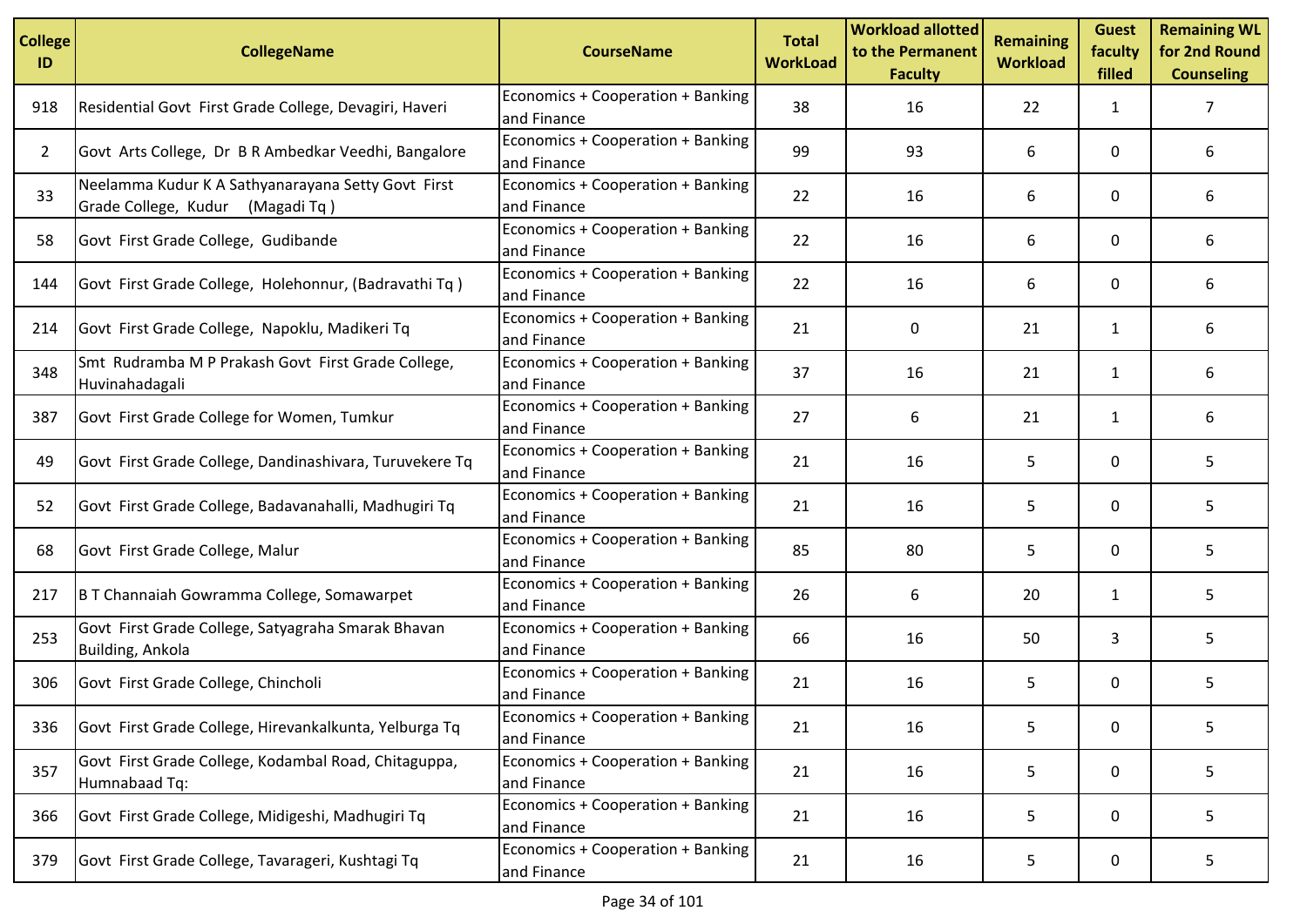| <b>College</b><br>ID | <b>CollegeName</b>                                                            | <b>CourseName</b>                                | <b>Total</b><br><b>WorkLoad</b> | <b>Workload allotted</b><br>to the Permanent<br><b>Faculty</b> | <b>Remaining</b><br><b>Workload</b> | <b>Guest</b><br>faculty<br>filled | <b>Remaining WL</b><br>for 2nd Round<br><b>Counseling</b> |
|----------------------|-------------------------------------------------------------------------------|--------------------------------------------------|---------------------------------|----------------------------------------------------------------|-------------------------------------|-----------------------------------|-----------------------------------------------------------|
| 393                  | Govt First Grade College for Women, Raichur                                   | Economics + Cooperation + Banking<br>and Finance | 36                              | 16                                                             | 20                                  | 1                                 | 5.                                                        |
| 409                  | Govt First Grade College for Women, Puttur, Dakshina<br>Kannada               | Economics + Cooperation + Banking<br>and Finance | 36                              | 16                                                             | 20                                  | $\mathbf{1}$                      | 5.                                                        |
| 38                   | Govt First Grade College, Sira                                                | Economics + Cooperation + Banking<br>and Finance | 35                              | 16                                                             | 19                                  | $\mathbf{1}$                      | 4                                                         |
| 158                  | Govt First Grade College, Baramasagara, Chitradurga Tq                        | Economics + Cooperation + Banking<br>and Finance | 25                              | 21                                                             | 4                                   | 0                                 | 4                                                         |
| 163                  | Sri Basaveshwara Govt First Grade College, Mayakonda                          | Economics + Cooperation + Banking<br>and Finance | 25                              | 6                                                              | 19                                  | 1                                 | 4                                                         |
| 207                  | Govt First Grade College, Thenkanidiyur, Udupi                                | Economics + Cooperation + Banking<br>and Finance | 80                              | 16                                                             | 64                                  | 4                                 | 4                                                         |
| 223                  | Govt First Grade College, Kalgatagi                                           | Economics + Cooperation + Banking<br>and Finance | 35                              | 16                                                             | 19                                  | 1                                 | 4                                                         |
| 225                  | Govt First Grade College, Annigeri, Navalgund Tq                              | Economics + Cooperation + Banking<br>and Finance | 35                              | 16                                                             | 19                                  | $\mathbf{1}$                      | 4                                                         |
| 236                  | Lalithadevi Gurusiddappa Singhura Govt First Grade<br>College, Savannur       | Economics + Cooperation + Banking<br>and Finance | 35                              | 16                                                             | 19                                  | $\mathbf{1}$                      | 4                                                         |
| 310                  | Govt First Grade College for Women, Jewargi Colony,<br>Gulbarga               | Economics + Cooperation + Banking<br>and Finance | 81                              | 32                                                             | 49                                  | 3                                 | 4                                                         |
| 319                  | Govt First Grade College, Kembhavi, Shorapur Tq                               | Economics + Cooperation + Banking<br>and Finance | 35                              | 16                                                             | 19                                  | 1                                 | 4                                                         |
| 329                  | Govt First Grade College, Kustagi                                             | Economics + Cooperation + Banking<br>and Finance | 64                              | 0                                                              | 64                                  | 4                                 | 4                                                         |
| 343                  | Govt First Grade College, Siraguppa                                           | Economics + Cooperation + Banking<br>and Finance | 50                              | 16                                                             | 34                                  | $\overline{2}$                    | 4                                                         |
| 360                  | Govt First Grade College, Byrapura                                            | Economics + Cooperation + Banking<br>and Finance | 26                              | 22                                                             | 4                                   | 0                                 | 4                                                         |
| 375                  | Govt First Grade College Nippani, Belagum Dist                                | Economics + Cooperation + Banking<br>and Finance | 4                               | 0                                                              | 4                                   | $\mathbf 0$                       | 4                                                         |
| 274                  | Shri Mallappa Yegappa Khyadi Govt First Grade College,<br>Telsanga, Athani Tq | Education                                        | 26                              | 0                                                              | 26                                  | 0                                 | 26                                                        |
| 286                  | Govt First Grade College, Hungund                                             | Education                                        | 24                              | 0                                                              | 24                                  | 0                                 | 24                                                        |
| 328                  | Govt First Grade College, Yelburga                                            | Education                                        | 12                              | 0                                                              | 12                                  | $\mathbf 0$                       | 12                                                        |
| 226                  | Sree Siddeshwara Govt College, Nargund                                        | Education                                        | 25                              | 16                                                             | 9                                   | 0                                 | 9                                                         |
| 271                  | Govt First Grade College, H B C Colony, Athani                                | Education                                        | 24                              | $\mathbf 0$                                                    | 24                                  | $\mathbf{1}$                      | 9                                                         |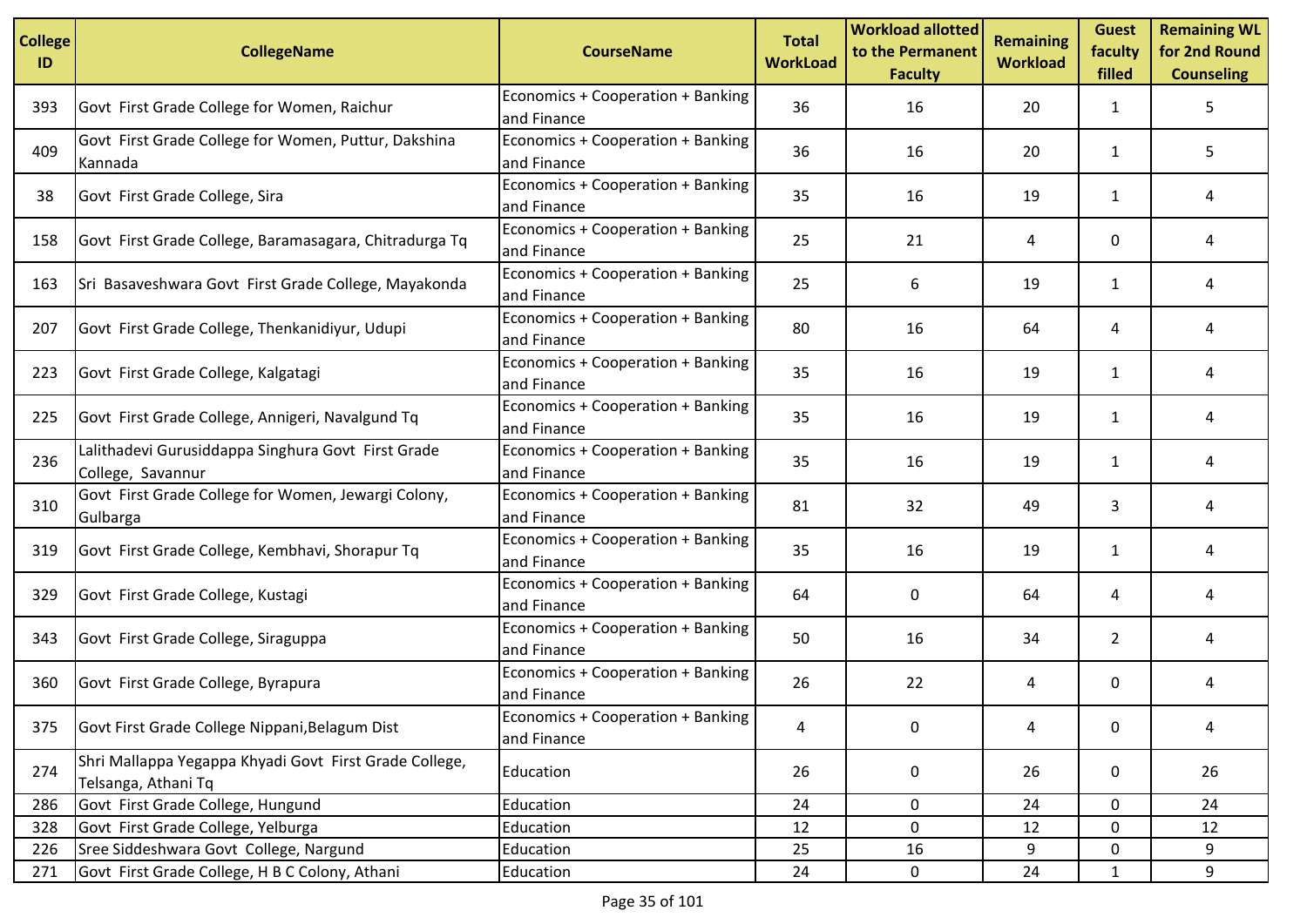| <b>College</b><br>ID | <b>CollegeName</b>                                                                           | <b>CourseName</b>             | <b>Total</b><br><b>WorkLoad</b> | <b>Workload allotted</b><br>to the Permanent<br><b>Faculty</b> | <b>Remaining</b><br><b>Workload</b> | <b>Guest</b><br>faculty<br>filled | <b>Remaining WL</b><br>for 2nd Round<br><b>Counseling</b> |
|----------------------|----------------------------------------------------------------------------------------------|-------------------------------|---------------------------------|----------------------------------------------------------------|-------------------------------------|-----------------------------------|-----------------------------------------------------------|
| 347                  | Govt First Grade College, Hospet                                                             | Education                     | 23                              | 0                                                              | 23                                  | 1                                 | 8                                                         |
| 244                  | Govt First Grade College, Sunkalbidari, Ranebennur Tq                                        | Education                     | 6                               | 0                                                              | 6                                   | 0                                 | 6                                                         |
| 5                    | Govt Science College, N T Road, Bangalore                                                    | Electronics                   | 119                             | 83                                                             | 36                                  | 0                                 | 36                                                        |
| 112                  | Govt Science College, Hassan                                                                 | Electronics                   | 108                             | 40                                                             | 68                                  | $\overline{2}$                    | 30                                                        |
| 340                  | Smt Saraladevi Satheshchandra Agarwal Govt First Grade<br>College, S N Pet, Bellary          | Electronics                   | 62                              | 40                                                             | 22                                  | 0                                 | 22                                                        |
| 124                  | Govt First Grade College, Channarayapatna                                                    | Electronics                   | 41                              | 20                                                             | 21                                  | 0                                 | 21                                                        |
| 78                   | Govt First Grade College, Kuvempu Nagar, Mysore                                              | Electronics                   | 55                              | 20                                                             | 35                                  | $\mathbf{1}$                      | 16                                                        |
| 9                    | Govt First Grade College, K R Puram, Bangalore                                               | Electronics                   | 51                              | 40                                                             | 11                                  | 0                                 | 11                                                        |
| 153                  | Govt Science College, Chitradurga                                                            | Electronics                   | 52                              | 42                                                             | 10                                  | $\mathbf 0$                       | 10                                                        |
| 116                  | Govt First Grade College, Holenarasepura                                                     | Electronics                   | 27                              | 20                                                             | $\overline{7}$                      | $\mathbf 0$                       | $\overline{7}$                                            |
| 139                  | Govt First Grade College, Shikaripura                                                        | Electronics                   | 27                              | 20                                                             | $\overline{7}$                      | 0                                 | $\overline{7}$                                            |
| 226                  | Sree Siddeshwara Govt College, Nargund                                                       | Electronics                   | 25                              | 20                                                             | 5                                   | $\mathbf 0$                       | 5                                                         |
| 271                  | Govt First Grade College, H B C Colony, Athani                                               | English (Language + Optional) | 102                             | 0                                                              | 102                                 | $\overline{2}$                    | 72                                                        |
| 314                  | Govt Law College, Marthur, Gulbarga                                                          | English (Language + Optional) | 60                              | 0                                                              | 60                                  | 0                                 | 60                                                        |
| 54                   | Govt College, M G Road, Chikkaballapur                                                       | English (Language + Optional) | 93                              | 16                                                             | 77                                  | $\overline{2}$                    | 47                                                        |
| 3                    | Govt R C College of Commerce & Management, Bangalore                                         | English (Language + Optional) | 108                             | 64                                                             | 44                                  | 0                                 | 44                                                        |
| 328                  | Govt First Grade College, Yelburga                                                           | English (Language + Optional) | 74                              | 0                                                              | 74                                  | $\overline{2}$                    | 44                                                        |
| 207                  | Govt First Grade College, Thenkanidiyur, Udupi                                               | English (Language + Optional) | 90                              | 32                                                             | 58                                  | 1                                 | 43                                                        |
| 310                  | Govt First Grade College for Women, Jewargi Colony,<br>Gulbarga                              | English (Language + Optional) | 70                              | 32                                                             | 38                                  | 0                                 | 38                                                        |
| 337                  | Govt First Grade College, Irkalgada, Koppal Tq                                               | English (Language + Optional) | 38                              | 0                                                              | 38                                  | 0                                 | 38                                                        |
| 344                  | Govt First Grade College, Kurugod                                                            | English (Language + Optional) | 54                              | 16                                                             | 38                                  | $\mathbf 0$                       | 38                                                        |
| 56                   | Govt Womens College, Chintamani                                                              | English (Language + Optional) | 68                              | 16                                                             | 52                                  | 1                                 | 37                                                        |
| 64                   | Govt College, Mulbagal                                                                       | English (Language + Optional) | 52                              | 0                                                              | 52                                  | $\mathbf{1}$                      | 37                                                        |
| 331                  | Govt First Grade College, Koppal                                                             | English (Language + Optional) | 112                             | 0                                                              | 112                                 | 5                                 | 37                                                        |
| 277                  | Sri Shripadbhod Swamiji Govt First Grade College,<br>Moodalagi, Gokak Tq                     | English (Language + Optional) | 82                              | 32                                                             | 50                                  | 1                                 | 35                                                        |
| 341                  | Gangavathi Venkataramanashetty Padmavathamma Govt<br>First Grade College, Hagaribommanahalli | English (Language + Optional) | 96                              | 16                                                             | 80                                  | 3                                 | 35                                                        |
| 63                   | Govt Boys College, Kolar                                                                     | English (Language + Optional) | 79                              | 0                                                              | 79                                  | 3                                 | 34                                                        |
| 279                  | Sri Rudragowda Patil Govt First Grade College, Bilgi                                         | English (Language + Optional) | 49                              | 0                                                              | 49                                  | 1                                 | 34                                                        |
| 59                   | Govt First Grade College, Gowribidanur                                                       | English (Language + Optional) | 64                              | 32                                                             | 32                                  | 0                                 | 32                                                        |
| 342                  | Govt First Grade College, Kampli, (Hospet Tq)                                                | English (Language + Optional) | 32                              | 0                                                              | 32                                  | 0                                 | 32                                                        |
| 17                   | Govt First Grade College, Hosur Road, Sarjapur                                               | English (Language + Optional) | 47                              | 16                                                             | 31                                  | 0                                 | 31                                                        |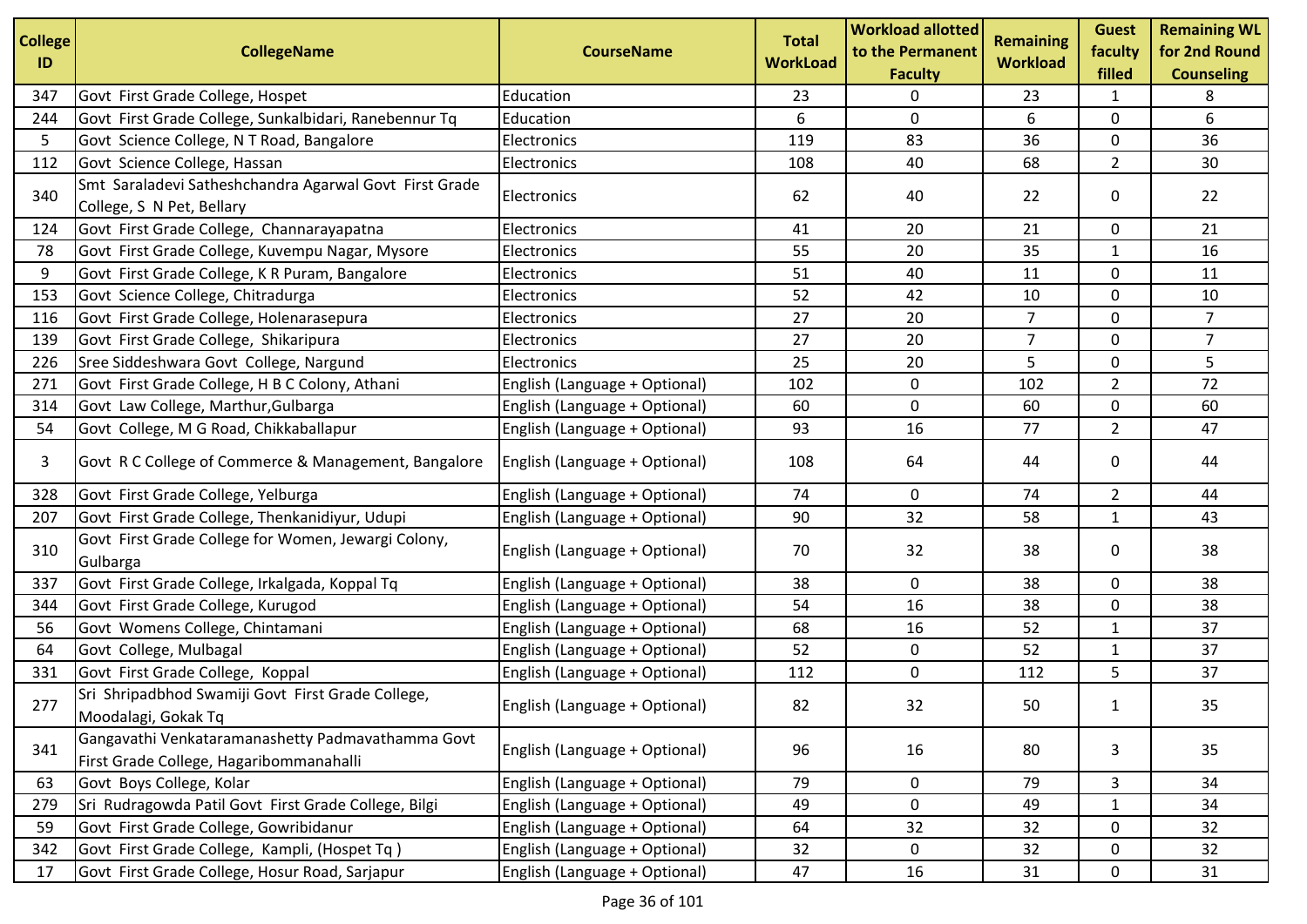| <b>College</b><br>ID | <b>CollegeName</b>                                                   | <b>CourseName</b>             | <b>Total</b><br><b>WorkLoad</b> | <b>Workload allotted</b><br>to the Permanent<br><b>Faculty</b> | <b>Remaining</b><br><b>Workload</b> | <b>Guest</b><br>faculty<br>filled | <b>Remaining WL</b><br>for 2nd Round<br><b>Counseling</b> |
|----------------------|----------------------------------------------------------------------|-------------------------------|---------------------------------|----------------------------------------------------------------|-------------------------------------|-----------------------------------|-----------------------------------------------------------|
| 2                    | Govt Arts College, Dr B R Ambedkar Veedhi, Bangalore                 | English (Language + Optional) | 118                             | 88                                                             | 30                                  | 0                                 | 30                                                        |
| 264                  | Govt First Grade College, Hukkeri                                    | English (Language + Optional) | 61                              | 16                                                             | 45                                  | $\mathbf{1}$                      | 30                                                        |
| 280                  | Govt First Grade College(Women), Jamakhandi                          | English (Language + Optional) | 90                              | $\mathbf 0$                                                    | 90                                  | 4                                 | 30                                                        |
| 44                   | Govt First Grade College, Chikkanaikanahalli                         | English (Language + Optional) | 59                              | 0                                                              | 59                                  | $\overline{2}$                    | 29                                                        |
| 347                  | Govt First Grade College, Hospet                                     | English (Language + Optional) | 139                             | 22                                                             | 117                                 | 6                                 | 27                                                        |
| 8                    | Govt First Grade College, Vijayanagar, Bangalore                     | English (Language + Optional) | 167                             | 96                                                             | 71                                  | 3                                 | 26                                                        |
| 315                  | Govt First Grade College, Yadgiri                                    | English (Language + Optional) | 57                              | 16                                                             | 41                                  | $\mathbf{1}$                      | 26                                                        |
| 287                  | Govt First Grade College, Ilkal, Hungund Tq:                         | English (Language + Optional) | 41                              | 16                                                             | 25                                  | 0                                 | 25                                                        |
| 66                   | Govt First Grade College, SULIKUNTE ROAD, Bangarpet                  | English (Language + Optional) | 68                              | 0                                                              | 68                                  | 3                                 | 23                                                        |
| 112                  | Govt Science College, Hassan                                         | English (Language + Optional) | 114                             | 16                                                             | 98                                  | 5                                 | 23                                                        |
| 173                  | IDSGGovt College, Chikkamagalur                                      | English (Language + Optional) | 164                             | 96                                                             | 68                                  | 3                                 | 23                                                        |
| 321                  | Govt First Grade College, Manvi                                      | English (Language + Optional) | 39                              | 16                                                             | 23                                  | 0                                 | 23                                                        |
| 148                  | Govt First Grade College, Thirthahalli                               | English (Language + Optional) | 84                              | 32                                                             | 52                                  | $\overline{2}$                    | 22                                                        |
| 226                  | Sree Siddeshwara Govt College, Nargund                               | English (Language + Optional) | 68                              | 16                                                             | 52                                  | $\overline{2}$                    | 22                                                        |
| 286                  | Govt First Grade College, Hungund                                    | English (Language + Optional) | 57                              | 6                                                              | 51                                  | $\overline{2}$                    | 21                                                        |
| 16                   | Govt First Grade College, Yelahanka, Bangalore                       | English (Language + Optional) | 147                             | 112                                                            | 35                                  | $\mathbf{1}$                      | 20                                                        |
| 65                   | Govt Womens College, Kolar                                           | English (Language + Optional) | 111                             | 16                                                             | 95                                  | 5                                 | 20                                                        |
| 115                  | B M Shetty, Govt First Grade College, Konnanur, (Arkalgudu<br>$Tq$ ) | English (Language + Optional) | 20                              | 0                                                              | 20                                  | 0                                 | 20                                                        |
| 151                  | Govt Arts College, Chitradurga                                       | English (Language + Optional) | 158                             | 48                                                             | 110                                 | 6                                 | 20                                                        |
| 374                  | Govt First Grade College, Mudipu, Bantwala Tq                        | English (Language + Optional) | 20                              | $\mathbf 0$                                                    | 20                                  | $\mathbf 0$                       | 20                                                        |
| 412                  | Govt First Grade College, Turuvihal, Sindhanur Tq                    | English (Language + Optional) | 20                              | 0                                                              | 20                                  | 0                                 | 20                                                        |
| 14                   | Govt First Grade College, Peenya, I stage, Bangalore                 | English (Language + Optional) | 35                              | 16                                                             | 19                                  | 0                                 | 19                                                        |
| 169                  | Govt First Grade College, Harapanahalli                              | English (Language + Optional) | 95                              | 16                                                             | 79                                  | 4                                 | 19                                                        |
| 242                  | Smt G B Ankalkoti, Govt First Grade College, Shiggav                 | English (Language + Optional) | 35                              | 16                                                             | 19                                  | 0                                 | 19                                                        |
| 379                  | Govt First Grade College, Tavarageri, Kushtagi Tq                    | English (Language + Optional) | 34                              | $\mathbf 0$                                                    | 34                                  | $\mathbf{1}$                      | 19                                                        |
| 48                   | Govt First Grade College, Tiptur                                     | English (Language + Optional) | 136                             | 73                                                             | 63                                  | 3                                 | 18                                                        |
| 301                  | Govt First Grade College, Chittapura                                 | English (Language + Optional) | 49                              | 16                                                             | 33                                  | 1                                 | 18                                                        |
| 316                  | Govt First Grade College, Gurumitkal, Yadgir Tq                      | English (Language + Optional) | 48                              | 0                                                              | 48                                  | $\overline{2}$                    | 18                                                        |
| 390                  | Govt First Grade College for Women, Bellary                          | English (Language + Optional) | 34                              | 16                                                             | 18                                  | 0                                 | 18                                                        |
| 145                  | Smt Indiragandhi Govt First Grade College for Women,<br>Sagar        | English (Language + Optional) | 110                             | 48                                                             | 62                                  | 3                                 | 17                                                        |
| 188                  | Govt First Grade College, Bettampadi, (Puttur Tq)                    | English (Language + Optional) | 32                              | $\mathbf 0$                                                    | 32                                  | 1                                 | 17                                                        |
| 6                    | Maharanis Science College for Women, Bangalore                       | English (Language + Optional) | 48                              | 32                                                             | 16                                  | $\mathbf 0$                       | 16                                                        |
| 34                   | Govt First Grade College, Kanakapura                                 | English (Language + Optional) | 47                              | 16                                                             | 31                                  | 1                                 | 16                                                        |
| 248                  | Govt First Grade College, Haliyal                                    | English (Language + Optional) | 63                              | 32                                                             | 31                                  | $\mathbf{1}$                      | 16                                                        |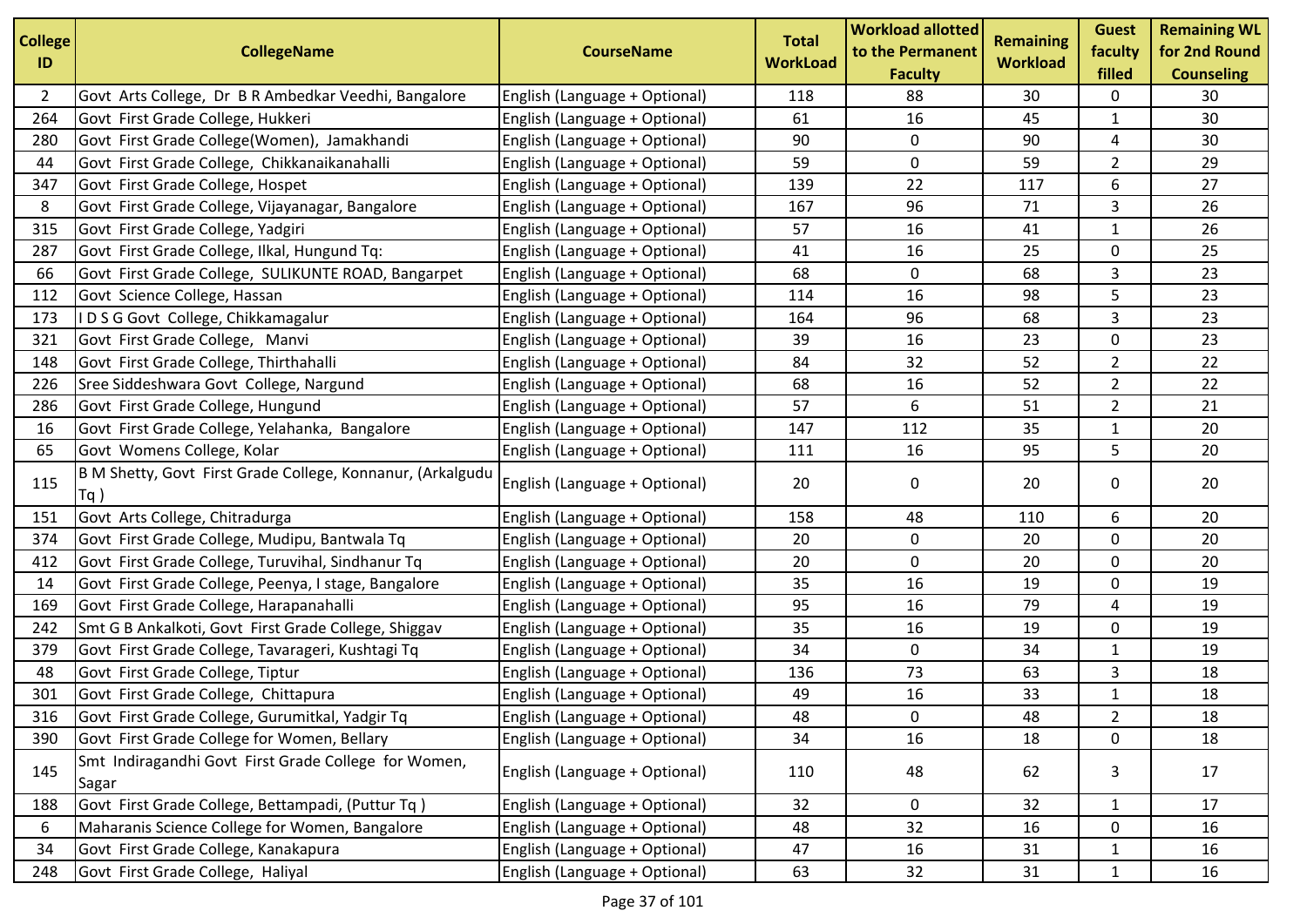| <b>College</b><br>ID | <b>CollegeName</b>                                                            | <b>CourseName</b>             | <b>Total</b><br><b>WorkLoad</b> | <b>Workload allotted</b><br>to the Permanent<br><b>Faculty</b> | <b>Remaining</b><br><b>Workload</b> | <b>Guest</b><br>faculty<br>filled | <b>Remaining WL</b><br>for 2nd Round<br><b>Counseling</b> |
|----------------------|-------------------------------------------------------------------------------|-------------------------------|---------------------------------|----------------------------------------------------------------|-------------------------------------|-----------------------------------|-----------------------------------------------------------|
| 261                  | Govt First Grade College, Ainapura, (Athani Tq)                               | English (Language + Optional) | 16                              | 0                                                              | 16                                  | 0                                 | 16                                                        |
| 268                  | Smt IS Yadawad Govt First Grade College, Ramadurga                            | English (Language + Optional) | 78                              | 32                                                             | 46                                  | $\overline{2}$                    | 16                                                        |
| 296                  | Govt First Grade College, Indi                                                | English (Language + Optional) | 16                              | 0                                                              | 16                                  | $\mathbf 0$                       | 16                                                        |
| 336                  | Govt First Grade College, Hirevankalkunta, Yelburga Tq                        | English (Language + Optional) | 16                              | 0                                                              | 16                                  | 0                                 | 16                                                        |
| 373                  | Govt First Grade College, Muniyalu, Karkala Tq                                | English (Language + Optional) | 16                              | 0                                                              | 16                                  | 0                                 | 16                                                        |
| 908                  | Govt First Grade College for Women, Gandada Koti, Hassan                      | English (Language + Optional) | 32                              | 16                                                             | 16                                  | 0                                 | 16                                                        |
| 83                   | Govt First Grade College, Ooty Road, Nanjangudu                               | English (Language + Optional) | 78                              | 48                                                             | 30                                  | $\mathbf{1}$                      | 15                                                        |
| 229                  | Sree Jagadguru Fakireshwara Govt First Grade College,<br>Shirahatti           | English (Language + Optional) | 15                              | 0                                                              | 15                                  | 0                                 | 15                                                        |
| 367                  | Govt First Grade College Basavanagudi                                         | English (Language + Optional) | 23                              | 8                                                              | 15                                  | 0                                 | 15                                                        |
| 372                  | Govt First Grade College Harugeri, Belagum Dist                               | English (Language + Optional) | 31                              | 16                                                             | 15                                  | 0                                 | 15                                                        |
| 117                  | Govt First Grade Womens College, Holenarasipura                               | English (Language + Optional) | 61                              | 32                                                             | 29                                  | $\mathbf{1}$                      | 14                                                        |
| 197                  | Govt First Grade College, Mangalore Carstreet, Mangalore                      | English (Language + Optional) | 107                             | 48                                                             | 59                                  | 3                                 | 14                                                        |
| 265                  | Govt First Grade College, Khanapura                                           | English (Language + Optional) | 45                              | 16                                                             | 29                                  | $\mathbf{1}$                      | 14                                                        |
| 272                  | Somavva C Angadi Govt First Grade College, K K Koppa,<br>Belgaum              | English (Language + Optional) | 20                              | 6                                                              | 14                                  | 0                                 | 14                                                        |
| 274                  | Shri Mallappa Yegappa Khyadi Govt First Grade College,<br>Telsanga, Athani Tq | English (Language + Optional) | 30                              | 16                                                             | 14                                  | 0                                 | 14                                                        |
| 329                  | Govt First Grade College, Kustagi                                             | English (Language + Optional) | 52                              | 8                                                              | 44                                  | $\overline{2}$                    | 14                                                        |
| 410                  | Maharanis Commerce and Management College for<br>Women, JLB Road, Mysore      | English (Language + Optional) | 123                             | 64                                                             | 59                                  | 3                                 | 14                                                        |
| 916                  | Residential Govt First Grade College, Kavithala, Manvi Tq<br>Raichur Dist     | English (Language + Optional) | 14                              | 0                                                              | 14                                  | 0                                 | 14                                                        |
| 81                   | Govt First Grade College, Saligrama, K R Nagar Tq                             | English (Language + Optional) | 28                              | 0                                                              | 28                                  | $\mathbf{1}$                      | 13                                                        |
| 179                  | Govt First Grade College, Kadur                                               | English (Language + Optional) | 90                              | 32                                                             | 58                                  | 3                                 | 13                                                        |
| 186                  | Govt First Grade College, Uppinangadi, (Puttur Tq)                            | English (Language + Optional) | 44                              | 16                                                             | 28                                  | $\mathbf{1}$                      | 13                                                        |
| 223                  | Govt First Grade College, Kalgatagi                                           | English (Language + Optional) | 29                              | 16                                                             | 13                                  | 0                                 | 13                                                        |
| 249                  | Govt First Grade College, Mundgod                                             | English (Language + Optional) | 29                              | 16                                                             | 13                                  | 0                                 | 13                                                        |
| 267                  | Govt First Grade College, Gokak                                               | English (Language + Optional) | 73                              | 0                                                              | 73                                  | 4                                 | 13                                                        |
| 397                  | Govt First Grade College for Women, Bagalkote                                 | English (Language + Optional) | 13                              | 0                                                              | 13                                  | 0                                 | 13                                                        |
| 402                  | Govt First Grade College for Women, Haveri                                    | English (Language + Optional) | 13                              | 0                                                              | 13                                  | 0                                 | 13                                                        |
| 403                  | Govt First Grade College for Women, Karwar                                    | English (Language + Optional) | 13                              | 0                                                              | 13                                  | 0                                 | 13                                                        |
| $\mathbf{1}$         | Maharanis Arts, Commerce and Management College for<br>Women, Bangalore       | English (Language + Optional) | 154                             | 112                                                            | 42                                  | $\overline{2}$                    | 12                                                        |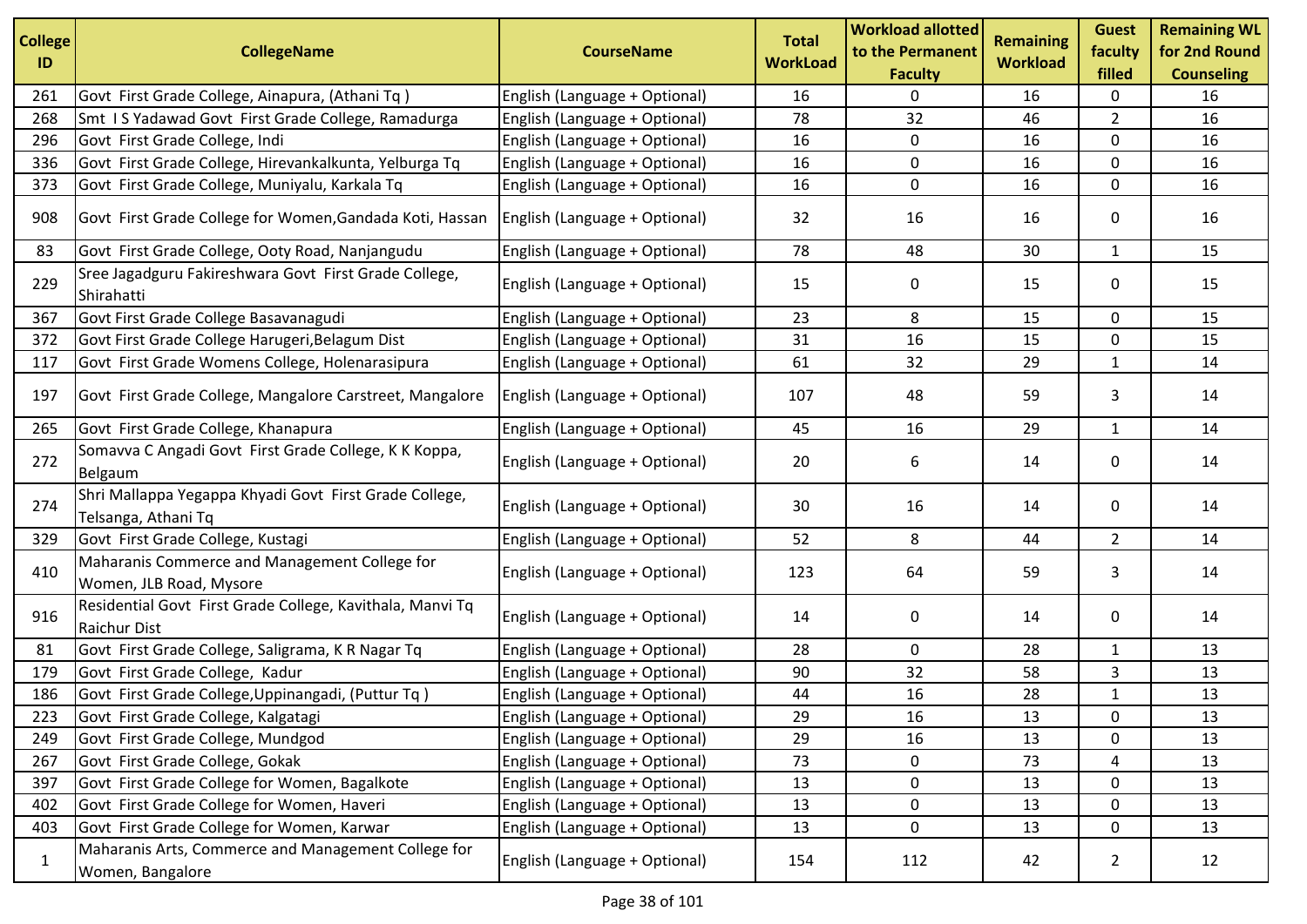| <b>College</b><br>ID | <b>CollegeName</b>                                                                | <b>CourseName</b>             | <b>Total</b><br><b>WorkLoad</b> | <b>Workload allotted</b><br>to the Permanent<br><b>Faculty</b> | <b>Remaining</b><br><b>Workload</b> | <b>Guest</b><br>faculty<br>filled | <b>Remaining WL</b><br>for 2nd Round<br><b>Counseling</b> |
|----------------------|-----------------------------------------------------------------------------------|-------------------------------|---------------------------------|----------------------------------------------------------------|-------------------------------------|-----------------------------------|-----------------------------------------------------------|
| 4                    | Smt V H D Central Institute of Home Science College for<br>Women, Bangalore       | English (Language + Optional) | 28                              | 16                                                             | 12                                  | 0                                 | 12                                                        |
| 5                    | Govt Science College, N T Road, Bangalore                                         | English (Language + Optional) | 76                              | 64                                                             | 12                                  | 0                                 | 12                                                        |
| 53                   | Govt First Grade College, B H Road, Tumkur                                        | English (Language + Optional) | 199                             | 112                                                            | 87                                  | 5                                 | 12                                                        |
| 69                   | Govt First Grade College, rd cross BEO campus<br>Robersonpet, K G F, Bangarpet Tq | English (Language + Optional) | 59                              | 32                                                             | 27                                  | $\mathbf{1}$                      | 12                                                        |
| 147                  | Govt First Grade College, Shimoga                                                 | English (Language + Optional) | 118                             | 76                                                             | 42                                  | $\overline{2}$                    | 12                                                        |
| 156                  | Vedavathi Govt First Grade College, Hiriyur                                       | English (Language + Optional) | 28                              | 16                                                             | 12                                  | 0                                 | 12                                                        |
| 235                  | Govt First Grade College, Hirekerur                                               | English (Language + Optional) | 43                              | 16                                                             | 27                                  | 1                                 | 12                                                        |
| 276                  | Govt First Grade College, Katgeri (Kokatanur), Athani Tq                          | English (Language + Optional) | 34                              | 22                                                             | 12                                  | 0                                 | 12                                                        |
| 324                  | Govt First Grade College, Raichur                                                 | English (Language + Optional) | 43                              | 16                                                             | 27                                  | $\mathbf{1}$                      | 12                                                        |
| 333                  | Govt First Grade College, Hitnala, Koppal Tq                                      | English (Language + Optional) | 16                              | 4                                                              | 12                                  | 0                                 | 12                                                        |
| 356                  | Govt First Grade College, Humnabaad                                               | English (Language + Optional) | 59                              | 32                                                             | 27                                  | $\mathbf{1}$                      | 12                                                        |
| 55                   | Govt Boys College, Chintamani                                                     | English (Language + Optional) | 42                              | 16                                                             | 26                                  | $\mathbf{1}$                      | 11                                                        |
| 221                  | Govt First Grade College, Vidyabhavan Campus, Near LIC<br>Main Branch, Dharwad    | English (Language + Optional) | 202                             | 56                                                             | 146                                 | 9                                 | 11                                                        |
| 140                  | Govt First Grade College, Hosanagara                                              | English (Language + Optional) | 62                              | 22                                                             | 40                                  | $\overline{2}$                    | 10                                                        |
| 222                  | Govt First Grade College, Navalgund                                               | English (Language + Optional) | 26                              | 16                                                             | 10                                  | 0                                 | 10                                                        |
| 270                  | Govt First Grade College, Raibag                                                  | English (Language + Optional) | 77                              | 22                                                             | 55                                  | 3                                 | 10                                                        |
| 332                  | Govt First Grade College, Hosabandi Aralapura, Koppal Tq:                         | English (Language + Optional) | 16                              | 6                                                              | 10                                  | 0                                 | 10                                                        |
| 392                  | Govt First Grade College for Women, Koppal                                        | English (Language + Optional) | 55                              | 0                                                              | 55                                  | 3                                 | 10                                                        |
| 31                   | Govt First Grade College, Channapatna                                             | English (Language + Optional) | 147                             | 48                                                             | 99                                  | 6                                 | 9                                                         |
| 39                   | Govt First Grade College, Kunigal                                                 | English (Language + Optional) | 88                              | 64                                                             | 24                                  | $\mathbf{1}$                      | 9                                                         |
| 121                  | Y D D Govt First Grade College, Belur                                             | English (Language + Optional) | 24                              | 0                                                              | 24                                  | $\mathbf{1}$                      | 9                                                         |
| 142                  | Sir M Vishweshwaraiah Govt Arts & Commerce College,<br>New Town, Bhadravathi      | English (Language + Optional) | 57                              | 48                                                             | 9                                   | 0                                 | 9                                                         |
| 204                  | Govt First Grade College, Karkala                                                 | English (Language + Optional) | 40                              | 16                                                             | 24                                  | 1                                 | 9                                                         |
| 292                  | Govt First Grade College, Navabag, Khaza Colony, Bijapur                          | English (Language + Optional) | 86                              | 32                                                             | 54                                  | 3                                 | 9                                                         |
| 317                  | Govt First Grade College, Shahapur                                                | English (Language + Optional) | 55                              | 16                                                             | 39                                  | $\overline{2}$                    | 9                                                         |
| 348                  | Smt Rudramba M P Prakash Govt First Grade College,<br>Huvinahadagali              | English (Language + Optional) | 70                              | 16                                                             | 54                                  | 3                                 | 9                                                         |
| 357                  | Govt First Grade College, Kodambal Road, Chitaguppa,<br>Humnabaad Tq:             | English (Language + Optional) | 41                              | 32                                                             | 9                                   | 0                                 | 9                                                         |
| 404                  | Govt First Grade College for Women, Chickmagalur                                  | English (Language + Optional) | 32                              | 8                                                              | 24                                  | $\mathbf{1}$                      | 9                                                         |
| 26                   | Govt First Grade College, Nelamangala                                             | English (Language + Optional) | 40                              | 32                                                             | 8                                   | $\mathbf 0$                       | 8                                                         |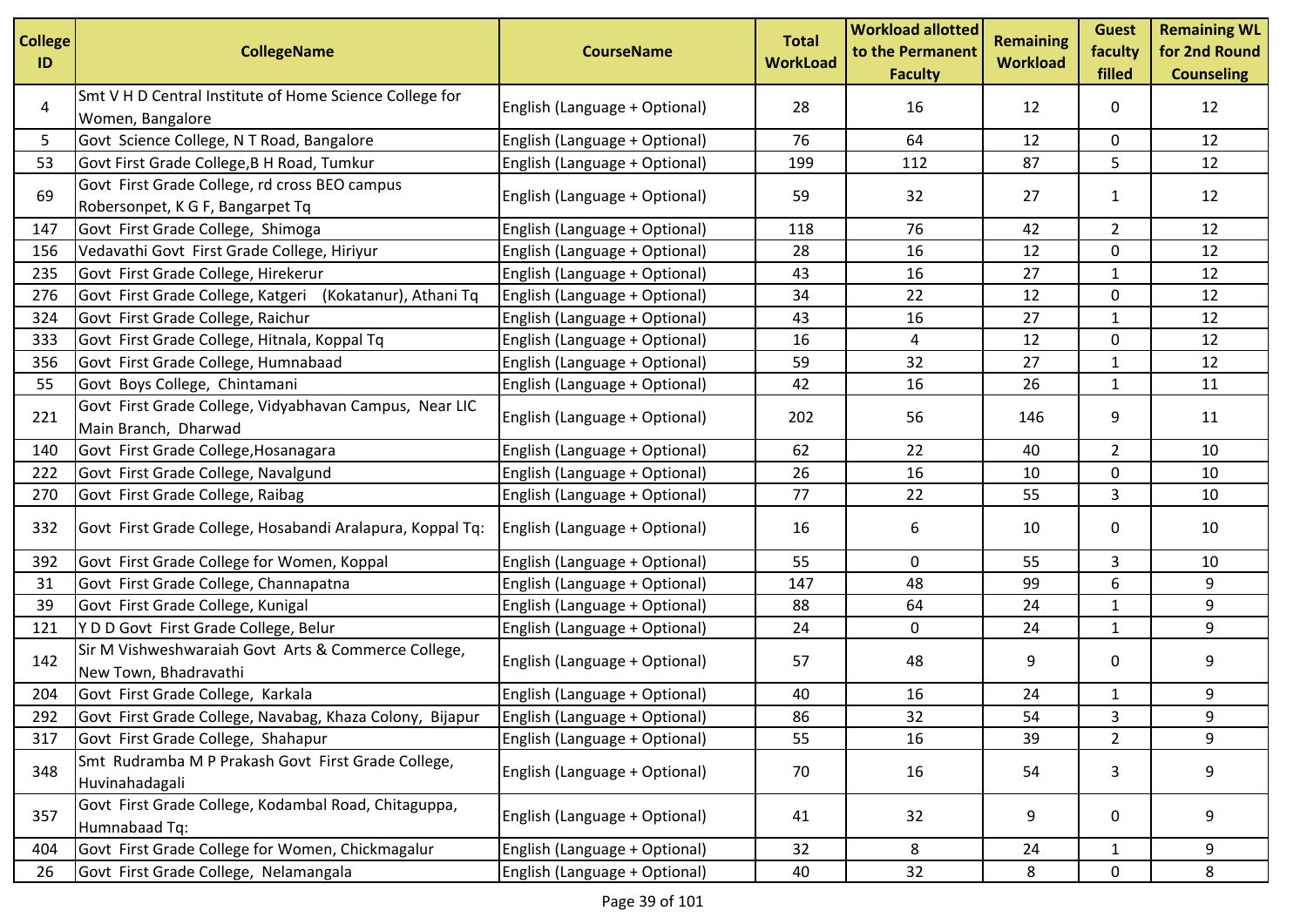| <b>College</b><br>ID | <b>CollegeName</b>                                                                 | <b>CourseName</b>             | <b>Total</b><br><b>WorkLoad</b> | <b>Workload allotted</b><br>to the Permanent<br><b>Faculty</b> | <b>Remaining</b><br><b>Workload</b> | <b>Guest</b><br>faculty<br>filled | <b>Remaining WL</b><br>for 2nd Round<br><b>Counseling</b> |
|----------------------|------------------------------------------------------------------------------------|-------------------------------|---------------------------------|----------------------------------------------------------------|-------------------------------------|-----------------------------------|-----------------------------------------------------------|
| 57                   | Govt First Grade College, Shidlaghatta                                             | English (Language + Optional) | 23                              | 0                                                              | 23                                  | 1                                 | 8                                                         |
| 130                  | Govt First Grade College, Udaypura, Chennarayapatna Tq                             | English (Language + Optional) | 24                              | 16                                                             | 8                                   | $\mathbf 0$                       | 8                                                         |
| 174                  | Govt First Grade College, Koppa                                                    | English (Language + Optional) | 40                              | 32                                                             | 8                                   | 0                                 | 8                                                         |
| 189                  | Govt First Grade College, Haleangadi (Mangalore Tq)                                | English (Language + Optional) | 24                              | 16                                                             | 8                                   | 0                                 | 8                                                         |
| 262                  | Govt First Grade College for Women, Hosur Road,<br>Bylahongala                     | English (Language + Optional) | 24                              | 16                                                             | 8                                   | 0                                 | 8                                                         |
| 275                  | Govt First Grade College, Pashchapura, Hukkeri Tq                                  | English (Language + Optional) | 54                              | 16                                                             | 38                                  | $\overline{2}$                    | 8                                                         |
| 281                  | Govt First Grade College, Terdal                                                   | English (Language + Optional) | 39                              | 16                                                             | 23                                  | $\mathbf{1}$                      | 8                                                         |
| 290                  | Govt First Grade College, Kaladagi, Bagalkot Tq                                    | English (Language + Optional) | 8                               | 0                                                              | 8                                   | 0                                 | 8                                                         |
| 313                  | Govt First Grade College, Sulepet, Chincholi Tq                                    | English (Language + Optional) | 24                              | 16                                                             | 8                                   | 0                                 | 8                                                         |
| 915                  | Residential Govt First Grade College, Adalageri, Mudhebihal<br>Tq, Vijayapura Dist | English (Language + Optional) | 8                               | 0                                                              | 8                                   | 0                                 | 8                                                         |
| 923                  | Residential Govt First Grade College, THALABALA, Koppal<br><b>IDist</b>            | English (Language + Optional) | 8                               | 0                                                              | 8                                   | 0                                 | 8                                                         |
| $\overline{7}$       | Dr S Gopalraju Govt First Grade College, Anekal                                    | English (Language + Optional) | 23                              | 16                                                             | $\overline{7}$                      | 0                                 | 7 <sup>1</sup>                                            |
| 15                   | Govt First Grade College, Frazer Town, Bangalore                                   | English (Language + Optional) | 15                              | 8                                                              | $\overline{7}$                      | $\mathbf 0$                       | $\overline{7}$                                            |
| 38                   | Govt First Grade College, Sira                                                     | English (Language + Optional) | 85                              | 48                                                             | 37                                  | $\overline{2}$                    | $\overline{7}$                                            |
| 251                  | Govt First Grade College, Kumta                                                    | English (Language + Optional) | 70                              | 48                                                             | 22                                  | $\mathbf{1}$                      | $\overline{7}$                                            |
| 289                  | Govt First Grade College, Hunnur, Jamakhandi Tq                                    | English (Language + Optional) | 69                              | 32                                                             | 37                                  | $\overline{2}$                    | $\overline{7}$                                            |
| 308                  | Govt First Grade College, Karjagi, Afzalpura Tq:                                   | English (Language + Optional) | $\overline{7}$                  | 0                                                              | $\overline{7}$                      | 0                                 | $\overline{7}$                                            |
| 311                  | Govt First Grade College, Farhathabad, Jewargi Tq                                  | English (Language + Optional) | $\overline{7}$                  | $\pmb{0}$                                                      | $\overline{7}$                      | $\mathbf 0$                       | $\overline{7}$                                            |
| 338                  | Govt First Grade College, Kanakagiri, Gangavathi Tq                                | English (Language + Optional) | 38                              | 16                                                             | 22                                  | $\mathbf{1}$                      | $\overline{7}$                                            |
| 37                   | Govt Law College, Ramanagar                                                        | English (Language + Optional) | 6                               | $\mathbf 0$                                                    | 6                                   | 0                                 | 6                                                         |
| 41                   | Smt & Sri Y E Rangaiah Shetty, Govt First Grade College,<br>Pavagada               | English (Language + Optional) | 67                              | 16                                                             | 51                                  | 3                                 | 6                                                         |
| 71                   | Govt Law College, Kolar                                                            | English (Language + Optional) | 6                               | 0                                                              | 6                                   | $\mathsf{O}$                      | 6                                                         |
| 72                   | Maharanis Science College for Women, Mysore                                        | English (Language + Optional) | 129                             | 48                                                             | 81                                  | 5                                 | 6                                                         |
| 136                  | Govt Law College, M G Road, Vidyanagar, Hassan                                     | English (Language + Optional) | 6                               | 0                                                              | 6                                   | 0                                 | 6                                                         |
| 162                  | Sri Sri Shivalingeshwara Swamy Govt First Grade College,<br>Channagiri             | English (Language + Optional) | 82                              | 16                                                             | 66                                  | 4                                 | 6                                                         |
| 224                  | Govt First Grade College, Kundagol                                                 | English (Language + Optional) | 27                              | 6                                                              | 21                                  | $\mathbf{1}$                      | 6                                                         |
| 250                  | Govt First Grade College, Yallapura                                                | English (Language + Optional) | 21                              | 0                                                              | 21                                  | 1                                 | 6                                                         |
| 319                  | Govt First Grade College, Kembhavi, Shorapur Tq                                    | English (Language + Optional) | 21                              | 0                                                              | 21                                  | $\mathbf{1}$                      | 6                                                         |
| 322                  | Sri Shankarappa Murigappa Khenda Govt First Grade<br>College, Devdurga             | English (Language + Optional) | 21                              | 0                                                              | 21                                  | $\mathbf{1}$                      | 6                                                         |
| 354                  | Govt First Grade College, Basavakalyana                                            | English (Language + Optional) | 21                              | 0                                                              | 21                                  | $\mathbf{1}$                      | 6                                                         |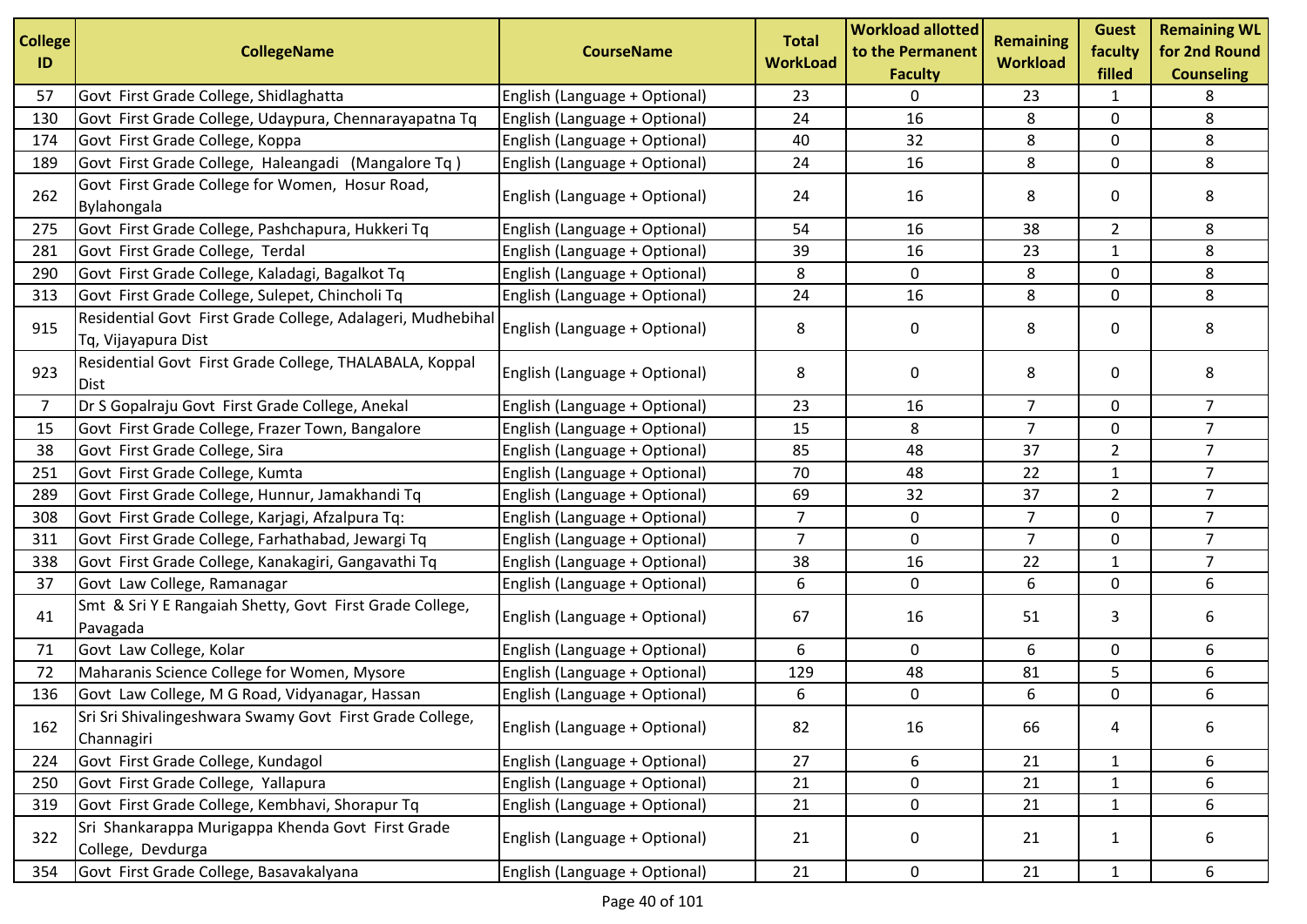| <b>College</b><br>ID | <b>CollegeName</b>                                                                   | <b>CourseName</b>                                            | <b>Total</b><br><b>WorkLoad</b> | <b>Workload allotted</b><br>to the Permanent<br><b>Faculty</b> | <b>Remaining</b><br><b>Workload</b> | <b>Guest</b><br>faculty<br>filled | <b>Remaining WL</b><br>for 2nd Round<br><b>Counseling</b> |
|----------------------|--------------------------------------------------------------------------------------|--------------------------------------------------------------|---------------------------------|----------------------------------------------------------------|-------------------------------------|-----------------------------------|-----------------------------------------------------------|
| 393                  | Govt First Grade College for Women, Raichur                                          | English (Language + Optional)                                | 23                              | 17                                                             | 6                                   | 0                                 | 6                                                         |
| 400                  | Govt First Grade College for Women, Dharwad                                          | English (Language + Optional)                                | 22                              | 16                                                             | 6                                   | 0                                 | 6                                                         |
| 401                  | Govt First Grade College for Women, Gadag                                            | English (Language + Optional)                                | 38                              | 32                                                             | 6                                   | $\mathbf 0$                       | 6                                                         |
| 9                    | Govt First Grade College, K R Puram, Bangalore                                       | English (Language + Optional)                                | 92                              | 72                                                             | 20                                  | 1                                 | 5                                                         |
| 149                  | Govt First Grade College, Rippanpet, Hosanagara Tq                                   | English (Language + Optional)                                | 36                              | 16                                                             | 20                                  | $\mathbf{1}$                      | 5                                                         |
| 167                  | Govt First Grade College, Honnali                                                    | English (Language + Optional)                                | 66                              | 16                                                             | 50                                  | 3                                 | 5                                                         |
| 201                  | Govt First Grade College, Kaniyur, Puttur Tq                                         | English (Language + Optional)                                | 20                              | 0                                                              | 20                                  | 1                                 | 5                                                         |
| 208                  | Smt Rukmini Shedthi Memorial National Govt First Grade<br>College, Barkur (Udupi Tq) | English (Language + Optional)                                | 36                              | 16                                                             | 20                                  | $\mathbf{1}$                      | 5                                                         |
| 247                  | Govt Arts & Science College, Karwar                                                  | English (Language + Optional)                                | 50                              | 0                                                              | 50                                  | 3                                 | 5                                                         |
| 282                  | Govt First Grade College, Savalagi, Jamakhandi Tq                                    | English (Language + Optional)                                | 20                              | $\mathbf 0$                                                    | 20                                  | $\mathbf{1}$                      | 5                                                         |
| 303                  | Govt First Grade College, Afzalpur                                                   | English (Language + Optional)                                | 51                              | 16                                                             | 35                                  | $\overline{2}$                    | 5                                                         |
| 305                  | Govt First Grade College, Aland                                                      | English (Language + Optional)                                | 21                              | 16                                                             | 5                                   | $\mathbf 0$                       | 5                                                         |
| 307                  | Govt First Grade College, Kalagi, Chittapura Tq:                                     | English (Language + Optional)                                | 21                              | 16                                                             | 5                                   | 0                                 | 5                                                         |
| 327                  | Govt First Grade College, Mudgal, Lingasagur Tq                                      | English (Language + Optional)                                | 21                              | 16                                                             | 5                                   | 0                                 | 5                                                         |
| 355                  | Govt First Grade College, Bhalki                                                     | English (Language + Optional)                                | 21                              | 16                                                             | 5                                   | $\mathbf 0$                       | 5                                                         |
| 361                  | Govt First Grade College, Dhandeli                                                   | English (Language + Optional)                                | 21                              | 16                                                             | 5                                   | $\mathbf 0$                       | 5                                                         |
| 98                   | Govt Womens College, M C Road, Mandya                                                | English (Language + Optional)                                | 97                              | 48                                                             | 49                                  | 3                                 | 4                                                         |
| 118                  | H D Devegowda Govt First Grade College, Padavalahippe,<br>Holenarasipura Tq          | English (Language + Optional)                                | 20                              | 16                                                             | 4                                   | 0                                 | 4                                                         |
| 132                  | Govt First Grade College Domlur, Bengaluru Dist                                      | English (Language + Optional)                                | 20                              | 16                                                             | 4                                   | 0                                 | 4                                                         |
| 144                  | Govt First Grade College, Holehonnur, (Badravathi Tq)                                | English (Language + Optional)                                | 20                              | 16                                                             | 4                                   | $\mathbf 0$                       | 4                                                         |
| 164                  | Govt First Grade College, Nyamathi, (Honnali Tq)                                     | English (Language + Optional)                                | 20                              | 16                                                             | 4                                   | 0                                 | 4                                                         |
| 184                  | Govt First Grade College, Yagati, Kadur Tq                                           | English (Language + Optional)                                | 12                              | 8                                                              | 4                                   | $\mathbf 0$                       | 4                                                         |
| 260                  | Govt First Grade College, Nesergi, (Bailhongal Tq)                                   | English (Language + Optional)                                | 20                              | 16                                                             | 4                                   | 0                                 | 4                                                         |
| 384                  | Govt First Grade College, Julaki, Indi Tq                                            | English (Language + Optional)                                | 20                              | 16                                                             | 4                                   | 0                                 | 4                                                         |
| 912                  | Residential Govt First Grade College, Mudnal, Yadgir Dt                              | English (Language + Optional)                                | 19                              | $\mathbf 0$                                                    | 19                                  | $\mathbf{1}$                      | 4                                                         |
| 919                  | Residential Govt First Grade College, Malladihalli, Holalkere<br>Tq, Chitradurga     | English (Language + Optional)                                | 4                               | 0                                                              | 4                                   | 0                                 |                                                           |
| 331                  | Govt First Grade College, Koppal                                                     | <b>Environment Science +</b><br><b>Environmental Studies</b> | 40                              | 0                                                              | 40                                  | $\mathbf{0}$                      | 40                                                        |
| 173                  | IDSG Govt College, Chikkamagalur                                                     | <b>Environment Science +</b><br><b>Environmental Studies</b> | 34                              | 0                                                              | 34                                  | 0                                 | 34                                                        |
| 145                  | Smt Indiragandhi Govt First Grade College for Women,<br>Sagar                        | <b>Environment Science +</b><br><b>Environmental Studies</b> | 32                              | 0                                                              | 32                                  | 0                                 | 32                                                        |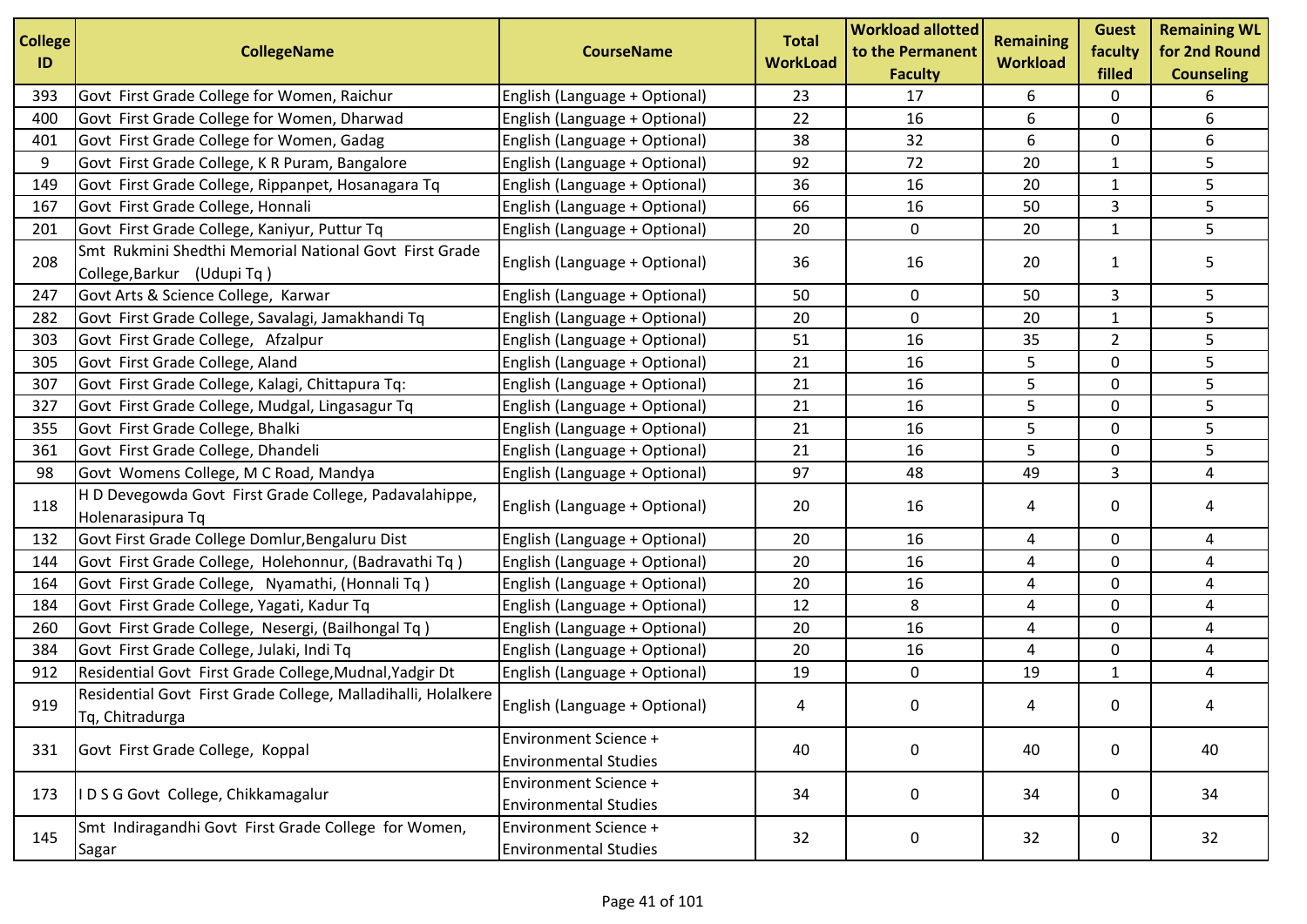| <b>College</b><br>ID | <b>CollegeName</b>                                                         | <b>CourseName</b>                                            | <b>Total</b><br><b>WorkLoad</b> | <b>Workload allotted</b><br>to the Permanent<br><b>Faculty</b> | <b>Remaining</b><br><b>Workload</b> | <b>Guest</b><br>faculty<br>filled | <b>Remaining WL</b><br>for 2nd Round<br><b>Counseling</b> |
|----------------------|----------------------------------------------------------------------------|--------------------------------------------------------------|---------------------------------|----------------------------------------------------------------|-------------------------------------|-----------------------------------|-----------------------------------------------------------|
| 31                   | Govt First Grade College, Channapatna                                      | <b>Environment Science +</b>                                 | 30                              | 0                                                              | 30                                  | 0                                 | 30                                                        |
|                      |                                                                            | <b>Environmental Studies</b>                                 |                                 |                                                                |                                     |                                   |                                                           |
| 97                   | Govt College, Mandya                                                       | Environment Science +                                        | 30                              | 0                                                              | 30                                  | 0                                 | 30                                                        |
|                      |                                                                            | <b>Environmental Studies</b>                                 |                                 |                                                                |                                     |                                   |                                                           |
| 347                  | Govt First Grade College, Hospet                                           | <b>Environment Science +</b>                                 | 30                              | 0                                                              | 30                                  | 0                                 | 30                                                        |
|                      |                                                                            | <b>Environmental Studies</b>                                 |                                 |                                                                |                                     |                                   |                                                           |
| 9                    | Govt First Grade College, K R Puram, Bangalore                             | <b>Environment Science +</b>                                 | 28                              | 0                                                              | 28                                  | 0                                 | 28                                                        |
|                      |                                                                            | <b>Environmental Studies</b>                                 |                                 |                                                                |                                     |                                   |                                                           |
| 153                  | Govt Science College, Chitradurga                                          | Environment Science +                                        | 27                              | $\mathbf 0$                                                    | 27                                  | 0                                 | 27                                                        |
|                      |                                                                            | <b>Environmental Studies</b>                                 |                                 |                                                                |                                     |                                   |                                                           |
| 112                  | Govt Science College, Hassan                                               | <b>Environment Science +</b>                                 | 26                              | 0                                                              | 26                                  | 0                                 | 26                                                        |
|                      |                                                                            | <b>Environmental Studies</b>                                 |                                 |                                                                |                                     |                                   |                                                           |
| 65                   | Govt Womens College, Kolar                                                 | <b>Environment Science +</b>                                 | 24                              | 0                                                              | 24                                  | 0                                 | 24                                                        |
|                      |                                                                            | <b>Environmental Studies</b>                                 |                                 |                                                                |                                     |                                   |                                                           |
| 341                  | Gangavathi Venkataramanashetty Padmavathamma Govt                          | <b>Environment Science +</b>                                 | 24                              | 0                                                              | 24                                  | 0                                 | 24                                                        |
|                      | First Grade College, Hagaribommanahalli                                    | <b>Environmental Studies</b>                                 |                                 |                                                                |                                     |                                   |                                                           |
| 340                  | Smt Saraladevi Satheshchandra Agarwal Govt First Grade                     | <b>Environment Science +</b><br><b>Environmental Studies</b> | 22                              | 0                                                              | 22                                  | 0                                 | 22                                                        |
|                      | College, S N Pet, Bellary<br>Govt First Grade College, rd cross BEO campus | <b>Environment Science +</b>                                 |                                 |                                                                |                                     |                                   |                                                           |
| 69                   |                                                                            | <b>Environmental Studies</b>                                 | 21                              | 0                                                              | 21                                  | 0                                 | 21                                                        |
|                      | Robersonpet, K G F, Bangarpet Tq                                           | <b>Environment Science +</b>                                 |                                 |                                                                |                                     |                                   |                                                           |
| 329                  | Govt First Grade College, Kustagi                                          | <b>Environmental Studies</b>                                 | 21                              | 0                                                              | 21                                  | 0                                 | 21                                                        |
|                      |                                                                            | <b>Environment Science +</b>                                 |                                 |                                                                |                                     |                                   |                                                           |
| 55                   | Govt Boys College, Chintamani                                              | <b>Environmental Studies</b>                                 | 20                              | 0                                                              | 20                                  | 0                                 | 20                                                        |
|                      |                                                                            | <b>Environment Science +</b>                                 |                                 |                                                                |                                     |                                   |                                                           |
| 148                  | Govt First Grade College, Thirthahalli                                     | <b>Environmental Studies</b>                                 | 20                              | 0                                                              | 20                                  | 0                                 | 20                                                        |
|                      |                                                                            | <b>Environment Science +</b>                                 |                                 |                                                                |                                     |                                   |                                                           |
| 151                  | Govt Arts College, Chitradurga                                             | <b>Environmental Studies</b>                                 | 20                              | 0                                                              | 20                                  | 0                                 | 20                                                        |
|                      |                                                                            | <b>Environment Science +</b>                                 |                                 |                                                                |                                     |                                   |                                                           |
| 24                   | Govt First Grade College, Hoskote                                          | <b>Environmental Studies</b>                                 | 39                              | 20                                                             | 19                                  | 0                                 | 19                                                        |
|                      |                                                                            | <b>Environment Science +</b>                                 |                                 |                                                                |                                     |                                   |                                                           |
| 328                  | Govt First Grade College, Yelburga                                         | <b>Environmental Studies</b>                                 | 18                              | 0                                                              | 18                                  | 0                                 | 18                                                        |
|                      | Government Commerce and Management College,                                | <b>Environment Science +</b>                                 |                                 |                                                                |                                     |                                   |                                                           |
| 350                  | Anantpur Road, Bellary City                                                | <b>Environmental Studies</b>                                 | 18                              | 0                                                              | 18                                  | 0                                 | 18                                                        |
|                      |                                                                            | Environment Science +                                        |                                 |                                                                |                                     |                                   |                                                           |
| 39                   | Govt First Grade College, Kunigal                                          | <b>Environmental Studies</b>                                 | 16                              | 0                                                              | 16                                  | 0                                 | 16                                                        |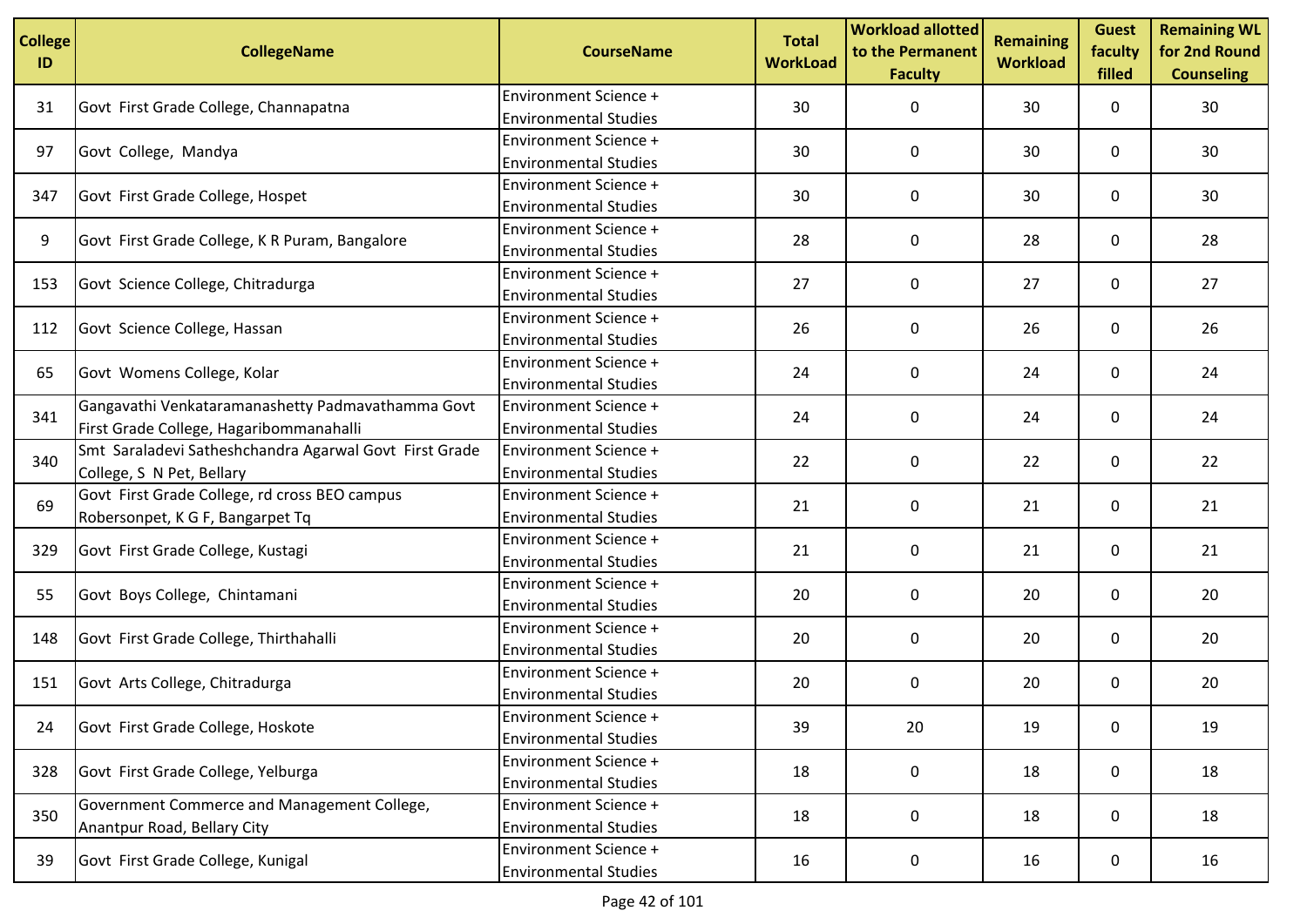| <b>College</b><br>ID | <b>CollegeName</b>                                                       | <b>CourseName</b>                                            | <b>Total</b><br><b>WorkLoad</b> | <b>Workload allotted</b><br>to the Permanent<br><b>Faculty</b> | <b>Remaining</b><br><b>Workload</b> | <b>Guest</b><br>faculty<br>filled | <b>Remaining WL</b><br>for 2nd Round<br><b>Counseling</b> |
|----------------------|--------------------------------------------------------------------------|--------------------------------------------------------------|---------------------------------|----------------------------------------------------------------|-------------------------------------|-----------------------------------|-----------------------------------------------------------|
| 72                   | Maharanis Science College for Women, Mysore                              | <b>Environment Science +</b><br><b>Environmental Studies</b> | 16                              | 0                                                              | 16                                  | 0                                 | 16                                                        |
| 81                   | Govt First Grade College, Saligrama, K R Nagar Tq                        | Environment Science +<br><b>Environmental Studies</b>        | 16                              | 0                                                              | 16                                  | 0                                 | 16                                                        |
| 98                   | Govt Womens College, M C Road, Mandya                                    | <b>Environment Science +</b><br><b>Environmental Studies</b> | 16                              | 0                                                              | 16                                  | 0                                 | 16                                                        |
| 139                  | Govt First Grade College, Shikaripura                                    | Environment Science +<br><b>Environmental Studies</b>        | 16                              | 0                                                              | 16                                  | 0                                 | 16                                                        |
| 147                  | Govt First Grade College, Shimoga                                        | Environment Science +<br><b>Environmental Studies</b>        | 32                              | 16                                                             | 16                                  | 0                                 | 16                                                        |
| 152                  | H P C C Govt College, Challakere                                         | <b>Environment Science +</b><br><b>Environmental Studies</b> | 16                              | 0                                                              | 16                                  | 0                                 | 16                                                        |
| 169                  | Govt First Grade College, Harapanahalli                                  | Environment Science +<br><b>Environmental Studies</b>        | 16                              | 0                                                              | 16                                  | 0                                 | 16                                                        |
| 179                  | Govt First Grade College, Kadur                                          | <b>Environment Science +</b><br><b>Environmental Studies</b> | 16                              | 0                                                              | 16                                  | 0                                 | 16                                                        |
| 330                  | Sri Kolli Nageshwar Rao Govt First Grade College,<br>Gangavathi          | <b>Environment Science +</b><br><b>Environmental Studies</b> | 16                              | 0                                                              | 16                                  | 0                                 | 16                                                        |
| 40                   | Govt First Grade College, Gubbi                                          | <b>Environment Science +</b><br><b>Environmental Studies</b> | 14                              | 0                                                              | 14                                  | 0                                 | 14                                                        |
| 74                   | Sri D Devaraj urs Govt First Grade College, Hunsur                       | <b>Environment Science +</b><br><b>Environmental Studies</b> | 14                              | 0                                                              | 14                                  | 0                                 | 14                                                        |
| 83                   | Govt First Grade College, Ooty Road, Nanjangudu                          | <b>Environment Science +</b><br><b>Environmental Studies</b> | 14                              | 0                                                              | 14                                  | 0                                 | 14                                                        |
| 111                  | Govt First Grade College for Women, K R Pet                              | <b>Environment Science +</b><br><b>Environmental Studies</b> | 14                              | 0                                                              | 14                                  | 0                                 | 14                                                        |
| 113                  | Govt Arts College, Hassan                                                | <b>Environment Science +</b><br><b>Environmental Studies</b> | 14                              | 0                                                              | 14                                  | 0                                 | 14                                                        |
| 299                  | Govt College, Sedam Road, Gulbarga                                       | <b>Environment Science +</b><br><b>Environmental Studies</b> | 14                              | $\mathbf 0$                                                    | 14                                  | 0                                 | 14                                                        |
| 410                  | Maharanis Commerce and Management College for<br>Women, JLB Road, Mysore | <b>Environment Science +</b><br><b>Environmental Studies</b> | 14                              | 0                                                              | 14                                  | 0                                 | 14                                                        |
| 68                   | Govt First Grade College, Malur                                          | <b>Environment Science +</b><br><b>Environmental Studies</b> | 12                              | 0                                                              | 12                                  | 0                                 | 12                                                        |
| 73                   | Govt First Grade College, KR Nagar                                       | <b>Environment Science +</b><br><b>Environmental Studies</b> | 12                              | 0                                                              | 12                                  | 0                                 | 12                                                        |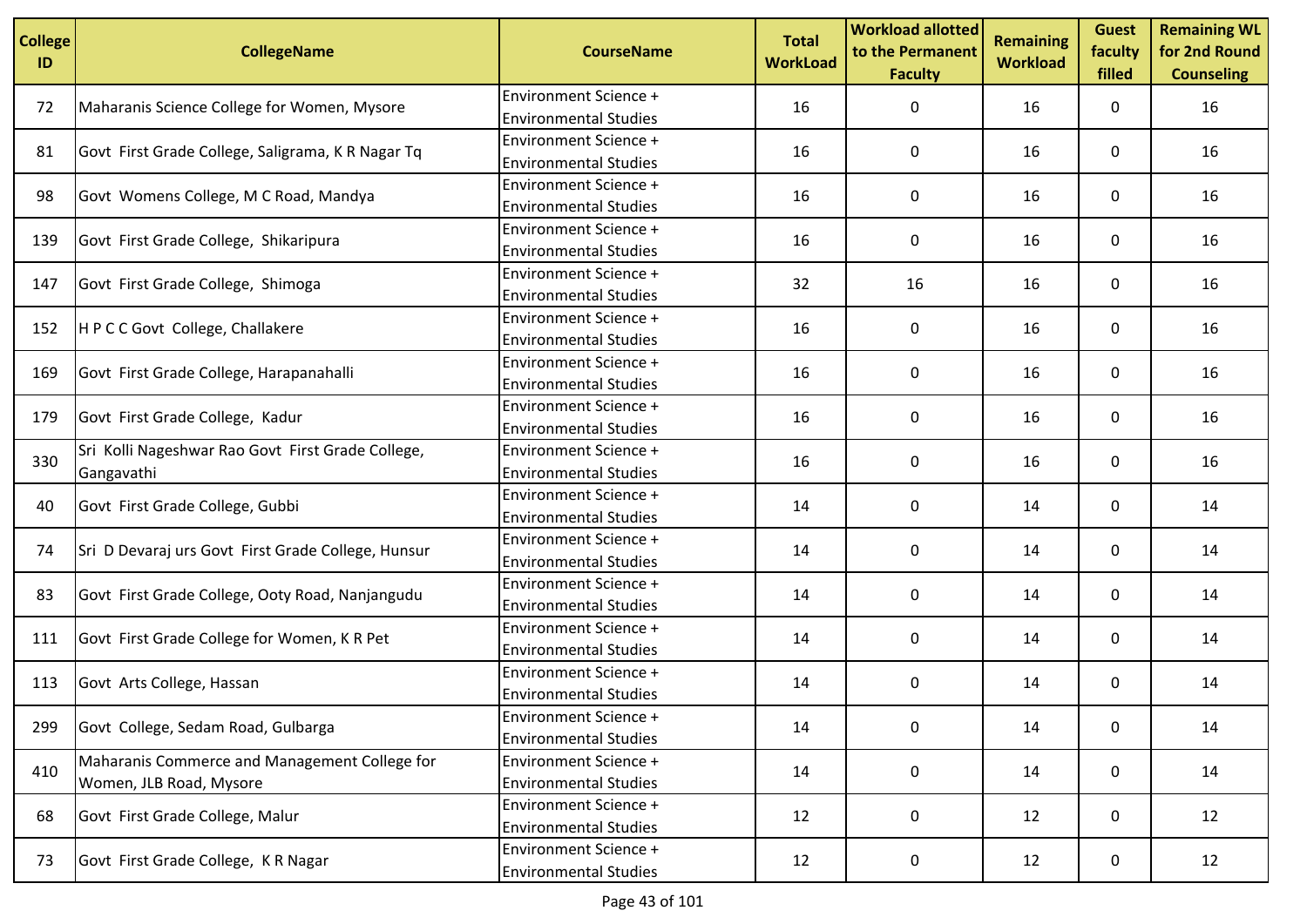| <b>College</b><br>ID | <b>CollegeName</b>                                                     | <b>CourseName</b>                                            | <b>Total</b><br><b>WorkLoad</b> | <b>Workload allotted</b><br>to the Permanent<br><b>Faculty</b> | <b>Remaining</b><br><b>Workload</b> | <b>Guest</b><br>faculty<br>filled | <b>Remaining WL</b><br>for 2nd Round<br><b>Counseling</b> |
|----------------------|------------------------------------------------------------------------|--------------------------------------------------------------|---------------------------------|----------------------------------------------------------------|-------------------------------------|-----------------------------------|-----------------------------------------------------------|
| 75                   | Maharans Arts College for Women, JLB Road, Mysore                      | <b>Environment Science +</b><br><b>Environmental Studies</b> | 12                              | 0                                                              | 12                                  | 0                                 | 12                                                        |
| 78                   | Govt First Grade College, Kuvempu Nagar, Mysore                        | Environment Science +<br><b>Environmental Studies</b>        | 12                              | 0                                                              | 12                                  | 0                                 | 12                                                        |
| 90                   | Sri Mahadeveshwara College, Kollegal                                   | <b>Environment Science +</b><br><b>Environmental Studies</b> | 12                              | 0                                                              | 12                                  | 0                                 | 12                                                        |
| 117                  | Govt First Grade Womens College, Holenarasipura                        | Environment Science +<br><b>Environmental Studies</b>        | 12                              | 0                                                              | 12                                  | 0                                 | 12                                                        |
| 119                  | Govt First Grade College, Sakaleshpura                                 | Environment Science +<br><b>Environmental Studies</b>        | 12                              | 0                                                              | 12                                  | 0                                 | 12                                                        |
| 120                  | Govt First Grade College, Arkalgudu                                    | <b>Environment Science +</b><br><b>Environmental Studies</b> | 12                              | 0                                                              | 12                                  | 0                                 | 12                                                        |
| 154                  | Govt First Grade College, Hosadurga                                    | Environment Science +<br><b>Environmental Studies</b>        | 12                              | 0                                                              | 12                                  | 0                                 | 12                                                        |
| 161                  | Vani Vilas Sugar Factory Education Trust College, Hiriyur              | <b>Environment Science +</b><br><b>Environmental Studies</b> | 12                              | 0                                                              | 12                                  | 0                                 | 12                                                        |
| 339                  | Govt First Grade College, Kudligi                                      | <b>Environment Science +</b><br><b>Environmental Studies</b> | 12                              | 0                                                              | 12                                  | 0                                 | 12                                                        |
| 346                  | Govt First Grade College, Sandur                                       | <b>Environment Science +</b><br><b>Environmental Studies</b> | 12                              | 0                                                              | 12                                  | 0                                 | 12                                                        |
| 348                  | Smt Rudramba M P Prakash Govt First Grade College,<br>Huvinahadagali   | <b>Environment Science +</b><br><b>Environmental Studies</b> | 12                              | 0                                                              | 12                                  | 0                                 | 12                                                        |
| 165                  | Govt First Grade College, MCC B Block, Davanagere                      | <b>Environment Science +</b><br><b>Environmental Studies</b> | 27                              | 16                                                             | 11                                  | 0                                 | 11                                                        |
| 48                   | Govt First Grade College, Tiptur                                       | <b>Environment Science +</b><br><b>Environmental Studies</b> | 10                              | 0                                                              | 10                                  | 0                                 | 10                                                        |
| 100                  | Govt First Grade College, K R Pet                                      | <b>Environment Science +</b><br><b>Environmental Studies</b> | 10                              | 0                                                              | 10                                  | 0                                 | 10                                                        |
| 22                   | Govt First Grade College, Doddaballapura                               | <b>Environment Science +</b><br><b>Environmental Studies</b> | 9                               | $\mathbf 0$                                                    | 9                                   | 0                                 | 9                                                         |
| 162                  | Sri Sri Shivalingeshwara Swamy Govt First Grade College,<br>Channagiri | <b>Environment Science +</b><br><b>Environmental Studies</b> | 9                               | 0                                                              | 9                                   | 0                                 | 9                                                         |
| 166                  | Govt First Grade Womens College, Davanagere                            | <b>Environment Science +</b><br><b>Environmental Studies</b> | 9                               | 0                                                              | 9                                   | 0                                 | 9                                                         |
| 168                  | Govt First Grade College, Harihara                                     | <b>Environment Science +</b><br><b>Environmental Studies</b> | 9                               | 0                                                              | 9                                   | 0                                 | 9                                                         |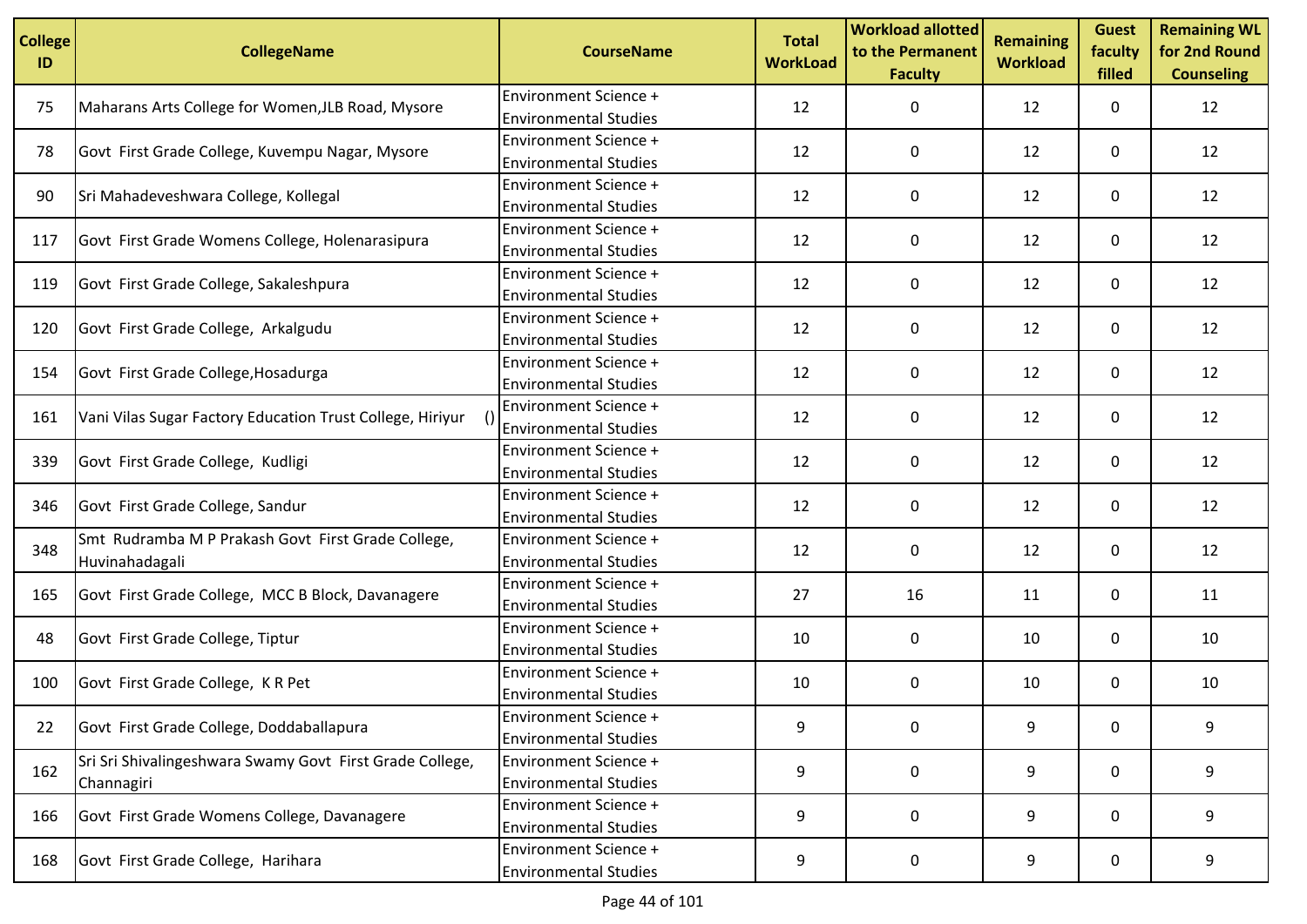| <b>College</b><br>ID | <b>CollegeName</b>                                                          | <b>CourseName</b>                                            | <b>Total</b><br><b>WorkLoad</b> | <b>Workload allotted</b><br>to the Permanent<br><b>Faculty</b> | <b>Remaining</b><br><b>Workload</b> | <b>Guest</b><br>faculty<br>filled | <b>Remaining WL</b><br>for 2nd Round<br><b>Counseling</b> |
|----------------------|-----------------------------------------------------------------------------|--------------------------------------------------------------|---------------------------------|----------------------------------------------------------------|-------------------------------------|-----------------------------------|-----------------------------------------------------------|
| 344                  | Govt First Grade College, Kurugod                                           | <b>Environment Science +</b>                                 | 9                               | 0                                                              | 9                                   | 0                                 | 9                                                         |
|                      |                                                                             | <b>Environmental Studies</b>                                 |                                 |                                                                |                                     |                                   |                                                           |
| 77                   | Govt First Grade College, Periyapatna                                       | Environment Science +                                        | 8                               | 0                                                              | 8                                   | 0                                 | 8                                                         |
|                      |                                                                             | <b>Environmental Studies</b>                                 |                                 |                                                                |                                     |                                   |                                                           |
| 80                   | Govt First Grade Womens College, Vijayanagara, Mysore                       | <b>Environment Science +</b>                                 | 8                               | 0                                                              | 8                                   | 0                                 | 8                                                         |
|                      |                                                                             | <b>Environmental Studies</b>                                 |                                 |                                                                |                                     |                                   |                                                           |
| 92                   | Govt First Grade College, Chamarajnagar                                     | Environment Science +                                        | 8                               | 0                                                              | 8                                   | 0                                 | 8                                                         |
|                      |                                                                             | <b>Environmental Studies</b>                                 |                                 |                                                                |                                     |                                   |                                                           |
| 102                  | Govt First Grade College for Women, Maddur                                  | Environment Science +                                        | 8                               | 0                                                              | 8                                   | 0                                 | 8                                                         |
|                      |                                                                             | <b>Environmental Studies</b>                                 |                                 |                                                                |                                     |                                   |                                                           |
| 109                  | Govt First Grade College, Halagur, Malavalli Tq                             | <b>Environment Science +</b>                                 | 8                               | 0                                                              | 8                                   | 0                                 | 8                                                         |
|                      |                                                                             | <b>Environmental Studies</b>                                 |                                 |                                                                |                                     |                                   |                                                           |
| 114                  | Govt First Grade College for Women, NEAR STADIUM, M G Environment Science + |                                                              | 8                               | 0                                                              | 8                                   | 0                                 | 8                                                         |
|                      | ROAD, Hassan                                                                | <b>Environmental Studies</b>                                 |                                 |                                                                |                                     |                                   |                                                           |
| 116                  | Govt First Grade College, Holenarasepura                                    | <b>Environment Science +</b>                                 | 8                               | 0                                                              | 8                                   | 0                                 | 8                                                         |
|                      |                                                                             | <b>Environmental Studies</b><br><b>Environment Science +</b> |                                 |                                                                |                                     |                                   |                                                           |
| 124                  | Govt First Grade College, Channarayapatna                                   | <b>Environmental Studies</b>                                 | 8                               | 0                                                              | 8                                   | 0                                 | 8                                                         |
|                      |                                                                             | <b>Environment Science +</b>                                 |                                 |                                                                |                                     |                                   |                                                           |
| 126                  | Govt First Grade College, Arasikere                                         | <b>Environmental Studies</b>                                 | 8                               | 0                                                              | 8                                   | 0                                 | 8                                                         |
|                      | Govt Home Science College for Women, N E Basic School,                      | <b>Environment Science +</b>                                 |                                 |                                                                |                                     |                                   |                                                           |
| 127                  | Rangoli Halla, Hassan<br>(CoED)                                             | <b>Environmental Studies</b>                                 | 8                               | 0                                                              | 8                                   | 0                                 | 8                                                         |
|                      |                                                                             | <b>Environment Science +</b>                                 |                                 |                                                                |                                     |                                   |                                                           |
| 131                  | Govt First Grade College, Baanavara, Arasikere Tq                           | <b>Environmental Studies</b>                                 | 8                               | 0                                                              | 8                                   | 0                                 | 8                                                         |
|                      |                                                                             | <b>Environment Science +</b>                                 |                                 |                                                                |                                     |                                   |                                                           |
| 134                  | Govt First Grade College, Halebidu, Belur Tq                                | <b>Environmental Studies</b>                                 | 8                               | 0                                                              | 8                                   | 0                                 | 8                                                         |
|                      | Sir M Vishweshwaraiah Govt Science College,                                 | <b>Environment Science +</b>                                 |                                 |                                                                |                                     |                                   |                                                           |
| 138                  | Bommanakatte, Bhadravathi                                                   | <b>Environmental Studies</b>                                 | 8                               | 0                                                              | 8                                   | 0                                 | 8                                                         |
|                      |                                                                             | <b>Environment Science +</b>                                 |                                 |                                                                |                                     |                                   |                                                           |
| 140                  | Govt First Grade College, Hosanagara                                        | <b>Environmental Studies</b>                                 | 8                               | $\mathbf 0$                                                    | 8                                   | 0                                 | 8                                                         |
|                      |                                                                             | <b>Environment Science +</b>                                 |                                 |                                                                |                                     |                                   |                                                           |
| 141                  | Govt First Grade College, Soraba                                            | <b>Environmental Studies</b>                                 | 8                               | 0                                                              | 8                                   | 0                                 | 8                                                         |
|                      | Sir M Vishweshwaraiah Govt Arts & Commerce College,                         | <b>Environment Science +</b>                                 |                                 |                                                                |                                     |                                   |                                                           |
| 142                  | New Town, Bhadravathi                                                       | <b>Environmental Studies</b>                                 | 8                               | 0                                                              | 8                                   | 0                                 | 8                                                         |
|                      |                                                                             | <b>Environment Science +</b>                                 |                                 |                                                                |                                     |                                   |                                                           |
| 149                  | Govt First Grade College, Rippanpet, Hosanagara Tq                          | <b>Environmental Studies</b>                                 | 8                               | 0                                                              | 8                                   | 0                                 | 8                                                         |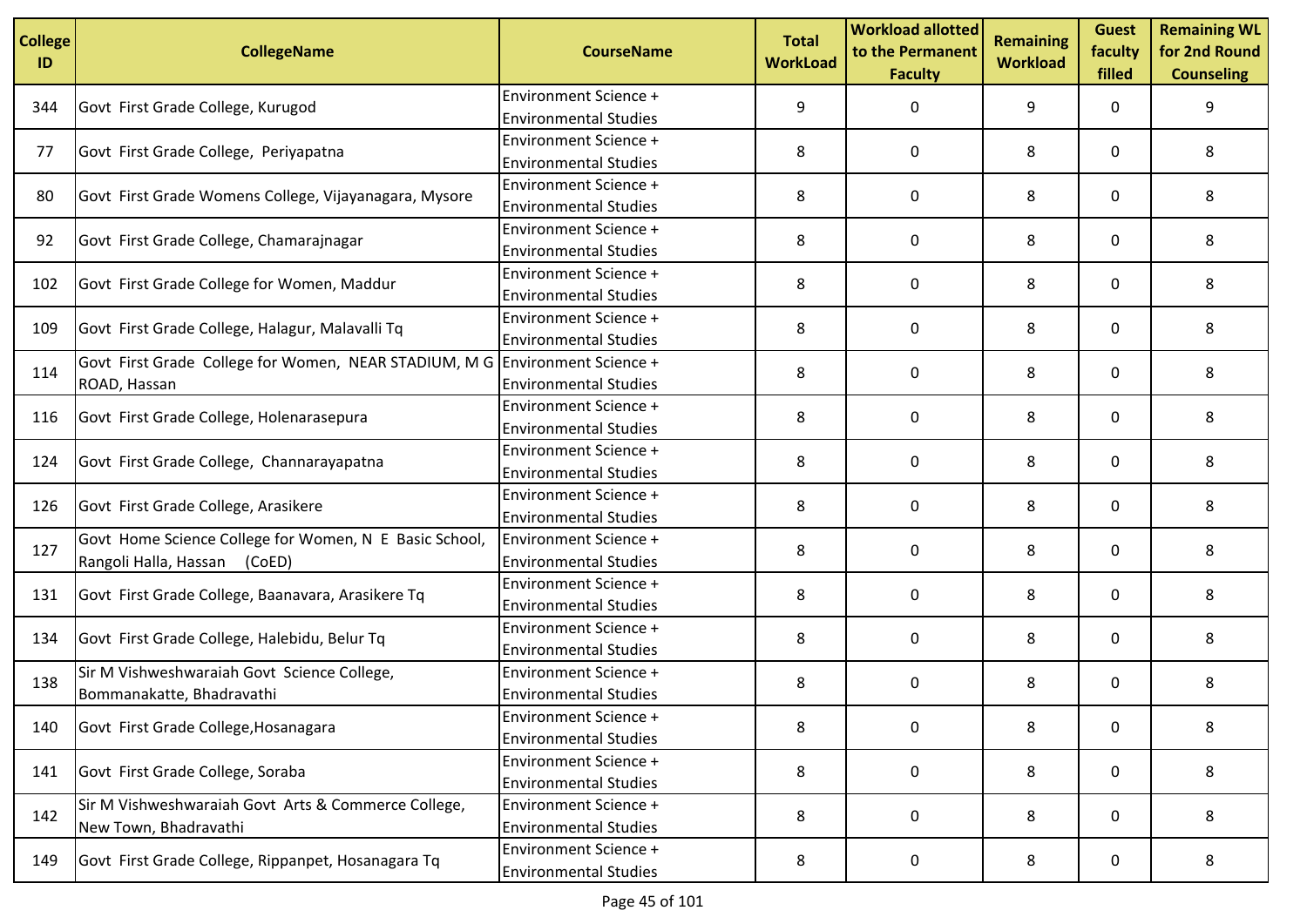| <b>College</b><br>ID | <b>CollegeName</b>                                                   | <b>CourseName</b>                                                                     | <b>Total</b><br><b>WorkLoad</b> | <b>Workload allotted</b><br>to the Permanent<br><b>Faculty</b> | <b>Remaining</b><br><b>Workload</b> | <b>Guest</b><br>faculty<br>filled | <b>Remaining WL</b><br>for 2nd Round<br><b>Counseling</b> |
|----------------------|----------------------------------------------------------------------|---------------------------------------------------------------------------------------|---------------------------------|----------------------------------------------------------------|-------------------------------------|-----------------------------------|-----------------------------------------------------------|
| 167                  | Govt First Grade College, Honnali                                    | <b>Environment Science +</b>                                                          | 8                               | 0                                                              | 8                                   | 0                                 | 8                                                         |
| 174                  | Govt First Grade College, Koppa                                      | <b>Environmental Studies</b><br>Environment Science +<br><b>Environmental Studies</b> | 8                               | 0                                                              | 8                                   | 0                                 | 8                                                         |
| 205                  | Govt First Grade College, Shankarnarayan, (Kundapur Tq)              | <b>Environment Science +</b><br><b>Environmental Studies</b>                          | 8                               | 0                                                              | 8                                   | 0                                 | 8                                                         |
| 318                  | Govt First Grade College, Surapura                                   | <b>Environment Science +</b><br><b>Environmental Studies</b>                          | 8                               | 0                                                              | 8                                   | 0                                 | 8                                                         |
| 320                  | Govt College, Sindhanoor                                             | Environment Science +<br><b>Environmental Studies</b>                                 | 8                               | 0                                                              | 8                                   | 0                                 | 8                                                         |
| 336                  | Govt First Grade College, Hirevankalkunta, Yelburga Tq               | <b>Environment Science +</b><br><b>Environmental Studies</b>                          | 8                               | 0                                                              | 8                                   | 0                                 | 8                                                         |
| 343                  | Govt First Grade College, Siraguppa                                  | <b>Environment Science +</b><br><b>Environmental Studies</b>                          | 8                               | 0                                                              | 8                                   | 0                                 | 8                                                         |
| 362                  | Govt First Grade College, Sagar                                      | <b>Environment Science +</b><br><b>Environmental Studies</b>                          | 8                               | 0                                                              | 8                                   | 0                                 | 8                                                         |
| 404                  | Govt First Grade College for Women, Chickmagalur                     | <b>Environment Science +</b><br><b>Environmental Studies</b>                          | 8                               | 0                                                              | 8                                   | 0                                 | 8                                                         |
| 376                  | Govt First Grade College, Ayanur, Shimoga Tq                         | <b>Environment Science +</b><br><b>Environmental Studies</b>                          | $\overline{7}$                  | 0                                                              | $\overline{7}$                      | 0                                 | 7                                                         |
| 79                   | Govt First Grade College, Bannur (T N Pura Tq)                       | <b>Environment Science +</b><br><b>Environmental Studies</b>                          | 6                               | 0                                                              | 6                                   | 0                                 | 6                                                         |
| 86                   | Govt First Grade College for Women, Hunsur                           | <b>Environment Science +</b><br><b>Environmental Studies</b>                          | 6                               | 0                                                              | 6                                   | 0                                 | 6                                                         |
| 87                   | Govt First Grade College, Siddartha Layout, Mysore                   | <b>Environment Science +</b><br><b>Environmental Studies</b>                          | 6                               | 0                                                              | 6                                   | 0                                 | 6                                                         |
| 94                   | Govt First Grade College, N A P COLONY MYSOREOOTY<br>ROAD, Gundlupet | <b>Environment Science +</b><br><b>Environmental Studies</b>                          | 6                               | 0                                                              | 6                                   | 0                                 | 6                                                         |
| 103                  | Govt First Grade College, Koppa, Maddur Tq,                          | <b>Environment Science +</b><br><b>Environmental Studies</b>                          | 6                               | $\mathbf 0$                                                    | 6                                   | 0                                 | 6                                                         |
| 106                  | Govt First Grade College, Pandavapura                                | <b>Environment Science +</b><br><b>Environmental Studies</b>                          | 6                               | 0                                                              | 6                                   | 0                                 | 6                                                         |
| 115                  | B M Shetty, Govt First Grade College, Konnanur, (Arkalgudu<br>$Tq$ ) | <b>Environment Science +</b><br><b>Environmental Studies</b>                          | 6                               | 0                                                              | 6                                   | 0                                 | 6                                                         |
| 128                  | Govt Home Science College for Women, Holenarasipura                  | <b>Environment Science +</b><br><b>Environmental Studies</b>                          | 6                               | 0                                                              | 6                                   | 0                                 | 6                                                         |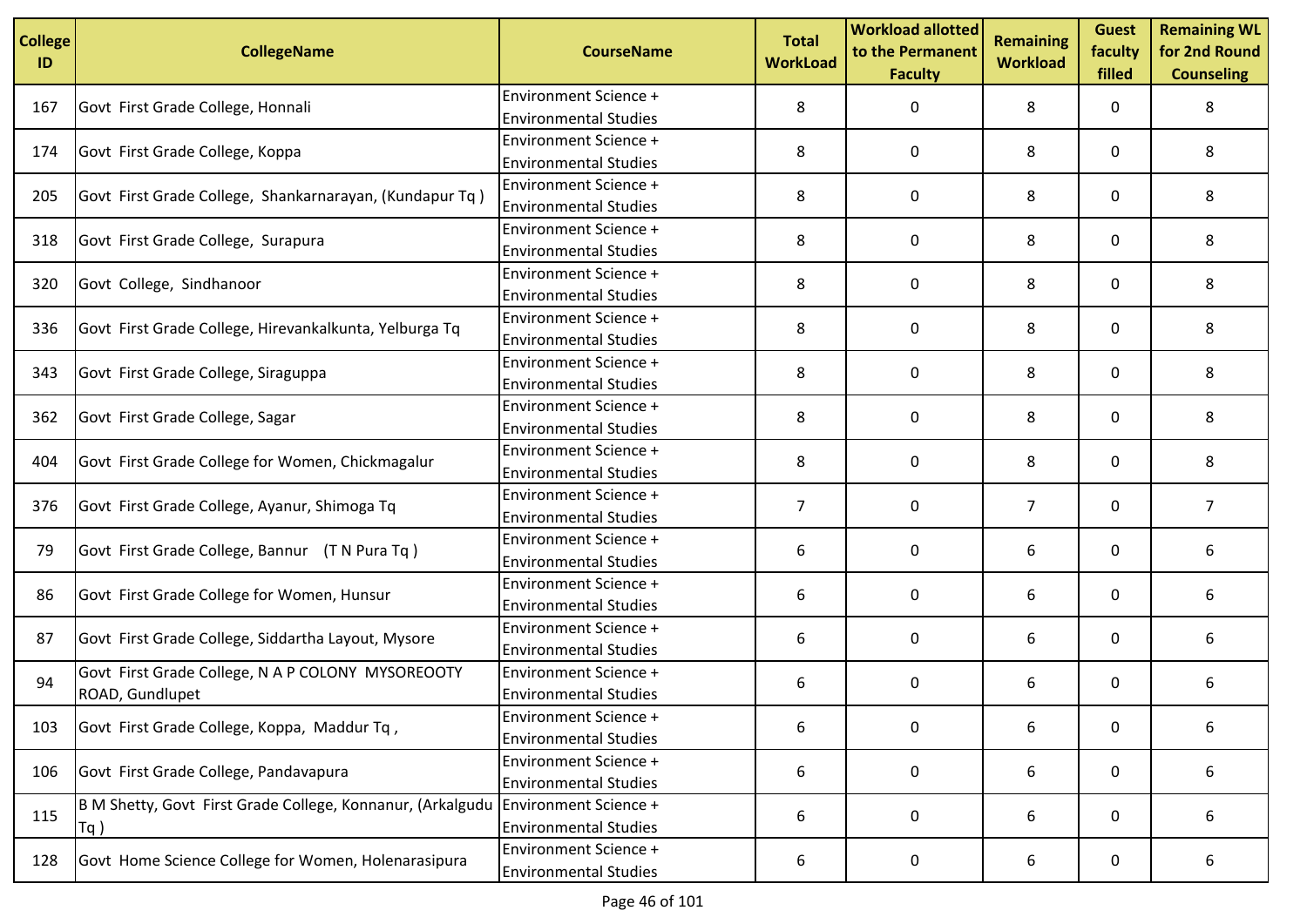| <b>College</b><br>ID | <b>CollegeName</b>                                       | <b>CourseName</b>                                            | <b>Total</b><br><b>WorkLoad</b> | <b>Workload allotted</b><br>to the Permanent<br><b>Faculty</b> | <b>Remaining</b><br><b>Workload</b> | <b>Guest</b><br>faculty<br>filled | <b>Remaining WL</b><br>for 2nd Round<br><b>Counseling</b> |
|----------------------|----------------------------------------------------------|--------------------------------------------------------------|---------------------------------|----------------------------------------------------------------|-------------------------------------|-----------------------------------|-----------------------------------------------------------|
| 129                  | Govt First Grade College, Hirisaave, Chennarayapatna Tq  | <b>Environment Science +</b><br><b>Environmental Studies</b> | 6                               | 0                                                              | 6                                   | 0                                 | 6                                                         |
| 130                  | Govt First Grade College, Udaypura, Chennarayapatna Tq   | Environment Science +<br><b>Environmental Studies</b>        | 6                               | 0                                                              | 6                                   | 0                                 | 6                                                         |
| 156                  | Vedavathi Govt First Grade College, Hiriyur              | Environment Science +<br><b>Environmental Studies</b>        | 6                               | 0                                                              | 6                                   | 0                                 | 6                                                         |
| 159                  | Govt First Grade College, Holalkere                      | <b>Environment Science +</b><br><b>Environmental Studies</b> | 6                               | 0                                                              | 6                                   | 0                                 | 6                                                         |
| 300                  | Govt First Grade College, Jewargi                        | <b>Environment Science +</b><br><b>Environmental Studies</b> | 6                               | 0                                                              | 6                                   | 0                                 | 6                                                         |
| 303                  | Govt First Grade College, Afzalpur                       | <b>Environment Science +</b><br><b>Environmental Studies</b> | 6                               | 0                                                              | 6                                   | 0                                 | 6                                                         |
| 337                  | Govt First Grade College, Irkalgada, Koppal Tq           | Environment Science +<br><b>Environmental Studies</b>        | 6                               | 0                                                              | 6                                   | 0                                 | 6                                                         |
| 342                  | Govt First Grade College, Kampli, (Hospet Tq)            | <b>Environment Science +</b><br><b>Environmental Studies</b> | 6                               | 0                                                              | 6                                   | 0                                 | 6                                                         |
| 356                  | Govt First Grade College, Humnabaad                      | Environment Science +<br><b>Environmental Studies</b>        | 6                               | 0                                                              | 6                                   | 0                                 | 6                                                         |
| 360                  | Govt First Grade College, Byrapura                       | <b>Environment Science +</b><br><b>Environmental Studies</b> | 6                               | 0                                                              | 6                                   | 0                                 | 6                                                         |
| 370                  | Govt First Grade College, Bettadapura, Periyapattana, Tq | <b>Environment Science +</b><br><b>Environmental Studies</b> | 6                               | 0                                                              | 6                                   | 0                                 | 6                                                         |
| 388                  | Govt First Grade College for Women, Chitradurga          | <b>Environment Science +</b><br><b>Environmental Studies</b> | 6                               | 0                                                              | 6                                   | 0                                 | 6                                                         |
| 395                  | Govt First Grade College for Women, Chamarajanagar       | <b>Environment Science +</b><br><b>Environmental Studies</b> | 6                               | 0                                                              | 6                                   | 0                                 | 6                                                         |
| 325                  | Govt First Grade College, Lingasagur                     | <b>Environment Science +</b><br><b>Environmental Studies</b> | 5                               | 0                                                              | 5                                   | 0                                 | 5                                                         |
| 84                   | Govt First Grade College, T Narasipura                   | Environment Science +<br><b>Environmental Studies</b>        | 4                               | 0                                                              | 4                                   | $\mathbf 0$                       | 4                                                         |
| 85                   | Govt First Grade College, Hanagodu, Hunsur Tq            | <b>Environment Science +</b><br><b>Environmental Studies</b> | 4                               | 0                                                              | 4                                   | 0                                 | 4                                                         |
| 88                   | Govt First Grade College, Hullahalli, Nanjangud Tq       | <b>Environment Science +</b><br><b>Environmental Studies</b> | 4                               | 0                                                              | 4                                   | 0                                 | 4                                                         |
| 89                   | Govt First Grade College for Women, KR Nagar             | Environment Science +<br><b>Environmental Studies</b>        | 4                               | 0                                                              | 4                                   | 0                                 | 4                                                         |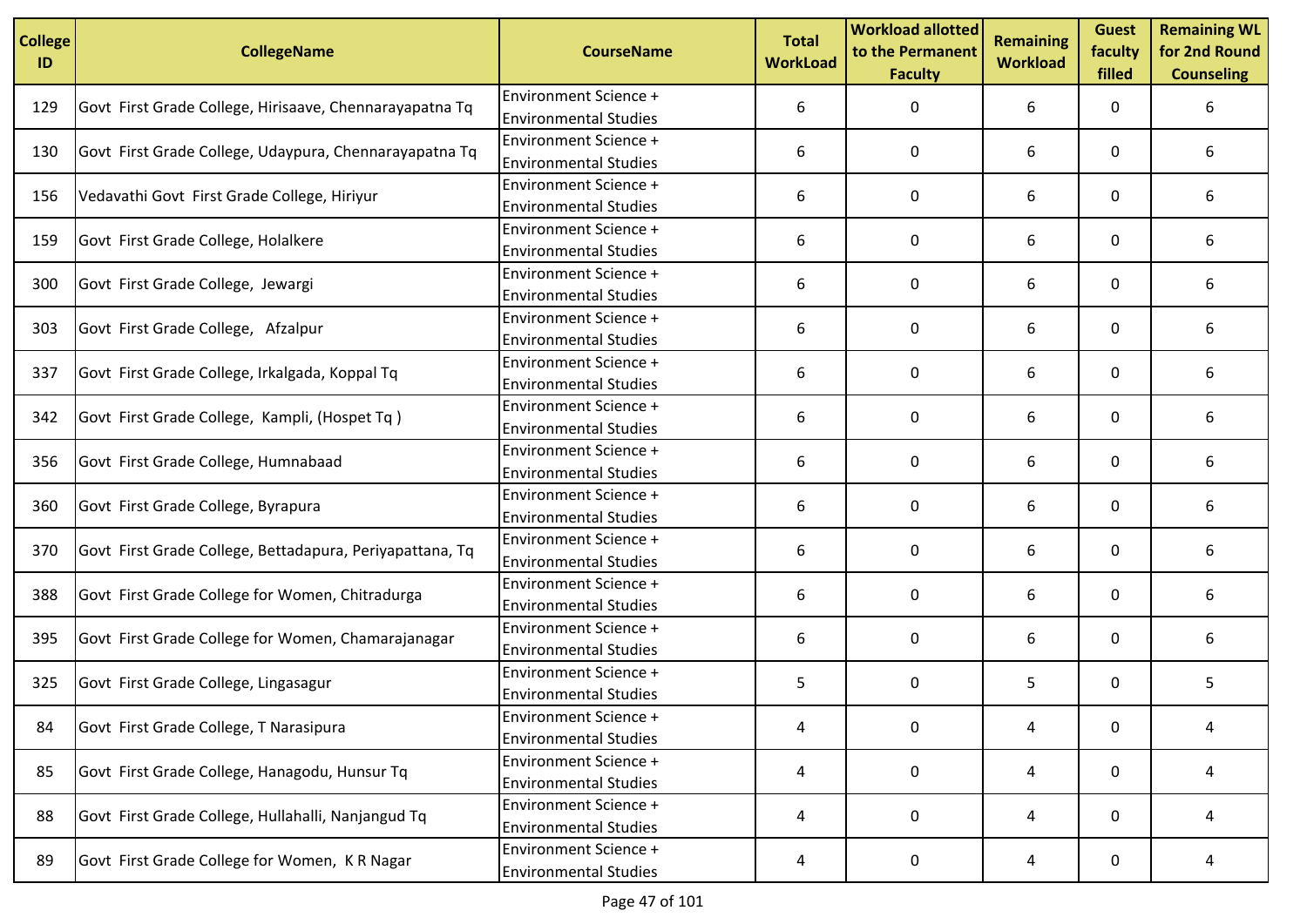| <b>College</b><br>ID | <b>CollegeName</b>                                                          | <b>CourseName</b>                                            | <b>Total</b><br><b>WorkLoad</b> | <b>Workload allotted</b><br>to the Permanent<br><b>Faculty</b> | <b>Remaining</b><br><b>Workload</b> | <b>Guest</b><br>faculty<br>filled | <b>Remaining WL</b><br>for 2nd Round<br><b>Counseling</b> |
|----------------------|-----------------------------------------------------------------------------|--------------------------------------------------------------|---------------------------------|----------------------------------------------------------------|-------------------------------------|-----------------------------------|-----------------------------------------------------------|
| 91                   | Govt First Grade College, Hanur, (Kollegal Tq)                              | <b>Environment Science +</b><br><b>Environmental Studies</b> | 4                               | 0                                                              | 4                                   | 0                                 | 4                                                         |
| 95                   | Govt First Grade College, Kuderu, Chamarajanagar Tq                         | Environment Science +<br><b>Environmental Studies</b>        | 4                               | 0                                                              | 4                                   | 0                                 | 4                                                         |
| 104                  | Govt First Grade College, Kyathanahalli, Pandavapura                        | <b>Environment Science +</b><br><b>Environmental Studies</b> | 4                               | 0                                                              | 4                                   | 0                                 | 4                                                         |
| 105                  | Govt First Grade College, Nagamangala                                       | <b>Environment Science +</b><br><b>Environmental Studies</b> | 4                               | 0                                                              | 4                                   | 0                                 | 4                                                         |
| 110                  | Govt First Grade College, Melukote, Pandavapura Tq                          | Environment Science +<br><b>Environmental Studies</b>        | 4                               | 0                                                              | 4                                   | 0                                 | 4                                                         |
| 118                  | H D Devegowda Govt First Grade College, Padavalahippe,<br>Holenarasipura Tq | <b>Environment Science +</b><br><b>Environmental Studies</b> | 4                               | 0                                                              | 4                                   | 0                                 | 4                                                         |
| 122                  | Govt First Grade College, Jawagal, (Arasikere Tq)                           | Environment Science +<br><b>Environmental Studies</b>        | 4                               | 0                                                              | 4                                   | 0                                 | 4                                                         |
| 143                  | Govt First Grade College, Anavatti, (Soraba Tq)                             | Environment Science +<br><b>Environmental Studies</b>        | 4                               | 0                                                              | 4                                   | 0                                 | 4                                                         |
| 144                  | Govt First Grade College, Holehonnur, (Badravathi Tq)                       | Environment Science +<br><b>Environmental Studies</b>        | 4                               | 0                                                              | 4                                   | 0                                 | 4                                                         |
| 146                  | Govt First Grade College, Bhadravathi                                       | <b>Environment Science +</b><br><b>Environmental Studies</b> | 4                               | 0                                                              | 4                                   | 0                                 | 4                                                         |
| 150                  | Govt First Grade College, Shiralakoppa, Shikaripura Tq:                     | <b>Environment Science +</b><br><b>Environmental Studies</b> | 4                               | 0                                                              | 4                                   | 0                                 | 4                                                         |
| 160                  | Govt First Grade College, Javanagondanahalli, Hiriyur Tq                    | <b>Environment Science +</b><br><b>Environmental Studies</b> | 4                               | 0                                                              | 4                                   | 0                                 | 4                                                         |
| 164                  | Govt First Grade College, Nyamathi, (Honnali Tq)                            | <b>Environment Science +</b><br><b>Environmental Studies</b> | 4                               | 0                                                              | 4                                   | 0                                 | 4                                                         |
| 171                  | Govt First Grade College, Sante Bennur, Channagiri Tq                       | <b>Environment Science +</b><br><b>Environmental Studies</b> | 4                               | 0                                                              | 4                                   | 0                                 | 4                                                         |
| 175                  | D S Bele Gowda Govt First Grade College, Mudigere                           | <b>Environment Science +</b><br><b>Environmental Studies</b> | 4                               | 0                                                              | 4                                   | 0                                 | 4                                                         |
| 176                  | Govt First Grade College, Narasimarajapura                                  | <b>Environment Science +</b><br><b>Environmental Studies</b> | 4                               | 0                                                              | 4                                   | 0                                 | 4                                                         |
| 177                  | Govt First Grade College, Ajjampura, (Tarikere Tq)                          | <b>Environment Science +</b><br><b>Environmental Studies</b> | 4                               | 0                                                              | 4                                   | 0                                 | 4                                                         |
| 178                  | Govt First Grade College, Panchanahalli (Kodur Tq)                          | <b>Environment Science +</b><br><b>Environmental Studies</b> | 4                               | 0                                                              | 4                                   | 0                                 | 4                                                         |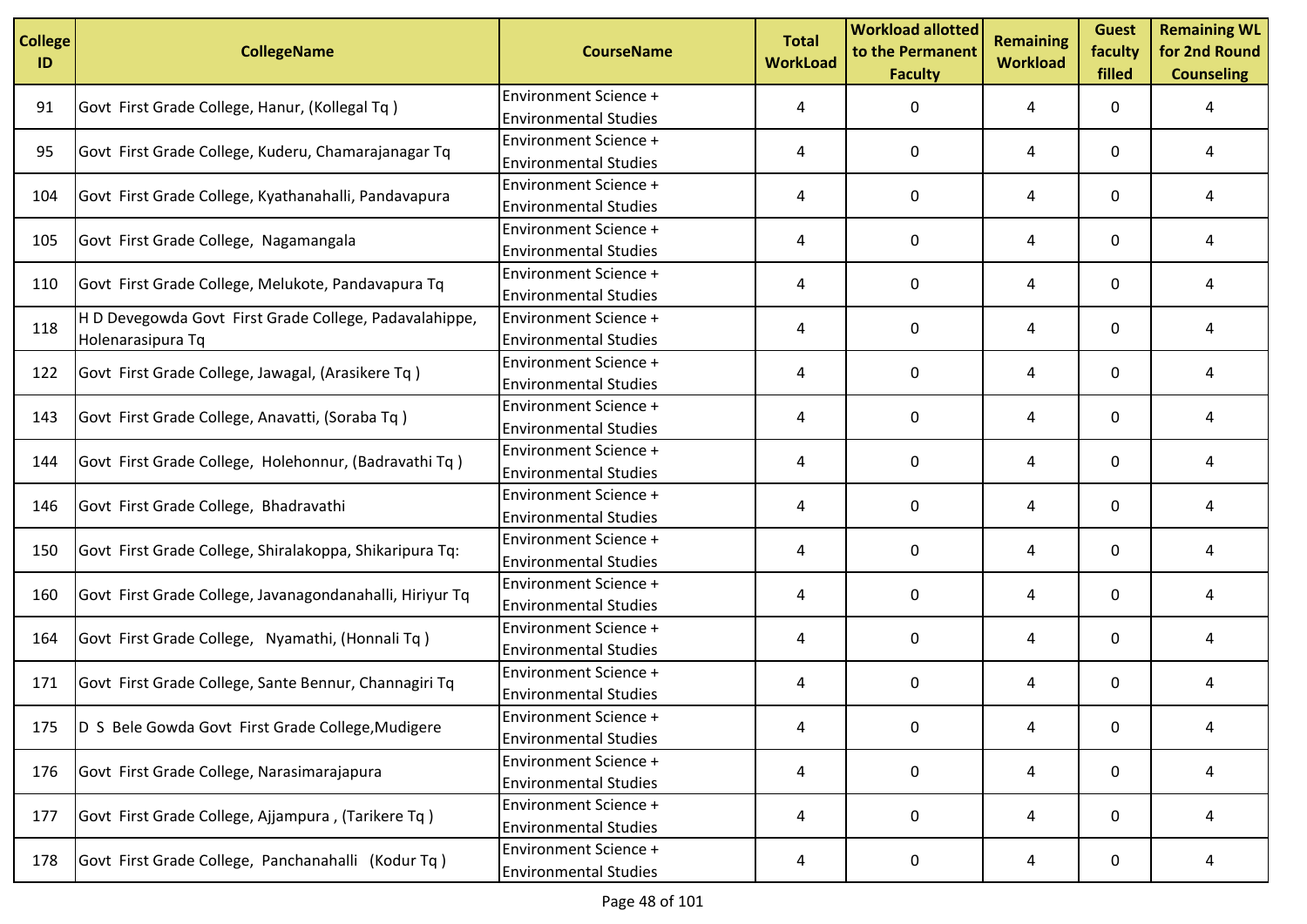| <b>College</b><br>ID | <b>CollegeName</b>                                        | <b>CourseName</b>            | <b>Total</b><br><b>WorkLoad</b> | <b>Workload allotted</b><br>to the Permanent<br><b>Faculty</b> | <b>Remaining</b><br><b>Workload</b> | <b>Guest</b><br>faculty<br>filled | <b>Remaining WL</b><br>for 2nd Round<br><b>Counseling</b> |
|----------------------|-----------------------------------------------------------|------------------------------|---------------------------------|----------------------------------------------------------------|-------------------------------------|-----------------------------------|-----------------------------------------------------------|
| 180                  | Govt First Grade College, Sringeri                        | <b>Environment Science +</b> | 4                               | 0                                                              | 4                                   | 0                                 | 4                                                         |
|                      |                                                           | <b>Environmental Studies</b> |                                 |                                                                |                                     |                                   |                                                           |
| 181                  | Govt First Grade College, Tarikere                        | <b>Environment Science +</b> | 4                               | 0                                                              | 4                                   | 0                                 | 4                                                         |
|                      |                                                           | <b>Environmental Studies</b> |                                 |                                                                |                                     |                                   |                                                           |
| 182                  | Govt First Grade College, Kalasa, Sringeri Tq             | <b>Environment Science +</b> | 4                               | 0                                                              | 4                                   | 0                                 | 4                                                         |
|                      |                                                           | <b>Environmental Studies</b> |                                 |                                                                |                                     |                                   |                                                           |
| 183                  | Govt First Grade College, Birur, Kadur Tq                 | Environment Science +        | 4                               | 0                                                              | 4                                   | 0                                 | 4                                                         |
|                      |                                                           | <b>Environmental Studies</b> |                                 |                                                                |                                     |                                   |                                                           |
| 185                  | Govt First Grade College, Sakarayapatna, Kadur Tq:        | <b>Environment Science +</b> | 4                               | 0                                                              | 4                                   | 0                                 | 4                                                         |
|                      |                                                           | <b>Environmental Studies</b> |                                 |                                                                |                                     |                                   |                                                           |
| 317                  | Govt First Grade College, Shahapur                        | <b>Environment Science +</b> | 4                               | $\Omega$                                                       | 4                                   | 0                                 | 4                                                         |
|                      |                                                           | <b>Environmental Studies</b> |                                 |                                                                |                                     |                                   |                                                           |
| 332                  | Govt First Grade College, Hosabandi Aralapura, Koppal Tq: | Environment Science +        | 4                               | 0                                                              | 4                                   | 0                                 | 4                                                         |
|                      |                                                           | <b>Environmental Studies</b> |                                 |                                                                |                                     |                                   |                                                           |
| 334                  | Govt First Grade College, Alavandi, Koppal Tq             | <b>Environment Science +</b> | 4                               | 0                                                              | 4                                   | 0                                 | 4                                                         |
|                      |                                                           | <b>Environmental Studies</b> |                                 |                                                                |                                     |                                   |                                                           |
| 338                  | Govt First Grade College, Kanakagiri, Gangavathi Tq       | <b>Environment Science +</b> | 4                               | 0                                                              | 4                                   | 0                                 | 4                                                         |
|                      |                                                           | <b>Environmental Studies</b> |                                 |                                                                |                                     |                                   |                                                           |
| 349                  | Govt First Grade College, Mariyammanahalli, Hospet Tq     | Environment Science +        | 4                               | 0                                                              | 4                                   | 0                                 | 4                                                         |
|                      |                                                           | <b>Environmental Studies</b> |                                 |                                                                |                                     |                                   |                                                           |
| 369                  | Govt First Grade College, Talakadu, T narasipura Tq       | <b>Environment Science +</b> | 4                               | 0                                                              | 4                                   | 0                                 | 4                                                         |
|                      |                                                           | <b>Environmental Studies</b> |                                 |                                                                |                                     |                                   |                                                           |
| 372                  | Govt First Grade College Harugeri, Belagum Dist           | <b>Environment Science +</b> | 4                               | 0                                                              | 4                                   | 0                                 | 4                                                         |
|                      |                                                           | <b>Environmental Studies</b> |                                 |                                                                |                                     |                                   |                                                           |
| 380                  | Govt First Grade College, Shiriwara, Manvi Tq             | <b>Environment Science +</b> | 4                               | 0                                                              | 4                                   | 0                                 | 4                                                         |
|                      |                                                           | <b>Environmental Studies</b> |                                 |                                                                |                                     |                                   |                                                           |
| 389                  | Govt First Grade College for Women, Shimoga               | <b>Environment Science +</b> | 4                               | 0                                                              | 4                                   | 0                                 | 4                                                         |
|                      |                                                           | <b>Environmental Studies</b> |                                 |                                                                |                                     |                                   |                                                           |
| 908                  | Govt First Grade College for Women, Gandada Koti, Hassan  | <b>Environment Science +</b> | 4                               | 0                                                              | 4                                   | 0                                 | 4                                                         |
|                      |                                                           | <b>Environmental Studies</b> |                                 |                                                                |                                     |                                   |                                                           |
| 909                  | Residential Govt first grade College Ramanagar            | <b>Environment Science +</b> | 4                               | 0                                                              | 4                                   | 0                                 | 4                                                         |
|                      |                                                           | <b>Environmental Studies</b> |                                 |                                                                |                                     |                                   |                                                           |
| 911                  | Residential Govt first grade College Haradanahalli Hole   | <b>Environment Science +</b> | 4                               | 0                                                              | 4                                   | 0                                 | 4                                                         |
|                      | Narsipur Tq, Hassan District                              | <b>Environmental Studies</b> |                                 |                                                                |                                     |                                   |                                                           |
| 923                  | Residential Govt First Grade College, THALABALA, Koppal   | <b>Environment Science +</b> | 4                               | 0                                                              | 4                                   | 0                                 | 4                                                         |
|                      | Dist                                                      | <b>Environmental Studies</b> |                                 |                                                                |                                     |                                   |                                                           |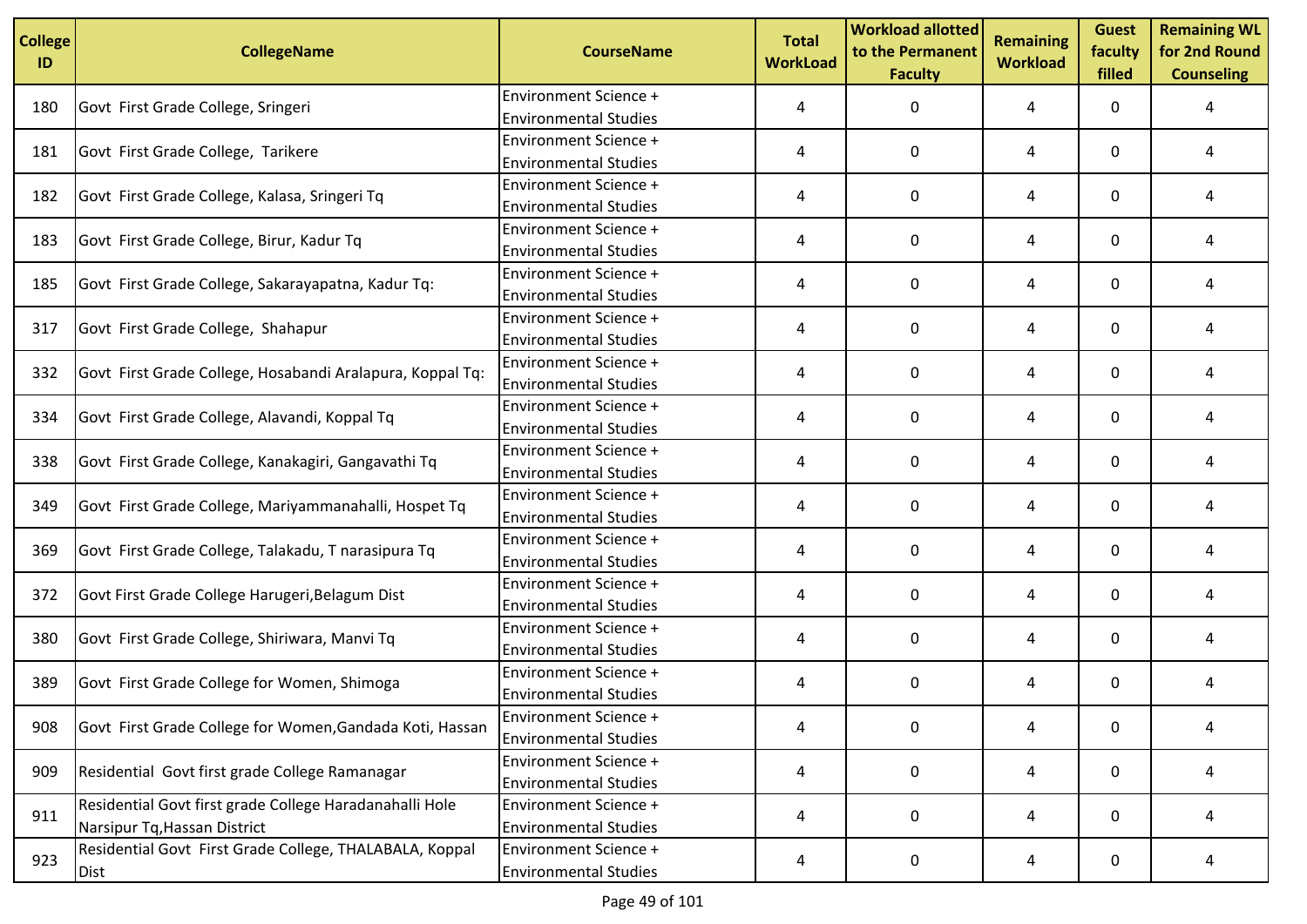| <b>College</b><br>ID | <b>CollegeName</b>                                                                     | <b>CourseName</b>           | <b>Total</b><br><b>WorkLoad</b> | <b>Workload allotted</b><br>to the Permanent<br><b>Faculty</b> | <b>Remaining</b><br><b>Workload</b> | <b>Guest</b><br>faculty<br>filled | <b>Remaining WL</b><br>for 2nd Round<br><b>Counseling</b> |
|----------------------|----------------------------------------------------------------------------------------|-----------------------------|---------------------------------|----------------------------------------------------------------|-------------------------------------|-----------------------------------|-----------------------------------------------------------|
| 400                  | Govt First Grade College for Women, Dharwad                                            | <b>Fashion Technology</b>   | 96                              | 37                                                             | 59                                  | 0                                 | 59                                                        |
| 5                    | Govt Science College, N T Road, Bangalore                                              | Genetics                    | 61                              | 18                                                             | 43                                  | 0                                 | 43                                                        |
| 277                  | Sri Shripadbhod Swamiji Govt First Grade College,<br>Moodalagi, Gokak Tq               | Geography                   | 74                              | 0                                                              | 74                                  | 0                                 | 74                                                        |
| 228                  | Govt First Grade College, Guledagudda Badami Tq                                        | Geography                   | 61                              | 6                                                              | 55                                  | 0                                 | 55                                                        |
| 279                  | Sri Rudragowda Patil Govt First Grade College, Bilgi                                   | Geography                   | 37                              | 0                                                              | 37                                  | 0                                 | 37                                                        |
| 292                  | Govt First Grade College, Navabag, Khaza Colony, Bijapur                               | Geography                   | 76                              | 20                                                             | 56                                  | $\mathbf{1}$                      | 37                                                        |
| 221                  | Govt First Grade College, Vidyabhavan Campus, Near LIC<br>Main Branch, Dharwad         | Geography                   | 152                             | 60                                                             | 92                                  | 3                                 | 35                                                        |
| 232                  | K H Patil Govt First Grade College, Hulukoti, Gadag Tq:                                | Geography                   | 55                              | 20                                                             | 35                                  | 0                                 | 35                                                        |
| 75                   | Maharans Arts College for Women, JLB Road, Mysore                                      | Geography                   | 273                             | 126                                                            | 147                                 | 6                                 | 33                                                        |
| 392                  | Govt First Grade College for Women, Koppal                                             | Geography                   | 104                             | 20                                                             | 84                                  | 3                                 | 27                                                        |
| 99                   | Govt First Grade College, Sreerangapatna                                               | Geography                   | 23                              | 0                                                              | 23                                  | 0                                 | 23                                                        |
| 372                  | Govt First Grade College Harugeri, Belagum Dist                                        | Geography                   | 23                              | 0                                                              | 23                                  | 0                                 | 23                                                        |
| 282                  | Govt First Grade College, Savalagi, Jamakhandi Tq                                      | Geography                   | 46                              | 6                                                              | 40                                  | $\mathbf{1}$                      | 21                                                        |
| 18                   | Govt First Grade College, Kengeri, Bangalore                                           | Geography                   | 39                              | 20                                                             | 19                                  | 0                                 | 19                                                        |
| 8                    | Govt First Grade College, Vijayanagar, Bangalore                                       | Geography                   | 78                              | 60                                                             | 18                                  | 0                                 | 18                                                        |
| 271                  | Govt First Grade College, H B C Colony, Athani                                         | Geography                   | 18                              | $\mathbf 0$                                                    | 18                                  | 0                                 | 18                                                        |
| 97                   | Govt College, Mandya                                                                   | Geography                   | 73                              | 20                                                             | 53                                  | $\overline{2}$                    | 15                                                        |
| 113                  | Govt Arts College, Hassan                                                              | Geography                   | 52                              | 20                                                             | 32                                  | 1                                 | 13                                                        |
| 395                  | Govt First Grade College for Women, Chamarajanagar                                     | Geography                   | 33                              | 20                                                             | 13                                  | 0                                 | 13                                                        |
| 48                   | Govt First Grade College, Tiptur                                                       | Geography                   | 50                              | 20                                                             | 30                                  | 1                                 | 11                                                        |
| 291                  | Govt First Grade College, Rabakavi banahatti, Jamakhandi<br>1q                         | Geography                   | 50                              | 20                                                             | 30                                  | $\mathbf{1}$                      | 11                                                        |
| 92                   | Govt First Grade College, Chamarajnagar                                                | Geography                   | 69                              | 40                                                             | 29                                  | 1                                 | 10                                                        |
| 227                  | Sri Benkappa Shankrappa Simhasanad Govt First Grade<br>College, Gajendragada, (Ron Tq) | Geography                   | 67                              | 0                                                              | 67                                  | 3                                 | 10                                                        |
| 289                  | Govt First Grade College, Hunnur, Jamakhandi Tq                                        | Geography                   | 29                              | 0                                                              | 29                                  | 1                                 | 10                                                        |
| 254                  | Govt First Grade College, Honnavara                                                    | Geography                   | 48                              | $20\,$                                                         | 28                                  | 1                                 | 9                                                         |
| 91                   | Govt First Grade College, Hanur, (Kollegal Tq)                                         | Geography                   | 33                              | 6                                                              | 27                                  | $\mathbf{1}$                      | 8                                                         |
| $\overline{2}$       | Govt Arts College, Dr B R Ambedkar Veedhi, Bangalore                                   | Geography                   | 74                              | 50                                                             | 24                                  | $\mathbf{1}$                      | 5                                                         |
| 83                   | Govt First Grade College, Ooty Road, Nanjangudu                                        | Geography                   | 81                              | 0                                                              | 81                                  | 4                                 | 5                                                         |
| 72                   | Maharanis Science College for Women, Mysore                                            | Geology                     | 58                              | 0                                                              | 58                                  | $\overline{2}$                    | 20                                                        |
| 16                   | Govt First Grade College, Yelahanka, Bangalore                                         | Hindi (Language + Optional) | 32                              | 0                                                              | 32                                  | 0                                 | 32                                                        |
| 179                  | Govt First Grade College, Kadur                                                        | Hindi (Language + Optional) | 27                              | 0                                                              | 27                                  | 0                                 | 27                                                        |
| 324                  | Govt First Grade College, Raichur                                                      | Hindi (Language + Optional) | 25                              | 0                                                              | 25                                  | 0                                 | 25                                                        |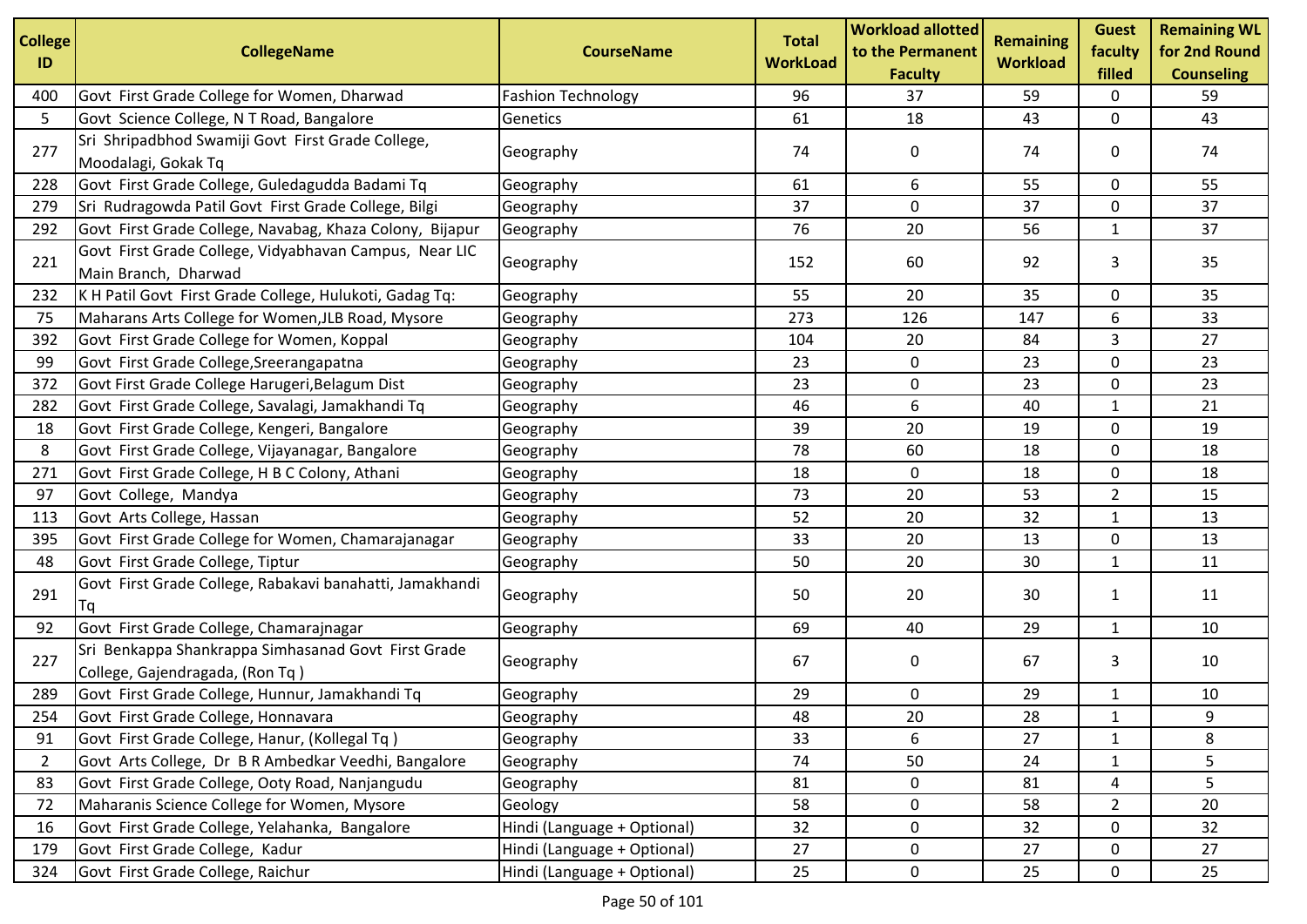| <b>College</b><br>ID | <b>CollegeName</b>                                              | <b>CourseName</b>           | <b>Total</b><br><b>WorkLoad</b> | <b>Workload allotted</b><br>to the Permanent<br><b>Faculty</b> | <b>Remaining</b><br><b>Workload</b> | <b>Guest</b><br>faculty<br>filled | <b>Remaining WL</b><br>for 2nd Round<br><b>Counseling</b> |
|----------------------|-----------------------------------------------------------------|-----------------------------|---------------------------------|----------------------------------------------------------------|-------------------------------------|-----------------------------------|-----------------------------------------------------------|
| 261                  | Govt First Grade College, Ainapura, (Athani Tq)                 | Hindi (Language + Optional) | 21                              | 0                                                              | 21                                  | 0                                 | 21                                                        |
| 8                    | Govt First Grade College, Vijayanagar, Bangalore                | Hindi (Language + Optional) | 36                              | 16                                                             | 20                                  | 0                                 | 20                                                        |
| 240                  | Govt First Grade College, Ranebennur                            | Hindi (Language + Optional) | 16                              | 0                                                              | 16                                  | 0                                 | 16                                                        |
| 250                  | Govt First Grade College, Yallapura                             | Hindi (Language + Optional) | 16                              | 0                                                              | 16                                  | 0                                 | 16                                                        |
| 226                  | Sree Siddeshwara Govt College, Nargund                          | Hindi (Language + Optional) | 44                              | 32                                                             | 12                                  | $\mathbf 0$                       | 12                                                        |
| 362                  | Govt First Grade College, Sagar                                 | Hindi (Language + Optional) | 12                              | $\mathbf 0$                                                    | 12                                  | 0                                 | 12                                                        |
| 310                  | Govt First Grade College for Women, Jewargi Colony,<br>Gulbarga | Hindi (Language + Optional) | 42                              | 16                                                             | 26                                  | $\mathbf{1}$                      | 11                                                        |
| 197                  | Govt First Grade College, Mangalore Carstreet, Mangalore        | Hindi (Language + Optional) | 40                              | 0                                                              | 40                                  | $\overline{2}$                    | 10                                                        |
| 352                  | Govt First Grade College, Bidar                                 | Hindi (Language + Optional) | 41                              | 16                                                             | 25                                  | $\mathbf{1}$                      | 10                                                        |
| 390                  | Govt First Grade College for Women, Bellary                     | Hindi (Language + Optional) | 10                              | 0                                                              | 10                                  | 0                                 | 10                                                        |
| 297                  | Govt First Grade College, Sindagi                               | Hindi (Language + Optional) | 9                               | 0                                                              | 9                                   | 0                                 | 9                                                         |
| $\overline{2}$       | Govt Arts College, Dr B R Ambedkar Veedhi, Bangalore            | Hindi (Language + Optional) | 24                              | 16                                                             | 8                                   | 0                                 | 8                                                         |
| 17                   | Govt First Grade College, Hosur Road, Sarjapur                  | Hindi (Language + Optional) | 8                               | 0                                                              | 8                                   | 0                                 | 8                                                         |
| 19                   | Govt First Grade College, Varthur, Bangalore East               | Hindi (Language + Optional) | 8                               | $\pmb{0}$                                                      | 8                                   | 0                                 | 8                                                         |
| 20                   | Govt First Grade College, Kadugodi, Bangalore East              | Hindi (Language + Optional) | 8                               | 0                                                              | 8                                   | 0                                 | 8                                                         |
| 28                   | Govt First Grade College, Ramanagara                            | Hindi (Language + Optional) | 8                               | 0                                                              | 8                                   | 0                                 | 8                                                         |
| 29                   | Govt First Grade Womens College, Ramangara                      | Hindi (Language + Optional) | 8                               | 0                                                              | 8                                   | 0                                 | 8                                                         |
| 39                   | Govt First Grade College, Kunigal                               | Hindi (Language + Optional) | 8                               | 0                                                              | 8                                   | 0                                 | 8                                                         |
| 53                   | Govt First Grade College, B H Road, Tumkur                      | Hindi (Language + Optional) | 8                               | 0                                                              | 8                                   | 0                                 | 8                                                         |
| 56                   | Govt Womens College, Chintamani                                 | Hindi (Language + Optional) | 8                               | 0                                                              | 8                                   | 0                                 | 8                                                         |
| 64                   | Govt College, Mulbagal                                          | Hindi (Language + Optional) | 8                               | 0                                                              | 8                                   | 0                                 | 8                                                         |
| 66                   | Govt First Grade College, SULIKUNTE ROAD, Bangarpet             | Hindi (Language + Optional) | 8                               | $\pmb{0}$                                                      | 8                                   | 0                                 | 8                                                         |
| 74                   | Sri D Devaraj urs Govt First Grade College, Hunsur              | Hindi (Language + Optional) | 23                              | 15                                                             | 8                                   | 0                                 | 8                                                         |
| 86                   | Govt First Grade College for Women, Hunsur                      | Hindi (Language + Optional) | 8                               | 0                                                              | 8                                   | 0                                 | 8                                                         |
| 87                   | Govt First Grade College, Siddartha Layout, Mysore              | Hindi (Language + Optional) | 8                               | $\mathbf 0$                                                    | 8                                   | 0                                 | 8                                                         |
| 151                  | Govt Arts College, Chitradurga                                  | Hindi (Language + Optional) | 8                               | $\pmb{0}$                                                      | 8                                   | 0                                 | 8                                                         |
| 153                  | Govt Science College, Chitradurga                               | Hindi (Language + Optional) | 8                               | 0                                                              | 8                                   | 0                                 | 8                                                         |
| 172                  | Govt First Grade College, Basavapatna, Channagiri Tq            | Hindi (Language + Optional) | 8                               | 0                                                              | 8                                   | 0                                 | 8                                                         |
| 202                  | Govt First Grade College, Hebri, (Karkala Tq)                   | Hindi (Language + Optional) | 8                               | $\pmb{0}$                                                      | 8                                   | 0                                 | 8                                                         |
| 207                  | Govt First Grade College, Thenkanidiyur, Udupi                  | Hindi (Language + Optional) | 24                              | 16                                                             | 8                                   | 0                                 | 8                                                         |
| 212                  | Govt First Grade College, Kota padukere, Udupi                  | Hindi (Language + Optional) | 8                               | 0                                                              | 8                                   | 0                                 | 8                                                         |
| 263                  | Govt First Grade College, Sadalaga (Chikkodi Tq)                | Hindi (Language + Optional) | 25                              | 17                                                             | 8                                   | 0                                 | 8                                                         |
| 389                  | Govt First Grade College for Women, Shimoga                     | Hindi (Language + Optional) | 8                               | 0                                                              | 8                                   | 0                                 | 8                                                         |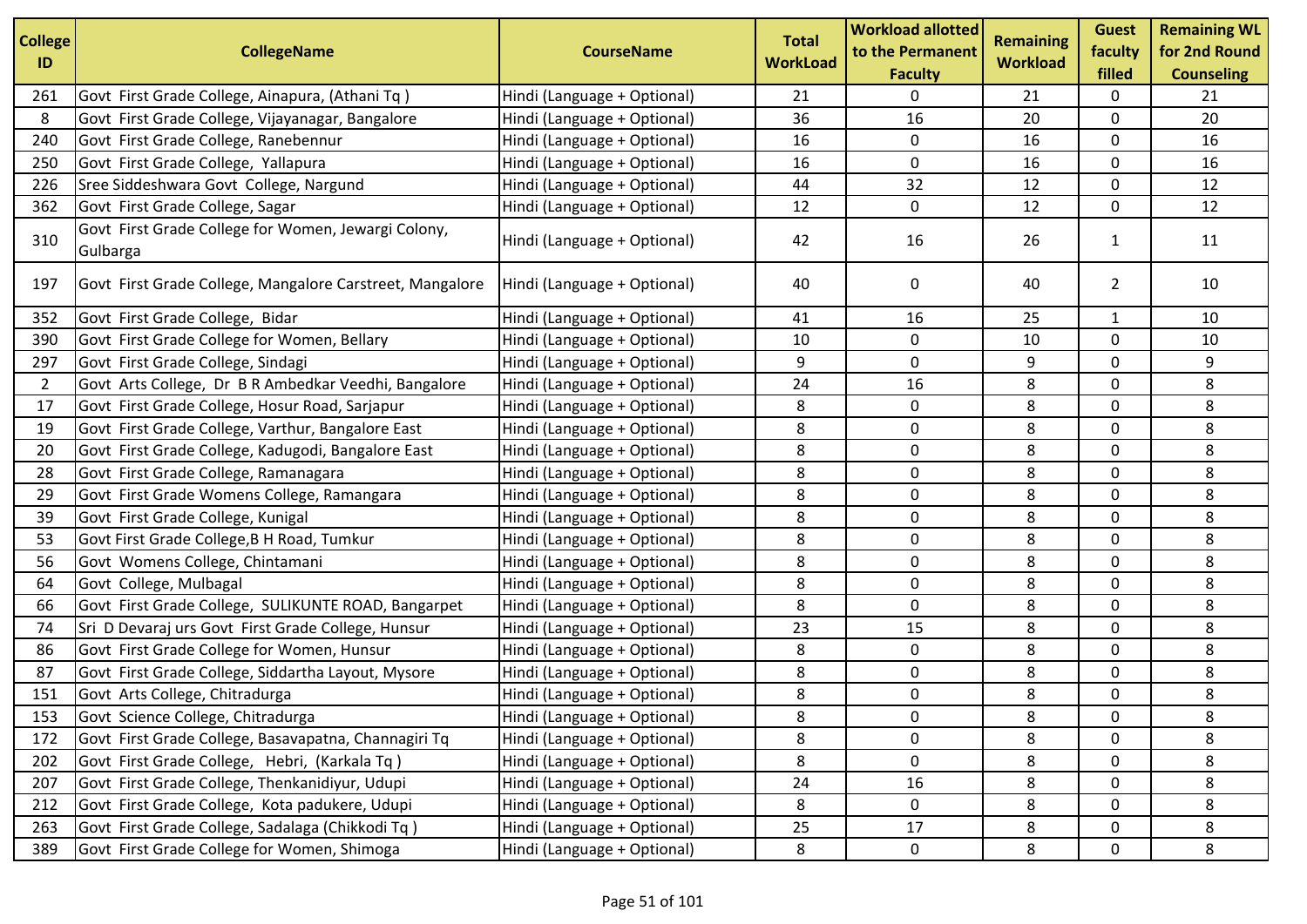| <b>College</b><br>ID | <b>CollegeName</b>                                                             | <b>CourseName</b>           | <b>Total</b><br><b>WorkLoad</b> | <b>Workload allotted</b><br>to the Permanent<br><b>Faculty</b> | <b>Remaining</b><br><b>Workload</b> | <b>Guest</b><br>faculty<br>filled | <b>Remaining WL</b><br>for 2nd Round<br><b>Counseling</b> |
|----------------------|--------------------------------------------------------------------------------|-----------------------------|---------------------------------|----------------------------------------------------------------|-------------------------------------|-----------------------------------|-----------------------------------------------------------|
| 908                  | Govt First Grade College for Women, Gandada Koti, Hassan                       | Hindi (Language + Optional) | 8                               | 0                                                              | 8                                   | 0                                 | 8                                                         |
| 173                  | IDSG Govt College, Chikkamagalur                                               | Hindi (Language + Optional) | 27                              | 20                                                             | $\overline{7}$                      | 0                                 | $7^{\circ}$                                               |
| 264                  | Govt First Grade College, Hukkeri                                              | Hindi (Language + Optional) | 23                              | 16                                                             | 7                                   | 0                                 | $\overline{7}$                                            |
| 193                  | Govt First Grade College, Kavur (Mangalore)                                    | Hindi (Language + Optional) | 12                              | 6                                                              | 6                                   | 0                                 | 6                                                         |
| 292                  | Govt First Grade College, Navabag, Khaza Colony, Bijapur                       | Hindi (Language + Optional) | 36                              | 0                                                              | 36                                  | $\overline{2}$                    | 6                                                         |
| 301                  | Govt First Grade College, Chittapura                                           | Hindi (Language + Optional) | 21                              | 16                                                             | 5                                   | 0                                 | 5                                                         |
| 359                  | Govt First Grade College, Hulsooru, Basavakalyana Tq                           | Hindi (Language + Optional) | 21                              | 16                                                             | 5                                   | 0                                 | 5                                                         |
| 393                  | Govt First Grade College for Women, Raichur                                    | Hindi (Language + Optional) | 5                               | 0                                                              | 5                                   | 0                                 | 5                                                         |
| 57                   | Govt First Grade College, Shidlaghatta                                         | Hindi (Language + Optional) | 4                               | $\mathbf 0$                                                    | 4                                   | 0                                 | 4                                                         |
| 89                   | Govt First Grade College for Women, K R Nagar                                  | Hindi (Language + Optional) | 4                               | 0                                                              | 4                                   | 0                                 | 4                                                         |
| 121                  | Y D D Govt First Grade College, Belur                                          | Hindi (Language + Optional) | 4                               | 0                                                              | 4                                   | 0                                 | 4                                                         |
| 140                  | Govt First Grade College, Hosanagara                                           | Hindi (Language + Optional) | 4                               | 0                                                              | 4                                   | 0                                 | 4                                                         |
| 145                  | Smt Indiragandhi Govt First Grade College for Women,<br>Sagar                  | Hindi (Language + Optional) | 28                              | 24                                                             | 4                                   | 0                                 | 4                                                         |
| 168                  | Govt First Grade College, Harihara                                             | Hindi (Language + Optional) | 8                               | 4                                                              | 4                                   | 0                                 | 4                                                         |
| 175                  | D S Bele Gowda Govt First Grade College, Mudigere                              | Hindi (Language + Optional) | 4                               | 0                                                              | 4                                   | 0                                 | 4                                                         |
| 192                  | Govt First Grade College, Vitla, (Bantwala Tq)                                 | Hindi (Language + Optional) | 4                               | $\mathbf 0$                                                    | 4                                   | 0                                 | 4                                                         |
| 210                  | Govt First Grade College, Hiriyadka, Udupi Taluk                               | Hindi (Language + Optional) | 4                               | 0                                                              | 4                                   | 0                                 | 4                                                         |
| 409                  | Govt First Grade College for Women, Puttur, Dakshina<br>Kannada                | Hindi (Language + Optional) | 4                               | 0                                                              | 4                                   | 0                                 | 4                                                         |
| 279                  | Sri Rudragowda Patil Govt First Grade College, Bilgi                           | History                     | 84                              | 16                                                             | 68                                  | $\overline{2}$                    | 38                                                        |
| 350                  | Government Commerce and Management College,<br>Anantpur Road, Bellary City     | History                     | 98                              | 16                                                             | 82                                  | 3                                 | 37                                                        |
| 264                  | Govt First Grade College, Hukkeri                                              | History                     | 35                              | 0                                                              | 35                                  | 0                                 | 35                                                        |
| 75                   | Maharans Arts College for Women, JLB Road, Mysore                              | History                     | 206                             | 128                                                            | 78                                  | 3                                 | 33                                                        |
| 34                   | Govt First Grade College, Kanakapura                                           | History                     | 47                              | 0                                                              | 47                                  | $\mathbf{1}$                      | 32                                                        |
| 169                  | Govt First Grade College, Harapanahalli                                        | History                     | 109                             | 32                                                             | 77                                  | 3                                 | 32                                                        |
| 226                  | Sree Siddeshwara Govt College, Nargund                                         | History                     | 109                             | 32                                                             | $77$                                | 3                                 | 32                                                        |
| 328                  | Govt First Grade College, Yelburga                                             | History                     | 60                              | 0                                                              | 60                                  | $\overline{2}$                    | 30                                                        |
| 347                  | Govt First Grade College, Hospet                                               | History                     | 120                             | 16                                                             | 104                                 | 5                                 | 29                                                        |
| 230                  | Govt First Grade College, Mundargi                                             | History                     | 57                              | $\pmb{0}$                                                      | 57                                  | $\overline{2}$                    | 27                                                        |
| 249                  | Govt First Grade College, Mundgod                                              | History                     | 43                              | 16                                                             | 27                                  | 0                                 | 27                                                        |
| 910                  | Govt First Grade Women college Yadahalli Mudhol Tq<br><b>Bagalkot District</b> | History                     | 26                              | 0                                                              | 26                                  | 0                                 | 26                                                        |
| 918                  | Residential Govt First Grade College, Devagiri, Haveri                         | History                     | 25                              | $\mathbf 0$                                                    | 25                                  | $\mathbf 0$                       | 25                                                        |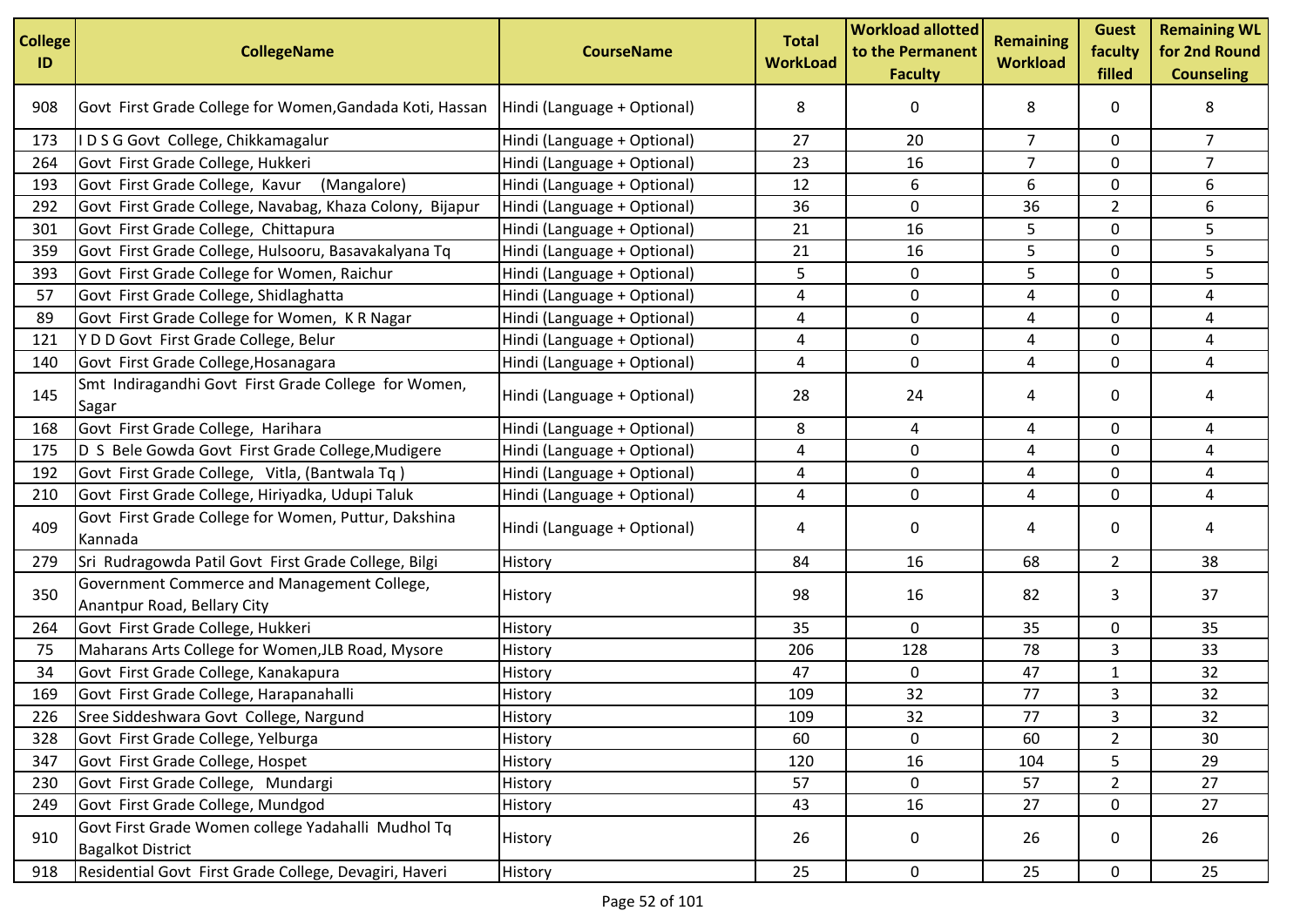| <b>College</b> |                                                                                        |                   | <b>Total</b>    | <b>Workload allotted</b>           | <b>Remaining</b> | <b>Guest</b>      | <b>Remaining WL</b><br>for 2nd Round |
|----------------|----------------------------------------------------------------------------------------|-------------------|-----------------|------------------------------------|------------------|-------------------|--------------------------------------|
| ID             | <b>CollegeName</b>                                                                     | <b>CourseName</b> | <b>WorkLoad</b> | to the Permanent<br><b>Faculty</b> | <b>Workload</b>  | faculty<br>filled | <b>Counseling</b>                    |
| 271            | Govt First Grade College, H B C Colony, Athani                                         | History           | 115             | 16                                 | 99               | 5                 | 24                                   |
| 278            | Govt First Grade College, Yaragatti, Saundatti Tq                                      | History           | 24              | $\mathbf 0$                        | 24               | 0                 | 24                                   |
| 331            | Govt First Grade College, Koppal                                                       | History           | 115             | 16                                 | 99               | 5                 | 24                                   |
| 334            | Govt First Grade College, Alavandi, Koppal Tq                                          | History           | 24              | 0                                  | 24               | 0                 | 24                                   |
| 87             | Govt First Grade College, Siddartha Layout, Mysore                                     | History           | 23              | $\mathbf 0$                        | 23               | $\mathbf 0$       | 23                                   |
| 119            | Govt First Grade College, Sakaleshpura                                                 | History           | 23              | $\pmb{0}$                          | 23               | 0                 | 23                                   |
| 9              | Govt First Grade College, K R Puram, Bangalore                                         | History           | 68              | 16                                 | 52               | $\overline{2}$    | 22                                   |
| 320            | Govt College, Sindhanoor                                                               | History           | 127             | $\mathbf 0$                        | 127              | $\overline{7}$    | 22                                   |
| 923            | Residential Govt First Grade College, THALABALA, Koppal<br>Dist                        | History           | 22              | 0                                  | 22               | 0                 | 22                                   |
| 145            | Smt Indiragandhi Govt First Grade College for Women,<br>Sagar                          | History           | 81              | 32                                 | 49               | $\overline{2}$    | 19                                   |
| 339            | Govt First Grade College, Kudligi                                                      | History           | 49              | 0                                  | 49               | $\overline{2}$    | 19                                   |
| 147            | Govt First Grade College, Shimoga                                                      | History           | 53              | 20                                 | 33               | $\mathbf{1}$      | 18                                   |
| 227            | Sri Benkappa Shankrappa Simhasanad Govt First Grade<br>College, Gajendragada, (Ron Tq) | History           | 34              | 16                                 | 18               | 0                 | 18                                   |
| 287            | Govt First Grade College, Ilkal, Hungund Tq:                                           | History           | 33              | 0                                  | 33               | $\mathbf{1}$      | 18                                   |
| 313            | Govt First Grade College, Sulepet, Chincholi Tq                                        | History           | 24              | 6                                  | 18               | 0                 | 18                                   |
| 916            | Residential Govt First Grade College, Kavithala, Manvi Tq<br><b>Raichur Dist</b>       | History           | 18              | 0                                  | 18               | 0                 | 18                                   |
| 16             | Govt First Grade College, Yelahanka, Bangalore                                         | History           | 128             | 96                                 | 32               | $\mathbf{1}$      | 17                                   |
| 123            | Govt First Grade College, Gandasi, (Arasikere Tq)                                      | History           | 23              | 6                                  | 17               | 0                 | 17                                   |
| 173            | IDSG Govt College, Chikkamagalur                                                       | History           | 126             | 64                                 | 62               | 3                 | 17                                   |
| 299            | Govt College, Sedam Road, Gulbarga                                                     | History           | 115             | 98                                 | 17               | $\mathbf 0$       | 17                                   |
| 97             | Govt College, Mandya                                                                   | History           | 138             | 32                                 | 106              | 6                 | 16                                   |
| 100            | Govt First Grade College, KR Pet                                                       | History           | 93              | 32                                 | 61               | 3                 | 16                                   |
| 302            | Govt First Grade College, Sedam                                                        | History           | 46              | $\pmb{0}$                          | 46               | $\overline{2}$    | 16                                   |
| 332            | Govt First Grade College, Hosabandi Aralapura, Koppal Tq:                              | History           | 16              | 0                                  | 16               | 0                 | 16                                   |
| 316            | Govt First Grade College, Gurumitkal, Yadgir Tq                                        | History           | 91              | 16                                 | 75               | 4                 | 15                                   |
| 356            | Govt First Grade College, Humnabaad                                                    | History           | 76              | 16                                 | 60               | 3                 | 15                                   |
| 392            | Govt First Grade College for Women, Koppal                                             | History           | 46              | 16                                 | 30               | $\mathbf 1$       | 15                                   |
| 216            | Govt First Grade College, Virajpet                                                     | History           | 46              | 32                                 | 14               | 0                 | 14                                   |
| 237            | Govt First Grade College, Akkialur, (Hanagal Tq)                                       | History           | 59              | $\pmb{0}$                          | 59               | $\mathbf{3}$      | 14                                   |
| 277            | Sri Shripadbhod Swamiji Govt First Grade College,<br>Moodalagi, Gokak Tq               | History           | 29              | 0                                  | 29               | $\mathbf{1}$      | 14                                   |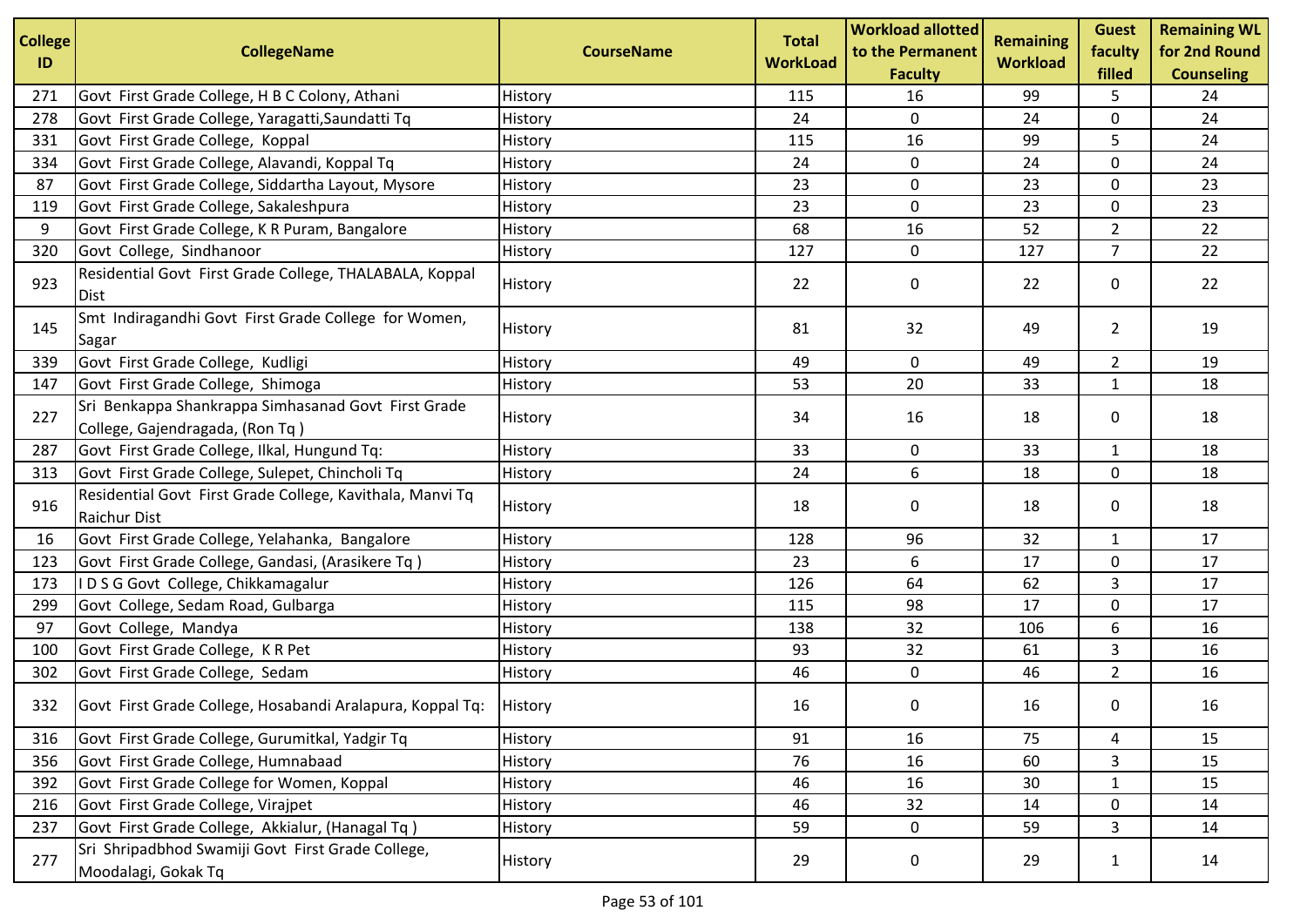| <b>College</b> | <b>CollegeName</b>                                                                           | <b>CourseName</b> | <b>Total</b>    | <b>Workload allotted</b><br>to the Permanent | <b>Remaining</b> | <b>Guest</b><br>faculty | <b>Remaining WL</b><br>for 2nd Round |
|----------------|----------------------------------------------------------------------------------------------|-------------------|-----------------|----------------------------------------------|------------------|-------------------------|--------------------------------------|
| ID             |                                                                                              |                   | <b>WorkLoad</b> | <b>Faculty</b>                               | <b>Workload</b>  | filled                  | <b>Counseling</b>                    |
| 30             | Govt First Grade College, Bidadi, Ramanagar Tq                                               | History           | 19              | 6                                            | 13               | 0                       | 13                                   |
| 246            | Govt First Grade College, Thiluvalli, Hangal Tq                                              | History           | 28              | 0                                            | 28               | $\mathbf{1}$            | 13                                   |
| 365            | Govt First Grade College, Mangalore, Yalburga Tq                                             | History           | 29              | 16                                           | 13               | 0                       | 13                                   |
| 26             | Govt First Grade College, Nelamangala                                                        | History           | 28              | 16                                           | 12               | 0                       | 12                                   |
| 42             | Govt First Grade College, Koratagere                                                         | History           | 34              | 22                                           | 12               | 0                       | 12                                   |
| 92             | Govt First Grade College, Chamarajnagar                                                      | History           | 43              | 16                                           | 27               | $\mathbf{1}$            | 12                                   |
| 256            | Govt First Grade College, Sirsi                                                              | History           | 72              | 0                                            | 72               | 4                       | 12                                   |
| 329            | Govt First Grade College, Kustagi                                                            | History           | 72              | $\pmb{0}$                                    | 72               | 4                       | 12                                   |
| 361            | Govt First Grade College, Dhandeli                                                           | History           | 28              | 16                                           | 12               | 0                       | 12                                   |
| 201            | Govt First Grade College, Kaniyur, Puttur Tq                                                 | History           | 27              | 16                                           | 11               | 0                       | 11                                   |
| 341            | Gangavathi Venkataramanashetty Padmavathamma Govt<br>First Grade College, Hagaribommanahalli | History           | 102             | 16                                           | 86               | 5                       | 11                                   |
| 375            | Govt First Grade College Nippani, Belagum Dist                                               | History           | 11              | 0                                            | 11               | 0                       | 11                                   |
| 164            | Govt First Grade College, Nyamathi, (Honnali Tq)                                             | History           | 25              | 0                                            | 25               | 1                       | 10                                   |
| 228            | Govt First Grade College, Guledagudda Badami Tq                                              | History           | 26              | 16                                           | 10               | 0                       | 10                                   |
| 349            | Govt First Grade College, Mariyammanahalli, Hospet Tq                                        | History           | 26              | 16                                           | 10               | 0                       | 10                                   |
| 351            | Govt First Grade College, Moka, Bellary                                                      | History           | 26              | 16                                           | 10               | 0                       | 10                                   |
| 379            | Govt First Grade College, Tavarageri, Kushtagi Tq                                            | History           | 25              | $\mathbf 0$                                  | 25               | $\mathbf{1}$            | 10                                   |
| 8              | Govt First Grade College, Vijayanagar, Bangalore                                             | History           | 41              | 32                                           | 9                | 0                       | 9                                    |
| 63             | Govt Boys College, Kolar                                                                     | History           | 73              | 64                                           | 9                | 0                       | 9                                    |
| 66             | Govt First Grade College, SULIKUNTE ROAD, Bangarpet                                          | History           | 41              | 32                                           | 9                | 0                       | 9                                    |
| 155            | Govt First Grade College, Molkalmuru                                                         | History           | 25              | 16                                           | 9                | 0                       | 9                                    |
| 202            | Govt First Grade College, Hebri, (Karkala Tq)                                                | History           | 25              | 16                                           | 9                | 0                       | 9                                    |
| 211            | Govt First Grade College, Kundapura                                                          | History           | 25              | 16                                           | 9                | 0                       | 9                                    |
| 234            | Govt First Grade College, Naregal, Ron Tq                                                    | History           | 25              | 16                                           | 9                | 0                       | 9                                    |
| 240            | Govt First Grade College, Ranebennur                                                         | History           | 40              | 16                                           | 24               | $\mathbf{1}$            | 9                                    |
| 281            | Govt First Grade College, Terdal                                                             | History           | 30              | 6                                            | 24               | $\mathbf{1}$            | 9                                    |
| 282            | Govt First Grade College, Savalagi, Jamakhandi Tq                                            | History           | 24              | 0                                            | 24               | $\mathbf{1}$            | 9                                    |
| 290            | Govt First Grade College, Kaladagi, Bagalkot Tq                                              | History           | 24              | 0                                            | 24               | $\mathbf{1}$            | 9                                    |
| 317            | Govt First Grade College, Shahapur                                                           | History           | 106             | 22                                           | 84               | 5                       | 9                                    |
| 324            | Govt First Grade College, Raichur                                                            | History           | 41              | 32                                           | 9                | 0                       | 9                                    |
| 342            | Govt First Grade College, Kampli, (Hospet Tq)                                                | History           | 45              | 6                                            | 39               | $\overline{2}$          | 9                                    |
| 373            | Govt First Grade College, Muniyalu, Karkala Tq                                               | History           | 24              | 0                                            | 24               | $\mathbf{1}$            | 9                                    |
| 374            | Govt First Grade College, Mudipu, Bantwala Tq                                                | History           | 24              | $\pmb{0}$                                    | 24               | $\mathbf{1}$            | 9                                    |
| 400            | Govt First Grade College for Women, Dharwad                                                  | History           | 24              | 0                                            | 24               | 1                       | 9                                    |
| 408            | Govt First Grade College for Women, Sindhanur, Raichur                                       | History           | 24              | 0                                            | 24               | $\mathbf{1}$            | 9                                    |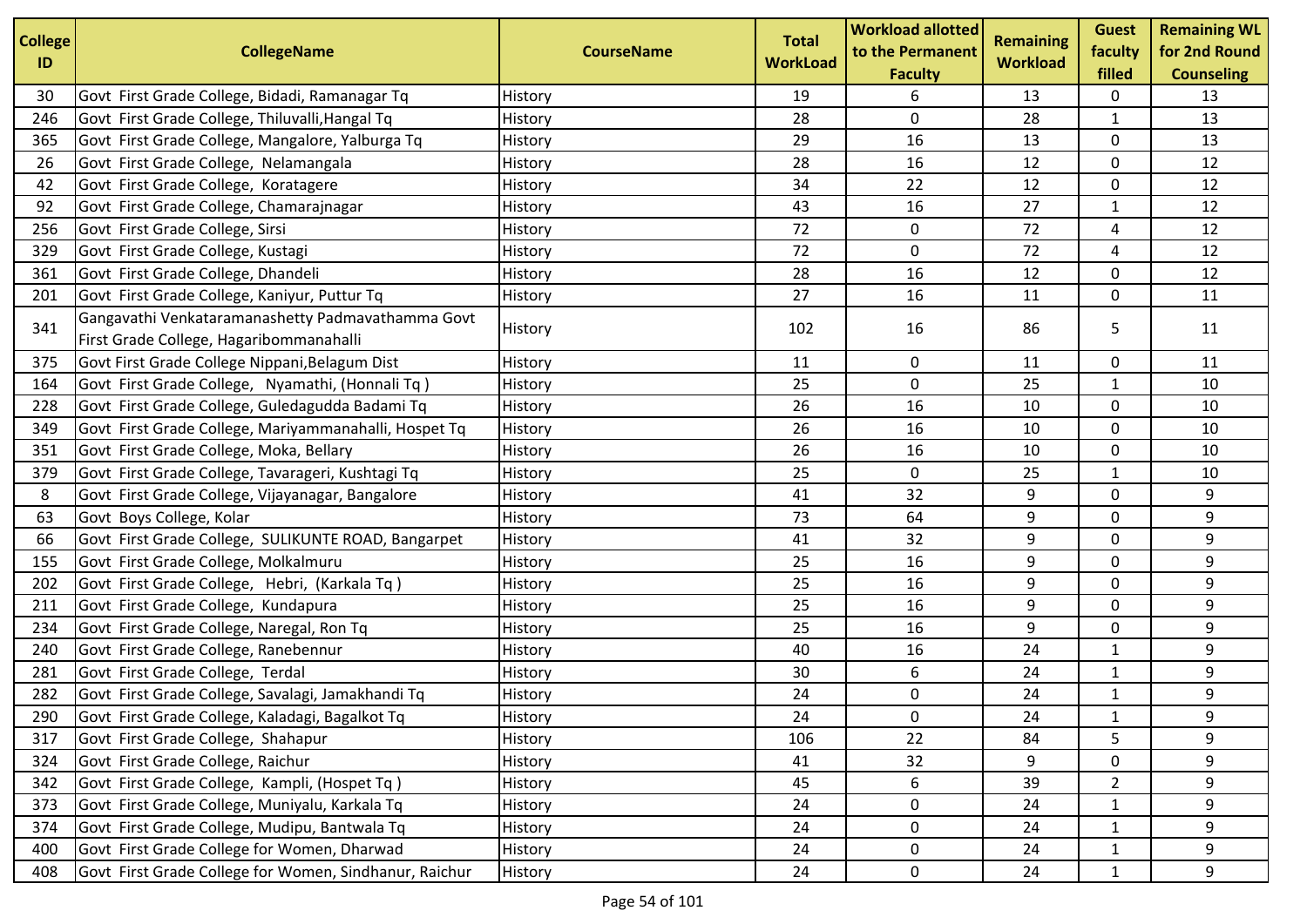| <b>College</b> |                                                         |                   | <b>Total</b>    | <b>Workload allotted</b>           | <b>Remaining</b> | <b>Guest</b>      | <b>Remaining WL</b>                |
|----------------|---------------------------------------------------------|-------------------|-----------------|------------------------------------|------------------|-------------------|------------------------------------|
| ID             | <b>CollegeName</b>                                      | <b>CourseName</b> | <b>WorkLoad</b> | to the Permanent<br><b>Faculty</b> | <b>Workload</b>  | faculty<br>filled | for 2nd Round<br><b>Counseling</b> |
| 50             | Govt First Grade College, Bukkapatna, Sira Tq           | History           | 24              | 16                                 | 8                | 0                 | 8                                  |
| 189            | Govt First Grade College, Haleangadi (Mangalore Tq)     | History           | 24              | 16                                 | 8                | 0                 | 8                                  |
| 212            | Govt First Grade College, Kota padukere, Udupi          | History           | 24              | 16                                 | 8                | $\mathbf 0$       | 8                                  |
| 250            | Govt First Grade College, Yallapura                     | History           | 24              | 16                                 | 8                | 0                 | 8                                  |
| 257            | Govt First Grade College, Siddapura                     | History           | 38              | $\mathbf 0$                        | 38               | $\overline{2}$    | 8                                  |
| 261            | Govt First Grade College, Ainapura, (Athani Tq)         | History           | 24              | 16                                 | 8                | 0                 | 8                                  |
|                | Govt First Grade College for Women, Hosur Road,         |                   |                 |                                    |                  |                   |                                    |
| 262            | Bylahongala                                             | History           | 24              | 16                                 | 8                | 0                 | 8                                  |
| 272            | Somavva C Angadi Govt First Grade College, K K Koppa,   | History           | 24              | 16                                 | 8                | 0                 | 8                                  |
|                | Belgaum                                                 |                   |                 |                                    |                  |                   |                                    |
| 284            | Govt First Grade College, Mudhol                        | History           | 23              | 0                                  | 23               | $\mathbf{1}$      | 8                                  |
| 285            | Govt First Grade College, Badami                        | History           | 24              | 16                                 | 8                | 0                 | 8                                  |
| 301            | Govt First Grade College, Chittapura                    | History           | 74              | 6                                  | 68               | 4                 | 8                                  |
| 346            | Govt First Grade College, Sandur                        | History           | 39              | 16                                 | 23               | $\mathbf{1}$      | 8                                  |
| 358            | Govt First Grade College, Mannahalli, Bidar Tq          | History           | 24              | 16                                 | 8                | 0                 | 8                                  |
| 378            | Govt First Grade College, Hunasagi, Surupura Tq         | History           | 24              | 16                                 | 8                | 0                 | 8                                  |
| 384            | Govt First Grade College, Julaki, Indi Tq               | History           | 24              | 16                                 | 8                | 0                 | 8                                  |
| 393            | Govt First Grade College for Women, Raichur             | History           | 23              | 0                                  | 23               | $\mathbf{1}$      | 8                                  |
| 397            | Govt First Grade College for Women, Bagalkote           | History           | 23              | $\pmb{0}$                          | 23               | $\mathbf{1}$      | 8                                  |
| 398            | Govt First Grade College for Women, Belgaum             | History           | 24              | 16                                 | 8                | 0                 | 8                                  |
| 409            | Govt First Grade College for Women, Puttur, Dakshina    | History           | 24              | 16                                 | 8                | 0                 | 8                                  |
|                | Kannada                                                 |                   |                 |                                    |                  |                   |                                    |
| 412            | Govt First Grade College, Turuvihal, Sindhanur Tq       | History           | 23              | 0                                  | 23               | $\mathbf{1}$      | 8                                  |
| 911            | Residential Govt first grade College Haradanahalli Hole | History           | 23              | 0                                  | 23               | $\mathbf{1}$      | 8                                  |
|                | Narsipur Tq, Hassan District                            |                   |                 |                                    |                  |                   |                                    |
| 74             | Sri D Devaraj urs Govt First Grade College, Hunsur      | History           | 99              | 32                                 | 67               | 4                 | $\overline{7}$                     |
| 85             | Govt First Grade College, Hanagodu, Hunsur Tq           | History           | 23              | 16                                 | $\overline{7}$   | 0                 | $\overline{7}$                     |
| 107            | Govt First Grade College, Bharathinagara, Maddur Tq     | History           | 23              | 16                                 | $\overline{7}$   | 0                 | $\overline{7}$                     |
| 143            | Govt First Grade College, Anavatti, (Soraba Tq)         | History           | 22              | 0                                  | 22               | $\mathbf{1}$      | $\overline{7}$                     |
| 167            | Govt First Grade College, Honnali                       | History           | 53              | 16                                 | 37               | $\overline{2}$    | $\overline{7}$                     |
| 188            | Govt First Grade College, Bettampadi, (Puttur Tq)       | History           | 22              | $\pmb{0}$                          | 22               | $\mathbf{1}$      | $\overline{7}$                     |
| 206            | Govt First Grade College, Kaapu, (Udupi Tq)             | History           | 22              | $\pmb{0}$                          | 22               | $\mathbf{1}$      | $\overline{7}$                     |
| 344            | Govt First Grade College, Kurugod                       | History           | 53              | 16                                 | 37               | $\overline{2}$    | $\overline{7}$                     |
| 360            | Govt First Grade College, Byrapura                      | History           | 23              | 16                                 | $\overline{7}$   | $\mathbf 0$       | $\overline{7}$                     |
| 395            | Govt First Grade College for Women, Chamarajanagar      | History           | 23              | 16                                 | $\overline{7}$   | 0                 | $\overline{7}$                     |
| 12             | Govt First Grade College, Jayanagar, Bangalore          | History           | 22              | 16                                 | 6                | $\mathbf 0$       | 6                                  |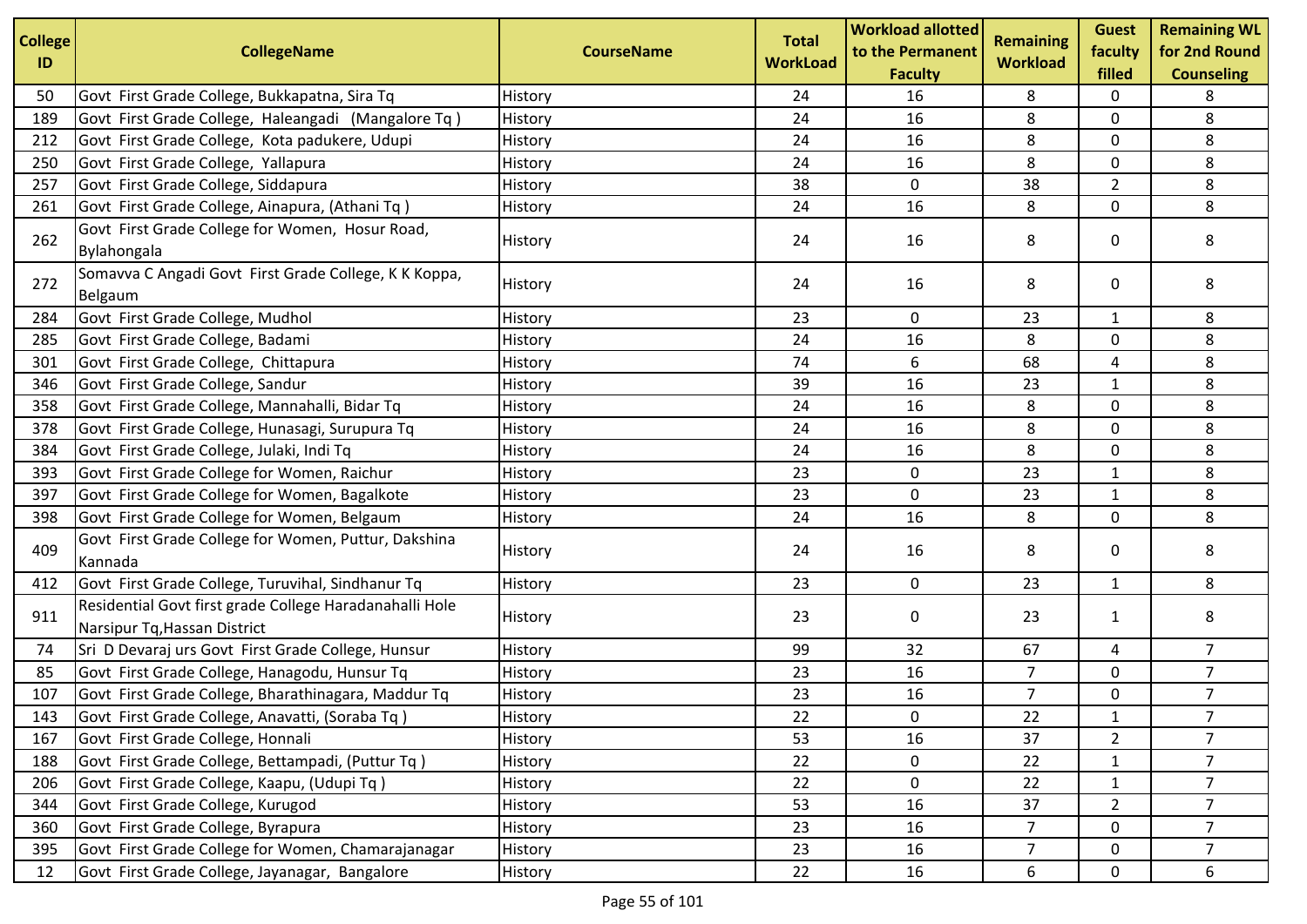| <b>College</b><br>ID | <b>CollegeName</b>                                                                        | <b>CourseName</b>   | <b>Total</b><br><b>WorkLoad</b> | <b>Workload allotted</b><br>to the Permanent<br><b>Faculty</b> | <b>Remaining</b><br><b>Workload</b> | <b>Guest</b><br>faculty<br>filled | <b>Remaining WL</b><br>for 2nd Round<br><b>Counseling</b> |
|----------------------|-------------------------------------------------------------------------------------------|---------------------|---------------------------------|----------------------------------------------------------------|-------------------------------------|-----------------------------------|-----------------------------------------------------------|
| 14                   | Govt First Grade College, Peenya, I stage, Bangalore                                      | History             | 22                              | 16                                                             | 6                                   | 0                                 | 6                                                         |
| 18                   | Govt First Grade College, Kengeri, Bangalore                                              | History             | 22                              | 16                                                             | 6                                   | 0                                 | 6                                                         |
| 35                   | Govt First Grade College, Harohalli, Kanakapura Tq                                        | History             | 22                              | 16                                                             | 6                                   | $\mathbf 0$                       | 6                                                         |
| 61                   | Govt First Grade College, Vemagal, Chinthamani Tq                                         | History             | 22                              | 16                                                             | 6                                   | 0                                 | 6                                                         |
| 62                   | Govt First Grade womens College, Chikkaballapur                                           | History             | 22                              | 16                                                             | 6                                   | $\mathbf 0$                       | 6                                                         |
| 160                  | Govt First Grade College, Javanagondanahalli, Hiriyur Tq                                  | History             | 22                              | 16                                                             | 6                                   | $\mathbf 0$                       | 6                                                         |
| 178                  | Govt First Grade College, Panchanahalli (Kodur Tq)                                        | History             | 22                              | 16                                                             | 6                                   | $\mathbf 0$                       | 6                                                         |
| 179                  | Govt First Grade College, Kadur                                                           | History             | 75                              | 54                                                             | 21                                  | $\mathbf{1}$                      | 6                                                         |
| 192                  | Govt First Grade College, Vitla, (Bantwala Tq)                                            | History             | 22                              | 16                                                             | 6                                   | 0                                 | 6                                                         |
| 208                  | Smt Rukmini Shedthi Memorial National Govt First Grade<br>College, Barkur (Udupi Tq)      | History             | 22                              | 16                                                             | 6                                   | 0                                 | 6                                                         |
| 266                  | Sri K M Mamani Govt First Grade College, Soudatti                                         | History             | 37                              | 16                                                             | 21                                  | 1                                 | 6                                                         |
| 376                  | Govt First Grade College, Ayanur, Shimoga Tq                                              | History             | 22                              | 16                                                             | 6                                   | $\mathbf 0$                       | 6                                                         |
| 390                  | Govt First Grade College for Women, Bellary                                               | History             | 21                              | 0                                                              | 21                                  | 1                                 | 6                                                         |
| 11                   | Govt First Grade College, Rajajinagar, Bangalore                                          | History             | 21                              | 16                                                             | 5                                   | 0                                 | 5                                                         |
| 21                   | Govt First Grade College, Hesserghatta, Bangalore                                         | History             | 21                              | 16                                                             | 5                                   | $\mathbf 0$                       | 5                                                         |
| 49                   | Govt First Grade College, Dandinashivara, Turuvekere Tq                                   | History             | 21                              | 16                                                             | 5                                   | 0                                 | 5                                                         |
| 115                  | B M Shetty, Govt First Grade College, Konnanur, (Arkalgudu<br>Tq                          | History             | 20                              | 0                                                              | 20                                  | 1                                 | 5.                                                        |
| 274                  | Shri Mallappa Yegappa Khyadi Govt First Grade College,<br>Telsanga, Athani Tq             | History             | 36                              | 16                                                             | 20                                  | $\mathbf{1}$                      | 5                                                         |
| 380                  | Govt First Grade College, Shiriwara, Manvi Tq                                             | History             | 20                              | 0                                                              | 20                                  | 1                                 | 5                                                         |
| 382                  | Govt First Grade College, Kerur, Badami Tq                                                | History             | 21                              | 16                                                             | 5                                   | 0                                 | 5                                                         |
| 912                  | Residential Govt First Grade College, Mudnal, Yadgir Dt                                   | History             | 20                              | 0                                                              | 20                                  | 1                                 | 5                                                         |
| 88                   | Govt First Grade College, Hullahalli, Nanjangud Tq                                        | History             | 20                              | 16                                                             | 4                                   | 0                                 | 4                                                         |
| 134                  | Govt First Grade College, Halebidu, Belur Tq                                              | History             | 20                              | 16                                                             | 4                                   | 0                                 | 4                                                         |
| 283                  | Govt First Grade College, Navangar, Bagalkot Sector No,<br>Old Zp, Bagalkot               | History             | 51                              | 32                                                             | 19                                  | $\mathbf{1}$                      | 4                                                         |
| 338                  | Govt First Grade College, Kanakagiri, Gangavathi Tq                                       | History             | 25                              | 6                                                              | 19                                  | $\mathbf{1}$                      | 4                                                         |
| 340                  | Smt Saraladevi Satheshchandra Agarwal Govt First Grade<br>College, S N Pet, Bellary       | History             | 160                             | 96                                                             | 64                                  | 4                                 | 4                                                         |
| 4                    | Smt V H D Central Institute of Home Science College for<br>Women, Bangalore               | <b>HOME SCIENCE</b> | 919                             | 386                                                            | 533                                 | 0                                 | 533                                                       |
| 72                   | Maharanis Science College for Women, Mysore                                               | HOME SCIENCE        | 190                             | 80                                                             | 110                                 | 0                                 | 110                                                       |
| 127                  | Govt Home Science College for Women, N E Basic School,<br>Rangoli Halla, Hassan<br>(CoED) | <b>HOME SCIENCE</b> | 119                             | 60                                                             | 59                                  | $\overline{2}$                    | 21                                                        |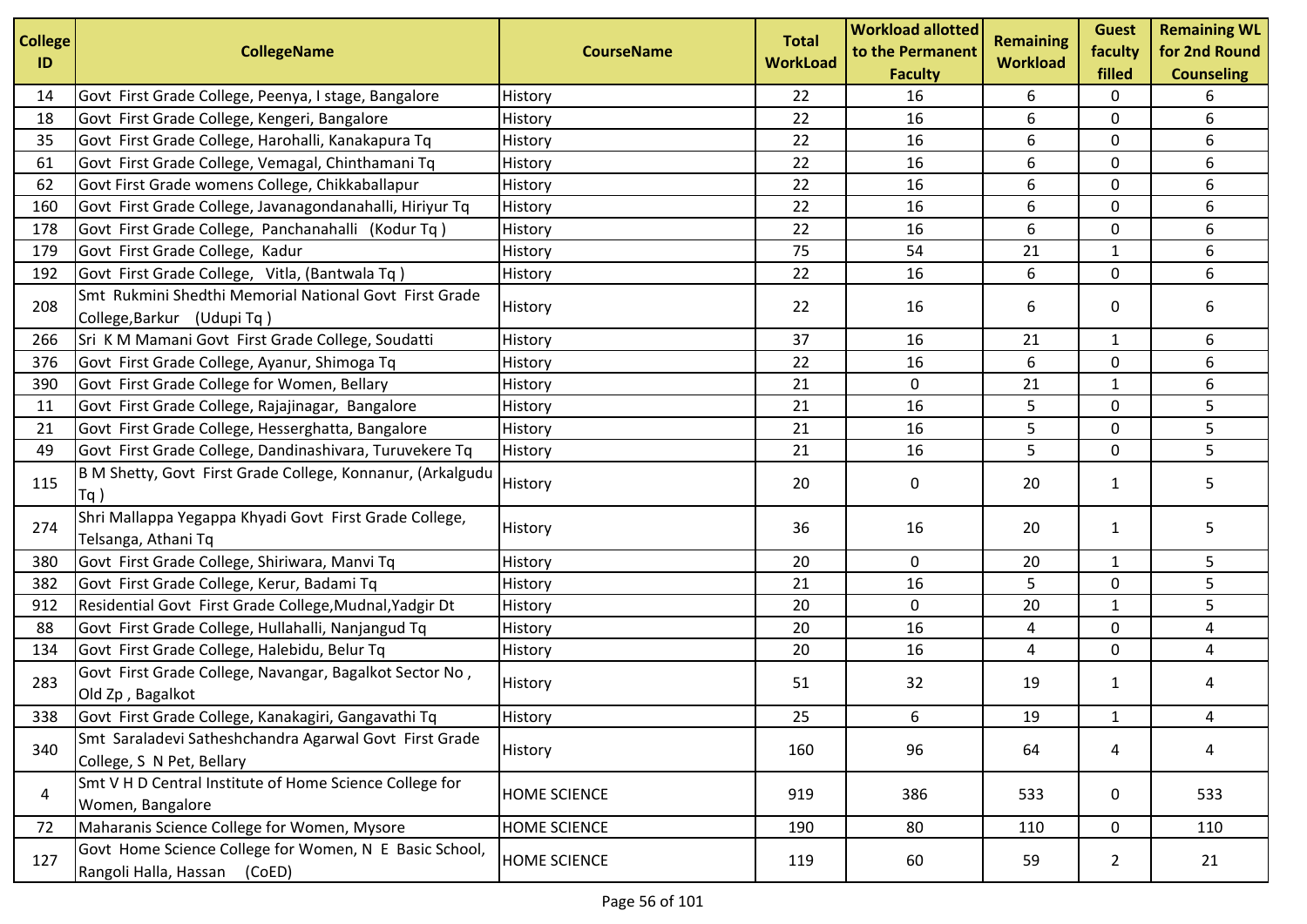| <b>College</b><br>ID | <b>CollegeName</b>                                                                         | <b>CourseName</b>           | <b>Total</b><br><b>WorkLoad</b> | <b>Workload allotted</b><br>to the Permanent<br><b>Faculty</b> | <b>Remaining</b><br><b>Workload</b> | <b>Guest</b><br>faculty<br>filled | <b>Remaining WL</b><br>for 2nd Round<br><b>Counseling</b> |
|----------------------|--------------------------------------------------------------------------------------------|-----------------------------|---------------------------------|----------------------------------------------------------------|-------------------------------------|-----------------------------------|-----------------------------------------------------------|
| 128                  | Govt Home Science College for Women, Holenarasipura                                        | <b>HOME SCIENCE</b>         | 71                              | 20                                                             | 51                                  | $\overline{2}$                    | 13                                                        |
| 253                  | Govt First Grade College, Satyagraha Smarak Bhavan<br>Building, Ankola                     | <b>HOME SCIENCE</b>         | 26                              | 20                                                             | 6                                   | 0                                 | 6                                                         |
| 247                  | Govt Arts & Science College, Karwar                                                        | <b>Industrial Chemistry</b> | 88                              | 20                                                             | 68                                  | 0                                 | 68                                                        |
| 138                  | Sir M Vishweshwaraiah Govt Science College,<br>Bommanakatte, Bhadravathi                   | <b>Industrial Chemistry</b> | 94                              | 60                                                             | 34                                  | $\mathbf{1}$                      | 15                                                        |
| 197                  | Govt First Grade College, Mangalore Carstreet, Mangalore                                   | Journalism                  | 29                              | 0                                                              | 29                                  | 0                                 | 29                                                        |
| 204                  | Govt First Grade College, Karkala                                                          | Journalism                  | 25                              | 0                                                              | 25                                  | 0                                 | 25                                                        |
| 8                    | Govt First Grade College, Vijayanagar, Bangalore                                           | Journalism                  | 41                              | 20                                                             | 21                                  | 0                                 | 21                                                        |
| $\mathbf{1}$         | Maharanis Arts, Commerce and Management College for<br>Women, Bangalore                    | Journalism                  | 31                              | 0                                                              | 31                                  | $\mathbf{1}$                      | 16                                                        |
| 268                  | Smt IS Yadawad Govt First Grade College, Ramadurga                                         | Journalism                  | 16                              | $\mathbf 0$                                                    | 16                                  | 0                                 | 16                                                        |
| 331                  | Govt First Grade College, Koppal                                                           | Journalism                  | 31                              | 0                                                              | 31                                  | $\mathbf{1}$                      | 16                                                        |
| 9                    | Govt First Grade College, K R Puram, Bangalore                                             | Journalism                  | 29                              | 16                                                             | 13                                  | 0                                 | 13                                                        |
| 127                  | Govt Home Science College for Women, N E Basic School,<br>Rangoli Halla, Hassan<br>(CoED)  | Journalism                  | 28                              | 0                                                              | 28                                  | 1                                 | 13                                                        |
| 372                  | Govt First Grade College Harugeri, Belagum Dist                                            | Journalism                  | 11                              | 0                                                              | 11                                  | 0                                 | 11                                                        |
| 16                   | Govt First Grade College, Yelahanka, Bangalore                                             | Journalism                  | 26                              | 16                                                             | 10                                  | $\mathbf 0$                       | 10                                                        |
| 98                   | Govt Womens College, M C Road, Mandya                                                      | Journalism                  | 30                              | 20                                                             | 10                                  | 0                                 | 10                                                        |
| 173                  | IDSG Govt College, Chikkamagalur                                                           | Journalism                  | 25                              | $\mathbf 0$                                                    | 25                                  | $\mathbf{1}$                      | 10                                                        |
| 182                  | Govt First Grade College, Kalasa, Sringeri Tq                                              | Journalism                  | 25                              | 0                                                              | 25                                  | $\mathbf{1}$                      | 10                                                        |
| 59                   | Govt First Grade College, Gowribidanur                                                     | Journalism                  | 9                               | 0                                                              | $\boldsymbol{9}$                    | 0                                 | 9                                                         |
| 165                  | Govt First Grade College, MCC B Block, Davanagere                                          | Journalism                  | 25                              | 16                                                             | 9                                   | $\mathbf 0$                       | 9                                                         |
| 24                   | Govt First Grade College, Hoskote                                                          | Journalism                  | 8                               | 0                                                              | 8                                   | 0                                 | 8                                                         |
| 28                   | Govt First Grade College, Ramanagara                                                       | Journalism                  | 8                               | 0                                                              | 8                                   | 0                                 | 8                                                         |
| 147                  | Govt First Grade College, Shimoga                                                          | Journalism                  | 22                              | $\mathbf 0$                                                    | 22                                  | $\mathbf 1$                       | $\overline{7}$                                            |
| 11                   | Govt First Grade College, Rajajinagar, Bangalore                                           | Journalism                  | 21                              | 0                                                              | 21                                  | 1                                 | 6                                                         |
| 48                   | Govt First Grade College, Tiptur                                                           | Journalism                  | 21                              | 0                                                              | 21                                  | $\mathbf 1$                       | 6                                                         |
| 209                  | Dr G Shankar Govt Women First Grade College & PG Centre,<br>Ajjarakadu, Udupi (Udupi Dist) | Journalism                  | 21                              | 0                                                              | 21                                  | 1                                 | 6                                                         |
| 31                   | Govt First Grade College, Channapatna                                                      | Journalism                  | 25                              | 20                                                             | 5                                   | 0                                 | 5                                                         |
| 347                  | Govt First Grade College, Hospet                                                           | Journalism                  | 35                              | 0                                                              | 35                                  | $\overline{2}$                    | 5.                                                        |
| 908                  | Govt First Grade College for Women, Gandada Koti, Hassan                                   | Journalism                  | 20                              | 0                                                              | 20                                  | 1                                 | 5                                                         |
| 100                  | Govt First Grade College, KR Pet                                                           | Journalism                  | 24                              | 20                                                             | 4                                   | $\mathbf 0$                       | 4                                                         |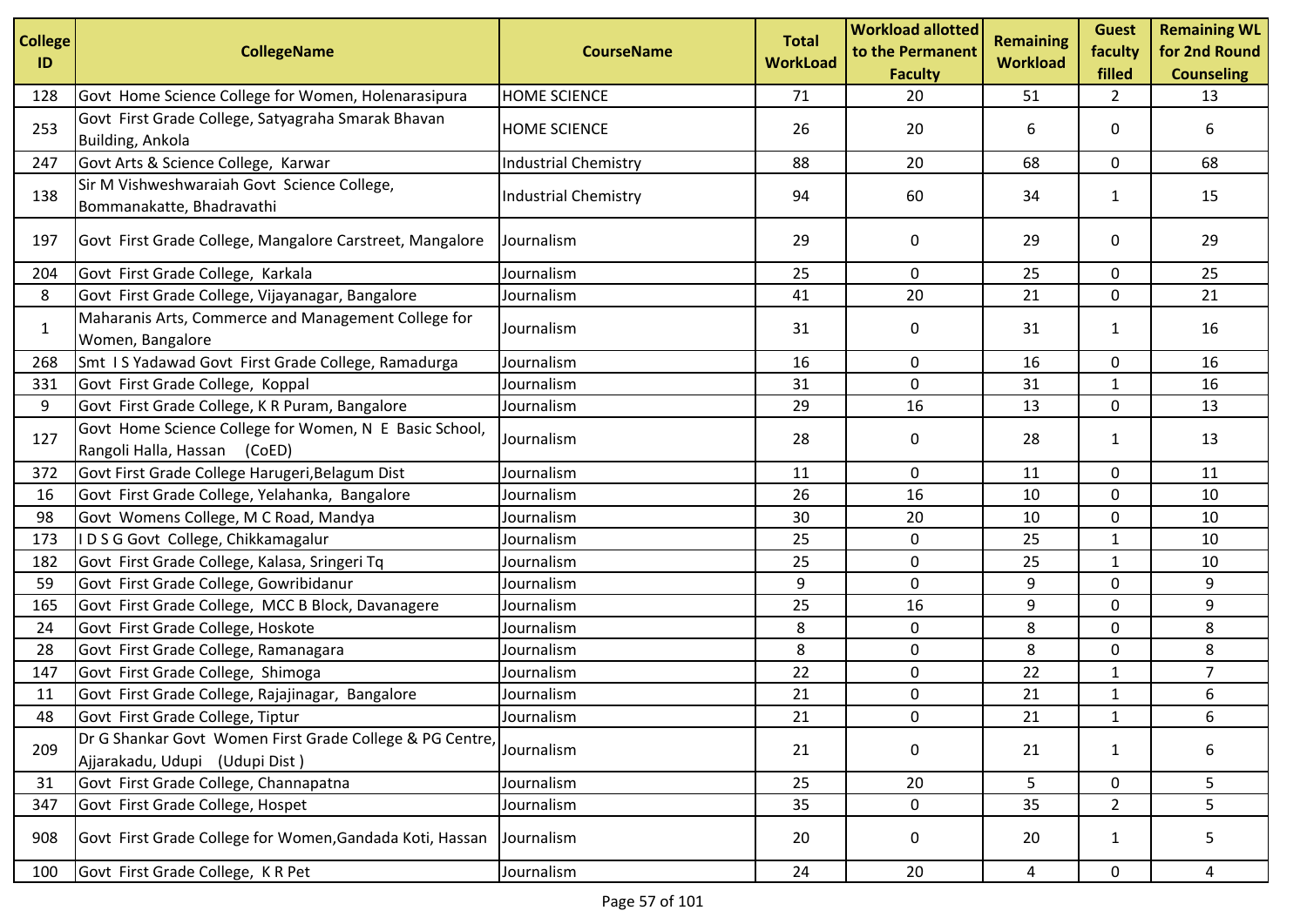| <b>College</b> | <b>CollegeName</b>                                                                      | <b>CourseName</b>             | <b>Total</b>    | <b>Workload allotted</b><br>to the Permanent | <b>Remaining</b> | <b>Guest</b><br>faculty | <b>Remaining WL</b><br>for 2nd Round |
|----------------|-----------------------------------------------------------------------------------------|-------------------------------|-----------------|----------------------------------------------|------------------|-------------------------|--------------------------------------|
| ID             |                                                                                         |                               | <b>WorkLoad</b> | <b>Faculty</b>                               | <b>Workload</b>  | filled                  | <b>Counseling</b>                    |
| 216            | Govt First Grade College, Virajpet                                                      | Kannada (Language + Optional) | 58              | 16                                           | 42               | 0                       | 42                                   |
| 56             | Govt Womens College, Chintamani                                                         | Kannada (Language + Optional) | 145             | 32                                           | 113              | 5                       | 38                                   |
| 64             | Govt College, Mulbagal                                                                  | Kannada (Language + Optional) | 80              | 16                                           | 64               | $\overline{2}$          | 34                                   |
|                | Gangavathi Venkataramanashetty Padmavathamma Govt                                       |                               |                 |                                              |                  |                         |                                      |
| 341            | First Grade College, Hagaribommanahalli                                                 | Kannada (Language + Optional) | 162             | 38                                           | 124              | 6                       | 34                                   |
| 92             | Govt First Grade College, Chamarajnagar                                                 | Kannada (Language + Optional) | 70              | 22                                           | 48               | $\mathbf{1}$            | 33                                   |
|                | Govt First Grade College for Women, NEAR STADIUM, M G                                   |                               |                 |                                              |                  |                         |                                      |
| 114            | ROAD, Hassan                                                                            | Kannada (Language + Optional) | 112             | 64                                           | 48               | 1                       | 33                                   |
| 48             | Govt First Grade College, Tiptur                                                        | Kannada (Language + Optional) | 137             | 60                                           | 77               | 3                       | 32                                   |
| 247            | Govt Arts & Science College, Karwar                                                     | Kannada (Language + Optional) | 82              | 6                                            | 76               | 3                       | 31                                   |
| 69             | Govt First Grade College, rd cross BEO campus                                           |                               |                 |                                              |                  |                         |                                      |
|                | Robersonpet, K G F, Bangarpet Tq                                                        | Kannada (Language + Optional) | 60              | 0                                            | 60               | $2^{\circ}$             | 30                                   |
| 187            | Govt First Grade College, Belthangadi                                                   | Kannada (Language + Optional) | 82              | 22                                           | 60               | $\overline{2}$          | 30                                   |
| 267            | Govt First Grade College, Gokak                                                         | Kannada (Language + Optional) | 89              | 0                                            | 89               | 4                       | 29                                   |
| 239            | Govt First Grade College, Haveri                                                        | Kannada (Language + Optional) | 118             | 0                                            | 118              | 6                       | 28                                   |
| 275            | Govt First Grade College, Pashchapura, Hukkeri Tq                                       | Kannada (Language + Optional) | 58              | $\mathbf 0$                                  | 58               | $\overline{2}$          | 28                                   |
| 9              | Govt First Grade College, K R Puram, Bangalore                                          | Kannada (Language + Optional) | 169             | 112                                          | 57               | $\overline{2}$          | 27                                   |
| 53             | Govt First Grade College, B H Road, Tumkur                                              | Kannada (Language + Optional) | 181             | 80                                           | 101              | 5                       | 26                                   |
| 397            | Govt First Grade College for Women, Bagalkote                                           | Kannada (Language + Optional) | 41              | 0                                            | 41               | $\mathbf{1}$            | 26                                   |
| 197            | Govt First Grade College, Mangalore Carstreet, Mangalore                                | Kannada (Language + Optional) | 103             | 48                                           | 55               | $\overline{2}$          | 25                                   |
| 204            | Govt First Grade College, Karkala                                                       | Kannada (Language + Optional) | 40              | 0                                            | 40               | $\mathbf{1}$            | 25                                   |
| 280            | Govt First Grade College(Women), Jamakhandi                                             | Kannada (Language + Optional) | 146             | 16                                           | 130              | $\overline{7}$          | 25                                   |
| 159            | Govt First Grade College, Holalkere                                                     | Kannada (Language + Optional) | 54              | $\mathbf 0$                                  | 54               | $\overline{2}$          | 24                                   |
| 266            | Sri K M Mamani Govt First Grade College, Soudatti                                       | Kannada (Language + Optional) | 55              | 16                                           | 39               | $\mathbf{1}$            | 24                                   |
| 87             | Govt First Grade College, Siddartha Layout, Mysore                                      | Kannada (Language + Optional) | 71              | 48                                           | 23               | $\mathsf{O}$            | 23                                   |
| 107            | Govt First Grade College, Bharathinagara, Maddur Tq                                     | Kannada (Language + Optional) | 55              | 32                                           | 23               | 0                       | 23                                   |
| 231            | Govt First Grade College, (Mun School Campus), Gadag                                    | Kannada (Language + Optional) | 101             | 48                                           | 53               | $\overline{2}$          | 23                                   |
| 283            | Govt First Grade College, Navangar, Bagalkot Sector No,                                 | Kannada (Language + Optional) | 115             | 32                                           | 83               | 4                       | 23                                   |
|                | Old Zp, Bagalkot                                                                        |                               |                 |                                              |                  |                         |                                      |
| 911            | Residential Govt first grade College Haradanahalli Hole<br>Narsipur Tq, Hassan District | Kannada (Language + Optional) | 31              | 8                                            | 23               | $\mathbf 0$             | 23                                   |
| 16             | Govt First Grade College, Yelahanka, Bangalore                                          | Kannada (Language + Optional) | 155             | 118                                          | 37               | $\mathbf{1}$            | 22                                   |
| 400            | Govt First Grade College for Women, Dharwad                                             | Kannada (Language + Optional) | 52              | 0                                            | 52               | $\overline{2}$          | 22                                   |
| 59             | Govt First Grade College, Gowribidanur                                                  | Kannada (Language + Optional) | 90              | 24                                           | 66               | 3                       | 21                                   |
| 61             | Govt First Grade College, Vemagal, Chinthamani Tq                                       | Kannada (Language + Optional) | 20              | $\mathbf 0$                                  | 20               | 0                       | 20                                   |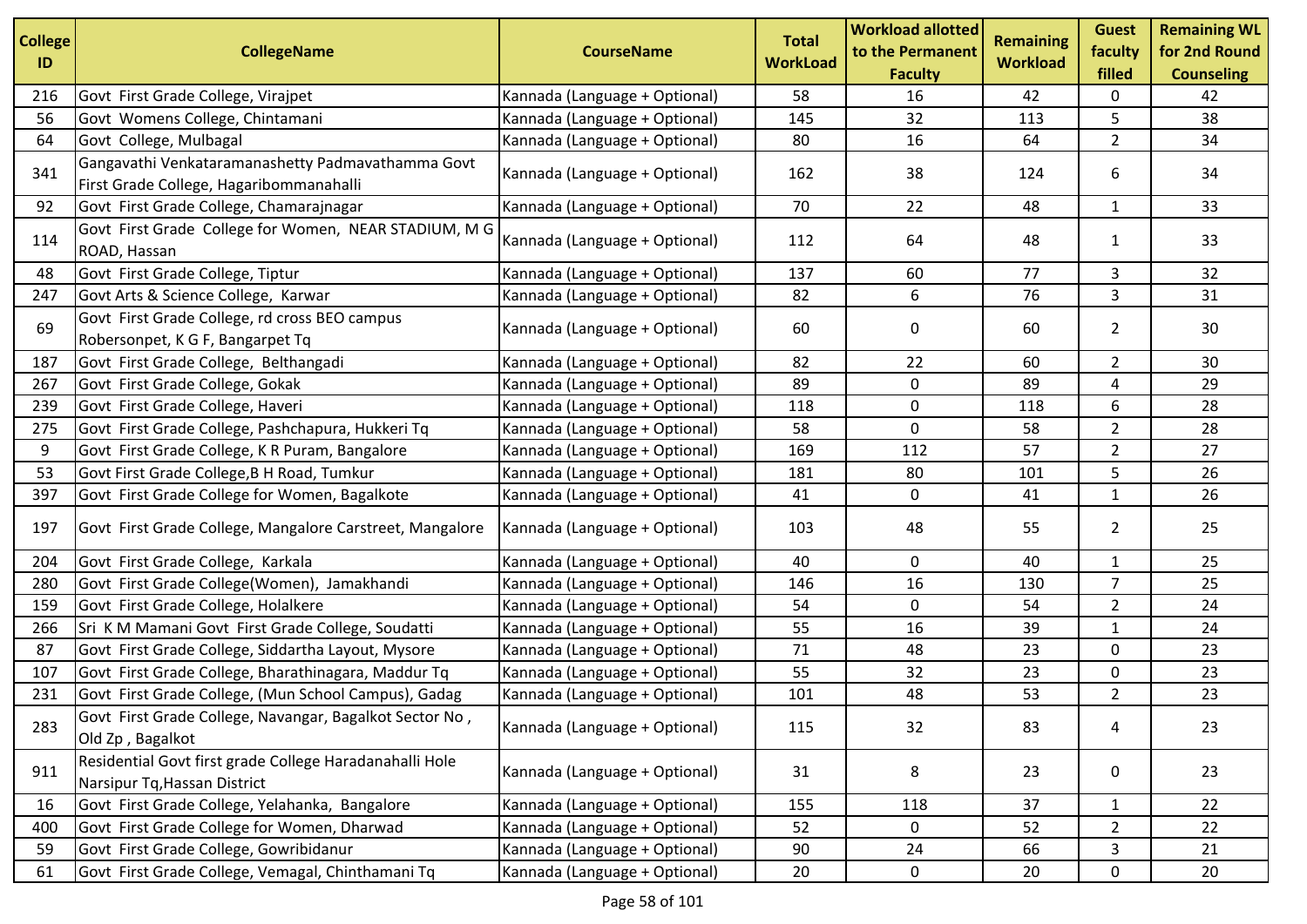| <b>College</b><br>ID | <b>CollegeName</b>                                                    | <b>CourseName</b>             | <b>Total</b><br><b>WorkLoad</b> | <b>Workload allotted</b><br>to the Permanent<br><b>Faculty</b> | <b>Remaining</b><br><b>Workload</b> | <b>Guest</b><br>faculty<br>filled | <b>Remaining WL</b><br>for 2nd Round<br><b>Counseling</b> |
|----------------------|-----------------------------------------------------------------------|-------------------------------|---------------------------------|----------------------------------------------------------------|-------------------------------------|-----------------------------------|-----------------------------------------------------------|
| 95                   | Govt First Grade College, Kuderu, Chamarajanagar Tq                   | Kannada (Language + Optional) | 20                              | 0                                                              | 20                                  | 0                                 | 20                                                        |
| 193                  | Govt First Grade College, Kavur (Mangalore)                           | Kannada (Language + Optional) | 20                              | 0                                                              | 20                                  | 0                                 | 20                                                        |
| 201                  | Govt First Grade College, Kaniyur, Puttur Tq                          | Kannada (Language + Optional) | 20                              | $\mathbf 0$                                                    | 20                                  | 0                                 | 20                                                        |
| 212                  | Govt First Grade College, Kota padukere, Udupi                        | Kannada (Language + Optional) | 36                              | 16                                                             | 20                                  | 0                                 | 20                                                        |
| 281                  | Govt First Grade College, Terdal                                      | Kannada (Language + Optional) | 51                              | 16                                                             | 35                                  | $\mathbf{1}$                      | 20                                                        |
| 282                  | Govt First Grade College, Savalagi, Jamakhandi Tq                     | Kannada (Language + Optional) | 51                              | 16                                                             | 35                                  | 1                                 | 20                                                        |
| 3                    | Govt R C College of Commerce & Management, Bangalore                  | Kannada (Language + Optional) | 112                             | 48                                                             | 64                                  | 3                                 | 19                                                        |
| 372                  | Govt First Grade College Harugeri, Belagum Dist                       | Kannada (Language + Optional) | 34                              | 0                                                              | 34                                  | 1                                 | 19                                                        |
| 8                    | Govt First Grade College, Vijayanagar, Bangalore                      | Kannada (Language + Optional) | 178                             | 160                                                            | 18                                  | 0                                 | 18                                                        |
| 183                  | Govt First Grade College, Birur, Kadur Tq                             | Kannada (Language + Optional) | 34                              | 16                                                             | 18                                  | 0                                 | 18                                                        |
| 206                  | Govt First Grade College, Kaapu, (Udupi Tq)                           | Kannada (Language + Optional) | 24                              | 6                                                              | 18                                  | 0                                 | 18                                                        |
| 250                  | Govt First Grade College, Yallapura                                   | Kannada (Language + Optional) | 50                              | 32                                                             | 18                                  | 0                                 | 18                                                        |
| 290                  | Govt First Grade College, Kaladagi, Bagalkot Tq                       | Kannada (Language + Optional) | 39                              | 6                                                              | 33                                  | 1                                 | 18                                                        |
| 299                  | Govt College, Sedam Road, Gulbarga                                    | Kannada (Language + Optional) | 175                             | 112                                                            | 63                                  | 3                                 | 18                                                        |
| 84                   | Govt First Grade College, T Narasipura                                | Kannada (Language + Optional) | 64                              | 32                                                             | 32                                  | $\mathbf{1}$                      | 17                                                        |
| 151                  | Govt Arts College, Chitradurga                                        | Kannada (Language + Optional) | 158                             | 96                                                             | 62                                  | 3                                 | 17                                                        |
| 232                  | K H Patil Govt First Grade College, Hulukoti, Gadag Tq:               | Kannada (Language + Optional) | 69                              | 22                                                             | 47                                  | $\overline{2}$                    | 17                                                        |
| 256                  | Govt First Grade College, Sirsi                                       | Kannada (Language + Optional) | 123                             | 16                                                             | 107                                 | 6                                 | 17                                                        |
| 291                  | Govt First Grade College, Rabakavi banahatti, Jamakhandi<br>Τq        | Kannada (Language + Optional) | 47                              | 0                                                              | 47                                  | $\overline{2}$                    | 17                                                        |
| 6                    | Maharanis Science College for Women, Bangalore                        | Kannada (Language + Optional) | 48                              | 32                                                             | 16                                  | 0                                 | 16                                                        |
| 147                  | Govt First Grade College, Shimoga                                     | Kannada (Language + Optional) | 118                             | 102                                                            | 16                                  | 0                                 | 16                                                        |
| 190                  | Dr K Shivram Karanth Govt First Grade College, Bellare,<br>(Sulya Tq) | Kannada (Language + Optional) | 16                              | 0                                                              | 16                                  | 0                                 | 16                                                        |
| 192                  | Govt First Grade College, Vitla, (Bantwala Tq)                        | Kannada (Language + Optional) | 16                              | 0                                                              | 16                                  | 0                                 | 16                                                        |
| 198                  | Govt First Grade College for Women, Mangalore                         | Kannada (Language + Optional) | 48                              | 32                                                             | 16                                  | 0                                 | 16                                                        |
| 210                  | Govt First Grade College, Hiriyadka, Udupi Taluk                      | Kannada (Language + Optional) | 68                              | 22                                                             | 46                                  | $\overline{2}$                    | 16                                                        |
| 295                  | Govt First Grade College, Muddebihal                                  | Kannada (Language + Optional) | 62                              | 16                                                             | 46                                  | $\overline{2}$                    | 16                                                        |
| 333                  | Govt First Grade College, Hitnala, Koppal Tq                          | Kannada (Language + Optional) | 16                              | 0                                                              | 16                                  | 0                                 | 16                                                        |
| 366                  | Govt First Grade College, Midigeshi, Madhugiri Tq                     | Kannada (Language + Optional) | 16                              | $\mathbf 0$                                                    | 16                                  | $\mathbf 0$                       | 16                                                        |
| 403                  | Govt First Grade College for Women, Karwar                            | Kannada (Language + Optional) | 16                              | $\mathbf 0$                                                    | 16                                  | 0                                 | 16                                                        |
| 66                   | Govt First Grade College, SULIKUNTE ROAD, Bangarpet                   | Kannada (Language + Optional) | 82                              | 37                                                             | 45                                  | $\overline{2}$                    | 15                                                        |
| 78                   | Govt First Grade College, Kuvempu Nagar, Mysore                       | Kannada (Language + Optional) | 109                             | 64                                                             | 45                                  | $2^{\circ}$                       | 15                                                        |
| 115                  | B M Shetty, Govt First Grade College, Konnanur, (Arkalgudu<br>$Tq$ )  | Kannada (Language + Optional) | 47                              | 32                                                             | 15                                  | 0                                 | 15                                                        |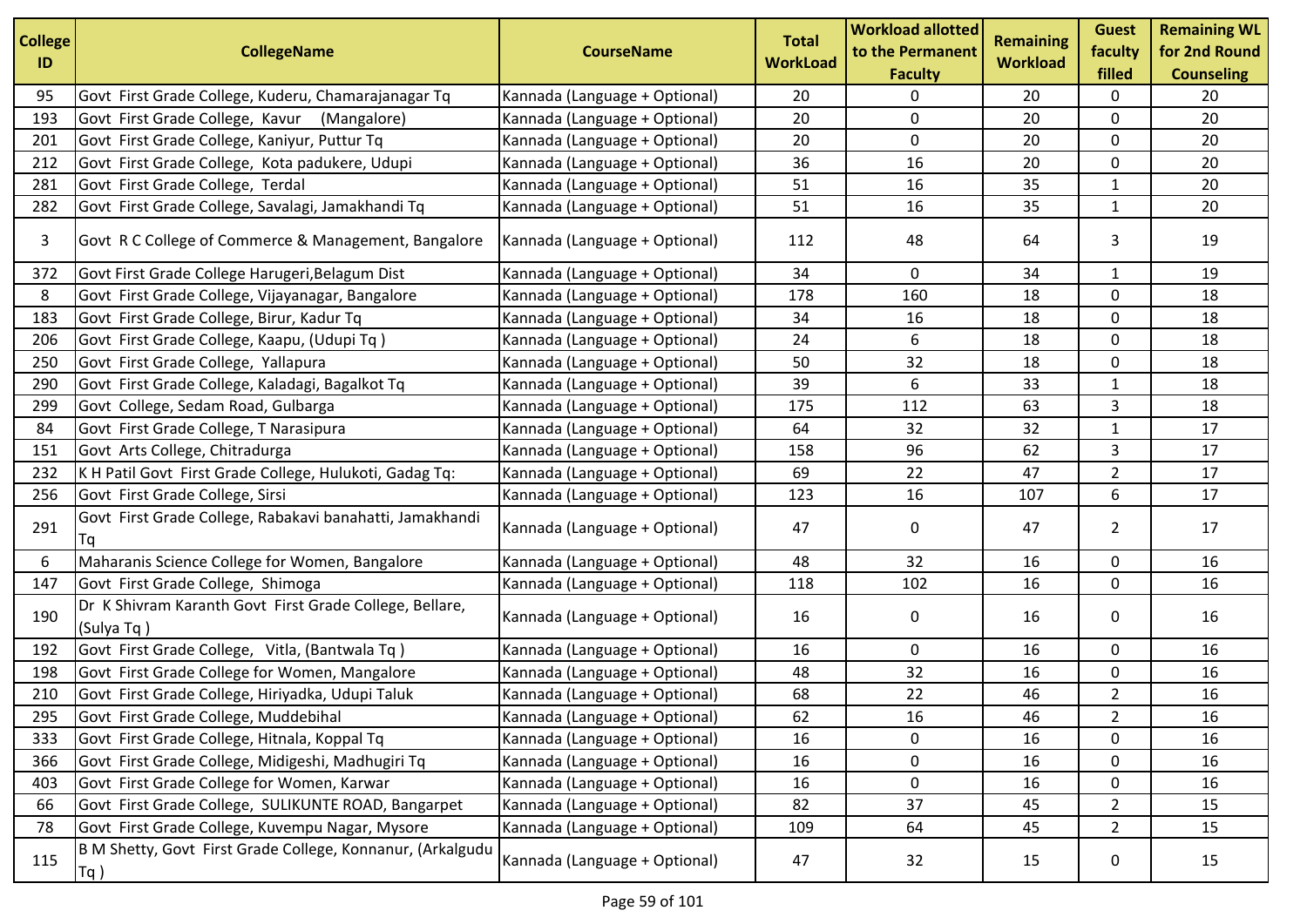| <b>College</b><br>ID | <b>CollegeName</b>                                                                     | <b>CourseName</b>             | <b>Total</b><br><b>WorkLoad</b> | <b>Workload allotted</b><br>to the Permanent<br><b>Faculty</b> | <b>Remaining</b><br><b>Workload</b> | <b>Guest</b><br>faculty<br>filled | <b>Remaining WL</b><br>for 2nd Round<br><b>Counseling</b> |
|----------------------|----------------------------------------------------------------------------------------|-------------------------------|---------------------------------|----------------------------------------------------------------|-------------------------------------|-----------------------------------|-----------------------------------------------------------|
| 2                    | Govt Arts College, Dr B R Ambedkar Veedhi, Bangalore                                   | Kannada (Language + Optional) | 122                             | 48                                                             | 74                                  | 4                                 | 14                                                        |
| 18                   | Govt First Grade College, Kengeri, Bangalore                                           | Kannada (Language + Optional) | 66                              | 22                                                             | 44                                  | $\overline{2}$                    | 14                                                        |
| 74                   | Sri D Devaraj urs Govt First Grade College, Hunsur                                     | Kannada (Language + Optional) | 138                             | 64                                                             | 74                                  | 4                                 | 14                                                        |
| 177                  | Govt First Grade College, Ajjampura, (Tarikere Tq)                                     | Kannada (Language + Optional) | 46                              | 32                                                             | 14                                  | 0                                 | 14                                                        |
| 226                  | Sree Siddeshwara Govt College, Nargund                                                 | Kannada (Language + Optional) | 76                              | 32                                                             | 44                                  | $\overline{2}$                    | 14                                                        |
| 342                  | Govt First Grade College, Kampli, (Hospet Tq)                                          | Kannada (Language + Optional) | 61                              | 32                                                             | 29                                  | 1                                 | 14                                                        |
| 916                  | Residential Govt First Grade College, Kavithala, Manvi Tq<br>Raichur Dist              | Kannada (Language + Optional) | 14                              | 0                                                              | 14                                  | 0                                 | 14                                                        |
| 176                  | Govt First Grade College, Narasimarajapura                                             | Kannada (Language + Optional) | 45                              | 32                                                             | 13                                  | 0                                 | 13                                                        |
| 228                  | Govt First Grade College, Guledagudda Badami Tq                                        | Kannada (Language + Optional) | 13                              | 0                                                              | 13                                  | $\mathbf 0$                       | 13                                                        |
| 284                  | Govt First Grade College, Mudhol                                                       | Kannada (Language + Optional) | 60                              | 32                                                             | 28                                  | $\mathbf{1}$                      | 13                                                        |
| 75                   | Maharans Arts College for Women, JLB Road, Mysore                                      | Kannada (Language + Optional) | 199                             | 172                                                            | 27                                  | 1                                 | 12                                                        |
| 137                  | Govt Law College, Holenarasipura                                                       | Kannada (Language + Optional) | 12                              | 0                                                              | 12                                  | $\mathbf 0$                       | 12                                                        |
| 144                  | Govt First Grade College, Holehonnur, (Badravathi Tq)                                  | Kannada (Language + Optional) | 49                              | 22                                                             | 27                                  | 1                                 | 12                                                        |
| 227                  | Sri Benkappa Shankrappa Simhasanad Govt First Grade<br>College, Gajendragada, (Ron Tq) | Kannada (Language + Optional) | 58                              | 16                                                             | 42                                  | $\overline{2}$                    | 12                                                        |
| 230                  | Govt First Grade College, Mundargi                                                     | Kannada (Language + Optional) | 73                              | 16                                                             | 57                                  | 3                                 | 12                                                        |
| 401                  | Govt First Grade College for Women, Gadag                                              | Kannada (Language + Optional) | 43                              | 16                                                             | 27                                  | $\mathbf{1}$                      | 12                                                        |
| 410                  | Maharanis Commerce and Management College for<br>Women, JLB Road, Mysore               | Kannada (Language + Optional) | 108                             | 96                                                             | 12                                  | 0                                 | 12                                                        |
| 38                   | Govt First Grade College, Sira                                                         | Kannada (Language + Optional) | 88                              | 32                                                             | 56                                  | 3                                 | 11                                                        |
| 65                   | Govt Womens College, Kolar                                                             | Kannada (Language + Optional) | 135                             | 64                                                             | 71                                  | 4                                 | 11                                                        |
| 143                  | Govt First Grade College, Anavatti, (Soraba Tq)                                        | Kannada (Language + Optional) | 42                              | 16                                                             | 26                                  | $\mathbf{1}$                      | 11                                                        |
| 173                  | IDSG Govt College, Chikkamagalur                                                       | Kannada (Language + Optional) | 168                             | 112                                                            | 56                                  | 3                                 | 11                                                        |
| 188                  | Govt First Grade College, Bettampadi, (Puttur Tq)                                      | Kannada (Language + Optional) | 32                              | 6                                                              | 26                                  | 1                                 | 11                                                        |
| 254                  | Govt First Grade College, Honnavara                                                    | Kannada (Language + Optional) | 72                              | 16                                                             | 56                                  | 3                                 | 11                                                        |
| 381                  | Govt First Grade College, Beedi, Khanapura Tq                                          | Kannada (Language + Optional) | 42                              | 16                                                             | 26                                  | $\mathbf{1}$                      | 11                                                        |
| $\mathbf{1}$         | Maharanis Arts, Commerce and Management College for<br>Women, Bangalore                | Kannada (Language + Optional) | 95                              | 70                                                             | 25                                  | 1                                 | 10                                                        |
| 11                   | Govt First Grade College, Rajajinagar, Bangalore                                       | Kannada (Language + Optional) | 62                              | 22                                                             | 40                                  | $\overline{2}$                    | 10                                                        |
| 32                   | Govt First Grade College, Magadi                                                       | Kannada (Language + Optional) | 72                              | 32                                                             | 40                                  | $\overline{2}$                    | 10                                                        |
| 97                   | Govt College, Mandya                                                                   | Kannada (Language + Optional) | 212                             | 112                                                            | 100                                 | 6                                 | 10                                                        |
| 113                  | Govt Arts College, Hassan                                                              | Kannada (Language + Optional) | 121                             | 96                                                             | 25                                  | 1                                 | 10                                                        |
| 199                  | Govt First Grade College, Punjalakatte, Belthangadi Tq                                 | Kannada (Language + Optional) | 46                              | 6                                                              | 40                                  | $\overline{2}$                    | 10                                                        |
| 214                  | Govt First Grade College, Napoklu, Madikeri Tq                                         | Kannada (Language + Optional) | 16                              | 6                                                              | 10                                  | 0                                 | 10                                                        |
| 263                  | Govt First Grade College, Sadalaga (Chikkodi Tq)                                       | Kannada (Language + Optional) | 25                              | 0                                                              | 25                                  | 1                                 | 10                                                        |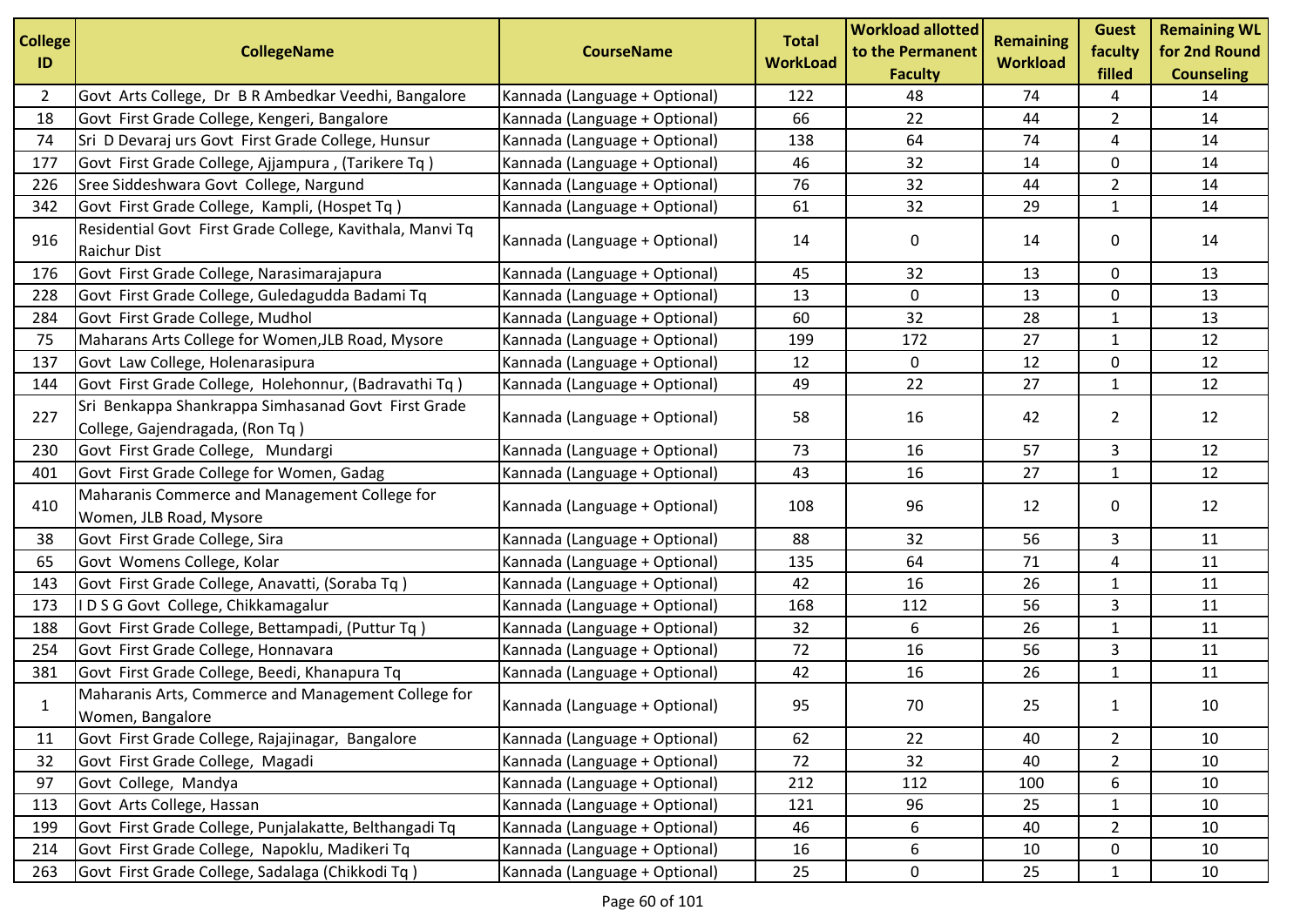| <b>College</b><br>ID | <b>CollegeName</b>                                                                       | <b>CourseName</b>             | <b>Total</b><br><b>WorkLoad</b> | <b>Workload allotted</b><br>to the Permanent<br><b>Faculty</b> | <b>Remaining</b><br><b>Workload</b> | <b>Guest</b><br>faculty<br>filled | <b>Remaining WL</b><br>for 2nd Round<br><b>Counseling</b> |
|----------------------|------------------------------------------------------------------------------------------|-------------------------------|---------------------------------|----------------------------------------------------------------|-------------------------------------|-----------------------------------|-----------------------------------------------------------|
| 278                  | Govt First Grade College, Yaragatti, Saundatti Tq                                        | Kannada (Language + Optional) | 57                              | 32                                                             | 25                                  | 1                                 | 10                                                        |
| 63                   | Govt Boys College, Kolar                                                                 | Kannada (Language + Optional) | 87                              | 48                                                             | 39                                  | $\overline{2}$                    | 9                                                         |
| 93                   | Govt First Grade College, Yelandur                                                       | Kannada (Language + Optional) | 27                              | 18                                                             | 9                                   | 0                                 | 9                                                         |
| 106                  | Govt First Grade College, Pandavapura                                                    | Kannada (Language + Optional) | 61                              | 22                                                             | 39                                  | $\overline{2}$                    | 9                                                         |
| 109                  | Govt First Grade College, Halagur, Malavalli Tq                                          | Kannada (Language + Optional) | 31                              | 22                                                             | 9                                   | 0                                 | 9                                                         |
| 111                  | Govt First Grade College for Women, K R Pet                                              | Kannada (Language + Optional) | 56                              | 32                                                             | 24                                  | $\mathbf{1}$                      | 9                                                         |
| 168                  | Govt First Grade College, Harihara                                                       | Kannada (Language + Optional) | 78                              | 24                                                             | 54                                  | 3                                 | 9                                                         |
| 170                  | Govt First Grade College, Jagalur                                                        | Kannada (Language + Optional) | 54                              | $\mathbf 0$                                                    | 54                                  | 3                                 | 9                                                         |
| 215                  | Govt First Grade College, Madikere                                                       | Kannada (Language + Optional) | 24                              | $\mathbf 0$                                                    | 24                                  | $\mathbf{1}$                      | 9                                                         |
| 272                  | Somavva C Angadi Govt First Grade College, K K Koppa,<br>Belgaum                         | Kannada (Language + Optional) | 25                              | 16                                                             | 9                                   | 0                                 | 9                                                         |
| 274                  | Shri Mallappa Yegappa Khyadi Govt First Grade College,<br>Telsanga, Athani Tq            | Kannada (Language + Optional) | 55                              | 16                                                             | 39                                  | $\overline{2}$                    | 9                                                         |
| 12                   | Govt First Grade College, Jayanagar, Bangalore                                           | Kannada (Language + Optional) | 38                              | 0                                                              | 38                                  | $\overline{2}$                    | 8                                                         |
| 81                   | Govt First Grade College, Saligrama, K R Nagar Tq                                        | Kannada (Language + Optional) | 55                              | 32                                                             | 23                                  | $\mathbf{1}$                      | 8                                                         |
| 112                  | Govt Science College, Hassan                                                             | Kannada (Language + Optional) | 100                             | 32                                                             | 68                                  | 4                                 | 8                                                         |
| 160                  | Govt First Grade College, Javanagondanahalli, Hiriyur Tq                                 | Kannada (Language + Optional) | 16                              | 8                                                              | 8                                   | 0                                 | 8                                                         |
| 189                  | Govt First Grade College, Haleangadi (Mangalore Tq)                                      | Kannada (Language + Optional) | 24                              | 16                                                             | 8                                   | 0                                 | 8                                                         |
| 202                  | Govt First Grade College, Hebri, (Karkala Tq)                                            | Kannada (Language + Optional) | 24                              | 16                                                             | 8                                   | 0                                 | 8                                                         |
| 258                  | Govt First Grade College, Manki, Honnavara Tq                                            | Kannada (Language + Optional) | 44                              | 6                                                              | 38                                  | $\overline{2}$                    | 8                                                         |
| 276                  | Govt First Grade College, Katgeri (Kokatanur), Athani Tq                                 | Kannada (Language + Optional) | 55                              | 32                                                             | 23                                  | $\mathbf{1}$                      | 8                                                         |
| 347                  | Govt First Grade College, Hospet                                                         | Kannada (Language + Optional) | 167                             | 54                                                             | 113                                 | $\overline{7}$                    | 8                                                         |
| 352                  | Govt First Grade College, Bidar                                                          | Kannada (Language + Optional) | 102                             | 64                                                             | 38                                  | $\overline{2}$                    | 8                                                         |
| 908                  | Govt First Grade College for Women, Gandada Koti, Hassan   Kannada (Language + Optional) |                               | 60                              | 22                                                             | 38                                  | $\overline{2}$                    | 8                                                         |
| 915                  | Residential Govt First Grade College, Adalageri, Mudhebihal<br>Tq, Vijayapura Dist       | Kannada (Language + Optional) | 8                               | 0                                                              | 8                                   | 0                                 | 8                                                         |
| 923                  | Residential Govt First Grade College, THALABALA, Koppal<br><b>Dist</b>                   | Kannada (Language + Optional) | 8                               | 0                                                              | 8                                   | 0                                 | 8                                                         |
| 22                   | Govt First Grade College, Doddaballapura                                                 | Kannada (Language + Optional) | 71                              | 64                                                             | $\overline{7}$                      | 0                                 | $\overline{7}$                                            |
| 23                   | Govt First Grade College, Vijaypura Road, Devanahalli                                    | Kannada (Language + Optional) | 70                              | 48                                                             | 22                                  | $\mathbf{1}$                      | $\overline{7}$                                            |
| 99                   | Govt First Grade College, Sreerangapatna                                                 | Kannada (Language + Optional) | 44                              | 22                                                             | 22                                  | $\mathbf{1}$                      | $\overline{7}$                                            |
| 103                  | Govt First Grade College, Koppa, Maddur Tq,                                              | Kannada (Language + Optional) | 38                              | 16                                                             | 22                                  | $\mathbf{1}$                      | $\overline{7}$                                            |
| 166                  | Govt First Grade Womens College, Davanagere                                              | Kannada (Language + Optional) | 77                              | 40                                                             | 37                                  | $\overline{2}$                    | $\overline{7}$                                            |
| 178                  | Govt First Grade College, Panchanahalli (Kodur Tq)                                       | Kannada (Language + Optional) | 38                              | 16                                                             | 22                                  | $\mathbf{1}$                      | $\overline{7}$                                            |
| 196                  | Govt First Grade College, Sullya                                                         | Kannada (Language + Optional) | 68                              | 16                                                             | 52                                  | 3                                 | $\overline{7}$                                            |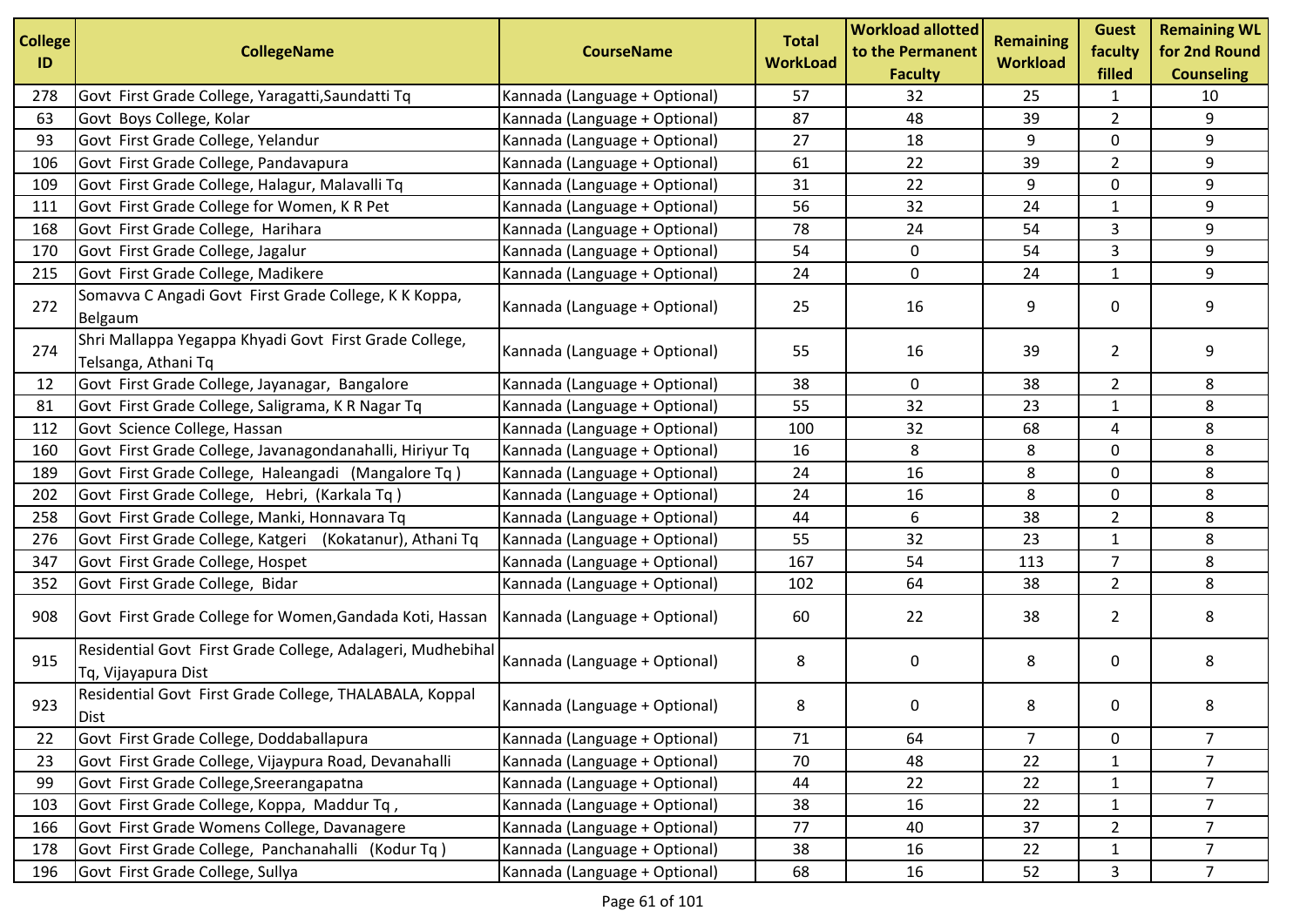| <b>College</b><br>ID | <b>CollegeName</b>                                                                      | <b>CourseName</b>             | <b>Total</b><br><b>WorkLoad</b> | <b>Workload allotted</b><br>to the Permanent<br><b>Faculty</b> | <b>Remaining</b><br><b>Workload</b> | <b>Guest</b><br>faculty<br>filled | <b>Remaining WL</b><br>for 2nd Round<br><b>Counseling</b> |
|----------------------|-----------------------------------------------------------------------------------------|-------------------------------|---------------------------------|----------------------------------------------------------------|-------------------------------------|-----------------------------------|-----------------------------------------------------------|
| 234                  | Govt First Grade College, Naregal, Ron Tq                                               | Kannada (Language + Optional) | 53                              | 16                                                             | 37                                  | $\overline{2}$                    | 7                                                         |
| 279                  | Sri Rudragowda Patil Govt First Grade College, Bilgi                                    | Kannada (Language + Optional) | 115                             | 48                                                             | 67                                  | 4                                 | $\overline{7}$                                            |
| 298                  | Govt First Grade College, Mamadapura, Bijapura                                          | Kannada (Language + Optional) | 38                              | 16                                                             | 22                                  | $\mathbf{1}$                      | $\overline{7}$                                            |
| 405                  | Govt First Grade College for Women, Pavagada, Tumkur Tq                                 | Kannada (Language + Optional) | 37                              | 0                                                              | 37                                  | $\overline{2}$                    | $\overline{7}$                                            |
| 13                   | Govt First Grade College, Malleshwaram, Bangalore                                       | Kannada (Language + Optional) | 68                              | 32                                                             | 36                                  | $\overline{2}$                    | 6                                                         |
| 71                   | Govt Law College, Kolar                                                                 | Kannada (Language + Optional) | 6                               | 0                                                              | 6                                   | $\mathbf 0$                       | 6                                                         |
| 119                  | Govt First Grade College, Sakaleshpura                                                  | Kannada (Language + Optional) | 22                              | 16                                                             | 6                                   | $\mathbf 0$                       | 6                                                         |
| 136                  | Govt Law College, M G Road, Vidyanagar, Hassan                                          | Kannada (Language + Optional) | 6                               | 0                                                              | 6                                   | 0                                 | 6                                                         |
| 181                  | Govt First Grade College, Tarikere                                                      | Kannada (Language + Optional) | 57                              | 6                                                              | 51                                  | 3                                 | 6                                                         |
| 211                  | Govt First Grade College, Kundapura                                                     | Kannada (Language + Optional) | 67                              | 16                                                             | 51                                  | 3                                 | 6                                                         |
| 236                  | Lalithadevi Gurusiddappa Singhura Govt First Grade<br>College, Savannur                 | Kannada (Language + Optional) | 52                              | 16                                                             | 36                                  | $\overline{2}$                    | 6                                                         |
| 253                  | Govt First Grade College, Satyagraha Smarak Bhavan<br>Building, Ankola                  | Kannada (Language + Optional) | 67                              | 16                                                             | 51                                  | 3                                 | 6                                                         |
| 265                  | Govt First Grade College, Khanapura                                                     | Kannada (Language + Optional) | 37                              | 16                                                             | 21                                  | $\mathbf{1}$                      | 6                                                         |
| 317                  | Govt First Grade College, Shahapur                                                      | Kannada (Language + Optional) | 68                              | 32                                                             | 36                                  | $\overline{2}$                    | 6                                                         |
| 338                  | Govt First Grade College, Kanakagiri, Gangavathi Tq                                     | Kannada (Language + Optional) | 38                              | 32                                                             | 6                                   | 0                                 | 6                                                         |
| 910                  | Govt First Grade Women college Yadahalli Mudhol Tq<br><b>Bagalkot District</b>          | Kannada (Language + Optional) | 22                              | 16                                                             | 6                                   | 0                                 | 6                                                         |
| $\overline{7}$       | Dr S Gopalraju Govt First Grade College, Anekal                                         | Kannada (Language + Optional) | 52                              | 32                                                             | 20                                  | $\mathbf{1}$                      | 5                                                         |
| 54                   | Govt College, M G Road, Chikkaballapur                                                  | Kannada (Language + Optional) | 102                             | 22                                                             | 80                                  | 5                                 | 5                                                         |
| 240                  | Govt First Grade College, Ranebennur                                                    | Kannada (Language + Optional) | 82                              | 32                                                             | 50                                  | 3                                 | 5                                                         |
| 264                  | Govt First Grade College, Hukkeri                                                       | Kannada (Language + Optional) | 66                              | 16                                                             | 50                                  | 3                                 | 5                                                         |
| 374                  | Govt First Grade College, Mudipu, Bantwala Tq                                           | Kannada (Language + Optional) | 20                              | 0                                                              | 20                                  | 1                                 | 5                                                         |
| 382                  | Govt First Grade College, Kerur, Badami Tq                                              | Kannada (Language + Optional) | 21                              | 16                                                             | 5                                   | $\mathbf 0$                       | 5                                                         |
| 27                   | Govt First Grade College, Thyamagondglu, Nelamangala Tq   Kannada (Language + Optional) |                               | 35                              | 16                                                             | 19                                  | $\mathbf{1}$                      | 4                                                         |
| 67                   | Govt First Grade College, Srinivasapura                                                 | Kannada (Language + Optional) | 36                              | 32                                                             | 4                                   | 0                                 | 4                                                         |
| 85                   | Govt First Grade College, Hanagodu, Hunsur Tq                                           | Kannada (Language + Optional) | 40                              | 6                                                              | 34                                  | $\overline{2}$                    | 4                                                         |
| 104                  | Govt First Grade College, Kyathanahalli, Pandavapura                                    | Kannada (Language + Optional) | 20                              | 16                                                             | 4                                   | $\mathbf 0$                       | 4                                                         |
| 132                  | Govt First Grade College Domlur, Bengaluru Dist                                         | Kannada (Language + Optional) | 20                              | 16                                                             | 4                                   | $\mathbf 0$                       | 4                                                         |
| 184                  | Govt First Grade College, Yagati, Kadur Tq                                              | Kannada (Language + Optional) | 12                              | 8                                                              | 4                                   | 0                                 | 4                                                         |
| 224                  | Govt First Grade College, Kundagol                                                      | Kannada (Language + Optional) | 51                              | 32                                                             | 19                                  | 1                                 | 4                                                         |
| 225                  | Govt First Grade College, Annigeri, Navalgund Tq                                        | Kannada (Language + Optional) | 51                              | 32                                                             | 19                                  | $\mathbf{1}$                      | 4                                                         |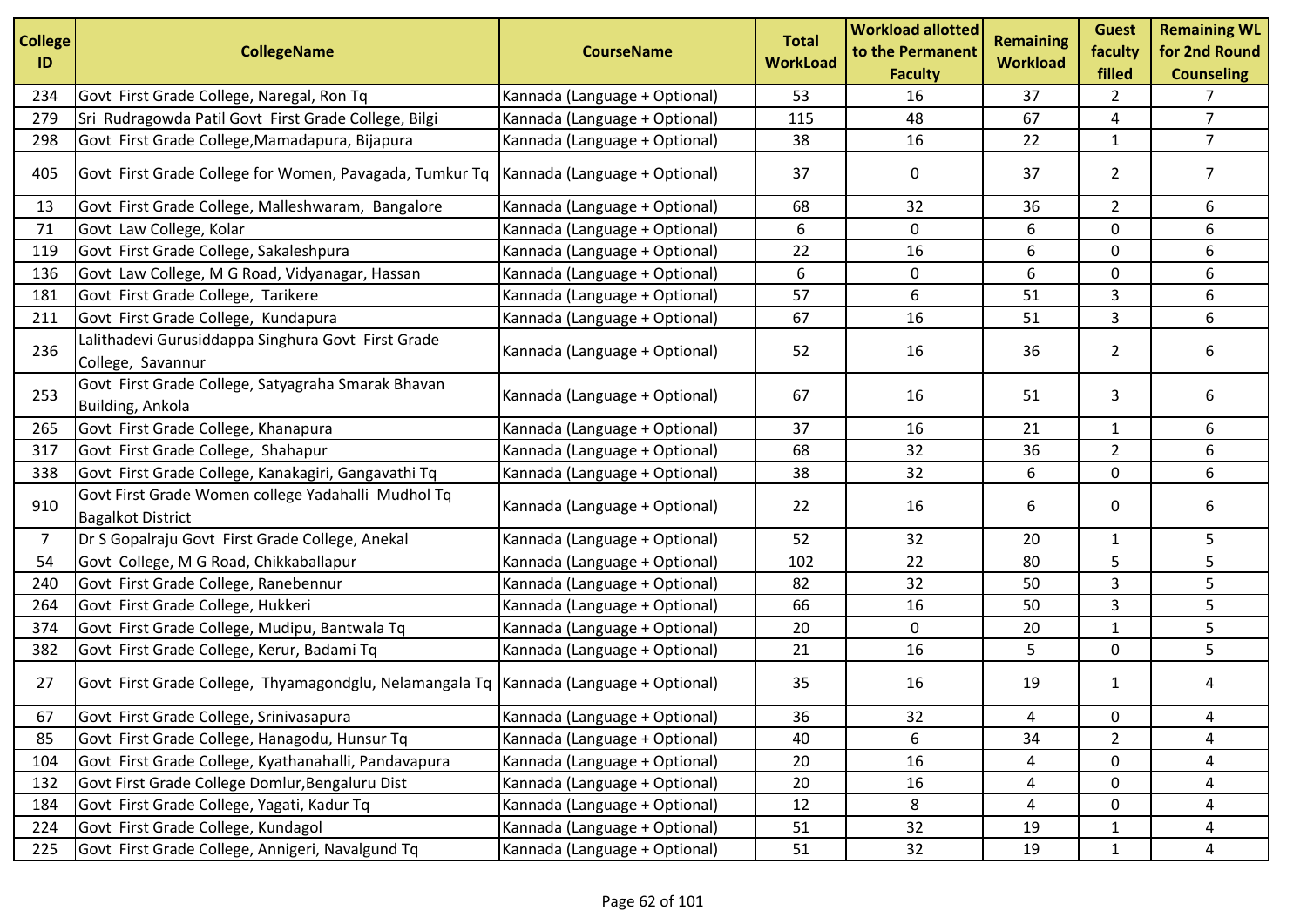| <b>College</b><br>ID | <b>CollegeName</b>                                                                  | <b>CourseName</b>             | <b>Total</b><br><b>WorkLoad</b> | <b>Workload allotted</b><br>to the Permanent<br><b>Faculty</b> | <b>Remaining</b><br><b>Workload</b> | <b>Guest</b><br>faculty<br>filled | <b>Remaining WL</b><br>for 2nd Round<br><b>Counseling</b> |
|----------------------|-------------------------------------------------------------------------------------|-------------------------------|---------------------------------|----------------------------------------------------------------|-------------------------------------|-----------------------------------|-----------------------------------------------------------|
| 233                  | Sri R N Deshpande Govt First Grade College, Mulagunda,<br>Mundaragi Tq              | Kannada (Language + Optional) | 51                              | 32                                                             | 19                                  | 1                                 | 4                                                         |
| 270                  | Govt First Grade College, Raibag                                                    | Kannada (Language + Optional) | 79                              | 0                                                              | 79                                  | 5                                 | $\overline{4}$                                            |
| 310                  | Govt First Grade College for Women, Jewargi Colony,<br>Gulbarga                     | Kannada (Language + Optional) | 114                             | 80                                                             | 34                                  | $\overline{2}$                    | 4                                                         |
| 318                  | Govt First Grade College, Surapura                                                  | Kannada (Language + Optional) | 66                              | 32                                                             | 34                                  | $\overline{2}$                    | 4                                                         |
| 329                  | Govt First Grade College, Kustagi                                                   | Kannada (Language + Optional) | 79                              | 30                                                             | 49                                  | 3                                 | 4                                                         |
| 314                  | Govt Law College, Marthur, Gulbarga                                                 | Law                           | 113                             | 0                                                              | 113                                 | $\overline{3}$                    | 68                                                        |
| 137                  | Govt Law College, Holenarasipura                                                    | Law                           | 186                             | 54                                                             | 132                                 | 8                                 | 12                                                        |
| 71                   | Govt Law College, Kolar                                                             | Law                           | 96                              | 70                                                             | 26                                  | $\mathbf{1}$                      | 11                                                        |
| 136                  | Govt Law College, M G Road, Vidyanagar, Hassan                                      | Law                           | 96                              | 70                                                             | 26                                  | $\mathbf{1}$                      | 11                                                        |
| 117                  | Govt First Grade Womens College, Holenarasipura                                     | Library science               | 48                              | 0                                                              | 48                                  | 0                                 | 48                                                        |
| 140                  | Govt First Grade College, Hosanagara                                                | Library science               | 35                              | 5                                                              | 30                                  | $\mathbf 0$                       | 30                                                        |
| 39                   | Govt First Grade College, Kunigal                                                   | Library science               | 10                              | 0                                                              | 10                                  | 0                                 | 10                                                        |
| 381                  | Govt First Grade College, Beedi, Khanapura Tq                                       | Marathi (Language + Optional) | 13                              | $\mathbf 0$                                                    | 13                                  | 0                                 | 13                                                        |
| 317                  | Govt First Grade College, Shahapur                                                  | Mathematics                   | 165                             | 45                                                             | 120                                 | $\overline{2}$                    | 82                                                        |
| 53                   | Govt First Grade College, B H Road, Tumkur                                          | Mathematics                   | 252                             | 100                                                            | 152                                 | 4                                 | 76                                                        |
| 6                    | Maharanis Science College for Women, Bangalore                                      | Mathematics                   | 364                             | 200                                                            | 164                                 | 5                                 | 69                                                        |
| 74                   | Sri D Devaraj urs Govt First Grade College, Hunsur                                  | Mathematics                   | 166                             | 40                                                             | 126                                 | 3                                 | 69                                                        |
| 16                   | Govt First Grade College, Yelahanka, Bangalore                                      | Mathematics                   | 147                             | 80                                                             | 67                                  | 0                                 | 67                                                        |
| 340                  | Smt Saraladevi Satheshchandra Agarwal Govt First Grade<br>College, S N Pet, Bellary | Mathematics                   | 118                             | 60                                                             | 58                                  | 0                                 | 58                                                        |
| 153                  | Govt Science College, Chitradurga                                                   | Mathematics                   | 438                             | 180                                                            | 258                                 | 11                                | 49                                                        |
| 31                   | Govt First Grade College, Channapatna                                               | Mathematics                   | 181                             | 40                                                             | 141                                 | 5                                 | 46                                                        |
| 324                  | Govt First Grade College, Raichur                                                   | Mathematics                   | 159                             | 40                                                             | 119                                 | 4                                 | 43                                                        |
| 112                  | Govt Science College, Hassan                                                        | Mathematics                   | 292                             | 120                                                            | 172                                 | $\overline{7}$                    | 39                                                        |
| 302                  | Govt First Grade College, Sedam                                                     | Mathematics                   | 97                              | 20                                                             | 77                                  | $\overline{2}$                    | 39                                                        |
| 271                  | Govt First Grade College, H B C Colony, Athani                                      | Mathematics                   | 38                              | 0                                                              | 38                                  | 0                                 | 38                                                        |
| 303                  | Govt First Grade College, Afzalpur                                                  | Mathematics                   | 133                             | 20                                                             | 113                                 | 4                                 | 37                                                        |
| 72                   | Maharanis Science College for Women, Mysore                                         | Mathematics                   | 392                             | 166                                                            | 226                                 | 10                                | 36                                                        |
| 295                  | Govt First Grade College, Muddebihal                                                | Mathematics                   | 72                              | 0                                                              | 72                                  | $\overline{2}$                    | 34                                                        |
| 87                   | Govt First Grade College, Siddartha Layout, Mysore                                  | Mathematics                   | 33                              | $\pmb{0}$                                                      | 33                                  | 0                                 | 33                                                        |
| 118                  | H D Devegowda Govt First Grade College, Padavalahippe,<br>Holenarasipura Tq         | Mathematics                   | 89                              | 56                                                             | 33                                  | 0                                 | 33                                                        |
| 145                  | Smt Indiragandhi Govt First Grade College for Women,<br>Sagar                       | Mathematics                   | 166                             | 20                                                             | 146                                 | 6                                 | 32                                                        |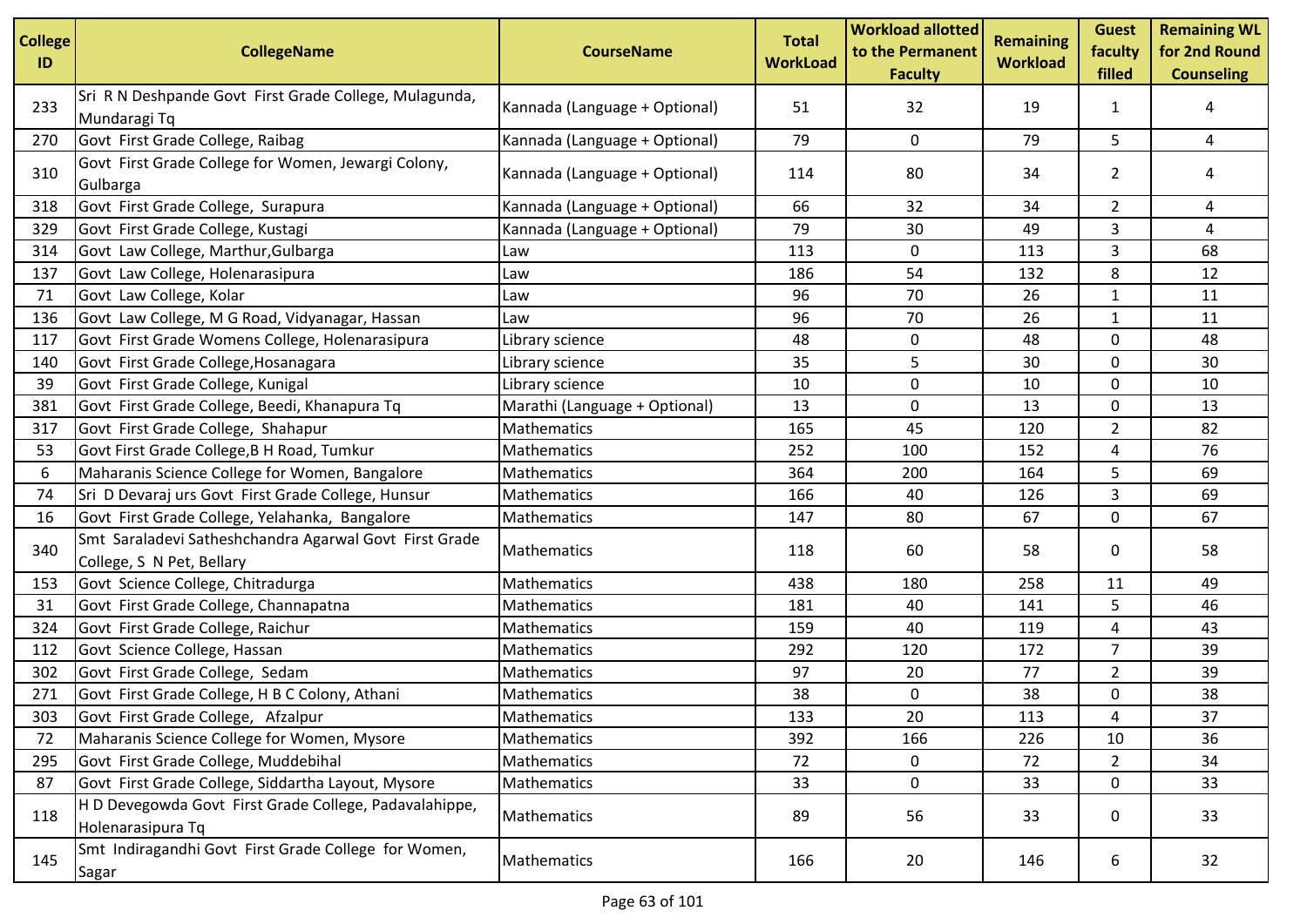| <b>College</b> |                                                                                              |                    | <b>Total</b>    | <b>Workload allotted</b>           | Remaining       | <b>Guest</b>      | <b>Remaining WL</b>                |
|----------------|----------------------------------------------------------------------------------------------|--------------------|-----------------|------------------------------------|-----------------|-------------------|------------------------------------|
| ID             | <b>CollegeName</b>                                                                           | <b>CourseName</b>  | <b>WorkLoad</b> | to the Permanent<br><b>Faculty</b> | <b>Workload</b> | faculty<br>filled | for 2nd Round<br><b>Counseling</b> |
| 360            | Govt First Grade College, Byrapura                                                           | Mathematics        | 32              | 0                                  | 32              | 0                 | 32                                 |
| 54             | Govt College, M G Road, Chikkaballapur                                                       | Mathematics        | 91              | 60                                 | 31              | 0                 | 31                                 |
| 156            | Vedavathi Govt First Grade College, Hiriyur                                                  | Mathematics        | 70              | 20                                 | 50              | $\mathbf{1}$      | 31                                 |
| 181            | Govt First Grade College, Tarikere                                                           | Mathematics        | 30              | 0                                  | 30              | 0                 | 30                                 |
| 159            | Govt First Grade College, Holalkere                                                          | Mathematics        | 49              | 20                                 | 29              | 0                 | 29                                 |
| 292            | Govt First Grade College, Navabag, Khaza Colony, Bijapur                                     | Mathematics        | 126             | 40                                 | 86              | 3                 | 29                                 |
| 312            | Govt First Grade College, Madana hipparaga, Aland Tq                                         | Mathematics        | 29              | 0                                  | 29              | 0                 | 29                                 |
| 174            | Govt First Grade College, Koppa                                                              | Mathematics        | 46              | 0                                  | 46              | $\mathbf{1}$      | 27                                 |
| 38             | Govt First Grade College, Sira                                                               | Mathematics        | 65              | 20                                 | 45              | $\mathbf{1}$      | 26                                 |
| 46             | Govt First Grade College, Madhugiri                                                          | Mathematics        | 66              | 40                                 | 26              | 0                 | 26                                 |
| 114            | Govt First Grade College for Women, NEAR STADIUM, M G<br>ROAD, Hassan                        | <b>Mathematics</b> | 120             | 20                                 | 100             | 4                 | 24                                 |
| 387            | Govt First Grade College for Women, Tumkur                                                   | Mathematics        | 84              | 60                                 | 24              | 0                 | 24                                 |
| 315            | Govt First Grade College, Yadgiri                                                            | Mathematics        | 137             | 20                                 | 117             | 5                 | 22                                 |
| 341            | Gangavathi Venkataramanashetty Padmavathamma Govt<br>First Grade College, Hagaribommanahalli | <b>Mathematics</b> | 79              | 20                                 | 59              | $\overline{2}$    | 21                                 |
| 240            | Govt First Grade College, Ranebennur                                                         | Mathematics        | 84              | 26                                 | 58              | $\overline{2}$    | 20                                 |
| 250            | Govt First Grade College, Yallapura                                                          | Mathematics        | 20              | 0                                  | 20              | 0                 | 20                                 |
| 319            | Govt First Grade College, Kembhavi, Shorapur Tq                                              | Mathematics        | 30              | 10                                 | 20              | 0                 | 20                                 |
| 912            | Residential Govt First Grade College, Mudnal, Yadgir Dt                                      | Mathematics        | 30              | 10                                 | 20              | 0                 | 20                                 |
| 39             | Govt First Grade College, Kunigal                                                            | Mathematics        | 38              | $\mathbf 0$                        | 38              | $\mathbf{1}$      | 19                                 |
| 117            | Govt First Grade Womens College, Holenarasipura                                              | Mathematics        | 77              | 20                                 | 57              | $\overline{2}$    | 19                                 |
| 173            | IDSG Govt College, Chikkamagalur                                                             | Mathematics        | 116             | 40                                 | 76              | 3                 | 19                                 |
| 42             | Govt First Grade College, Koratagere                                                         | Mathematics        | 38              | 20                                 | 18              | 0                 | 18                                 |
| 65             | Govt Womens College, Kolar                                                                   | Mathematics        | 228             | 20                                 | 208             | 10                | 18                                 |
| 86             | Govt First Grade College for Women, Hunsur                                                   | Mathematics        | 37              | 0                                  | 37              | $\mathbf{1}$      | 18                                 |
| 148            | Govt First Grade College, Thirthahalli                                                       | Mathematics        | 69              | 32                                 | 37              | $\mathbf{1}$      | 18                                 |
| 300            | Govt First Grade College, Jewargi                                                            | Mathematics        | 57              | 20                                 | 37              | $\mathbf{1}$      | 18                                 |
| 188            | Govt First Grade College, Bettampadi, (Puttur Tq)                                            | Mathematics        | 37              | 20                                 | $17\,$          | 0                 | 17                                 |
| 179            | Govt First Grade College, Kadur                                                              | Mathematics        | 75              | 40                                 | 35              | $\mathbf{1}$      | 16                                 |
| 327            | Govt First Grade College, Mudgal, Lingasagur Tq                                              | Mathematics        | 16              | 0                                  | 16              | 0                 | 16                                 |
| 40             | Govt First Grade College, Gubbi                                                              | Mathematics        | 35              | 20                                 | 15              | 0                 | 15                                 |
| 83             | Govt First Grade College, Ooty Road, Nanjangudu                                              | Mathematics        | 110             | 0                                  | 110             | 5                 | 15                                 |
| 286            | Govt First Grade College, Hungund                                                            | Mathematics        | 15              | $\mathbf 0$                        | 15              | 0                 | 15                                 |
| 9              | Govt First Grade College, K R Puram, Bangalore                                               | Mathematics        | 133             | 100                                | 33              | 1                 | 14                                 |
| 17             | Govt First Grade College, Hosur Road, Sarjapur                                               | Mathematics        | 34              | 20                                 | 14              | 0                 | 14                                 |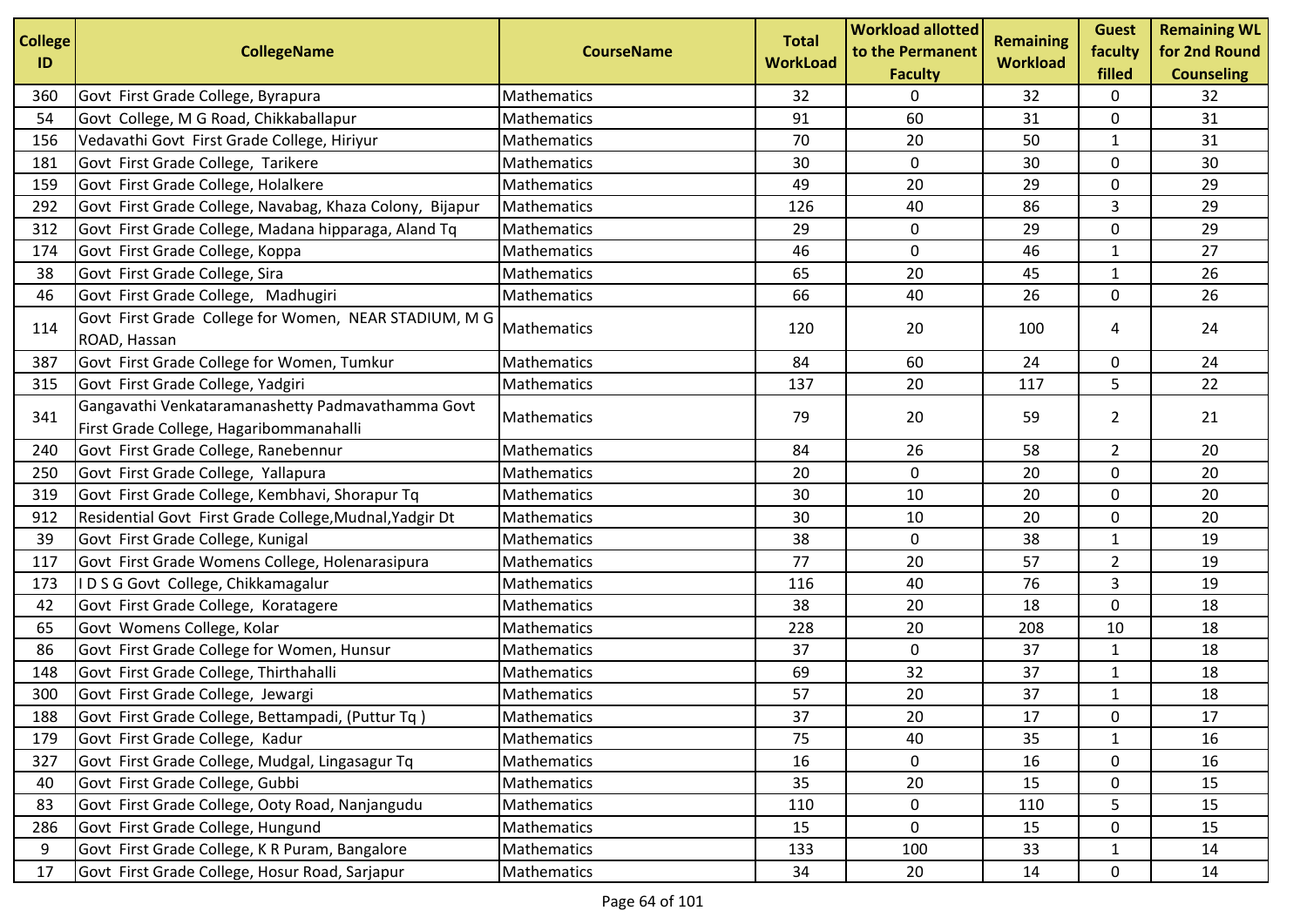| <b>College</b> | <b>CollegeName</b>                                                                 | <b>CourseName</b> | <b>Total</b>    | <b>Workload allotted</b><br>to the Permanent | <b>Remaining</b> | <b>Guest</b><br>faculty | <b>Remaining WL</b><br>for 2nd Round |
|----------------|------------------------------------------------------------------------------------|-------------------|-----------------|----------------------------------------------|------------------|-------------------------|--------------------------------------|
| ID             |                                                                                    |                   | <b>WorkLoad</b> | <b>Faculty</b>                               | <b>Workload</b>  | filled                  | <b>Counseling</b>                    |
| 106            | Govt First Grade College, Pandavapura                                              | Mathematics       | 34              | 20                                           | 14               | 0                       | 14                                   |
| 141            | Govt First Grade College, Soraba                                                   | Mathematics       | 33              | $\mathbf 0$                                  | 33               | $\mathbf{1}$            | 14                                   |
| 162            | Sri Sri Shivalingeshwara Swamy Govt First Grade College,<br>Channagiri             | Mathematics       | 52              | 0                                            | 52               | $\overline{2}$          | 14                                   |
| 56             | Govt Womens College, Chintamani                                                    | Mathematics       | 149             | 60                                           | 89               | 4                       | 13                                   |
| 183            | Govt First Grade College, Birur, Kadur Tq                                          | Mathematics       | 32              | $\mathbf 0$                                  | 32               | $\mathbf{1}$            | 13                                   |
| 344            | Govt First Grade College, Kurugod                                                  | Mathematics       | 32              | 0                                            | 32               | 1                       | 13                                   |
| 361            | Govt First Grade College, Dhandeli                                                 | Mathematics       | 13              | 0                                            | 13               | 0                       | 13                                   |
| 26             | Govt First Grade College, Nelamangala                                              | Mathematics       | 31              | 0                                            | 31               | 1                       | 12                                   |
| 89             | Govt First Grade College for Women, K R Nagar                                      | Mathematics       | 51              | 20                                           | 31               | $\mathbf{1}$            | 12                                   |
| 248            | Govt First Grade College, Haliyal                                                  | Mathematics       | 52              | 40                                           | 12               | 0                       | 12                                   |
| 124            | Govt First Grade College, Channarayapatna                                          | Mathematics       | 49              | 0                                            | 49               | $\overline{2}$          | 11                                   |
| 191            | Govt First Grade College, Vamadapadavu, (Bantwala Tq)                              | Mathematics       | 31              | 20                                           | 11               | 0                       | 11                                   |
| 220            | Govt First Grade College, Rajanagar, Hubli                                         | Mathematics       | 51              | 40                                           | 11               | 0                       | 11                                   |
| 231            | Govt First Grade College, (Mun School Campus), Gadag                               | Mathematics       | 45              | 34                                           | 11               | $\mathbf 0$             | 11                                   |
| 232            | K H Patil Govt First Grade College, Hulukoti, Gadag Tq:                            | Mathematics       | 49              | 20                                           | 29               | 1                       | 10                                   |
| 268            | Smt IS Yadawad Govt First Grade College, Ramadurga                                 | Mathematics       | 49              | 20                                           | 29               | $\mathbf{1}$            | 10                                   |
| 273            | Govt First Grade College, Kittur, Bylahongala Tq:                                  | Mathematics       | 29              | $\mathbf 0$                                  | 29               | $\mathbf{1}$            | 10                                   |
| 915            | Residential Govt First Grade College, Adalageri, Mudhebihal<br>Tq, Vijayapura Dist | Mathematics       | 16              | 6                                            | 10               | 0                       | 10                                   |
| 154            | Govt First Grade College, Hosadurga                                                | Mathematics       | 67              | 20                                           | 47               | $\overline{2}$          | 9                                    |
| 283            | Govt First Grade College, Navangar, Bagalkot Sector No,<br>Old Zp, Bagalkot        | Mathematics       | 92              | 26                                           | 66               | 3                       | 9                                    |
| 354            | Govt First Grade College, Basavakalyana                                            | Mathematics       | 29              | 20                                           | 9                | 0                       | 9                                    |
| 400            | Govt First Grade College for Women, Dharwad                                        | Mathematics       | 28              | 0                                            | 28               | $\mathbf{1}$            | 9                                    |
| 97             | Govt College, Mandya                                                               | Mathematics       | 162             | 40                                           | 122              | 6                       | 8                                    |
| 272            | Somavva C Angadi Govt First Grade College, K K Koppa,<br>Belgaum                   | Mathematics       | 8               | 0                                            | 8                | 0                       | 8                                    |
| 275            | Govt First Grade College, Pashchapura, Hukkeri Tq                                  | Mathematics       | 46              | 0                                            | 46               | $\overline{2}$          | 8                                    |
| 278            | Govt First Grade College, Yaragatti, Saundatti Tq                                  | Mathematics       | 8               | 0                                            | 8                | 0                       | 8                                    |
| 294            | Govt First Grade College, Basavanabagewadi                                         | Mathematics       | 8               | 0                                            | 8                | 0                       | 8                                    |
| 320            | Govt College, Sindhanoor                                                           | Mathematics       | 161             | 20                                           | 141              | 7                       | 8                                    |
| 325            | Govt First Grade College, Lingasagur                                               | Mathematics       | 66              | 20                                           | 46               | $\overline{2}$          | 8                                    |
| 343            | Govt First Grade College, Siraguppa                                                | Mathematics       | 28              | 20                                           | 8                | 0                       | 8                                    |
| 196            | Govt First Grade College, Sullya                                                   | Mathematics       | 27              | 20                                           | $\overline{7}$   | 0                       | 7 <sup>1</sup>                       |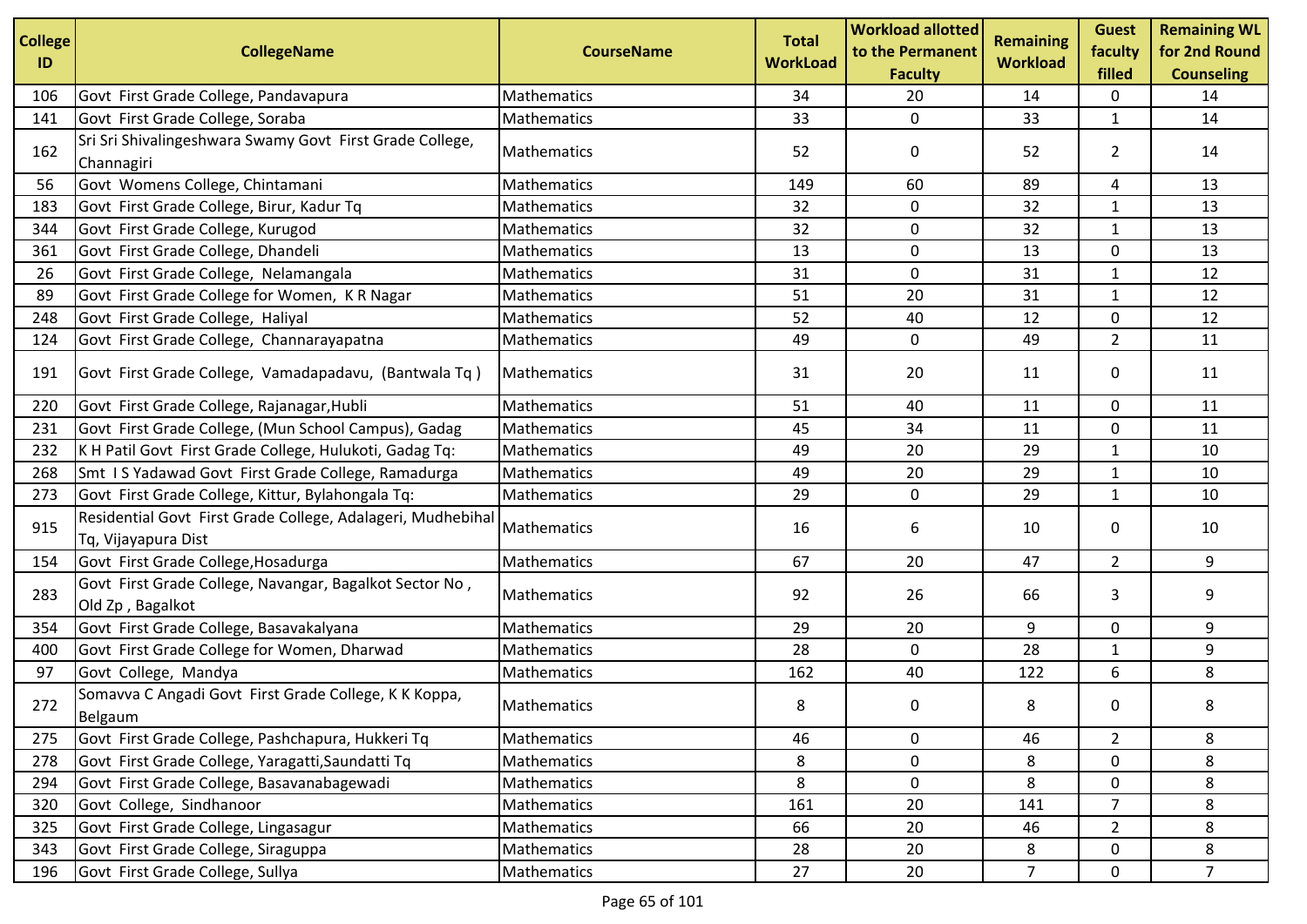| <b>College</b><br>ID | <b>CollegeName</b>                                                                  | <b>CourseName</b>         | <b>Total</b><br><b>WorkLoad</b> | <b>Workload allotted</b><br>to the Permanent<br><b>Faculty</b> | <b>Remaining</b><br><b>Workload</b> | <b>Guest</b><br>faculty<br>filled | <b>Remaining WL</b><br>for 2nd Round<br><b>Counseling</b> |
|----------------------|-------------------------------------------------------------------------------------|---------------------------|---------------------------------|----------------------------------------------------------------|-------------------------------------|-----------------------------------|-----------------------------------------------------------|
| 5                    | Govt Science College, N T Road, Bangalore                                           | Mathematics               | 363                             | 300                                                            | 63                                  | 3                                 | 6                                                         |
| 171                  | Govt First Grade College, Sante Bennur, Channagiri Tq                               | Mathematics               | 45                              | 20                                                             | 25                                  | $\mathbf{1}$                      | 6                                                         |
| 357                  | Govt First Grade College, Kodambal Road, Chitaguppa,<br>Humnabaad Tq:               | Mathematics               | 64                              | 20                                                             | 44                                  | $\overline{2}$                    | 6                                                         |
| 150                  | Govt First Grade College, Shiralakoppa, Shikaripura Tq:                             | Mathematics               | 43                              | 0                                                              | 43                                  | $2^{\circ}$                       | 5                                                         |
| 221                  | Govt First Grade College, Vidyabhavan Campus, Near LIC<br>Main Branch, Dharwad      | Mathematics               | 122                             | 60                                                             | 62                                  | 3                                 | 5                                                         |
| 355                  | Govt First Grade College, Bhalki                                                    | Mathematics               | 43                              | 0                                                              | 43                                  | $\overline{2}$                    | 5                                                         |
| 48                   | Govt First Grade College, Tiptur                                                    | Mathematics               | 140                             | 60                                                             | 80                                  | 4                                 | 4                                                         |
| 80                   | Govt First Grade Womens College, Vijayanagara, Mysore                               | Mathematics               | 43                              | 20                                                             | 23                                  | $\mathbf{1}$                      | 4                                                         |
| 149                  | Govt First Grade College, Rippanpet, Hosanagara Tq                                  | Mathematics               | 43                              | 20                                                             | 23                                  | $\mathbf{1}$                      | 4                                                         |
| 166                  | Govt First Grade Womens College, Davanagere                                         | Mathematics               | 83                              | 60                                                             | 23                                  | 1                                 | 4                                                         |
| 169                  | Govt First Grade College, Harapanahalli                                             | Mathematics               | 42                              | 0                                                              | 42                                  | $\overline{2}$                    | 4                                                         |
| 6                    | Maharanis Science College for Women, Bangalore                                      | Microbiology              | 248                             | 60                                                             | 188                                 | $\overline{2}$                    | 150                                                       |
| 5                    | Govt Science College, N T Road, Bangalore                                           | Microbiology              | 254                             | 120                                                            | 134                                 | $\overline{2}$                    | 96                                                        |
| 112                  | Govt Science College, Hassan                                                        | Microbiology              | 125                             | 20                                                             | 105                                 | 3                                 | 48                                                        |
| 153                  | Govt Science College, Chitradurga                                                   | Microbiology              | 63                              | 40                                                             | 23                                  | 0                                 | 23                                                        |
| 138                  | Sir M Vishweshwaraiah Govt Science College,<br>Bommanakatte, Bhadravathi            | Microbiology              | 27                              | 20                                                             | 7                                   | 0                                 | $\overline{7}$                                            |
| 56                   | Govt Womens College, Chintamani                                                     | Microbiology              | 44                              | 0                                                              | 44                                  | $\overline{2}$                    | 6                                                         |
| 98                   | Govt Womens College, M C Road, Mandya                                               | Microbiology              | 44                              | 0                                                              | 44                                  | $\overline{2}$                    | 6                                                         |
| 1                    | Maharanis Arts, Commerce and Management College for<br>Women, Bangalore             | Music                     | 75                              | 0                                                              | 75                                  | $\overline{2}$                    | 37                                                        |
| 75                   | Maharans Arts College for Women, JLB Road, Mysore                                   | Music                     | 18                              | 0                                                              | 18                                  | 0                                 | 18                                                        |
| 340                  | Smt Saraladevi Satheshchandra Agarwal Govt First Grade<br>College, S N Pet, Bellary | <b>Music</b>              | 18                              | 0                                                              | 18                                  | 0                                 | 18                                                        |
| 340                  | Smt Saraladevi Satheshchandra Agarwal Govt First Grade<br>College, S N Pet, Bellary | <b>Physical Education</b> | 104                             | 20                                                             | 84                                  | 0                                 | 84                                                        |
| 112                  | Govt Science College, Hassan                                                        | <b>Physical Education</b> | 82                              | 0                                                              | 82                                  | 0                                 | 82                                                        |
| 53                   | Govt First Grade College, B H Road, Tumkur                                          | <b>Physical Education</b> | 100                             | 20                                                             | 80                                  | 0                                 | 80                                                        |
| 152                  | HPCCGovt College, Challakere                                                        | <b>Physical Education</b> | 74                              | 0                                                              | 74                                  | $\mathbf 0$                       | 74                                                        |
| 72                   | Maharanis Science College for Women, Mysore                                         | <b>Physical Education</b> | 84                              | 20                                                             | 64                                  | 0                                 | 64                                                        |
| 65                   | Govt Womens College, Kolar                                                          | <b>Physical Education</b> | 75                              | 16                                                             | 59                                  | 0                                 | 59                                                        |
| 34                   | Govt First Grade College, Kanakapura                                                | <b>Physical Education</b> | 58                              | 0                                                              | 58                                  | $\mathbf 0$                       | 58                                                        |
| 173                  | IDSG Govt College, Chikkamagalur                                                    | <b>Physical Education</b> | 77                              | 20                                                             | 57                                  | 0                                 | 57                                                        |
| 113                  | Govt Arts College, Hassan                                                           | <b>Physical Education</b> | 50                              | $\mathbf 0$                                                    | 50                                  | 0                                 | 50                                                        |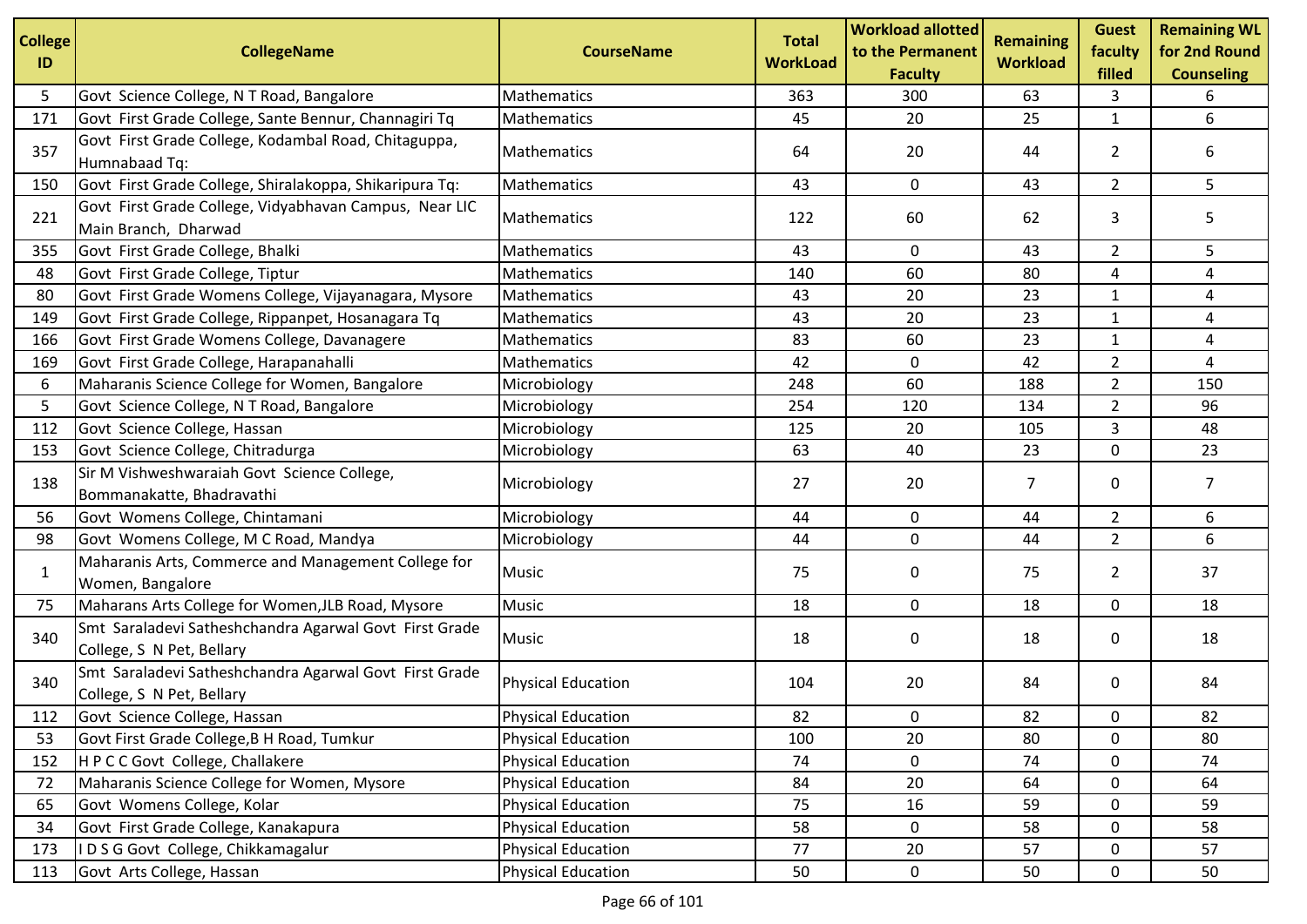| <b>College</b><br>ID | <b>CollegeName</b>                                                                           | <b>CourseName</b>         | <b>Total</b><br><b>WorkLoad</b> | <b>Workload allotted</b><br>to the Permanent<br><b>Faculty</b> | <b>Remaining</b><br><b>Workload</b> | <b>Guest</b><br>faculty<br>filled | <b>Remaining WL</b><br>for 2nd Round<br><b>Counseling</b> |
|----------------------|----------------------------------------------------------------------------------------------|---------------------------|---------------------------------|----------------------------------------------------------------|-------------------------------------|-----------------------------------|-----------------------------------------------------------|
| 8                    | Govt First Grade College, Vijayanagar, Bangalore                                             | <b>Physical Education</b> | 69                              | 20                                                             | 49                                  | 0                                 | 49                                                        |
| 142                  | Sir M Vishweshwaraiah Govt Arts & Commerce College,<br>New Town, Bhadravathi                 | <b>Physical Education</b> | 46                              | 0                                                              | 46                                  | 0                                 | 46                                                        |
| 147                  | Govt First Grade College, Shimoga                                                            | <b>Physical Education</b> | 56                              | 10                                                             | 46                                  | 0                                 | 46                                                        |
| 28                   | Govt First Grade College, Ramanagara                                                         | <b>Physical Education</b> | 61                              | 16                                                             | 45                                  | 0                                 | 45                                                        |
| 56                   | Govt Womens College, Chintamani                                                              | <b>Physical Education</b> | 45                              | 0                                                              | 45                                  | 0                                 | 45                                                        |
| 78                   | Govt First Grade College, Kuvempu Nagar, Mysore                                              | <b>Physical Education</b> | 44                              | 0                                                              | 44                                  | 0                                 | 44                                                        |
| 97                   | Govt College, Mandya                                                                         | <b>Physical Education</b> | 64                              | 20                                                             | 44                                  | 0                                 | 44                                                        |
| 16                   | Govt First Grade College, Yelahanka, Bangalore                                               | <b>Physical Education</b> | 63                              | 20                                                             | 43                                  | 0                                 | 43                                                        |
| 299                  | Govt College, Sedam Road, Gulbarga                                                           | <b>Physical Education</b> | 61                              | 20                                                             | 41                                  | 0                                 | 41                                                        |
| 9                    | Govt First Grade College, K R Puram, Bangalore                                               | <b>Physical Education</b> | 40                              | 0                                                              | 40                                  | 0                                 | 40                                                        |
| 54                   | Govt College, M G Road, Chikkaballapur                                                       | <b>Physical Education</b> | 60                              | 20                                                             | 40                                  | 0                                 | 40                                                        |
| 341                  | Gangavathi Venkataramanashetty Padmavathamma Govt<br>First Grade College, Hagaribommanahalli | <b>Physical Education</b> | 56                              | 20                                                             | 36                                  | 0                                 | 36                                                        |
| 347                  | Govt First Grade College, Hospet                                                             | <b>Physical Education</b> | 51                              | 16                                                             | 35                                  | 0                                 | 35                                                        |
| 5                    | Govt Science College, N T Road, Bangalore                                                    | <b>Physical Education</b> | 53                              | 20                                                             | 33                                  | $\mathbf 0$                       | 33                                                        |
| 324                  | Govt First Grade College, Raichur                                                            | <b>Physical Education</b> | 49                              | 16                                                             | 33                                  | 0                                 | 33                                                        |
| 73                   | Govt First Grade College, KR Nagar                                                           | <b>Physical Education</b> | 52                              | 20                                                             | 32                                  | 0                                 | 32                                                        |
| 80                   | Govt First Grade Womens College, Vijayanagara, Mysore                                        | <b>Physical Education</b> | 32                              | 0                                                              | 32                                  | $\mathbf 0$                       | 32                                                        |
| 179                  | Govt First Grade College, Kadur                                                              | <b>Physical Education</b> | 44                              | 12                                                             | 32                                  | 0                                 | 32                                                        |
| 277                  | Sri Shripadbhod Swamiji Govt First Grade College,<br>Moodalagi, Gokak Tq                     | <b>Physical Education</b> | 52                              | 20                                                             | 32                                  | 0                                 | 32                                                        |
| 22                   | Govt First Grade College, Doddaballapura                                                     | <b>Physical Education</b> | 36                              | 6                                                              | 30                                  | 0                                 | 30                                                        |
| 292                  | Govt First Grade College, Navabag, Khaza Colony, Bijapur                                     | <b>Physical Education</b> | 50                              | 20                                                             | 30                                  | $\mathbf 0$                       | 30                                                        |
| 320                  | Govt College, Sindhanoor                                                                     | <b>Physical Education</b> | 30                              | 0                                                              | 30                                  | 0                                 | 30                                                        |
| 31                   | Govt First Grade College, Channapatna                                                        | <b>Physical Education</b> | 48                              | 20                                                             | 28                                  | 0                                 | 28                                                        |
| 209                  | Dr G Shankar Govt Women First Grade College & PG Centre<br>Ajjarakadu, Udupi (Udupi Dist)    | <b>Physical Education</b> | 48                              | 20                                                             | 28                                  | 0                                 | 28                                                        |
| 24                   | Govt First Grade College, Hoskote                                                            | <b>Physical Education</b> | 28                              | $\mathbf{1}$                                                   | $27\,$                              | 0                                 | $27\,$                                                    |
| 268                  | Smt IS Yadawad Govt First Grade College, Ramadurga                                           | <b>Physical Education</b> | 42                              | 16                                                             | 26                                  | 0                                 | 26                                                        |
| 42                   | Govt First Grade College, Koratagere                                                         | <b>Physical Education</b> | 24                              | 0                                                              | 24                                  | 0                                 | 24                                                        |
| 64                   | Govt College, Mulbagal                                                                       | <b>Physical Education</b> | 24                              | $\pmb{0}$                                                      | 24                                  | $\mathbf 0$                       | 24                                                        |
| 98                   | Govt Womens College, M C Road, Mandya                                                        | <b>Physical Education</b> | 40                              | 16                                                             | 24                                  | 0                                 | 24                                                        |
| 141                  | Govt First Grade College, Soraba                                                             | <b>Physical Education</b> | 24                              | 0                                                              | 24                                  | $\mathbf 0$                       | 24                                                        |
| 264                  | Govt First Grade College, Hukkeri                                                            | <b>Physical Education</b> | 24                              | 0                                                              | 24                                  | 0                                 | 24                                                        |
| 271                  | Govt First Grade College, H B C Colony, Athani                                               | <b>Physical Education</b> | 44                              | 20                                                             | 24                                  | 0                                 | 24                                                        |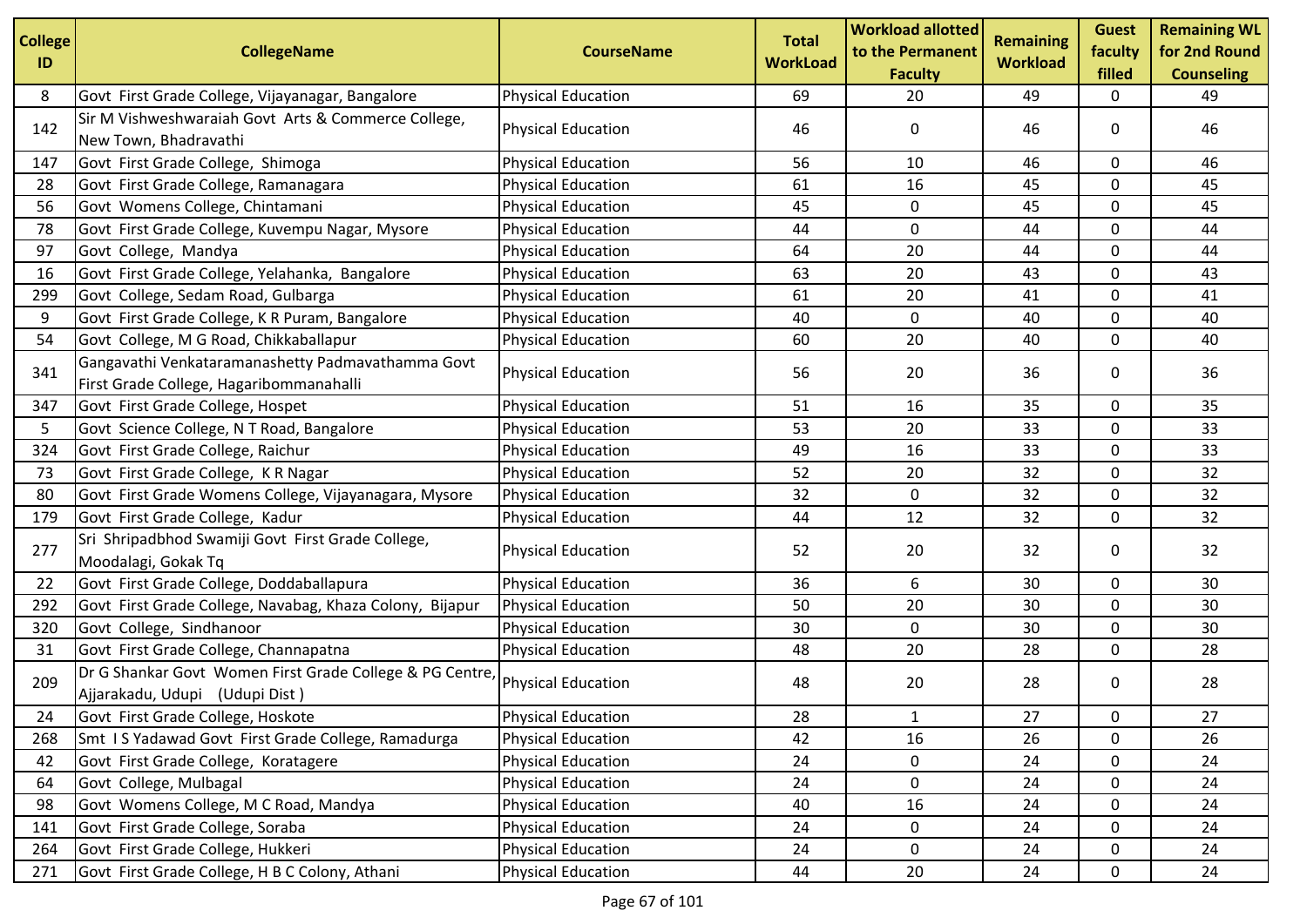| <b>College</b><br>ID | <b>CollegeName</b>                                                   | <b>CourseName</b>         | <b>Total</b><br><b>WorkLoad</b> | <b>Workload allotted</b><br>to the Permanent<br><b>Faculty</b> | <b>Remaining</b><br><b>Workload</b> | <b>Guest</b><br>faculty<br>filled | <b>Remaining WL</b><br>for 2nd Round<br><b>Counseling</b> |
|----------------------|----------------------------------------------------------------------|---------------------------|---------------------------------|----------------------------------------------------------------|-------------------------------------|-----------------------------------|-----------------------------------------------------------|
| 356                  | Govt First Grade College, Humnabaad                                  | <b>Physical Education</b> | 44                              | 20                                                             | 24                                  | 0                                 | 24                                                        |
| 55                   | Govt Boys College, Chintamani                                        | <b>Physical Education</b> | 30                              | 8                                                              | 22                                  | 0                                 | 22                                                        |
| 83                   | Govt First Grade College, Ooty Road, Nanjangudu                      | <b>Physical Education</b> | 38                              | 16                                                             | 22                                  | 0                                 | 22                                                        |
| 14                   | Govt First Grade College, Peenya, I stage, Bangalore                 | <b>Physical Education</b> | 36                              | 16                                                             | 20                                  | 0                                 | 20                                                        |
| 18                   | Govt First Grade College, Kengeri, Bangalore                         | <b>Physical Education</b> | 40                              | 20                                                             | 20                                  | $\mathbf 0$                       | 20                                                        |
| 48                   | Govt First Grade College, Tiptur                                     | <b>Physical Education</b> | 40                              | 20                                                             | 20                                  | 0                                 | 20                                                        |
| 59                   | Govt First Grade College, Gowribidanur                               | <b>Physical Education</b> | 40                              | 20                                                             | 20                                  | 0                                 | 20                                                        |
| 67                   | Govt First Grade College, Srinivasapura                              | <b>Physical Education</b> | 20                              | $\mathbf 0$                                                    | 20                                  | $\mathbf 0$                       | 20                                                        |
| 74                   | Sri D Devaraj urs Govt First Grade College, Hunsur                   | <b>Physical Education</b> | 40                              | 20                                                             | 20                                  | 0                                 | 20                                                        |
| 90                   | Sri Mahadeveshwara College, Kollegal                                 | <b>Physical Education</b> | 20                              | $\mathbf 0$                                                    | 20                                  | 0                                 | 20                                                        |
| 186                  | Govt First Grade College, Uppinangadi, (Puttur Tq)                   | <b>Physical Education</b> | 40                              | 20                                                             | 20                                  | 0                                 | 20                                                        |
| 315                  | Govt First Grade College, Yadgiri                                    | <b>Physical Education</b> | 20                              | 0                                                              | 20                                  | 0                                 | 20                                                        |
| 344                  | Govt First Grade College, Kurugod                                    | <b>Physical Education</b> | 20                              | $\mathbf{0}$                                                   | 20                                  | 0                                 | 20                                                        |
| 348                  | Smt Rudramba M P Prakash Govt First Grade College,<br>Huvinahadagali | <b>Physical Education</b> | 40                              | 20                                                             | 20                                  | 0                                 | 20                                                        |
| 346                  | Govt First Grade College, Sandur                                     | <b>Physical Education</b> | 35                              | 16                                                             | 19                                  | 0                                 | 19                                                        |
| 3                    | Govt R C College of Commerce & Management, Bangalore                 | <b>Physical Education</b> | 58                              | 40                                                             | 18                                  | 0                                 | 18                                                        |
| 62                   | Govt First Grade womens College, Chikkaballapur                      | <b>Physical Education</b> | 18                              | 0                                                              | 18                                  | 0                                 | 18                                                        |
| 280                  | Govt First Grade College(Women), Jamakhandi                          | <b>Physical Education</b> | 18                              | 0                                                              | 18                                  | 0                                 | 18                                                        |
| 362                  | Govt First Grade College, Sagar                                      | <b>Physical Education</b> | 18                              | $\mathbf 0$                                                    | 18                                  | 0                                 | 18                                                        |
| 26                   | Govt First Grade College, Nelamangala                                | <b>Physical Education</b> | 36                              | 20                                                             | 16                                  | 0                                 | 16                                                        |
| 39                   | Govt First Grade College, Kunigal                                    | <b>Physical Education</b> | 32                              | 16                                                             | 16                                  | 0                                 | 16                                                        |
| 75                   | Maharans Arts College for Women, JLB Road, Mysore                    | <b>Physical Education</b> | 36                              | 20                                                             | 16                                  | 0                                 | 16                                                        |
| 88                   | Govt First Grade College, Hullahalli, Nanjangud Tq                   | <b>Physical Education</b> | 16                              | 0                                                              | 16                                  | 0                                 | 16                                                        |
| 131                  | Govt First Grade College, Baanavara, Arasikere Tq                    | <b>Physical Education</b> | 16                              | $\mathbf 0$                                                    | 16                                  | 0                                 | 16                                                        |
| 148                  | Govt First Grade College, Thirthahalli                               | <b>Physical Education</b> | 16                              | $\mathbf 0$                                                    | 16                                  | 0                                 | 16                                                        |
| 197                  | Govt First Grade College, Mangalore Carstreet, Mangalore             | <b>Physical Education</b> | 26                              | 10                                                             | 16                                  | 0                                 | 16                                                        |
| 213                  | Govt First Grade College, Kushalanagar, Somwarpet Tq                 | <b>Physical Education</b> | 16                              | 0                                                              | 16                                  | 0                                 | 16                                                        |
| 214                  | Govt First Grade College, Napoklu, Madikeri Tq                       | <b>Physical Education</b> | 16                              | $\mathbf 0$                                                    | 16                                  | $\mathbf 0$                       | 16                                                        |
| 217                  | B T Channaiah Gowramma College, Somawarpet                           | <b>Physical Education</b> | 16                              | $\mathbf 0$                                                    | 16                                  | 0                                 | 16                                                        |
| 265                  | Govt First Grade College, Khanapura                                  | <b>Physical Education</b> | 16                              | $\mathbf 0$                                                    | 16                                  | 0                                 | 16                                                        |
| 267                  | Govt First Grade College, Gokak                                      | <b>Physical Education</b> | 32                              | 16                                                             | 16                                  | 0                                 | 16                                                        |
| 321                  | Govt First Grade College, Manvi                                      | <b>Physical Education</b> | 16                              | $\mathbf 0$                                                    | 16                                  | 0                                 | 16                                                        |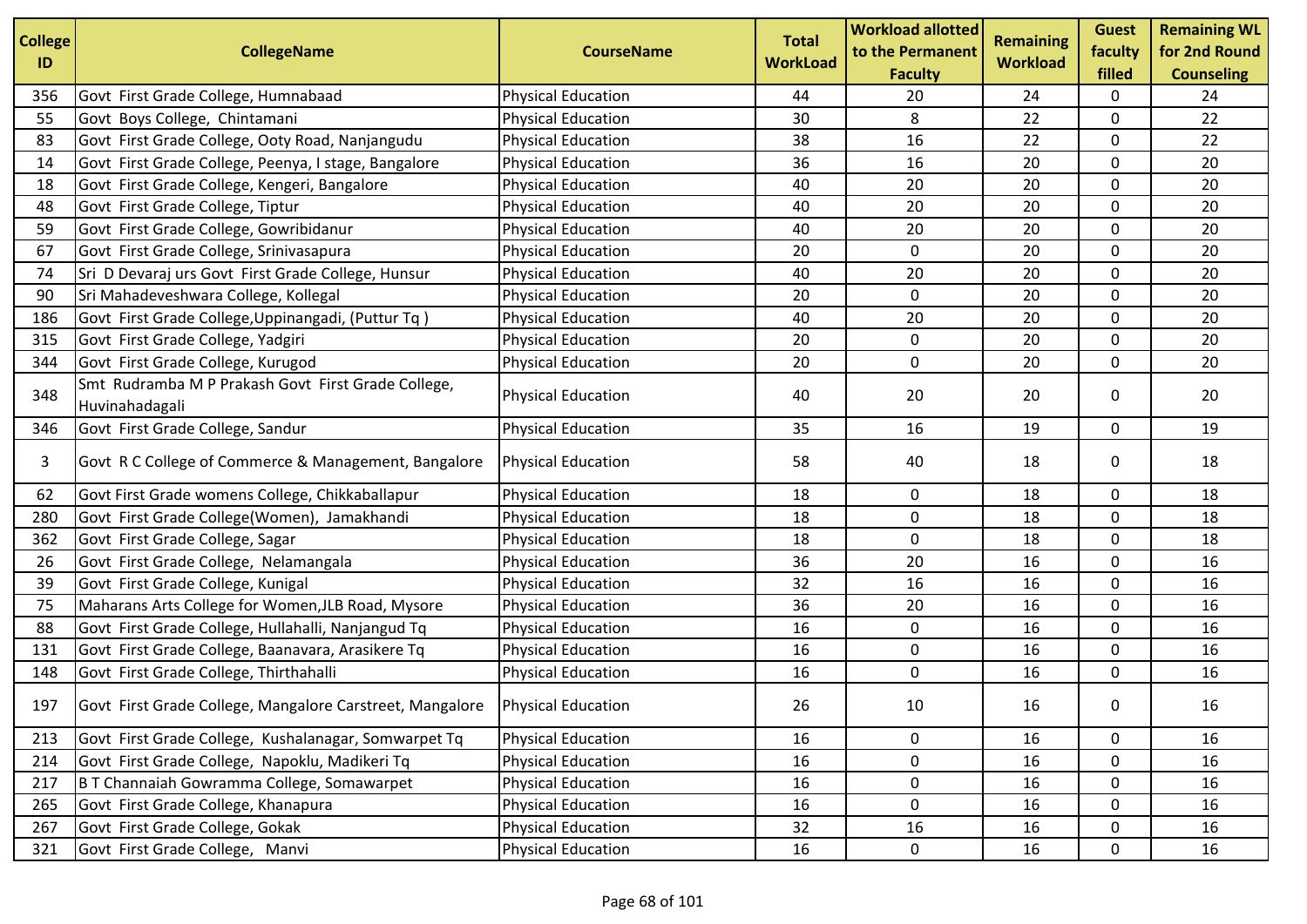| <b>College</b><br>ID | <b>CollegeName</b>                                                          | <b>CourseName</b>         | <b>Total</b><br><b>WorkLoad</b> | <b>Workload allotted</b><br>to the Permanent<br><b>Faculty</b> | <b>Remaining</b><br><b>Workload</b> | <b>Guest</b><br>faculty<br>filled | <b>Remaining WL</b><br>for 2nd Round<br><b>Counseling</b> |
|----------------------|-----------------------------------------------------------------------------|---------------------------|---------------------------------|----------------------------------------------------------------|-------------------------------------|-----------------------------------|-----------------------------------------------------------|
| 330                  | Sri Kolli Nageshwar Rao Govt First Grade College,<br>Gangavathi             | <b>Physical Education</b> | 36                              | 20                                                             | 16                                  | 0                                 | 16                                                        |
| 339                  | Govt First Grade College, Kudligi                                           | <b>Physical Education</b> | 32                              | 16                                                             | 16                                  | 0                                 | 16                                                        |
| 343                  | Govt First Grade College, Siraguppa                                         | <b>Physical Education</b> | 16                              | 0                                                              | 16                                  | 0                                 | 16                                                        |
| 174                  | Govt First Grade College, Koppa                                             | <b>Physical Education</b> | 35                              | 20                                                             | 15                                  | 0                                 | 15                                                        |
| 360                  | Govt First Grade College, Byrapura                                          | <b>Physical Education</b> | 15                              | $\mathbf 0$                                                    | 15                                  | 0                                 | 15                                                        |
| 40                   | Govt First Grade College, Gubbi                                             | <b>Physical Education</b> | 14                              | $\mathbf 0$                                                    | 14                                  | 0                                 | 14                                                        |
| 11                   | Govt First Grade College, Rajajinagar, Bangalore                            | <b>Physical Education</b> | 33                              | 20                                                             | 13                                  | 0                                 | 13                                                        |
| 17                   | Govt First Grade College, Hosur Road, Sarjapur                              | <b>Physical Education</b> | 12                              | 0                                                              | 12                                  | 0                                 | 12                                                        |
| 91                   | Govt First Grade College, Hanur, (Kollegal Tq)                              | <b>Physical Education</b> | 12                              | 0                                                              | 12                                  | 0                                 | 12                                                        |
| 100                  | Govt First Grade College, K R Pet                                           | <b>Physical Education</b> | 32                              | 20                                                             | 12                                  | 0                                 | 12                                                        |
| 120                  | Govt First Grade College, Arkalgudu                                         | <b>Physical Education</b> | 12                              | $\mathbf 0$                                                    | 12                                  | 0                                 | 12                                                        |
| 169                  | Govt First Grade College, Harapanahalli                                     | <b>Physical Education</b> | 32                              | 20                                                             | 12                                  | 0                                 | 12                                                        |
| 302                  | Govt First Grade College, Sedam                                             | <b>Physical Education</b> | 28                              | 16                                                             | 12                                  | 0                                 | 12                                                        |
| 303                  | Govt First Grade College, Afzalpur                                          | <b>Physical Education</b> | 12                              | $\mathbf 0$                                                    | 12                                  | 0                                 | 12                                                        |
| 312                  | Govt First Grade College, Madana hipparaga, Aland Tq                        | <b>Physical Education</b> | 28                              | 16                                                             | 12                                  | 0                                 | 12                                                        |
| 316                  | Govt First Grade College, Gurumitkal, Yadgir Tq                             | <b>Physical Education</b> | 12                              | $\mathbf 0$                                                    | 12                                  | 0                                 | 12                                                        |
| 327                  | Govt First Grade College, Mudgal, Lingasagur Tq                             | <b>Physical Education</b> | 12                              | 0                                                              | 12                                  | 0                                 | 12                                                        |
| 338                  | Govt First Grade College, Kanakagiri, Gangavathi Tq                         | <b>Physical Education</b> | 12                              | 0                                                              | 12                                  | 0                                 | 12                                                        |
| 370                  | Govt First Grade College, Bettadapura, Periyapattana, Tq                    | <b>Physical Education</b> | 12                              | 0                                                              | 12                                  | 0                                 | 12                                                        |
| 393                  | Govt First Grade College for Women, Raichur                                 | <b>Physical Education</b> | 18                              | 6                                                              | 12                                  | 0                                 | 12                                                        |
| 19                   | Govt First Grade College, Varthur, Bangalore East                           | <b>Physical Education</b> | 10                              | 0                                                              | 10                                  | 0                                 | 10                                                        |
| 114                  | Govt First Grade College for Women, NEAR STADIUM, M G<br>ROAD, Hassan       | <b>Physical Education</b> | 30                              | 20                                                             | 10                                  | 0                                 | 10                                                        |
| 410                  | Maharanis Commerce and Management College for<br>Women, JLB Road, Mysore    | <b>Physical Education</b> | 30                              | 20                                                             | 10                                  | 0                                 | 10                                                        |
| 121                  | Y D D Govt First Grade College, Belur                                       | <b>Physical Education</b> | 9                               | 0                                                              | 9                                   | 0                                 | 9                                                         |
| 12                   | Govt First Grade College, Jayanagar, Bangalore                              | <b>Physical Education</b> | 12                              | 4                                                              | 8                                   | 0                                 | 8                                                         |
| 15                   | Govt First Grade College, Frazer Town, Bangalore                            | <b>Physical Education</b> | 8                               | 0                                                              | 8                                   | 0                                 | 8                                                         |
| 85                   | Govt First Grade College, Hanagodu, Hunsur Tq                               | <b>Physical Education</b> | 8                               | 0                                                              | 8                                   | 0                                 | 8                                                         |
| 92                   | Govt First Grade College, Chamarajnagar                                     | <b>Physical Education</b> | 24                              | 16                                                             | 8                                   | 0                                 | 8                                                         |
| 110                  | Govt First Grade College, Melukote, Pandavapura Tq                          | <b>Physical Education</b> | 8                               | $\mathbf 0$                                                    | 8                                   | 0                                 | 8                                                         |
| 116                  | Govt First Grade College, Holenarasepura                                    | <b>Physical Education</b> | 28                              | 20                                                             | 8                                   | 0                                 | 8                                                         |
| 118                  | H D Devegowda Govt First Grade College, Padavalahippe,<br>Holenarasipura Tq | <b>Physical Education</b> | 8                               | 0                                                              | 8                                   | 0                                 | 8                                                         |
| 122                  | Govt First Grade College, Jawagal, (Arasikere Tq)                           | <b>Physical Education</b> | 8                               | $\mathsf{O}\phantom{0}$                                        | 8                                   | 0                                 | 8                                                         |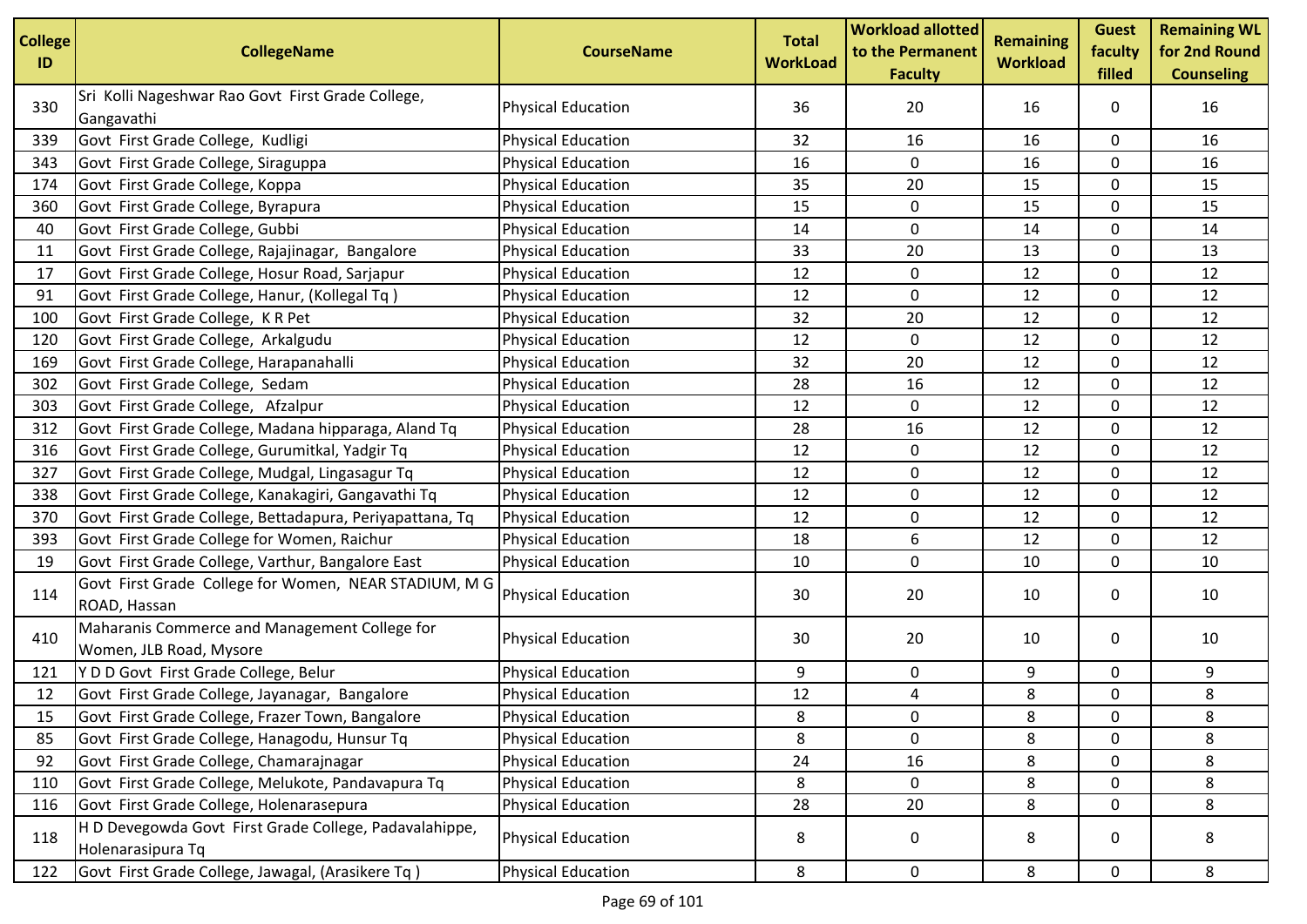| <b>College</b><br>ID | <b>CollegeName</b>                                                                        | <b>CourseName</b>         | <b>Total</b><br><b>WorkLoad</b> | <b>Workload allotted</b><br>to the Permanent<br><b>Faculty</b> | <b>Remaining</b><br><b>Workload</b> | <b>Guest</b><br>faculty<br>filled | <b>Remaining WL</b><br>for 2nd Round<br><b>Counseling</b> |
|----------------------|-------------------------------------------------------------------------------------------|---------------------------|---------------------------------|----------------------------------------------------------------|-------------------------------------|-----------------------------------|-----------------------------------------------------------|
| 127                  | Govt Home Science College for Women, N E Basic School,<br>Rangoli Halla, Hassan<br>(CoED) | <b>Physical Education</b> | 8                               | 0                                                              | 8                                   | 0                                 | 8                                                         |
| 140                  | Govt First Grade College, Hosanagara                                                      | <b>Physical Education</b> | 8                               | 0                                                              | 8                                   | 0                                 | 8                                                         |
| 180                  | Govt First Grade College, Sringeri                                                        | <b>Physical Education</b> | 8                               | 0                                                              | 8                                   | 0                                 | 8                                                         |
| 196                  | Govt First Grade College, Sullya                                                          | <b>Physical Education</b> | 28                              | 20                                                             | 8                                   | $\mathbf{0}$                      | 8                                                         |
| 203                  | Govt First Grade College, Byndoor, (Kundapur Tq)                                          | <b>Physical Education</b> | 8                               | 0                                                              | 8                                   | $\mathbf 0$                       | 8                                                         |
| 205                  | Govt First Grade College, Shankarnarayan, (Kundapur Tq)                                   | <b>Physical Education</b> | 8                               | 0                                                              | 8                                   | 0                                 | 8                                                         |
| 211                  | Govt First Grade College, Kundapura                                                       | <b>Physical Education</b> | 28                              | 20                                                             | 8                                   | 0                                 | 8                                                         |
| 254                  | Govt First Grade College, Honnavara                                                       | <b>Physical Education</b> | 28                              | 20                                                             | 8                                   | 0                                 | 8                                                         |
| 323                  | Devanampriya Ashoka Govt Frist Grade College, Maski                                       | <b>Physical Education</b> | 8                               | 0                                                              | 8                                   | $\mathbf 0$                       | 8                                                         |
| 349                  | Govt First Grade College, Mariyammanahalli, Hospet Tq                                     | <b>Physical Education</b> | 24                              | 16                                                             | 8                                   | 0                                 | 8                                                         |
| 380                  | Govt First Grade College, Shiriwara, Manvi Tq                                             | <b>Physical Education</b> | 8                               | $\mathbf 0$                                                    | 8                                   | 0                                 | 8                                                         |
| 404                  | Govt First Grade College for Women, Chickmagalur                                          | <b>Physical Education</b> | 8                               | 0                                                              | 8                                   | 0                                 | 8                                                         |
| 916                  | Residential Govt First Grade College, Kavithala, Manvi Tq<br><b>Raichur Dist</b>          | <b>Physical Education</b> | 8                               | 0                                                              | 8                                   | 0                                 | 8                                                         |
| $\overline{7}$       | Dr S Gopalraju Govt First Grade College, Anekal                                           | <b>Physical Education</b> | 27                              | 20                                                             | $\overline{7}$                      | 0                                 | $\overline{7}$                                            |
| 150                  | Govt First Grade College, Shiralakoppa, Shikaripura Tq:                                   | <b>Physical Education</b> | 23                              | 16                                                             | $\overline{7}$                      | 0                                 | $\overline{7}$                                            |
| 208                  | Smt Rukmini Shedthi Memorial National Govt First Grade<br>College, Barkur (Udupi Tq)      | <b>Physical Education</b> | 27                              | 20                                                             | 7                                   | 0                                 | 7                                                         |
| 61                   | Govt First Grade College, Vemagal, Chinthamani Tq                                         | <b>Physical Education</b> | 6                               | 0                                                              | 6                                   | 0                                 | 6                                                         |
| 143                  | Govt First Grade College, Anavatti, (Soraba Tq)                                           | <b>Physical Education</b> | 6                               | 0                                                              | 6                                   | 0                                 | 6                                                         |
| 145                  | Smt Indiragandhi Govt First Grade College for Women,<br>Sagar                             | <b>Physical Education</b> | 6                               | 0                                                              | 6                                   | 0                                 | 6                                                         |
| 201                  | Govt First Grade College, Kaniyur, Puttur Tq                                              | <b>Physical Education</b> | 6                               | 0                                                              | 6                                   | 0                                 | 6                                                         |
| 262                  | Govt First Grade College for Women, Hosur Road,<br>Bylahongala                            | <b>Physical Education</b> | 6                               | 0                                                              | 6                                   | 0                                 | 6                                                         |
| 269                  | Govt First Grade College, Chikkodi                                                        | <b>Physical Education</b> | 6                               | 0                                                              | 6                                   | 0                                 | 6                                                         |
| 278                  | Govt First Grade College, Yaragatti, Saundatti Tq                                         | <b>Physical Education</b> | 6                               | 0                                                              | 6                                   | 0                                 | 6                                                         |
| 286                  | Govt First Grade College, Hungund                                                         | <b>Physical Education</b> | 6                               | 0                                                              | 6                                   | 0                                 | 6                                                         |
| 306                  | Govt First Grade College, Chincholi                                                       | <b>Physical Education</b> | 6                               | 0                                                              | 6                                   | 0                                 | 6                                                         |
| 395                  | Govt First Grade College for Women, Chamarajanagar                                        | <b>Physical Education</b> | 6                               | 0                                                              | 6                                   | 0                                 | 6                                                         |
| 910                  | Govt First Grade Women college Yadahalli Mudhol Tq<br><b>Bagalkot District</b>            | <b>Physical Education</b> | 6                               | 0                                                              | 6                                   | 0                                 | 6                                                         |
| 926                  | Government First Grade College, Hebbal, Bengaluru                                         | <b>Physical Education</b> | 6                               | 0                                                              | 6                                   | 0                                 | 6                                                         |
| 175                  | D S Bele Gowda Govt First Grade College, Mudigere                                         | <b>Physical Education</b> | 5                               | $\mathbf 0$                                                    | 5                                   | $\mathbf 0$                       | 5                                                         |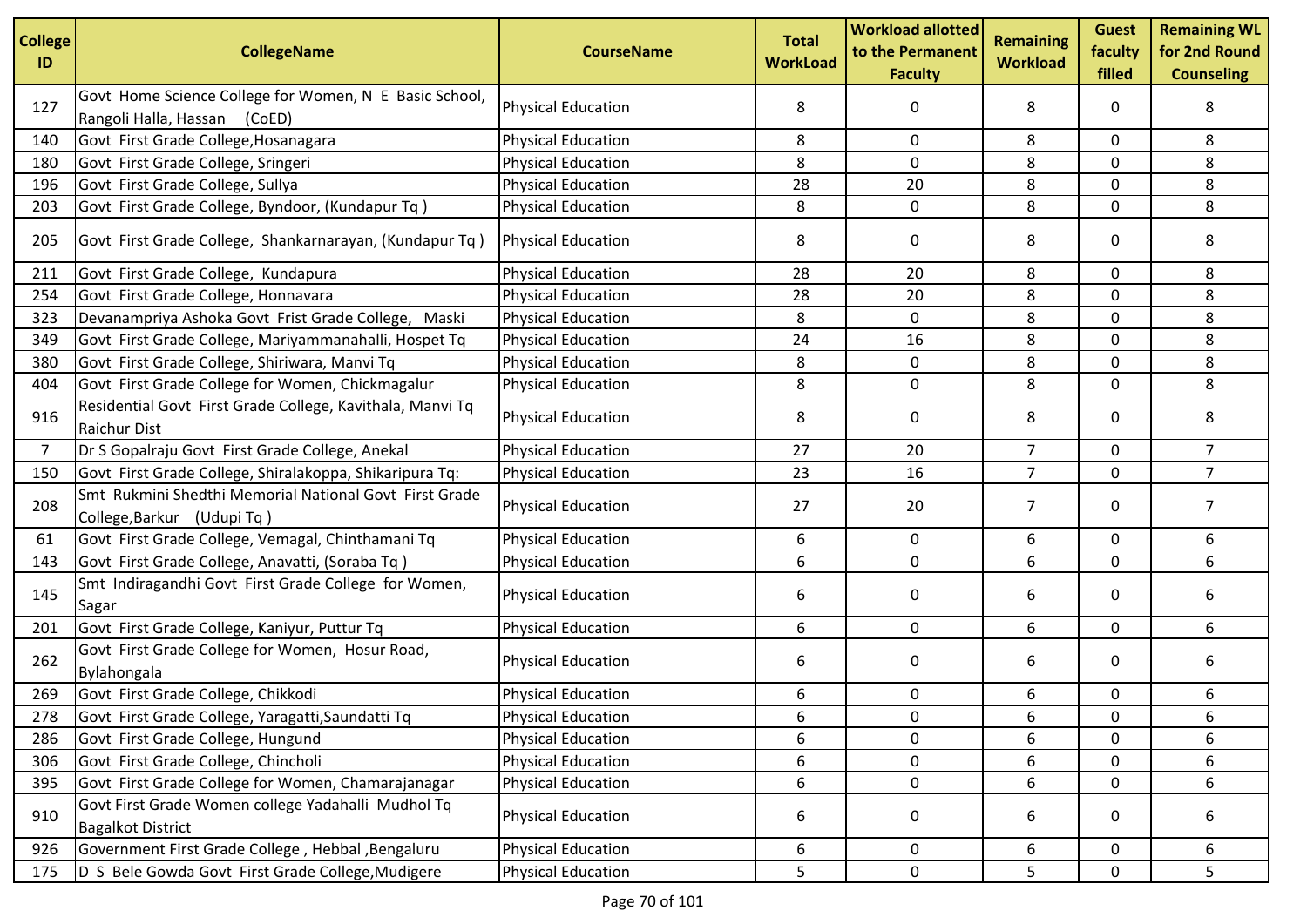| <b>College</b><br>ID | <b>CollegeName</b>                                                                      | <b>CourseName</b>         | <b>Total</b><br><b>WorkLoad</b> | <b>Workload allotted</b><br>to the Permanent<br><b>Faculty</b> | <b>Remaining</b><br><b>Workload</b> | <b>Guest</b><br>faculty<br>filled | <b>Remaining WL</b><br>for 2nd Round<br><b>Counseling</b> |
|----------------------|-----------------------------------------------------------------------------------------|---------------------------|---------------------------------|----------------------------------------------------------------|-------------------------------------|-----------------------------------|-----------------------------------------------------------|
| 182                  | Govt First Grade College, Kalasa, Sringeri Tq                                           | <b>Physical Education</b> | 5                               | 0                                                              | 5                                   | 0                                 | 5                                                         |
| 29                   | Govt First Grade Womens College, Ramangara                                              | <b>Physical Education</b> | 24                              | 20                                                             | 4                                   | 0                                 | 4                                                         |
| 105                  | Govt First Grade College, Nagamangala                                                   | <b>Physical Education</b> | 4                               | 0                                                              | 4                                   | 0                                 | 4                                                         |
| 119                  | Govt First Grade College, Sakaleshpura                                                  | <b>Physical Education</b> | 4                               | 0                                                              | 4                                   | 0                                 | 4                                                         |
| 123                  | Govt First Grade College, Gandasi, (Arasikere Tq)                                       | <b>Physical Education</b> | 4                               | 0                                                              | 4                                   | $\mathbf 0$                       | 4                                                         |
| 125                  | Govt First Grade College, Alur                                                          | <b>Physical Education</b> | 4                               | $\mathbf 0$                                                    | 4                                   | 0                                 | 4                                                         |
| 129                  | Govt First Grade College, Hirisaave, Chennarayapatna Tq                                 | <b>Physical Education</b> | 4                               | $\mathbf 0$                                                    | 4                                   | 0                                 | 4                                                         |
| 133                  | Govt First Grade College, Mosalehosalli, Hassan Tq                                      | <b>Physical Education</b> | 4                               | $\mathbf 0$                                                    | 4                                   | 0                                 | 4                                                         |
| 176                  | Govt First Grade College, Narasimarajapura                                              | <b>Physical Education</b> | 4                               | 0                                                              | 4                                   | 0                                 | 4                                                         |
| 184                  | Govt First Grade College, Yagati, Kadur Tq                                              | <b>Physical Education</b> | 4                               | $\mathbf 0$                                                    | 4                                   | 0                                 | 4                                                         |
| 191                  | Govt First Grade College, Vamadapadavu, (Bantwala Tq)                                   | <b>Physical Education</b> | 24                              | 20                                                             | 4                                   | 0                                 | 4                                                         |
| 200                  | Govt First Grade College, Siddanakatte, Bantwala Tq                                     | <b>Physical Education</b> | 4                               | 0                                                              | 4                                   | 0                                 | 4                                                         |
| 252                  | Govt First Grade College, Joida                                                         | <b>Physical Education</b> | 4                               | 0                                                              | 4                                   | 0                                 | 4                                                         |
| 276                  | Govt First Grade College, Katgeri (Kokatanur), Athani Tq                                | <b>Physical Education</b> | 4                               | 0                                                              | 4                                   | 0                                 | 4                                                         |
| 281                  | Govt First Grade College, Terdal                                                        | <b>Physical Education</b> | 4                               | 0                                                              | 4                                   | 0                                 | 4                                                         |
| 291                  | Govt First Grade College, Rabakavi banahatti, Jamakhandi<br>Tq                          | <b>Physical Education</b> | 4                               | $\mathbf 0$                                                    | 4                                   | 0                                 | 4                                                         |
| 300                  | Govt First Grade College, Jewargi                                                       | <b>Physical Education</b> | 24                              | 20                                                             | 4                                   | 0                                 | 4                                                         |
| 313                  | Govt First Grade College, Sulepet, Chincholi Tq                                         | <b>Physical Education</b> | 4                               | 0                                                              | 4                                   | 0                                 | 4                                                         |
| 332                  | Govt First Grade College, Hosabandi Aralapura, Koppal Tq:                               | <b>Physical Education</b> | 4                               | 0                                                              | 4                                   | 0                                 | 4                                                         |
| 333                  | Govt First Grade College, Hitnala, Koppal Tq                                            | <b>Physical Education</b> | 4                               | 0                                                              | 4                                   | 0                                 | 4                                                         |
| 337                  | Govt First Grade College, Irkalgada, Koppal Tq                                          | <b>Physical Education</b> | 4                               | 0                                                              | 4                                   | 0                                 | 4                                                         |
| 368                  | Govt First Grade College, Saragur, HD Kote, Tq                                          | <b>Physical Education</b> | 4                               | 0                                                              | 4                                   | 0                                 | 4                                                         |
| 373                  | Govt First Grade College, Muniyalu, Karkala Tq                                          | <b>Physical Education</b> | 4                               | 0                                                              | 4                                   | $\Omega$                          | 4                                                         |
| 375                  | Govt First Grade College Nippani, Belagum Dist                                          | <b>Physical Education</b> | 4                               | $\mathbf 0$                                                    | 4                                   | 0                                 | 4                                                         |
| 376                  | Govt First Grade College, Ayanur, Shimoga Tq                                            | <b>Physical Education</b> | 4                               | 0                                                              | 4                                   | 0                                 | 4                                                         |
| 385                  | Govt First Grade College, Devara Hipparagi, Sindhagi, Tq                                | Physical Education        | 4                               | 0                                                              | 4                                   | 0                                 | 4                                                         |
| 396                  | Govt First Grade College for Women, Madikeri                                            | <b>Physical Education</b> | 4                               | 0                                                              | 4                                   | 0                                 | 4                                                         |
| 402                  | Govt First Grade College for Women, Haveri                                              | <b>Physical Education</b> | 4                               | $\mathbf 0$                                                    | 4                                   | 0                                 | 4                                                         |
| 908                  | Govt First Grade College for Women, Gandada Koti, Hassan                                | <b>Physical Education</b> | 4                               | 0                                                              | 4                                   | 0                                 | 4                                                         |
| 911                  | Residential Govt first grade College Haradanahalli Hole<br>Narsipur Tq, Hassan District | <b>Physical Education</b> | 4                               | 0                                                              | 4                                   | 0                                 | 4                                                         |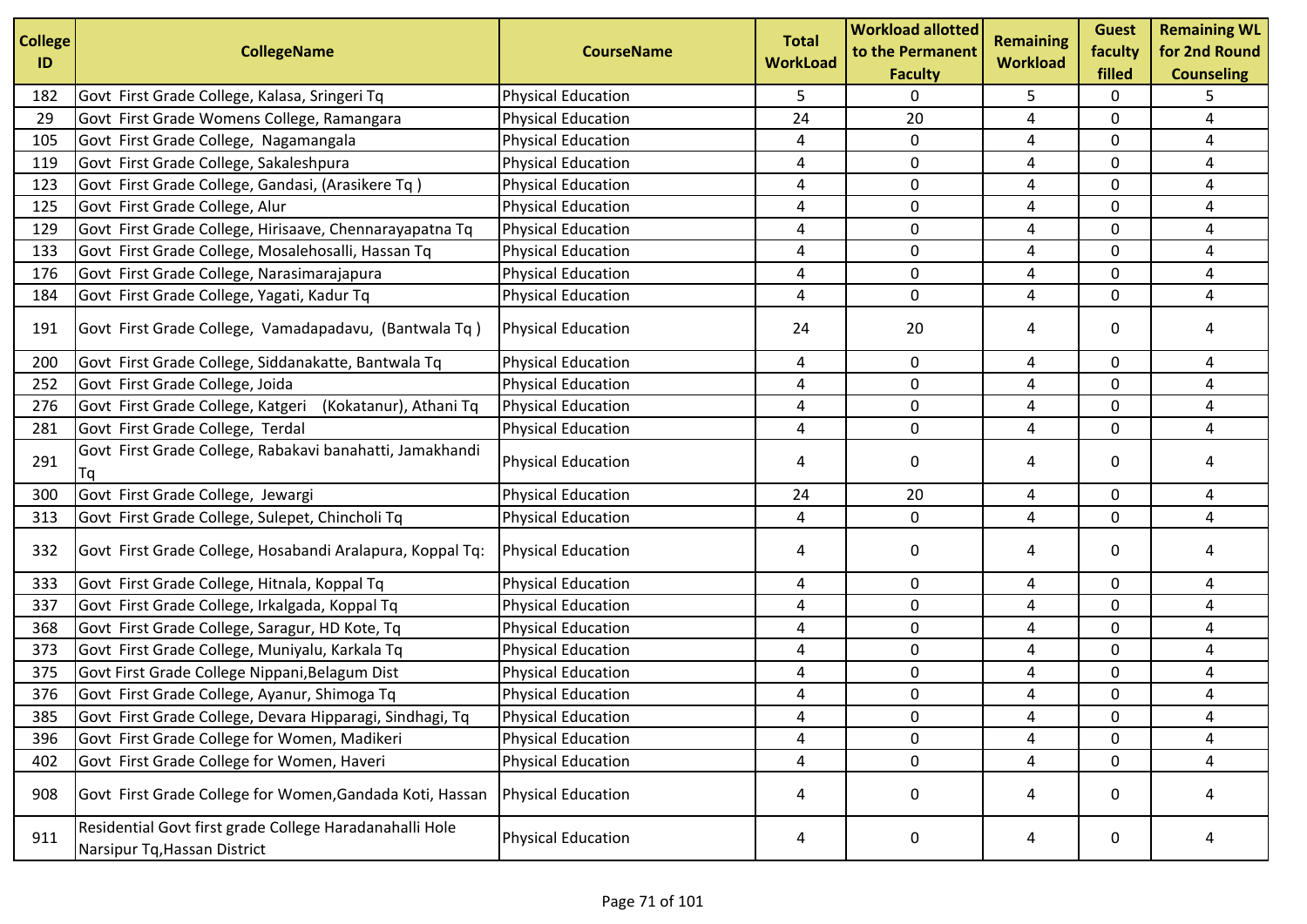| <b>College</b><br>ID | <b>CollegeName</b>                                                                           | <b>CourseName</b>         | <b>Total</b><br><b>WorkLoad</b> | <b>Workload allotted</b><br>to the Permanent<br><b>Faculty</b> | <b>Remaining</b><br><b>Workload</b> | <b>Guest</b><br>faculty<br>filled | <b>Remaining WL</b><br>for 2nd Round<br><b>Counseling</b> |
|----------------------|----------------------------------------------------------------------------------------------|---------------------------|---------------------------------|----------------------------------------------------------------|-------------------------------------|-----------------------------------|-----------------------------------------------------------|
| 923                  | Residential Govt First Grade College, THALABALA, Koppal<br><b>Dist</b>                       | <b>Physical Education</b> | 4                               | 0                                                              | 4                                   | 0                                 | 4                                                         |
| 292                  | Govt First Grade College, Navabag, Khaza Colony, Bijapur                                     | Physics                   | 272                             | 60                                                             | 212                                 | 5                                 | 117                                                       |
| 283                  | Govt First Grade College, Navangar, Bagalkot Sector No,<br>Old Zp, Bagalkot                  | Physics                   | 208                             | 40                                                             | 168                                 | 3                                 | 111                                                       |
| 295                  | Govt First Grade College, Muddebihal                                                         | Physics                   | 120                             | 40                                                             | 80                                  | 0                                 | 80                                                        |
| 153                  | Govt Science College, Chitradurga                                                            | Physics                   | 533                             | 180                                                            | 353                                 | 15                                | 68                                                        |
| 221                  | Govt First Grade College, Vidyabhavan Campus, Near LIC<br>Main Branch, Dharwad               | Physics                   | 240                             | 40                                                             | 200                                 | $\overline{7}$                    | 67                                                        |
| 340                  | Smt Saraladevi Satheshchandra Agarwal Govt First Grade<br>College, S N Pet, Bellary          | Physics                   | 288                             | 128                                                            | 160                                 | 5                                 | 65                                                        |
| 6                    | Maharanis Science College for Women, Bangalore                                               | Physics                   | 368                             | 286                                                            | 82                                  | 1                                 | 63                                                        |
| 64                   | Govt College, Mulbagal                                                                       | Physics                   | 101                             | 40                                                             | 61                                  | 0                                 | 61                                                        |
| 72                   | Maharanis Science College for Women, Mysore                                                  | Physics                   | 366                             | 250                                                            | 116                                 | 3                                 | 59                                                        |
| 56                   | Govt Womens College, Chintamani                                                              | Physics                   | 149                             | 26                                                             | 123                                 | 4                                 | 47                                                        |
| 269                  | Govt First Grade College, Chikkodi                                                           | Physics                   | 52                              | 6                                                              | 46                                  | 0                                 | 46                                                        |
| 83                   | Govt First Grade College, Ooty Road, Nanjangudu                                              | Physics                   | 102                             | 0                                                              | 102                                 | 3                                 | 45                                                        |
| 341                  | Gangavathi Venkataramanashetty Padmavathamma Govt<br>First Grade College, Hagaribommanahalli | Physics                   | 159                             | 40                                                             | 119                                 | 4                                 | 43                                                        |
| 243                  | Govt First Grade College, Hanagal                                                            | Physics                   | 40                              | 0                                                              | 40                                  | 0                                 | 40                                                        |
| 392                  | Govt First Grade College for Women, Koppal                                                   | Physics                   | 40                              | 0                                                              | 40                                  | 0                                 | 40                                                        |
| 320                  | Govt College, Sindhanoor                                                                     | Physics                   | 133                             | 0                                                              | 133                                 | 5                                 | 38                                                        |
| 9                    | Govt First Grade College, K R Puram, Bangalore                                               | Physics                   | 175                             | 100                                                            | 75                                  | $\overline{2}$                    | 37                                                        |
| 24                   | Govt First Grade College, Hoskote                                                            | Physics                   | 192                             | 80                                                             | 112                                 | 4                                 | 36                                                        |
| 232                  | K H Patil Govt First Grade College, Hulukoti, Gadag Tq:                                      | Physics                   | 76                              | 40                                                             | 36                                  | 0                                 | 36                                                        |
| 55                   | Govt Boys College, Chintamani                                                                | Physics                   | 134                             | 80                                                             | 54                                  | $\mathbf{1}$                      | 35                                                        |
| 328                  | Govt First Grade College, Yelburga                                                           | Physics                   | 82                              | 10                                                             | 72                                  | $\overline{2}$                    | 34                                                        |
| 226                  | Sree Siddeshwara Govt College, Nargund                                                       | Physics                   | 122                             | 52                                                             | 70                                  | $\overline{2}$                    | 32                                                        |
| 240                  | Govt First Grade College, Ranebennur                                                         | Physics                   | 168                             | 60                                                             | 108                                 | 4                                 | 32                                                        |
| 343                  | Govt First Grade College, Siraguppa                                                          | Physics                   | 46                              | 14                                                             | 32                                  | 0                                 | 32                                                        |
| 273                  | Govt First Grade College, Kittur, Bylahongala Tq:                                            | Physics                   | 31                              | $\mathbf 0$                                                    | 31                                  | $\mathbf 0$                       | 31                                                        |
| 230                  | Govt First Grade College, Mundargi                                                           | Physics                   | 70                              | 40                                                             | 30                                  | 0                                 | 30                                                        |
| 330                  | Sri Kolli Nageshwar Rao Govt First Grade College,<br>Gangavathi                              | Physics                   | 145                             | 20                                                             | 125                                 | 5                                 | 30                                                        |
| 324                  | Govt First Grade College, Raichur                                                            | Physics                   | 125                             | 20                                                             | 105                                 | 4                                 | 29                                                        |
| 315                  | Govt First Grade College, Yadgiri                                                            | Physics                   | 141                             | 20                                                             | 121                                 | 5                                 | 26                                                        |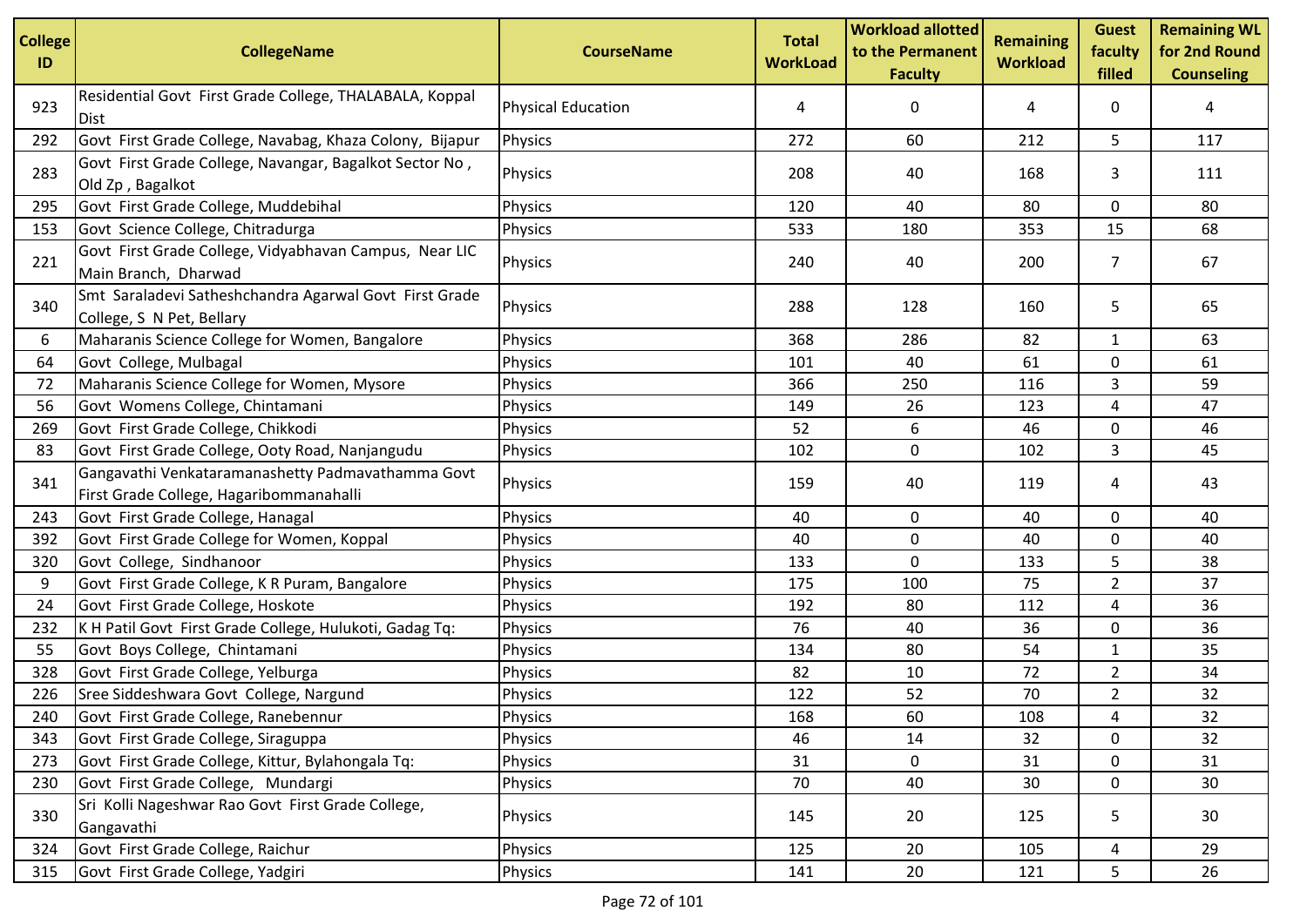| <b>College</b><br>ID | <b>CollegeName</b>                                                                 | <b>CourseName</b> | <b>Total</b><br><b>WorkLoad</b> | <b>Workload allotted</b><br>to the Permanent<br><b>Faculty</b> | Remaining<br><b>Workload</b> | <b>Guest</b><br>faculty<br>filled | <b>Remaining WL</b><br>for 2nd Round<br><b>Counseling</b> |
|----------------------|------------------------------------------------------------------------------------|-------------------|---------------------------------|----------------------------------------------------------------|------------------------------|-----------------------------------|-----------------------------------------------------------|
| 92                   | Govt First Grade College, Chamarajnagar                                            | Physics           | 63                              | 20                                                             | 43                           | 1                                 | 24                                                        |
| 80                   | Govt First Grade Womens College, Vijayanagara, Mysore                              | Physics           | 43                              | 20                                                             | 23                           | 0                                 | 23                                                        |
| 220                  | Govt First Grade College, Rajanagar, Hubli                                         | Physics           | 82                              | 40                                                             | 42                           | $\mathbf{1}$                      | 23                                                        |
| 78                   | Govt First Grade College, Kuvempu Nagar, Mysore                                    | Physics           | 124                             | 26                                                             | 98                           | 4                                 | 22                                                        |
| 225                  | Govt First Grade College, Annigeri, Navalgund Tq                                   | Physics           | 22                              | 0                                                              | 22                           | 0                                 | 22                                                        |
| 303                  | Govt First Grade College, Afzalpur                                                 | Physics           | 117                             | $\mathsf 0$                                                    | 117                          | 5                                 | 22                                                        |
| 16                   | Govt First Grade College, Yelahanka, Bangalore                                     | Physics           | 186                             | 127                                                            | 59                           | $\overline{2}$                    | 21                                                        |
| 97                   | Govt College, Mandya                                                               | Physics           | 251                             | 192                                                            | 59                           | $\overline{2}$                    | 21                                                        |
| 141                  | Govt First Grade College, Soraba                                                   | Physics           | 21                              | 0                                                              | 21                           | 0                                 | 21                                                        |
| 197                  | Govt First Grade College, Mangalore Carstreet, Mangalore                           | <b>Physics</b>    | 79                              | 20                                                             | 59                           | $\overline{2}$                    | 21                                                        |
| 268                  | Smt IS Yadawad Govt First Grade College, Ramadurga                                 | Physics           | 66                              | 26                                                             | 40                           | $\mathbf{1}$                      | 21                                                        |
| 300                  | Govt First Grade College, Jewargi                                                  | Physics           | 60                              | 20                                                             | 40                           | $\mathbf{1}$                      | 21                                                        |
| 346                  | Govt First Grade College, Sandur                                                   | Physics           | 78                              | 0                                                              | 78                           | 3                                 | 21                                                        |
| 387                  | Govt First Grade College for Women, Tumkur                                         | Physics           | 81                              | 60                                                             | 21                           | 0                                 | 21                                                        |
| 31                   | Govt First Grade College, Channapatna                                              | Physics           | 214                             | 80                                                             | 134                          | 6                                 | 20                                                        |
| 147                  | Govt First Grade College, Shimoga                                                  | Physics           | 107                             | 30                                                             | 77                           | 3                                 | 20                                                        |
| 223                  | Govt First Grade College, Kalgatagi                                                | Physics           | 41                              | 21                                                             | 20                           | 0                                 | 20                                                        |
| 248                  | Govt First Grade College, Haliyal                                                  | Physics           | 58                              | $\mathbf 0$                                                    | 58                           | $\overline{2}$                    | 20                                                        |
| 912                  | Residential Govt First Grade College, Mudnal, Yadgir Dt                            | <b>Physics</b>    | 30                              | 10                                                             | 20                           | 0                                 | 20                                                        |
| 10                   | Lalbahadur Sastry Govt Arts, Science and Commerce<br>College, R T Nagar, Bangalore | Physics           | 39                              | 20                                                             | 19                           | 0                                 | 19                                                        |
| 18                   | Govt First Grade College, Kengeri, Bangalore                                       | Physics           | 39                              | 20                                                             | 19                           | 0                                 | 19                                                        |
| 173                  | I D S G Govt College, Chikkamagalur                                                | Physics           | 118                             | 80                                                             | 38                           | $\mathbf{1}$                      | 19                                                        |
| 347                  | Govt First Grade College, Hospet                                                   | Physics           | 95                              | 0                                                              | 95                           | 4                                 | 19                                                        |
| 391                  | Govt First Grade College for Women, Bidar                                          | Physics           | 38                              | 0                                                              | 38                           | $\mathbf{1}$                      | 19                                                        |
| 53                   | Govt First Grade College, B H Road, Tumkur                                         | Physics           | 250                             | 80                                                             | 170                          | 8                                 | 18                                                        |
| 138                  | Sir M Vishweshwaraiah Govt Science College,<br>Bommanakatte, Bhadravathi           | Physics           | 57                              | 20                                                             | 37                           | 1                                 | 18                                                        |
| 280                  | Govt First Grade College(Women), Jamakhandi                                        | Physics           | 77                              | 40                                                             | 37                           | $\mathbf{1}$                      | 18                                                        |
| 65                   | Govt Womens College, Kolar                                                         | Physics           | 254                             | 180                                                            | 74                           | 3                                 | 17                                                        |
| 234                  | Govt First Grade College, Naregal, Ron Tq                                          | Physics           | 37                              | 20                                                             | 17                           | 0                                 | 17                                                        |
| 361                  | Govt First Grade College, Dhandeli                                                 | Physics           | 17                              | 0                                                              | 17                           | 0                                 | 17                                                        |
| 114                  | Govt First Grade College for Women, NEAR STADIUM, M G<br>ROAD, Hassan              | Physics           | 112                             | 20                                                             | 92                           | 4                                 | 16                                                        |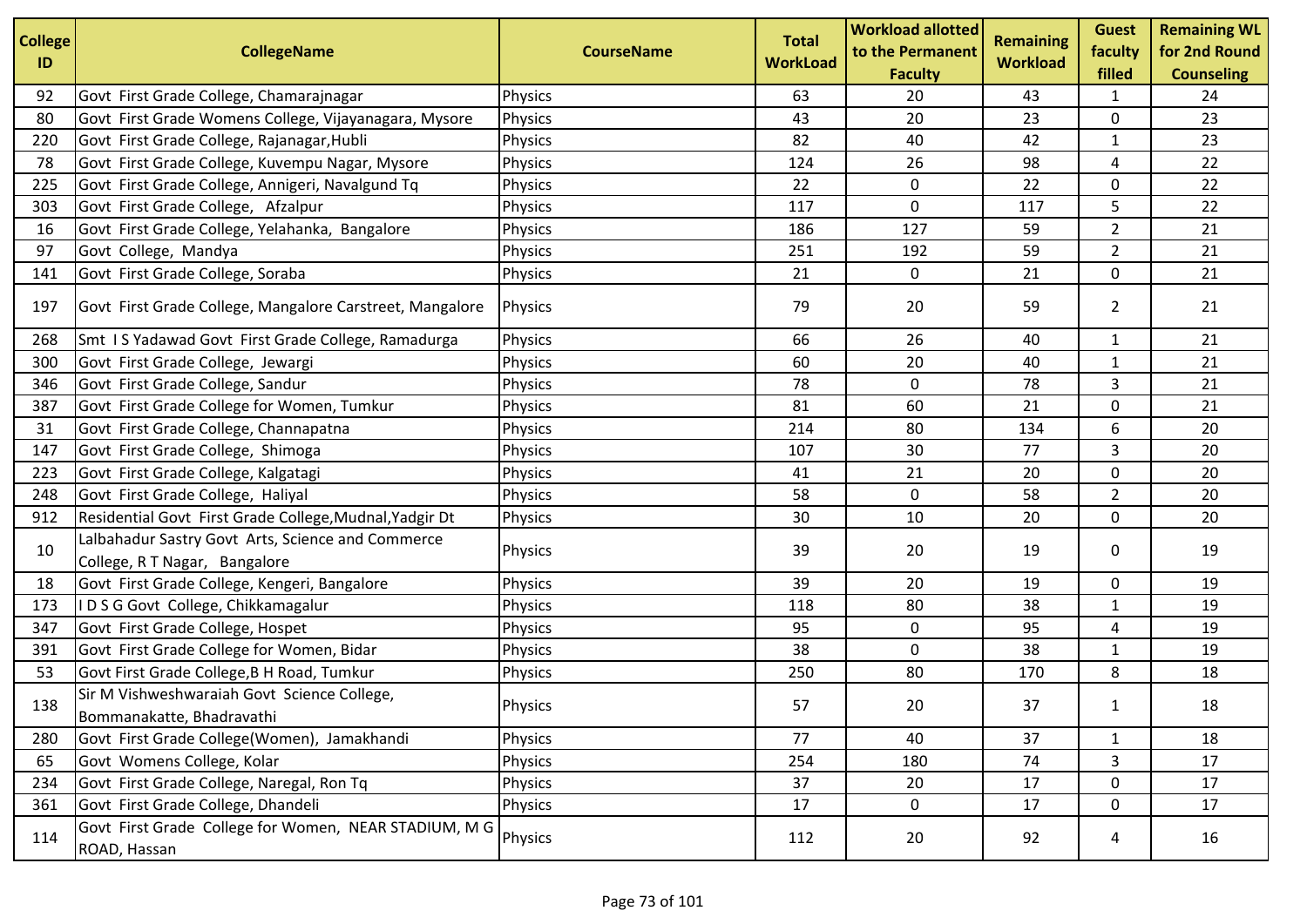| <b>College</b><br>ID | <b>CollegeName</b>                                                                   | <b>CourseName</b> | <b>Total</b><br><b>WorkLoad</b> | <b>Workload allotted</b><br>to the Permanent<br><b>Faculty</b> | <b>Remaining</b><br><b>Workload</b> | <b>Guest</b><br>faculty<br>filled | <b>Remaining WL</b><br>for 2nd Round<br><b>Counseling</b> |
|----------------------|--------------------------------------------------------------------------------------|-------------------|---------------------------------|----------------------------------------------------------------|-------------------------------------|-----------------------------------|-----------------------------------------------------------|
| 915                  | Residential Govt First Grade College, Adalageri, Mudhebihal<br>Tq, Vijayapura Dist   | Physics           | 16                              | 0                                                              | 16                                  | 0                                 | 16                                                        |
| 40                   | Govt First Grade College, Gubbi                                                      | Physics           | 35                              | 20                                                             | 15                                  | 0                                 | 15                                                        |
| 54                   | Govt College, M G Road, Chikkaballapur                                               | Physics           | 114                             | 80                                                             | 34                                  | 1                                 | 15                                                        |
| 112                  | Govt Science College, Hassan                                                         | Physics           | 278                             | 168                                                            | 110                                 | 5                                 | 15                                                        |
| 179                  | Govt First Grade College, Kadur                                                      | Physics           | 74                              | 40                                                             | 34                                  | 1                                 | 15                                                        |
| 344                  | Govt First Grade College, Kurugod                                                    | Physics           | 34                              | 0                                                              | 34                                  | $\mathbf{1}$                      | 15                                                        |
| 46                   | Govt First Grade College, Madhugiri                                                  | Physics           | 70                              | $\mathbf 0$                                                    | 70                                  | 3                                 | 13                                                        |
| 66                   | Govt First Grade College, SULIKUNTE ROAD, Bangarpet                                  | Physics           | 51                              | 0                                                              | 51                                  | $\overline{2}$                    | 13                                                        |
| 100                  | Govt First Grade College, K R Pet                                                    | Physics           | 91                              | 40                                                             | 51                                  | $\overline{2}$                    | 13                                                        |
| 186                  | Govt First Grade College, Uppinangadi, (Puttur Tq)                                   | Physics           | 32                              | 0                                                              | 32                                  | $\mathbf{1}$                      | 13                                                        |
| 19                   | Govt First Grade College, Varthur, Bangalore East                                    | Physics           | 42                              | 30                                                             | 12                                  | 0                                 | 12                                                        |
| 44                   | Govt First Grade College, Chikkanaikanahalli                                         | Physics           | 12                              | $\mathbf 0$                                                    | 12                                  | 0                                 | 12                                                        |
| 87                   | Govt First Grade College, Siddartha Layout, Mysore                                   | Physics           | 31                              | 0                                                              | 31                                  | 1                                 | 12                                                        |
| 264                  | Govt First Grade College, Hukkeri                                                    | Physics           | 31                              | 0                                                              | 31                                  | 1                                 | 12                                                        |
| 278                  | Govt First Grade College, Yaragatti, Saundatti Tq                                    | Physics           | 12                              | 0                                                              | 12                                  | 0                                 | 12                                                        |
| 250                  | Govt First Grade College, Yallapura                                                  | Physics           | 11                              | 0                                                              | 11                                  | 0                                 | 11                                                        |
| 272                  | Somavva C Angadi Govt First Grade College, K K Koppa,<br><b>Belgaum</b>              | Physics           | 11                              | 0                                                              | 11                                  | 0                                 | 11                                                        |
| 299                  | Govt College, Sedam Road, Gulbarga                                                   | Physics           | 301                             | 271                                                            | 30                                  | $\mathbf{1}$                      | 11                                                        |
| 360                  | Govt First Grade College, Byrapura                                                   | Physics           | 30                              | 0                                                              | 30                                  | $\mathbf{1}$                      | 11                                                        |
| 208                  | Smt Rukmini Shedthi Memorial National Govt First Grade<br>College, Barkur (Udupi Tq) | Physics           | 108                             | 60                                                             | 48                                  | $\overline{2}$                    | 10                                                        |
| 29                   | Govt First Grade Womens College, Ramangara                                           | Physics           | 9                               | 0                                                              | 9                                   | 0                                 | 9                                                         |
| 32                   | Govt First Grade College, Magadi                                                     | Physics           | 67                              | 20                                                             | 47                                  | $\overline{2}$                    | 9                                                         |
| 181                  | Govt First Grade College, Tarikere                                                   | Physics           | 29                              | 20                                                             | 9                                   | 0                                 | 9                                                         |
| 325                  | Govt First Grade College, Lingasagur                                                 | Physics           | 66                              | $\mathbf 0$                                                    | 66                                  | 3                                 | 9                                                         |
| 395                  | Govt First Grade College for Women, Chamarajanagar                                   | Physics           | 28                              | 0                                                              | 28                                  | 1                                 | 9                                                         |
| 59                   | Govt First Grade College, Gowribidanur                                               | Physics           | 46                              | 0                                                              | 46                                  | $\overline{\mathbf{c}}$           | 8                                                         |
| 150                  | Govt First Grade College, Shiralakoppa, Shikaripura Tq:                              | Physics           | 46                              | $\mathbf 0$                                                    | 46                                  | $\overline{2}$                    | 8                                                         |
| 191                  | Govt First Grade College, Vamadapadavu, (Bantwala Tq)                                | Physics           | 28                              | 20                                                             | 8                                   | 0                                 | 8                                                         |
| 196                  | Govt First Grade College, Sullya                                                     | Physics           | 28                              | 20                                                             | 8                                   | 0                                 | 8                                                         |
| 307                  | Govt First Grade College, Kalagi, Chittapura Tq:                                     | Physics           | 28                              | 20                                                             | 8                                   | 0                                 | 8                                                         |
| 316                  | Govt First Grade College, Gurumitkal, Yadgir Tq                                      | Physics           | 38                              | 30                                                             | 8                                   | 0                                 | 8                                                         |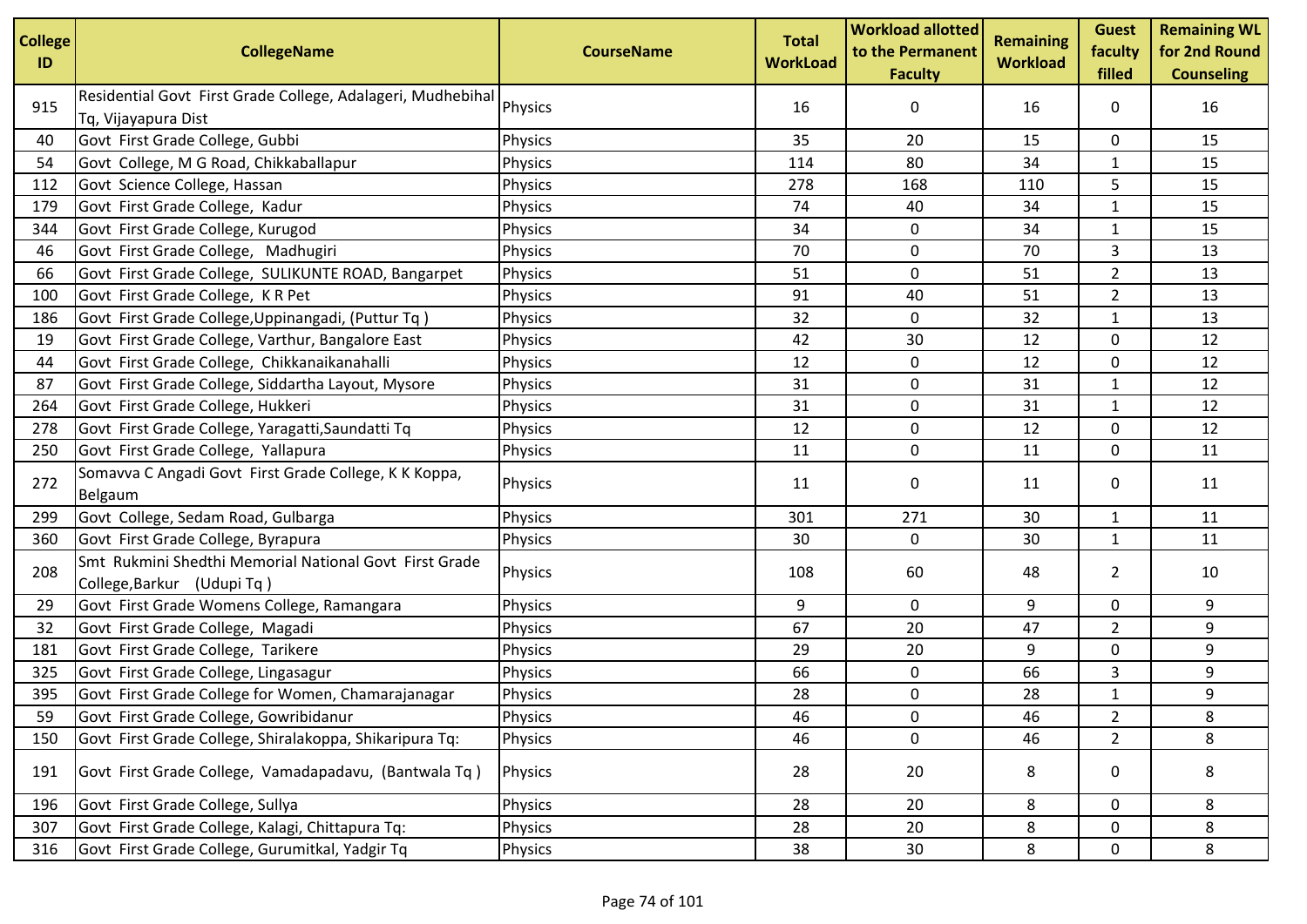| <b>College</b><br>ID | <b>CollegeName</b>                                                                           | <b>CourseName</b>        | <b>Total</b><br><b>WorkLoad</b> | <b>Workload allotted</b><br>to the Permanent<br><b>Faculty</b> | <b>Remaining</b><br><b>Workload</b> | <b>Guest</b><br>faculty<br>filled | <b>Remaining WL</b><br>for 2nd Round<br><b>Counseling</b> |
|----------------------|----------------------------------------------------------------------------------------------|--------------------------|---------------------------------|----------------------------------------------------------------|-------------------------------------|-----------------------------------|-----------------------------------------------------------|
| 910                  | Govt First Grade Women college Yadahalli Mudhol Tq<br><b>Bagalkot District</b>               | Physics                  | 8                               | 0                                                              | 8                                   | 0                                 | 8                                                         |
| 68                   | Govt First Grade College, Malur                                                              | Physics                  | 85                              | 40                                                             | 45                                  | $\overline{2}$                    | $\overline{7}$                                            |
| 231                  | Govt First Grade College, (Mun School Campus), Gadag                                         | Physics                  | 46                              | 20                                                             | 26                                  | $\mathbf{1}$                      | $\overline{7}$                                            |
| $\overline{7}$       | Dr S Gopalraju Govt First Grade College, Anekal                                              | Physics                  | 6                               | 0                                                              | 6                                   | $\mathbf 0$                       | 6                                                         |
| 27                   | Govt First Grade College, Thyamagondglu, Nelamangala Tq Physics                              |                          | 6                               | 0                                                              | 6                                   | 0                                 | 6                                                         |
| 30                   | Govt First Grade College, Bidadi, Ramanagar Tq                                               | Physics                  | 6                               | $\mathbf 0$                                                    | 6                                   | $\mathbf 0$                       | 6                                                         |
| 33                   | Neelamma Kudur K A Sathyanarayana Setty Govt First<br>Grade College, Kudur (Magadi Tq)       | Physics                  | 6                               | 0                                                              | 6                                   | 0                                 | 6                                                         |
| 35                   | Govt First Grade College, Harohalli, Kanakapura Tq                                           | Physics                  | 6                               | 0                                                              | 6                                   | 0                                 | 6                                                         |
| 61                   | Govt First Grade College, Vemagal, Chinthamani Tq                                            | Physics                  | 6                               | 0                                                              | 6                                   | 0                                 | 6                                                         |
| 62                   | Govt First Grade womens College, Chikkaballapur                                              | Physics                  | 6                               | 0                                                              | 6                                   | $\mathbf 0$                       | 6                                                         |
| 70                   | Govt First Grade College, Bangaru Tirupati, Hulkur Village,<br>Bangarpet                     | Physics                  | 6                               | 0                                                              | 6                                   | 0                                 | 6                                                         |
| 84                   | Govt First Grade College, T Narasipura                                                       | Physics                  | 45                              | 20                                                             | 25                                  | $\mathbf{1}$                      | 6                                                         |
| 132                  | Govt First Grade College Domlur, Bengaluru Dist                                              | Physics                  | 6                               | 0                                                              | 6                                   | 0                                 | 6                                                         |
| 156                  | Vedavathi Govt First Grade College, Hiriyur                                                  | Physics                  | 65                              | 40                                                             | 25                                  | $\mathbf{1}$                      | 6                                                         |
| 145                  | Smt Indiragandhi Govt First Grade College for Women,<br>Sagar                                | Physics                  | 121                             | 40                                                             | 81                                  | 4                                 | 5                                                         |
| 271                  | Govt First Grade College, H B C Colony, Athani                                               | Physics                  | 43                              | 0                                                              | 43                                  | $\overline{2}$                    | 5                                                         |
| 400                  | Govt First Grade College for Women, Dharwad                                                  | Physics                  | 24                              | $\mathbf 0$                                                    | 24                                  | $\mathbf{1}$                      | 5                                                         |
| 17                   | Govt First Grade College, Hosur Road, Sarjapur                                               | Physics                  | 43                              | 20                                                             | 23                                  | 1                                 | 4                                                         |
| 166                  | Govt First Grade Womens College, Davanagere                                                  | Physics                  | 81                              | 20                                                             | 61                                  | 3                                 | 4                                                         |
| 270                  | Govt First Grade College, Raibag                                                             | Physics                  | 80                              | 0                                                              | 80                                  | 4                                 | 4                                                         |
| 317                  | Govt First Grade College, Shahapur                                                           | Physics                  | 120                             | 21                                                             | 99                                  | 5                                 | 4                                                         |
| 341                  | Gangavathi Venkataramanashetty Padmavathamma Govt<br>First Grade College, Hagaribommanahalli | <b>Political Science</b> | 88                              | 0                                                              | 88                                  | 3                                 | 43                                                        |
| 292                  | Govt First Grade College, Navabag, Khaza Colony, Bijapur                                     | <b>Political Science</b> | 89                              | 42                                                             | 47                                  | $\mathbf{1}$                      | 32                                                        |
| 245                  | Govt First Grade College, Chikkabasur, Byadagi Tq                                            | <b>Political Science</b> | 28                              | 0                                                              | 28                                  | 0                                 | 28                                                        |
| 113                  | Govt Arts College, Hassan                                                                    | <b>Political Science</b> | 135                             | 48                                                             | 87                                  | 4                                 | 27                                                        |
| 379                  | Govt First Grade College, Tavarageri, Kushtagi Tq                                            | <b>Political Science</b> | 26                              | 0                                                              | 26                                  | $\mathsf{O}$                      | 26                                                        |
| 274                  | Shri Mallappa Yegappa Khyadi Govt First Grade College,<br>Telsanga, Athani Tq                | <b>Political Science</b> | 31                              | 6                                                              | 25                                  | 0                                 | 25                                                        |
| 2                    | Govt Arts College, Dr B R Ambedkar Veedhi, Bangalore                                         | <b>Political Science</b> | 88                              | 64                                                             | 24                                  | 0                                 | 24                                                        |
| 345                  | Govt First Grade College, Takkalakote, Kurugod Tq:                                           | <b>Political Science</b> | 24                              | 0                                                              | 24                                  | $\mathbf 0$                       | 24                                                        |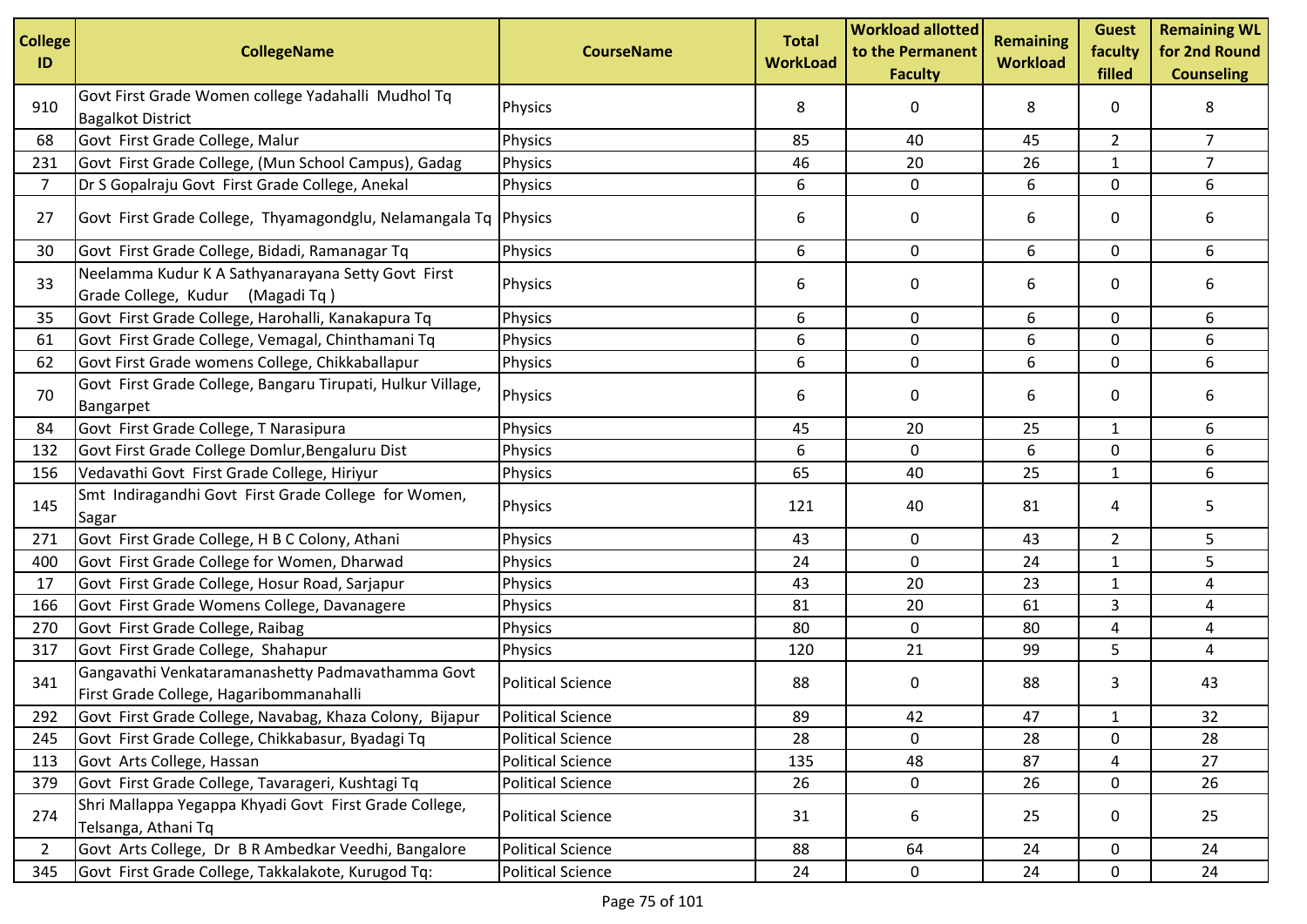| <b>College</b><br>ID | <b>CollegeName</b>                                                     | <b>CourseName</b>        | <b>Total</b><br><b>WorkLoad</b> | <b>Workload allotted</b><br>to the Permanent<br><b>Faculty</b> | <b>Remaining</b><br><b>Workload</b> | <b>Guest</b><br>faculty<br>filled | <b>Remaining WL</b><br>for 2nd Round<br><b>Counseling</b> |
|----------------------|------------------------------------------------------------------------|--------------------------|---------------------------------|----------------------------------------------------------------|-------------------------------------|-----------------------------------|-----------------------------------------------------------|
| 330                  | Sri Kolli Nageshwar Rao Govt First Grade College,<br>Gangavathi        | <b>Political Science</b> | 99                              | 16                                                             | 83                                  | 4                                 | 23                                                        |
| 336                  | Govt First Grade College, Hirevankalkunta, Yelburga Tq                 | <b>Political Science</b> | 37                              | 0                                                              | 37                                  | $\mathbf{1}$                      | 22                                                        |
| 329                  | Govt First Grade College, Kustagi                                      | <b>Political Science</b> | 51                              | 0                                                              | 51                                  | $\overline{2}$                    | 21                                                        |
| 412                  | Govt First Grade College, Turuvihal, Sindhanur Tq                      | <b>Political Science</b> | 21                              | 0                                                              | 21                                  | 0                                 | 21                                                        |
| 110                  | Govt First Grade College, Melukote, Pandavapura Tq                     | <b>Political Science</b> | 20                              | 0                                                              | 20                                  | $\mathbf 0$                       | 20                                                        |
| 165                  | Govt First Grade College, MCC B Block, Davanagere                      | <b>Political Science</b> | 84                              | 64                                                             | 20                                  | $\mathbf 0$                       | 20                                                        |
| 923                  | Residential Govt First Grade College, THALABALA, Koppal<br><b>Dist</b> | <b>Political Science</b> | 25                              | 6                                                              | 19                                  | 0                                 | 19                                                        |
| 168                  | Govt First Grade College, Harihara                                     | <b>Political Science</b> | 34                              | 16                                                             | 18                                  | 0                                 | 18                                                        |
| 287                  | Govt First Grade College, Ilkal, Hungund Tq:                           | <b>Political Science</b> | 18                              | 0                                                              | 18                                  | $\mathbf 0$                       | 18                                                        |
| 290                  | Govt First Grade College, Kaladagi, Bagalkot Tq                        | <b>Political Science</b> | 26                              | 8                                                              | 18                                  | 0                                 | 18                                                        |
| 383                  | Govt First Grade College, Managuli, Basavana Bagewadi Tq               | <b>Political Science</b> | 24                              | 6                                                              | 18                                  | 0                                 | 18                                                        |
| 106                  | Govt First Grade College, Pandavapura                                  | <b>Political Science</b> | 33                              | 16                                                             | 17                                  | 0                                 | 17                                                        |
| 196                  | Govt First Grade College, Sullya                                       | <b>Political Science</b> | 33                              | 16                                                             | 17                                  | $\mathbf 0$                       | 17                                                        |
| 216                  | Govt First Grade College, Virajpet                                     | <b>Political Science</b> | 33                              | 16                                                             | 17                                  | 0                                 | 17                                                        |
| 387                  | Govt First Grade College for Women, Tumkur                             | <b>Political Science</b> | 32                              | $\mathbf 0$                                                    | 32                                  | $\mathbf{1}$                      | 17                                                        |
| 197                  | Govt First Grade College, Mangalore Carstreet, Mangalore               | <b>Political Science</b> | 78                              | 32                                                             | 46                                  | $\overline{2}$                    | 16                                                        |
| 207                  | Govt First Grade College, Thenkanidiyur, Udupi                         | <b>Political Science</b> | 33                              | 17                                                             | 16                                  | 0                                 | 16                                                        |
| 268                  | Smt IS Yadawad Govt First Grade College, Ramadurga                     | <b>Political Science</b> | 47                              | 16                                                             | 31                                  | 1                                 | 16                                                        |
| 5                    | Govt Science College, N T Road, Bangalore                              | <b>Political Science</b> | 15                              | 0                                                              | 15                                  | 0                                 | 15                                                        |
| 92                   | Govt First Grade College, Chamarajnagar                                | <b>Political Science</b> | 77                              | 32                                                             | 45                                  | $\overline{2}$                    | 15                                                        |
| 202                  | Govt First Grade College, Hebri, (Karkala Tq)                          | <b>Political Science</b> | 30                              | 0                                                              | 30                                  | $\mathbf{1}$                      | 15                                                        |
| 348                  | Smt Rudramba M P Prakash Govt First Grade College,<br>Huvinahadagali   | <b>Political Science</b> | 60                              | 0                                                              | 60                                  | 3                                 | 15                                                        |
| 22                   | Govt First Grade College, Doddaballapura                               | <b>Political Science</b> | 92                              | 48                                                             | 44                                  | $\overline{a}$                    | 14                                                        |
| 36                   | Govt First Grade College, Kodihalli, Kanakapura Tq                     | <b>Political Science</b> | $14\,$                          | 0                                                              | 14                                  | 0                                 | 14                                                        |
| 256                  | Govt First Grade College, Sirsi                                        | <b>Political Science</b> | 75                              | 16                                                             | 59                                  | 3                                 | 14                                                        |
| 152                  | HPCC Govt College, Challakere                                          | <b>Political Science</b> | 28                              | 0                                                              | 28                                  | $\mathbf{1}$                      | 13                                                        |
| 317                  | Govt First Grade College, Shahapur                                     | <b>Political Science</b> | 106                             | 48                                                             | 58                                  | 3                                 | 13                                                        |
| 323                  | Devanampriya Ashoka Govt Frist Grade College, Maski                    | <b>Political Science</b> | 74                              | 16                                                             | 58                                  | 3                                 | 13                                                        |
| 347                  | Govt First Grade College, Hospet                                       | <b>Political Science</b> | 89                              | 16                                                             | 73                                  | 4                                 | 13                                                        |
| 71                   | Govt Law College, Kolar                                                | <b>Political Science</b> | 12                              | $\mathbf 0$                                                    | 12                                  | 0                                 | 12                                                        |
| 74                   | Sri D Devaraj urs Govt First Grade College, Hunsur                     | <b>Political Science</b> | 74                              | 32                                                             | 42                                  | $\overline{2}$                    | 12                                                        |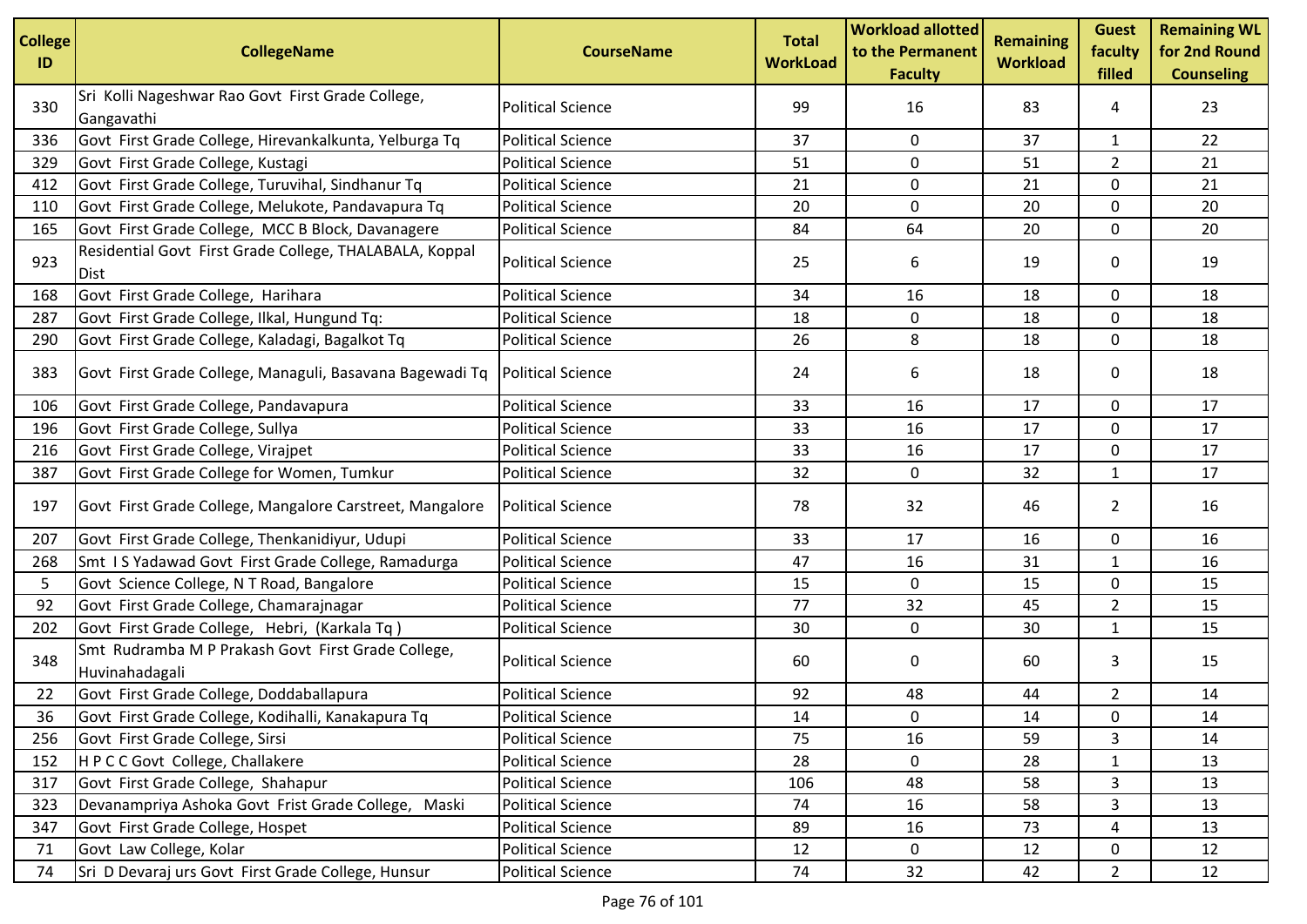| <b>College</b> | <b>CollegeName</b>                                                                | <b>CourseName</b>        | <b>Total</b>    | <b>Workload allotted</b><br>to the Permanent | <b>Remaining</b> | <b>Guest</b><br>faculty | <b>Remaining WL</b><br>for 2nd Round |
|----------------|-----------------------------------------------------------------------------------|--------------------------|-----------------|----------------------------------------------|------------------|-------------------------|--------------------------------------|
| ID             |                                                                                   |                          | <b>WorkLoad</b> | <b>Faculty</b>                               | <b>Workload</b>  | filled                  | <b>Counseling</b>                    |
| 280            | Govt First Grade College(Women), Jamakhandi                                       | <b>Political Science</b> | 72              | 0                                            | 72               | 4                       | 12                                   |
| 320            | Govt College, Sindhanoor                                                          | <b>Political Science</b> | 119             | 32                                           | 87               | 5                       | 12                                   |
| 397            | Govt First Grade College for Women, Bagalkote                                     | <b>Political Science</b> | 27              | $\mathbf 0$                                  | 27               | $\mathbf{1}$            | 12                                   |
| 43             | Govt First Grade College, Turuvekere                                              | <b>Political Science</b> | 26              | $\mathbf 0$                                  | 26               | $\mathbf{1}$            | 11                                   |
| 55             | Govt Boys College, Chintamani                                                     | <b>Political Science</b> | 26              | $\pmb{0}$                                    | 26               | $\mathbf{1}$            | 11                                   |
| 228            | Govt First Grade College, Guledagudda Badami Tq                                   | <b>Political Science</b> | 26              | 0                                            | 26               | $\mathbf{1}$            | 11                                   |
| 257            | Govt First Grade College, Siddapura                                               | <b>Political Science</b> | 27              | 16                                           | 11               | 0                       | 11                                   |
| 271            | Govt First Grade College, H B C Colony, Athani                                    | <b>Political Science</b> | 86              | $\mathbf 0$                                  | 86               | 5                       | 11                                   |
| 291            | Govt First Grade College, Rabakavi banahatti, Jamakhandi<br>Tq                    | <b>Political Science</b> | 26              | 0                                            | 26               | 1                       | 11                                   |
| 310            | Govt First Grade College for Women, Jewargi Colony,<br>Gulbarga                   | <b>Political Science</b> | 90              | 64                                           | 26               | $\mathbf{1}$            | 11                                   |
| 319            | Govt First Grade College, Kembhavi, Shorapur Tq                                   | <b>Political Science</b> | 32              | 6                                            | 26               | $\mathbf{1}$            | 11                                   |
| 321            | Govt First Grade College, Manvi                                                   | <b>Political Science</b> | 42              | 16                                           | 26               | 1                       | 11                                   |
| 57             | Govt First Grade College, Shidlaghatta                                            | <b>Political Science</b> | 26              | 16                                           | 10               | 0                       | 10                                   |
| 178            | Govt First Grade College, Panchanahalli (Kodur Tq)                                | <b>Political Science</b> | 26              | 16                                           | 10               | $\mathbf 0$             | 10                                   |
| 186            | Govt First Grade College, Uppinangadi, (Puttur Tq)                                | <b>Political Science</b> | 25              | 0                                            | 25               | $\mathbf{1}$            | 10                                   |
| 201            | Govt First Grade College, Kaniyur, Puttur Tq                                      | <b>Political Science</b> | 26              | 16                                           | 10               | $\mathbf 0$             | 10                                   |
| 276            | Govt First Grade College, Katgeri (Kokatanur), Athani Tq                          | <b>Political Science</b> | 26              | 16                                           | 10               | 0                       | 10                                   |
| 335            | Chilukuri Nageshwar rao Govt First Grade College,<br>Sriramanagara, Gangavathi Tq | <b>Political Science</b> | 26              | 16                                           | 10               | 0                       | 10                                   |
| 388            | Govt First Grade College for Women, Chitradurga                                   | <b>Political Science</b> | 25              | 0                                            | 25               | $\mathbf{1}$            | 10                                   |
| 918            | Residential Govt First Grade College, Devagiri, Haveri                            | <b>Political Science</b> | 25              | $\mathbf 0$                                  | 25               | $\mathbf{1}$            | 10                                   |
| 32             | Govt First Grade College, Magadi                                                  | <b>Political Science</b> | 72              | 48                                           | 24               | $\mathbf{1}$            | 9                                    |
| 100            | Govt First Grade College, K R Pet                                                 | <b>Political Science</b> | 86              | 32                                           | 54               | 3                       | 9                                    |
| 149            | Govt First Grade College, Rippanpet, Hosanagara Tq                                | <b>Political Science</b> | 25              | 16                                           | 9                | $\mathbf 0$             | 9                                    |
| 175            | D S Bele Gowda Govt First Grade College, Mudigere                                 | <b>Political Science</b> | 25              | 16                                           | 9                | 0                       | 9                                    |
| 182            | Govt First Grade College, Kalasa, Sringeri Tq                                     | <b>Political Science</b> | 25              | 16                                           | 9                | 0                       | 9                                    |
| 258            | Govt First Grade College, Manki, Honnavara Tq                                     | <b>Political Science</b> | 25              | 16                                           | 9                | 0                       | 9                                    |
| 261            | Govt First Grade College, Ainapura, (Athani Tq)                                   | <b>Political Science</b> | 24              | 0                                            | 24               | $\mathbf{1}$            | 9                                    |
| 264            | Govt First Grade College, Hukkeri                                                 | <b>Political Science</b> | 24              | $\pmb{0}$                                    | 24               | $\mathbf{1}$            | 9                                    |
| 278            | Govt First Grade College, Yaragatti, Saundatti Tq                                 | <b>Political Science</b> | 24              | 0                                            | 24               | $\mathbf{1}$            | 9                                    |
| 282            | Govt First Grade College, Savalagi, Jamakhandi Tq                                 | <b>Political Science</b> | 24              | $\mathbf 0$                                  | 24               | $\mathbf{1}$            | 9                                    |
| 283            | Govt First Grade College, Navangar, Bagalkot Sector No,<br>Old Zp, Bagalkot       | <b>Political Science</b> | 55              | 16                                           | 39               | $\overline{2}$          | 9                                    |
| 285            | Govt First Grade College, Badami                                                  | <b>Political Science</b> | 24              | $\mathbf 0$                                  | 24               | $\mathbf{1}$            | 9                                    |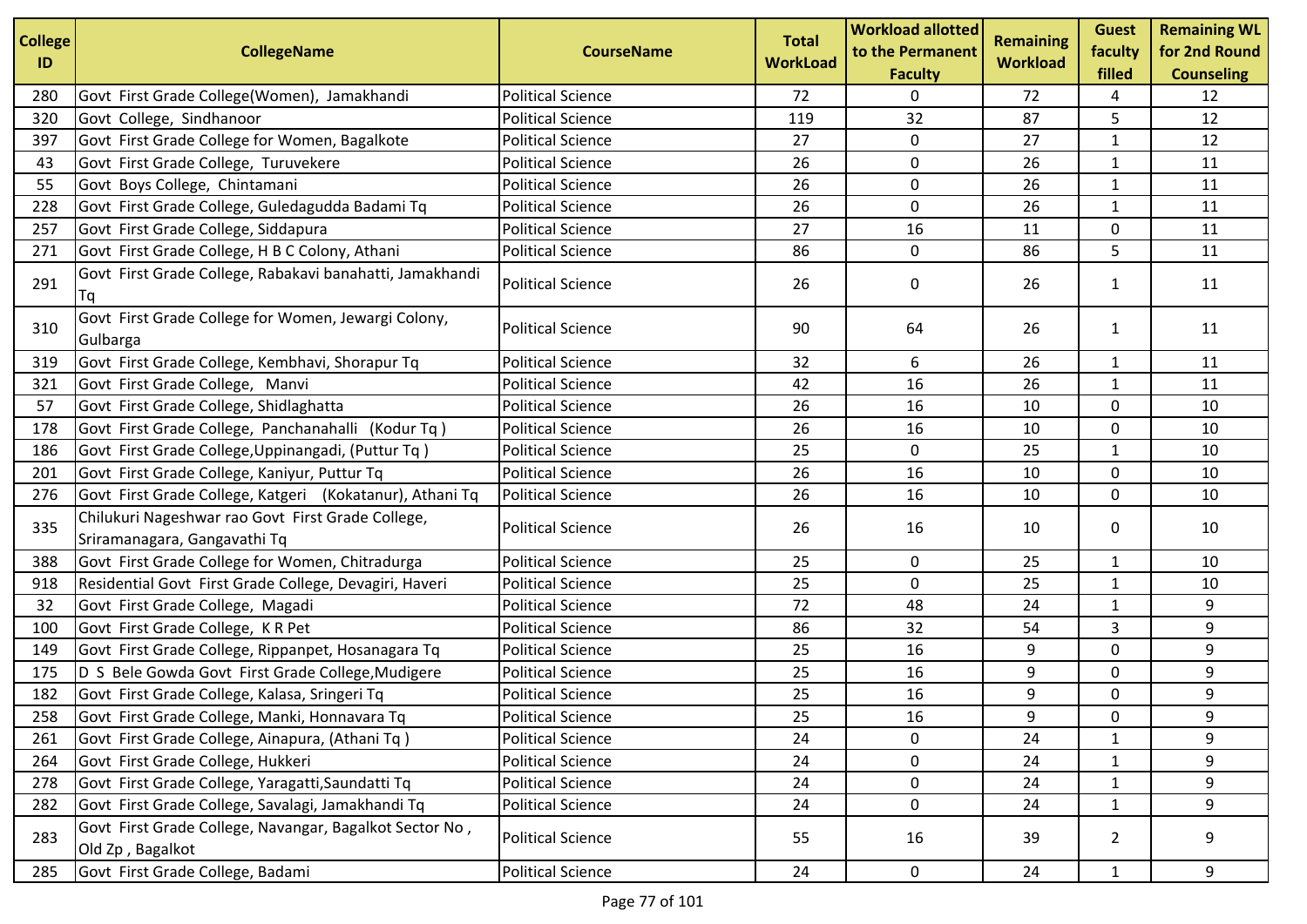| <b>College</b><br>ID | <b>CollegeName</b>                                                                                   | <b>CourseName</b>        | <b>Total</b><br><b>WorkLoad</b> | <b>Workload allotted</b><br>to the Permanent<br><b>Faculty</b> | <b>Remaining</b><br><b>Workload</b> | <b>Guest</b><br>faculty<br>filled | <b>Remaining WL</b><br>for 2nd Round<br><b>Counseling</b> |
|----------------------|------------------------------------------------------------------------------------------------------|--------------------------|---------------------------------|----------------------------------------------------------------|-------------------------------------|-----------------------------------|-----------------------------------------------------------|
| 286                  | Govt First Grade College, Hungund                                                                    | <b>Political Science</b> | 24                              | 0                                                              | 24                                  | 1                                 | 9                                                         |
| 293                  | Sri Channamallappa channaveerappa hebbal Govt First<br>Grade College, Golasangi, Basavanabagewadi Tq | <b>Political Science</b> | 24                              | 0                                                              | 24                                  | $\mathbf{1}$                      | 9                                                         |
| 294                  | Govt First Grade College, Basavanabagewadi                                                           | <b>Political Science</b> | 24                              | 0                                                              | 24                                  | $\mathbf{1}$                      | 9                                                         |
| 337                  | Govt First Grade College, Irkalgada, Koppal Tq                                                       | <b>Political Science</b> | 25                              | 16                                                             | 9                                   | $\mathbf 0$                       | 9                                                         |
| 344                  | Govt First Grade College, Kurugod                                                                    | <b>Political Science</b> | 25                              | 16                                                             | 9                                   | 0                                 | 9                                                         |
| 353                  | Govt First Grade College, Aurad                                                                      | <b>Political Science</b> | 25                              | 16                                                             | 9                                   | $\mathbf 0$                       | 9                                                         |
| 376                  | Govt First Grade College, Ayanur, Shimoga Tq                                                         | <b>Political Science</b> | 25                              | 16                                                             | 9                                   | $\mathbf 0$                       | 9                                                         |
| 56                   | Govt Womens College, Chintamani                                                                      | <b>Political Science</b> | 27                              | 19                                                             | 8                                   | 0                                 | 8                                                         |
| 107                  | Govt First Grade College, Bharathinagara, Maddur Tq                                                  | <b>Political Science</b> | 24                              | 16                                                             | 8                                   | 0                                 | 8                                                         |
| 141                  | Govt First Grade College, Soraba                                                                     | <b>Political Science</b> | 44                              | 6                                                              | 38                                  | $\overline{2}$                    | 8                                                         |
| 209                  | Dr G Shankar Govt Women First Grade College & PG Centre,<br>Ajjarakadu, Udupi (Udupi Dist)           | <b>Political Science</b> | 71                              | 48                                                             | 23                                  | $\mathbf{1}$                      | 8                                                         |
| 231                  | Govt First Grade College, (Mun School Campus), Gadag                                                 | <b>Political Science</b> | 69                              | 16                                                             | 53                                  | 3                                 | 8                                                         |
| 269                  | Govt First Grade College, Chikkodi                                                                   | <b>Political Science</b> | 24                              | 16                                                             | 8                                   | 0                                 | 8                                                         |
| 272                  | Somavva C Angadi Govt First Grade College, K K Koppa,<br>Belgaum                                     | <b>Political Science</b> | 24                              | 16                                                             | 8                                   | 0                                 | 8                                                         |
| 273                  | Govt First Grade College, Kittur, Bylahongala Tq:                                                    | <b>Political Science</b> | 24                              | 16                                                             | 8                                   | 0                                 | 8                                                         |
| 275                  | Govt First Grade College, Pashchapura, Hukkeri Tq                                                    | <b>Political Science</b> | 24                              | 16                                                             | 8                                   | 0                                 | 8                                                         |
| 277                  | Sri Shripadbhod Swamiji Govt First Grade College,<br>Moodalagi, Gokak Tq                             | <b>Political Science</b> | 24                              | 16                                                             | 8                                   | 0                                 | 8                                                         |
| 281                  | Govt First Grade College, Terdal                                                                     | <b>Political Science</b> | 24                              | 16                                                             | 8                                   | 0                                 | 8                                                         |
| 284                  | Govt First Grade College, Mudhol                                                                     | <b>Political Science</b> | 24                              | 16                                                             | 8                                   | 0                                 | 8                                                         |
| 295                  | Govt First Grade College, Muddebihal                                                                 | <b>Political Science</b> | 24                              | 16                                                             | 8                                   | 0                                 | 8                                                         |
| 342                  | Govt First Grade College, Kampli, (Hospet Tq)                                                        | <b>Political Science</b> | 39                              | 16                                                             | 23                                  | 1                                 | 8                                                         |
| 349                  | Govt First Grade College, Mariyammanahalli, Hospet Tq                                                | <b>Political Science</b> | 29                              | 6                                                              | 23                                  | $\mathbf{1}$                      | 8                                                         |
| 357                  | Govt First Grade College, Kodambal Road, Chitaguppa,<br>Humnabaad Tq:                                | <b>Political Science</b> | 23                              | 0                                                              | 23                                  | $\mathbf{1}$                      | 8                                                         |
| 368                  | Govt First Grade College, Saragur, HD Kote, Tq                                                       | <b>Political Science</b> | 23                              | 0                                                              | 23                                  | $\mathbf{1}$                      | 8                                                         |
| 381                  | Govt First Grade College, Beedi, Khanapura Tq                                                        | <b>Political Science</b> | 24                              | 16                                                             | 8                                   | 0                                 | 8                                                         |
| 386                  | Govt First Grade College, Rampura, Bagalkote Tq                                                      | <b>Political Science</b> | 24                              | 16                                                             | 8                                   | $\mathbf 0$                       | 8                                                         |
| 18                   | Govt First Grade College, Kengeri, Bangalore                                                         | <b>Political Science</b> | 22                              | $\mathbf 0$                                                    | 22                                  | $\mathbf{1}$                      | $\overline{7}$                                            |
| 66                   | Govt First Grade College, SULIKUNTE ROAD, Bangarpet                                                  | <b>Political Science</b> | 83                              | 16                                                             | 67                                  | 4                                 | $7^{\circ}$                                               |
| 70                   | Govt First Grade College, Bangaru Tirupati, Hulkur Village,<br>Bangarpet                             | <b>Political Science</b> | 22                              | 0                                                              | 22                                  | $\mathbf{1}$                      | $\overline{7}$                                            |
| 88                   | Govt First Grade College, Hullahalli, Nanjangud Tq                                                   | <b>Political Science</b> | 23                              | 16                                                             | 7 <sup>1</sup>                      | $\mathsf{O}$                      | 7 <sup>7</sup>                                            |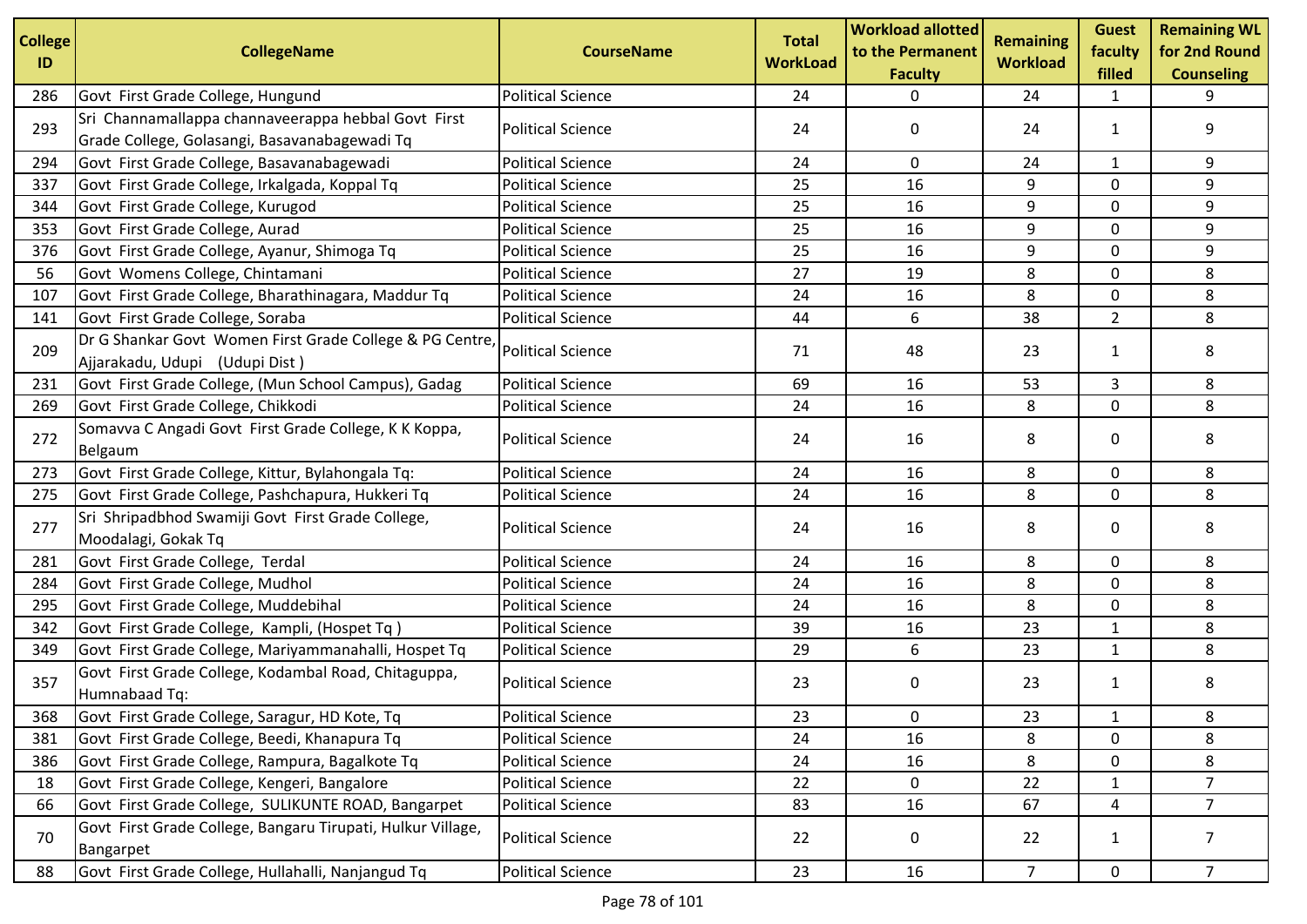| <b>College</b><br>ID | <b>CollegeName</b>                                                                   | <b>CourseName</b>        | <b>Total</b><br><b>WorkLoad</b> | <b>Workload allotted</b><br>to the Permanent | <b>Remaining</b><br><b>Workload</b> | <b>Guest</b><br>faculty | <b>Remaining WL</b><br>for 2nd Round |
|----------------------|--------------------------------------------------------------------------------------|--------------------------|---------------------------------|----------------------------------------------|-------------------------------------|-------------------------|--------------------------------------|
|                      |                                                                                      |                          |                                 | <b>Faculty</b>                               |                                     | filled                  | <b>Counseling</b>                    |
| 97                   | Govt College, Mandya                                                                 | <b>Political Science</b> | 85                              | 48                                           | 37                                  | $\overline{2}$          | 7                                    |
| 131                  | Govt First Grade College, Baanavara, Arasikere Tq                                    | <b>Political Science</b> | 23                              | 16                                           | $\overline{7}$                      | 0                       | $\overline{7}$                       |
| 162                  | Sri Sri Shivalingeshwara Swamy Govt First Grade College,<br>Channagiri               | <b>Political Science</b> | 100                             | 48                                           | 52                                  | 3                       | 7                                    |
| 169                  | Govt First Grade College, Harapanahalli                                              | <b>Political Science</b> | 53                              | 16                                           | 37                                  | $\overline{2}$          | $\overline{7}$                       |
| 208                  | Smt Rukmini Shedthi Memorial National Govt First Grade<br>College, Barkur (Udupi Tq) | <b>Political Science</b> | 7                               | 0                                            | 7                                   | 0                       | 7                                    |
| 296                  | Govt First Grade College, Indi                                                       | <b>Political Science</b> | 28                              | 6                                            | 22                                  | $\mathbf{1}$            | $\overline{7}$                       |
| 327                  | Govt First Grade College, Mudgal, Lingasagur Tq                                      | <b>Political Science</b> | 23                              | 16                                           | 7                                   | 0                       | $\overline{7}$                       |
| 393                  | Govt First Grade College for Women, Raichur                                          | <b>Political Science</b> | 23                              | 16                                           | $\overline{7}$                      | 0                       | $\overline{7}$                       |
| 14                   | Govt First Grade College, Peenya, I stage, Bangalore                                 | <b>Political Science</b> | 22                              | 16                                           | 6                                   | $\mathbf 0$             | 6                                    |
| 30                   | Govt First Grade College, Bidadi, Ramanagar Tq                                       | <b>Political Science</b> | 22                              | 16                                           | 6                                   | 0                       | 6                                    |
| 37                   | Govt Law College, Ramanagar                                                          | <b>Political Science</b> | 12                              | 6                                            | 6                                   | $\mathbf 0$             | 6                                    |
| 259                  | Govt First Grade College, Baada, Kumta Tq                                            | <b>Political Science</b> | 6                               | $\mathbf 0$                                  | 6                                   | 0                       | 6                                    |
| 355                  | Govt First Grade College, Bhalki                                                     | <b>Political Science</b> | 21                              | $\mathbf 0$                                  | 21                                  | $\mathbf{1}$            | 6                                    |
| 403                  | Govt First Grade College for Women, Karwar                                           | <b>Political Science</b> | 27                              | 6                                            | 21                                  | $\mathbf{1}$            | 6                                    |
| 915                  | Residential Govt First Grade College, Adalageri, Mudhebihal<br>Tq, Vijayapura Dist   | <b>Political Science</b> | 6                               | 0                                            | 6                                   | $\mathbf 0$             | 6                                    |
| 11                   | Govt First Grade College, Rajajinagar, Bangalore                                     | <b>Political Science</b> | 29                              | 24                                           | 5                                   | $\mathbf 0$             | 5                                    |
| 83                   | Govt First Grade College, Ooty Road, Nanjangudu                                      | <b>Political Science</b> | 36                              | 16                                           | 20                                  | $\mathbf{1}$            | 5                                    |
| 123                  | Govt First Grade College, Gandasi, (Arasikere Tq)                                    | <b>Political Science</b> | 20                              | $\mathbf 0$                                  | 20                                  | $\mathbf{1}$            | 5                                    |
| 161                  | Vani Vilas Sugar Factory Education Trust College, Hiriyur                            | () Political Science     | 37                              | 32                                           | 5                                   | 0                       | 5                                    |
| 173                  | IDSG Govt College, Chikkamagalur                                                     | <b>Political Science</b> | 53                              | 48                                           | 5                                   | 0                       | 5                                    |
| 263                  | Govt First Grade College, Sadalaga (Chikkodi Tq)                                     | <b>Political Science</b> | 26                              | 6                                            | 20                                  | $\mathbf{1}$            | 5                                    |
| 302                  | Govt First Grade College, Sedam                                                      | <b>Political Science</b> | 97                              | 32                                           | 65                                  | 4                       | 5                                    |
| 307                  | Govt First Grade College, Kalagi, Chittapura Tq:                                     | <b>Political Science</b> | 20                              | $\mathbf 0$                                  | 20                                  | $\mathbf{1}$            | 5                                    |
| 313                  | Govt First Grade College, Sulepet, Chincholi Tq                                      | <b>Political Science</b> | 21                              | 16                                           | 5                                   | 0                       | 5                                    |
| 350                  | Government Commerce and Management College,<br>Anantpur Road, Bellary City           | <b>Political Science</b> | 87                              | 22                                           | 65                                  | 4                       | 5                                    |
| 364                  | Govt first grade college CS Pura, Gubbi Taluk                                        | <b>Political Science</b> | 21                              | 16                                           | 5                                   | $\mathbf 0$             | 5                                    |
| 365                  | Govt First Grade College, Mangalore, Yalburga Tq                                     | <b>Political Science</b> | 21                              | 16                                           | 5                                   | 0                       | 5                                    |
| 391                  | Govt First Grade College for Women, Bidar                                            | <b>Political Science</b> | 21                              | 16                                           | 5                                   | 0                       | 5                                    |
| 46                   | Govt First Grade College, Madhugiri                                                  | <b>Political Science</b> | 51                              | 32                                           | 19                                  | $\mathbf{1}$            | 4                                    |
| 125                  | Govt First Grade College, Alur                                                       | <b>Political Science</b> | 20                              | 16                                           | 4                                   | 0                       | 4                                    |
| 242                  | Smt G B Ankalkoti, Govt First Grade College, Shiggav                                 | <b>Political Science</b> | 28                              | 24                                           | 4                                   | 0                       | 4                                    |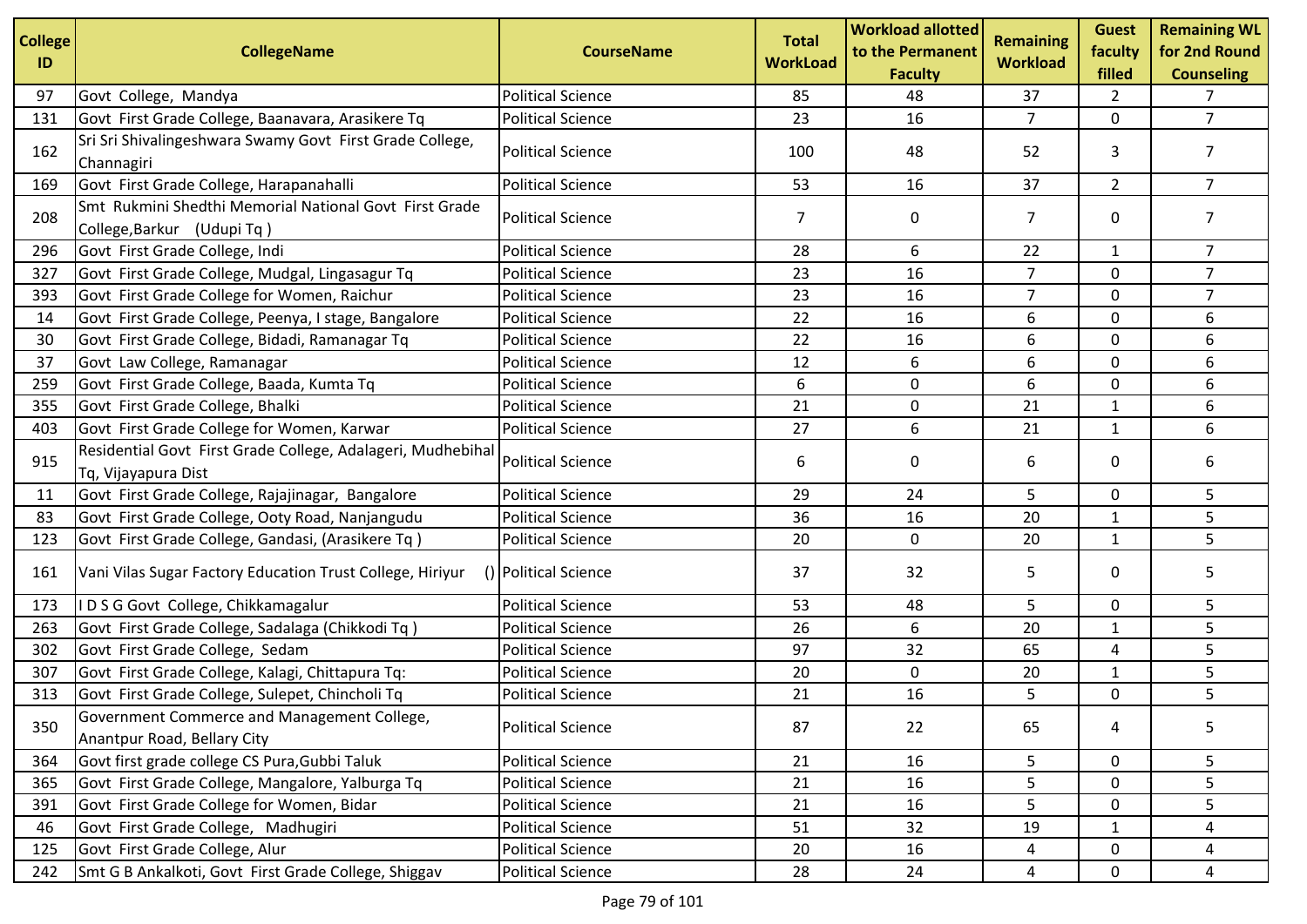| <b>College</b><br>ID | <b>CollegeName</b>                                                                     | <b>CourseName</b>              | <b>Total</b><br><b>WorkLoad</b> | <b>Workload allotted</b><br>to the Permanent<br><b>Faculty</b> | <b>Remaining</b><br><b>Workload</b> | <b>Guest</b><br>faculty<br>filled | <b>Remaining WL</b><br>for 2nd Round<br><b>Counseling</b> |
|----------------------|----------------------------------------------------------------------------------------|--------------------------------|---------------------------------|----------------------------------------------------------------|-------------------------------------|-----------------------------------|-----------------------------------------------------------|
| 250                  | Govt First Grade College, Yallapura                                                    | <b>Political Science</b>       | 19                              | 0                                                              | 19                                  | 1                                 | 4                                                         |
| 145                  | Smt Indiragandhi Govt First Grade College for Women,<br>Sagar                          | Psychology                     | 87                              | 20                                                             | 67                                  | $\mathbf{1}$                      | 48                                                        |
| 292                  | Govt First Grade College, Navabag, Khaza Colony, Bijapur                               | Psychology                     | 67                              | 20                                                             | 47                                  | $\mathbf{1}$                      | 28                                                        |
| 127                  | Govt Home Science College for Women, N E Basic School,<br>Rangoli Halla, Hassan (CoED) | Psychology                     | 43                              | 0                                                              | 43                                  | $\mathbf{1}$                      | 24                                                        |
| 237                  | Govt First Grade College, Akkialur, (Hanagal Tq)                                       | Psychology                     | 20                              | 0                                                              | 20                                  | 0                                 | 20                                                        |
| 300                  | Govt First Grade College, Jewargi                                                      | Psychology                     | 60                              | 40                                                             | 20                                  | 0                                 | 20                                                        |
| 97                   | Govt College, Mandya                                                                   | Psychology                     | 106                             | 50                                                             | 56                                  | $\overline{2}$                    | 18                                                        |
| 24                   | Govt First Grade College, Hoskote                                                      | Psychology                     | 15                              | 0                                                              | 15                                  | 0                                 | 15                                                        |
| 10                   | Lalbahadur Sastry Govt Arts, Science and Commerce<br>College, R T Nagar, Bangalore     | Psychology                     | 34                              | 20                                                             | 14                                  | 0                                 | 14                                                        |
| 40                   | Govt First Grade College, Gubbi                                                        | Psychology                     | 14                              | 0                                                              | 14                                  | 0                                 | 14                                                        |
| 253                  | Govt First Grade College, Satyagraha Smarak Bhavan<br>Building, Ankola                 | Psychology                     | 33                              | 0                                                              | 33                                  | 1                                 | 14                                                        |
| 148                  | Govt First Grade College, Thirthahalli                                                 | Psychology                     | 52                              | 40                                                             | 12                                  | 0                                 | 12                                                        |
| 48                   | Govt First Grade College, Tiptur                                                       | Psychology                     | 30                              | 0                                                              | 30                                  | 1                                 | 11                                                        |
| 74                   | Sri D Devaraj urs Govt First Grade College, Hunsur                                     | Psychology                     | 36                              | 6                                                              | 30                                  | 1                                 | 11                                                        |
| 128                  | Govt Home Science College for Women, Holenarasipura                                    | Psychology                     | 31                              | 20                                                             | 11                                  | 0                                 | 11                                                        |
| 250                  | Govt First Grade College, Yallapura                                                    | Psychology                     | 9                               | 0                                                              | 9                                   | 0                                 | 9                                                         |
| 262                  | Govt First Grade College for Women, Hosur Road,<br>Bylahongala                         | Psychology                     | 48                              | 20                                                             | 28                                  | 1                                 | 9                                                         |
| 171                  | Govt First Grade College, Sante Bennur, Channagiri Tq                                  | Psychology                     | 8                               | $\mathbf 0$                                                    | 8                                   | 0                                 | 8                                                         |
| 236                  | Lalithadevi Gurusiddappa Singhura Govt First Grade<br>College, Savannur                | Psychology                     | 8                               | 0                                                              | 8                                   | 0                                 | 8                                                         |
| 252                  | Govt First Grade College, Joida                                                        | Psychology                     | $\overline{7}$                  | 0                                                              | $\overline{7}$                      | 0                                 | $\overline{7}$                                            |
| 303                  | Govt First Grade College, Afzalpur                                                     | Psychology                     | 45                              | $\mathbf 0$                                                    | 45                                  | $\overline{2}$                    | $\overline{7}$                                            |
| 111                  | Govt First Grade College for Women, K R Pet                                            | Psychology                     | 26                              | 20                                                             | 6                                   | 0                                 | 6                                                         |
| 301                  | Govt First Grade College, Chittapura                                                   | Psychology                     | 6                               | 0                                                              | 6                                   | 0                                 | 6                                                         |
| 256                  | Govt First Grade College, Sirsi                                                        | Psychology                     | 65                              | 60                                                             | 5                                   | 0                                 | 5                                                         |
| 258                  | Govt First Grade College, Manki, Honnavara Tq                                          | Psychology                     | 4                               | 0                                                              | 4                                   | 0                                 | 4                                                         |
| 381                  | Govt First Grade College, Beedi, Khanapura Tq                                          | Psychology                     | 4                               | 0                                                              | 4                                   | 0                                 | 4                                                         |
| 92                   | Govt First Grade College, Chamarajnagar                                                | <b>Public Administration</b>   | 23                              | 0                                                              | 23                                  | 1                                 | 8                                                         |
| 197                  | Govt First Grade College, Mangalore Carstreet, Mangalore                               | Sanskrit (Language + Optional) | 28                              | 0                                                              | 28                                  | 0                                 | 28                                                        |
| 147                  | Govt First Grade College, Shimoga                                                      | Sanskrit (Language + Optional) | 16                              | 0                                                              | 16                                  | 0                                 | 16                                                        |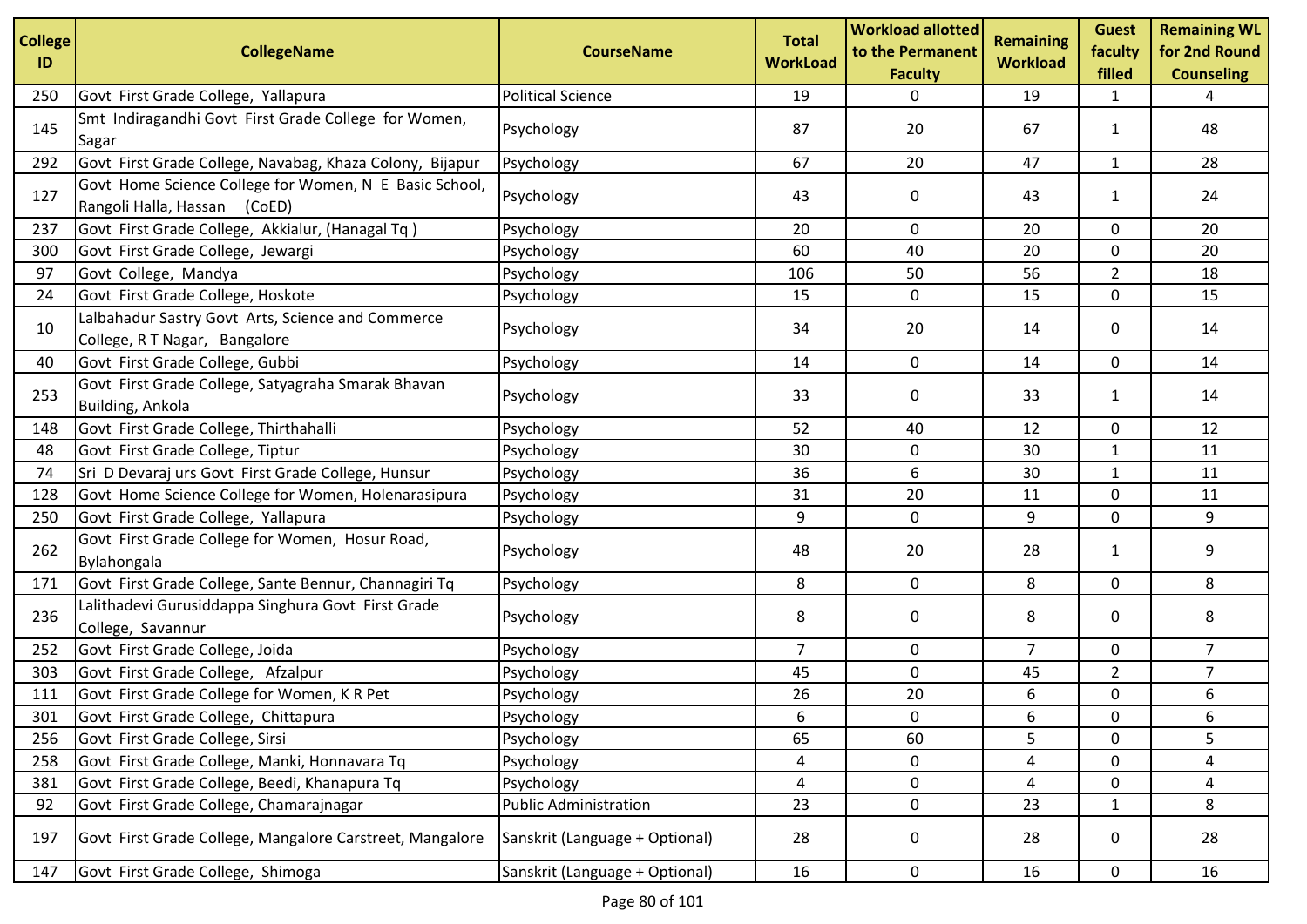| <b>College</b><br>ID | <b>CollegeName</b>                                                                   | <b>CourseName</b>              | <b>Total</b><br><b>WorkLoad</b> | <b>Workload allotted</b><br>to the Permanent<br><b>Faculty</b> | <b>Remaining</b><br><b>Workload</b> | <b>Guest</b><br>faculty<br>filled | <b>Remaining WL</b><br>for 2nd Round<br><b>Counseling</b> |
|----------------------|--------------------------------------------------------------------------------------|--------------------------------|---------------------------------|----------------------------------------------------------------|-------------------------------------|-----------------------------------|-----------------------------------------------------------|
| 174                  | Govt First Grade College, Koppa                                                      | Sanskrit (Language + Optional) | 16                              | 0                                                              | 16                                  | 0                                 | 16                                                        |
| 3                    | Govt R C College of Commerce & Management, Bangalore                                 | Sanskrit (Language + Optional) | 12                              | 0                                                              | 12                                  | 0                                 | 12                                                        |
| 1                    | Maharanis Arts, Commerce and Management College for<br>Women, Bangalore              | Sanskrit (Language + Optional) | 24                              | 16                                                             | 8                                   | 0                                 | 8                                                         |
| 4                    | Smt V H D Central Institute of Home Science College for<br>Women, Bangalore          | Sanskrit (Language + Optional) | 8                               | 0                                                              | 8                                   | 0                                 | 8                                                         |
| 5                    | Govt Science College, N T Road, Bangalore                                            | Sanskrit (Language + Optional) | 8                               | 0                                                              | 8                                   | $\mathbf{0}$                      | 8                                                         |
| 112                  | Govt Science College, Hassan                                                         | Sanskrit (Language + Optional) | 8                               | $\mathbf 0$                                                    | 8                                   | 0                                 | 8                                                         |
| 152                  | H P C C Govt College, Challakere                                                     | Sanskrit (Language + Optional) | 8                               | $\mathbf 0$                                                    | 8                                   | 0                                 | 8                                                         |
| 247                  | Govt Arts & Science College, Karwar                                                  | Sanskrit (Language + Optional) | 8                               | 0                                                              | 8                                   | $\mathbf 0$                       | 8                                                         |
| 256                  | Govt First Grade College, Sirsi                                                      | Sanskrit (Language + Optional) | $\overline{7}$                  | 0                                                              | $\overline{7}$                      | 0                                 | $\overline{7}$                                            |
| 148                  | Govt First Grade College, Thirthahalli                                               | Sanskrit (Language + Optional) | 4                               | $\mathbf 0$                                                    | 4                                   | 0                                 | 4                                                         |
| 151                  | Govt Arts College, Chitradurga                                                       | Sanskrit (Language + Optional) | 4                               | $\pmb{0}$                                                      | 4                                   | 0                                 | 4                                                         |
| 197                  | Govt First Grade College, Mangalore Carstreet, Mangalore                             | Social Work                    | 217                             | 25                                                             | 192                                 | 0                                 | 192                                                       |
| 68                   | Govt First Grade College, Malur                                                      | Social Work                    | 153                             | 20                                                             | 133                                 | 0                                 | 133                                                       |
| 44                   | Govt First Grade College, Chikkanaikanahalli                                         | Social Work                    | 91                              | 20                                                             | 71                                  | 0                                 | 71                                                        |
| 100                  | Govt First Grade College, K R Pet                                                    | Social Work                    | 110                             | 40                                                             | 70                                  | $\mathbf 0$                       | 70                                                        |
| 186                  | Govt First Grade College, Uppinangadi, (Puttur Tq)                                   | Social Work                    | 89                              | 20                                                             | 69                                  | 0                                 | 69                                                        |
| 315                  | Govt First Grade College, Yadgiri                                                    | Social Work                    | 84                              | 20                                                             | 64                                  | 0                                 | 64                                                        |
| 289                  | Govt First Grade College, Hunnur, Jamakhandi Tq                                      | Social Work                    | 118                             | 60                                                             | 58                                  | 0                                 | 58                                                        |
| 63                   | Govt Boys College, Kolar                                                             | Social Work                    | 72                              | 0                                                              | 72                                  | 1                                 | 53                                                        |
| 277                  | Sri Shripadbhod Swamiji Govt First Grade College,<br>Moodalagi, Gokak Tq             | Social Work                    | 93                              | 40                                                             | 53                                  | 0                                 | 53                                                        |
| 139                  | Govt First Grade College, Shikaripura                                                | Social Work                    | 106                             | 60                                                             | 46                                  | 0                                 | 46                                                        |
| 284                  | Govt First Grade College, Mudhol                                                     | Social Work                    | 79                              | 20                                                             | 59                                  | $\overline{2}$                    | 21                                                        |
| 331                  | Govt First Grade College, Koppal                                                     | Social Work                    | 19                              | 0                                                              | 19                                  | 0                                 | 19                                                        |
| 208                  | Smt Rukmini Shedthi Memorial National Govt First Grade<br>College, Barkur (Udupi Tq) | Social Work                    | 117                             | 100                                                            | 17                                  | $\mathbf 0$                       | 17                                                        |
| 177                  | Govt First Grade College, Ajjampura, (Tarikere Tq)                                   | Social Work                    | 95                              | 60                                                             | 35                                  | $\mathbf{1}$                      | 16                                                        |
| 192                  | Govt First Grade College, Vitla, (Bantwala Tq)                                       | Social Work                    | 76                              | 60                                                             | 16                                  | 0                                 | 16                                                        |
| 188                  | Govt First Grade College, Bettampadi, (Puttur Tq)                                    | Social Work                    | 73                              | 60                                                             | 13                                  | 0                                 | 13                                                        |
| 73                   | Govt First Grade College, K R Nagar                                                  | Social Work                    | 71                              | 60                                                             | 11                                  | $\mathbf 0$                       | 11                                                        |
| 190                  | Dr K Shivram Karanth Govt First Grade College, Bellare,<br>(Sulya Tq)                | Social Work                    | 168                             | 100                                                            | 68                                  | 3                                 | 11                                                        |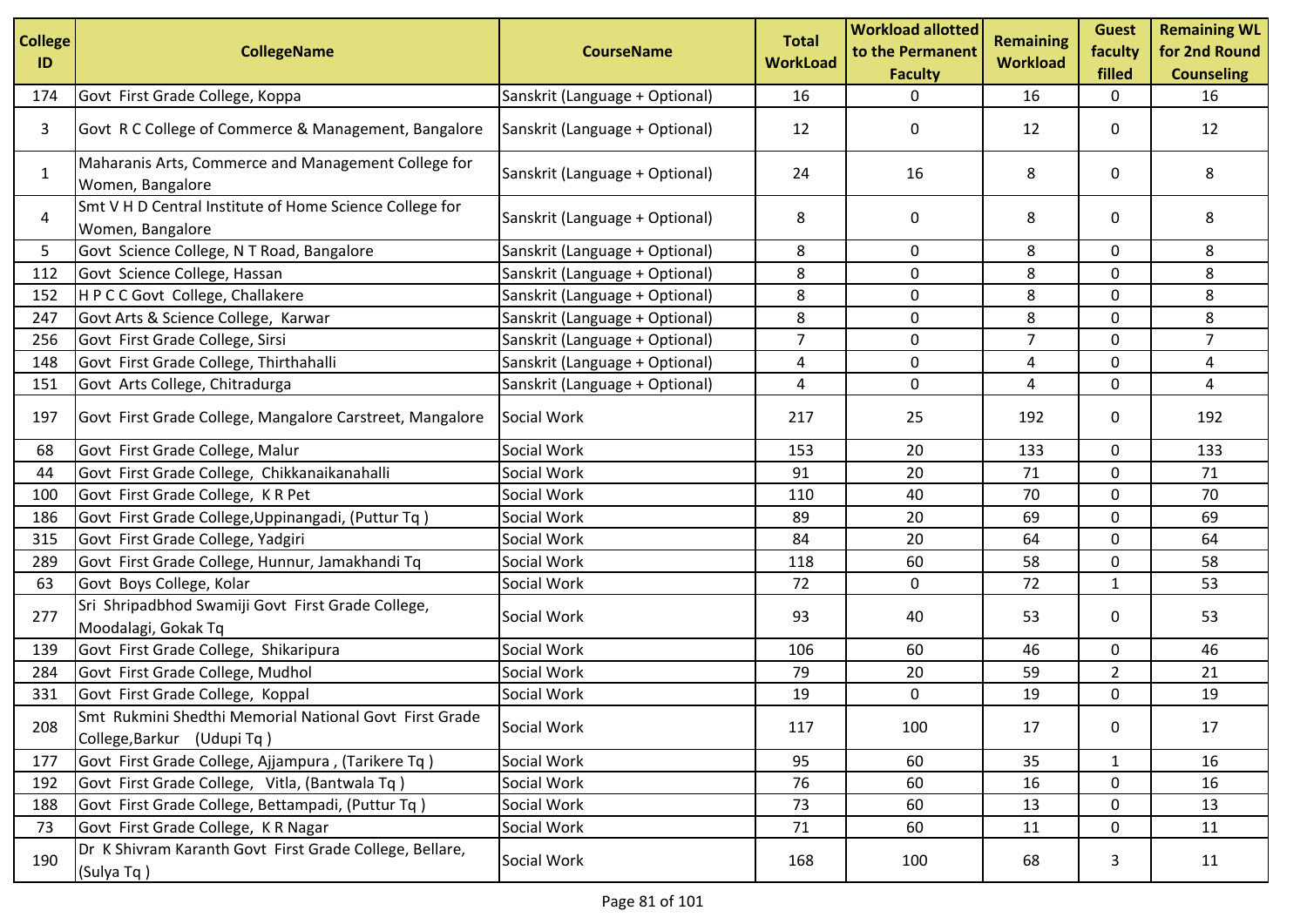| <b>College</b><br>ID | <b>CollegeName</b>                                                         | <b>CourseName</b>                             | <b>Total</b><br><b>WorkLoad</b> | <b>Workload allotted</b><br>to the Permanent<br><b>Faculty</b> | <b>Remaining</b><br><b>Workload</b> | <b>Guest</b><br>faculty<br>filled | <b>Remaining WL</b><br>for 2nd Round<br><b>Counseling</b> |
|----------------------|----------------------------------------------------------------------------|-----------------------------------------------|---------------------------------|----------------------------------------------------------------|-------------------------------------|-----------------------------------|-----------------------------------------------------------|
| 155                  | Govt First Grade College, Molkalmuru                                       | Social Work                                   | 49                              | 20                                                             | 29                                  | 1                                 | 10                                                        |
| 348                  | Smt Rudramba M P Prakash Govt First Grade College,<br>Huvinahadagali       | Social Work                                   | 8                               | 0                                                              | 8                                   | 0                                 | 8                                                         |
| 176                  | Govt First Grade College, Narasimarajapura                                 | Social Work                                   | 95                              | 50                                                             | 45                                  | $\overline{2}$                    | 7                                                         |
| 280                  | Govt First Grade College(Women), Jamakhandi                                | Social Work                                   | 82                              | 40                                                             | 42                                  | $\overline{2}$                    | 4                                                         |
| 330                  | Sri Kolli Nageshwar Rao Govt First Grade College,<br>Gangavathi            | Sociology + Culture, Diversity and<br>Society | 112                             | 16                                                             | 96                                  | 0                                 | 96                                                        |
| 318                  | Govt First Grade College, Surapura                                         | Sociology + Culture, Diversity and<br>Society | 73                              | 0                                                              | 73                                  | 0                                 | 73                                                        |
| 320                  | Govt College, Sindhanoor                                                   | Sociology + Culture, Diversity and<br>Society | 104                             | 32                                                             | 72                                  | 0                                 | 72                                                        |
| 316                  | Govt First Grade College, Gurumitkal, Yadgir Tq                            | Sociology + Culture, Diversity and<br>Society | 78                              | 16                                                             | 62                                  | 0                                 | 62                                                        |
| 251                  | Govt First Grade College, Kumta                                            | Sociology + Culture, Diversity and<br>Society | 76                              | 16                                                             | 60                                  | 0                                 | 60                                                        |
| 304                  | Govt First Grade College, Kamalapur                                        | Sociology + Culture, Diversity and<br>Society | 74                              | 16                                                             | 58                                  | 0                                 | 58                                                        |
| 329                  | Govt First Grade College, Kustagi                                          | Sociology + Culture, Diversity and<br>Society | 57                              | 0                                                              | 57                                  | 0                                 | 57                                                        |
| 162                  | Sri Sri Shivalingeshwara Swamy Govt First Grade College,<br>Channagiri     | Sociology + Culture, Diversity and<br>Society | 96                              | 48                                                             | 48                                  | 0                                 | 48                                                        |
| 65                   | Govt Womens College, Kolar                                                 | Sociology + Culture, Diversity and<br>Society | 63                              | 16                                                             | 47                                  | 0                                 | 47                                                        |
| 254                  | Govt First Grade College, Honnavara                                        | Sociology + Culture, Diversity and<br>Society | 76                              | 32                                                             | 44                                  | 0                                 | 44                                                        |
| 113                  | Govt Arts College, Hassan                                                  | Sociology + Culture, Diversity and<br>Society | 103                             | 60                                                             | 43                                  | 0                                 | 43                                                        |
| 301                  | Govt First Grade College, Chittapura                                       | Sociology + Culture, Diversity and<br>Society | 74                              | 32                                                             | 42                                  | 0                                 | 42                                                        |
| 347                  | Govt First Grade College, Hospet                                           | Sociology + Culture, Diversity and<br>Society | 56                              | 16                                                             | 40                                  | 0                                 | 40                                                        |
| 3                    | Govt R C College of Commerce & Management, Bangalore                       | Sociology + Culture, Diversity and<br>Society | 36                              | 0                                                              | 36                                  | 0                                 | 36                                                        |
| 350                  | Government Commerce and Management College,<br>Anantpur Road, Bellary City | Sociology + Culture, Diversity and<br>Society | 36                              | 0                                                              | 36                                  | 0                                 | 36                                                        |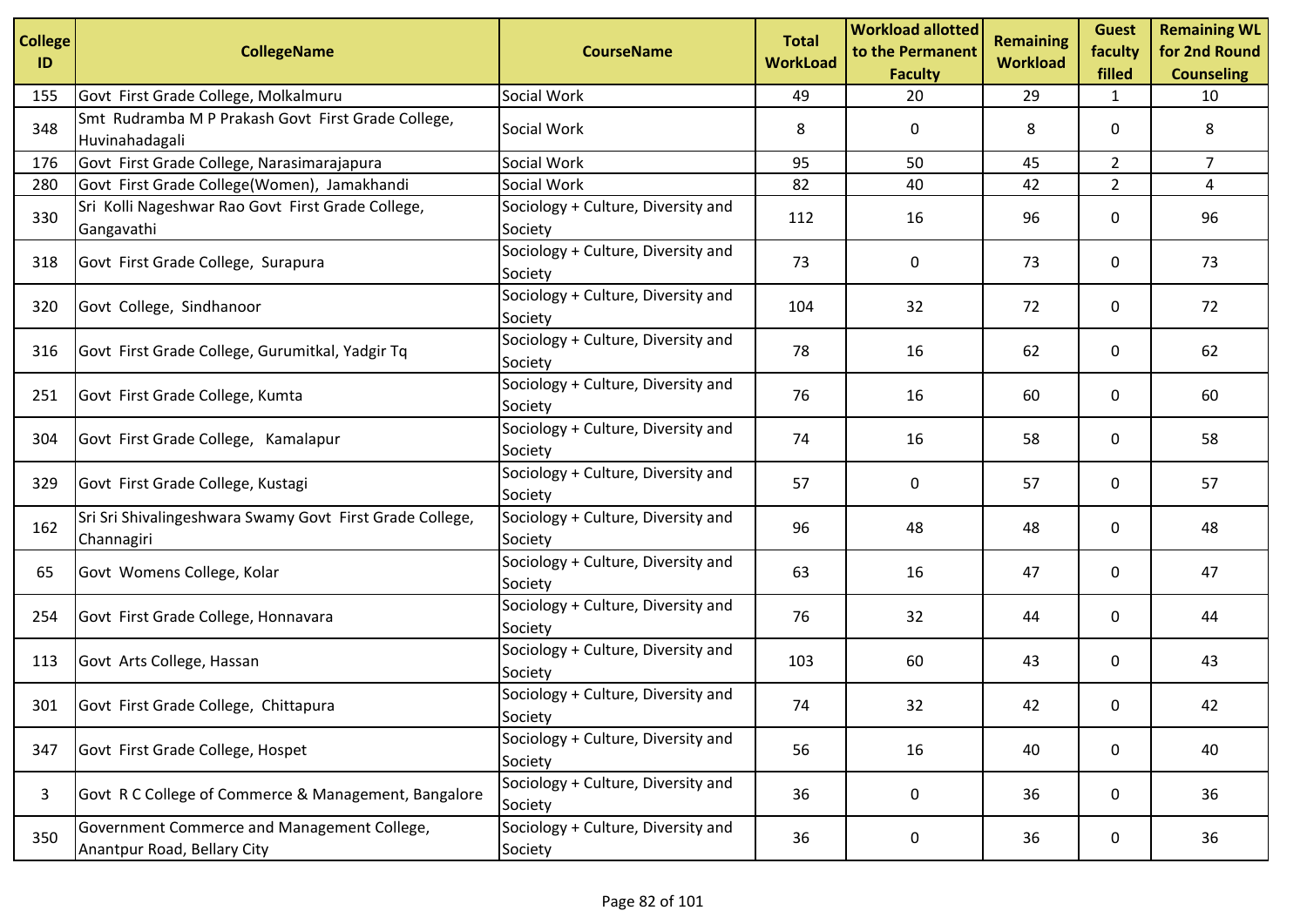| <b>College</b><br>ID | <b>CollegeName</b>                                                   | <b>CourseName</b>                             | <b>Total</b><br><b>WorkLoad</b> | <b>Workload allotted</b><br>to the Permanent<br><b>Faculty</b> | <b>Remaining</b><br><b>Workload</b> | <b>Guest</b><br>faculty<br>filled | <b>Remaining WL</b><br>for 2nd Round<br><b>Counseling</b> |
|----------------------|----------------------------------------------------------------------|-----------------------------------------------|---------------------------------|----------------------------------------------------------------|-------------------------------------|-----------------------------------|-----------------------------------------------------------|
| 97                   | Govt College, Mandya                                                 | Sociology + Culture, Diversity and<br>Society | 83                              | 48                                                             | 35                                  | 0                                 | 35                                                        |
| 13                   | Govt First Grade College, Malleshwaram, Bangalore                    | Sociology + Culture, Diversity and<br>Society | 34                              | 0                                                              | 34                                  | 0                                 | 34                                                        |
| 238                  | Govt First Grade College, Bankapura, (Shiggaon Tq)                   | Sociology + Culture, Diversity and<br>Society | 33                              | 0                                                              | 33                                  | 0                                 | 33                                                        |
| 328                  | Govt First Grade College, Yelburga                                   | Sociology + Culture, Diversity and<br>Society | 33                              | 0                                                              | 33                                  | 0                                 | 33                                                        |
| 16                   | Govt First Grade College, Yelahanka, Bangalore                       | Sociology + Culture, Diversity and<br>Society | 63                              | 32                                                             | 31                                  | 0                                 | 31                                                        |
| 317                  | Govt First Grade College, Shahapur                                   | Sociology + Culture, Diversity and<br>Society | 47                              | 16                                                             | 31                                  | 0                                 | 31                                                        |
| 339                  | Govt First Grade College, Kudligi                                    | Sociology + Culture, Diversity and<br>Society | 47                              | 16                                                             | 31                                  | 0                                 | 31                                                        |
| 9                    | Govt First Grade College, K R Puram, Bangalore                       | Sociology + Culture, Diversity and<br>Society | 46                              | 16                                                             | 30                                  | 0                                 | 30                                                        |
| 31                   | Govt First Grade College, Channapatna                                | Sociology + Culture, Diversity and<br>Society | 46                              | 16                                                             | 30                                  | 0                                 | 30                                                        |
| 321                  | Govt First Grade College, Manvi                                      | Sociology + Culture, Diversity and<br>Society | 29                              | 0                                                              | 29                                  | 0                                 | 29                                                        |
| 169                  | Govt First Grade College, Harapanahalli                              | Sociology + Culture, Diversity and<br>Society | 44                              | 16                                                             | 28                                  | 0                                 | 28                                                        |
| 245                  | Govt First Grade College, Chikkabasur, Byadagi Tq                    | Sociology + Culture, Diversity and<br>Society | 28                              | $\mathbf 0$                                                    | 28                                  | 0                                 | 28                                                        |
| 247                  | Govt Arts & Science College, Karwar                                  | Sociology + Culture, Diversity and<br>Society | 28                              | 0                                                              | 28                                  | 0                                 | 28                                                        |
| 100                  | Govt First Grade College, KR Pet                                     | Sociology + Culture, Diversity and<br>Society | 26                              | 0                                                              | 26                                  | 0                                 | 26                                                        |
| 105                  | Govt First Grade College, Nagamangala                                | Sociology + Culture, Diversity and<br>Society | 26                              | 0                                                              | 26                                  | $\mathbf 0$                       | 26                                                        |
| 115                  | B M Shetty, Govt First Grade College, Konnanur, (Arkalgudu<br>$Tq$ ) | Sociology + Culture, Diversity and<br>Society | 26                              | 0                                                              | 26                                  | 0                                 | 26                                                        |
| 243                  | Govt First Grade College, Hanagal                                    | Sociology + Culture, Diversity and<br>Society | 32                              | 6                                                              | 26                                  | 0                                 | 26                                                        |
| 271                  | Govt First Grade College, H B C Colony, Athani                       | Sociology + Culture, Diversity and<br>Society | 26                              | 0                                                              | 26                                  | 0                                 | 26                                                        |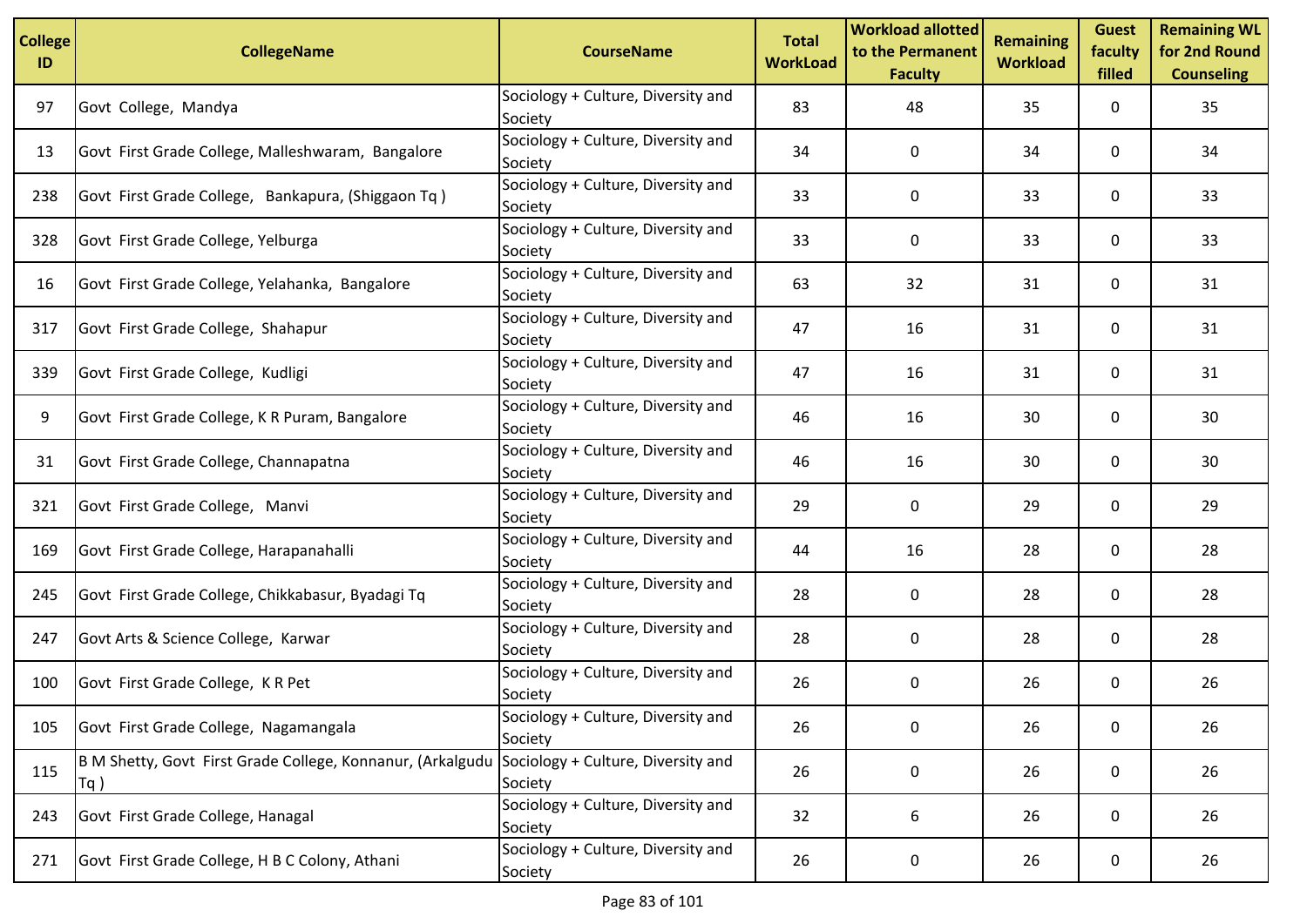| <b>College</b><br>ID | <b>CollegeName</b>                                                                  | <b>CourseName</b>                             | <b>Total</b><br><b>WorkLoad</b> | <b>Workload allotted</b><br>to the Permanent<br><b>Faculty</b> | <b>Remaining</b><br><b>Workload</b> | <b>Guest</b><br>faculty<br>filled | <b>Remaining WL</b><br>for 2nd Round<br><b>Counseling</b> |
|----------------------|-------------------------------------------------------------------------------------|-----------------------------------------------|---------------------------------|----------------------------------------------------------------|-------------------------------------|-----------------------------------|-----------------------------------------------------------|
| 284                  | Govt First Grade College, Mudhol                                                    | Sociology + Culture, Diversity and<br>Society | 26                              | 0                                                              | 26                                  | 0                                 | 26                                                        |
| 342                  | Govt First Grade College, Kampli, (Hospet Tq)                                       | Sociology + Culture, Diversity and<br>Society | 26                              | 0                                                              | 26                                  | 0                                 | 26                                                        |
| 349                  | Govt First Grade College, Mariyammanahalli, Hospet Tq                               | Sociology + Culture, Diversity and<br>Society | 26                              | 0                                                              | 26                                  | 0                                 | 26                                                        |
| 351                  | Govt First Grade College, Moka, Bellary                                             | Sociology + Culture, Diversity and<br>Society | 26                              | 0                                                              | 26                                  | 0                                 | 26                                                        |
| 384                  | Govt First Grade College, Julaki, Indi Tq                                           | Sociology + Culture, Diversity and<br>Society | 26                              | 0                                                              | 26                                  | 0                                 | 26                                                        |
| 385                  | Govt First Grade College, Devara Hipparagi, Sindhagi, Tq                            | Sociology + Culture, Diversity and<br>Society | 26                              | 0                                                              | 26                                  | 0                                 | 26                                                        |
| 118                  | H D Devegowda Govt First Grade College, Padavalahippe,<br>Holenarasipura Tq         | Sociology + Culture, Diversity and<br>Society | 31                              | 6                                                              | 25                                  | 0                                 | 25                                                        |
| 141                  | Govt First Grade College, Soraba                                                    | Sociology + Culture, Diversity and<br>Society | 25                              | 0                                                              | 25                                  | 0                                 | 25                                                        |
| 231                  | Govt First Grade College, (Mun School Campus), Gadag                                | Sociology + Culture, Diversity and<br>Society | 25                              | 0                                                              | 25                                  | 0                                 | 25                                                        |
| 236                  | Lalithadevi Gurusiddappa Singhura Govt First Grade<br>College, Savannur             | Sociology + Culture, Diversity and<br>Society | 25                              | 0                                                              | 25                                  | 0                                 | 25                                                        |
| 249                  | Govt First Grade College, Mundgod                                                   | Sociology + Culture, Diversity and<br>Society | 25                              | 0                                                              | 25                                  | 0                                 | 25                                                        |
| 292                  | Govt First Grade College, Navabag, Khaza Colony, Bijapur                            | Sociology + Culture, Diversity and<br>Society | 41                              | 16                                                             | 25                                  | 0                                 | 25                                                        |
| 313                  | Govt First Grade College, Sulepet, Chincholi Tq                                     | Sociology + Culture, Diversity and<br>Society | 25                              | 0                                                              | 25                                  | 0                                 | 25                                                        |
| 340                  | Smt Saraladevi Satheshchandra Agarwal Govt First Grade<br>College, S N Pet, Bellary | Sociology + Culture, Diversity and<br>Society | 41                              | 16                                                             | 25                                  | 0                                 | 25                                                        |
| 343                  | Govt First Grade College, Siraguppa                                                 | Sociology + Culture, Diversity and<br>Society | 41                              | 16                                                             | 25                                  | 0                                 | 25                                                        |
| 374                  | Govt First Grade College, Mudipu, Bantwala Tq                                       | Sociology + Culture, Diversity and<br>Society | 25                              | 0                                                              | 25                                  | 0                                 | 25                                                        |
| 54                   | Govt College, M G Road, Chikkaballapur                                              | Sociology + Culture, Diversity and<br>Society | 40                              | 16                                                             | 24                                  | 0                                 | 24                                                        |
| 287                  | Govt First Grade College, Ilkal, Hungund Tq:                                        | Sociology + Culture, Diversity and<br>Society | 24                              | 0                                                              | 24                                  | 0                                 | 24                                                        |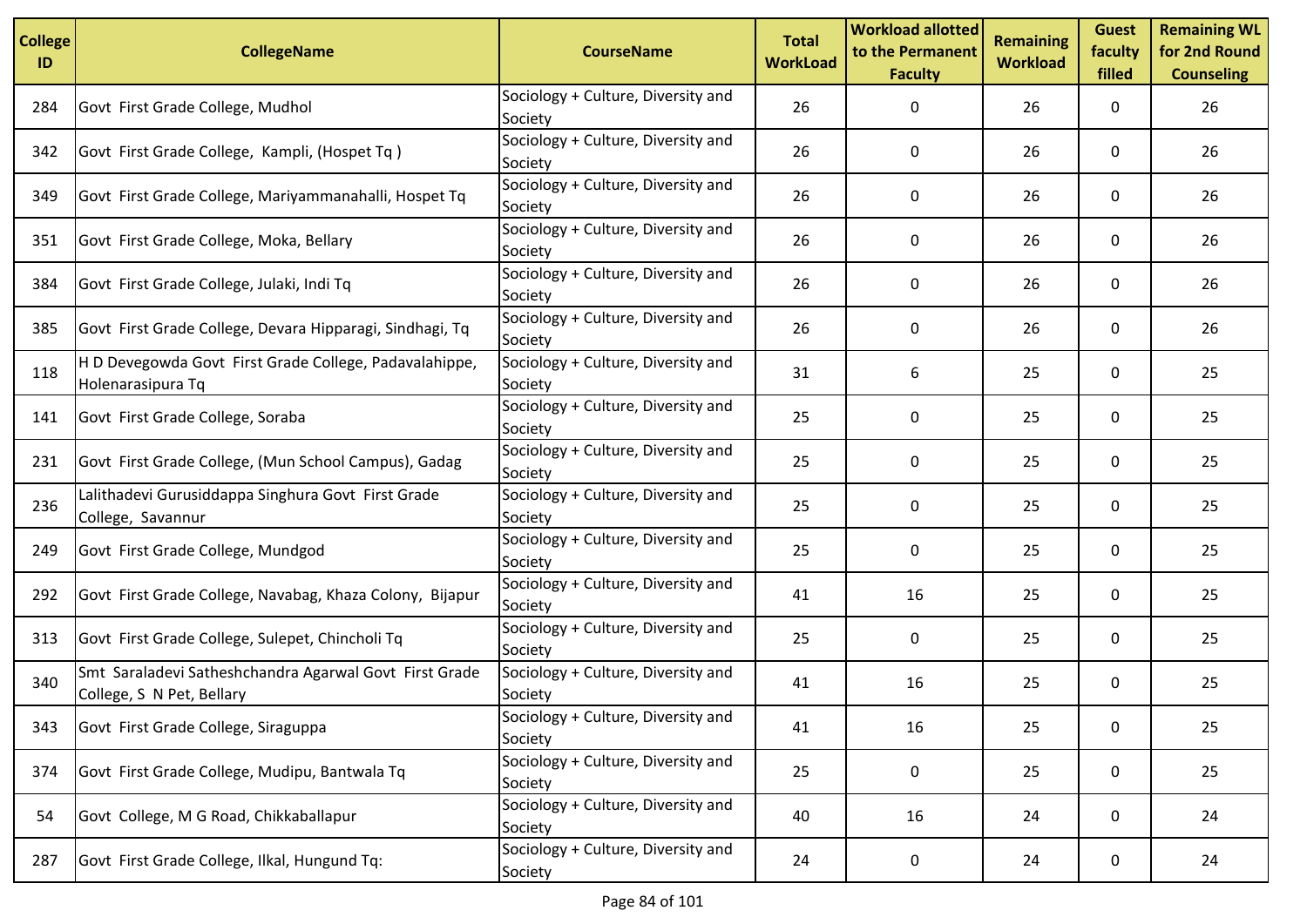| <b>College</b><br>ID | <b>CollegeName</b>                                                                                   | <b>CourseName</b>                             | <b>Total</b><br><b>WorkLoad</b> | <b>Workload allotted</b><br>to the Permanent<br><b>Faculty</b> | <b>Remaining</b><br><b>Workload</b> | <b>Guest</b><br>faculty<br>filled | <b>Remaining WL</b><br>for 2nd Round<br><b>Counseling</b> |
|----------------------|------------------------------------------------------------------------------------------------------|-----------------------------------------------|---------------------------------|----------------------------------------------------------------|-------------------------------------|-----------------------------------|-----------------------------------------------------------|
| 293                  | Sri Channamallappa channaveerappa hebbal Govt First<br>Grade College, Golasangi, Basavanabagewadi Tq | Sociology + Culture, Diversity and<br>Society | 24                              | 0                                                              | 24                                  | 0                                 | 24                                                        |
| 294                  | Govt First Grade College, Basavanabagewadi                                                           | Sociology + Culture, Diversity and<br>Society | 24                              | 0                                                              | 24                                  | 0                                 | 24                                                        |
| 300                  | Govt First Grade College, Jewargi                                                                    | Sociology + Culture, Diversity and<br>Society | 40                              | 16                                                             | 24                                  | 0                                 | 24                                                        |
| 386                  | Govt First Grade College, Rampura, Bagalkote Tq                                                      | Sociology + Culture, Diversity and<br>Society | 24                              | 0                                                              | 24                                  | 0                                 | 24                                                        |
| 408                  | Govt First Grade College for Women, Sindhanur, Raichur                                               | Sociology + Culture, Diversity and<br>Society | 24                              | 0                                                              | 24                                  | 0                                 | 24                                                        |
| 77                   | Govt First Grade College, Periyapatna                                                                | Sociology + Culture, Diversity and<br>Society | 23                              | 0                                                              | 23                                  | 0                                 | 23                                                        |
| 78                   | Govt First Grade College, Kuvempu Nagar, Mysore                                                      | Sociology + Culture, Diversity and<br>Society | 23                              | 0                                                              | 23                                  | 0                                 | 23                                                        |
| 119                  | Govt First Grade College, Sakaleshpura                                                               | Sociology + Culture, Diversity and<br>Society | 23                              | 0                                                              | 23                                  | 0                                 | 23                                                        |
| 139                  | Govt First Grade College, Shikaripura                                                                | Sociology + Culture, Diversity and<br>Society | 45                              | 22                                                             | 23                                  | 0                                 | 23                                                        |
| 264                  | Govt First Grade College, Hukkeri                                                                    | Sociology + Culture, Diversity and<br>Society | 23                              | 0                                                              | 23                                  | 0                                 | 23                                                        |
| 308                  | Govt First Grade College, Karjagi, Afzalpura Tq:                                                     | Sociology + Culture, Diversity and<br>Society | 23                              | 0                                                              | 23                                  | 0                                 | 23                                                        |
| 311                  | Govt First Grade College, Farhathabad, Jewargi Tq                                                    | Sociology + Culture, Diversity and<br>Society | 23                              | 0                                                              | 23                                  | 0                                 | 23                                                        |
| 327                  | Govt First Grade College, Mudgal, Lingasagur Tq                                                      | Sociology + Culture, Diversity and<br>Society | 23                              | 0                                                              | 23                                  | 0                                 | 23                                                        |
| 346                  | Govt First Grade College, Sandur                                                                     | Sociology + Culture, Diversity and<br>Society | 29                              | 6                                                              | 23                                  | 0                                 | 23                                                        |
| 402                  | Govt First Grade College for Women, Haveri                                                           | Sociology + Culture, Diversity and<br>Society | 29                              | 6                                                              | 23                                  | 0                                 | 23                                                        |
| 140                  | Govt First Grade College, Hosanagara                                                                 | Sociology + Culture, Diversity and<br>Society | 22                              | 0                                                              | 22                                  | 0                                 | 22                                                        |
| 152                  | HPCC Govt College, Challakere                                                                        | Sociology + Culture, Diversity and<br>Society | 102                             | 80                                                             | 22                                  | 0                                 | 22                                                        |
| 155                  | Govt First Grade College, Molkalmuru                                                                 | Sociology + Culture, Diversity and<br>Society | 22                              | 0                                                              | 22                                  | 0                                 | 22                                                        |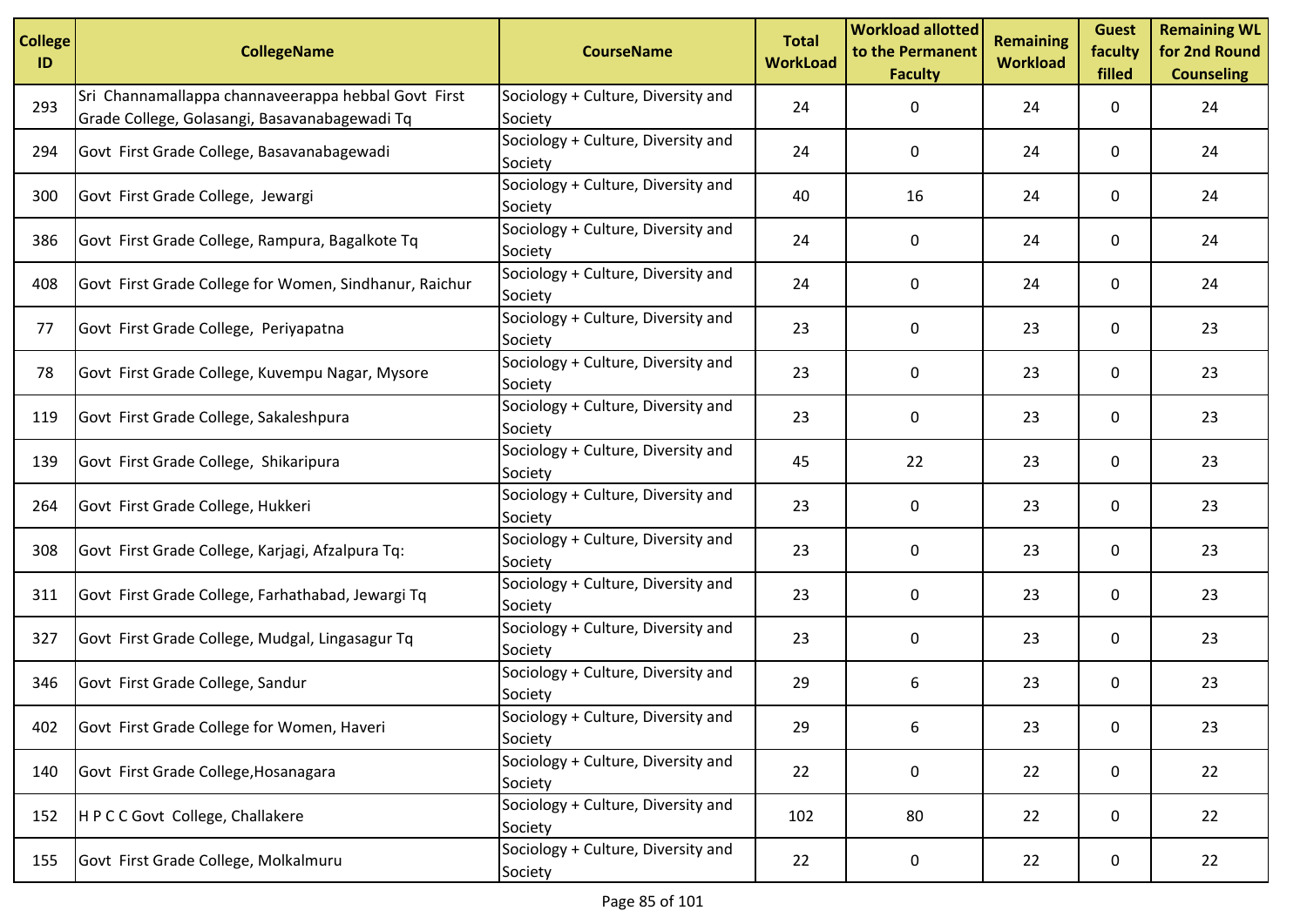| <b>College</b><br>ID | <b>CollegeName</b>                                                             | <b>CourseName</b>                             | <b>Total</b><br><b>WorkLoad</b> | <b>Workload allotted</b><br>to the Permanent<br><b>Faculty</b> | <b>Remaining</b><br><b>Workload</b> | <b>Guest</b><br>faculty<br>filled | <b>Remaining WL</b><br>for 2nd Round<br><b>Counseling</b> |
|----------------------|--------------------------------------------------------------------------------|-----------------------------------------------|---------------------------------|----------------------------------------------------------------|-------------------------------------|-----------------------------------|-----------------------------------------------------------|
| 273                  | Govt First Grade College, Kittur, Bylahongala Tq:                              | Sociology + Culture, Diversity and<br>Society | 28                              | 6                                                              | 22                                  | 0                                 | 22                                                        |
| 295                  | Govt First Grade College, Muddebihal                                           | Sociology + Culture, Diversity and<br>Society | 28                              | 6                                                              | 22                                  | 0                                 | 22                                                        |
| 331                  | Govt First Grade College, Koppal                                               | Sociology + Culture, Diversity and<br>Society | 52                              | 0                                                              | 52                                  | $\overline{2}$                    | 22                                                        |
| 409                  | Govt First Grade College for Women, Puttur, Dakshina<br>Kannada                | Sociology + Culture, Diversity and<br>Society | 28                              | 6                                                              | 22                                  | 0                                 | 22                                                        |
| 221                  | Govt First Grade College, Vidyabhavan Campus, Near LIC<br>Main Branch, Dharwad | Sociology + Culture, Diversity and<br>Society | 37                              | 16                                                             | 21                                  | 0                                 | 21                                                        |
| 336                  | Govt First Grade College, Hirevankalkunta, Yelburga Tq                         | Sociology + Culture, Diversity and<br>Society | 21                              | 0                                                              | 21                                  | 0                                 | 21                                                        |
| 355                  | Govt First Grade College, Bhalki                                               | Sociology + Culture, Diversity and<br>Society | 21                              | 0                                                              | 21                                  | 0                                 | 21                                                        |
| 365                  | Govt First Grade College, Mangalore, Yalburga Tq                               | Sociology + Culture, Diversity and<br>Society | 21                              | 0                                                              | 21                                  | 0                                 | 21                                                        |
| 25                   | Govt First Grade College, Sulebele, Hoskote Tq                                 | Sociology + Culture, Diversity and<br>Society | 26                              | 6                                                              | 20                                  | 0                                 | 20                                                        |
| 48                   | Govt First Grade College, Tiptur                                               | Sociology + Culture, Diversity and<br>Society | 24                              | 4                                                              | 20                                  | 0                                 | 20                                                        |
| 80                   | Govt First Grade Womens College, Vijayanagara, Mysore                          | Sociology + Culture, Diversity and<br>Society | 20                              | 0                                                              | 20                                  | 0                                 | 20                                                        |
| 92                   | Govt First Grade College, Chamarajnagar                                        | Sociology + Culture, Diversity and<br>Society | 26                              | 6                                                              | 20                                  | 0                                 | 20                                                        |
| 147                  | Govt First Grade College, Shimoga                                              | Sociology + Culture, Diversity and<br>Society | 36                              | 16                                                             | 20                                  | 0                                 | 20                                                        |
| 197                  | Govt First Grade College, Mangalore Carstreet, Mangalore                       | Sociology + Culture, Diversity and<br>Society | 47                              | 27                                                             | 20                                  | 0                                 | 20                                                        |
| 265                  | Govt First Grade College, Khanapura                                            | Sociology + Culture, Diversity and<br>Society | 26                              | 6                                                              | 20                                  | 0                                 | 20                                                        |
| 291                  | Govt First Grade College, Rabakavi banahatti, Jamakhandi<br>Tq                 | Sociology + Culture, Diversity and<br>Society | 26                              | 6                                                              | 20                                  | 0                                 | 20                                                        |
| 379                  | Govt First Grade College, Tavarageri, Kushtagi Tq                              | Sociology + Culture, Diversity and<br>Society | 26                              | 6                                                              | 20                                  | 0                                 | 20                                                        |
| 382                  | Govt First Grade College, Kerur, Badami Tq                                     | Sociology + Culture, Diversity and<br>Society | 26                              | 6                                                              | 20                                  | 0                                 | 20                                                        |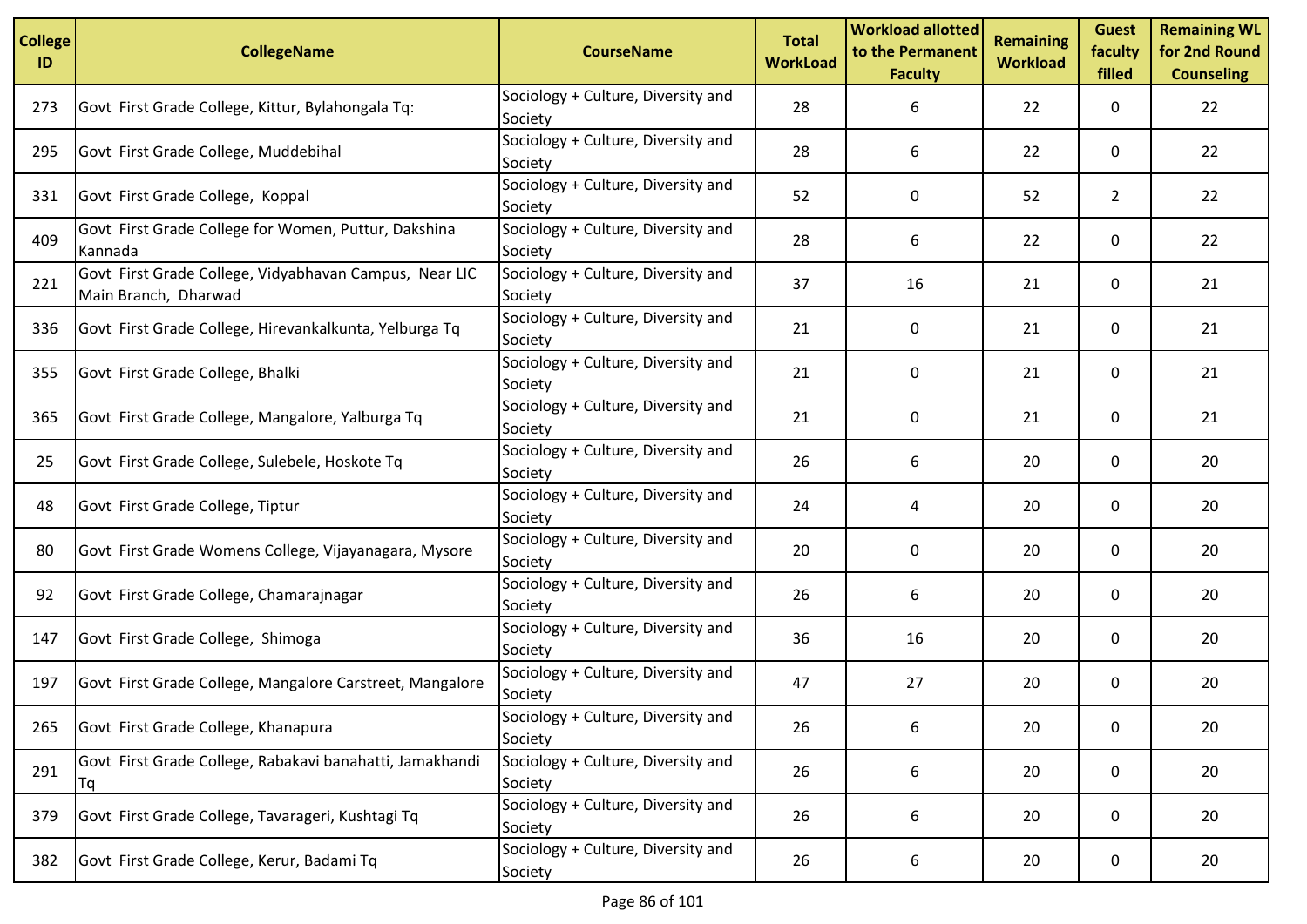| <b>College</b><br>ID | <b>CollegeName</b>                                                                      | <b>CourseName</b>                             | <b>Total</b><br><b>WorkLoad</b> | <b>Workload allotted</b><br>to the Permanent<br><b>Faculty</b> | <b>Remaining</b><br><b>Workload</b> | <b>Guest</b><br>faculty<br>filled | <b>Remaining WL</b><br>for 2nd Round<br><b>Counseling</b> |
|----------------------|-----------------------------------------------------------------------------------------|-----------------------------------------------|---------------------------------|----------------------------------------------------------------|-------------------------------------|-----------------------------------|-----------------------------------------------------------|
| 392                  | Govt First Grade College for Women, Koppal                                              | Sociology + Culture, Diversity and<br>Society | 26                              | 6                                                              | 20                                  | 0                                 | 20                                                        |
| 911                  | Residential Govt first grade College Haradanahalli Hole<br>Narsipur Tq, Hassan District | Sociology + Culture, Diversity and<br>Society | 20                              | 0                                                              | 20                                  | 0                                 | 20                                                        |
| 61                   | Govt First Grade College, Vemagal, Chinthamani Tq                                       | Sociology + Culture, Diversity and<br>Society | 25                              | 6                                                              | 19                                  | 0                                 | 19                                                        |
| 143                  | Govt First Grade College, Anavatti, (Soraba Tq)                                         | Sociology + Culture, Diversity and<br>Society | 25                              | 6                                                              | 19                                  | 0                                 | 19                                                        |
| 164                  | Govt First Grade College, Nyamathi, (Honnali Tq)                                        | Sociology + Culture, Diversity and<br>Society | 25                              | 6                                                              | 19                                  | 0                                 | 19                                                        |
| 199                  | Govt First Grade College, Punjalakatte, Belthangadi Tq                                  | Sociology + Culture, Diversity and<br>Society | 19                              | 0                                                              | 19                                  | 0                                 | 19                                                        |
| 228                  | Govt First Grade College, Guledagudda Badami Tq                                         | Sociology + Culture, Diversity and<br>Society | 19                              | 0                                                              | 19                                  | 0                                 | 19                                                        |
| 250                  | Govt First Grade College, Yallapura                                                     | Sociology + Culture, Diversity and<br>Society | 19                              | 0                                                              | 19                                  | $\mathbf{0}$                      | 19                                                        |
| 252                  | Govt First Grade College, Joida                                                         | Sociology + Culture, Diversity and<br>Society | 19                              | 0                                                              | 19                                  | 0                                 | 19                                                        |
| 261                  | Govt First Grade College, Ainapura, (Athani Tq)                                         | Sociology + Culture, Diversity and<br>Society | 19                              | 0                                                              | 19                                  | 0                                 | 19                                                        |
| 356                  | Govt First Grade College, Humnabaad                                                     | Sociology + Culture, Diversity and<br>Society | 25                              | 6                                                              | 19                                  | 0                                 | 19                                                        |
| 19                   | Govt First Grade College, Varthur, Bangalore East                                       | Sociology + Culture, Diversity and<br>Society | 34                              | 16                                                             | 18                                  | 0                                 | 18                                                        |
| 64                   | Govt College, Mulbagal                                                                  | Sociology + Culture, Diversity and<br>Society | 34                              | 16                                                             | 18                                  | 0                                 | 18                                                        |
| 239                  | Govt First Grade College, Haveri                                                        | Sociology + Culture, Diversity and<br>Society | 34                              | 16                                                             | 18                                  | 0                                 | 18                                                        |
| 241                  | Govt First Grade College, Byadagi                                                       | Sociology + Culture, Diversity and<br>Society | 34                              | 16                                                             | 18                                  | 0                                 | 18                                                        |
| 332                  | Govt First Grade College, Hosabandi Aralapura, Koppal Tq:                               | Sociology + Culture, Diversity and<br>Society | 18                              | 0                                                              | 18                                  | 0                                 | 18                                                        |
| 337                  | Govt First Grade College, Irkalgada, Koppal Tq                                          | Sociology + Culture, Diversity and<br>Society | 18                              | 0                                                              | 18                                  | 0                                 | 18                                                        |
| 81                   | Govt First Grade College, Saligrama, K R Nagar Tq                                       | Sociology + Culture, Diversity and<br>Society | 23                              | 6                                                              | 17                                  | 0                                 | 17                                                        |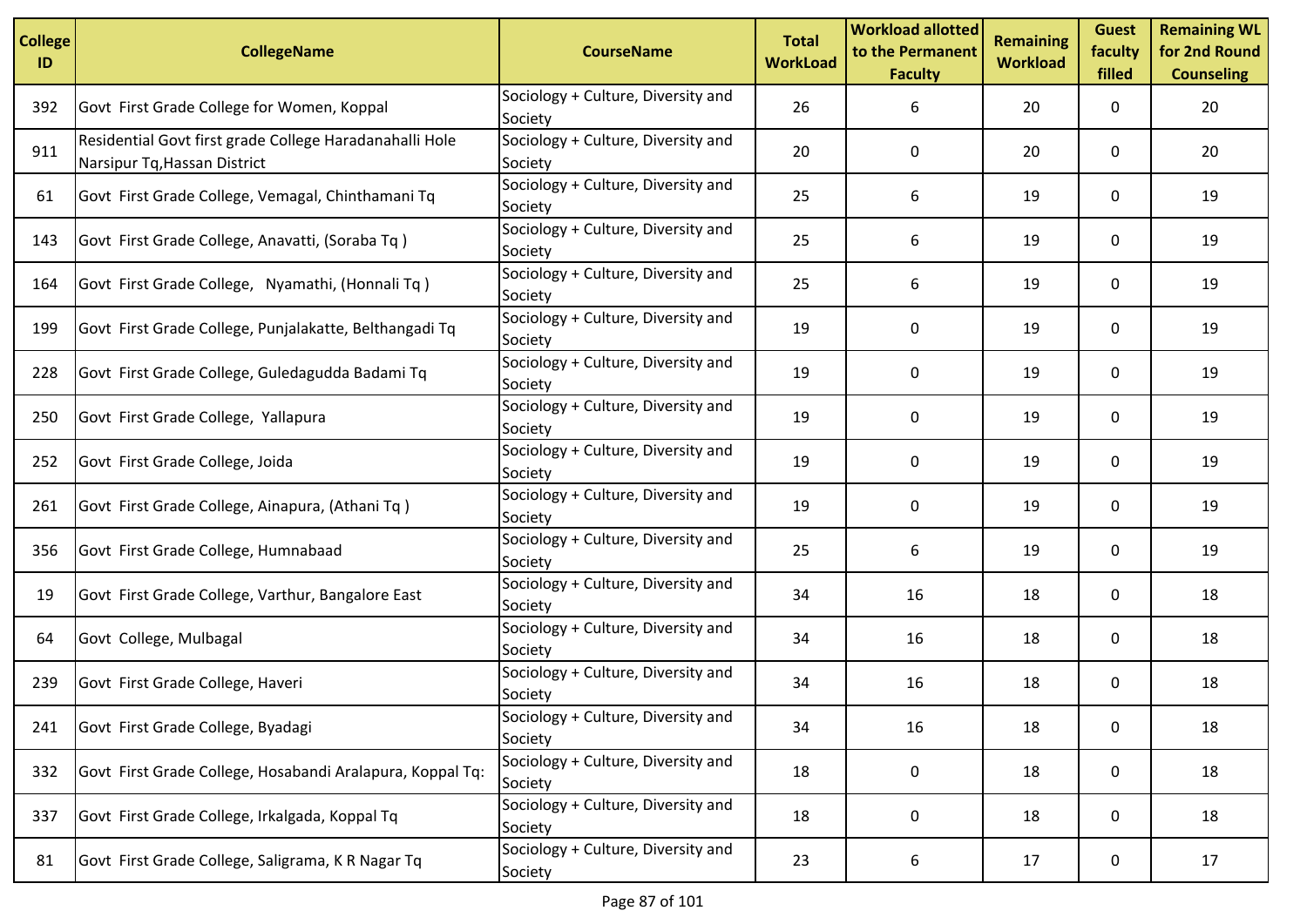| <b>College</b><br>ID | <b>CollegeName</b>                                                    | <b>CourseName</b>                             | <b>Total</b><br><b>WorkLoad</b> | <b>Workload allotted</b><br>to the Permanent<br><b>Faculty</b> | <b>Remaining</b><br><b>Workload</b> | <b>Guest</b><br>faculty<br>filled | <b>Remaining WL</b><br>for 2nd Round<br><b>Counseling</b> |
|----------------------|-----------------------------------------------------------------------|-----------------------------------------------|---------------------------------|----------------------------------------------------------------|-------------------------------------|-----------------------------------|-----------------------------------------------------------|
| 186                  | Govt First Grade College, Uppinangadi, (Puttur Tq)                    | Sociology + Culture, Diversity and<br>Society | 33                              | 16                                                             | 17                                  | 0                                 | 17                                                        |
| 324                  | Govt First Grade College, Raichur                                     | Sociology + Culture, Diversity and<br>Society | 39                              | 22                                                             | 17                                  | 0                                 | 17                                                        |
| 344                  | Govt First Grade College, Kurugod                                     | Sociology + Culture, Diversity and<br>Society | 33                              | 16                                                             | 17                                  | 0                                 | 17                                                        |
| 6                    | Maharanis Science College for Women, Bangalore                        | Sociology + Culture, Diversity and<br>Society | 16                              | 0                                                              | 16                                  | 0                                 | 16                                                        |
| 146                  | Govt First Grade College, Bhadravathi                                 | Sociology + Culture, Diversity and<br>Society | 22                              | 6                                                              | 16                                  | 0                                 | 16                                                        |
| 178                  | Govt First Grade College, Panchanahalli (Kodur Tq)                    | Sociology + Culture, Diversity and<br>Society | 22                              | 6                                                              | 16                                  | 0                                 | 16                                                        |
| 190                  | Dr K Shivram Karanth Govt First Grade College, Bellare,<br>(Sulya Tq) | Sociology + Culture, Diversity and<br>Society | 16                              | 0                                                              | 16                                  | 0                                 | 16                                                        |
| 210                  | Govt First Grade College, Hiriyadka, Udupi Taluk                      | Sociology + Culture, Diversity and<br>Society | 16                              | 0                                                              | 16                                  | 0                                 | 16                                                        |
| 260                  | Govt First Grade College, Nesergi, (Bailhongal Tq)                    | Sociology + Culture, Diversity and<br>Society | 32                              | 16                                                             | 16                                  | 0                                 | 16                                                        |
| 266                  | Sri K M Mamani Govt First Grade College, Soudatti                     | Sociology + Culture, Diversity and<br>Society | 32                              | 16                                                             | 16                                  | 0                                 | 16                                                        |
| 268                  | Smt IS Yadawad Govt First Grade College, Ramadurga                    | Sociology + Culture, Diversity and<br>Society | 32                              | 16                                                             | 16                                  | 0                                 | 16                                                        |
| 299                  | Govt College, Sedam Road, Gulbarga                                    | Sociology + Culture, Diversity and<br>Society | 96                              | 80                                                             | 16                                  | 0                                 | 16                                                        |
| 345                  | Govt First Grade College, Takkalakote, Kurugod Tq:                    | Sociology + Culture, Diversity and<br>Society | 16                              | 0                                                              | 16                                  | 0                                 | 16                                                        |
| 908                  | Govt First Grade College for Women, Gandada Koti, Hassan              | Sociology + Culture, Diversity and<br>Society | 16                              | 0                                                              | 16                                  | 0                                 | 16                                                        |
| 18                   | Govt First Grade College, Kengeri, Bangalore                          | Sociology + Culture, Diversity and<br>Society | 31                              | 16                                                             | 15                                  | 0                                 | 15                                                        |
| 26                   | Govt First Grade College, Nelamangala                                 | Sociology + Culture, Diversity and<br>Society | 31                              | 16                                                             | 15                                  | 0                                 | 15                                                        |
| 28                   | Govt First Grade College, Ramanagara                                  | Sociology + Culture, Diversity and<br>Society | 31                              | 16                                                             | 15                                  | 0                                 | 15                                                        |
| 32                   | Govt First Grade College, Magadi                                      | Sociology + Culture, Diversity and<br>Society | 31                              | 16                                                             | 15                                  | 0                                 | 15                                                        |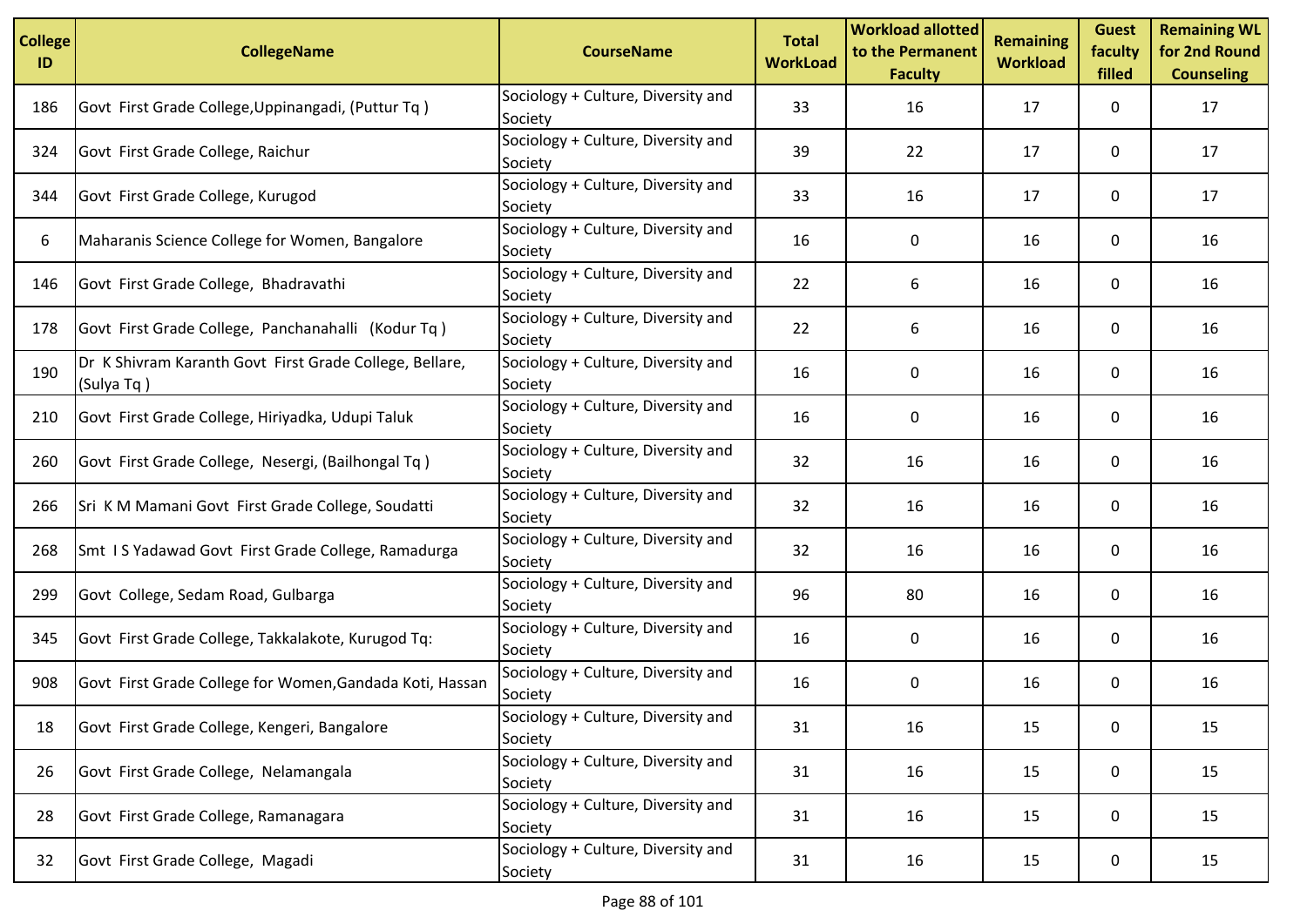| <b>College</b><br>ID | <b>CollegeName</b>                                                          | <b>CourseName</b>                             | <b>Total</b><br><b>WorkLoad</b> | <b>Workload allotted</b><br>to the Permanent<br><b>Faculty</b> | <b>Remaining</b><br><b>Workload</b> | <b>Guest</b><br>faculty<br>filled | <b>Remaining WL</b><br>for 2nd Round<br><b>Counseling</b> |
|----------------------|-----------------------------------------------------------------------------|-----------------------------------------------|---------------------------------|----------------------------------------------------------------|-------------------------------------|-----------------------------------|-----------------------------------------------------------|
| 59                   | Govt First Grade College, Gowribidanur                                      | Sociology + Culture, Diversity and<br>Society | 31                              | 16                                                             | 15                                  | 0                                 | 15                                                        |
| 206                  | Govt First Grade College, Kaapu, (Udupi Tq)                                 | Sociology + Culture, Diversity and<br>Society | 31                              | 16                                                             | 15                                  | 0                                 | 15                                                        |
| 211                  | Govt First Grade College, Kundapura                                         | Sociology + Culture, Diversity and<br>Society | 15                              | 0                                                              | 15                                  | 0                                 | 15                                                        |
| 223                  | Govt First Grade College, Kalgatagi                                         | Sociology + Culture, Diversity and<br>Society | 31                              | 16                                                             | 15                                  | 0                                 | 15                                                        |
| 325                  | Govt First Grade College, Lingasagur                                        | Sociology + Culture, Diversity and<br>Society | 31                              | 16                                                             | 15                                  | 0                                 | 15                                                        |
| 393                  | Govt First Grade College for Women, Raichur                                 | Sociology + Culture, Diversity and<br>Society | 15                              | 0                                                              | 15                                  | 0                                 | 15                                                        |
| 405                  | Govt First Grade College for Women, Pavagada, Tumkur Tq                     | Sociology + Culture, Diversity and<br>Society | 21                              | 6                                                              | 15                                  | 0                                 | 15                                                        |
| 66                   | Govt First Grade College, SULIKUNTE ROAD, Bangarpet                         | Sociology + Culture, Diversity and<br>Society | 30                              | 16                                                             | 14                                  | 0                                 | 14                                                        |
| 75                   | Maharans Arts College for Women, JLB Road, Mysore                           | Sociology + Culture, Diversity and<br>Society | 132                             | 118                                                            | 14                                  | 0                                 | 14                                                        |
| 275                  | Govt First Grade College, Pashchapura, Hukkeri Tq                           | Sociology + Culture, Diversity and<br>Society | 30                              | 16                                                             | 14                                  | 0                                 | 14                                                        |
| 165                  | Govt First Grade College, MCC B Block, Davanagere                           | Sociology + Culture, Diversity and<br>Society | 61                              | 48                                                             | 13                                  | 0                                 | 13                                                        |
| 226                  | Sree Siddeshwara Govt College, Nargund                                      | Sociology + Culture, Diversity and<br>Society | 29                              | 16                                                             | 13                                  | 0                                 | 13                                                        |
| 283                  | Govt First Grade College, Navangar, Bagalkot Sector No,<br>Old Zp, Bagalkot | Sociology + Culture, Diversity and<br>Society | 29                              | 16                                                             | 13                                  | 0                                 | 13                                                        |
| 289                  | Govt First Grade College, Hunnur, Jamakhandi Tq                             | Sociology + Culture, Diversity and<br>Society | 29                              | 16                                                             | 13                                  | 0                                 | 13                                                        |
| 297                  | Govt First Grade College, Sindagi                                           | Sociology + Culture, Diversity and<br>Society | 31                              | 18                                                             | 13                                  | 0                                 | 13                                                        |
| 334                  | Govt First Grade College, Alavandi, Koppal Tq                               | Sociology + Culture, Diversity and<br>Society | 29                              | 16                                                             | 13                                  | 0                                 | 13                                                        |
| 338                  | Govt First Grade College, Kanakagiri, Gangavathi Tq                         | Sociology + Culture, Diversity and<br>Society | 29                              | 16                                                             | 13                                  | 0                                 | 13                                                        |
| 24                   | Govt First Grade College, Hoskote                                           | Sociology + Culture, Diversity and<br>Society | 28                              | 16                                                             | 12                                  | 0                                 | 12                                                        |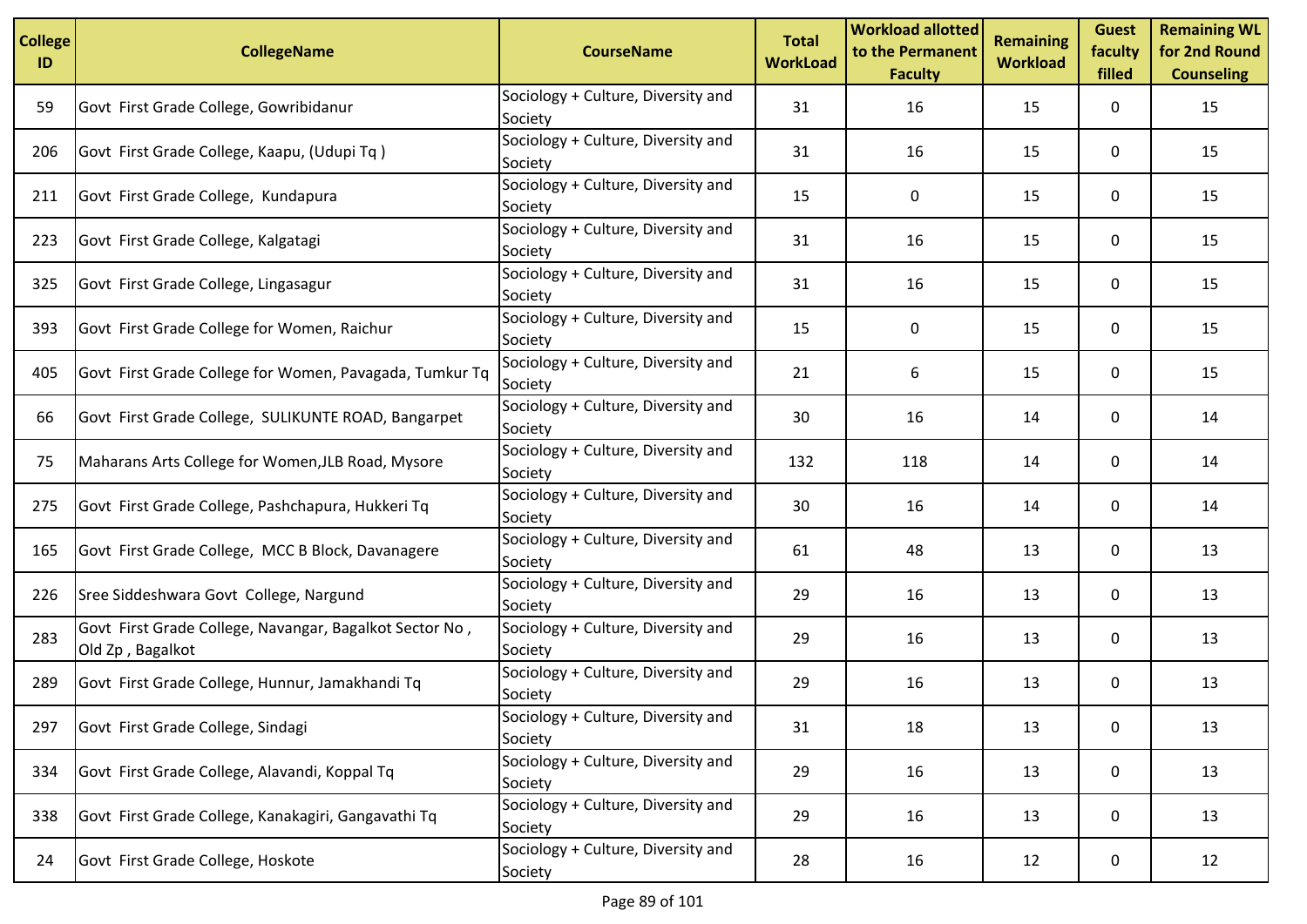| <b>College</b><br>ID | <b>CollegeName</b>                                                                | <b>CourseName</b>                             | <b>Total</b><br><b>WorkLoad</b> | <b>Workload allotted</b><br>to the Permanent<br><b>Faculty</b> | <b>Remaining</b><br><b>Workload</b> | <b>Guest</b><br>faculty<br>filled | <b>Remaining WL</b><br>for 2nd Round<br><b>Counseling</b> |
|----------------------|-----------------------------------------------------------------------------------|-----------------------------------------------|---------------------------------|----------------------------------------------------------------|-------------------------------------|-----------------------------------|-----------------------------------------------------------|
| 29                   | Govt First Grade Womens College, Ramangara                                        | Sociology + Culture, Diversity and<br>Society | 28                              | 16                                                             | 12                                  | 0                                 | 12                                                        |
| 63                   | Govt Boys College, Kolar                                                          | Sociology + Culture, Diversity and<br>Society | 31                              | 19                                                             | 12                                  | 0                                 | 12                                                        |
| 67                   | Govt First Grade College, Srinivasapura                                           | Sociology + Culture, Diversity and<br>Society | 28                              | 16                                                             | 12                                  | 0                                 | 12                                                        |
| 69                   | Govt First Grade College, rd cross BEO campus<br>Robersonpet, K G F, Bangarpet Tq | Sociology + Culture, Diversity and<br>Society | 43                              | 16                                                             | 27                                  | $\mathbf{1}$                      | 12                                                        |
| 98                   | Govt Womens College, M C Road, Mandya                                             | Sociology + Culture, Diversity and<br>Society | 76                              | 64                                                             | 12                                  | 0                                 | 12                                                        |
| 136                  | Govt Law College, M G Road, Vidyanagar, Hassan                                    | Sociology + Culture, Diversity and<br>Society | 12                              | 0                                                              | 12                                  | 0                                 | 12                                                        |
| 137                  | Govt Law College, Holenarasipura                                                  | Sociology + Culture, Diversity and<br>Society | 12                              | 0                                                              | 12                                  | 0                                 | 12                                                        |
| 220                  | Govt First Grade College, Rajanagar, Hubli                                        | Sociology + Culture, Diversity and<br>Society | 28                              | 16                                                             | 12                                  | 0                                 | 12                                                        |
| 222                  | Govt First Grade College, Navalgund                                               | Sociology + Culture, Diversity and<br>Society | 28                              | 16                                                             | 12                                  | 0                                 | 12                                                        |
| 225                  | Govt First Grade College, Annigeri, Navalgund Tq                                  | Sociology + Culture, Diversity and<br>Society | 28                              | 16                                                             | 12                                  | 0                                 | 12                                                        |
| 229                  | Sree Jagadguru Fakireshwara Govt First Grade College,<br>Shirahatti               | Sociology + Culture, Diversity and<br>Society | 28                              | 16                                                             | 12                                  | 0                                 | 12                                                        |
| 232                  | K H Patil Govt First Grade College, Hulukoti, Gadag Tq:                           | Sociology + Culture, Diversity and<br>Society | 28                              | 16                                                             | 12                                  | 0                                 | 12                                                        |
| 233                  | Sri R N Deshpande Govt First Grade College, Mulagunda,<br>Mundaragi Tq            | Sociology + Culture, Diversity and<br>Society | 28                              | 16                                                             | 12                                  | 0                                 | 12                                                        |
| 237                  | Govt First Grade College, Akkialur, (Hanagal Tq)                                  | Sociology + Culture, Diversity and<br>Society | 28                              | 16                                                             | 12                                  | 0                                 | 12                                                        |
| 242                  | Smt G B Ankalkoti, Govt First Grade College, Shiggav                              | Sociology + Culture, Diversity and<br>Society | 28                              | 16                                                             | 12                                  | 0                                 | 12                                                        |
| 248                  | Govt First Grade College, Haliyal                                                 | Sociology + Culture, Diversity and<br>Society | 28                              | 16                                                             | 12                                  | 0                                 | 12                                                        |
| 253                  | Govt First Grade College, Satyagraha Smarak Bhavan<br>Building, Ankola            | Sociology + Culture, Diversity and<br>Society | 28                              | 16                                                             | 12                                  | 0                                 | 12                                                        |
| 256                  | Govt First Grade College, Sirsi                                                   | Sociology + Culture, Diversity and<br>Society | 28                              | 16                                                             | 12                                  | 0                                 | 12                                                        |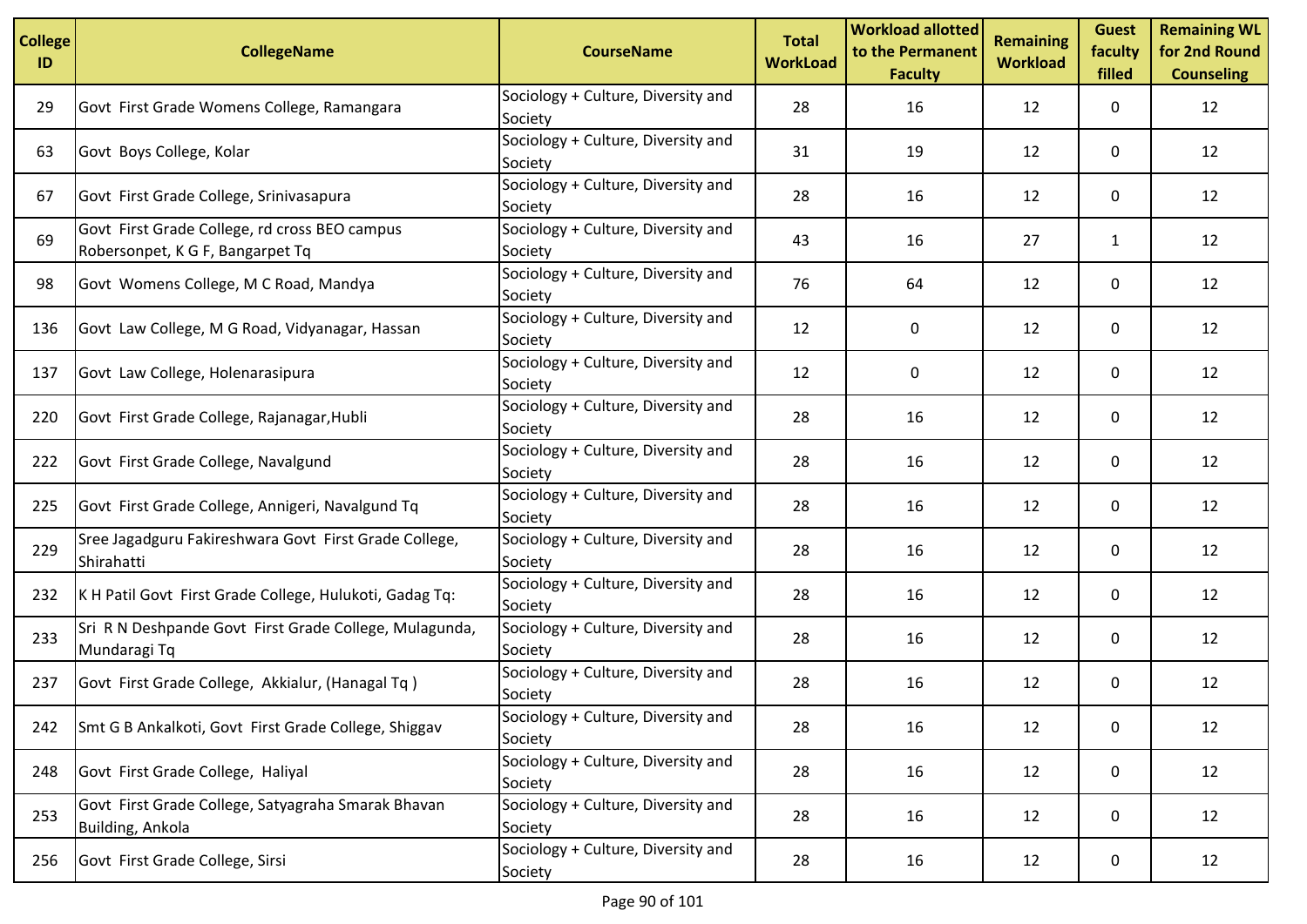| <b>College</b><br>ID | <b>CollegeName</b>                                                                   | <b>CourseName</b>                             | <b>Total</b><br><b>WorkLoad</b> | <b>Workload allotted</b><br>to the Permanent<br><b>Faculty</b> | <b>Remaining</b><br><b>Workload</b> | <b>Guest</b><br>faculty<br>filled | <b>Remaining WL</b><br>for 2nd Round<br><b>Counseling</b> |
|----------------------|--------------------------------------------------------------------------------------|-----------------------------------------------|---------------------------------|----------------------------------------------------------------|-------------------------------------|-----------------------------------|-----------------------------------------------------------|
| 302                  | Govt First Grade College, Sedam                                                      | Sociology + Culture, Diversity and<br>Society | 28                              | 16                                                             | 12                                  | 0                                 | 12                                                        |
| 303                  | Govt First Grade College, Afzalpur                                                   | Sociology + Culture, Diversity and<br>Society | 28                              | 16                                                             | 12                                  | 0                                 | 12                                                        |
| 310                  | Govt First Grade College for Women, Jewargi Colony,<br>Gulbarga                      | Sociology + Culture, Diversity and<br>Society | 28                              | 16                                                             | 12                                  | 0                                 | 12                                                        |
| 208                  | Smt Rukmini Shedthi Memorial National Govt First Grade<br>College, Barkur (Udupi Tq) | Sociology + Culture, Diversity and<br>Society | 27                              | 16                                                             | 11                                  | 0                                 | 11                                                        |
| 230                  | Govt First Grade College, Mundargi                                                   | Sociology + Culture, Diversity and<br>Society | 27                              | 16                                                             | 11                                  | 0                                 | 11                                                        |
| 240                  | Govt First Grade College, Ranebennur                                                 | Sociology + Culture, Diversity and<br>Society | 27                              | 16                                                             | 11                                  | 0                                 | 11                                                        |
| 257                  | Govt First Grade College, Siddapura                                                  | Sociology + Culture, Diversity and<br>Society | 27                              | 16                                                             | 11                                  | 0                                 | 11                                                        |
| 262                  | Govt First Grade College for Women, Hosur Road,<br>Bylahongala                       | Sociology + Culture, Diversity and<br>Society | 34                              | 23                                                             | 11                                  | 0                                 | 11                                                        |
| 333                  | Govt First Grade College, Hitnala, Koppal Tq                                         | Sociology + Culture, Diversity and<br>Society | 11                              | 0                                                              | 11                                  | 0                                 | 11                                                        |
| 394                  | Govt First Grade College for Women, Yadgir                                           | Sociology + Culture, Diversity and<br>Society | 27                              | 16                                                             | 11                                  | 0                                 | 11                                                        |
| 83                   | Govt First Grade College, Ooty Road, Nanjangudu                                      | Sociology + Culture, Diversity and<br>Society | 26                              | 16                                                             | 10                                  | 0                                 | 10                                                        |
| 84                   | Govt First Grade College, T Narasipura                                               | Sociology + Culture, Diversity and<br>Society | 26                              | 16                                                             | 10                                  | 0                                 | 10                                                        |
| 90                   | Sri Mahadeveshwara College, Kollegal                                                 | Sociology + Culture, Diversity and<br>Society | 26                              | 16                                                             | 10                                  | 0                                 | 10                                                        |
| 102                  | Govt First Grade College for Women, Maddur                                           | Sociology + Culture, Diversity and<br>Society | 26                              | 16                                                             | 10                                  | 0                                 | 10                                                        |
| 106                  | Govt First Grade College, Pandavapura                                                | Sociology + Culture, Diversity and<br>Society | 26                              | 16                                                             | 10                                  | 0                                 | 10                                                        |
| 116                  | Govt First Grade College, Holenarasepura                                             | Sociology + Culture, Diversity and<br>Society | 26                              | 16                                                             | 10                                  | 0                                 | 10                                                        |
| 117                  | Govt First Grade Womens College, Holenarasipura                                      | Sociology + Culture, Diversity and<br>Society | 26                              | 16                                                             | 10                                  | 0                                 | 10                                                        |
| 121                  | Y D D Govt First Grade College, Belur                                                | Sociology + Culture, Diversity and<br>Society | 26                              | 16                                                             | 10                                  | 0                                 | 10                                                        |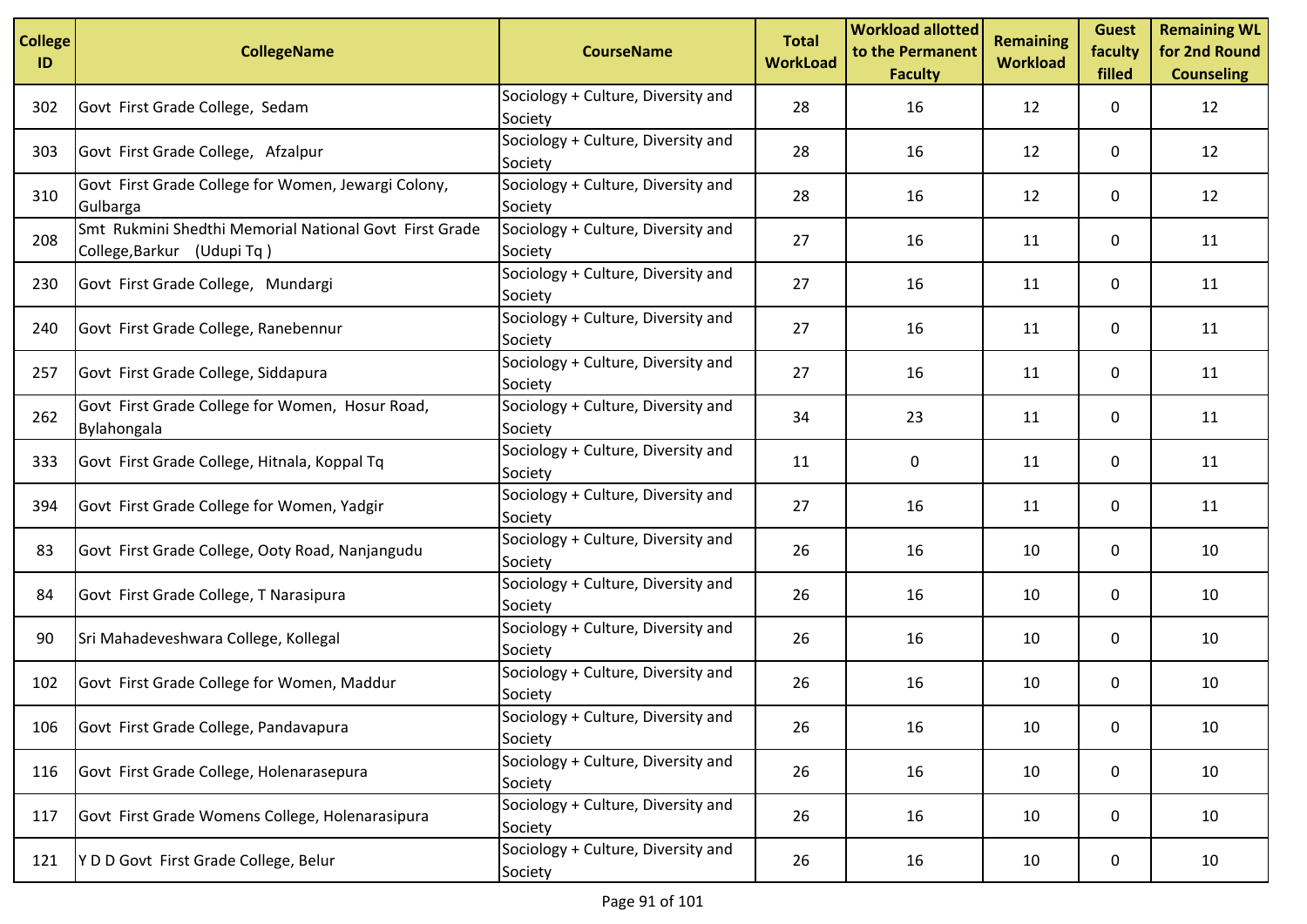| <b>College</b><br>ID | <b>CollegeName</b>                                                                 | <b>CourseName</b>                             | <b>Total</b><br><b>WorkLoad</b> | <b>Workload allotted</b><br>to the Permanent<br><b>Faculty</b> | <b>Remaining</b><br><b>Workload</b> | <b>Guest</b><br>faculty<br>filled | <b>Remaining WL</b><br>for 2nd Round<br><b>Counseling</b> |
|----------------------|------------------------------------------------------------------------------------|-----------------------------------------------|---------------------------------|----------------------------------------------------------------|-------------------------------------|-----------------------------------|-----------------------------------------------------------|
| 124                  | Govt First Grade College, Channarayapatna                                          | Sociology + Culture, Diversity and<br>Society | 26                              | 16                                                             | 10                                  | 0                                 | 10                                                        |
| 130                  | Govt First Grade College, Udaypura, Chennarayapatna Tq                             | Sociology + Culture, Diversity and<br>Society | 26                              | 16                                                             | 10                                  | 0                                 | 10                                                        |
| 259                  | Govt First Grade College, Baada, Kumta Tq                                          | Sociology + Culture, Diversity and<br>Society | 10                              | 0                                                              | 10                                  | 0                                 | 10                                                        |
| 269                  | Govt First Grade College, Chikkodi                                                 | Sociology + Culture, Diversity and<br>Society | 26                              | 16                                                             | 10                                  | 0                                 | 10                                                        |
| 272                  | Somavva C Angadi Govt First Grade College, K K Koppa,<br>Belgaum                   | Sociology + Culture, Diversity and<br>Society | 26                              | 16                                                             | 10                                  | 0                                 | 10                                                        |
| 276                  | Govt First Grade College, Katgeri (Kokatanur), Athani Tq                           | Sociology + Culture, Diversity and<br>Society | 26                              | 16                                                             | 10                                  | 0                                 | 10                                                        |
| 282                  | Govt First Grade College, Savalagi, Jamakhandi Tq                                  | Sociology + Culture, Diversity and<br>Society | 26                              | 16                                                             | 10                                  | 0                                 | 10                                                        |
| 290                  | Govt First Grade College, Kaladagi, Bagalkot Tq                                    | Sociology + Culture, Diversity and<br>Society | 26                              | 16                                                             | 10                                  | 0                                 | 10                                                        |
| 348                  | Smt Rudramba M P Prakash Govt First Grade College,<br>Huvinahadagali               | Sociology + Culture, Diversity and<br>Society | 40                              | 0                                                              | 40                                  | $\overline{2}$                    | 10                                                        |
| 381                  | Govt First Grade College, Beedi, Khanapura Tq                                      | Sociology + Culture, Diversity and<br>Society | 26                              | 16                                                             | 10                                  | 0                                 | 10                                                        |
| $\overline{2}$       | Govt Arts College, Dr B R Ambedkar Veedhi, Bangalore                               | Sociology + Culture, Diversity and<br>Society | 88                              | 79                                                             | 9                                   | 0                                 | 9                                                         |
| 10                   | Lalbahadur Sastry Govt Arts, Science and Commerce<br>College, R T Nagar, Bangalore | Sociology + Culture, Diversity and<br>Society | 34                              | 25                                                             | 9                                   | 0                                 | 9                                                         |
| 12                   | Govt First Grade College, Jayanagar, Bangalore                                     | Sociology + Culture, Diversity and<br>Society | 25                              | 16                                                             | 9                                   | 0                                 | 9                                                         |
| 14                   | Govt First Grade College, Peenya, I stage, Bangalore                               | Sociology + Culture, Diversity and<br>Society | 25                              | 16                                                             | 9                                   | 0                                 | 9                                                         |
| 15                   | Govt First Grade College, Frazer Town, Bangalore                                   | Sociology + Culture, Diversity and<br>Society | 25                              | 16                                                             | 9                                   | 0                                 | 9                                                         |
| 17                   | Govt First Grade College, Hosur Road, Sarjapur                                     | Sociology + Culture, Diversity and<br>Society | 25                              | 16                                                             | 9                                   | 0                                 | 9                                                         |
| 22                   | Govt First Grade College, Doddaballapura                                           | Sociology + Culture, Diversity and<br>Society | 9                               | 0                                                              | 9                                   | 0                                 | 9                                                         |
| 30                   | Govt First Grade College, Bidadi, Ramanagar Tq                                     | Sociology + Culture, Diversity and<br>Society | 25                              | 16                                                             | 9                                   | 0                                 | 9                                                         |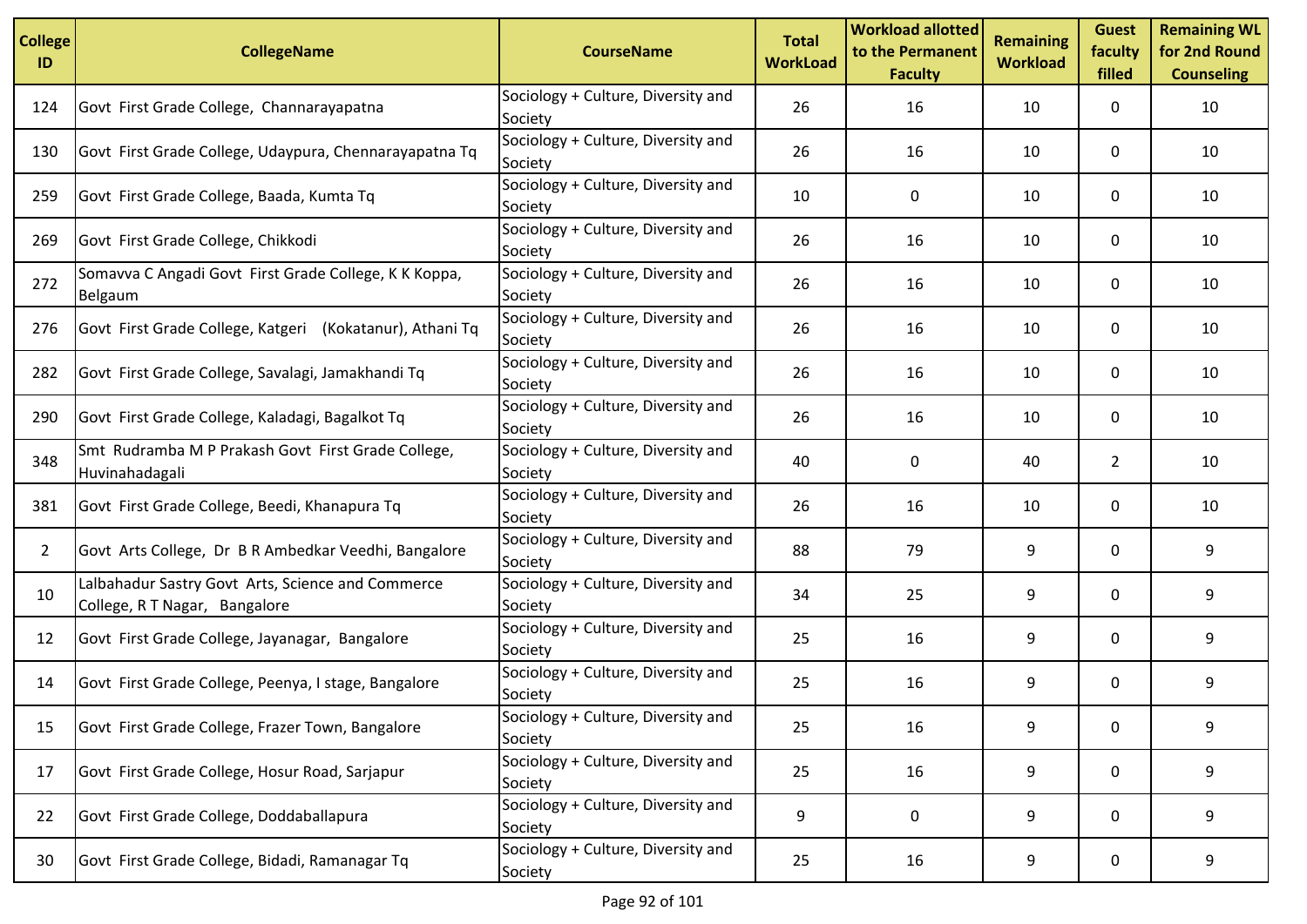| <b>College</b><br>ID | <b>CollegeName</b>                                            | <b>CourseName</b>                             | <b>Total</b><br><b>WorkLoad</b> | <b>Workload allotted</b><br>to the Permanent<br><b>Faculty</b> | <b>Remaining</b><br><b>Workload</b> | <b>Guest</b><br>faculty<br>filled | <b>Remaining WL</b><br>for 2nd Round<br><b>Counseling</b> |
|----------------------|---------------------------------------------------------------|-----------------------------------------------|---------------------------------|----------------------------------------------------------------|-------------------------------------|-----------------------------------|-----------------------------------------------------------|
| 34                   | Govt First Grade College, Kanakapura                          | Sociology + Culture, Diversity and<br>Society | 40                              | 31                                                             | 9                                   | 0                                 | 9                                                         |
| 57                   | Govt First Grade College, Shidlaghatta                        | Sociology + Culture, Diversity and<br>Society | 25                              | 16                                                             | 9                                   | 0                                 | 9                                                         |
| 108                  | Govt First Grade College, K R Sagara, Srirangapatna Tq        | Sociology + Culture, Diversity and<br>Society | 9                               | 0                                                              | 9                                   | $\mathbf{0}$                      | 9                                                         |
| 112                  | Govt Science College, Hassan                                  | Sociology + Culture, Diversity and<br>Society | 9                               | 0                                                              | 9                                   | 0                                 | 9                                                         |
| 144                  | Govt First Grade College, Holehonnur, (Badravathi Tq)         | Sociology + Culture, Diversity and<br>Society | 25                              | 16                                                             | 9                                   | 0                                 | 9                                                         |
| 145                  | Smt Indiragandhi Govt First Grade College for Women,<br>Sagar | Sociology + Culture, Diversity and<br>Society | 25                              | 16                                                             | 9                                   | $\mathbf{0}$                      | 9                                                         |
| 150                  | Govt First Grade College, Shiralakoppa, Shikaripura Tq:       | Sociology + Culture, Diversity and<br>Society | 25                              | 16                                                             | 9                                   | 0                                 | 9                                                         |
| 154                  | Govt First Grade College, Hosadurga                           | Sociology + Culture, Diversity and<br>Society | 47                              | 38                                                             | 9                                   | $\mathbf{0}$                      | 9                                                         |
| 157                  | Govt First Grade College, Parasurampura, (Chellakere Tq)      | Sociology + Culture, Diversity and<br>Society | 25                              | 16                                                             | 9                                   | 0                                 | 9                                                         |
| 158                  | Govt First Grade College, Baramasagara, Chitradurga Tq        | Sociology + Culture, Diversity and<br>Society | 25                              | 16                                                             | 9                                   | 0                                 | 9                                                         |
| 159                  | Govt First Grade College, Holalkere                           | Sociology + Culture, Diversity and<br>Society | 25                              | 16                                                             | 9                                   | $\mathbf{0}$                      | 9                                                         |
| 166                  | Govt First Grade Womens College, Davanagere                   | Sociology + Culture, Diversity and<br>Society | 25                              | 16                                                             | 9                                   | 0                                 | 9                                                         |
| 168                  | Govt First Grade College, Harihara                            | Sociology + Culture, Diversity and<br>Society | 25                              | 16                                                             | 9                                   | 0                                 | 9                                                         |
| 171                  | Govt First Grade College, Sante Bennur, Channagiri Tq         | Sociology + Culture, Diversity and<br>Society | 25                              | 16                                                             | 9                                   | 0                                 | 9                                                         |
| 172                  | Govt First Grade College, Basavapatna, Channagiri Tq          | Sociology + Culture, Diversity and<br>Society | 25                              | 16                                                             | 9                                   | 0                                 | 9                                                         |
| 173                  | IDSG Govt College, Chikkamagalur                              | Sociology + Culture, Diversity and<br>Society | 25                              | 16                                                             | 9                                   | 0                                 | 9                                                         |
| 176                  | Govt First Grade College, Narasimarajapura                    | Sociology + Culture, Diversity and<br>Society | 25                              | 16                                                             | 9                                   | 0                                 | 9                                                         |
| 177                  | Govt First Grade College, Ajjampura, (Tarikere Tq)            | Sociology + Culture, Diversity and<br>Society | 25                              | 16                                                             | 9                                   | 0                                 | 9                                                         |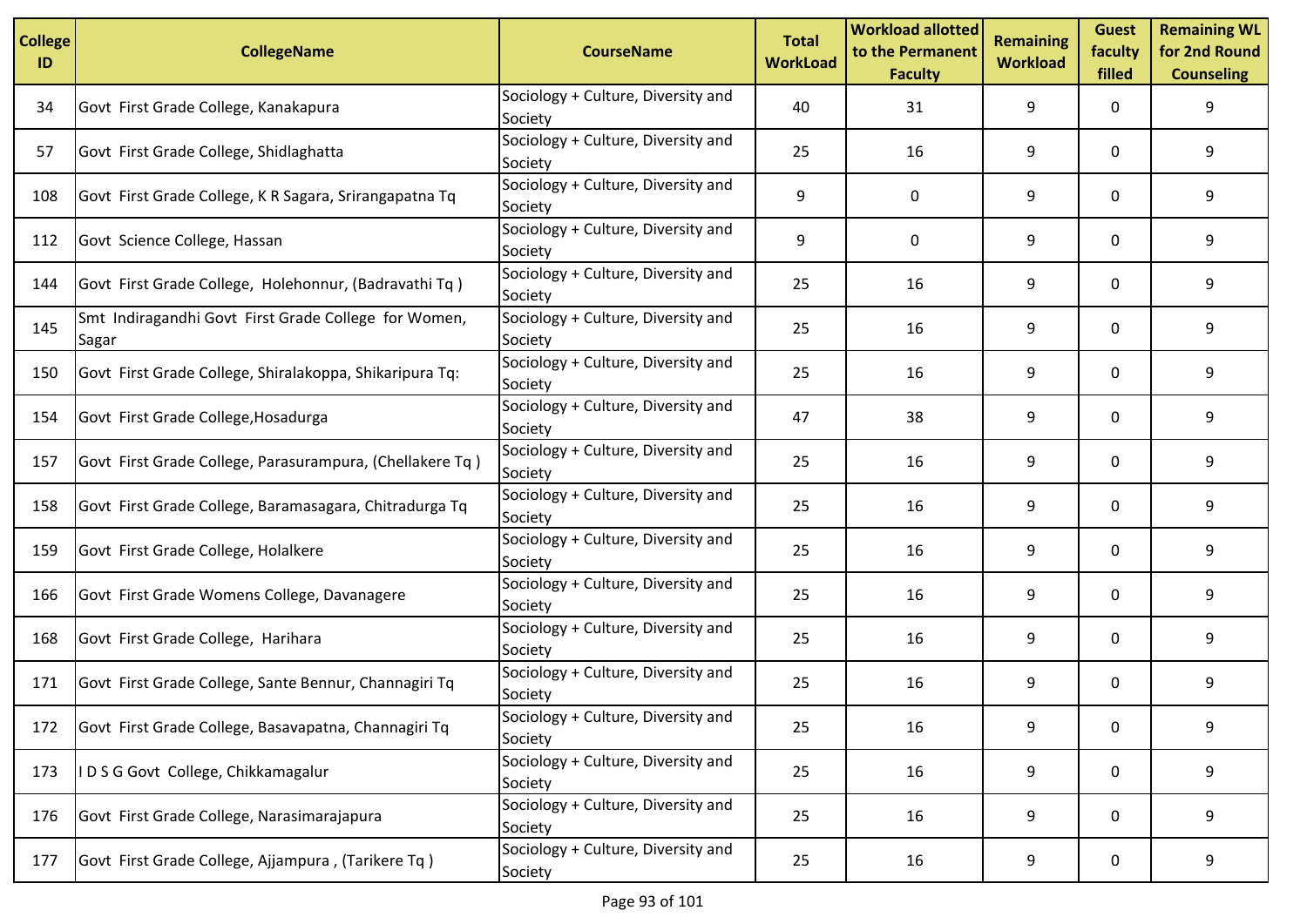| <b>College</b><br>ID | <b>CollegeName</b>                                                                     | <b>CourseName</b>                             | <b>Total</b><br><b>WorkLoad</b> | <b>Workload allotted</b><br>to the Permanent<br><b>Faculty</b> | <b>Remaining</b><br><b>Workload</b> | <b>Guest</b><br>faculty<br>filled | <b>Remaining WL</b><br>for 2nd Round<br><b>Counseling</b> |
|----------------------|----------------------------------------------------------------------------------------|-----------------------------------------------|---------------------------------|----------------------------------------------------------------|-------------------------------------|-----------------------------------|-----------------------------------------------------------|
| 181                  | Govt First Grade College, Tarikere                                                     | Sociology + Culture, Diversity and<br>Society | 25                              | 16                                                             | 9                                   | 0                                 | 9                                                         |
| 192                  | Govt First Grade College, Vitla, (Bantwala Tq)                                         | Sociology + Culture, Diversity and<br>Society | 25                              | 16                                                             | 9                                   | 0                                 | 9                                                         |
| 213                  | Govt First Grade College, Kushalanagar, Somwarpet Tq                                   | Sociology + Culture, Diversity and<br>Society | 25                              | 16                                                             | 9                                   | $\mathbf{0}$                      | 9                                                         |
| 224                  | Govt First Grade College, Kundagol                                                     | Sociology + Culture, Diversity and<br>Society | 9                               | 0                                                              | 9                                   | 0                                 | 9                                                         |
| 227                  | Sri Benkappa Shankrappa Simhasanad Govt First Grade<br>College, Gajendragada, (Ron Tq) | Sociology + Culture, Diversity and<br>Society | 25                              | 16                                                             | 9                                   | 0                                 | 9                                                         |
| 234                  | Govt First Grade College, Naregal, Ron Tq                                              | Sociology + Culture, Diversity and<br>Society | 25                              | 16                                                             | 9                                   | $\mathbf{0}$                      | 9                                                         |
| 244                  | Govt First Grade College, Sunkalbidari, Ranebennur Tq                                  | Sociology + Culture, Diversity and<br>Society | 25                              | 16                                                             | 9                                   | 0                                 | 9                                                         |
| 258                  | Govt First Grade College, Manki, Honnavara Tq                                          | Sociology + Culture, Diversity and<br>Society | 25                              | 16                                                             | 9                                   | $\mathbf{0}$                      | 9                                                         |
| 298                  | Govt First Grade College, Mamadapura, Bijapura                                         | Sociology + Culture, Diversity and<br>Society | 21                              | 12                                                             | 9                                   | 0                                 | 9                                                         |
| 319                  | Govt First Grade College, Kembhavi, Shorapur Tq                                        | Sociology + Culture, Diversity and<br>Society | 25                              | 16                                                             | 9                                   | 0                                 | 9                                                         |
| 323                  | Devanampriya Ashoka Govt Frist Grade College, Maski                                    | Sociology + Culture, Diversity and<br>Society | 25                              | 16                                                             | 9                                   | $\mathbf{0}$                      | 9                                                         |
| 353                  | Govt First Grade College, Aurad                                                        | Sociology + Culture, Diversity and<br>Society | 25                              | 16                                                             | 9                                   | 0                                 | 9                                                         |
| 362                  | Govt First Grade College, Sagar                                                        | Sociology + Culture, Diversity and<br>Society | 25                              | 16                                                             | 9                                   | 0                                 | 9                                                         |
| 377                  | Govt First Grade College, Chithralli, Holalkere Tq                                     | Sociology + Culture, Diversity and<br>Society | 25                              | 16                                                             | 9                                   | 0                                 | 9                                                         |
| 378                  | Govt First Grade College, Hunasagi, Surupura Tq                                        | Sociology + Culture, Diversity and<br>Society | 25                              | 16                                                             | 9                                   | 0                                 | 9                                                         |
| 388                  | Govt First Grade College for Women, Chitradurga                                        | Sociology + Culture, Diversity and<br>Society | 25                              | 16                                                             | 9                                   | 0                                 | 9                                                         |
| 389                  | Govt First Grade College for Women, Shimoga                                            | Sociology + Culture, Diversity and<br>Society | 25                              | 16                                                             | 9                                   | 0                                 | 9                                                         |
| 38                   | Govt First Grade College, Sira                                                         | Sociology + Culture, Diversity and<br>Society | 24                              | 16                                                             | 8                                   | 0                                 | 8                                                         |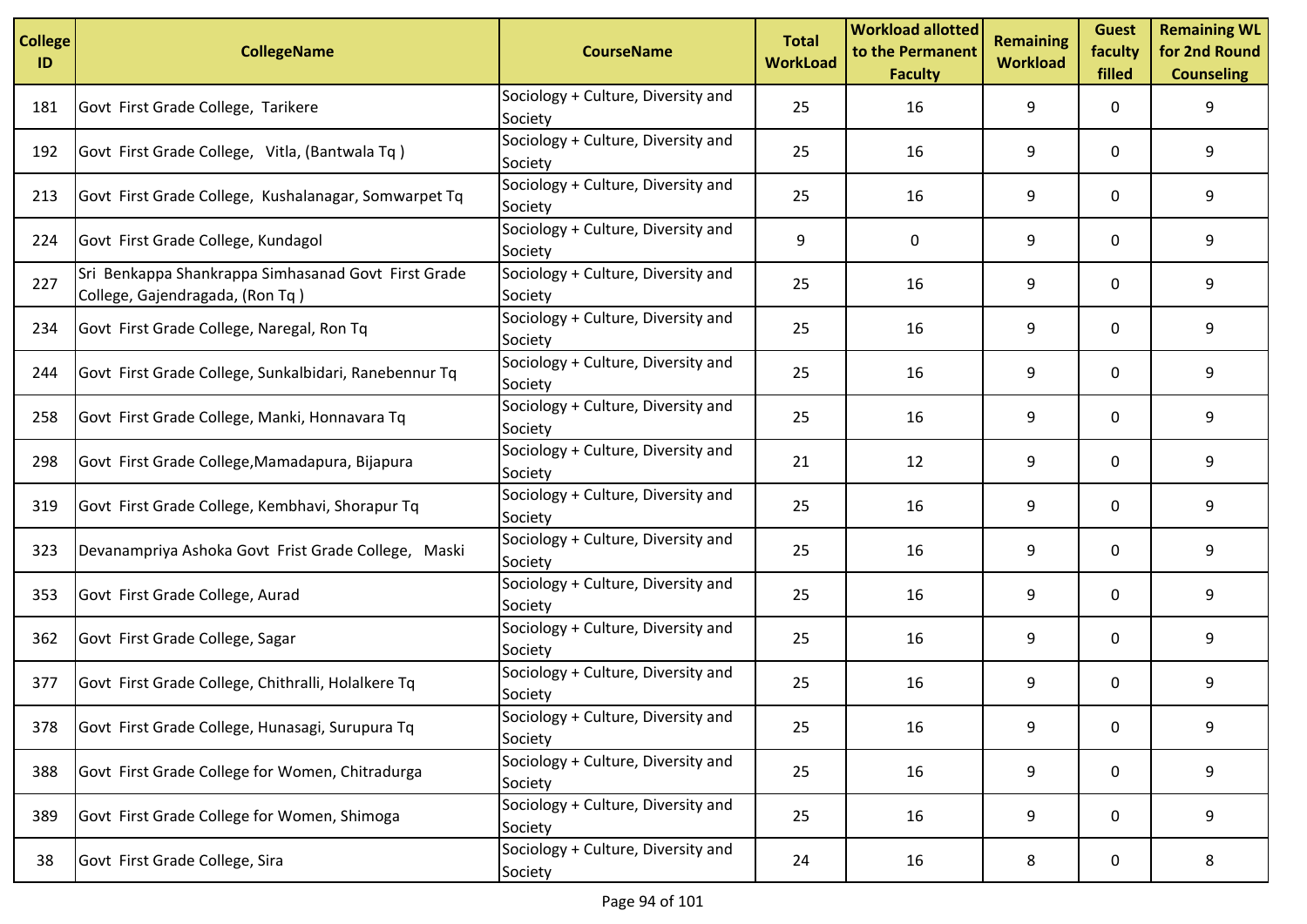| <b>College</b><br>ID | <b>CollegeName</b>                                                                         | <b>CourseName</b>                             | <b>Total</b><br><b>WorkLoad</b> | <b>Workload allotted</b><br>to the Permanent<br><b>Faculty</b> | <b>Remaining</b><br><b>Workload</b> | <b>Guest</b><br>faculty<br>filled | <b>Remaining WL</b><br>for 2nd Round<br><b>Counseling</b> |
|----------------------|--------------------------------------------------------------------------------------------|-----------------------------------------------|---------------------------------|----------------------------------------------------------------|-------------------------------------|-----------------------------------|-----------------------------------------------------------|
| 41                   | Smt & Sri Y E Rangaiah Shetty, Govt First Grade College,<br>Pavagada                       | Sociology + Culture, Diversity and<br>Society | 30                              | 22                                                             | 8                                   | 0                                 | 8                                                         |
| 42                   | Govt First Grade College, Koratagere                                                       | Sociology + Culture, Diversity and<br>Society | 24                              | 16                                                             | 8                                   | 0                                 | 8                                                         |
| 43                   | Govt First Grade College, Turuvekere                                                       | Sociology + Culture, Diversity and<br>Society | 24                              | 16                                                             | 8                                   | 0                                 | 8                                                         |
| 44                   | Govt First Grade College, Chikkanaikanahalli                                               | Sociology + Culture, Diversity and<br>Society | 24                              | 16                                                             | 8                                   | 0                                 | 8                                                         |
| 46                   | Govt First Grade College, Madhugiri                                                        | Sociology + Culture, Diversity and<br>Society | 24                              | 16                                                             | 8                                   | 0                                 | 8                                                         |
| 50                   | Govt First Grade College, Bukkapatna, Sira Tq                                              | Sociology + Culture, Diversity and<br>Society | 24                              | 16                                                             | 8                                   | 0                                 | 8                                                         |
| 52                   | Govt First Grade College, Badavanahalli, Madhugiri Tq                                      | Sociology + Culture, Diversity and<br>Society | 24                              | 16                                                             | 8                                   | 0                                 | 8                                                         |
| 53                   | Govt First Grade College, B H Road, Tumkur                                                 | Sociology + Culture, Diversity and<br>Society | 24                              | 16                                                             | 8                                   | 0                                 | 8                                                         |
| 56                   | Govt Womens College, Chintamani                                                            | Sociology + Culture, Diversity and<br>Society | 37                              | 29                                                             | 8                                   | 0                                 | 8                                                         |
| 76                   | Govt First Grade College, Heggadadevanakote                                                | Sociology + Culture, Diversity and<br>Society | 24                              | 16                                                             | 8                                   | 0                                 | 8                                                         |
| 170                  | Govt First Grade College, Jagalur                                                          | Sociology + Culture, Diversity and<br>Society | 25                              | 17                                                             | 8                                   | 0                                 | 8                                                         |
| 207                  | Govt First Grade College, Thenkanidiyur, Udupi                                             | Sociology + Culture, Diversity and<br>Society | 44                              | 36                                                             | 8                                   | 0                                 | 8                                                         |
| 209                  | Dr G Shankar Govt Women First Grade College & PG Centre,<br>Ajjarakadu, Udupi (Udupi Dist) | Sociology + Culture, Diversity and<br>Society | 24                              | 16                                                             | 8                                   | 0                                 | 8                                                         |
| 215                  | Govt First Grade College, Madikere                                                         | Sociology + Culture, Diversity and<br>Society | 24                              | 16                                                             | 8                                   | 0                                 | 8                                                         |
| 219                  | Govt First Grade College, Gudageri, (Kundagol Tq)                                          | Sociology + Culture, Diversity and<br>Society | 24                              | 16                                                             | 8                                   | 0                                 | 8                                                         |
| 263                  | Govt First Grade College, Sadalaga (Chikkodi Tq)                                           | Sociology + Culture, Diversity and<br>Society | 24                              | 16                                                             | 8                                   | 0                                 | 8                                                         |
| 274                  | Shri Mallappa Yegappa Khyadi Govt First Grade College,<br>Telsanga, Athani Tq              | Sociology + Culture, Diversity and<br>Society | 24                              | 16                                                             | 8                                   | 0                                 | 8                                                         |
| 277                  | Sri Shripadbhod Swamiji Govt First Grade College,<br>Moodalagi, Gokak Tq                   | Sociology + Culture, Diversity and<br>Society | 24                              | 16                                                             | 8                                   | 0                                 | 8                                                         |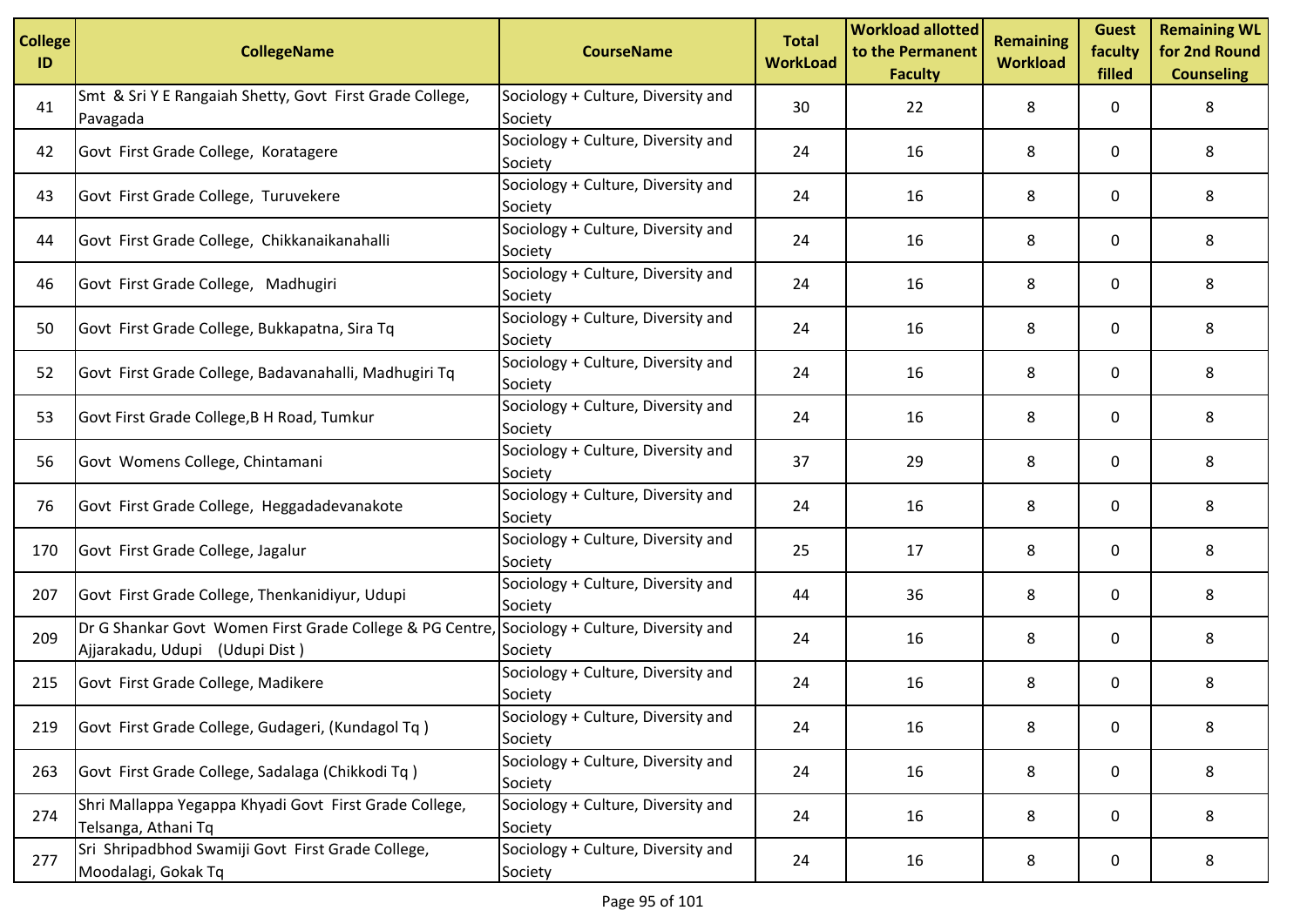| <b>College</b><br>ID | <b>CollegeName</b>                                                      | <b>CourseName</b>                             | <b>Total</b><br><b>WorkLoad</b> | <b>Workload allotted</b><br>to the Permanent<br><b>Faculty</b> | <b>Remaining</b><br><b>Workload</b> | <b>Guest</b><br>faculty<br>filled | <b>Remaining WL</b><br>for 2nd Round<br><b>Counseling</b> |
|----------------------|-------------------------------------------------------------------------|-----------------------------------------------|---------------------------------|----------------------------------------------------------------|-------------------------------------|-----------------------------------|-----------------------------------------------------------|
| 278                  | Govt First Grade College, Yaragatti, Saundatti Tq                       | Sociology + Culture, Diversity and<br>Society | 24                              | 16                                                             | 8                                   | 0                                 | 8                                                         |
| 279                  | Sri Rudragowda Patil Govt First Grade College, Bilgi                    | Sociology + Culture, Diversity and<br>Society | 24                              | 16                                                             | 8                                   | 0                                 | 8                                                         |
| 286                  | Govt First Grade College, Hungund                                       | Sociology + Culture, Diversity and<br>Society | 24                              | 16                                                             | 8                                   | 0                                 | 8                                                         |
| 296                  | Govt First Grade College, Indi                                          | Sociology + Culture, Diversity and<br>Society | 24                              | 16                                                             | 8                                   | 0                                 | 8                                                         |
| 383                  | Govt First Grade College, Managuli, Basavana Bagewadi Tq                | Sociology + Culture, Diversity and<br>Society | 24                              | 16                                                             | 8                                   | 0                                 | 8                                                         |
| 390                  | Govt First Grade College for Women, Bellary                             | Sociology + Culture, Diversity and<br>Society | 24                              | 16                                                             | 8                                   | 0                                 | 8                                                         |
| 397                  | Govt First Grade College for Women, Bagalkote                           | Sociology + Culture, Diversity and<br>Society | 23                              | 0                                                              | 23                                  | 1                                 | 8                                                         |
| 398                  | Govt First Grade College for Women, Belgaum                             | Sociology + Culture, Diversity and<br>Society | 24                              | 16                                                             | 8                                   | 0                                 | 8                                                         |
| 399                  | Govt First Grade College for Women, Bijapur                             | Sociology + Culture, Diversity and<br>Society | 24                              | 16                                                             | 8                                   | 0                                 | 8                                                         |
| 74                   | Sri D Devaraj urs Govt First Grade College, Hunsur                      | Sociology + Culture, Diversity and<br>Society | 23                              | 16                                                             | 7                                   | 0                                 | 7                                                         |
| 79                   | Govt First Grade College, Bannur (T N Pura Tq)                          | Sociology + Culture, Diversity and<br>Society | 23                              | 16                                                             | $\overline{7}$                      | 0                                 | $\overline{7}$                                            |
| 86                   | Govt First Grade College for Women, Hunsur                              | Sociology + Culture, Diversity and<br>Society | 23                              | 16                                                             | $\overline{7}$                      | 0                                 | $\overline{7}$                                            |
| 87                   | Govt First Grade College, Siddartha Layout, Mysore                      | Sociology + Culture, Diversity and<br>Society | 23                              | 16                                                             | $\overline{7}$                      | 0                                 | $\overline{7}$                                            |
| 96                   | Sri maddaneshwara Govt First Grade College, Kabbahalli,<br>Gundlupet Tq | Sociology + Culture, Diversity and<br>Society | 23                              | 16                                                             | 7                                   | 0                                 | 7                                                         |
| 101                  | Govt First Grade College, Malavalli                                     | Sociology + Culture, Diversity and<br>Society | 23                              | 16                                                             | 7                                   | 0                                 | 7                                                         |
| 103                  | Govt First Grade College, Koppa, Maddur Tq,                             | Sociology + Culture, Diversity and<br>Society | 23                              | 16                                                             | $\overline{7}$                      | 0                                 | $\overline{7}$                                            |
| 109                  | Govt First Grade College, Halagur, Malavalli Tq                         | Sociology + Culture, Diversity and<br>Society | 23                              | 16                                                             | $\overline{7}$                      | 0                                 | $\overline{7}$                                            |
| 120                  | Govt First Grade College, Arkalgudu                                     | Sociology + Culture, Diversity and<br>Society | 23                              | 16                                                             | $\overline{7}$                      | 0                                 | 7                                                         |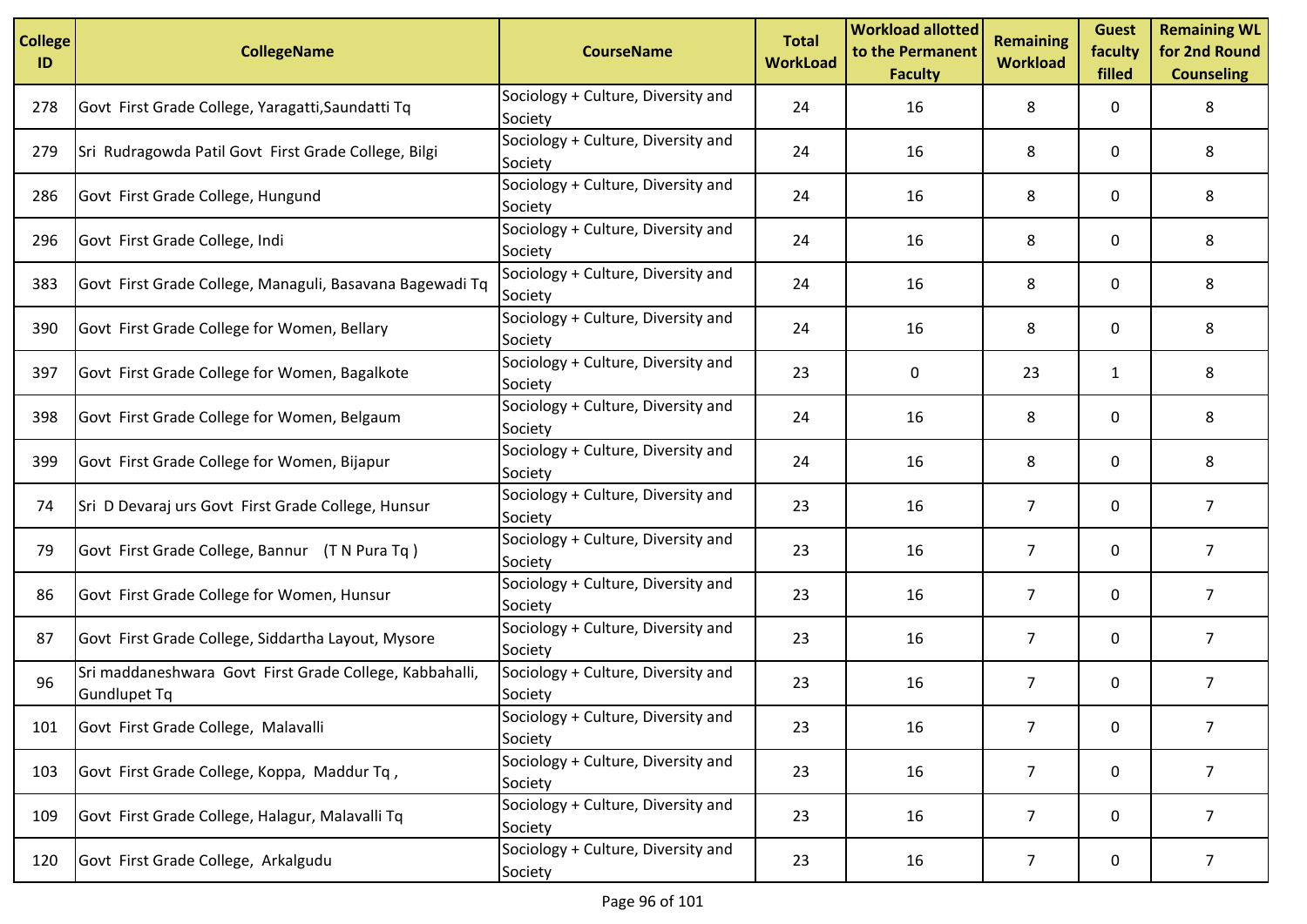| <b>College</b><br>ID | <b>CollegeName</b>                                                           | <b>CourseName</b>                             | <b>Total</b><br><b>WorkLoad</b> | <b>Workload allotted</b><br>to the Permanent<br><b>Faculty</b> | <b>Remaining</b><br><b>Workload</b> | <b>Guest</b><br>faculty<br>filled | <b>Remaining WL</b><br>for 2nd Round<br><b>Counseling</b> |
|----------------------|------------------------------------------------------------------------------|-----------------------------------------------|---------------------------------|----------------------------------------------------------------|-------------------------------------|-----------------------------------|-----------------------------------------------------------|
| 122                  | Govt First Grade College, Jawagal, (Arasikere Tq)                            | Sociology + Culture, Diversity and<br>Society | 23                              | 16                                                             | 7                                   | 0                                 | 7                                                         |
| 126                  | Govt First Grade College, Arasikere                                          | Sociology + Culture, Diversity and<br>Society | 23                              | 16                                                             | 7                                   | 0                                 | 7                                                         |
| 134                  | Govt First Grade College, Halebidu, Belur Tq                                 | Sociology + Culture, Diversity and<br>Society | 23                              | 16                                                             | $\overline{7}$                      | 0                                 | $\overline{7}$                                            |
| 235                  | Govt First Grade College, Hirekerur                                          | Sociology + Culture, Diversity and<br>Society | 23                              | 16                                                             | 7                                   | 0                                 | $\overline{7}$                                            |
| 267                  | Govt First Grade College, Gokak                                              | Sociology + Culture, Diversity and<br>Society | 31                              | 24                                                             | 7                                   | 0                                 | 7                                                         |
| 305                  | Govt First Grade College, Aland                                              | Sociology + Culture, Diversity and<br>Society | 23                              | 16                                                             | 7                                   | 0                                 | 7                                                         |
| 312                  | Govt First Grade College, Madana hipparaga, Aland Tq                         | Sociology + Culture, Diversity and<br>Society | 23                              | 16                                                             | $\overline{7}$                      | 0                                 | $\overline{7}$                                            |
| 358                  | Govt First Grade College, Mannahalli, Bidar Tq                               | Sociology + Culture, Diversity and<br>Society | 23                              | 16                                                             | $\overline{7}$                      | 0                                 | $\overline{7}$                                            |
| 368                  | Govt First Grade College, Saragur, HD Kote, Tq                               | Sociology + Culture, Diversity and<br>Society | 23                              | 16                                                             | 7                                   | 0                                 | $\overline{7}$                                            |
| 370                  | Govt First Grade College, Bettadapura, Periyapattana, Tq                     | Sociology + Culture, Diversity and<br>Society | 23                              | 16                                                             | 7                                   | 0                                 | $\overline{7}$                                            |
| $\mathbf{1}$         | Maharanis Arts, Commerce and Management College for<br>Women, Bangalore      | Sociology + Culture, Diversity and<br>Society | 158                             | 152                                                            | 6                                   | 0                                 | 6                                                         |
| 7                    | Dr S Gopalraju Govt First Grade College, Anekal                              | Sociology + Culture, Diversity and<br>Society | 22                              | 16                                                             | 6                                   | 0                                 | 6                                                         |
| 11                   | Govt First Grade College, Rajajinagar, Bangalore                             | Sociology + Culture, Diversity and<br>Society | 6                               | 0                                                              | 6                                   | 0                                 | 6                                                         |
| 35                   | Govt First Grade College, Harohalli, Kanakapura Tq                           | Sociology + Culture, Diversity and<br>Society | 22                              | 16                                                             | 6                                   | 0                                 | 6                                                         |
| 55                   | Govt Boys College, Chintamani                                                | Sociology + Culture, Diversity and<br>Society | 6                               | $\pmb{0}$                                                      | 6                                   | 0                                 | 6                                                         |
| 93                   | Govt First Grade College, Yelandur                                           | Sociology + Culture, Diversity and<br>Society | 6                               | 0                                                              | 6                                   | 0                                 | 6                                                         |
| 142                  | Sir M Vishweshwaraiah Govt Arts & Commerce College,<br>New Town, Bhadravathi | Sociology + Culture, Diversity and<br>Society | 22                              | 16                                                             | 6                                   | 0                                 | 6                                                         |
| 149                  | Govt First Grade College, Rippanpet, Hosanagara Tq                           | Sociology + Culture, Diversity and<br>Society | 22                              | 16                                                             | 6                                   | 0                                 | 6                                                         |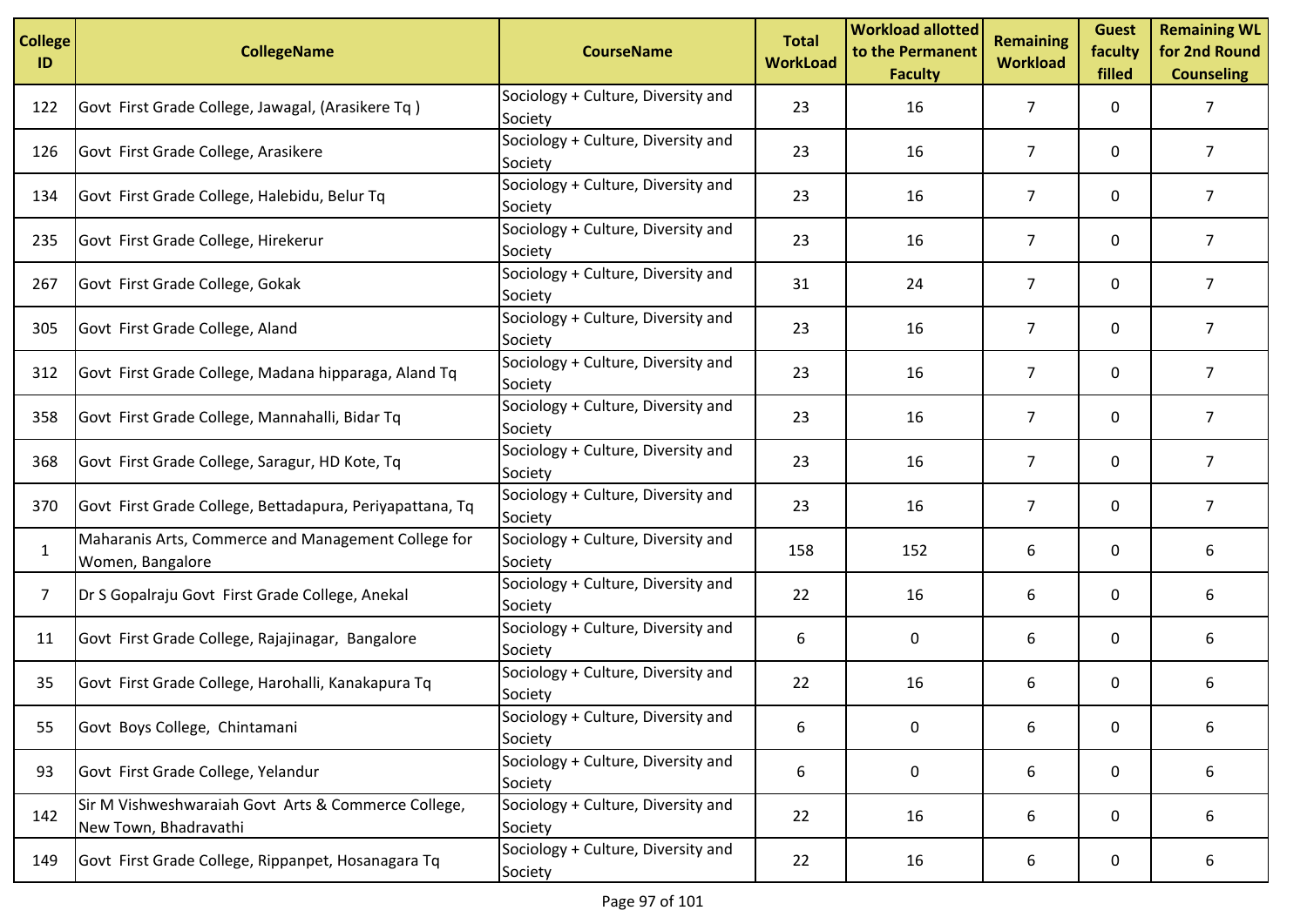| <b>College</b><br>ID | <b>CollegeName</b>                                                                           | <b>CourseName</b>                             | <b>Total</b><br><b>WorkLoad</b> | <b>Workload allotted</b><br>to the Permanent<br><b>Faculty</b> | <b>Remaining</b><br><b>Workload</b> | <b>Guest</b><br>faculty<br>filled | <b>Remaining WL</b><br>for 2nd Round<br><b>Counseling</b> |
|----------------------|----------------------------------------------------------------------------------------------|-----------------------------------------------|---------------------------------|----------------------------------------------------------------|-------------------------------------|-----------------------------------|-----------------------------------------------------------|
| 163                  | Sri Basaveshwara Govt First Grade College, Mayakonda                                         | Sociology + Culture, Diversity and<br>Society | 22                              | 16                                                             | 6                                   | 0                                 | 6                                                         |
| 174                  | Govt First Grade College, Koppa                                                              | Sociology + Culture, Diversity and<br>Society | 22                              | 16                                                             | 6                                   | 0                                 | 6                                                         |
| 175                  | D S Bele Gowda Govt First Grade College, Mudigere                                            | Sociology + Culture, Diversity and<br>Society | 22                              | 16                                                             | 6                                   | 0                                 | 6                                                         |
| 179                  | Govt First Grade College, Kadur                                                              | Sociology + Culture, Diversity and<br>Society | 22                              | 16                                                             | 6                                   | 0                                 | 6                                                         |
| 185                  | Govt First Grade College, Sakarayapatna, Kadur Tq:                                           | Sociology + Culture, Diversity and<br>Society | 22                              | 16                                                             | 6                                   | 0                                 | 6                                                         |
| 195                  | Govt First Grade College, Puttur                                                             | Sociology + Culture, Diversity and<br>Society | 22                              | 16                                                             | 6                                   | 0                                 | 6                                                         |
| 198                  | Govt First Grade College for Women, Mangalore                                                | Sociology + Culture, Diversity and<br>Society | 22                              | 16                                                             | 6                                   | 0                                 | 6                                                         |
| 285                  | Govt First Grade College, Badami                                                             | Sociology + Culture, Diversity and<br>Society | 6                               | 0                                                              | 6                                   | 0                                 | 6                                                         |
| 306                  | Govt First Grade College, Chincholi                                                          | Sociology + Culture, Diversity and<br>Society | 22                              | 16                                                             | 6                                   | 0                                 | 6                                                         |
| 404                  | Govt First Grade College for Women, Chickmagalur                                             | Sociology + Culture, Diversity and<br>Society | 22                              | 16                                                             | 6                                   | 0                                 | 6                                                         |
| 407                  | Govt First Grade College for Women, Doddapallapur,<br><b>Bangalore Rural</b>                 | Sociology + Culture, Diversity and<br>Society | 6                               | 0                                                              | 6                                   | 0                                 | 6                                                         |
| 49                   | Govt First Grade College, Dandinashivara, Turuvekere Tq                                      | Sociology + Culture, Diversity and<br>Society | 21                              | 16                                                             | 5                                   | 0                                 | 5                                                         |
| 326                  | Govt First Grade College, Jalahalli Devdurga Tq                                              | Sociology + Culture, Diversity and<br>Society | 21                              | 16                                                             | 5                                   | 0                                 | 5.                                                        |
| 341                  | Gangavathi Venkataramanashetty Padmavathamma Govt<br>First Grade College, Hagaribommanahalli | Sociology + Culture, Diversity and<br>Society | 66                              | 16                                                             | 50                                  | 3                                 | 5                                                         |
| 352                  | Govt First Grade College, Bidar                                                              | Sociology + Culture, Diversity and<br>Society | 21                              | 16                                                             | 5                                   | 0                                 | 5                                                         |
| 357                  | Govt First Grade College, Kodambal Road, Chitaguppa,<br>Humnabaad Tq:                        | Sociology + Culture, Diversity and<br>Society | 21                              | 16                                                             | 5                                   | 0                                 | 5                                                         |
| 364                  | Govt first grade college CS Pura, Gubbi Taluk                                                | Sociology + Culture, Diversity and<br>Society | 21                              | 16                                                             | 5                                   | 0                                 | 5                                                         |
| 391                  | Govt First Grade College for Women, Bidar                                                    | Sociology + Culture, Diversity and<br>Society | 21                              | 16                                                             | 5                                   | 0                                 | 5                                                         |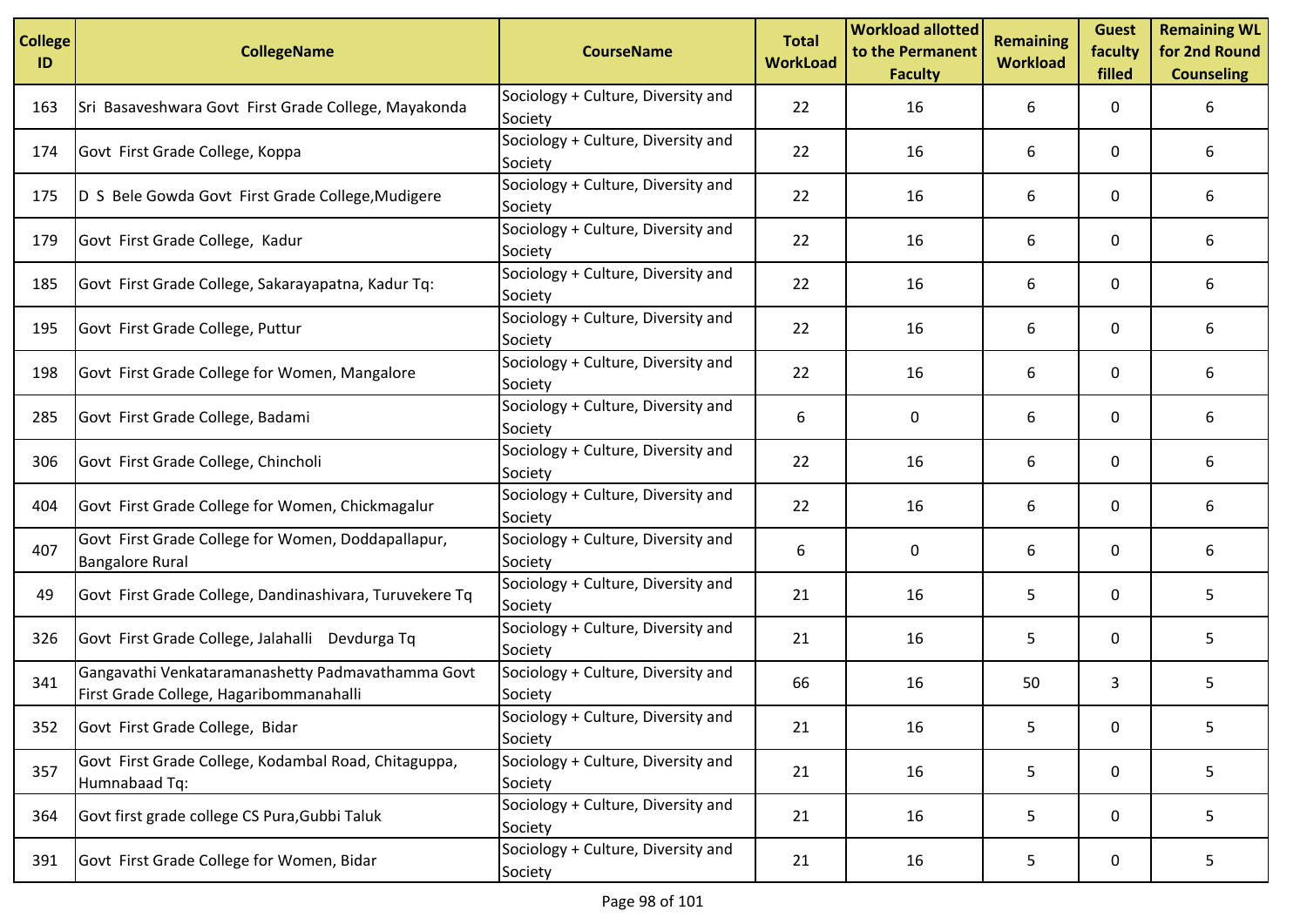| <b>College</b><br>ID | <b>CollegeName</b>                                                           | <b>CourseName</b>                             | <b>Total</b><br><b>WorkLoad</b> | <b>Workload allotted</b><br>to the Permanent<br><b>Faculty</b> | <b>Remaining</b><br><b>Workload</b> | <b>Guest</b><br>faculty<br>filled | <b>Remaining WL</b><br>for 2nd Round<br><b>Counseling</b> |
|----------------------|------------------------------------------------------------------------------|-----------------------------------------------|---------------------------------|----------------------------------------------------------------|-------------------------------------|-----------------------------------|-----------------------------------------------------------|
| 400                  | Govt First Grade College for Women, Dharwad                                  | Sociology + Culture, Diversity and<br>Society | 21                              | 16                                                             | 5                                   | 0                                 | 5.                                                        |
| 89                   | Govt First Grade College for Women, KR Nagar                                 | Sociology + Culture, Diversity and<br>Society | 20                              | 16                                                             | 4                                   | 0                                 | 4                                                         |
| 125                  | Govt First Grade College, Alur                                               | Sociology + Culture, Diversity and<br>Society | 20                              | 16                                                             | 4                                   | 0                                 | 4                                                         |
| 307                  | Govt First Grade College, Kalagi, Chittapura Tq:                             | Sociology + Culture, Diversity and<br>Society | 20                              | 16                                                             | 4                                   | 0                                 | 4                                                         |
| 5                    | Govt Science College, N T Road, Bangalore                                    | <b>Statistics</b>                             | 93                              | 40                                                             | 53                                  | $\overline{2}$                    | 15                                                        |
| 256                  | Govt First Grade College, Sirsi                                              | <b>Statistics</b>                             | 30                              | 0                                                              | 30                                  | 1                                 | 11                                                        |
| 248                  | Govt First Grade College, Haliyal                                            | <b>Statistics</b>                             | 9                               | 0                                                              | 9                                   | $\mathbf 0$                       | 9                                                         |
| 286                  | Govt First Grade College, Hungund                                            | <b>Statistics</b>                             | 9                               | 0                                                              | 9                                   | 0                                 | 9                                                         |
| 5                    | Govt Science College, N T Road, Bangalore                                    | Tamil (Language + Optional)                   | 8                               | $\mathbf 0$                                                    | 8                                   | 0                                 | 8                                                         |
| 15                   | Govt First Grade College, Frazer Town, Bangalore                             | Tamil (Language + Optional)                   | 8                               | 0                                                              | 8                                   | $\mathbf 0$                       | 8                                                         |
| 5                    | Govt Science College, N T Road, Bangalore                                    | Telugu (Language + Optional)                  | 8                               | 0                                                              | 8                                   | 0                                 | 8                                                         |
| 63                   | Govt Boys College, Kolar                                                     | <b>Tourism Administration</b>                 | 27                              | 16                                                             | 11                                  | 0                                 | 11                                                        |
| 3                    | Govt R C College of Commerce & Management, Bangalore                         | <b>Tourism Administration</b>                 | 36                              | 32                                                             | 4                                   | 0                                 | 4                                                         |
| 239                  | Govt First Grade College, Haveri                                             | Urdu (Language + Optional)                    | 26                              | 0                                                              | 26                                  | 0                                 | 26                                                        |
| 310                  | Govt First Grade College for Women, Jewargi Colony,<br>Gulbarga              | Urdu (Language + Optional)                    | 50                              | 32                                                             | 18                                  | 0                                 | 18                                                        |
| 316                  | Govt First Grade College, Gurumitkal, Yadgir Tq                              | Urdu (Language + Optional)                    | 18                              | 0                                                              | 18                                  | 0                                 | 18                                                        |
| 392                  | Govt First Grade College for Women, Koppal                                   | Urdu (Language + Optional)                    | 15                              | $\mathbf 0$                                                    | 15                                  | 0                                 | 15                                                        |
| 31                   | Govt First Grade College, Channapatna                                        | Urdu (Language + Optional)                    | 28                              | 16                                                             | 12                                  | 0                                 | 12                                                        |
| 142                  | Sir M Vishweshwaraiah Govt Arts & Commerce College,<br>New Town, Bhadravathi | Urdu (Language + Optional)                    | 42                              | 0                                                              | 42                                  | $\overline{2}$                    | 12                                                        |
| 150                  | Govt First Grade College, Shiralakoppa, Shikaripura Tq:                      | Urdu (Language + Optional)                    | 12                              | 0                                                              | 12                                  | $\mathbf 0$                       | 12                                                        |
| 401                  | Govt First Grade College for Women, Gadag                                    | Urdu (Language + Optional)                    | 10                              | 0                                                              | 10                                  | 0                                 | 10                                                        |
| 297                  | Govt First Grade College, Sindagi                                            | Urdu (Language + Optional)                    | 9                               | 0                                                              | 9                                   | 0                                 | 9                                                         |
| 54                   | Govt College, M G Road, Chikkaballapur                                       | Urdu (Language + Optional)                    | 8                               | 0                                                              | 8                                   | 0                                 | 8                                                         |
| 66                   | Govt First Grade College, SULIKUNTE ROAD, Bangarpet                          | Urdu (Language + Optional)                    | 8                               | $\pmb{0}$                                                      | 8                                   | 0                                 | 8                                                         |
| 402                  | Govt First Grade College for Women, Haveri                                   | Urdu (Language + Optional)                    | 8                               | 0                                                              | 8                                   | 0                                 | 8                                                         |
| 408                  | Govt First Grade College for Women, Sindhanur, Raichur                       | Urdu (Language + Optional)                    | 8                               | 0                                                              | 8                                   | 0                                 | 8                                                         |
| 238                  | Govt First Grade College, Bankapura, (Shiggaon Tq)                           | Urdu (Language + Optional)                    | 22                              | 16                                                             | 6                                   | 0                                 | 6                                                         |
| 292                  | Govt First Grade College, Navabag, Khaza Colony, Bijapur                     | Urdu (Language + Optional)                    | 22                              | 16                                                             | 6                                   | 0                                 | 6                                                         |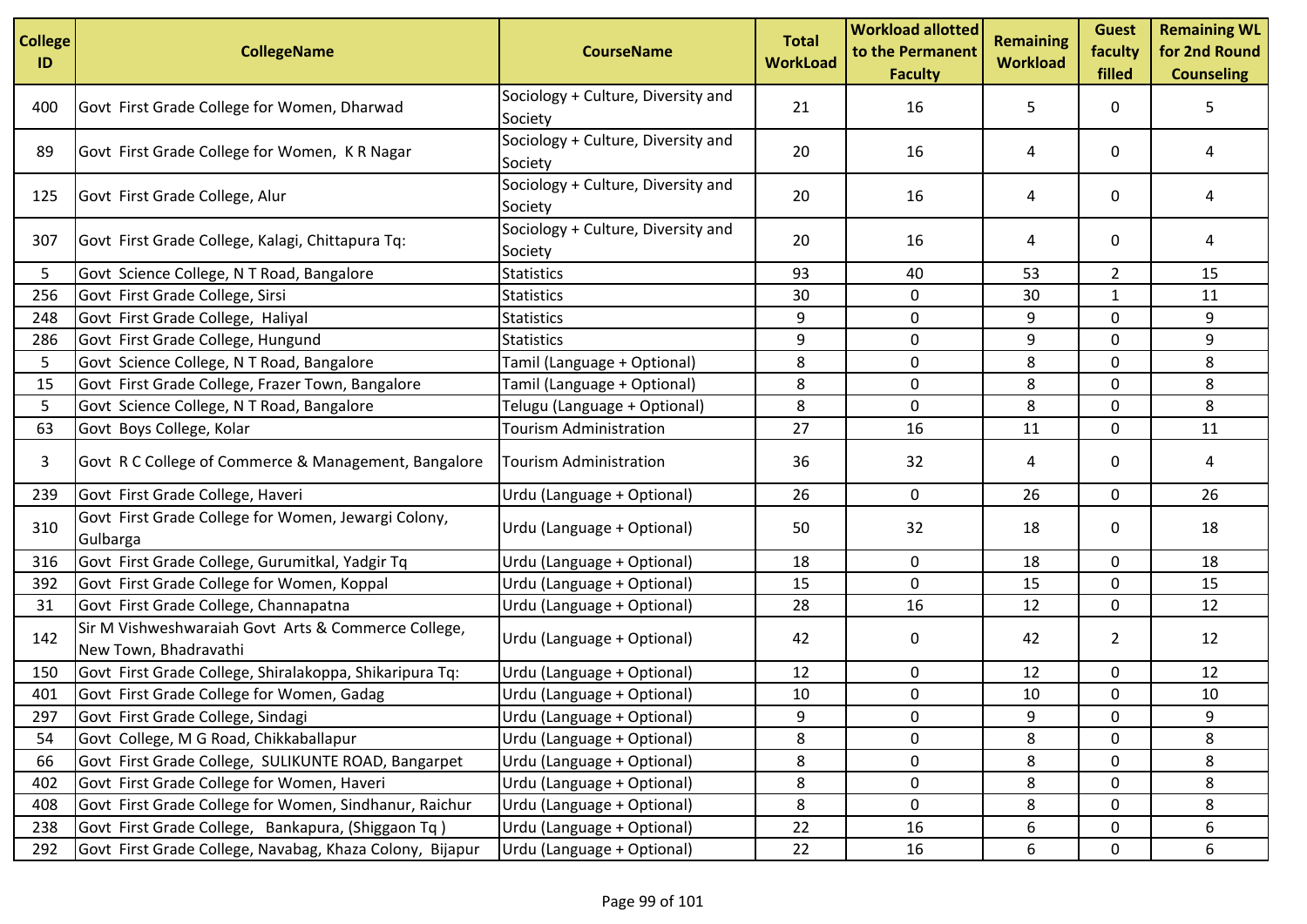| <b>College</b><br>ID | <b>CollegeName</b>                                                                         | <b>CourseName</b>          | <b>Total</b><br><b>WorkLoad</b> | <b>Workload allotted</b><br>to the Permanent<br><b>Faculty</b> | <b>Remaining</b><br><b>Workload</b> | <b>Guest</b><br>faculty<br>filled | <b>Remaining WL</b><br>for 2nd Round<br><b>Counseling</b> |
|----------------------|--------------------------------------------------------------------------------------------|----------------------------|---------------------------------|----------------------------------------------------------------|-------------------------------------|-----------------------------------|-----------------------------------------------------------|
| 236                  | Lalithadevi Gurusiddappa Singhura Govt First Grade<br>College, Savannur                    | Urdu (Language + Optional) | 35                              | 0                                                              | 35                                  | $\mathbf{2}$                      | 5                                                         |
| 8                    | Govt First Grade College, Vijayanagar, Bangalore                                           | Urdu (Language + Optional) | 4                               | $\mathbf 0$                                                    | 4                                   | 0                                 | 4                                                         |
| 29                   | Govt First Grade Womens College, Ramangara                                                 | Urdu (Language + Optional) | 4                               | 0                                                              | 4                                   | 0                                 | 4                                                         |
| 86                   | Govt First Grade College for Women, Hunsur                                                 | Urdu (Language + Optional) | 4                               | 0                                                              | 4                                   | 0                                 | 4                                                         |
| 162                  | Sri Sri Shivalingeshwara Swamy Govt First Grade College,<br>Channagiri                     | Urdu (Language + Optional) | 20                              | 16                                                             | 4                                   | 0                                 | 4                                                         |
| 165                  | Govt First Grade College, MCC B Block, Davanagere                                          | Urdu (Language + Optional) | 4                               | 0                                                              | 4                                   | 0                                 | 4                                                         |
| 245                  | Govt First Grade College, Chikkabasur, Byadagi Tq                                          | Urdu (Language + Optional) | 19                              | 0                                                              | 19                                  | $\mathbf{1}$                      | 4                                                         |
| 340                  | Smt Saraladevi Satheshchandra Agarwal Govt First Grade<br>College, S N Pet, Bellary        | Urdu (Language + Optional) | 20                              | 16                                                             | 4                                   | 0                                 | 4                                                         |
| 404                  | Govt First Grade College for Women, Chickmagalur                                           | Urdu (Language + Optional) | 4                               | 0                                                              | 4                                   | 0                                 | 4                                                         |
| 908                  | Govt First Grade College for Women, Gandada Koti, Hassan                                   | Urdu (Language + Optional) | 4                               | 0                                                              | 4                                   | 0                                 | 4                                                         |
| 310                  | Govt First Grade College for Women, Jewargi Colony,<br>Gulbarga                            | Women studies              | 35                              | 0                                                              | 35                                  | 0                                 | 35                                                        |
| 209                  | Dr G Shankar Govt Women First Grade College & PG Centre,<br>Ajjarakadu, Udupi (Udupi Dist) | Women studies              | 16                              | 0                                                              | 16                                  | 0                                 | 16                                                        |
| 309                  | Govt First Grade College, Mahagaov Cross, Gulbarga                                         | Women studies              | 6                               | $\mathbf 0$                                                    | 6                                   | 0                                 | 6                                                         |
| 262                  | Govt First Grade College for Women, Hosur Road,<br>Bylahongala                             | Women studies              | 5                               | 0                                                              | 5                                   | 0                                 | 5                                                         |
| 247                  | Govt Arts & Science College, Karwar                                                        | Zoology                    | 162                             | 40                                                             | 122                                 | $\overline{2}$                    | 84                                                        |
| 72                   | Maharanis Science College for Women, Mysore                                                | Zoology                    | 383                             | 120                                                            | 263                                 | 10                                | 73                                                        |
| 162                  | Sri Sri Shivalingeshwara Swamy Govt First Grade College,<br>Channagiri                     | Zoology                    | 63                              | 0                                                              | 63                                  | 0                                 | 63                                                        |
| 330                  | Sri Kolli Nageshwar Rao Govt First Grade College,<br>Gangavathi                            | Zoology                    | 73                              | 0                                                              | 73                                  | $\mathbf{1}$                      | 54                                                        |
| 173                  | I D S G Govt College, Chikkamagalur                                                        | Zoology                    | 225                             | 60                                                             | 165                                 | 6                                 | 51                                                        |
| 54                   | Govt College, M G Road, Chikkaballapur                                                     | Zoology                    | 87                              | 0                                                              | 87                                  | $\overline{a}$                    | 49                                                        |
| 8                    | Govt First Grade College, Vijayanagar, Bangalore                                           | Zoology                    | 66                              | 20                                                             | 46                                  | 0                                 | 46                                                        |
| 292                  | Govt First Grade College, Navabag, Khaza Colony, Bijapur                                   | Zoology                    | 100                             | 20                                                             | 80                                  | $\overline{2}$                    | 42                                                        |
| 156                  | Vedavathi Govt First Grade College, Hiriyur                                                | Zoology                    | 45                              | $\mathbf 0$                                                    | 45                                  | $\mathbf{1}$                      | 26                                                        |
| 316                  | Govt First Grade College, Gurumitkal, Yadgir Tq                                            | Zoology                    | 26                              | 0                                                              | 26                                  | 0                                 | 26                                                        |
| 340                  | Smt Saraladevi Satheshchandra Agarwal Govt First Grade<br>College, S N Pet, Bellary        | Zoology                    | 45                              | $\mathbf 0$                                                    | 45                                  | $\mathbf{1}$                      | 26                                                        |
| 347                  | Govt First Grade College, Hospet                                                           | Zoology                    | 45                              | 0                                                              | 45                                  | $\mathbf{1}$                      | 26                                                        |